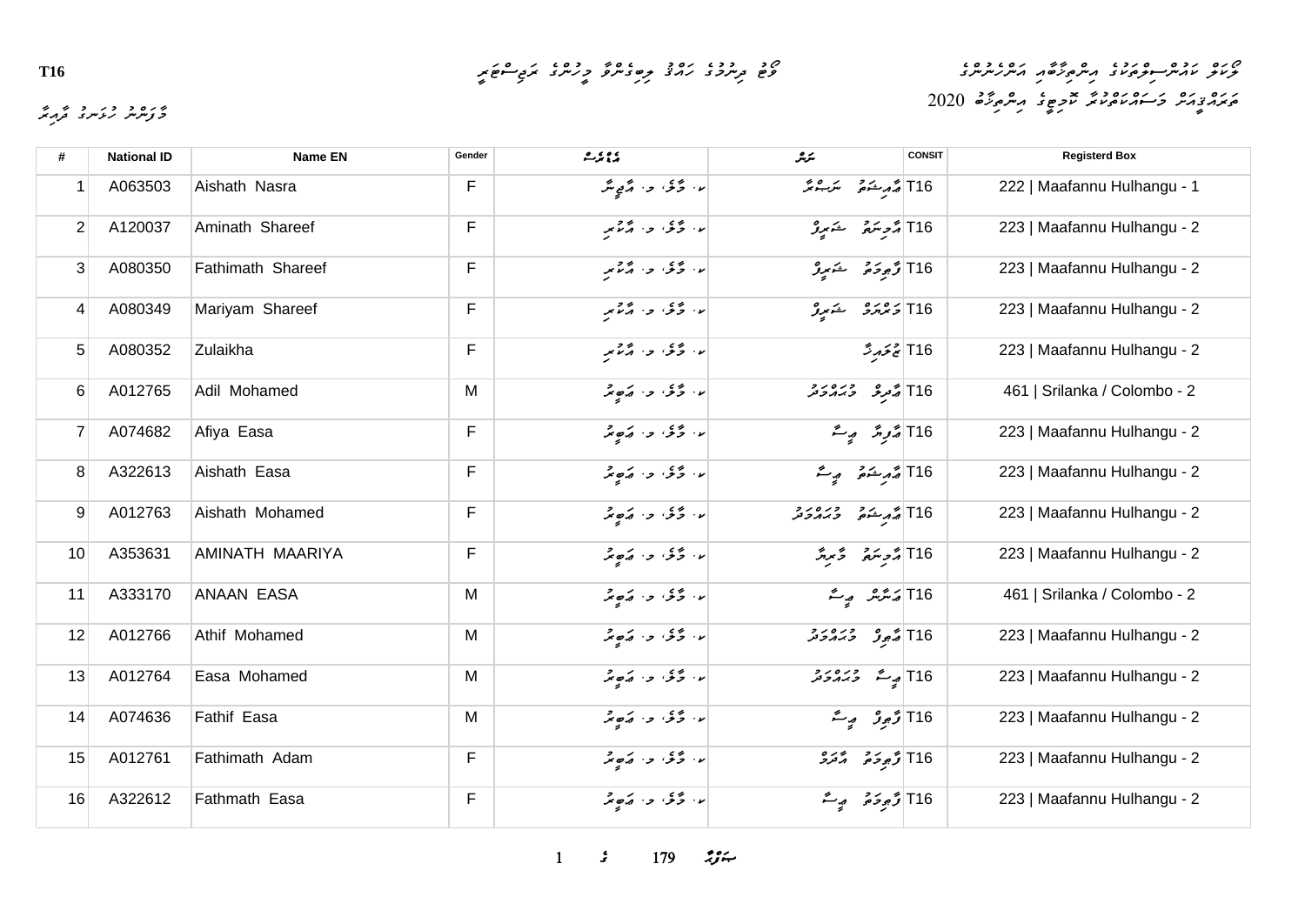*sCw7q7s5w7m< o<n9nOoAw7o< sCq;mAwBoEw7q<m; wBm;vB 2020<sup>, م</sup>وسوق المسجد التحقيق وسرمونية والم*جمع المسجد المسجد المسجد المسجد المسجد المسجد المسجد المسجد المسجد ال

| 17 | A049448 | Hassan Mohamed               | M | لا د څخه د کام کړ                                                   | T16   ئەسەھرە جەمھەتەر                                                | 461   Srilanka / Colombo - 2 |
|----|---------|------------------------------|---|---------------------------------------------------------------------|-----------------------------------------------------------------------|------------------------------|
| 18 | A074606 | Hassan Nizam                 | M | لا د محکمه او د مکامله                                              | T16   يَرْسَدُ سِهَّرَةَ                                              | 223   Maafannu Hulhangu - 2  |
| 19 | A074607 | Hussain Nafees               | M | لا د څخه د کامخه                                                    | T16 پڑے پہلا س <i>مو</i> ے                                            | 223   Maafannu Hulhangu - 2  |
| 20 | A322610 | Ibrahim Easa                 | M | لا د محکمه او د مکامله                                              | T16 مەھمگەيز ھەتتە                                                    | 223   Maafannu Hulhangu - 2  |
| 21 | A068500 | Maimoona Mohamed             | F | لا د څخه د کام ک                                                    | T16 <i>خەرق شىم دىندى</i> ر                                           | 223   Maafannu Hulhangu - 2  |
| 22 | A012762 | Mareena Mohamed              | F | لا د څو، د او په                                                    | T16  ى پېرىگە ئ <i>ۇ ئەۋدى</i> گە                                     | 223   Maafannu Hulhangu - 2  |
| 23 | A074639 | Mohamed Hameed               | M | لا د څخه د کام ک                                                    | T16  <i>وُبَہُ وُمَدٍ بَرْدٍ مُ</i> رَ                                | 223   Maafannu Hulhangu - 2  |
| 24 | A068499 | Najma Mohamed                | F | لا د محکمه او د مصر                                                 | T16 يَرْوَجُ - وَيَرْدُونَرُ                                          | 223   Maafannu Hulhangu - 2  |
| 25 | A322609 | Rasheed Ahmed                | M | لا د څخه د کامخه                                                    | T16 يَرَجُونَزُ - <i>مَدْوَنْزُ</i>                                   | 223   Maafannu Hulhangu - 2  |
| 26 | A012249 | Ahmed Mohamed                | M | $\frac{c}{2}$                                                       | T16 كەبرى ئەمەدىر                                                     | 223   Maafannu Hulhangu - 2  |
| 27 | A099000 | Hawwa Mohamed                | F | $\frac{c}{2}$                                                       | T16 يَهُوَّ وَيَهُوَمُّ                                               | 223   Maafannu Hulhangu - 2  |
| 28 | A059921 | Yoosuf Mohamed               | M | $\begin{bmatrix} 1 & 0 & 0 \\ 0 & 0 & 0 \\ 0 & 0 & 0 \end{bmatrix}$ | T16 تېر <i>دې د ده د</i> و                                            | 223   Maafannu Hulhangu - 2  |
| 29 | A327439 | Abdul Muqsith Bin Mohamed    | M |                                                                     | T16 رە دور دىن مەر دىكەردە سىم دى. دىكم ئالىم دىن كىم                 | 225   Maafannu Hulhangu - 4  |
| 30 | A328419 | Abdul Waris Bin Asim         | м | د گی کال کالمحوفی                                                   | T16 مەھىرىمۇ مۇمەمە مەسىرى                                            | 225   Maafannu Hulhangu - 4  |
| 31 | A327432 | Abdulla Huvairis Bin Mohamed | M |                                                                     | T16 رَصْدُاللّه رَحَ رِسِمْ و سَرْ وَبَرُورُو * • وَ فَي د • وَسَمِوْ | 225   Maafannu Hulhangu - 4  |
| 32 | A328074 | Ahmed Umaish                 | M | پار څري وا وگموه                                                    | T16 كەبرى قارىم ھەم ئىشكە                                             | 225   Maafannu Hulhangu - 4  |
| 33 | A039569 | Aishath Ahsana               | F | الأستحق والمجموع                                                    | T16 مەمۇسىيەتى مەيرىشىشىتىسىتىسىتىسىتىسىتىسىتى بىر                    | 225   Maafannu Hulhangu - 4  |

#### *n8o<n@ qC7m:q5 q7w7m?n>*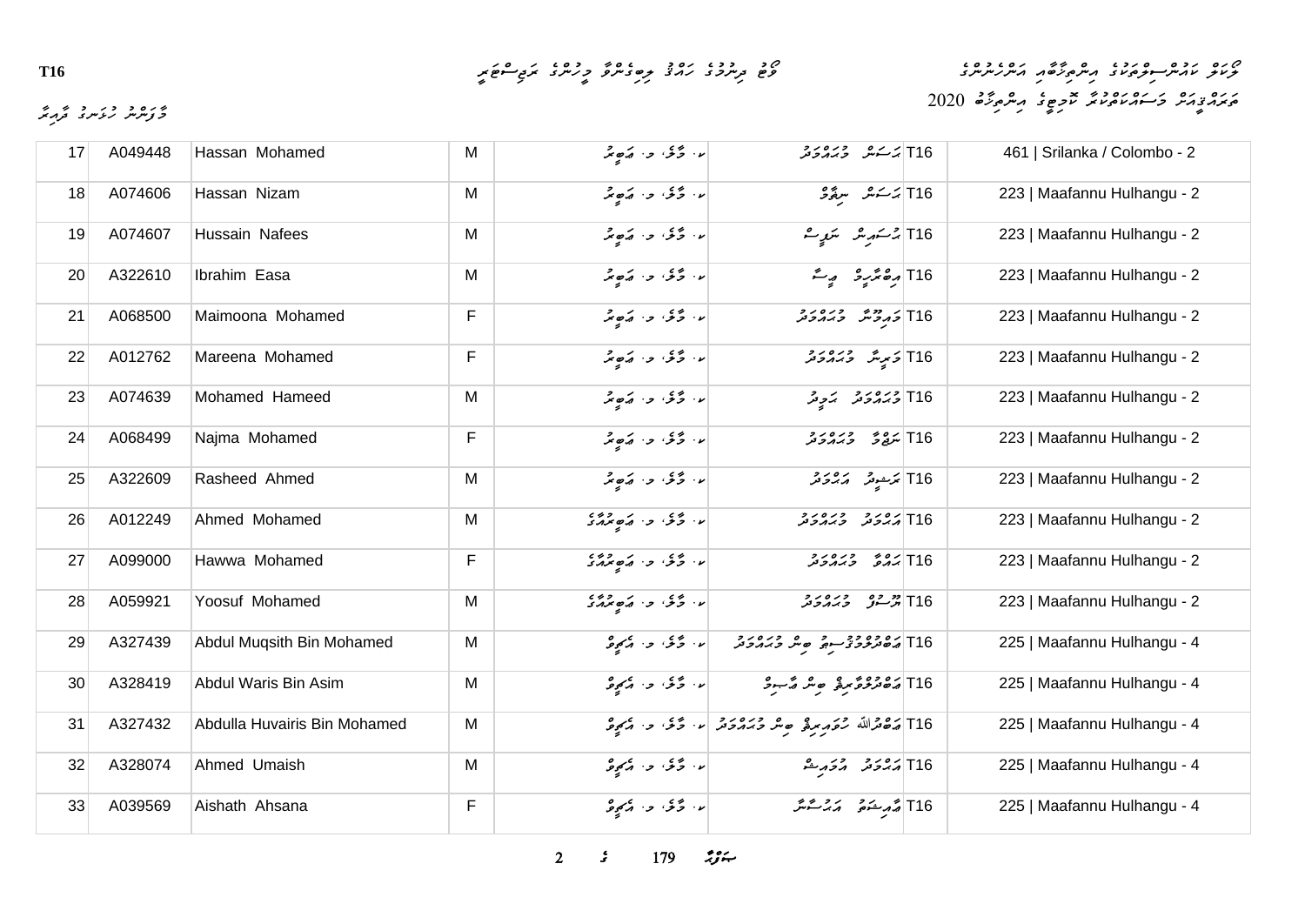*sCw7q7s5w7m< o<n9nOoAw7o< sCq;mAwBoEw7q<m; wBm;vB 2020<sup>, م</sup>وسر در مدد مدرج به مدرم مقرم قرار 2020*<br>موسر المستقرم المستقرم المستقرم المستقرم المستقرم المستقرم المستقرم المستقرم المستقرم المستقرم المستقرم المستقر

| 34 | A000766 | Ihsana Abdul Muhusin            | F | د گري و کمپيو                                                                                                                                                                                                           | T16 <sub>م</sub> ېر شمېر مەم <i>دە د</i> ەر بىر                                                                     | 225   Maafannu Hulhangu - 4 |
|----|---------|---------------------------------|---|-------------------------------------------------------------------------------------------------------------------------------------------------------------------------------------------------------------------------|---------------------------------------------------------------------------------------------------------------------|-----------------------------|
| 35 | A113327 | Maisa Ahmed Haleem              | F | ، وَتَوَا واللَّهُ و                                                                                                                                                                                                    | T16 كەرىشە <i>مەندى مەنب</i> ى                                                                                      | 225   Maafannu Hulhangu - 4 |
| 36 | A328075 | Mohamed Vishah Shamin           | M | پارستخوان در مرکبوتو                                                                                                                                                                                                    | T16 <i>وَيُرُوْدُوْ وِحَدُّرْ</i> حُدُّوَسُ                                                                         | 225   Maafannu Hulhangu - 4 |
| 37 | A048360 | Shirmeen Abdul Muhusin          | F | ، د څو، د کمپوه                                                                                                                                                                                                         | T16 جو <i>ي<sub>د</sub>ي ۾ محمد ج</i> و جي جي س                                                                     | 225   Maafannu Hulhangu - 4 |
| 38 | A048359 | Sirukhana Abdul Muhusin         | F | ، د دې د کمپو                                                                                                                                                                                                           | T16 سىرتىگە كەھەر <i>وم بىر بىر</i>                                                                                 | 225   Maafannu Hulhangu - 4 |
| 39 | A034683 | Ali Siraj                       | M | $\overset{o}{\mathcal{E}}$ $\overset{o}{\mathcal{E}}$ $\overset{o}{\mathcal{E}}$ $\overset{o}{\mathcal{E}}$ $\overset{o}{\mathcal{E}}$ $\overset{o}{\mathcal{E}}$ $\overset{o}{\mathcal{E}}$ $\overset{o}{\mathcal{E}}$ | T16 <i>ھو</i> سو <i>مڈھ</i>                                                                                         | 223   Maafannu Hulhangu - 2 |
| 40 | A120074 | Fathimath Minna                 | F | $\begin{bmatrix} 0 & 0 & 0 & 0 \\ 0 & 0 & 0 & 0 \\ 0 & 0 & 0 & 0 \end{bmatrix}$                                                                                                                                         | T16 رُّ <sub>ج</sub> وَء <sub>ُ</sub> جِسْرٌ                                                                        | 223   Maafannu Hulhangu - 2 |
| 41 | A051800 | Abdulla Rasheed                 | M | لا د محکي د ام پروگرونگر                                                                                                                                                                                                | T16 كەڭداللە كە <u>س</u> وتر                                                                                        | 222   Maafannu Hulhangu - 1 |
| 42 | A447572 | Adam Sahil Wajid                | M |                                                                                                                                                                                                                         | T16   پژنز <i>\$ شرقى قى ي</i> قر                                                                                   | 225   Maafannu Hulhangu - 4 |
| 43 | A039838 | Ahmed Haikal                    | M | ١٠ رقو، د. م.دوبرمور                                                                                                                                                                                                    | T16 <i>ב بۇ ئەرنى</i> ئە                                                                                            | 225   Maafannu Hulhangu - 4 |
| 44 | A070381 | Aina Sharmeen Binth Ismail Zaki | F |                                                                                                                                                                                                                         | T16 خَمَرُومُر صِمُّهِ مِ <sup>عْ</sup> دُّهُ وَ يَمْ إِلَّا دُوْا وَ مَ <i>مْدُوَمِهِمُعَنَّرٍ</i><br>مُّهْرِمَّهُ | 225   Maafannu Hulhangu - 4 |
| 45 | A059507 | Aishath Mazeena Mohamad Zaki    | F |                                                                                                                                                                                                                         | T16 <i>هُ مِ</i> حُمْرٌ   حَرَى مُرَ حَرَمُ حَرَّمَ   مَنْ سِ                                                       | 225   Maafannu Hulhangu - 4 |
| 46 | A049480 | Ismail Zaki                     | M |                                                                                                                                                                                                                         | T16 <sub>م</sub> رشۇم <sub>ۇ</sub> تىم يى                                                                           | 225   Maafannu Hulhangu - 4 |
| 47 | A042775 | Malaahath Zaki                  | F | ر وي د رور دوره<br>د گو د مدونږمانه                                                                                                                                                                                     | T16 كەن <i>ۇردە</i> ي <sub>ى</sub> ي                                                                                | 225   Maafannu Hulhangu - 4 |
| 48 | A062406 | Mazeen Mohamad Zaki             | M | ١٠ رقو، د. م.دوبرمور                                                                                                                                                                                                    | T16 ك <i>ې پىل ۋېزۇدۇنل ئ</i> ېر                                                                                    | 225   Maafannu Hulhangu - 4 |
| 49 | A057064 | Misbah Ahmed                    | M | ر و د د از ده د دور و د                                                                                                                                                                                                 | T16 <sub>ح</sub> بي <i>دة بدونر</i>                                                                                 | 225   Maafannu Hulhangu - 4 |

#### *n8o<n@ qC7m:q5 q7w7m?n>*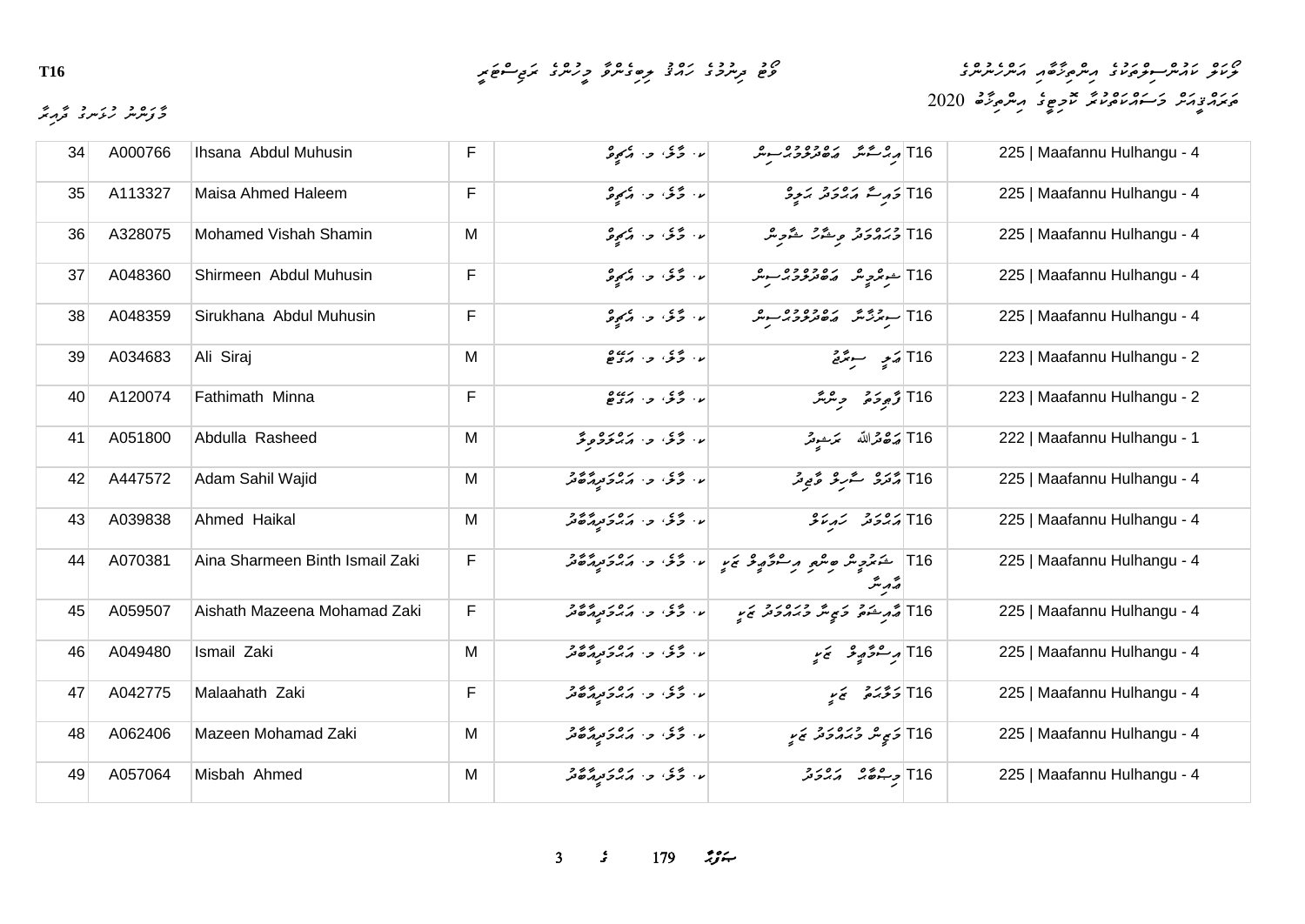*sCw7q7s5w7m< o<n9nOoAw7o< sCq;mAwBoEw7q<m; wBm;vB 2020<sup>, م</sup>وسوق المسجد التحقيق وسرمونية والم*جمع المسجد المسجد المسجد المسجد المسجد المسجد المسجد المسجد المسجد ال

### *n8o<n@ qC7m:q5 q7w7m?n>*

| 50 | A033209 | Mohamad Zaki         | M            | ۱۰ د څو، د ۰ م.پروتوم.ځېز | T16 <i>جُهُ جُودَ جَ</i> سِ                                                                           | 225   Maafannu Hulhangu - 4  |
|----|---------|----------------------|--------------|---------------------------|-------------------------------------------------------------------------------------------------------|------------------------------|
| 51 | A101840 | Mohamed Madih        | M            | ١٠ رقو، د. دبروترون       | T16 <i>وَيَهُوَفَرْ وُمِدَّ</i>                                                                       | 225   Maafannu Hulhangu - 4  |
| 52 | A447573 | Mohamed Suhail Wajid | M            | پارستخوا در مرد در ۱۳۵۶   | T16 <i>وبروزو حزبر و م</i> ُّي مُ                                                                     | 225   Maafannu Hulhangu - 4  |
| 53 | A062407 | Muad Mohamad Zaki    | M            | ١٠ رقو، د. دبروترون       | T16   جرم محرم المرحمد المحمد المحمد المحمد المحمد المحمد المحمد المحمد المحمد المحمد المحمد المحمد ا | 225   Maafannu Hulhangu - 4  |
| 54 | A062405 | Mubah Mohamad Zaki   | M            | ١٠ رقو، د. دبروترون       | T16 رُصُّرُ وَبَرُمُ وَبُرُ بِيَ بِهِ                                                                 | 225   Maafannu Hulhangu - 4  |
| 55 | A007340 | Mohamed Shiham       | M            | لاء بحثى الاراد وكارو     | T16  <i>32,352 جورمبر</i>                                                                             | 222   Maafannu Hulhangu - 1  |
| 56 | A144260 | Aishath Shahula      | $\mathsf{F}$ | ، دُی د ړَروَرُولو        | T16 مۇم شىرىمىتى ئىستىر                                                                               | 595   Maafannu Hulhangu-5    |
| 57 | A166697 | Aminath Shiuna       | $\mathsf{F}$ | ، دُی د ، په دروس         | T16 مَّ حِسَمَ مُسْتَخَفَّ مِسْتَخْفَضَ                                                               | 595   Maafannu Hulhangu-5    |
| 58 | A070109 | Fathimath Ali        | F            | لا د څخه د ام د درونکه    | T16 <i>وُّجِوَة مَعٍ</i>                                                                              | 456   India / Trivandrum - 1 |
| 59 | A144261 | Mariyam Shameela     | F            | ، دُی د ، مَه دُروند      | T16 كەيمە <i>بىۋى</i> خەم <i>ب</i> ۇ                                                                  | 456   India / Trivandrum - 1 |
| 60 | A070138 | Mohamed Jaleel       | M            | ، دُی د ، په دروس         | T16 وُبَرُدُوَنَرٌ   فَي وِثْرَ                                                                       | 595   Maafannu Hulhangu-5    |
| 61 | A096293 | Khadeeja Mohamed     | F            | الا الحجي الأرام كالحاش   | T16 زَمرِيَّ تَرَكْرُونَرُ                                                                            | 595   Maafannu Hulhangu-5    |
| 62 | A077655 | Adam Mohamed         | M            | لا د د د اروللمونو        | T16 يُرتو به دره ديو                                                                                  | 595   Maafannu Hulhangu-5    |
| 63 | A102773 | Adam Yoosuf          | M            | ، د د د مرومهون           | T16 گەنىۋە بې <u>زىت</u> و                                                                            | 595   Maafannu Hulhangu-5    |
| 64 | A363424 | AFNA ADAM            | F            | لا د څخه د امرشونونو      | T16 <i>پُروْنگ پُرُوَنُ</i>                                                                           | 595   Maafannu Hulhangu-5    |
| 65 | A054658 | Aishath Azma         | F            | لا د څخه د امرشونونو      | T16 مُەمِسْمَعْ مَى تَحْقَ                                                                            | 595   Maafannu Hulhangu-5    |
| 66 | A054693 | Aminath Muna         | F            | لا د څخه د امرشونونو      | T16 مَّ <i>جِسَمَّة دُمَّ</i> رَ                                                                      | 595   Maafannu Hulhangu-5    |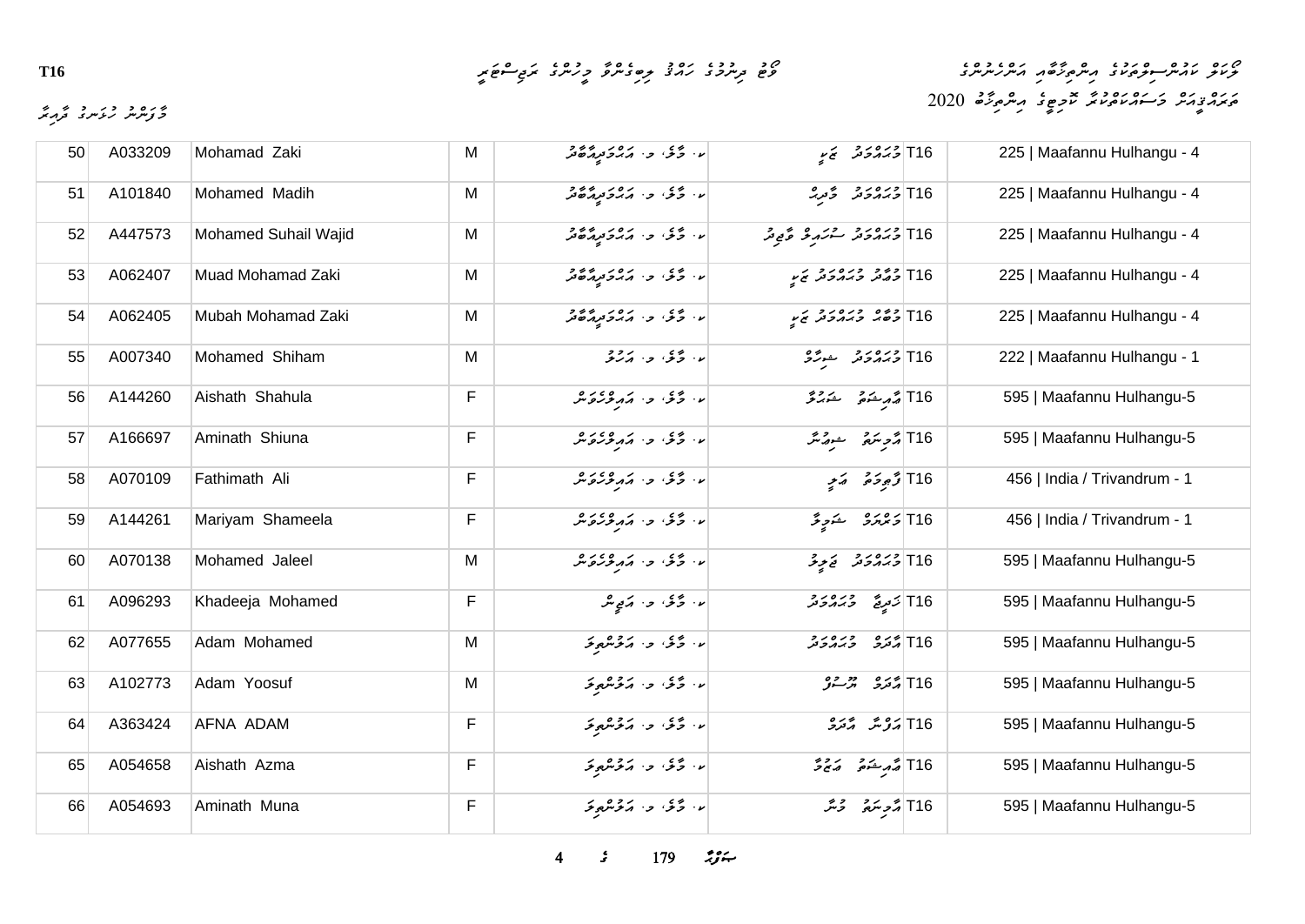*sCw7q7s5w7m< o<n9nOoAw7o< sCq;mAwBoEw7q<m; wBm;vB 2020*<br>*په پوهر وسوډيرونو لومو د موجو د مرمونه* 2020

| 67 | A362152 | Aminath Layaan Waleed   | F | لا د څخه د امرشونونو          | T16 أ <i>مَّ وِ سَمَّةَ ۖ وَ مَّرْ سَرْ وَ وِ تَرْ</i>      | 595   Maafannu Hulhangu-5   |
|----|---------|-------------------------|---|-------------------------------|-------------------------------------------------------------|-----------------------------|
| 68 | A152389 | Asima Adam              | F | لا د څخه د امرشونونو          | T16 مُحْسِرَةً مُحَمَّدً                                    | 595   Maafannu Hulhangu-5   |
| 69 | A055453 | Fathmath Azima          | F | لا د د د د کارولگاند          | T16 تَ <i>موحَمْ مُ</i> يءَّ                                | 595   Maafannu Hulhangu-5   |
| 70 | A076427 | Gasim Mohamed           | M | ، دُکو، دا مَکوشهو            | T16 تخ <i>سوفى مى تەرەبى</i> ر                              | 595   Maafannu Hulhangu-5   |
| 71 | A363428 | Haifa Adam              | F | لا د څخه د امکوشوک            | T16 ترب <i>وڈ پ</i> مترنی                                   | 595   Maafannu Hulhangu-5   |
| 72 | A218624 | Hawwa Ali               | F | ، د د د مرومهون               | T16 يَرْدُوَّ - مَ <sup>م</sup> حِ                          | 595   Maafannu Hulhangu-5   |
| 73 | A152388 | Mariyam Aanisa          | F | لا د د د اروللمونو            | T16 كەبەد ئەرگ                                              | 595   Maafannu Hulhangu-5   |
| 74 | A090821 | Mariyam Waheeda         | F | ، دُکر، دا مَکرهمونگر         | T16 كەيمە <i>دى كەب</i> ەتر                                 | 595   Maafannu Hulhangu-5   |
| 75 | A346492 | Mohamed Asif            | M | ، د د د مرومهون               | T16 <i>چەنگە چى ھەسى</i> ر                                  | 595   Maafannu Hulhangu-5   |
| 76 | A099406 | Mohamed Hussain         | M | لا د څخه د امرشونونو          | T16 <i>32828 بركتيريل</i>                                   | 266   M. Mulah - 2          |
| 77 | A165647 | Mohamed Zain Mueen      | M |                               | T16 <i>وُټرونو <sub>تک</sub>ېر</i> نگر وُ <sub>م</sub> ېنگر | 595   Maafannu Hulhangu-5   |
| 78 | A072904 | Moosa Yoosuf            | M | لا د د د اروللمونو            | T16 ترقيقو ترتيز                                            | 595   Maafannu Hulhangu-5   |
| 79 | A054694 | Najma Adam              | F | ، دُکر، دا مَکرهمونگر         | T16 يَرْدُوُ - مُرْتَرُوُ                                   | 595   Maafannu Hulhangu-5   |
| 80 | A126457 | Sameera Yoosuf          | F | الله د څوک د امکوهيونو 2      | T16 سَرِيمٌ پُرْسُوْتُ                                      | 595   Maafannu Hulhangu-5   |
| 81 | A010063 | Abdul Hadee Ahmed Manik | M | لا المحتى الله المكروم و محمد | T16 كەھەرگەرىيە مەركەر ئىرىدۇ.<br>ق                         | 222   Maafannu Hulhangu - 1 |
| 82 | A034875 | Aidha                   | F | لا د څخه د امکوه ود           | T16 مُدمَّر                                                 | 222   Maafannu Hulhangu - 1 |
| 83 | A011714 | Aishath Shahida         | F | لا د څخه د کمتوونځو           | T16 م <i>ۇم ھۇم ھۇم</i> وتر                                 | 222   Maafannu Hulhangu - 1 |

#### *n8o<n@ qC7m:q5 q7w7m?n>*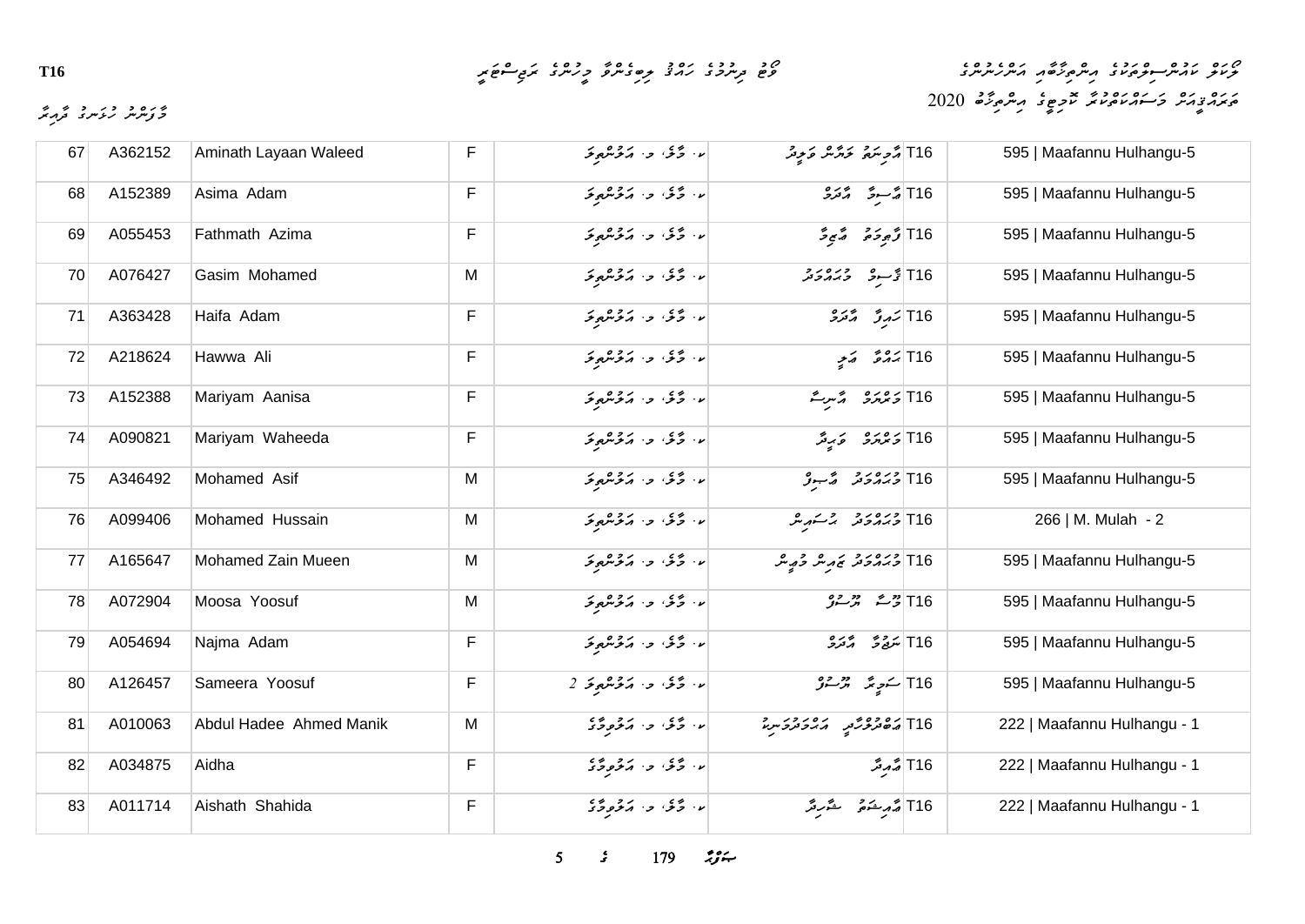*sCw7q7s5w7m< o<n9nOoAw7o< sCq;mAwBoEw7q<m; wBm;vB 2020<sup>, م</sup>وسر در مدد مدرج به مدرم مقرم قرار 2020*<br>موسر المستقرم المستقرم المستقرم المستقرم المستقرم المستقرم المستقرم المستقرم المستقرم المستقرم المستقرم المستقر

| 84  | A084671 | Hajara Mohamed              | F | لا د څخه د امکوه ود                        | T16 گەنمى بەرەرد                                | 222   Maafannu Hulhangu - 1 |
|-----|---------|-----------------------------|---|--------------------------------------------|-------------------------------------------------|-----------------------------|
| 85  | A039684 | Ahmed Ibrahim               | M | ر د محتی د . مرد و دور                     | T16   كەبرى ئەرھەتگەرى                          | 222   Maafannu Hulhangu - 1 |
| 86  | A046161 | Ahmed Waheed                | M | ر د محتی د . مرد و دور                     | T16 كەنزى قىرى <i>گ</i>                         | 222   Maafannu Hulhangu - 1 |
| 87  | A161764 | Aishath Haaniya Ahmed       | F | ر، دمجنۍ د کمه کوه ده ده د                 | T16 مُەسْتَمْ مُسْتِدْ مَدْدَنْد                | 222   Maafannu Hulhangu - 1 |
| 88  | A131499 | Dhon Thuththu               | M | ر، وي د. دوم ده ده.<br>د. وي د. دنوم درد د | T16 ترى <i>م ۋە م</i>                           | 222   Maafannu Hulhangu - 1 |
| 89  | A035074 | <b>Fathimath Fulhu</b>      | F | ر د څو د کرده ده ده                        | T16 ۇ <sub>ج</sub> ۇمۇرى                        | 222   Maafannu Hulhangu - 1 |
| 90  | A342418 | Hassan Hisan Ahmed          | M | ر د څو د کرده ده ده                        | T16   يَرْسَوْرْ رِسْدَمْرْ مَ <i>دْوَمْ</i> رْ | 222   Maafannu Hulhangu - 1 |
| 91  | A391919 | <b>Hussain Haneef Ahmed</b> | M | ر د محتی د . مرد و دور                     |                                                 | 222   Maafannu Hulhangu - 1 |
| 92  | A035214 | Mariyam Suwaila             | F | ر، دمخې د امکوه ده ده د                    | T16 كەممەر <i>2 مەمۇ</i> گە                     | 222   Maafannu Hulhangu - 1 |
| 93  | A039683 | Mohamed Ameen               | M | ر د محتی د کاروه ۲۸۶۶                      | T16 <i>\$22.2 كەچ</i> ىر                        | 222   Maafannu Hulhangu - 1 |
| 94  | A035550 | Mohamed Hisam               | M | ر د څو د کرده ده ده                        | T16  <i>32,352 ب</i> رسگرمی                     | 222   Maafannu Hulhangu - 1 |
| 95  | A378514 | Mohamed Baariu Mujuthaba    | M | ، د د د مروم ده د                          | T16 ديرورد ځېر د دره                            | 222   Maafannu Hulhangu - 1 |
| 96  | A391915 | Mohamed Haneef Ahmed        | M | ر، دمجنۍ د کمه کوه ده ده د                 | T16 <i>دېمم</i> ونه ټرينه کړه ده.               | 222   Maafannu Hulhangu - 1 |
| 97  | A166092 | Mohamed Zayaan Ahmed        | M | ، د د د مروم ده د                          | T16 <i>ورەرو رومۇ مەدەر</i>                     | 222   Maafannu Hulhangu - 1 |
| 98  | A035548 | Zabir Ahmed                 | M | ر د محکې د کارو وروه                       | T16 تُرْجِعْہُ <i>مُدْوَمْر</i>                 | 222   Maafannu Hulhangu - 1 |
| 99  | A062414 | Ali Mohamed                 | M | ر، د د د کاروه و                           | T16 كەير - ئەيمەد تەر                           | 222   Maafannu Hulhangu - 1 |
| 100 | A061833 | Aminath Shuhudha            | F | ، دُبی د پره وه                            | T16 مَّ حِسَمَةٌ مَشْرَشَّ                      | 222   Maafannu Hulhangu - 1 |
|     |         |                             |   |                                            |                                                 |                             |

#### *n8o<n@ qC7m:q5 q7w7m?n>*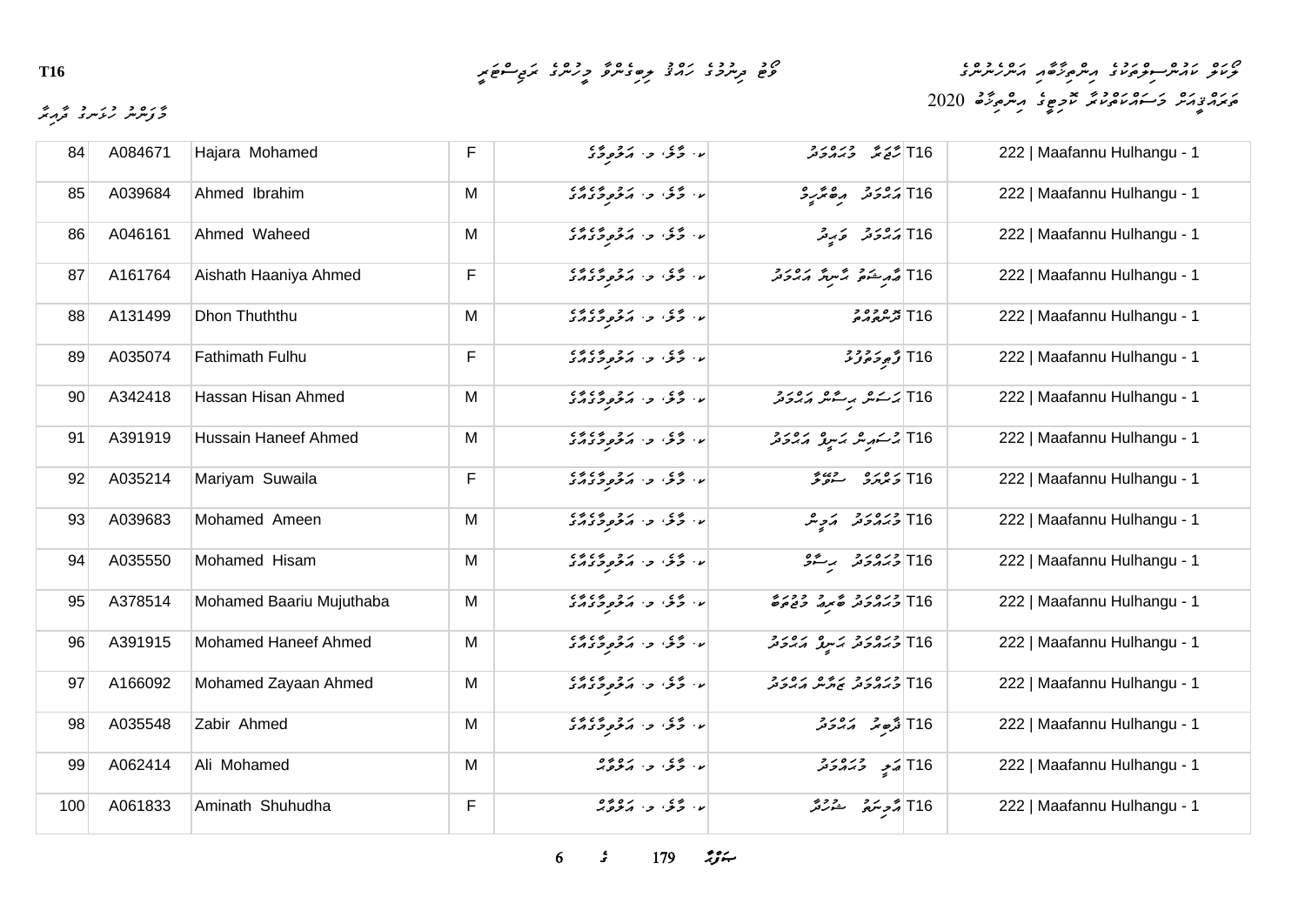*sCw7q7s5w7m< o<n9nOoAw7o< sCq;mAwBoEw7q<m; wBm;vB 2020<sup>, م</sup>وسر در مدد مدرج به مدرم مقرم قرار 2020*<br>موسر المستقرم المستقرم المستقرم المستقرم المستقرم المستقرم المستقرم المستقرم المستقرم المستقرم المستقرم المستقر

| A155628 | Abdulla Usaimeen Saeed        | M | لا . ۇ ئۇ ، د . مەۋىج                                                                                                                                                                                                                                   |                                                                                                                                                                                                                                                                                                                                                                                                                                                                                                                                                                                                                                                                                                                                                                                                                                                                                                                                                                                                                                                                                                                                                                                                                                                                                                                                                                  | 223   Maafannu Hulhangu - 2                                                                                                                                                                                                                                                                                                                                                                                                                                                                                                                                                                                                                                                            |
|---------|-------------------------------|---|---------------------------------------------------------------------------------------------------------------------------------------------------------------------------------------------------------------------------------------------------------|------------------------------------------------------------------------------------------------------------------------------------------------------------------------------------------------------------------------------------------------------------------------------------------------------------------------------------------------------------------------------------------------------------------------------------------------------------------------------------------------------------------------------------------------------------------------------------------------------------------------------------------------------------------------------------------------------------------------------------------------------------------------------------------------------------------------------------------------------------------------------------------------------------------------------------------------------------------------------------------------------------------------------------------------------------------------------------------------------------------------------------------------------------------------------------------------------------------------------------------------------------------------------------------------------------------------------------------------------------------|----------------------------------------------------------------------------------------------------------------------------------------------------------------------------------------------------------------------------------------------------------------------------------------------------------------------------------------------------------------------------------------------------------------------------------------------------------------------------------------------------------------------------------------------------------------------------------------------------------------------------------------------------------------------------------------|
| A056791 | Aminath Faruzana Saeed        | F |                                                                                                                                                                                                                                                         |                                                                                                                                                                                                                                                                                                                                                                                                                                                                                                                                                                                                                                                                                                                                                                                                                                                                                                                                                                                                                                                                                                                                                                                                                                                                                                                                                                  | 223   Maafannu Hulhangu - 2                                                                                                                                                                                                                                                                                                                                                                                                                                                                                                                                                                                                                                                            |
| A034247 | <b>Hussain Arafath Saeed</b>  | M |                                                                                                                                                                                                                                                         |                                                                                                                                                                                                                                                                                                                                                                                                                                                                                                                                                                                                                                                                                                                                                                                                                                                                                                                                                                                                                                                                                                                                                                                                                                                                                                                                                                  | 223   Maafannu Hulhangu - 2                                                                                                                                                                                                                                                                                                                                                                                                                                                                                                                                                                                                                                                            |
| A034433 | Ibrahim Shafeeu Jauhary       | M |                                                                                                                                                                                                                                                         |                                                                                                                                                                                                                                                                                                                                                                                                                                                                                                                                                                                                                                                                                                                                                                                                                                                                                                                                                                                                                                                                                                                                                                                                                                                                                                                                                                  | 223   Maafannu Hulhangu - 2                                                                                                                                                                                                                                                                                                                                                                                                                                                                                                                                                                                                                                                            |
| A032577 | Raihana Jauharee              | F | لا گرگان دادگاه                                                                                                                                                                                                                                         |                                                                                                                                                                                                                                                                                                                                                                                                                                                                                                                                                                                                                                                                                                                                                                                                                                                                                                                                                                                                                                                                                                                                                                                                                                                                                                                                                                  | 223   Maafannu Hulhangu - 2                                                                                                                                                                                                                                                                                                                                                                                                                                                                                                                                                                                                                                                            |
| A068244 | Adam Iyaz                     | M | $e^{o}$ , $e^{o}$ , $e^{o}$ , $e^{o}$ , $e^{o}$ , $e^{o}$ , $e^{o}$ , $e^{o}$ , $e^{o}$ , $e^{o}$ , $e^{o}$ , $e^{o}$ , $e^{o}$ , $e^{o}$ , $e^{o}$ , $e^{o}$ , $e^{o}$ , $e^{o}$ , $e^{o}$ , $e^{o}$ , $e^{o}$ , $e^{o}$ , $e^{o}$ , $e^{o}$ , $e^{o}$ |                                                                                                                                                                                                                                                                                                                                                                                                                                                                                                                                                                                                                                                                                                                                                                                                                                                                                                                                                                                                                                                                                                                                                                                                                                                                                                                                                                  | 225   Maafannu Hulhangu - 4                                                                                                                                                                                                                                                                                                                                                                                                                                                                                                                                                                                                                                                            |
| A060843 | Ahmed Iyaz                    | M | $e^{o}$ , $e^{o}$ , $e^{o}$ , $e^{o}$ , $e^{o}$ , $e^{o}$ , $e^{o}$ , $e^{o}$ , $e^{o}$ , $e^{o}$ , $e^{o}$ , $e^{o}$ , $e^{o}$ , $e^{o}$ , $e^{o}$ , $e^{o}$ , $e^{o}$ , $e^{o}$ , $e^{o}$ , $e^{o}$ , $e^{o}$ , $e^{o}$ , $e^{o}$ , $e^{o}$ , $e^{o}$ |                                                                                                                                                                                                                                                                                                                                                                                                                                                                                                                                                                                                                                                                                                                                                                                                                                                                                                                                                                                                                                                                                                                                                                                                                                                                                                                                                                  | 225   Maafannu Hulhangu - 4                                                                                                                                                                                                                                                                                                                                                                                                                                                                                                                                                                                                                                                            |
| A132594 | Aishath Naeema                | F | $e^{o}$ , $e^{o}$ , $e^{o}$ , $e^{o}$ , $e^{o}$ , $e^{o}$ , $e^{o}$ , $e^{o}$ , $e^{o}$ , $e^{o}$ , $e^{o}$ , $e^{o}$ , $e^{o}$ , $e^{o}$ , $e^{o}$ , $e^{o}$ , $e^{o}$ , $e^{o}$ , $e^{o}$ , $e^{o}$ , $e^{o}$ , $e^{o}$ , $e^{o}$ , $e^{o}$ , $e^{o}$ |                                                                                                                                                                                                                                                                                                                                                                                                                                                                                                                                                                                                                                                                                                                                                                                                                                                                                                                                                                                                                                                                                                                                                                                                                                                                                                                                                                  | 225   Maafannu Hulhangu - 4                                                                                                                                                                                                                                                                                                                                                                                                                                                                                                                                                                                                                                                            |
| A068245 | Ali Shaheen                   | M |                                                                                                                                                                                                                                                         |                                                                                                                                                                                                                                                                                                                                                                                                                                                                                                                                                                                                                                                                                                                                                                                                                                                                                                                                                                                                                                                                                                                                                                                                                                                                                                                                                                  | 225   Maafannu Hulhangu - 4                                                                                                                                                                                                                                                                                                                                                                                                                                                                                                                                                                                                                                                            |
| A160586 | Aminath Naeema Hassan         | F |                                                                                                                                                                                                                                                         |                                                                                                                                                                                                                                                                                                                                                                                                                                                                                                                                                                                                                                                                                                                                                                                                                                                                                                                                                                                                                                                                                                                                                                                                                                                                                                                                                                  | 378   Hithadhoo Ehenihen - 1                                                                                                                                                                                                                                                                                                                                                                                                                                                                                                                                                                                                                                                           |
| A151842 | Hasma Hassan                  | F | $e^{o}$ , $e^{o}$ , $e^{o}$ , $e^{o}$ , $e^{o}$ , $e^{o}$ , $e^{o}$ , $e^{o}$ , $e^{o}$ , $e^{o}$ , $e^{o}$ , $e^{o}$ , $e^{o}$ , $e^{o}$ , $e^{o}$ , $e^{o}$ , $e^{o}$ , $e^{o}$ , $e^{o}$ , $e^{o}$ , $e^{o}$ , $e^{o}$ , $e^{o}$ , $e^{o}$ , $e^{o}$ |                                                                                                                                                                                                                                                                                                                                                                                                                                                                                                                                                                                                                                                                                                                                                                                                                                                                                                                                                                                                                                                                                                                                                                                                                                                                                                                                                                  | 225   Maafannu Hulhangu - 4                                                                                                                                                                                                                                                                                                                                                                                                                                                                                                                                                                                                                                                            |
| A041602 | Hussain Naeem                 | M | $e^{o}$ , $e^{o}$ , $e^{o}$ , $e^{o}$ , $e^{o}$ , $e^{o}$ , $e^{o}$ , $e^{o}$ , $e^{o}$ , $e^{o}$ , $e^{o}$ , $e^{o}$ , $e^{o}$ , $e^{o}$ , $e^{o}$ , $e^{o}$ , $e^{o}$ , $e^{o}$ , $e^{o}$ , $e^{o}$ , $e^{o}$ , $e^{o}$ , $e^{o}$ , $e^{o}$ , $e^{o}$ |                                                                                                                                                                                                                                                                                                                                                                                                                                                                                                                                                                                                                                                                                                                                                                                                                                                                                                                                                                                                                                                                                                                                                                                                                                                                                                                                                                  | 225   Maafannu Hulhangu - 4                                                                                                                                                                                                                                                                                                                                                                                                                                                                                                                                                                                                                                                            |
| A347693 | <b>Mohamed Nawwaf Hussain</b> | M |                                                                                                                                                                                                                                                         |                                                                                                                                                                                                                                                                                                                                                                                                                                                                                                                                                                                                                                                                                                                                                                                                                                                                                                                                                                                                                                                                                                                                                                                                                                                                                                                                                                  | 225   Maafannu Hulhangu - 4                                                                                                                                                                                                                                                                                                                                                                                                                                                                                                                                                                                                                                                            |
| A273228 | Mohamed Shizneen Hassan       | M |                                                                                                                                                                                                                                                         |                                                                                                                                                                                                                                                                                                                                                                                                                                                                                                                                                                                                                                                                                                                                                                                                                                                                                                                                                                                                                                                                                                                                                                                                                                                                                                                                                                  | 225   Maafannu Hulhangu - 4                                                                                                                                                                                                                                                                                                                                                                                                                                                                                                                                                                                                                                                            |
| A372497 | Rifga Hassan                  | F | لا د څخه د امرکزم شريع                                                                                                                                                                                                                                  |                                                                                                                                                                                                                                                                                                                                                                                                                                                                                                                                                                                                                                                                                                                                                                                                                                                                                                                                                                                                                                                                                                                                                                                                                                                                                                                                                                  | 225   Maafannu Hulhangu - 4                                                                                                                                                                                                                                                                                                                                                                                                                                                                                                                                                                                                                                                            |
| A357445 | Shujau Hassan                 | M | $e^{o}$ , $e^{o}$ , $e^{o}$ , $e^{o}$ , $e^{o}$ , $e^{o}$ , $e^{o}$ , $e^{o}$ , $e^{o}$ , $e^{o}$ , $e^{o}$ , $e^{o}$ , $e^{o}$ , $e^{o}$ , $e^{o}$ , $e^{o}$ , $e^{o}$ , $e^{o}$ , $e^{o}$ , $e^{o}$ , $e^{o}$ , $e^{o}$ , $e^{o}$ , $e^{o}$ , $e^{o}$ |                                                                                                                                                                                                                                                                                                                                                                                                                                                                                                                                                                                                                                                                                                                                                                                                                                                                                                                                                                                                                                                                                                                                                                                                                                                                                                                                                                  | 225   Maafannu Hulhangu - 4                                                                                                                                                                                                                                                                                                                                                                                                                                                                                                                                                                                                                                                            |
| A058977 | Ramiza Hussain                | F | ر، گرمی و اگریز و در منابر و ا                                                                                                                                                                                                                          |                                                                                                                                                                                                                                                                                                                                                                                                                                                                                                                                                                                                                                                                                                                                                                                                                                                                                                                                                                                                                                                                                                                                                                                                                                                                                                                                                                  | 595   Maafannu Hulhangu-5                                                                                                                                                                                                                                                                                                                                                                                                                                                                                                                                                                                                                                                              |
|         |                               |   |                                                                                                                                                                                                                                                         | $\begin{bmatrix} 0 & 0 & 0 & 0 \\ 0 & 0 & 0 & 0 \\ 0 & 0 & 0 & 0 \\ 0 & 0 & 0 & 0 \\ 0 & 0 & 0 & 0 \\ 0 & 0 & 0 & 0 \\ 0 & 0 & 0 & 0 \\ 0 & 0 & 0 & 0 \\ 0 & 0 & 0 & 0 \\ 0 & 0 & 0 & 0 \\ 0 & 0 & 0 & 0 & 0 \\ 0 & 0 & 0 & 0 & 0 \\ 0 & 0 & 0 & 0 & 0 \\ 0 & 0 & 0 & 0 & 0 \\ 0 & 0 & 0 & 0 & 0 & 0 \\ 0 & 0 & 0 & 0 & 0 & $<br>251.53<br>  د گري و٠ دکري<br>$\begin{bmatrix} 0 & 0 & 0 & 0 \\ 0 & 0 & 0 & 0 \\ 0 & 0 & 0 & 0 \\ 0 & 0 & 0 & 0 \\ 0 & 0 & 0 & 0 \\ 0 & 0 & 0 & 0 \\ 0 & 0 & 0 & 0 \\ 0 & 0 & 0 & 0 \\ 0 & 0 & 0 & 0 \\ 0 & 0 & 0 & 0 \\ 0 & 0 & 0 & 0 \\ 0 & 0 & 0 & 0 & 0 \\ 0 & 0 & 0 & 0 & 0 \\ 0 & 0 & 0 & 0 & 0 \\ 0 & 0 & 0 & 0 & 0 \\ 0 & 0 & 0 & 0 & 0 \\ 0 & 0 & $<br>$\begin{vmatrix} 0 & 0 & 0 & 0 \\ 0 & 0 & 0 & 0 \\ 0 & 0 & 0 & 0 \\ 0 & 0 & 0 & 0 \\ 0 & 0 & 0 & 0 \\ 0 & 0 & 0 & 0 \\ 0 & 0 & 0 & 0 \\ 0 & 0 & 0 & 0 \\ 0 & 0 & 0 & 0 \\ 0 & 0 & 0 & 0 \\ 0 & 0 & 0 & 0 & 0 \\ 0 & 0 & 0 & 0 & 0 \\ 0 & 0 & 0 & 0 & 0 \\ 0 & 0 & 0 & 0 & 0 \\ 0 & 0 & 0 & 0 & 0 \\ 0 & 0 & 0 & 0 & 0 \\ 0 & $<br>$\begin{bmatrix} 0 & 0 & 0 & 0 \\ 0 & 0 & 0 & 0 \\ 0 & 0 & 0 & 0 \\ 0 & 0 & 0 & 0 \\ 0 & 0 & 0 & 0 \\ 0 & 0 & 0 & 0 \\ 0 & 0 & 0 & 0 \\ 0 & 0 & 0 & 0 \\ 0 & 0 & 0 & 0 \\ 0 & 0 & 0 & 0 \\ 0 & 0 & 0 & 0 \\ 0 & 0 & 0 & 0 & 0 \\ 0 & 0 & 0 & 0 & 0 \\ 0 & 0 & 0 & 0 & 0 \\ 0 & 0 & 0 & 0 & 0 \\ 0 & 0 & 0 & 0 & 0 \\ 0 & 0 & $ | T16 صَرَّةَ اللَّهُ مَتَوَمِّدِيثَرَ سَمَ <i>وِيثَ</i><br>T16 مَ <i>جِ سَعِي وَ بِرْبِيَ سَّرَ سَهِ م</i> ِرْ<br>T16 پرڪ <i>مبرنگر پر پرؤي ڪمبرنگر</i><br>T16 <sub>م</sub> ەنگرى <sub>چ</sub> خىرى <i>گى قەركى</i> ر<br>T16 <i>بَرْمِ بَدُ</i> مَّر نَج <i>مُرْرَى بِ</i><br>T16 مُرْمَرْد مِتَّمَّع<br>T16 كەبرى قىر مەمگەشە<br>T16 مُەمشىم سَمەر<br>T16 <i>ڇو</i> ڪ <sub>ُ</sub> رِير<br>T16 مَّ جِسَمَ سَمِيعٌ سَسَر<br>T16  يَرْسُوٌ   يَرْسَرْرُ<br>T16 پڑے پر بھ سکھی <sup>و</sup><br>T16 ورورو برووو بر شهر ش<br>T16 <i>دېمم</i> وکر <sub>شو</sub> چ <sub>س</sub> رب <i>ر ټرخ</i> بر<br>T16 <sub>مو</sub> ود ترت<br>T16 حققے محمد سک<br>T16 بَرُوبَ <sub>ةً</sub> بِرُسَهِ بِرْ |

#### *n8o<n@ qC7m:q5 q7w7m?n>*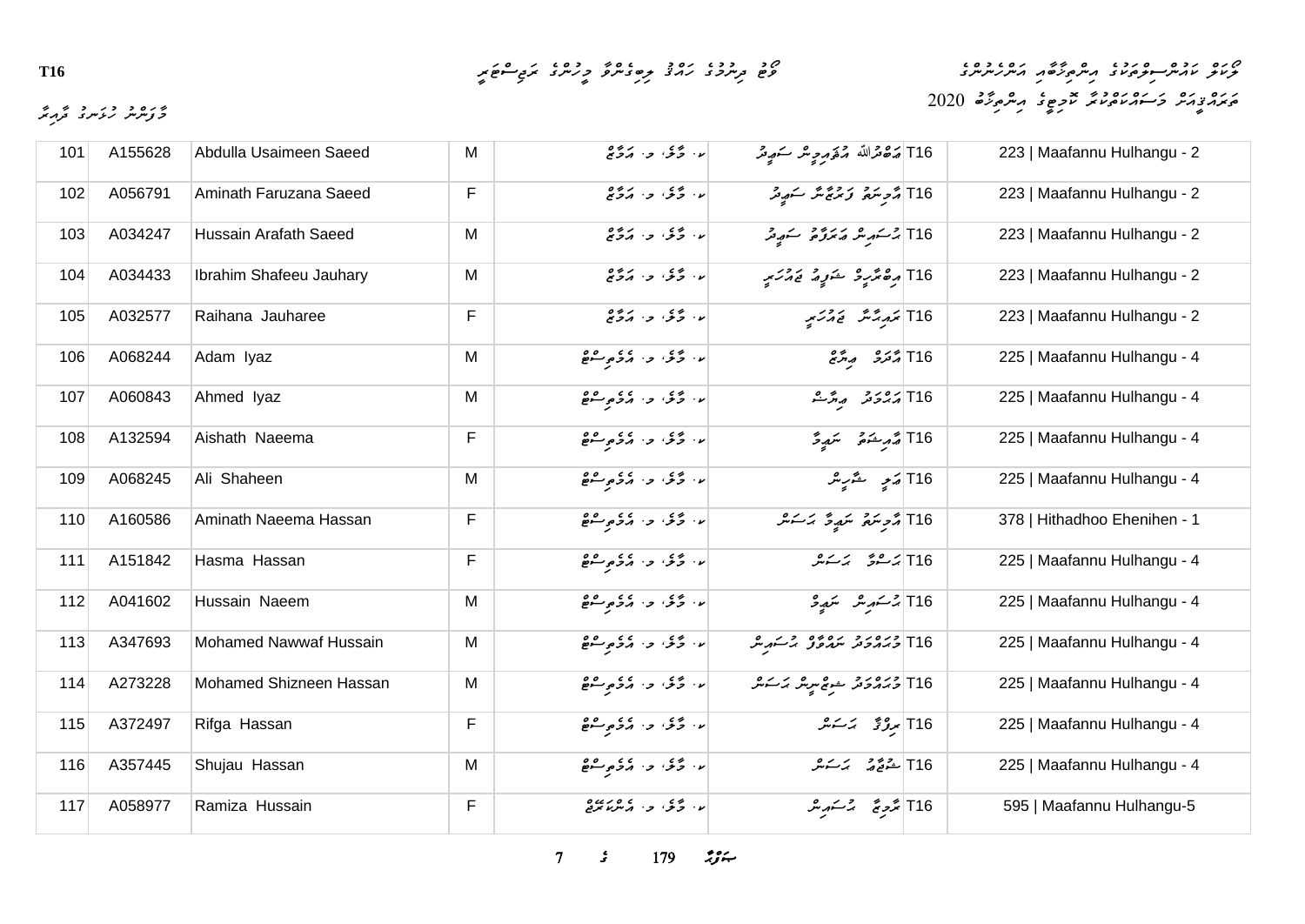*sCw7q7s5w7m< o<n9nOoAw7o< sCq;mAwBoEw7q<m; wBm;vB 2020<sup>, م</sup>وسر در مدد مدرج به مدرم مقرم قرار 2020*<br>موسر المستقرم المستقرم المستقرم المستقرم المستقرم المستقرم المستقرم المستقرم المستقرم المستقرم المستقرم المستقر

| A045959 | <b>AISHATH ZIDHNA</b>          | F | ر، نوعی که در ۱۶۶۵ و       | T16 م <i>گه شکھ</i> ہے <i>مگ</i> نگ                        | 224   Maafannu Hulhangu - 3  |
|---------|--------------------------------|---|----------------------------|------------------------------------------------------------|------------------------------|
| A045281 | Aminath Guraisha               | F | ۱۰ وګڼ د پره دره           | T16 مَّحِسَمَةَ تَحْسَبِتْهُ                               | 224   Maafannu Hulhangu - 3  |
| A045282 | <b>Fathimath Saushan Ahmed</b> | F | ، دُی دا پره دره           | T16 <i>وَّجِ حَرَّمْ سَوْ</i> حَسَ <i>رْ مَ</i> بِرَدَتَرَ | 461   Srilanka / Colombo - 2 |
| A045270 | Salma Adam Dhon Thakhkhan      | F | لا کامی در مشرور           | T16 كەبۇبۇ ئۇنىۋە ئېر <i>مۇنى</i> گىر                      | 224   Maafannu Hulhangu - 3  |
| A033873 | Abdulla Mueen                  | M |                            | T16 كەھەراللە ئ <i>ەم</i> بىر                              | 224   Maafannu Hulhangu - 3  |
| A033872 | Fathimath Sheereen             | F |                            | T16 <i>وگوڅو</i> سپېږمګ                                    | 224   Maafannu Hulhangu - 3  |
| A033842 | Mohamed Hameed                 | M |                            | T16  <i>3223\$ بَرْوِيْر</i> ُ                             | 224   Maafannu Hulhangu - 3  |
| A051315 | Fathimath Ali Didi             | F | لا د څخه له د م کمرندې مېر | T16 <i>وُّجِوَدَة</i> مَعٍ مِرِسٍ                          | 224   Maafannu Hulhangu - 3  |
| A125717 | Ahmed Adam                     | M | ر د کلی د مرکز ده د        | T16 كەبرى ئەرە                                             | 224   Maafannu Hulhangu - 3  |
| A057043 | Aishath Hurriyya               | F | لا د څخه د امريزيده لمبر   | T16 مُەمِسْدَە بِرْمْ بِرْمَ بِرْمَ                        | 224   Maafannu Hulhangu - 3  |
| A318405 | Aminath Raufa Rushdee          | F | لا د څکې د رمځمه ولايم     | T16   مُرجِسَمَ مَرْمَرٌ مُرْشَورٍ                         | 224   Maafannu Hulhangu - 3  |
| A120752 | Fathmath Rifga Rushdee         | F | ١٠ وگل و٠ متر برورو        | T16   <i>وَّجوحَمْ مِروْدٌ</i> مُرْشُمْرٍ                  | 224   Maafannu Hulhangu - 3  |
| A167436 | Hamid Mahmoodh                 | M | ۱۰ د دی د اړلاره د         | T16 جُعِعْرُ - وَبَرْوَتَرُ                                | 224   Maafannu Hulhangu - 3  |
| A336882 | Khalid Mahmood                 | M | ر د کلی د مرکز ده د        | T16 گرو <i>نگر ک<sup>و</sup>دون</i> گر                     | 224   Maafannu Hulhangu - 3  |
| A144052 | Lugmaan Adam                   | M | لا د څخه د امريزيده لمبر   | T16 توتۇم مەمر <i>ۇ</i>                                    | 224   Maafannu Hulhangu - 3  |
| A081956 | Mahmood Ali                    | M | ۱۰ د دی د روپرپرولایم      | T16 <i>ق</i> رچيز کامي                                     | 224   Maafannu Hulhangu - 3  |
| A105049 | Mohamed Adam                   | M | ۱۰ د دی د روپرپرولایم      | T16 <i>\$22 \$22</i>                                       | 224   Maafannu Hulhangu - 3  |
|         |                                |   |                            |                                                            |                              |

#### *n8o<n@ qC7m:q5 q7w7m?n>*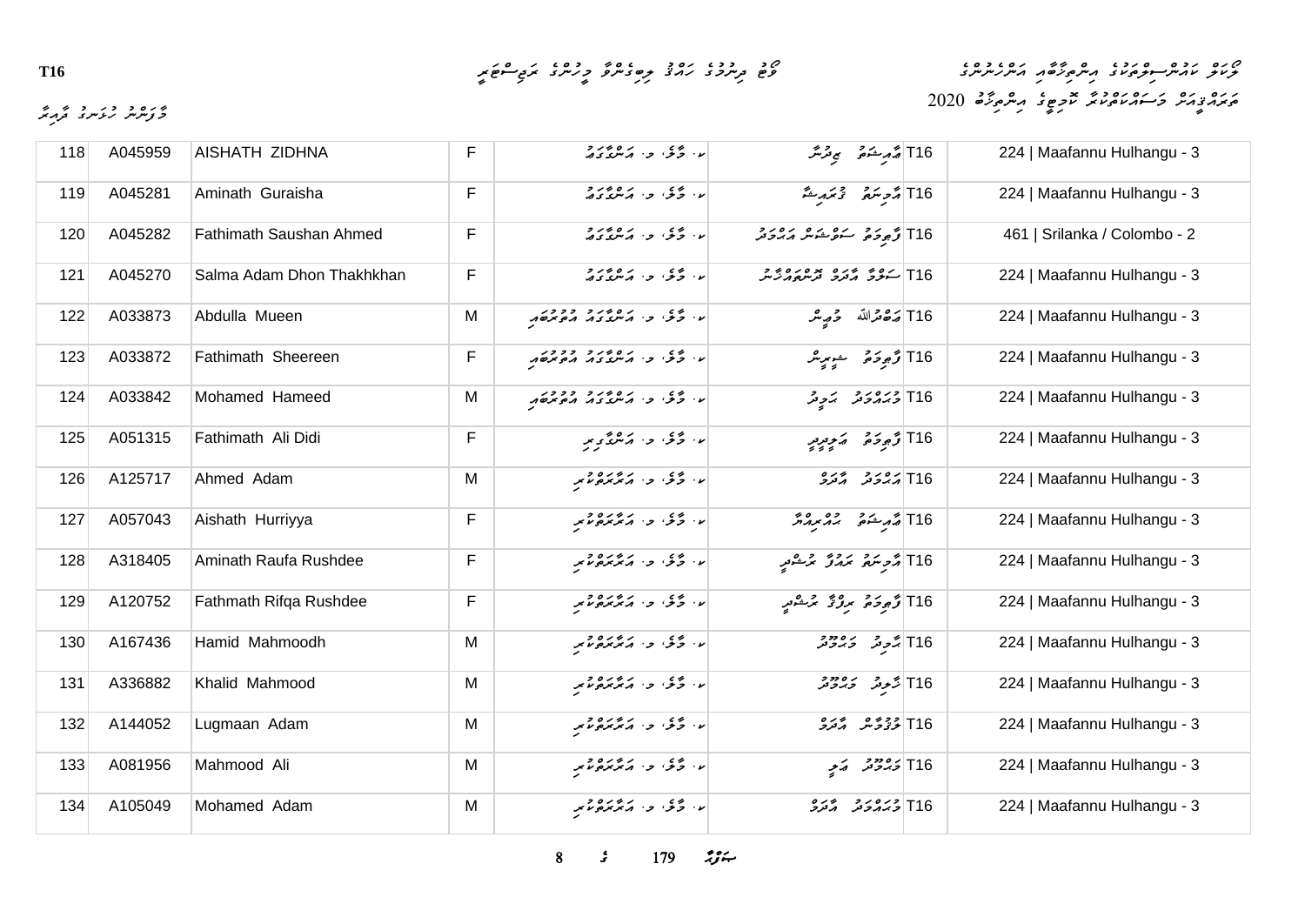*sCw7q7s5w7m< o<n9nOoAw7o< sCq;mAwBoEw7q<m; wBm;vB* م من المرة المرة المرة المرجع المرجع في المركبة 2020<br>مجم*د المريض المربوط المربع المرجع في المراجع المركبة* 

| 135 | A158615 | Rahma Mahamood             | $\mathsf F$  | ۱۰ د د و اړلانده د                | T16 تر <i>وڅ وروون</i> ر                                        | 224   Maafannu Hulhangu - 3 |
|-----|---------|----------------------------|--------------|-----------------------------------|-----------------------------------------------------------------|-----------------------------|
| 136 | A068576 | Salma                      | F            | ر، دی، دارود در در در             | 53/116                                                          | 224   Maafannu Hulhangu - 3 |
| 137 | A024062 | Abdulla Saeed              | M            | الاستحق الأستميمية                | T16 كەھەراللە ك <i>ەم</i> ەتر                                   | 595   Maafannu Hulhangu-5   |
| 138 | A053611 | Ahmed Rasheed              | M            | الاستحق والمكبرك                  | T16 كەنزى كىمى تىرىدى كىلەن ئىس                                 | 595   Maafannu Hulhangu-5   |
| 139 | A343766 | <b>Ahmed Saim Saeed</b>    | M            | الاء گري او ار کاموسکر            | T16 كەندى قىرىگەر ئەرەپتى                                       | 595   Maafannu Hulhangu-5   |
| 140 | A053379 | Aminath Fareedha           | $\mathsf F$  | الأرمحي أورا فكعربك               | T16 مَّ حِسَمَۃ وَسِنَّہُ                                       | 595   Maafannu Hulhangu-5   |
| 141 | A344119 | <b>Mohamed Sarim Saeed</b> | M            | الاستحق والمكبرك                  | T16 <i>وَرَوْدُونَرْ سُمْبِرةْ</i> سَ <i>مِي</i> قْر            | 595   Maafannu Hulhangu-5   |
| 142 | A032049 | Safiyya Luthufee           | $\mathsf{F}$ | الاستحق والمكبرك                  | T16  <i>بەَوِدْدُ قەھى</i> رٍ                                   | 595   Maafannu Hulhangu-5   |
| 143 | A103844 | Shaneez Abdul Rahman       | $\mathsf F$  | الاستحق والمكموش                  | T16 شَرْسِعْ مَصْرَمْ <i>مَدَوْم</i> ْ                          | 595   Maafannu Hulhangu-5   |
| 144 | A127352 | Ahmed Iqbal                | M            | لاء حج في الأراد و الكرمان و الكر | T16 <i>גُ.2 دَوُهُ وَ</i> تَحُمُّ                               | 223   Maafannu Hulhangu - 2 |
| 145 | A035713 | Mohamed Saeed              | M            | لاستحق والمكاسيع                  | T16 <i>ۋىزۇدۇ شەپ</i> تر                                        | 223   Maafannu Hulhangu - 2 |
| 146 | A251918 | Unaiza Iqbal               | $\mathsf F$  | لا گرگا و اړگر بلا                | T16 مُسَمِعٌ مِقْصٌمٌ                                           | 223   Maafannu Hulhangu - 2 |
| 147 | A231863 | Abdulla Raif               | M            | لا ئەتتى بەر ئەسقەتلىق ئى         | T16 مَەمْراللە مَەم <sup>و</sup>                                | 595   Maafannu Hulhangu-5   |
| 148 | A231860 | Adam Raeef                 | M            | ر، ئۇنى ئەرەب ئەھ ئىب ئى          | T16 مُرْمَرْد - مَر <i>ْمِ وْ</i>                               | 595   Maafannu Hulhangu-5   |
| 149 | A332615 | Adam Ameen Ali             | M            | لا ئەق ئەرەب ئەس ئۇ               | T16   ج <i>ُمَرَدُ ب<sub>ُرْحِ</sub>بِرْ <sub>م</sub>ُبِيِّ</i> | 595   Maafannu Hulhangu-5   |
| 150 | A001191 | Ahmed Saeed                | M            | لا ئەتتى بەر ئەسقەتلىق ئە         | T16 كەندى قىرىقى سىمب <i>و</i> تى                               | 595   Maafannu Hulhangu-5   |
| 151 | A025870 | Aishath Saeeda             | $\mathsf F$  | لا ئەتتى بەر ئەسقەتلىق ئى         | T16 م <i>مَّدِ حَقَّة حَقِيدًا</i>                              | 256   ADh. Maamigili - 2    |

*9 sC 179 nNw?mS*

*n8o<n@ qC7m:q5 q7w7m?n>*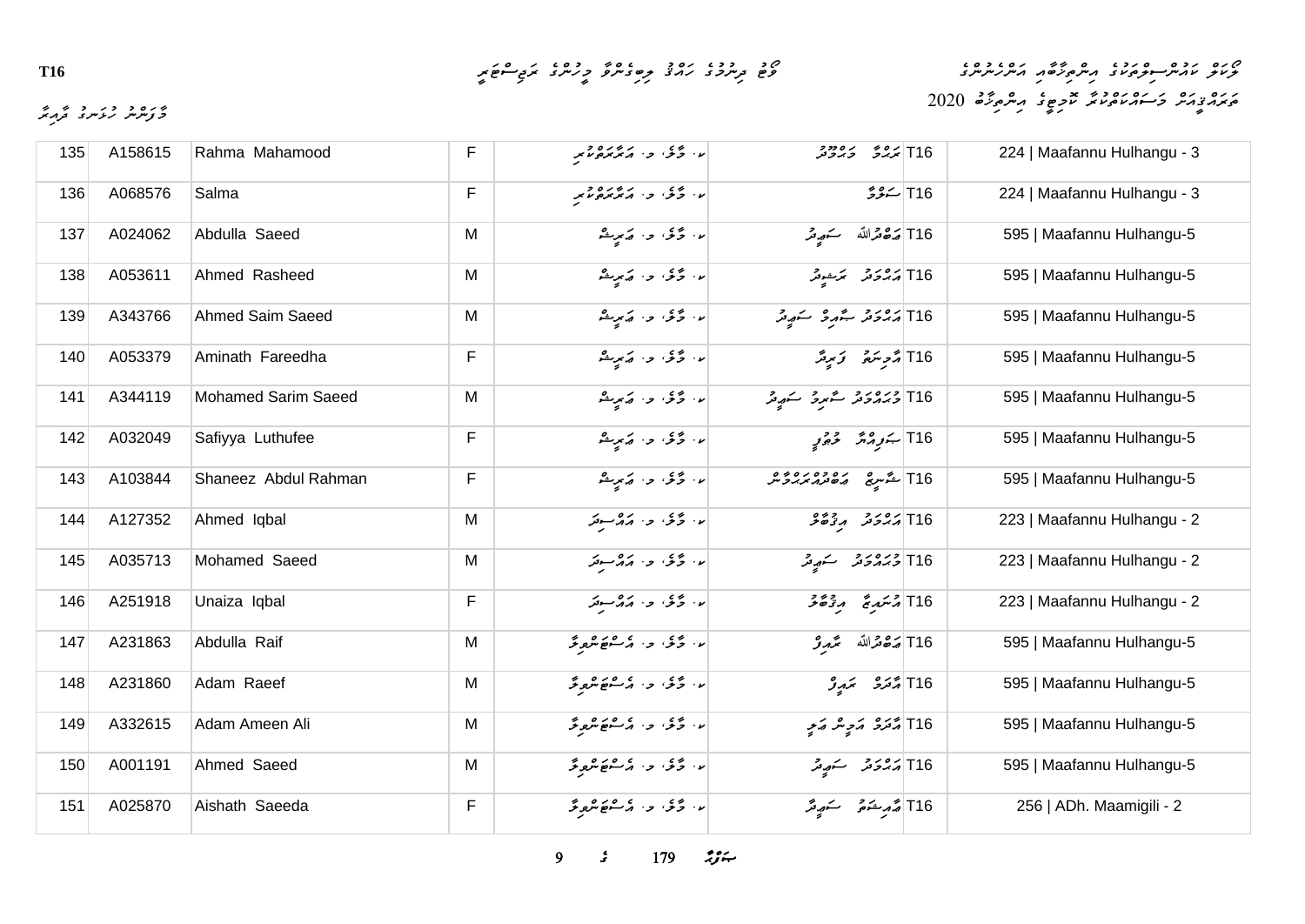*sCw7q7s5w7m< o<n9nOoAw7o< sCq;mAwBoEw7q<m; wBm;vB 2020<sup>, م</sup>وسوق المسجد التحقيق وسرمونية والم*جمع المسجد المسجد المسجد المسجد المسجد المسجد المسجد المسجد المسجد ال

| 152 | A236718 | Aishath Saeeda       | F | لا ئەق ئەرەب ئەس ئۇ              | T16 م <i>مَّدمِشَعْ</i> سَم <i>َّدٍ مَّذَ</i>   | 595   Maafannu Hulhangu-5   |
|-----|---------|----------------------|---|----------------------------------|-------------------------------------------------|-----------------------------|
| 153 | A113442 | Fathimath Rafa       | F | لا ئەق دارگىش ھىرو ئى            | T16 <i>وُّجِ وَءُ</i> تَرَوُّ                   | 595   Maafannu Hulhangu-5   |
| 154 | A034673 | Fathimath Umar       | F | لا ئەق ئەرەب ئەس ئۇ              | T16 گەچەقىھ ھە <i>قەتل</i> ە                    | 595   Maafannu Hulhangu-5   |
| 155 | A049314 | Hassan Mohamed       | M | لا ئەق ئەرەب ئەس ئۇ              | T16  يَرْسَعْرُ فَتَخْرُونَّوْرُ                | 595   Maafannu Hulhangu-5   |
| 156 | A166425 | Hassan Shaffaf Ahmed | M | ، دُمَّ، دا مُرْاءَ مُرْمَّدِمَّ | T16   يَرْسَمْ عَنْ عَمْدُوْنَ فَرَبَّدْهِ مَرْ | 595   Maafannu Hulhangu-5   |
| 157 | A040193 | Mohamed Saeed        | M | لا ئەق ئەرەب ئەس ئۇ              | T16 <i>\$22.2 ئەم</i> ەتر                       | 595   Maafannu Hulhangu-5   |
| 158 | A048315 | Saeeda Hassan        | F | لا ئەق دارگىش ھىرو ئى            | T16  سَم <i>پِ</i> وَّ بَرَسَوْر                | 595   Maafannu Hulhangu-5   |
| 159 | A048318 | Shahida Hassan       | F | ، دُمْ، د. مُرْ الْمُحَمَّدِمُّ  | T16 حُديرٌ - يَرْسَرْ مُسَ                      | 595   Maafannu Hulhangu-5   |
| 160 | A065765 | Aishath Muna         | F | لا د څخه د امکرده کرونک          | T16 م <i>ەمبىنى ئىگ</i> ە                       | 223   Maafannu Hulhangu - 2 |
| 161 | A087046 | Aminath Nasreena     | F | لا د څخه د امکان ک               | T16 گەجەنىڭ - ئىرىشمېرىگە                       | 223   Maafannu Hulhangu - 2 |
| 162 | A368640 | Hamdhu Ali           | M | لا د څخه د امکان ک               | T16   پَروُتْر کَرَمِ                           | 223   Maafannu Hulhangu - 2 |
| 163 | A341118 | Hana Ali             | F | لا د څخه د کامخ ه ش              | T16   ترتمر ک <i>ی ی</i> و                      | 223   Maafannu Hulhangu - 2 |
| 164 | A341111 | Haseeb Ali           | M | لا د څخه د کامخ ه ش              | T16   ئەسىر <i>ە</i> كەمچ                       | 223   Maafannu Hulhangu - 2 |
| 165 | A341110 | Hindh Ali            | F | لا د څخه د امځه ش                | T16 بِسْرَةٌ صَعٍّ                              | 223   Maafannu Hulhangu - 2 |
| 166 | A368320 | Khathma Ali          | F | لا د څخه د امځه ش                | T16 زَیْرُوَّ کَمَ مِ                           | 223   Maafannu Hulhangu - 2 |
| 167 | A025624 | Abdulla Naeem        | M | لا د څو، د اورونځ څونه           | T16 كەھىراللە س <i>ىم</i> وگ                    | 595   Maafannu Hulhangu-5   |
| 168 | A354705 | Aishath Azla         | F | لا د څو، د اورونونونو            | T16 م <i>ەمبەقق مەنى</i> مىتى                   | 595   Maafannu Hulhangu-5   |

#### *n8o<n@ qC7m:q5 q7w7m?n>*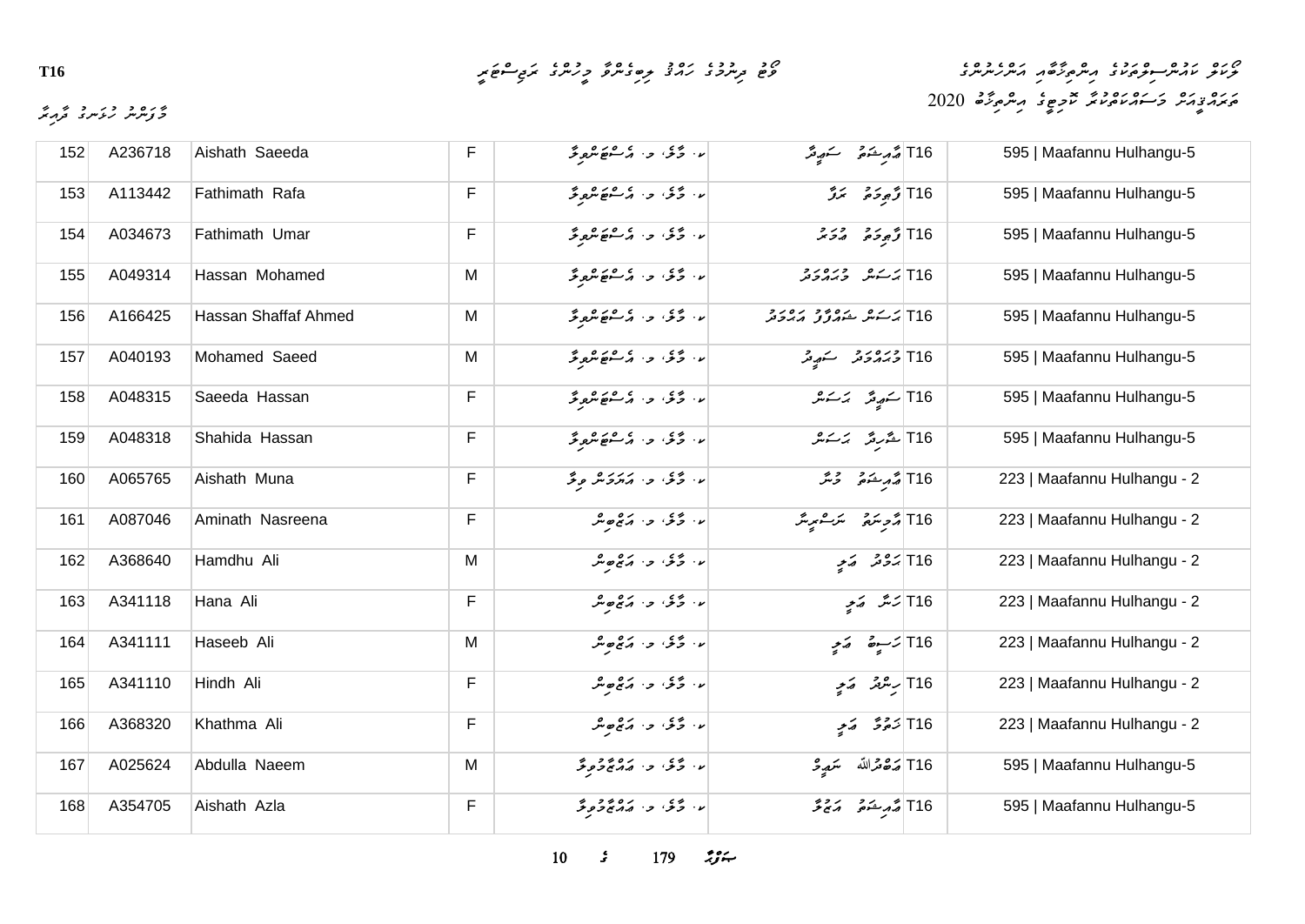*sCw7q7s5w7m< o<n9nOoAw7o< sCq;mAwBoEw7q<m; wBm;vB 2020<sup>, م</sup>وسوق المسجد التحقيق وسرمونية والم*جمع المسجد المسجد المسجد المسجد المسجد المسجد المسجد المسجد المسجد ال

| A354706 | Fathimath Azza        | F |                                                                                             |                                                                                                                                                                                                                                                          | 595   Maafannu Hulhangu-5                                                                                                                                                                                                                                                                                                                                                                                                                                                                                                                                                 |
|---------|-----------------------|---|---------------------------------------------------------------------------------------------|----------------------------------------------------------------------------------------------------------------------------------------------------------------------------------------------------------------------------------------------------------|---------------------------------------------------------------------------------------------------------------------------------------------------------------------------------------------------------------------------------------------------------------------------------------------------------------------------------------------------------------------------------------------------------------------------------------------------------------------------------------------------------------------------------------------------------------------------|
| A119542 | Mohamed Azzam         | M |                                                                                             |                                                                                                                                                                                                                                                          | 595   Maafannu Hulhangu-5                                                                                                                                                                                                                                                                                                                                                                                                                                                                                                                                                 |
| A119773 | Moomina Adam          | F |                                                                                             |                                                                                                                                                                                                                                                          | 595   Maafannu Hulhangu-5                                                                                                                                                                                                                                                                                                                                                                                                                                                                                                                                                 |
| A062544 | Abdhulla Mutheeu      | M |                                                                                             |                                                                                                                                                                                                                                                          | 222   Maafannu Hulhangu - 1                                                                                                                                                                                                                                                                                                                                                                                                                                                                                                                                               |
| A025846 | Ahmed Muizzu          | M | لا د کامی د کامی برده و                                                                     |                                                                                                                                                                                                                                                          | 222   Maafannu Hulhangu - 1                                                                                                                                                                                                                                                                                                                                                                                                                                                                                                                                               |
| A078144 | Aishath Huda          | F | لا د څو د ځمرش                                                                              |                                                                                                                                                                                                                                                          | 222   Maafannu Hulhangu - 1                                                                                                                                                                                                                                                                                                                                                                                                                                                                                                                                               |
| A068391 | Amathulla Waheed      | F | لا ژوادا څېرمند                                                                             |                                                                                                                                                                                                                                                          | 222   Maafannu Hulhangu - 1                                                                                                                                                                                                                                                                                                                                                                                                                                                                                                                                               |
| A120216 | Aminath Nuha          | F | لا ژوادا څېرمند                                                                             |                                                                                                                                                                                                                                                          | 222   Maafannu Hulhangu - 1                                                                                                                                                                                                                                                                                                                                                                                                                                                                                                                                               |
| A302489 | Fathimath Nadha       | F |                                                                                             |                                                                                                                                                                                                                                                          | 222   Maafannu Hulhangu - 1                                                                                                                                                                                                                                                                                                                                                                                                                                                                                                                                               |
| A062546 | Hussain Munawwar      | M | ر، دُبُو، د. ځېرمتر <sub>ک</sub>                                                            |                                                                                                                                                                                                                                                          | 222   Maafannu Hulhangu - 1                                                                                                                                                                                                                                                                                                                                                                                                                                                                                                                                               |
| A062731 | Ibrahim Muaz          | M | لاستخرق وسقيمتهما                                                                           |                                                                                                                                                                                                                                                          | 222   Maafannu Hulhangu - 1                                                                                                                                                                                                                                                                                                                                                                                                                                                                                                                                               |
| A062545 | Ismail Muammar        | M |                                                                                             |                                                                                                                                                                                                                                                          | 222   Maafannu Hulhangu - 1                                                                                                                                                                                                                                                                                                                                                                                                                                                                                                                                               |
| A026080 | Mariyam Muna          | F | لا د څو د ځمه شد                                                                            |                                                                                                                                                                                                                                                          | 222   Maafannu Hulhangu - 1                                                                                                                                                                                                                                                                                                                                                                                                                                                                                                                                               |
| A025921 | Mohamed Waheed Ismail | M |                                                                                             |                                                                                                                                                                                                                                                          | 222   Maafannu Hulhangu - 1                                                                                                                                                                                                                                                                                                                                                                                                                                                                                                                                               |
| A090986 | Rahmathullah Waheed   | F | لا د څو د ځمه شد                                                                            |                                                                                                                                                                                                                                                          | 222   Maafannu Hulhangu - 1                                                                                                                                                                                                                                                                                                                                                                                                                                                                                                                                               |
| A144491 | Ahmed Rasheed         | M |                                                                                             |                                                                                                                                                                                                                                                          | 335   GDh. Thinadhoo - 1                                                                                                                                                                                                                                                                                                                                                                                                                                                                                                                                                  |
| A144751 | Arham Hussain         | M | $\begin{array}{cc} 0 & 0 & 0 & 0 & 0 \\ 0 & 0 & 0 & 0 & 0 \\ 0 & 0 & 0 & 0 & 0 \end{array}$ |                                                                                                                                                                                                                                                          | 222   Maafannu Hulhangu - 1                                                                                                                                                                                                                                                                                                                                                                                                                                                                                                                                               |
| 180     |                       |   |                                                                                             | ر، وګڼ د رووونځ<br>$\stackrel{3}{\cancel{5}}$<br>$\stackrel{3}{\cancel{5}}$<br>لا د څو د ځمکن<br>  پارسی کا در کار کار کار کار کردن کار کردن کردن کردن کردن کردن کار کردن کار کردن کار کردن کار کردن کار کردن ک<br>ل د څخه د ځمه پر<br>لا د څو د ځمه شوه | T16 تُرجوحُ صَ <i>مَدَّجَ</i><br>T16 <i>جي مرد ۾ م</i> حمد ج<br>T16 تر <i>م برقر محمد ب</i><br>T16 كەھىراللە   3 <sub>جو</sub> كە<br>T16 كەبۇ قىدىم قىرىدىنى <i>قى</i> ر<br>T16 مُەم شىم ئىگر<br>T16 كەنتە ھەرىتىر<br>T16 مُجرسَعُہ مُرَبَّہ<br>T16 رُّجِ دَمُ سَنَدَّ<br>T16 يُرْسَمَ مِنْ مُحَمَّدَ مِنْ 16<br>T16 <sub>مر</sub> ھ <i>گرب</i> و حمق<br>T16 <sub>م</sub> رےد <i>ۇرى</i> ئەمەدىر<br>T16 كەنگەر ئەنگە<br>T16  <i>وبروبرو <sub>ق</sub>ربرة وبدؤو</i> يو<br>T16 <i>تربر3 تي الله - ق ب</i> ر تر<br>T16 كەنزى كىلى تەرىپى كىلەن ئىس<br>T16 كەيرىزى - جەشەرىتى |

#### *n8o<n@ qC7m:q5 q7w7m?n>*

 $11$  *s*  $179$  *if*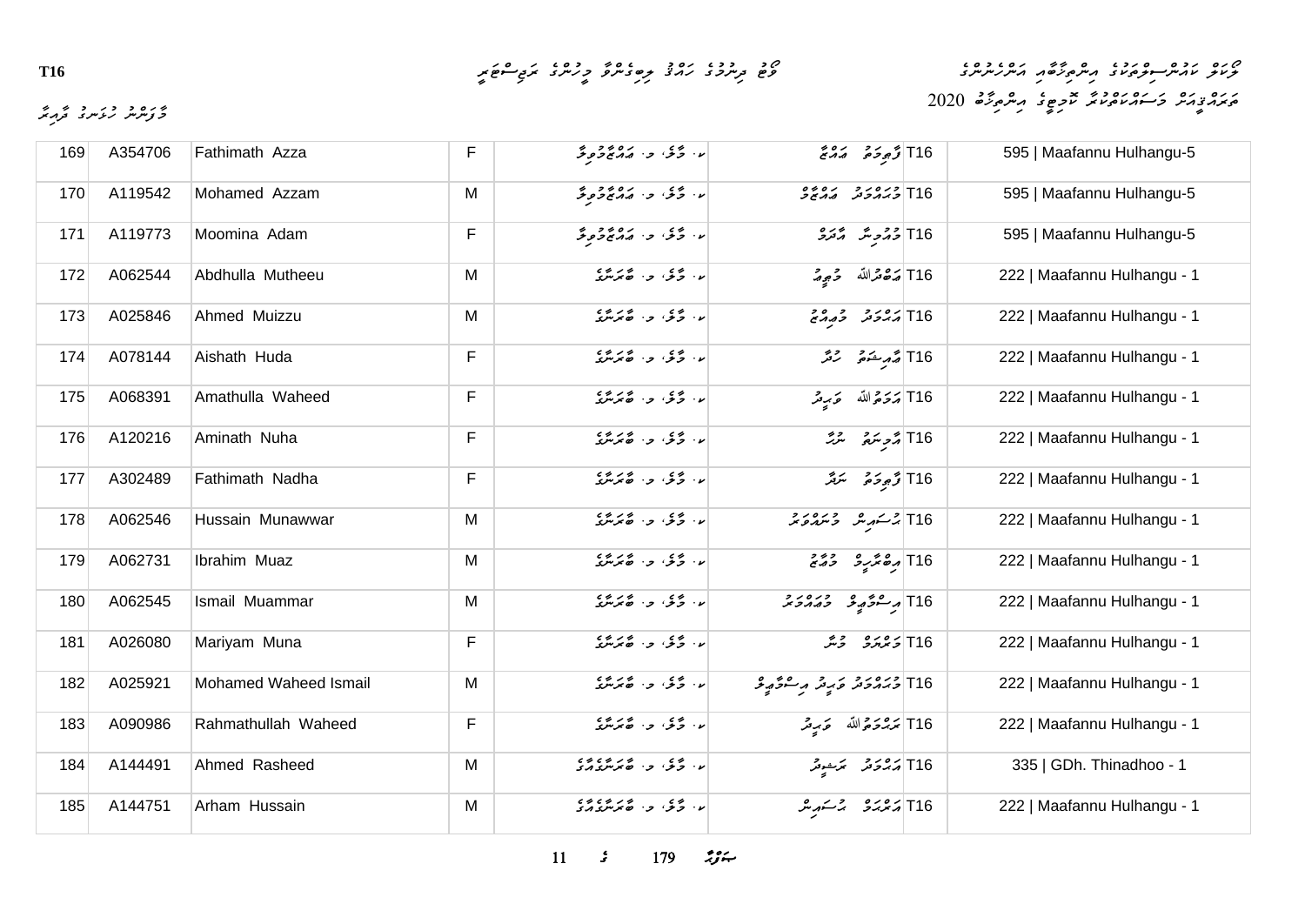*sCw7q7s5w7m< o<n9nOoAw7o< sCq;mAwBoEw7q<m; wBm;vB 2020<sup>, م</sup>وسوق المسجد التحقيق وسرمونية والم*جمع المسجد المسجد المسجد المسجد المسجد المسجد المسجد المسجد المسجد ال

#### *n8o<n@ qC7m:q5 q7w7m?n>*

| 186 | A037813 | Hussain Thakhkhan      | M | ر به ده کار ده ده ده ده د                                                                     | T16 ترىسىمب <i>ەر ئارىگە</i>                                                                                    | 222   Maafannu Hulhangu - 1  |
|-----|---------|------------------------|---|-----------------------------------------------------------------------------------------------|-----------------------------------------------------------------------------------------------------------------|------------------------------|
| 187 | A057116 | Imthiyaz Hussain       | M |                                                                                               | T16 م <i>وقومگ</i> ھ جڪمبرنگر                                                                                   | 222   Maafannu Hulhangu - 1  |
| 188 | A303756 | Nizna Ahmed            | F | $\begin{array}{cc} 0 & 0 & 0 & 0 & 0 \\ 0 & 0 & 0 & 0 & 0 \\ 0 & 0 & 0 & 0 & 0 \end{array}$   | T16 سِيِّ مَدْ دَرَكْتَرَ                                                                                       | 222   Maafannu Hulhangu - 1  |
| 189 | A034181 | Safiyya Adam           | F | $\frac{c}{c}$ , $\frac{c}{c}$ , $\frac{c}{c}$ , $\frac{c}{c}$ , $\frac{c}{c}$ , $\frac{c}{c}$ | T16 ب <i>ەدەم</i> م <i>ەندۇ</i>                                                                                 | 222   Maafannu Hulhangu - 1  |
| 190 | A000516 | Adam Shiham            | M | لا و و فره ده ده و                                                                            | T16 <i>مُحَرَّدُ</i> ش <i>ِرْدُ</i> وْ                                                                          | 222   Maafannu Hulhangu - 1  |
| 191 | A051067 | Ahmed Shiham           | M | ر، وی د هغه و                                                                                 | T16 <i>ټرې تو</i> شو <i>گ</i> و                                                                                 | 222   Maafannu Hulhangu - 1  |
| 192 | A082305 | Aishath Shihama        | F | لا و و فره ده ده و                                                                            | T16 م <i>ۇم شۇڭ</i> ۇ                                                                                           | 222   Maafannu Hulhangu - 1  |
| 193 | A000517 | Mariyam Shihama        | F | لا د څو، د ۱۵۵۰ و                                                                             | T16 كى <i>جەنگە ئى</i> مىدىگە                                                                                   | 222   Maafannu Hulhangu - 1  |
| 194 | A084740 | Zareena Hussain        | F | $\overset{0.77}{5.00}$ $\cdot$ $\overset{0.77}{5.00}$ $\cdot$ $\overset{0.77}{5.00}$          | T16 کے مرینگ کے سکھریش                                                                                          | 222   Maafannu Hulhangu - 1  |
| 195 | A057201 | Aishath Badeea Mohamed | F | لا د څخه د کاکامک                                                                             | T16 مُرسُو صَرِمُ ورورو                                                                                         | 225   Maafannu Hulhangu - 4  |
| 196 | A322372 | Aminath Saleena        | F | لا رقمی که کاگانگر                                                                            | T16 گەج ئىكە     سكوپىگە                                                                                        | 225   Maafannu Hulhangu - 4  |
| 197 | A092161 | Jilwan Shareef         | M | لا رقمۇ، جە ھەھىكە                                                                            | T16 <sub>مح</sub> وم محمد مستقرر محمد السنة السنة السنة السنة السنة السنة السنة السنة السنة السنة السنة السنة ا | 225   Maafannu Hulhangu - 4  |
| 198 | A144592 | Jumanaa Shareef        | F | لا کافی داده کاه ش                                                                            | T16 فے گنگر شکور کی ا                                                                                           | 225   Maafannu Hulhangu - 4  |
| 199 | A044378 | Muna Mohamed           | F | لا د څو د ځه شک                                                                               | T16 رُسٌ دِيرُدَدَ                                                                                              | 225   Maafannu Hulhangu - 4  |
| 200 | A050356 | Naseema Mohamed        | F | لا د څو د ځه ش                                                                                | T16 <sub>مترسو</sub> ى ب <i>ح تك</i> رى تور                                                                     | 225   Maafannu Hulhangu - 4  |
| 201 | A045386 | Ahmed Ashraf           | M | ىر، ئۇنى بەر ئەقەشرىشە                                                                        | T16 كەبرى كەنتىدۇ                                                                                               | 461   Srilanka / Colombo - 2 |
| 202 | A167367 | Fathmath Maaee Rasheed | F | لا ، ۇى كەن ھۆش                                                                               | T16   <i>وَّ. وِحَمْ</i> وَ <sub>ّمٍ</sub> مَرْس <sub>ُبِ</sub> ثَر                                             | 224   Maafannu Hulhangu - 3  |

*12 s 179 <i>n*<sub>3</sub> *n*<sub>1</sub>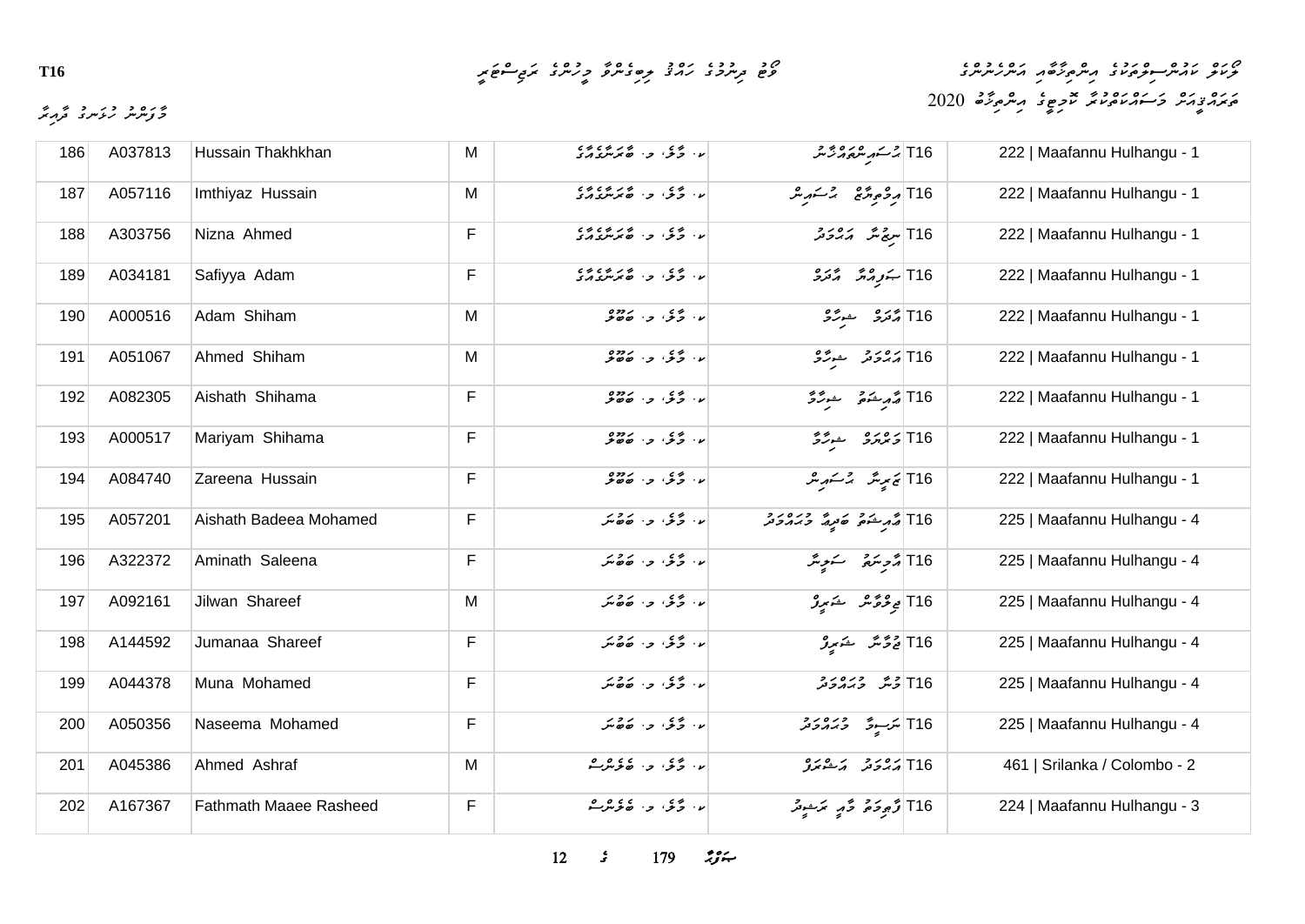*sCw7q7s5w7m< o<n9nOoAw7o< sCq;mAwBoEw7q<m; wBm;vB 2020<sup>, م</sup>وسر در مدد مدرج به مدرم مقرم قرار 2020*<br>موسر المستقرم المستقرم المستقرم المستقرم المستقرم المستقرم المستقرم المستقرم المستقرم المستقرم المستقرم المستقر

| 203 | A045374 | Hassan Asif             | M | ىر، بۇي بەر ئەي ھۆشۈر                                                           | T16   يَرْسَسْ     يُرْسِوْرْ                  | 224   Maafannu Hulhangu - 3  |
|-----|---------|-------------------------|---|---------------------------------------------------------------------------------|------------------------------------------------|------------------------------|
| 204 | A037126 | Mausooma Shareef        | F | لا ئۇق بە قۇشى                                                                  | T16 <i>خەششۇ</i> شىرۇ                          | 224   Maafannu Hulhangu - 3  |
| 205 | A045385 | Mohamed Adil            | M | لا بە ئۇق بەر ئەنقەرىش                                                          | T16 <i>وبروبر س</i> مبر                        | 224   Maafannu Hulhangu - 3  |
| 206 | A045375 | Shimla Rasheed          | F | $\sim$ د ژکې د ه وگړ ش                                                          | T16 حوثی - مَرْحومْر                           | 224   Maafannu Hulhangu - 3  |
| 207 | A078373 | Hassan Hameed           | M | لا په دې د ځمگړک                                                                | T16  ټريند کري تر                              | 222   Maafannu Hulhangu - 1  |
| 208 | A034182 | Ibrahim Fulhu           | M | ، ئۇق جە ئەن <i>ترىت</i>                                                        | T16 <sub>مو</sub> ڭ ترىپرو توقر                | 222   Maafannu Hulhangu - 1  |
| 209 | A333378 | Mohamed Hudhoon Hameed  | M | لا بە ئۇق بەر ئەنترىت بىر                                                       | T16   جزیره بر در برگر بر برد تر               | 222   Maafannu Hulhangu - 1  |
| 210 | A167556 | Ahmed Rushdhan          | M | $\begin{bmatrix} 0 & 0 & 0 & 0 \\ 0 & 0 & 0 & 0 \\ 0 & 0 & 0 & 0 \end{bmatrix}$ | T16 كەبرۇ بۇ ئەمەمەر بىر                       | 224   Maafannu Hulhangu - 3  |
| 211 | A342451 | Fathimath Reesha Faazil | F |                                                                                 | T16   <i>ژُهِ دَهُ</i> ۖ بِرِیدٌ ۖ رُّسِودُ    | 224   Maafannu Hulhangu - 3  |
| 212 | A033749 | Husna Abdul Salaam      | F | $\begin{bmatrix} 0 & 0 & 0 & 0 \\ 0 & 0 & 0 & 0 \\ 0 & 0 & 0 & 0 \end{bmatrix}$ | T16 يُرْسُمَّرُ سَقَ <i>وْهُ سَوَّوْ</i>       | 224   Maafannu Hulhangu - 3  |
| 213 | A112605 | Hussain Firaq           | M | $\begin{bmatrix} 0 & 0 & 0 & 0 \\ 0 & 0 & 0 & 0 \\ 0 & 0 & 0 & 0 \end{bmatrix}$ | T16 پرستمبر عربرد مح                           | 224   Maafannu Hulhangu - 3  |
| 214 | A152450 | Aishath Hasna Hanim     | F | پارستخوا داداره ده کارونکر                                                      | T16 مۇم شەھ ئەس <sup>ى</sup> گە ئەس <i>ب</i> ۇ | 222   Maafannu Hulhangu - 1  |
| 215 | A055288 | Ali Nasih               | M | الأرمح في المستور والمحار والكر                                                 | T16 <i>ھو</i> مگرجي <sup>و</sup>               | 461   Srilanka / Colombo - 2 |
| 216 | A054897 | Aminath Nasiha          | F | الأرمح في المستور والمحار والكر                                                 | T16 مَّ حِسَمَۃ مَّ سَنَ مِنَّةَ بِهِ مَ       | 222   Maafannu Hulhangu - 1  |
| 217 | A070660 | Ibrahim Nasih           | M | پارستخوا داداره ده کار در هر                                                    | T16 <sub>م</sub> ەنگەر ئەسىر ئىسىد             | 222   Maafannu Hulhangu - 1  |
| 218 | A354210 | Mariyam Hashma Hanim    | F | $\mathcal{L}^{(1)}$ لا، د څو، د او په کارونکر                                   | T16 كەبەر كەشى ئەربى                           | 222   Maafannu Hulhangu - 1  |
| 219 | A066913 | Mohamed Saleem          | M | پارستخوا داداره ده کار در هر                                                    | T16  <i>32,35 مىنو</i> د                       | 222   Maafannu Hulhangu - 1  |
|     |         |                         |   |                                                                                 |                                                |                              |

*n8o<n@ qC7m:q5 q7w7m?n>*

*13 s 179 <i>n*<sub>s</sub>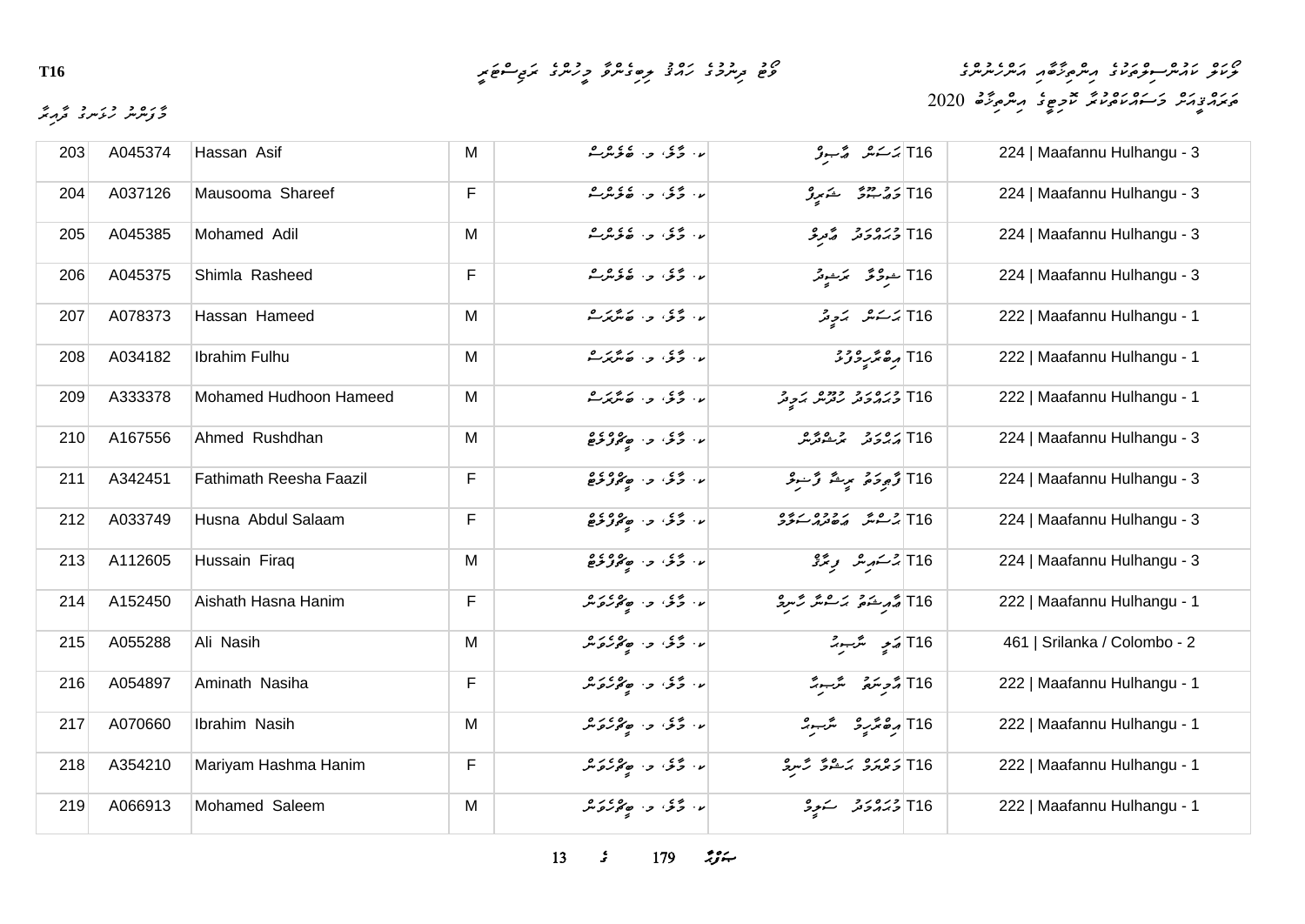*sCw7q7s5w7m< o<n9nOoAw7o< sCq;mAwBoEw7q<m; wBm;vB 2020<sup>, م</sup>وسر در مدد مدرج به مدرم مقرم قرار 2020*<br>موسر المستقرم المستقرم المستقرم المستقرم المستقرم المستقرم المستقرم المستقرم المستقرم المستقرم المستقرم المستقر

| 220 | A342435 | Aisha Areen Ali           | F | ر، د څو، د موکومن <u>و</u>                      | T16 مُگهرڪ مَريگر <i>مَ</i> حوِ                      | 222   Maafannu Hulhangu - 1 |
|-----|---------|---------------------------|---|-------------------------------------------------|------------------------------------------------------|-----------------------------|
| 221 | A166451 | Mohamed Zulkifli Ali      | M | $e^{2}$ , $e^{2}$ , $e^{2}$ , $e^{2}$ , $e^{2}$ | T16  <i>ويزودو چ</i> وبرونو چو                       | 222   Maafannu Hulhangu - 1 |
| 222 | A152816 | Ahmed Amanulla            | M | الا و محمد الله محمد مشهر مثل                   | T16 كەبۇ بۇ كەنزى ئىگەنىسى قىلغان                    | 222   Maafannu Hulhangu - 1 |
| 223 | A140846 | Aishath Villayath Mohamed | F | الا و محكوم و المحافظ مشركتر                    | T16 مُرسُوَّ وِمُرَوْدِ وَرُورَدِّ                   | 222   Maafannu Hulhangu - 1 |
| 224 | A333531 | Aminath Nasra Mohamed     | F | لا د کال دا ھائ شهر مگر                         | T16 مَّ جِسَمَةَ سَرَجَةً وَبَرَهُ وَدَ              | 222   Maafannu Hulhangu - 1 |
| 225 | A140847 | Fathimath Najatha Mohamed | F | الا و محكوم و المحافظ مشركتر                    | T16 زُب <i>وِدَ ۾ روپو ورور</i> و                    | 222   Maafannu Hulhangu - 1 |
| 226 | A360316 | Ibrahim Eman Mohamed      | M | الا و محكوم و المحافظ مشور مثل                  | T16 مەھەر بەر ئەمەد <i>جەم</i> دىرى                  | 222   Maafannu Hulhangu - 1 |
| 227 | A031977 | Mohamed Nasih             | M | الا و محمد الله محمد مشهر مثل                   | T16 <i>ۋىزۇدۇ ئىگى</i> د <i>ۇ</i>                    | 222   Maafannu Hulhangu - 1 |
| 228 | A057635 | Ahmed Niyaz               | M | لا د څخه د له دولت                              | T16 كەش <b>ەت ئىس</b> ىرىقى بىر                      | 224   Maafannu Hulhangu - 3 |
| 229 | A334185 | Ahmed Iyash Rafeeu        | M | لا گري دا ھور ش                                 | T16 كەبۇ <i>قىرىقى تىرو</i> گە                       | 224   Maafannu Hulhangu - 3 |
| 230 | A048989 | Ali Riza                  | M | الا د څخه او الله د کالو ک                      | T16 كەمچە موت                                        | 224   Maafannu Hulhangu - 3 |
| 231 | A074842 | Aminath Ibrahim           | F | الا المحكى المرا المحاويث                       | T16 مَّ حِسَمَ <sub>ّة م</sub> ِ مَحْرِجْ            | 224   Maafannu Hulhangu - 3 |
| 232 | A063746 | Fathimath Ibrahim         | F | لاء څکې او د ځوړ شه                             | T16 رَّ <sub>م</sub> ورَة <sub>ُ م</sub> ِهْتَرِيْتِ | 224   Maafannu Hulhangu - 3 |
| 233 | A137862 | Fathmath Zaana Rafeeu     | F | لا گري دا ھور ھ                                 | T16 أَوَّجِ وَحَمَّ مَحَمَّدٌ مَرْرٍ مُ              | 224   Maafannu Hulhangu - 3 |
| 234 | A064358 | Ibrahim Dawood            | M | الا المحكوم المحاويث                            | T16 <sub>مر</sub> ھ <i>مُربوڤ مُرم</i> مَّر          | 224   Maafannu Hulhangu - 3 |
| 235 | A034416 | <b>Ismail Naseer</b>      | M | الا المحكى المرا المحاويث                       | T16 <sub>م</sub> رےد <i>و پ</i> و سرجو پر            | 224   Maafannu Hulhangu - 3 |
| 236 | A131343 | Mariyam Inasha Rafeeu     | F | پار د محکمه کار د محمد و مش                     | T16 كەبۇرگە م <sub>ە</sub> بۇيىگە ب <i>روپ</i> ۇ     | 224   Maafannu Hulhangu - 3 |

#### *n8o<n@ qC7m:q5 q7w7m?n>*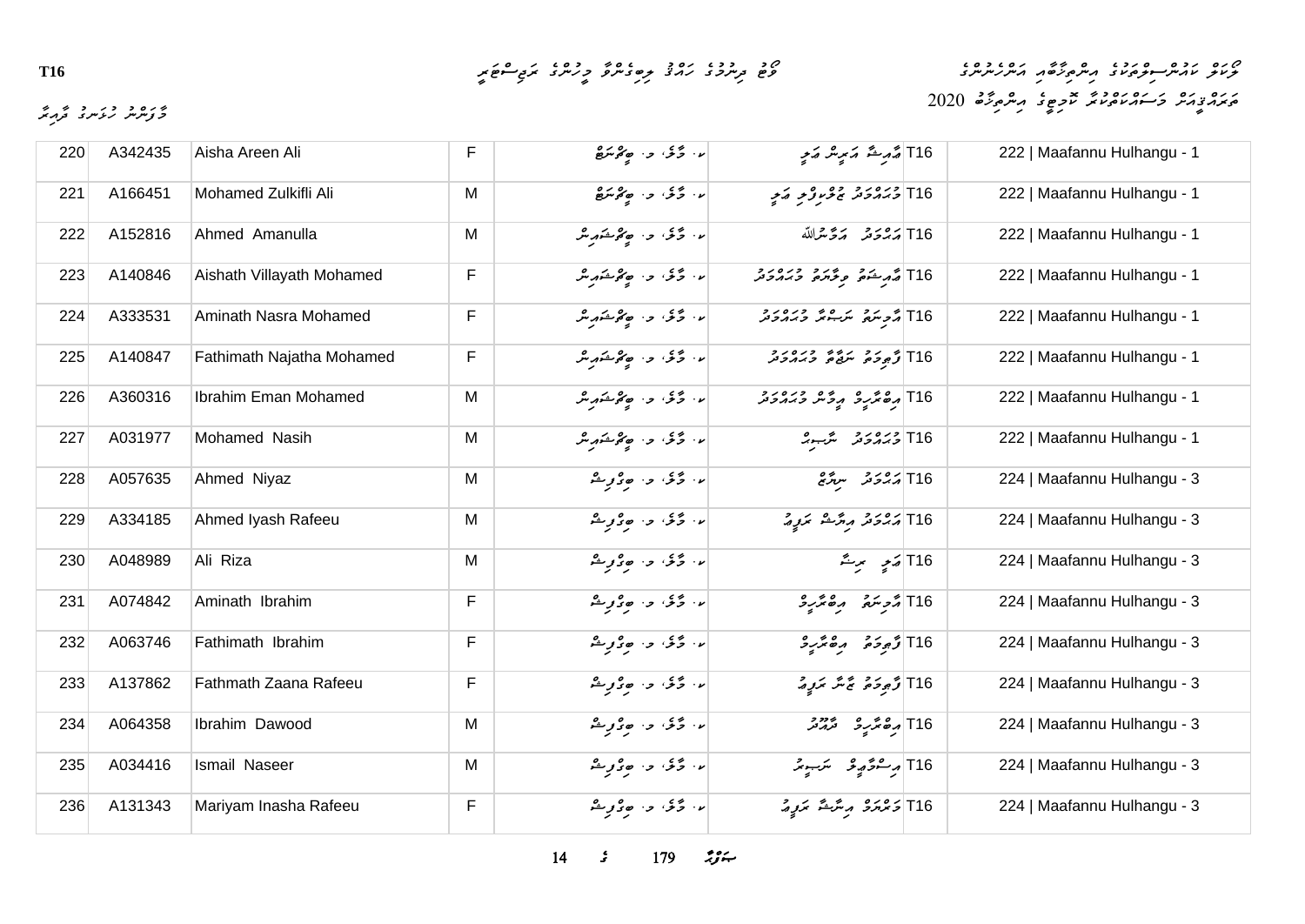*sCw7q7s5w7m< o<n9nOoAw7o< sCq;mAwBoEw7q<m; wBm;vB 2020<sup>, م</sup>وسر در مدد مدرج به مدرم مقرم قرار 2020*<br>موسر المستقرم المستقرم المستقرم المستقرم المستقرم المستقرم المستقرم المستقرم المستقرم المستقرم المستقرم المستقر

| 237 | A057633 | Mohamed Niyaz          | M | لا گرگو، دا ھۆرگ                                                                                                                  | T16 <i>3225 مرمرٌج</i>                         | 224   Maafannu Hulhangu - 3  |
|-----|---------|------------------------|---|-----------------------------------------------------------------------------------------------------------------------------------|------------------------------------------------|------------------------------|
| 238 | A131231 | Mohamed Inash Rafeeu   | M | الا المحكوم والمحاويث                                                                                                             | T16 <i>وُبَرُودُو وِبتَرْ</i> َ يَرَوٍ وَ      | 224   Maafannu Hulhangu - 3  |
| 239 | A125513 | Musliha Yoosuf         | F | الا المحكوم والمحاويث                                                                                                             | T16 ترينز پير بين ترين                         | 224   Maafannu Hulhangu - 3  |
| 240 | A038478 | Nashid Rafeeu          | M | الا المحكى المرا المحاويث                                                                                                         | T16 سَّرْحُومَرُ - <i>مَرْوِجُ</i>             | 224   Maafannu Hulhangu - 3  |
| 241 | A331570 | Sampa Ali              | F | لا گرگو، دا ھۆرىش                                                                                                                 | T16 ڪري <i>م</i> کمي                           | 224   Maafannu Hulhangu - 3  |
| 242 | A062323 | Yoosuf Rafeeu          | M | الا الحكى المرا ھائى والىش                                                                                                        | T16 پژستۇ ئى <i>ز</i> وڭ                       | 224   Maafannu Hulhangu - 3  |
| 243 | A064359 | Zahab Ali              | F | الا المحكوم المحاويث                                                                                                              | T16 ن <i>ۆرگ</i> ھەم                           | 224   Maafannu Hulhangu - 3  |
| 244 | A039808 | Abdul Razzag Hamid     | M | $\overset{c}{\cancel{5}}$ $\overset{c}{\cancel{5}}$ $\overset{c}{\cancel{5}}$ $\overset{c}{\cancel{5}}$ $\overset{c}{\cancel{5}}$ | T16 كەھىر <i>مەمەج</i> گەجىر                   | 461   Srilanka / Colombo - 2 |
| 245 | A117152 | Shirumeena Ahmed       | F | لا د څو د ه ده د                                                                                                                  | T16 حو <i>مرّو بدّ كەنزى</i> تر                | 461   Srilanka / Colombo - 2 |
| 246 | A057552 | Afrah Mohamed          | F | ر، دی د. ۵۵۶۵<br>ر، دگر، د. ۱۶۵۶                                                                                                  | T16 كەنزىترىيە مەكبەد ئىر                      | 595   Maafannu Hulhangu-5    |
| 247 | A032614 | Ahmed Nadeem           | M | ر، دمجنۍ د ه و <i>ده</i> و                                                                                                        | T16 كەندى كىمە ئىرىدى كىمە ئىرىدى <i>قى</i> رى | 595   Maafannu Hulhangu-5    |
| 248 | A166975 | Mohamed Aril Nadheem   | M | لا د څو د ه ده وه                                                                                                                 | T16   <i>وَيُرُودُو مُ</i> مِرِسُمْ سَمَدٍوْ   | 595   Maafannu Hulhangu-5    |
| 249 | A043309 | Ahmed Ibrahim          | M | ر د محکمه د ده محمد جام <sup>ه</sup>                                                                                              | T16   كەبۇ <i>كەن مەھەر ب</i> و                | 224   Maafannu Hulhangu - 3  |
| 250 | A327857 | YANIU AHMED            | M | الأرمح في المستحق والمر                                                                                                           | T16 م <i>رَّسِيھُ مَدْحَ</i> قَر               | 224   Maafannu Hulhangu - 3  |
| 251 | A024712 | Zeena Saeed            | F | رو دي.<br>د کاري د هغا وړ                                                                                                         | T16 <sub>مح</sub> مد شہر                       | 224   Maafannu Hulhangu - 3  |
| 252 | A054545 | Ahmed Wafau            | M | ، دې د پرورو په                                                                                                                   | T16 كەنزىق ئۇق                                 | 224   Maafannu Hulhangu - 3  |
| 253 | A335858 | Aishath Imthisal Ahmed | F | ، دې د پرو، د موږ                                                                                                                 | T16 مُصِحْمَة مِرْحَمِّةً مُصَرَّمَةً          | 224   Maafannu Hulhangu - 3  |
|     |         |                        |   |                                                                                                                                   |                                                |                              |

#### *n8o<n@ qC7m:q5 q7w7m?n>*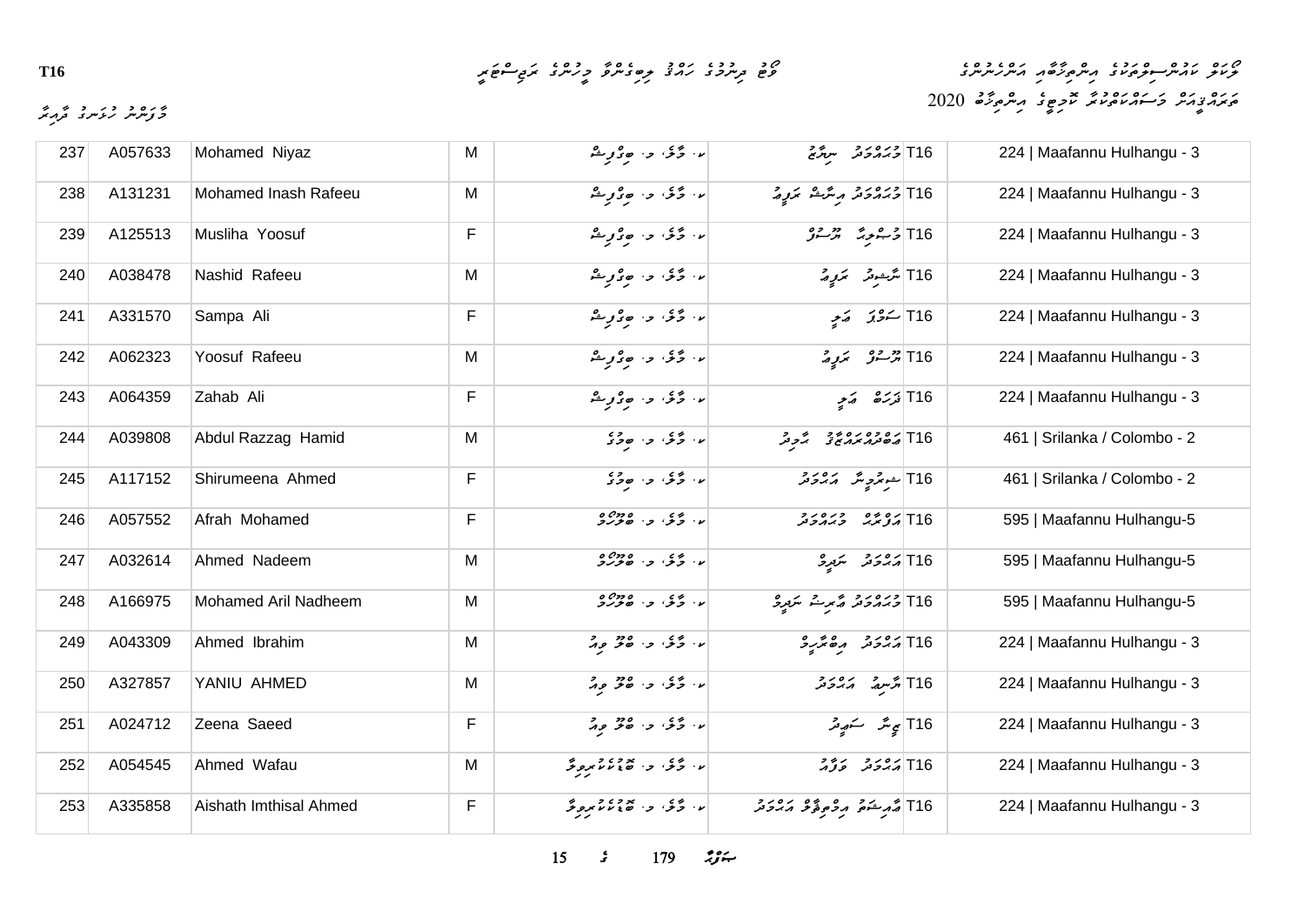*sCw7q7s5w7m< o<n9nOoAw7o< sCq;mAwBoEw7q<m; wBm;vB 2020<sup>, م</sup>وسر در مدد مدرج به مدرم مقرم قرار 2020*<br>موسر المستقرم المستقرم المستقرم المستقرم المستقرم المستقرم المستقرم المستقرم المستقرم المستقرم المستقرم المستقر

| 254 | A170017 | Ali Imaan Ahmed              | M | ر، دې د پرورونو ک         | T16 <i>جَرِمٍ م</i> ِرْحَمَّدْ <i>مَدْدَوْر</i> َ | 224   Maafannu Hulhangu - 3 |
|-----|---------|------------------------------|---|---------------------------|---------------------------------------------------|-----------------------------|
| 255 | A012221 | Aminath Sobah                | F | ، دې د پردې د پروتو       | T16 مَّ جِسَمَّة سَنَصَّرَ                        | 224   Maafannu Hulhangu - 3 |
| 256 | A066990 | Fathimath Maiha Abdul Rahman | F | ، دې د پرو، د په کلمبرونو | T16 تُرجوحَمُ حَمِيرٌ مُصْرَمٌ مَدَيْرٍ مِنْ      | 224   Maafannu Hulhangu - 3 |
| 257 | A000747 | Haleemath Zulfaree           | F | ، دې د پرو، د موږ         | T16 كر <i>و5ۇ قرۇق ب</i> ر                        | 224   Maafannu Hulhangu - 3 |
| 258 | A170071 | Mohamed Amaan Ahmed          | M | لا د څخه د په ده د په د   | T16 <i>ويرورو برؤير برور</i> و                    | 224   Maafannu Hulhangu - 3 |
| 259 | A328080 | Mohamed Jihbaz Jamsheed      | M | ، دې د پردې د پروتو       | T16 <i>دېمگرونو پېرهگ</i> و کولوگوند              | 224   Maafannu Hulhangu - 3 |
| 260 | A011711 | Moomina Ali                  | F | لا د څو د په پروه د په د  | T16   دُبُرُوبٹر کی مو                            | 224   Maafannu Hulhangu - 3 |
| 261 | A022188 | SOBEEHA ABDUL GHAFOOR        | F | ، دې د پرورو په           | 716 ين <i>وبر مەھەردە د</i>                       | 224   Maafannu Hulhangu - 3 |
| 262 | A001467 | Abdul Rasheed Hamid          | M | پار دی وا محمومترور دی    | T16 كەھە <i>تەمەتىرىنى</i> مەر قرىر               | 222   Maafannu Hulhangu - 1 |
| 263 | A045530 | Abdul Rauf Hamid             | M | لا د څخه د څه د شمور شه   | T16 בפינה <i>יגבי</i> לכנר                        | 222   Maafannu Hulhangu - 1 |
| 264 | A007237 | Abdul Sattar Hamid           | M | بالمستحق والمحموم معدوية  | T16ھ مرم سوم پر بر مرم د                          | 222   Maafannu Hulhangu - 1 |
| 265 | A059313 | Abdul Wahid Hamid            | M | ، دې د محمومتروپ          | T16 كەھەر <i>بىرى بى</i> بۇ بىر                   | 222   Maafannu Hulhangu - 1 |
| 266 | A119643 | Ahmed Visam                  | M | لا د څخه د څه د شرور ش    | T16 <i>גَ بَدْوَ</i> تَرَ   مِ سُرَّحْ            | 222   Maafannu Hulhangu - 1 |
| 267 | A042585 | Aishath Enas                 | F | لا د څخه د څه د شرور ش    | T16 مَگْرِسْتَعْرُ – رِسَّرْتْ                    | 222   Maafannu Hulhangu - 1 |
| 268 | A042586 | Fathmath Inasha              | F | لا د څخه د څه د شمور ش    | T16 رَّجِودَة مِسَّنَةَ                           | 308   L. Gan - 1            |
| 269 | A161226 | Saha Rasheed                 | F | لا د څخه د څه د شمور ش    | T16 سَتَرٌ - مَرْشِوِتْرُ                         | 222   Maafannu Hulhangu - 1 |
| 270 | A148555 | Sham-aan Rasheed             | м | لا د څخه د څه د شمور ش    | T16 ڪر <i>وگر پرجيوگر</i>                         | 222   Maafannu Hulhangu - 1 |

#### *n8o<n@ qC7m:q5 q7w7m?n>*

 $16$  *s*  $179$   $23$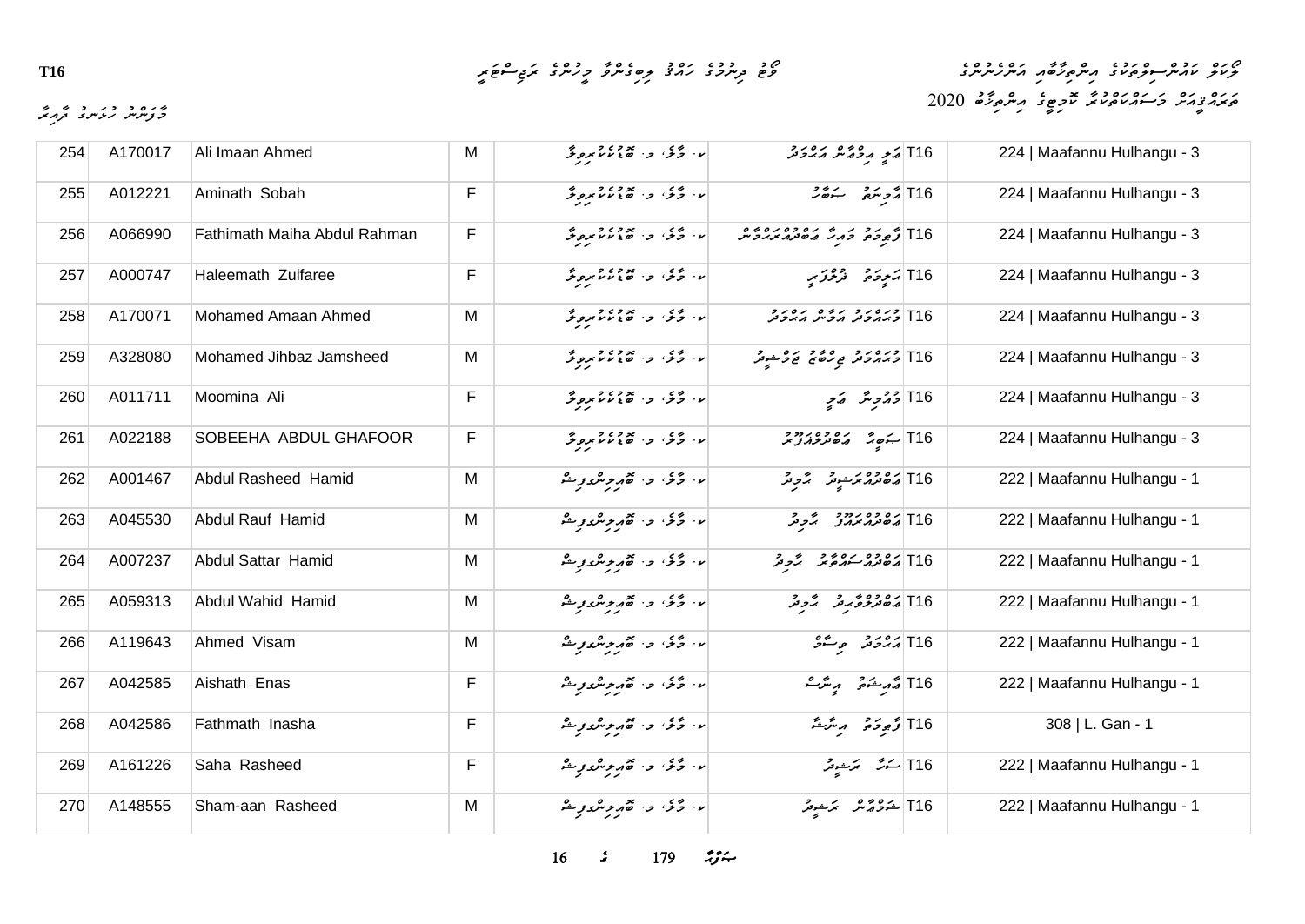*sCw7q7s5w7m< o<n9nOoAw7o< sCq;mAwBoEw7q<m; wBm;vB 2020*<br>*په پوهر وسوډيرونو لومو د موجو د مرمونه* 2020

| 271 | A146870 | Shamoon Rasheed        | M | ، دُکر، د. قهرم شمور ی        | T16 شۇ <i>ھەم</i> كەنبەتر                                    | 461   Srilanka / Colombo - 2 |
|-----|---------|------------------------|---|-------------------------------|--------------------------------------------------------------|------------------------------|
| 272 | A045761 | Zakheera Hamid         | F | پار د څې د استمدي په د        | T16 کے <i>نی</i> مگر گرونڈ                                   | 222   Maafannu Hulhangu - 1  |
| 273 | A033665 | Adam Shafeeq           | M | ئەس ئۇنى بەر ئابدۇ ئابلار     | T16 مُحَرَّدٌ حَ <i>وِي</i> ٌ                                | 222   Maafannu Hulhangu - 1  |
| 274 | A038525 | Ahmed Shafeeg          | M | لا . د څکې د . ماووسنگ        | T16 <i>كەنگەنىڭ سىتمونى</i>                                  | 222   Maafannu Hulhangu - 1  |
| 275 | A039790 | Gadhma Moosa           | F | لا . د څکې د . ماووسنگ        | $23$ $53$ T16                                                | 222   Maafannu Hulhangu - 1  |
| 276 | A053248 | Ibrahim Shafeeg Moosa  | M | لا کوی د موژمبر               | T16 <sub>م</sub> ەنگرى <sub>د</sub> ى خىرپى ق <sup>ەمم</sup> | 222   Maafannu Hulhangu - 1  |
| 277 | A357896 | Mariyam Shamha Shafeeq | F | لا : د د د الاور سرگر         | T16 كەيمەر ئىمى ئىمار قىلىپ قىلىپ ئى                         | 222   Maafannu Hulhangu - 1  |
| 278 | A041991 | Mohamed Niyaz          | M | لا : د د د الاور سرگر         | T16 <i>2222 سرگر</i> ج                                       | 222   Maafannu Hulhangu - 1  |
| 279 | A302383 | Shafa-ath Shafeeq      | F | لا : د د د الاور سرگر         | T16 خَوَّرَة حَوِرَ                                          | 222   Maafannu Hulhangu - 1  |
| 280 | A302382 | Shafagath Shafeeq      | F | لا : د د د الاور سرگر         | T16 خ <i>ور پیم شور چ</i>                                    | 222   Maafannu Hulhangu - 1  |
| 281 | A357894 | Shahdhaan Shafeeq      | M | لا : د د د الاور سرگر         | T16 ڪرگرنگر ڪ <i>وي</i> ٽر                                   | 222   Maafannu Hulhangu - 1  |
| 282 | A041183 | Aishath Reema          | F | لا ئۇق د ، ئاۋۇس دا           | T16 مُ مِشَمَّ مِرَّدَّ                                      | 222   Maafannu Hulhangu - 1  |
| 283 | A041180 | Aneesa Ahmed           | F | لا د څخه د ، موژمېند 1        | T16 كەسى <sup>س</sup> كەندى تەر                              | 222   Maafannu Hulhangu - 1  |
| 284 | A041182 | Fathimath Rishma       | F | لا د څخه د ، موژمېند ا        | T16 <i>وُّجِ دَمَّة بِ</i> سِسْرَةً                          | 222   Maafannu Hulhangu - 1  |
| 285 | A113096 | Ali Niyaz              | M | لا کری و انگرومبرگر 2 مرده مر | T16 <i>ڇي سرمڙي</i>                                          | 222   Maafannu Hulhangu - 1  |
| 286 | A041181 | Aminath Hema           | F | $7.0012$ $2.900$ $-3.00$      | T16 مُج سَمَع کر                                             | 222   Maafannu Hulhangu - 1  |
| 287 | A051314 | Ameena Ibrahim         | F | ر، دې د ۱۶۶۶                  | T16 أ <i>مَ</i> جٍ مَّر مِنْ مَرْسِرْ مِنْ                   | 222   Maafannu Hulhangu - 1  |

#### *n8o<n@ qC7m:q5 q7w7m?n>*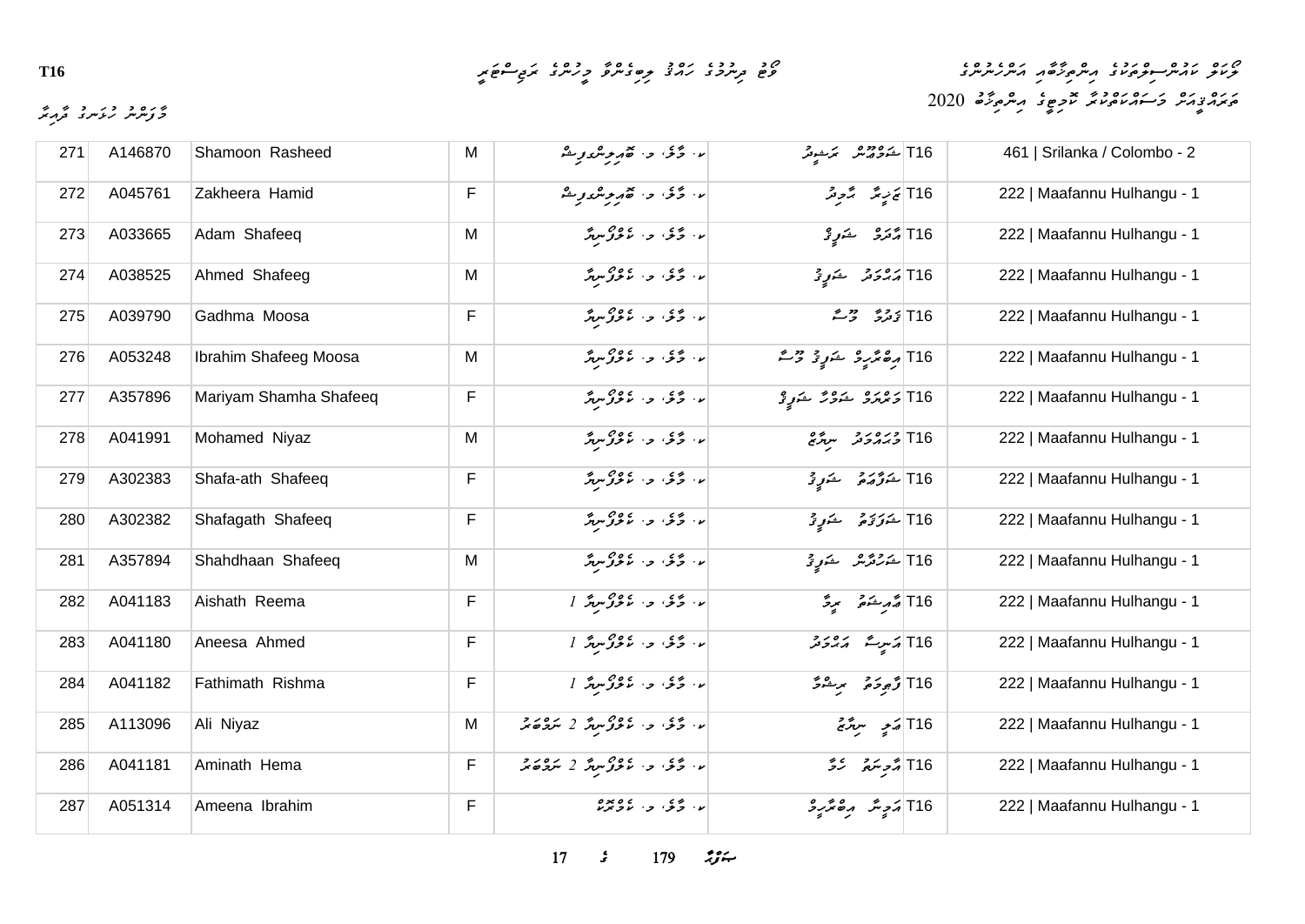*sCw7q7s5w7m< o<n9nOoAw7o< sCq;mAwBoEw7q<m; wBm;vB 2020<sup>, م</sup>وسر در مدد مدرج به مدرم مقرم قرار 2020*<br>موسر المستقرم المستقرم المستقرم المستقرم المستقرم المستقرم المستقرم المستقرم المستقرم المستقرم المستقرم المستقر

| A056826 | Aminath Shehenaz        | F           | ر، دې د روبره         |  | 222   Maafannu Hulhangu - 1                                                                                                                                                                                                                                                                                                                                                                                                                                                                                                     |
|---------|-------------------------|-------------|-----------------------|--|---------------------------------------------------------------------------------------------------------------------------------------------------------------------------------------------------------------------------------------------------------------------------------------------------------------------------------------------------------------------------------------------------------------------------------------------------------------------------------------------------------------------------------|
| A059415 | Hassan Fayaz            | M           | لا د څخه د عوض        |  | 222   Maafannu Hulhangu - 1                                                                                                                                                                                                                                                                                                                                                                                                                                                                                                     |
| A138755 | Hussain Fayaz           | M           | لا د څخه د عوض        |  | 222   Maafannu Hulhangu - 1                                                                                                                                                                                                                                                                                                                                                                                                                                                                                                     |
| A064517 | Ibrahim Fayaz           | M           | لا د څخه د عوض        |  | 222   Maafannu Hulhangu - 1                                                                                                                                                                                                                                                                                                                                                                                                                                                                                                     |
| A328441 | Ismail Amaan            | M           | ر، دې د روبوه         |  | 222   Maafannu Hulhangu - 1                                                                                                                                                                                                                                                                                                                                                                                                                                                                                                     |
| A166761 | Mariyam Eema            | F           | ر، دې د ۱۶۴۶          |  | 222   Maafannu Hulhangu - 1                                                                                                                                                                                                                                                                                                                                                                                                                                                                                                     |
| A059733 | Mohamed Fayaz           | M           | ر، دې د روبوه         |  | 222   Maafannu Hulhangu - 1                                                                                                                                                                                                                                                                                                                                                                                                                                                                                                     |
| A051061 | Mohamed Hassan          | M           | ر، دې د روبوه         |  | 222   Maafannu Hulhangu - 1                                                                                                                                                                                                                                                                                                                                                                                                                                                                                                     |
| A326658 | Yoosuf Areen Fayaz      | M           | لا د څخه د عودتمون    |  | 222   Maafannu Hulhangu - 1                                                                                                                                                                                                                                                                                                                                                                                                                                                                                                     |
| A009660 | Abdul Latheef Aboobakur | M           | لار گرمی که را میکنگر |  | 595   Maafannu Hulhangu-5                                                                                                                                                                                                                                                                                                                                                                                                                                                                                                       |
| A012616 | Ahmed Azeez             | M           | لار ۇي كى سەھەر       |  | 326   GA. Maamendhoo - 1                                                                                                                                                                                                                                                                                                                                                                                                                                                                                                        |
| A044416 | Aishath Shumra Latheef  | F           | لاستخرى بالمستك مثلا  |  | 595   Maafannu Hulhangu-5                                                                                                                                                                                                                                                                                                                                                                                                                                                                                                       |
| A113906 | Aminath Zuba            | F           | لار گرمی که را میکنگر |  | 595   Maafannu Hulhangu-5                                                                                                                                                                                                                                                                                                                                                                                                                                                                                                       |
| A044420 | Aminath Humra Latheef   | F           | لار گرمی که را میکنگر |  | 595   Maafannu Hulhangu-5                                                                                                                                                                                                                                                                                                                                                                                                                                                                                                       |
| A009652 | Dr. Zumra Latheef       | F           | لار ۇي كى سەھەر       |  | 595   Maafannu Hulhangu-5                                                                                                                                                                                                                                                                                                                                                                                                                                                                                                       |
| A112990 | Fathimath Hiba          | $\mathsf F$ | لار ۇي كى سەھەر       |  | 595   Maafannu Hulhangu-5                                                                                                                                                                                                                                                                                                                                                                                                                                                                                                       |
| A057811 | Haniyya Mohamed Didi    | F           | لار ۇي كى ئەسەئىگە    |  | 595   Maafannu Hulhangu-5                                                                                                                                                                                                                                                                                                                                                                                                                                                                                                       |
|         |                         |             |                       |  | T16 مَّ حِسَمَة مَسَّسَمَّة الله<br>T16 پرستد ق <i>م</i> یرشہ<br>T16 يزيتمبريش توپژيشه<br>T16 م <i>وڭ ئوچى</i> شى ئىش<br>T16 <sub>م</sub> رىمۇرپى كەۋىر<br>T16 كەنگەنى مەمى<br>T16 تر پروتر کو پڑے<br>T16 <i>ۋىزەدۇ بەسكى</i> ر<br>T16 ټرسنو <sub>مکمی</sub> تر زیر شه<br>T16 בסתגופת הסטיב<br>T16 كەبرى <i>قىي قى</i><br>T16 مُەمِسْمَى سْمَوْمُ كَمِوِرْ<br>T16 مُجِسَعُ بِيَّةَ<br>T16 مَّ حِسَمَ رَوْحَ <sub>مَح</sub> وِرْ<br>T16 ۽ برا چوڻ کو <i>چو</i> ڙ<br>T16 تُ <i>موح</i> ق برصَّ<br>T16 كەمبەر ئەر ئەر ئەر ئورىيە ب |

*n8o<n@ qC7m:q5 q7w7m?n>*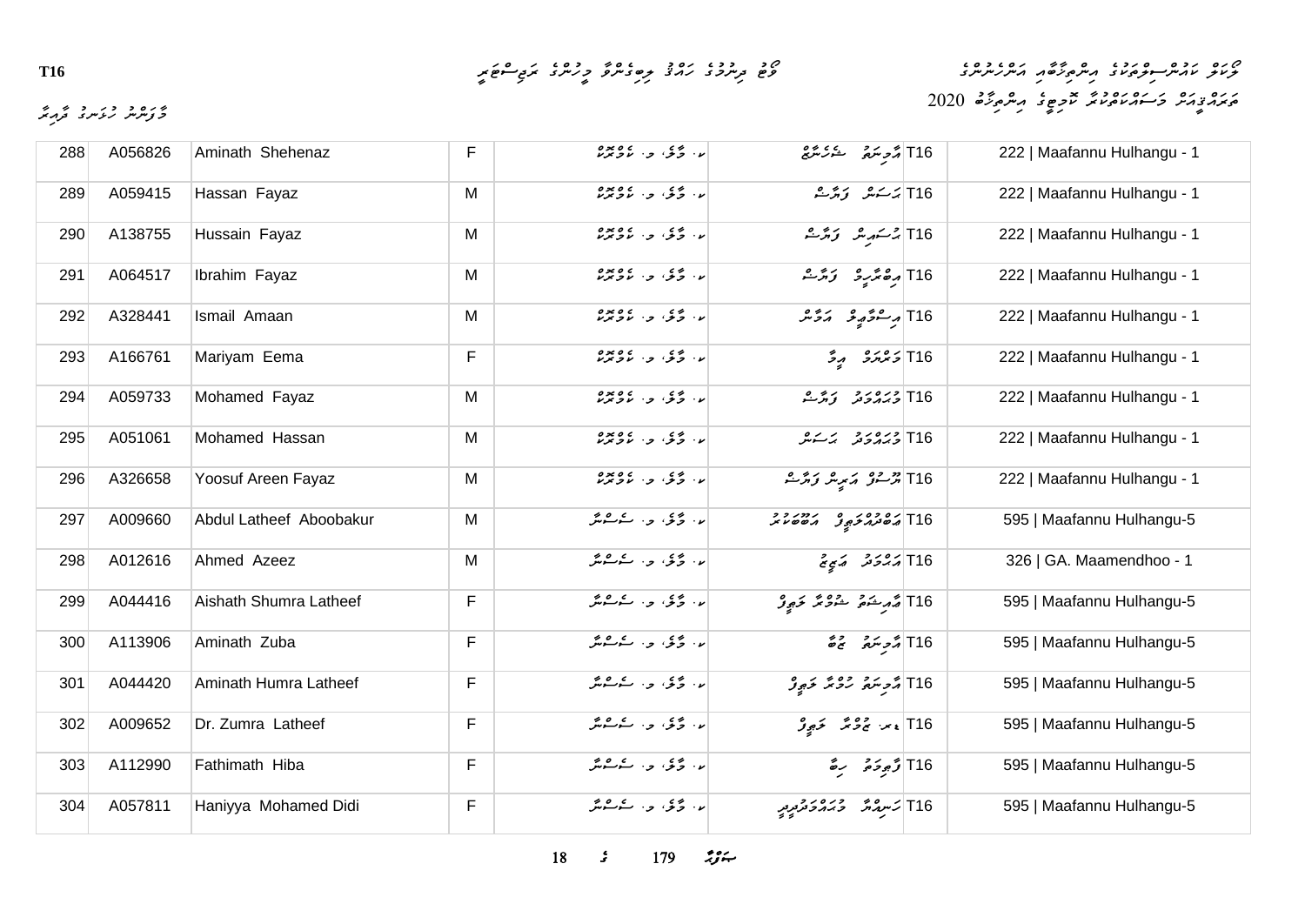*sCw7q7s5w7m< o<n9nOoAw7o< sCq;mAwBoEw7q<m; wBm;vB 2020*<br>*په پوهر وسوډيرونو لومو د موجو د مرمونه* 2020

| 305 | A341672 | Mariyam Iba           | F | لاستۇق بەر سەسىگە         | T16 كەب <i>تەرق م</i> ەڭ                   | 595   Maafannu Hulhangu-5    |
|-----|---------|-----------------------|---|---------------------------|--------------------------------------------|------------------------------|
| 306 | A057812 | Mariyam Yusra Latheef | F | لاستخرى بالمستك متكرينكر  | T16 كەنگەردە مەسىم <i>ە ئەبو</i> ر         | 595   Maafannu Hulhangu-5    |
| 307 | A113095 | Mohamed Allam Latheef | M | لاستخرش وسيكشكش           | T16 ديرە دىم ئەردى ئەرى                    | 595   Maafannu Hulhangu-5    |
| 308 | A044419 | Noora Latheef         | F | لار گرمی که سکرسگریمگر    | T16 يُمْرَدُ تَحَ <i>بِّوِدُ</i>           | 595   Maafannu Hulhangu-5    |
| 309 | A044417 | Shoora Latheef        | F | لار ۇي كى سەسەھە          | T16 يتيمر تح <i>وف</i>                     | 595   Maafannu Hulhangu-5    |
| 310 | A044418 | Zoora Latheef         | F | لار ۇي كى سەسەھە          | T16 ينيمًد تح <i>موث</i> ر                 | 595   Maafannu Hulhangu-5    |
| 311 | A044421 | Zuhura Adam           | F | لار ۇي كى سەسەھە          | T16 يح <sup>2</sup> مگرو                   | 595   Maafannu Hulhangu-5    |
| 312 | A022411 | Badurunnisa           | F | لا د څوکو د کارونو        | T16 <i>ھَنر پر مُ</i> ہر سَر               | 595   Maafannu Hulhangu-5    |
| 313 | A112261 | Hussain Rasheed       | M | لا د څخه د کارونو         | T16 پڑے پر نئ <i>ڑ م</i> تر سورتر          | 595   Maafannu Hulhangu-5    |
| 314 | A049949 | Mariyam Rasheedha     | F | لا د څوکال د کارونو       | T16 كەيمە <i>دۇ ب</i> ەئىيەت <i>ۇ</i>      | 595   Maafannu Hulhangu-5    |
| 315 | A022412 | Thalhath Nasriyya     | F | لا د څو د کارا            | T16 <i>چۇنىۋە سىبىھىدە</i> گە              | 595   Maafannu Hulhangu-5    |
| 316 | A331211 | Ithuban Najeeb Ahmed  | M | ۱۰ ژنگی، دار گارگارمبروگر | T16 م <i>ِ وَقَّسْ سَعِي قَمَدُونَر</i>    | 222   Maafannu Hulhangu - 1  |
| 317 | A050313 | Wafiyya Najeeb        | F | ، د د کار د کارگرس د      | T16 <i>قۇم</i> ىگە سىي <i>چ</i>            | 461   Srilanka / Colombo - 2 |
| 318 | A071215 | Abdulla Naeem         | M | لا د محرکې د انگرېنگ      | T16 مَەقراللە سَم <u>ە</u> د               | 224   Maafannu Hulhangu - 3  |
| 319 | A001910 | Ahmed Ihsan           | M | لا د محرکې د انگرېنگ      |                                            | 224   Maafannu Hulhangu - 3  |
| 320 | A068666 | Ali Naeem             | M | لار څخه لور لامړ شه       | T16 کړ <i>و سمو</i> د                      | 224   Maafannu Hulhangu - 3  |
| 321 | A353927 | Aminath Nuha Naeem    | F | ىد، بۇي بەر ئۇندىشە       | T16 مَّ حِسَمَ مِنْدَ سَمِي <sup>و</sup> َ | 224   Maafannu Hulhangu - 3  |
|     |         |                       |   |                           |                                            |                              |

*19 s 179 <i>n*<sub>3</sub> *n*<sub>2</sub>

*n8o<n@ qC7m:q5 q7w7m?n>*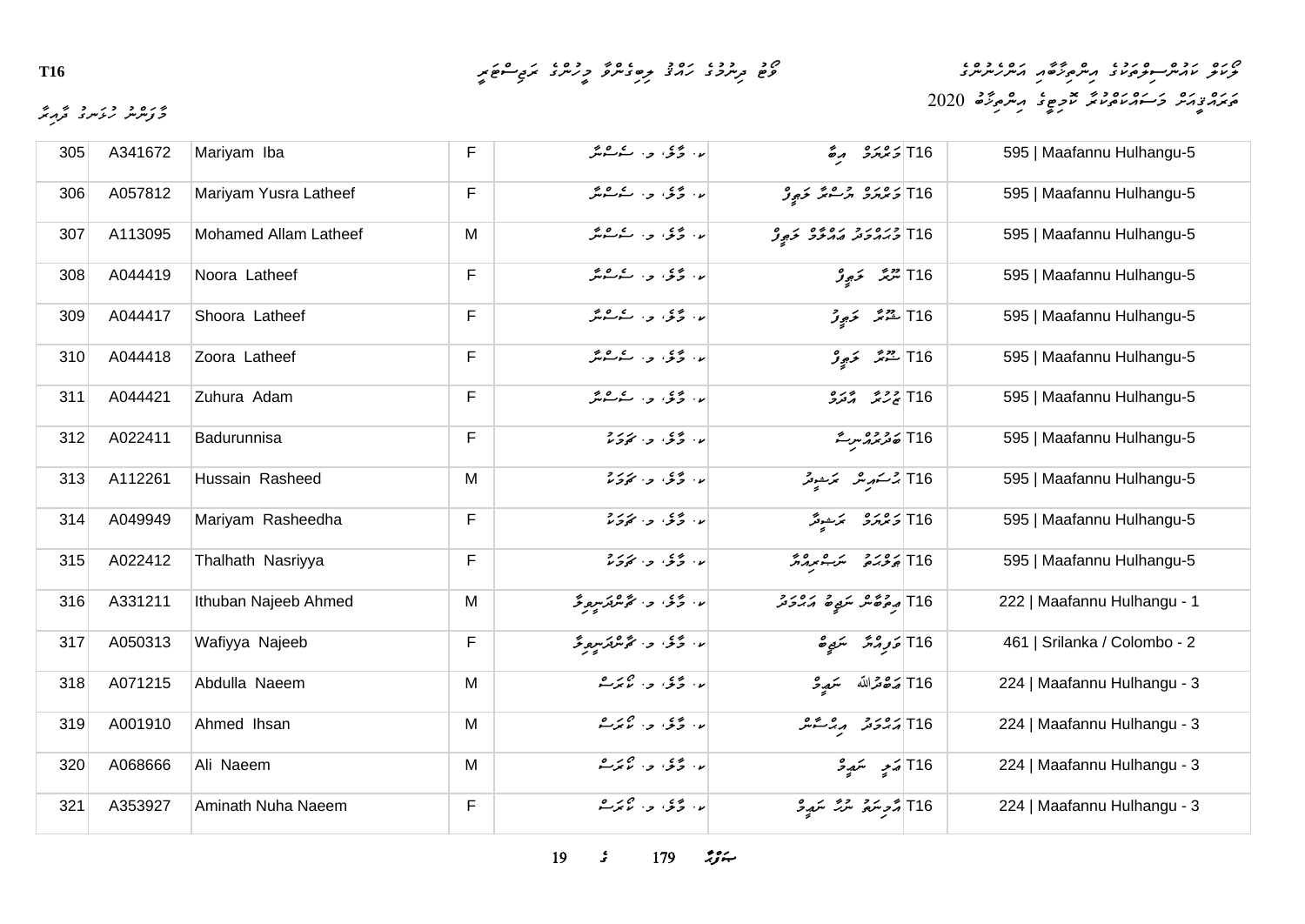*sCw7q7s5w7m< o<n9nOoAw7o< sCq;mAwBoEw7q<m; wBm;vB* م من المرة المرة المرة المرجع المرجع في المركبة 2020<br>مجم*د المريض المربوط المربع المرجع في المراجع المركبة* 

|  | ۇرومە زىرىدە ئەرتر |  |
|--|--------------------|--|

| 322 | A078364 | Azhana Rasheed          | F           | ر، ځوې د ۱ <b>ن</b> مړ شه                                                      | T16   پر چرنگر    پر <sub>شو</sub> رتر    | 224   Maafannu Hulhangu - 3 |
|-----|---------|-------------------------|-------------|--------------------------------------------------------------------------------|-------------------------------------------|-----------------------------|
| 323 | A001894 | Fathimath Ihsana        | $\mathsf F$ | لار ۇي بىر ئەيزىش                                                              | T16 ۇ <sub>ج</sub> وڭ مەششىر              | 224   Maafannu Hulhangu - 3 |
| 324 | A031976 | Hassan Naeem            | M           | لا : دَنْنَ و الْمَمَرْك                                                       | T16 پرسکس شھ <i>ی</i> گ                   | 224   Maafannu Hulhangu - 3 |
| 325 | A315365 | Hawwa Nihaa Naeem       | $\mathsf F$ | ىد، بۇي بەر ئۇندىش                                                             | T16 بَرْدُوَّ سِرَّ سَمِر <sup>و</sup> َ  | 224   Maafannu Hulhangu - 3 |
| 326 | A049241 | Hussain Naeem           | M           | ىد، بۇي بەر ئۇندىش                                                             | T16 يُرْسَمَ مِيْرِ مَسْرِ وَ             | 224   Maafannu Hulhangu - 3 |
| 327 | A104108 | Hussain Adhuham Ali     | M           | ر، دَگر، د. م <i>ای</i> ز ۲                                                    | T16 يُرسَم <i>, بكر مرتزر بحريم</i>       | 224   Maafannu Hulhangu - 3 |
| 328 | A010343 | Ibrahim Naeem           | M           | ىد، بۇي بەر ئۇندىش                                                             | T16 م <i>وڭ ئۇر</i> ئىمرى<br>ق            | 224   Maafannu Hulhangu - 3 |
| 329 | A371582 | Mariyam Nadha Naeem     | F           | لار ۇي بىر ئەيزىش                                                              | T16 كەبەدى ئىگە ئىر <sup>6</sup>          | 224   Maafannu Hulhangu - 3 |
| 330 | A370464 | Mohamed Asadu           | M           | لا د څخه د ۱۷ تمرگ                                                             | T16 <i>جزی بی جنگ پر شهر تو</i>           | 224   Maafannu Hulhangu - 3 |
| 331 | A385714 | Mohamed Rishwan Naeem   | M           | ر، ۇي <sub>چە</sub> ئىمەت                                                      | T16 <i>وبروبرو برحومٌ م</i> سَمِيرٌ       | 224   Maafannu Hulhangu - 3 |
| 332 | A342926 | Moosa Rashwan Naeem     | M           | ىد، ۋې كې ئەتمەت كې                                                            | T16 تۆگ ئەش <i>ۇش ئىم</i> وگ              | 224   Maafannu Hulhangu - 3 |
| 333 | A001668 | Muneera Gasim           | F           | ىد، بۇينى بەر، ئۇنجەت                                                          | T16   جُسِبَدُ لَمَحْ سِوْ                | 224   Maafannu Hulhangu - 3 |
| 334 | A070989 | Leena Saeed             | $\mathsf F$ | لا الحق والمحمد محمدها المكانية                                                | T16 مِیٹر ک <i>می</i> ٹر                  | 224   Maafannu Hulhangu - 3 |
| 335 | A082282 | Abdulla Rasheed Hassan  | M           | ر د مي د ودوه د وه د ده و                                                      | T16 كەھەراللە تىرىشوش تەسكەش              | 225   Maafannu Hulhangu - 4 |
| 336 | A056342 | <b>Mohamed Manik</b>    | M           | ر دی.<br>رن وگی، و مورود ویر                                                   | T16 <i>دېم د ورځ سره</i>                  | 225   Maafannu Hulhangu - 4 |
| 337 | A047380 | Dhon Kamana Idrees Adam | $\mathsf F$ | ر ده د و در در در در در در استان برای است.<br>است از گرفتن از در در بازیگری سر | T16 قرشرىكە ئەر قرىرىشە مەمرى             | 225   Maafannu Hulhangu - 4 |
| 338 | A001130 | Ahmed Rasheed           | M           | ، د څو، د غر <i>ه پ</i> رو                                                     | T16   كەش <sup>ى</sup> ر قىم سىم سىرىدىگر | 308   L. Gan - 1            |

 $20$  *s*  $179$  *i*<sub>s</sub>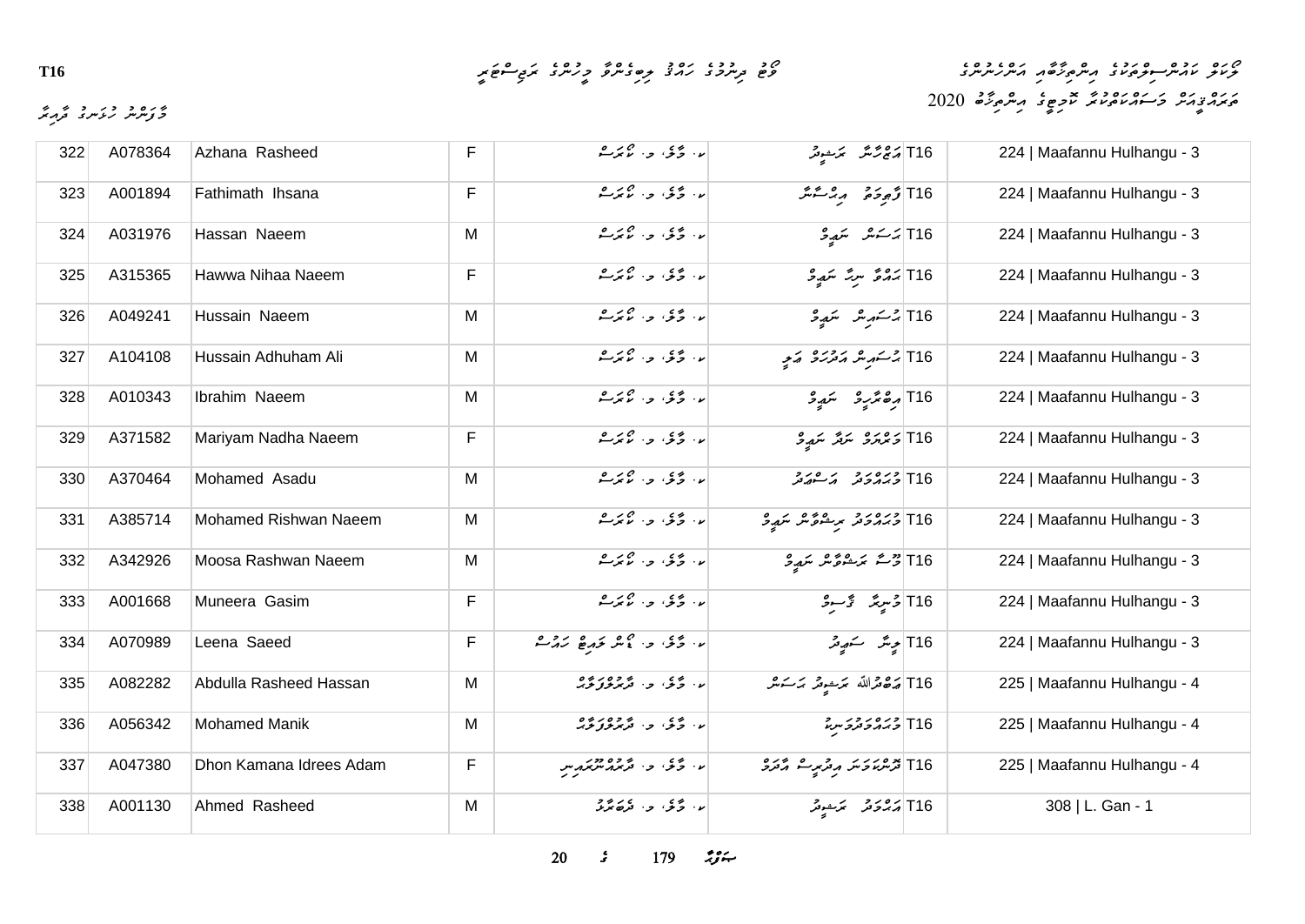*sCw7q7s5w7m< o<n9nOoAw7o< sCq;mAwBoEw7q<m; wBm;vB 2020<sup>, م</sup>وسر در مدد مدرج به مدرم مقرم قرار 2020*<br>موسر المستقرم المستقرم المستقرم المستقرم المستقرم المستقرم المستقرم المستقرم المستقرم المستقرم المستقرم المستقر

| 339 | A012866 | Ahmed Ismail Maniku   | M           | ۱۰ وگی و۰ موژنگر <i>وه</i> ی     | T16 كەبرى قىرىش <i>ۇ مەشتۇر بولى</i> ئ             | 461   Srilanka / Colombo - 2 |
|-----|---------|-----------------------|-------------|----------------------------------|----------------------------------------------------|------------------------------|
| 340 | A010636 | Ahmed Emon Naseem     | M           | ۱۰ وگی و۰ م <sub>ی</sub> وترومرد | T16 كەبۇر قىر بەرگە ئىزىس <sub>ى</sub> رى          | 222   Maafannu Hulhangu - 1  |
| 341 | A010532 | Aishath Hudha Ahmed   | F           | ۱۰ د څخه و٠ تړو پرووړی           | T16 مەم شەھ رىق <i>مەدە</i> ند                     | 222   Maafannu Hulhangu - 1  |
| 342 | A050343 | Aishath Ushva Fairooz | F           | ۱۰ د دی. د وروبرواره             | T16 مەم شىم مەشمۇ كەم <i>دە</i>                    | 222   Maafannu Hulhangu - 1  |
| 343 | A027875 | Aminath Nuzhath       | F           | ، د څو، د پروترون                | T16 مَّ مِسَمَّد مَّسَمِّ رَمَّ                    | 222   Maafannu Hulhangu - 1  |
| 344 | A050342 | AMINATH ISHVA FAIROOZ | F           | ۱۰ د څو، د ۰ وړونده وه           | T16 مُرْمِسَمْ مِشْرَةَ زَمِتْنَجْ                 | 222   Maafannu Hulhangu - 1  |
| 345 | A010536 | Asiyath Nazeeha Ahmed | F           | ۱۰ وگی، د. دروبرواری             | T16 مُرْسِ <i>رْهُ</i> سَمِيدٌ مَ <sup>رور</sup> د | 222   Maafannu Hulhangu - 1  |
| 346 | A156841 | Hamza Moosa           | M           | ر د څو د پروتروره                | $23$ $25$ T16                                      | 222   Maafannu Hulhangu - 1  |
| 347 | A027605 | Khadeeja Ahmed        | F           | ر د محکي د ورونده ده             | T16 زَمَرِجٌ     دَرُدُوَرٌ                        | 222   Maafannu Hulhangu - 1  |
| 348 | A329936 | Liura Fathuhulla      | F           | ر د محکي د ورونده د د            | T16 مِرْمَمَّد وَحْرَمْ اللّه                      | 222   Maafannu Hulhangu - 1  |
| 349 | A022442 | Maryam Fazna Ahmed    | F           | ر د محکي د ورونده ده             | T16 كەبەر ئۇي ئەرەپ ئەرەبىرى ئەرەبىر               | 222   Maafannu Hulhangu - 1  |
| 350 | A042607 | Mohamed Naseem        | M           | ، د څو، د پروترون                | T16  <i>وُبَہُ دُوَمَۃُ</i> سَ <i>رَسِیوْ</i>      | 461   Srilanka / Colombo - 2 |
| 351 | A144941 | Sarah Ayesha Ibrahim  | F           | ر د څو د پروتروره                | T16 سَنَّمَّدَ <i>مَهِ</i> مَنْ مِصْرَّرِدْ        | 222   Maafannu Hulhangu - 1  |
| 352 | A046164 | Umar Fairooz          | M           | ۱۰ د څو، د ۰ د وره ده د          | T16 ح. <i>5 م. م. م.</i> م.                        | 461   Srilanka / Colombo - 2 |
| 353 | A144942 | Yaman Mohamed Ibrahim | M           | ۱۰ د څخه و٠ تیروبروبرو           | T16 يرو مه د در دو مرد ده کرد د                    | 222   Maafannu Hulhangu - 1  |
| 354 | A010531 | Zameera Umar          | $\mathsf F$ | ر د څخه د وره ده ده              | T16 سَم <i>وِنڈ 23 پ</i> ر                         | 222   Maafannu Hulhangu - 1  |
| 355 | A062469 | Ahmed Mohamed         | M           | ر د محتی د در دوره د د           | T16 كەبرى مەكەرىم                                  | 225   Maafannu Hulhangu - 4  |

#### *n8o<n@ qC7m:q5 q7w7m?n>*

 $21$  *s*  $179$  *i*<sub>s</sub>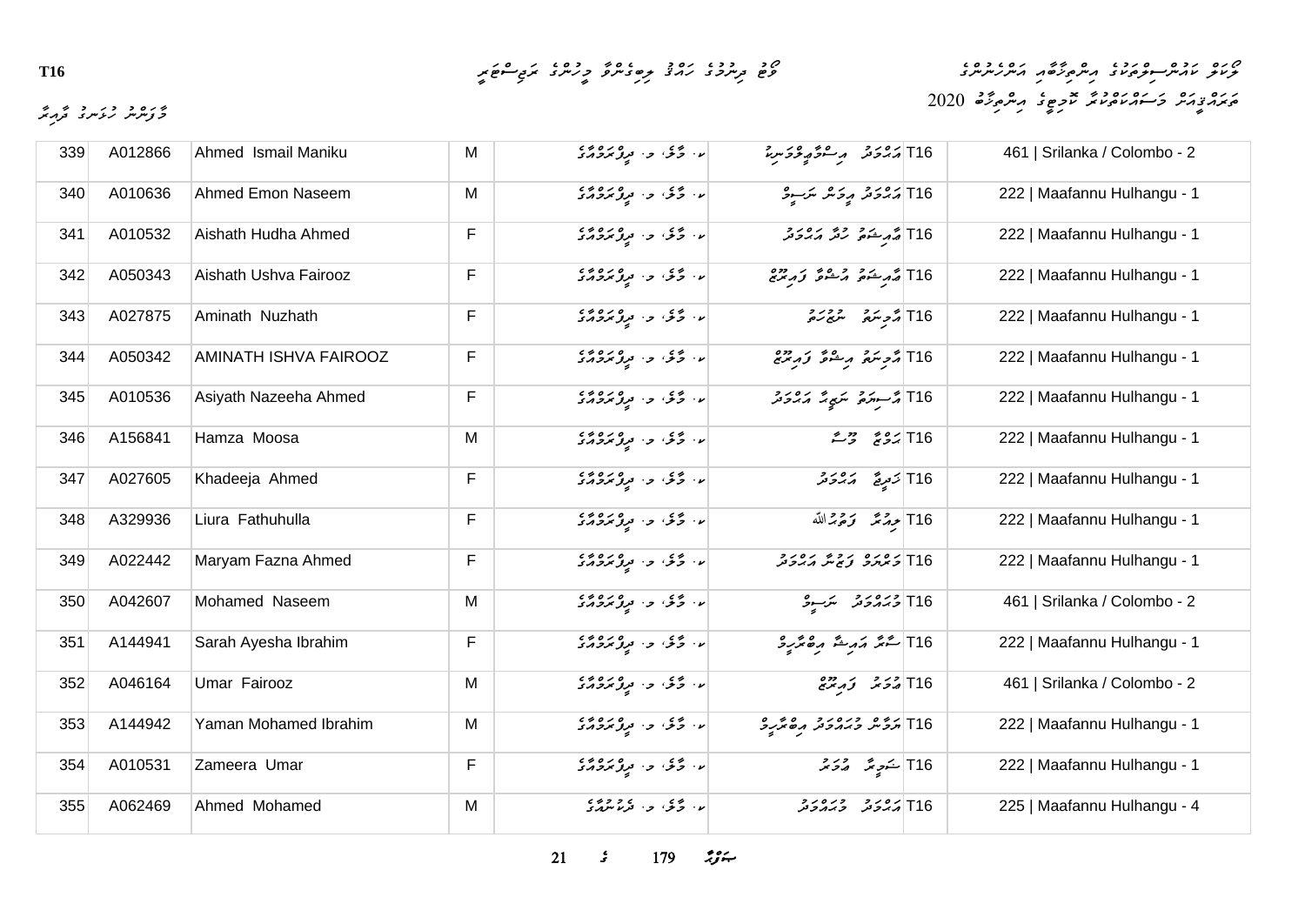*sCw7q7s5w7m< o<n9nOoAw7o< sCq;mAwBoEw7q<m; wBm;vB 2020*<br>*په پوهر وسوډيرونو لومو د موجو د مرمونه* 2020

| 356 | A059089 | Aishath Mohamed            | F | ر، دمجنۍ، درجوړي<br>ران دمخنۍ، در، فرمانترونوي                                                                                                                                                                                   | T16 مەم ئەم ئەمەدىر                           | 225   Maafannu Hulhangu - 4  |
|-----|---------|----------------------------|---|----------------------------------------------------------------------------------------------------------------------------------------------------------------------------------------------------------------------------------|-----------------------------------------------|------------------------------|
| 357 | A048445 | Aminath Dhunya             | F | ر، دمجنۍ، درجوړه ده ده وروي.<br>دا د کلی کلی و اولاد محمد و                                                                                                                                                                      | T16 مُّحِسَمُ مُسْمَّدٌ                       | 225   Maafannu Hulhangu - 4  |
| 358 | A049827 | Fathimath Ishara           | F | ر، دی. د. دوره دور                                                                                                                                                                                                               | T16 رَّجِوَة مِشَّتَر                         | 461   Srilanka / Colombo - 2 |
| 359 | A166448 | Fathimath Yania Hassan     | F | ر، دمجنې، د وروس د ده و                                                                                                                                                                                                          | T16 <i>وُجِعَة مُ</i> سِمَّ بَرَسَمْ          | 225   Maafannu Hulhangu - 4  |
| 360 | A074608 | Hassan Mohamed             | M | ر د محکې د د د ده ده د                                                                                                                                                                                                           | T16  يَرْسَعْرُ فَيَرَوْدُونَّر               | 225   Maafannu Hulhangu - 4  |
| 361 | A335002 | <b>Ismail Yaeesh Ahmed</b> | M | ر، دی. د. دوره دور                                                                                                                                                                                                               | T16 <sub>م</sub> ر ش <i>ۇرپى مەيدى مەدە</i> ر | 225   Maafannu Hulhangu - 4  |
| 362 | A048443 | Mohamed Mujuthaba          | M | ر د دی.<br>روز د تر د سر در                                                                                                                                                                                                      | T16 تربره تر وقامری<br>T16 تربر تر وقامون     | 225   Maafannu Hulhangu - 4  |
| 363 | A326657 | <b>Mohamed Akmal Ahmed</b> | M | ر د مي د دوه د ده د د                                                                                                                                                                                                            | T16   <i>وبروبرة بروبرو بروب</i> ر            | 225   Maafannu Hulhangu - 4  |
| 364 | A045316 | Musthafa Mohamed           | M | ر ده ده ده ده ده ده دارد کار داده داده کار در ده داده کار در ده داده کار در داده کار در داده کار در داده کار د<br>در داده کار داده کار داده کار داده کار داده کار داده کار داده کار داده کار داده کار داده کار داده کار داده کار | T16 ژب <i>روز در درور</i> د                   | 225   Maafannu Hulhangu - 4  |
| 365 | A055017 | Nahida Mohamed             | F | ر د محکې د د د ده ده د                                                                                                                                                                                                           | T16 مَّر <i>ْبِ</i> مَّ دَيَرْدُدَدَ          | 225   Maafannu Hulhangu - 4  |
| 366 | A057601 | Rasheeda Mohamed           | F | ر د محکې د د د ده ده د                                                                                                                                                                                                           | T16 يَرَسُوِيَّر - وَيَرْدُوَيْرَ             | 225   Maafannu Hulhangu - 4  |
| 367 | A152711 | Suhaa Hameed               | F |                                                                                                                                                                                                                                  | T16 کے تحقیقہ                                 | 461   Srilanka / Colombo - 2 |
| 368 | A146837 | Ahmed Murushid             | M | ، دُمَّ، د مراسمبرمَ                                                                                                                                                                                                             | T16   كەبرى كىمى ئىس ئىس ئىس ئىس ئىس          | 595   Maafannu Hulhangu-5    |
| 369 | A012295 | Aishath Fareeda            | F | لا د څخه د وراسمبونو                                                                                                                                                                                                             | T16 م <i>مَّ مِ</i> شَمَّة وَمَرِيْدَ         | 595   Maafannu Hulhangu-5    |
| 370 | A120721 | Aminath Mazha              | F | لا د څخه د وراسمبونو                                                                                                                                                                                                             | T16 م <i>ۇمەتتە خەت</i>                       | 595   Maafannu Hulhangu-5    |
| 371 | A121502 | Fathimath Mizna            | F | لا د څخه د ورلاسمونو                                                                                                                                                                                                             | T16 <i>وَّج</i> وحَةُ حِيْثَرُ                | 595   Maafannu Hulhangu-5    |
| 372 | A361635 | Hawwa Musheera Mohamed     | F | الا د څخه د د ترلاشونو                                                                                                                                                                                                           | T16 يَرْدُوُ وَحَسِرَ وَيَرْدُونَرَ           | 595   Maafannu Hulhangu-5    |

#### *n8o<n@ qC7m:q5 q7w7m?n>*

*22 s* **179** *n***<sub>s</sub>**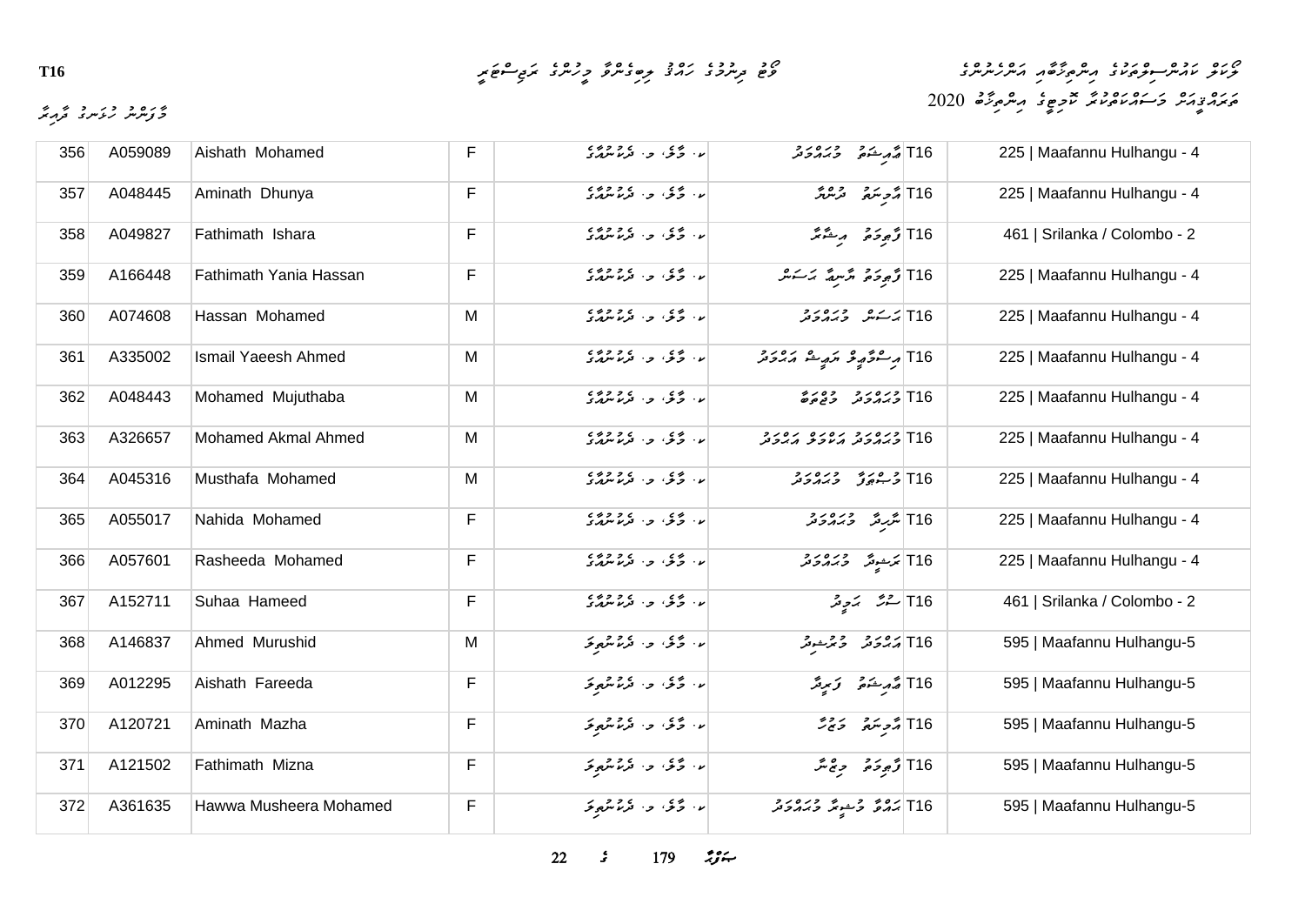*sCw7q7s5w7m< o<n9nOoAw7o< sCq;mAwBoEw7q<m; wBm;vB 2020*<br>*په پوهر وسوډيرونو لومو د موجو د مرمونه* 2020

| A121498 | Ibrahim Musfir          | M | لا د څخه د اورامهوځ |                                                                                                                                                                                                                                                                                                                                                                                                                                                                                | 595   Maafannu Hulhangu-5                                                                                                                                                                                                                                                                                                                                                                                                                                                                                                                                                                                   |
|---------|-------------------------|---|---------------------|--------------------------------------------------------------------------------------------------------------------------------------------------------------------------------------------------------------------------------------------------------------------------------------------------------------------------------------------------------------------------------------------------------------------------------------------------------------------------------|-------------------------------------------------------------------------------------------------------------------------------------------------------------------------------------------------------------------------------------------------------------------------------------------------------------------------------------------------------------------------------------------------------------------------------------------------------------------------------------------------------------------------------------------------------------------------------------------------------------|
| A023948 | Mohamed Ibrahim         | M |                     |                                                                                                                                                                                                                                                                                                                                                                                                                                                                                | 595   Maafannu Hulhangu-5                                                                                                                                                                                                                                                                                                                                                                                                                                                                                                                                                                                   |
| A356919 | Aishath Zoona Shareef   | F |                     |                                                                                                                                                                                                                                                                                                                                                                                                                                                                                | 225   Maafannu Hulhangu - 4                                                                                                                                                                                                                                                                                                                                                                                                                                                                                                                                                                                 |
| A356922 | Ali Shareef             | M |                     |                                                                                                                                                                                                                                                                                                                                                                                                                                                                                | 225   Maafannu Hulhangu - 4                                                                                                                                                                                                                                                                                                                                                                                                                                                                                                                                                                                 |
| A001213 | Aminath Sobeeha         | F |                     |                                                                                                                                                                                                                                                                                                                                                                                                                                                                                | 225   Maafannu Hulhangu - 4                                                                                                                                                                                                                                                                                                                                                                                                                                                                                                                                                                                 |
| A112232 | Fathmath Shareef        | F |                     |                                                                                                                                                                                                                                                                                                                                                                                                                                                                                | 225   Maafannu Hulhangu - 4                                                                                                                                                                                                                                                                                                                                                                                                                                                                                                                                                                                 |
| A148270 | Hafsa Shareef           | F |                     |                                                                                                                                                                                                                                                                                                                                                                                                                                                                                | 225   Maafannu Hulhangu - 4                                                                                                                                                                                                                                                                                                                                                                                                                                                                                                                                                                                 |
| A106352 | Hawwa Shareef           | F |                     |                                                                                                                                                                                                                                                                                                                                                                                                                                                                                | 225   Maafannu Hulhangu - 4                                                                                                                                                                                                                                                                                                                                                                                                                                                                                                                                                                                 |
| A148269 | <b>IBRAHIM SHAREEF</b>  | M |                     |                                                                                                                                                                                                                                                                                                                                                                                                                                                                                | 225   Maafannu Hulhangu - 4                                                                                                                                                                                                                                                                                                                                                                                                                                                                                                                                                                                 |
| A356921 | Khadeeja Shareef        | F |                     |                                                                                                                                                                                                                                                                                                                                                                                                                                                                                | 225   Maafannu Hulhangu - 4                                                                                                                                                                                                                                                                                                                                                                                                                                                                                                                                                                                 |
| A038755 | Mariyam Zoona           | F |                     |                                                                                                                                                                                                                                                                                                                                                                                                                                                                                | 225   Maafannu Hulhangu - 4                                                                                                                                                                                                                                                                                                                                                                                                                                                                                                                                                                                 |
| A000687 | Mohamed Shareef Ibrahim | M |                     |                                                                                                                                                                                                                                                                                                                                                                                                                                                                                | 225   Maafannu Hulhangu - 4                                                                                                                                                                                                                                                                                                                                                                                                                                                                                                                                                                                 |
| A064272 | Moomina Yoosuf          | F |                     |                                                                                                                                                                                                                                                                                                                                                                                                                                                                                | 225   Maafannu Hulhangu - 4                                                                                                                                                                                                                                                                                                                                                                                                                                                                                                                                                                                 |
| A356920 | Niuma Shareef           | F |                     |                                                                                                                                                                                                                                                                                                                                                                                                                                                                                | 225   Maafannu Hulhangu - 4                                                                                                                                                                                                                                                                                                                                                                                                                                                                                                                                                                                 |
| A382140 | Shaheeda Shareef        | F |                     |                                                                                                                                                                                                                                                                                                                                                                                                                                                                                | 225   Maafannu Hulhangu - 4                                                                                                                                                                                                                                                                                                                                                                                                                                                                                                                                                                                 |
| A356923 | Usman Shareef           | M |                     |                                                                                                                                                                                                                                                                                                                                                                                                                                                                                | 225   Maafannu Hulhangu - 4                                                                                                                                                                                                                                                                                                                                                                                                                                                                                                                                                                                 |
| A112231 | Zulaikha Shareef        | F | ا د گري و مروسود    |                                                                                                                                                                                                                                                                                                                                                                                                                                                                                | 225   Maafannu Hulhangu - 4                                                                                                                                                                                                                                                                                                                                                                                                                                                                                                                                                                                 |
|         |                         |   |                     | لا : د د و دراستهوی ک<br>  ۱۰ د گلی، دا اوږد شویح<br>ا د گري و مروسود<br>  د گري و مروستونو<br>  د گري و مروسوي<br>  ۱۰ وگی، و۰ فرونشویچ<br>  ۱۰ د گڼۍ و٠ تورو شو د<br>  ۱۰ وگی، و۰ توپور دوچ<br>الا د څخه و مروشن<br>الا د څخه و مروشن<br>$\left  \begin{array}{cc} \mathbf{c} & \mathbf{c} & \mathbf{c} & \mathbf{c} \ & \mathbf{c} & \mathbf{c} & \mathbf{c} \end{array} \right $<br>ا د گري و امرو شو د<br>  ۱۰ وگی و وروستونج<br>ا د گري و اورو شود<br>ا د گري و اورو شود | T16 ب <i>ر&amp;نڈرِی - ڈےوب</i> ڑ<br>T16 <i>جُهُدُود وهُنَّرِدْ</i><br>T16 صُمِيسَة فَمَمْ سَمَّ سَمَّ سِمَدٍ مِنْ<br>T16 کی شہر<br>T16 مُ <i>جِينَهُ جَيْهِ بُ</i><br>T16 رَّج <i>ِ دَمَ</i> شَمِرِرُ<br>T16 كەثرىشة كىتى <i>مب</i> ۇ<br>T16 يَرْدُمُّ شَمِيرُ<br>T16 م <i>ِرڠمَّرٍ وَ</i> سُمَبِر <i>وْ</i><br>T16 كَتْمِيعٌ مُسْتَمِيلٌ<br>T16 كەبەر يەنگە<br>T16 <i>دېمم</i> وتر خ <i>مېرو م</i> ېڅر <i>ې</i> و<br>T16   ج <sub>د م</sub> حرمہ میں جو<br>T16سر <i>مڈڈ</i> شہری<br>T16 ڪَرِيَّر ڪَمِرِيُّ<br>T16 ۾ پُروگس ڪمبرو<br>T16 كچ <i>قرم</i> ر شخص ميتون بين المستقرم السياسي<br>مستقبل المستقبل |

#### *n8o<n@ qC7m:q5 q7w7m?n>*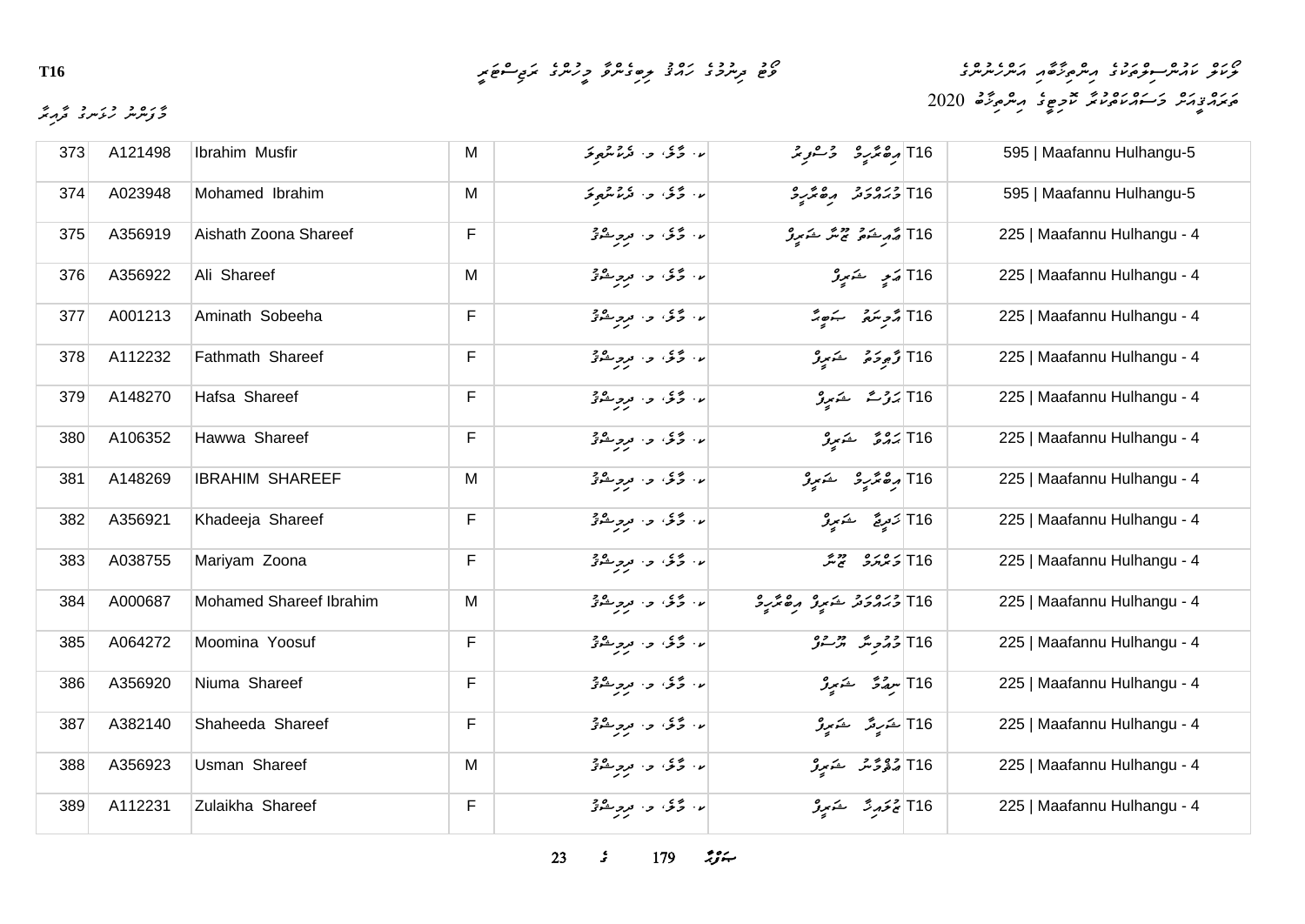*sCw7q7s5w7m< o<n9nOoAw7o< sCq;mAwBoEw7q<m; wBm;vB* م من المرة المرة المرة المرجع المرجع في المركبة 2020<br>مجم*د المريض المربوط المربع المرجع في المراجع المركبة* 

| 390 | A344470 | Abdulla Thilmeez           | M | الا المحكى الأراهيم والمركز مكر                                                                                | T16 كەھىراللە موقرى <i>رى</i> ج         | 595   Maafannu Hulhangu-5   |
|-----|---------|----------------------------|---|----------------------------------------------------------------------------------------------------------------|-----------------------------------------|-----------------------------|
| 391 | A352789 | Aishath Thufooliya         | F | ا د گري و او مره کار                                                                                           | T16 مُەڪ ھۆمچە محمد موق                 | 595   Maafannu Hulhangu-5   |
| 392 | A023921 | Aminath Sheeza             | F | ۱۰ گی، دا مرکزکر                                                                                               | T16 مُرمِتَهُم سُبِعٌ                   | 595   Maafannu Hulhangu-5   |
| 393 | A102089 | Hawwa Thilmeeza            | F | الا گرگی که فرهمکار                                                                                            | T16 <i>بَدْهُ وَ وِ وُو بِعُ</i>        | 595   Maafannu Hulhangu-5   |
| 394 | A125030 | Hussain Nafiz              | M | الا المحتى الأراسي المستخدم المستخدم المستخدم المستخدم المستخدم المستخدم المستخدم المستخدم المستخدم المستخدم ا | T16 يُرْسَمب <sup>9</sup> مُتَّتَّبِي   | 595   Maafannu Hulhangu-5   |
| 395 | A218571 | Mariyam Manike             | F | الا د گی دا مرکزکر                                                                                             | T16 كەبە <i>دۇ</i> كەبدى <i>گ</i> ە     | 595   Maafannu Hulhangu-5   |
| 396 | A161761 | Maudhuba Azim              | F | الا د گی دا مرکزکر                                                                                             | T16 <i>خەندى گەن</i> ج                  | 595   Maafannu Hulhangu-5   |
| 397 | A353811 | Miuzana Mohamed Azim       | F | الا : دَنْنَى أَنْ الْمَرْسُوَيْتَرْ                                                                           | T16 <i>ڊم.نئرنگ 3،دوبرو گي و</i>        | 595   Maafannu Hulhangu-5   |
| 398 | A042643 | Mohamed Azim               | M | الا د گی دا مرکزکر                                                                                             | T16 <i>جەنگە خۇرگەنج</i> ۇ              | 595   Maafannu Hulhangu-5   |
| 399 | A153656 | Mohamed Iyaz               | M | دا د کلی او او مرمگرد کل                                                                                       | T16 <i>وَبَدْوَ</i> مِنْ مِنْ مِنْ مِنْ | 595   Maafannu Hulhangu-5   |
| 400 | A381889 | Sana Ibrahim               | F | الا د گی دا مرکزکر                                                                                             | T16 سَتَرَ مِنْ مِرْدِدْ                | 595   Maafannu Hulhangu-5   |
| 401 | A166348 | Shaha Ibrahim              | F | لاء گري کا در مرمگر کرد                                                                                        | T16 ڪر <i>ڻ وڪي پ</i> و                 | 595   Maafannu Hulhangu-5   |
| 402 | A344469 | Shiza Ibrahim              | F | الا المحكى الأراهيم والمركز مكر                                                                                | T16 حوثر ب <i>رھ ترب</i> و              | 595   Maafannu Hulhangu-5   |
| 403 | A076941 | <b>Ahmed Mohamed Nazim</b> | M | $\mathcal{L}$ ر گرگز، در ترورگر                                                                                | T16 كەندىق <i>دىمەدە ئىب</i> ۇ          | 224   Maafannu Hulhangu - 3 |
| 404 | A119696 | Aishath Mohamed            | F | $\mathcal{L}$ ر گرگ و گرفرگر                                                                                   | T16 مُرمِسَمَ وَيَرْمُرَ مَرْ           | 224   Maafannu Hulhangu - 3 |
| 405 | A083426 | Maimoona Shareef           | F | ، دَ دَ د نَرْمَرِ د                                                                                           | T16 ك <i>ۈم</i> وشىگە ھەمپىرتى          | 224   Maafannu Hulhangu - 3 |
| 406 | A125723 | Ali Hussain                | M | الا المحكى الأراكيليكي                                                                                         | T16 کی پر پر شہر شر                     | 223   Maafannu Hulhangu - 2 |

*24 sC 179 nNw?mS*

## *n8o<n@ qC7m:q5 q7w7m?n>*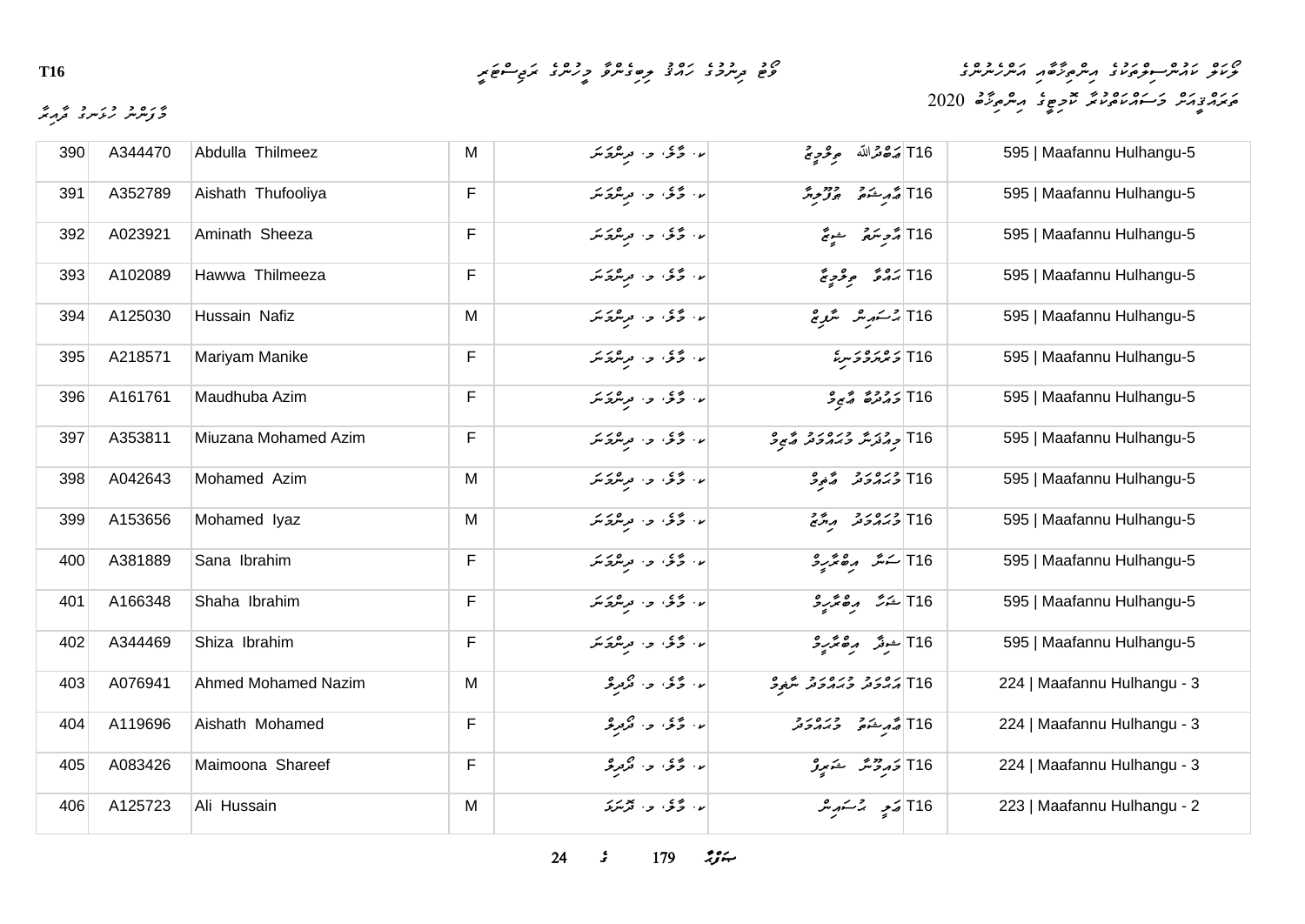*sCw7q7s5w7m< o<n9nOoAw7o< sCq;mAwBoEw7q<m; wBm;vB 2020<sup>, م</sup>وسر در مدد مدرج به مدرم مقرم قرار 2020*<br>موسر المستقرم المستقرم المستقرم المستقرم المستقرم المستقرم المستقرم المستقرم المستقرم المستقرم المستقرم المستقر

| 407 | A388734 | Ahmed Nafiu                 | M | لا : وَنَحْرُ و : فَرْسَرَوْنَا مِرْ                                                               | T16  پَرُوُتُو مُحَمَّدِ پُ                                    | 223   Maafannu Hulhangu - 2 |
|-----|---------|-----------------------------|---|----------------------------------------------------------------------------------------------------|----------------------------------------------------------------|-----------------------------|
| 408 | A388733 | Ali Nashih                  | M | لا : د محمد المحمد المحمد المحمد المحمد المحمد المحمد المحمد المحمد المحمد المحمد المحمد المحمد ال | T16 كەمچە س <i>گرىشور</i> 2                                    | 223   Maafannu Hulhangu - 2 |
| 409 | A011373 | Khadeeja Abdul Gafoor       | F | لا : وَنَحْرُ و الْمُرْسَرُونَ مِر                                                                 | T16 كَتَوِيعٌ - مَنْ <i>هُوَمُ وَمُنْ مَرَّةٍ وَ</i>           | 223   Maafannu Hulhangu - 2 |
| 410 | A053767 | <b>Ahmed Nashid Hussain</b> | M | لا د څو، د مريدوی                                                                                  | T16 <i>בُ.2 دُو تَرْجِيعْ جُسَمَ بِ</i> رُ                     | 223   Maafannu Hulhangu - 2 |
| 411 | A362069 | Mohamed Naif                | M | ر، دمجني، در مورده در دم                                                                           | T16 <i>5225 سُمُدوْ</i>                                        | 223   Maafannu Hulhangu - 2 |
| 412 | A405191 | Nadhuha Nashid              | F | ر، دمجنې کې تر <i>مرده</i> د                                                                       | T16 <i>سَرْمَرْدُ</i> سَّرْسُومَرُ                             | 223   Maafannu Hulhangu - 2 |
| 413 | A160689 | Naifa Nashid                | F | ر، دمجني، در مورده در دم                                                                           | T16 مُتَّمِرةً مُتَّسِنِيْتِ                                   | 223   Maafannu Hulhangu - 2 |
| 414 | A362068 | Nashfa Nashidh              | F | لا د څو د ترس ده د                                                                                 | T16 <i>سَرْشَرُقَ سُرْحِيْ</i> تُر                             | 223   Maafannu Hulhangu - 2 |
| 415 | A064067 | Aishath Shaamila Shameem    | F | ىر ئەقتى بەر ئى <i>چەر ئى</i> ر                                                                    | T16 مُرِحَمٌ حُرْدِءٌ حَرَدٍّ                                  | 225   Maafannu Hulhangu - 4 |
| 416 | A154980 | Fathimath Ismail            | F | ىر، ئۇقى بەر ئېزىنگىزىش                                                                            | T16 <i>وُ<sub>ج</sub>ودَة</i> مِ <sup>ر</sup> ْدُّم <i>ودْ</i> | 225   Maafannu Hulhangu - 4 |
| 417 | A070124 | Aishath Nasiha              | F | ١، دُکَنَ د ، ؟ مرده کا                                                                            | T16 م <i>ۇم شۇمۇ</i> - ئ <i>ۇسوم</i> گ                         | 222   Maafannu Hulhangu - 1 |
| 418 | A384049 | HAFSA HAFSIYYA HUSSAIN      | F | ١٠ د کال د ، ؟ مرده کا                                                                             | T16 ئۇيگە ئەۋىبەرگە ئ <sup>ە</sup> سەر ش                       | 222   Maafannu Hulhangu - 1 |
| 419 | A166698 | Hassan Hasin Hussain        | M | لا د کمکی د ، کامرده کا                                                                            | T16   يَرْسَدُ مُرْسِدِمْرِ رَّرْسَهِرِمْر                     | 222   Maafannu Hulhangu - 1 |
| 420 | A384029 | Hawwa Hawra Hussain         | F | ١٠ وگو، و٠ ٤ مروه کا                                                                               | T16 <i>بَرْدُوْ بَرُوْبُرْ بْرُسَهِ بْرُ</i>                   | 222   Maafannu Hulhangu - 1 |
| 421 | A050875 | Ali Rasheed                 | M | ىر، بۇي بەر ، بەر،                                                                                 | T16 <i>ڇُجِ - مَ</i> ڻيِھُ                                     | 225   Maafannu Hulhangu - 4 |
| 422 | A035972 | <b>Ahmed Manik</b>          | M | ر دی.<br>روز و ممدرمون                                                                             | T16 كەبرى قىرىخ سىرى <i>ت</i>                                  | 223   Maafannu Hulhangu - 2 |
| 423 | A026767 | Ibrahim Manik               | M | ه ده ده ده ده ده در د<br>پس وگو، در بر بر برو بر                                                   | T16 <sub>مر</sub> ڭ ئ <sup>ې</sup> ر ئىشرىقى بىرى <i>گ</i> ا   | 223   Maafannu Hulhangu - 2 |

#### *n8o<n@ qC7m:q5 q7w7m?n>*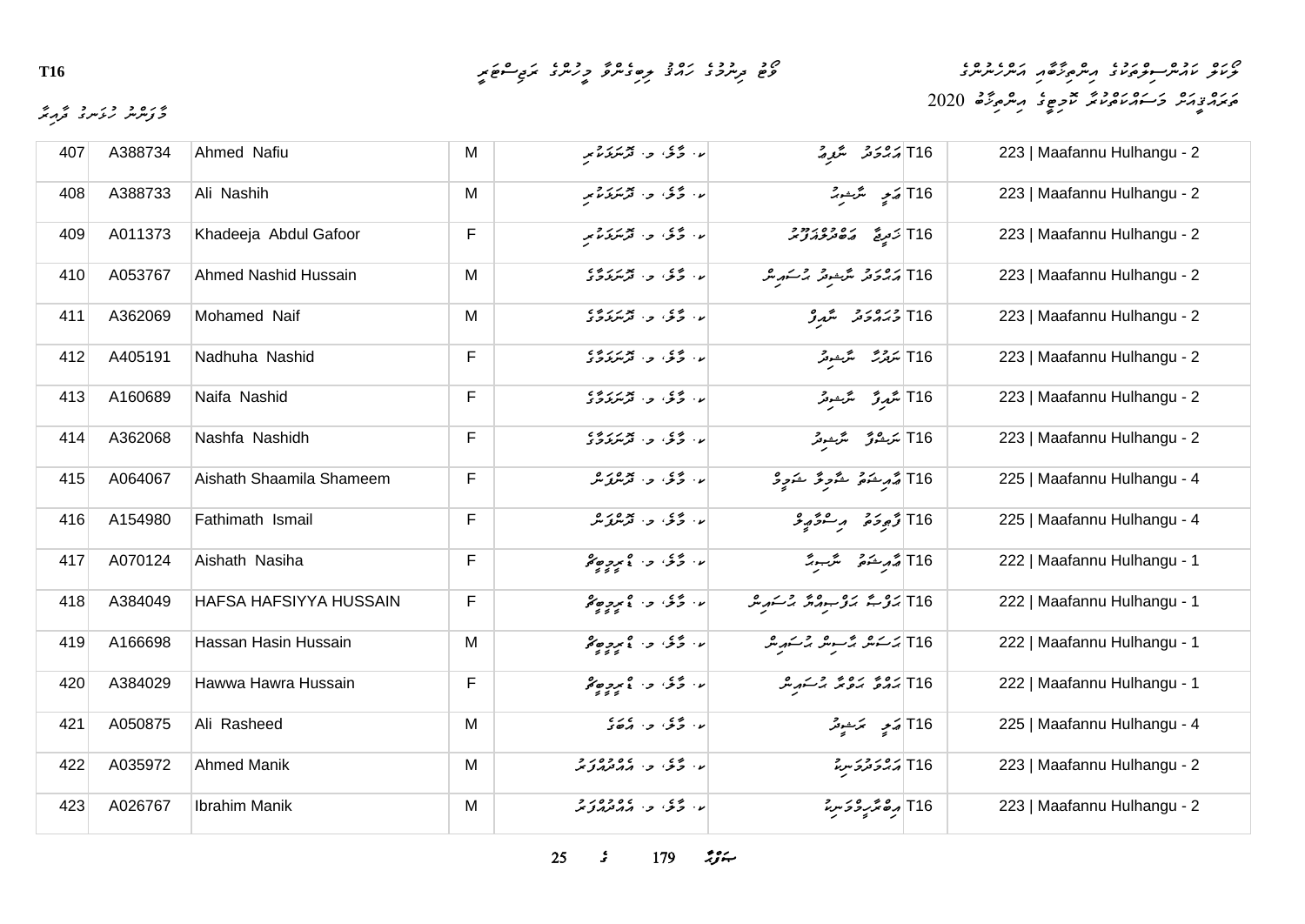*sCw7q7s5w7m< o<n9nOoAw7o< sCq;mAwBoEw7q<m; wBm;vB 2020*<br>*په پوهر وسوډيرونو لومو د موجو د مرمونه* 2020

| 424 | A159042 | Maryam Yania Ibrahim         | F           | ر ده ده ده ده ده در د<br>را د گرمن در امام مارس کرد | T16 كەبىر ئەرگە بەھ <i>ت</i> ىر ق                 | 381   Maradhoo - 3          |
|-----|---------|------------------------------|-------------|-----------------------------------------------------|---------------------------------------------------|-----------------------------|
| 425 | A046331 | <b>Mohamed Manik</b>         | M           | ر په مخې د ۱۵۶۵ و.<br>د گلې د ملمومونو              | T16  <i>وټرونو وَسِرة</i>                         | 223   Maafannu Hulhangu - 2 |
| 426 | A149962 | Khadeeja Ahmed               | $\mathsf F$ | لا د څخه د اوبرگ                                    | T16 كَتَمِيعٌ - <i>مُرْدُوَمُ</i> رُ -            | 222   Maafannu Hulhangu - 1 |
| 427 | A102726 | Abdul Rasheed Adam           | M           |                                                     | T16 كەھەر <i>مە مۇسىرى مەدى</i> رى                | 595   Maafannu Hulhangu-5   |
| 428 | A149646 | <b>ADAM AHSAN ABDULLA</b>    | M           | ىر بەي بەر بەھ بەھ ب                                | T16 كَمَتْرَى حَ <i>رْثَ شَرْ حَا</i> هْتْرَاللّه | 595   Maafannu Hulhangu-5   |
| 429 | A149682 | AFZAL ABDULLA                | M           | لا د مې د ، د لاسوې                                 | T16 كَرْتْرْ شَوْ كَرْهُ مِّدَاللَّهُ             | 595   Maafannu Hulhangu-5   |
| 430 | A101885 | Aishath Azma                 | $\mathsf F$ | ىر بەي بەر بەھ بەھ ھ                                | T16 م <i>ۇم شىم قىم قى</i>                        | 595   Maafannu Hulhangu-5   |
| 431 | A000727 | Aishath Zahira               | $\mathsf F$ | ىدى ئۇر، ئۇي ئۇي ھ                                  | T16 مۇم ھۇم ئىچ بىر                               | 595   Maafannu Hulhangu-5   |
| 432 | A363646 | <b>AISHATH AUFA ABDULLA</b>  | $\mathsf F$ | ۴۰ د دی. د ۱۲۹ میلوگ                                | T16 مُرمِّسْمَعْ مَ <i>مْرُقُ مَ</i> صْغَرِاللَّه | 595   Maafannu Hulhangu-5   |
| 433 | A113369 | Aminath Mizna                | $\mathsf F$ | لا د مې د ، د لاسوې                                 | T16 مَّ <i>جِسَمَ</i> جِهْ شَ                     | 595   Maafannu Hulhangu-5   |
| 434 | A000725 | Fathimath Fazuna             | $\mathsf F$ | ىر بەي بەر بەھ بەھ ب                                | T16 ت <sub>رك</sub> وچر <i>ة ت</i> وتج تثر        | 595   Maafannu Hulhangu-5   |
| 435 | A102800 | FATHIMATH ZAEEMA             | F           | ىر بەي بەر بەھ بەھ ھ                                | T16 گەچەقە ئەرگە                                  | 595   Maafannu Hulhangu-5   |
| 436 | A113370 | Hawwa Zahira Moosa           | $\mathsf F$ | ، دې د مرغوث                                        | T16 بَرَوْءٌ گَرِيْرٌ وَ <sup>ْ</sup> تُ          | 595   Maafannu Hulhangu-5   |
| 437 | A132252 | Mariyam Shazly               | $\mathsf F$ | ر، دې د، دراسوت                                     |                                                   | 595   Maafannu Hulhangu-5   |
| 438 | A308975 | <b>MARIYAM ASHFA ABDULLA</b> | $\mathsf F$ | ر، دې د، دراسوت                                     | T16 كر مركز مركز كرك مركز الله                    | 595   Maafannu Hulhangu-5   |
| 439 | A158874 | Midhath Abdul Rasheed        | M           | ، دې د پره عوث                                      | T16 <i>وِنْدُمْهُ مُەنْزە ب</i> ُرَسْبِيْتْر      | 595   Maafannu Hulhangu-5   |
| 440 | A057434 | Zareena Adam                 | F           | ، دې د ، د ۱۳ کوپ                                   | T16 نج مریٹر گ <sup>ی</sup> ترقر                  | 595   Maafannu Hulhangu-5   |

#### *n8o<n@ qC7m:q5 q7w7m?n>*

 $26$  *s*  $179$  *n***<sub>3</sub>** *n*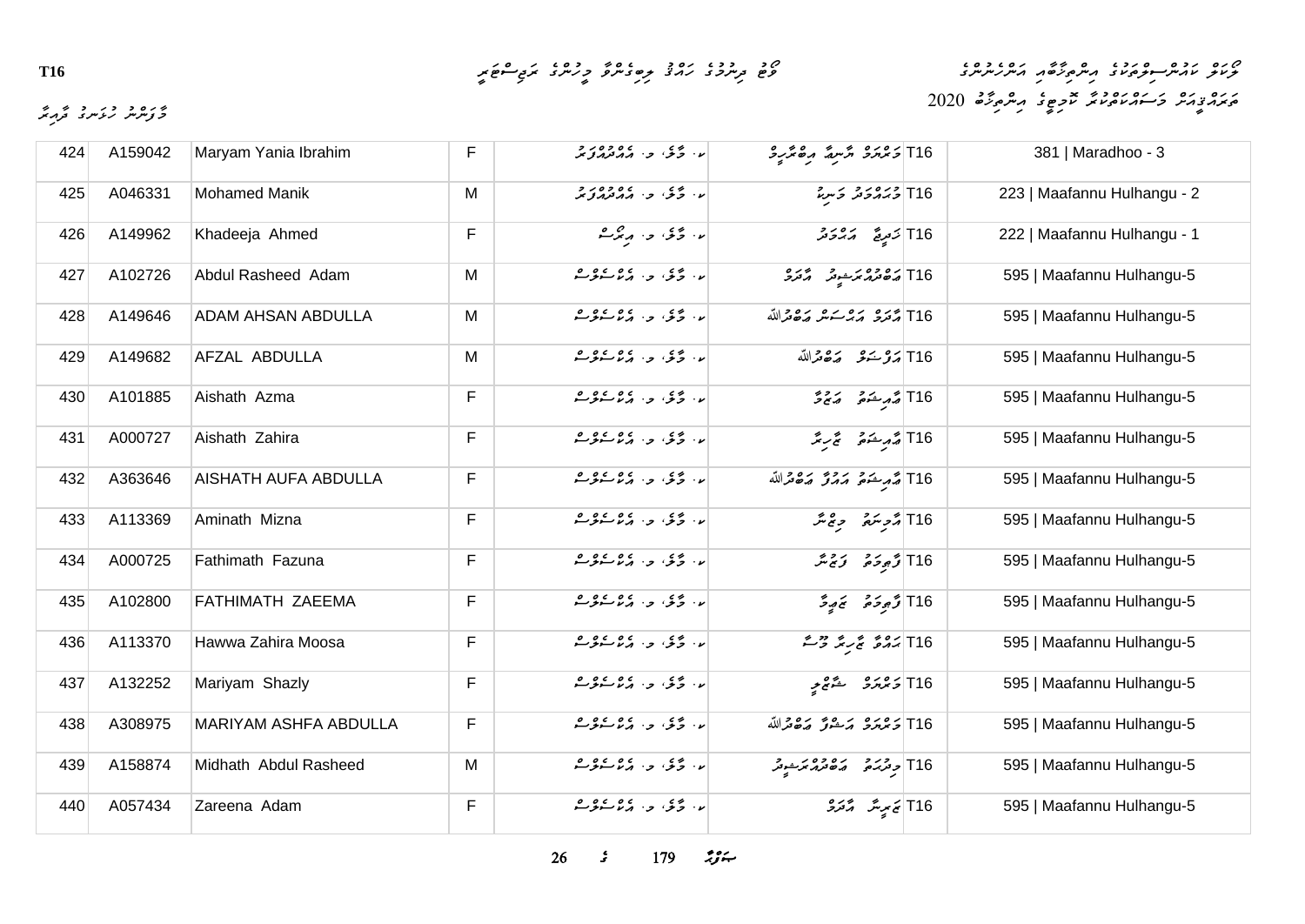*sCw7q7s5w7m< o<n9nOoAw7o< sCq;mAwBoEw7q<m; wBm;vB 2020*<br>*په پوهر وسوډيرونو لومو د موجو د مرمونه* 2020

| 441 | A034124 | Sakeena Abdulla          | $\mathsf F$ | لا الحكي والمحووظ           | T16 كىرى <i>گە كەھەڭ</i> راللە                     | 224   Maafannu Hulhangu - 3 |
|-----|---------|--------------------------|-------------|-----------------------------|----------------------------------------------------|-----------------------------|
| 442 | A056790 | Ahmed Arif Ibrahim       | M           | الا د گی، و کورونگ          | T16 <i>גُرْدَنْد مُبِردْ م</i> ِ صَ <i>رْبِ</i> دْ | 224   Maafannu Hulhangu - 3 |
| 443 | A060008 | Arifa Ibrahim            | $\mathsf F$ | الا دمجني او د توره پس      | T16 مَّ بروَّ مِنْ مِرْدِدْ                        | 224   Maafannu Hulhangu - 3 |
| 444 | A064302 | Athifa Ibrahim           | F           | الا د گی کار کی بره مگر     | T16 مَّموتَ مِصْرَّرِدْ                            | 224   Maafannu Hulhangu - 3 |
| 445 | A059622 | Fathimath Lubna Ibrahim  | F           | لا الحجمي، والمحرم ولكن     | T16 زُ <sub>ج</sub> ودَ ۾ وُهنگ م <i>ِ</i> هنگريدُ | 224   Maafannu Hulhangu - 3 |
| 446 | A342624 | Fathmath Iyufa Amir      | $\mathsf F$ | الا د گی و د ژبوین          | T16 <i>وُّجوحَمْ مِ</i> هْرُدٌ مُرَّحِبُّرُ        | 224   Maafannu Hulhangu - 3 |
| 447 | A055958 | Fathullah Ibrahim        | M           | لا د گري و کورونگ           | T16 كَرَمْ بِرْ اللّه مِنْ مِنْ بِرْ حَ            | 224   Maafannu Hulhangu - 3 |
| 448 | A038784 | Hassan Athif             | M           | لا د څخه و کورونک           | T16   يَرْسَشْ مَيْهِ وَ                           | 224   Maafannu Hulhangu - 3 |
| 449 | A041508 | Mohamed Athif            | M           | لاستخفى وسوكرونتر           | T16 <i>جنہ جو شہول</i>                             | 224   Maafannu Hulhangu - 3 |
| 450 | A322641 | <b>Mohamed Akif Amir</b> | M           | لا الحجي، الأس المحر للأمر  | T16 <i>وَيُدُونُو مُ</i> مِنْ مُحَمِّد             | 224   Maafannu Hulhangu - 3 |
| 451 | A355046 | Rand Athif               | $\mathsf F$ | لا - 33، و- 3م پوس          | T16 بَرْسْرْدْ مَ <sub>حْ</sub> بِرْ               | 224   Maafannu Hulhangu - 3 |
| 452 | A389633 | Abdulla Sharih Ali       | M           | الا . وَبَقَ أَنْ وَاللَّهُ | T16 كَدَهْ قَرْاللّه مُحْمَدِيْهِ كَمَعِيدِ        | 224   Maafannu Hulhangu - 3 |
| 453 | A119960 | Ahmed Sharig Ali         | M           | ىر، ئۇنى، بەر ئۇنترنى       | T16   كەشكەتىر ئىچە قىچ                            | 224   Maafannu Hulhangu - 3 |
| 454 | A389669 | Ibrahim Shair            | M           | لا گرگو، به وکیلگر          | T16 م <i>وڭ ئۇرى</i> ھەمبىر                        | 224   Maafannu Hulhangu - 3 |
| 455 | A156334 | Mahfooza Abdul Rahman    | F           | لار ۇي بىر بۇيىۋ            | T16 <i>دەددە مەھەرە بەھ</i>                        | 224   Maafannu Hulhangu - 3 |
| 456 | A389632 | Mariyam Luhuma           | F           | لا گرگا و کوهرگر            | T16 كەبەر بورى<br>716 كىلىرى بورى                  | 224   Maafannu Hulhangu - 3 |
| 457 | A036395 | Ahmed Waheed             | M           | لا : وَكُوْا وَالْوَكْثَرُ  | T16 كەنزى قىرى <i>گ</i>                            | 225   Maafannu Hulhangu - 4 |

*27 sC 179 nNw?mS*

*n8o<n@ qC7m:q5 q7w7m?n>*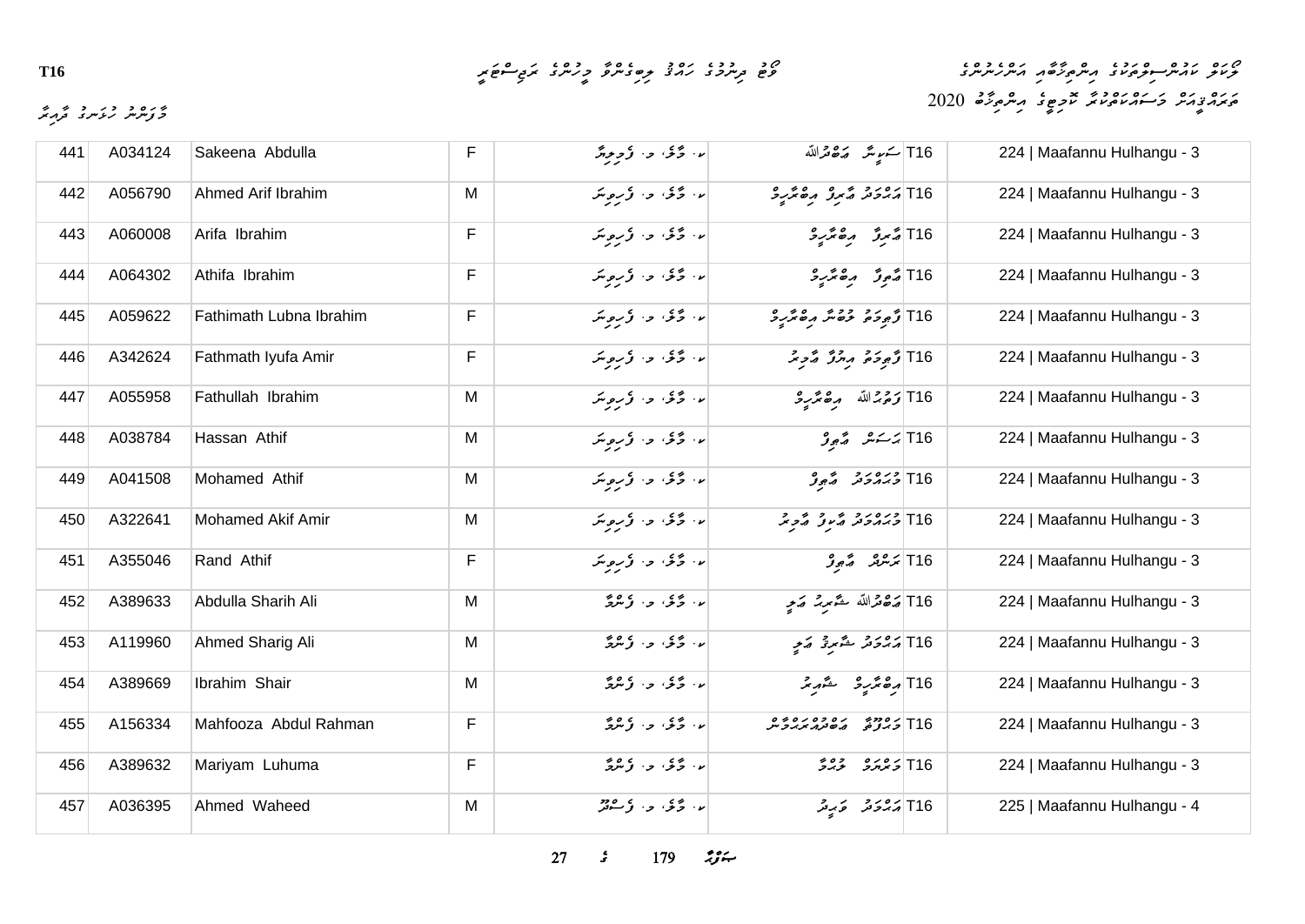*sCw7q7s5w7m< o<n9nOoAw7o< sCq;mAwBoEw7q<m; wBm;vB 2020<sup>, م</sup>وسر در مدد مدرج به مدرم مقرم قرار 2020*<br>موسر المستقرم المستقرم المستقرم المستقرم المستقرم المستقرم المستقرم المستقرم المستقرم المستقرم المستقرم المستقر

| 458 | A147820 | Aishath Maashy Ibrahim      | F | لاستخرى بن وكالمقر      | T16 مُتَرَسِّعَةُ الرَّسِيَّةِ الرَّهْ مُرْكَبِيَّةِ ال | 225   Maafannu Hulhangu - 4 |
|-----|---------|-----------------------------|---|-------------------------|---------------------------------------------------------|-----------------------------|
| 459 | A219093 | Abdulla Khalid              | M | لا انځنگه او او سرونکر  | T16 مَەقراللە ئەرى <i>ر</i>                             | 222   Maafannu Hulhangu - 1 |
| 460 | A361918 | Abdulla Azaan Zameel        | M | بار گرمی کار وسوی پر    | T16 كَدَهْتَرَاللَّهُ ۖ مَتَّ مَّرْ يَحْرِ مَحْ         | 222   Maafannu Hulhangu - 1 |
| 461 | A066687 | AHMED KHALID                | M | لا انحکار و اوسوکر      | T16 كەنزىق گەمى                                         | 222   Maafannu Hulhangu - 1 |
| 462 | A062278 | Ali Khalid                  | M | الا د گلی او اوسوکر     | T16 کړي گړ <i>وگ</i>                                    | 222   Maafannu Hulhangu - 1 |
| 463 | A055656 | <b>AMINATH KHALID</b>       | F | ما انځنگی او او سروکنگ  | T16 مَّ جِسَمَة مَّ تَحِمَّدُ                           | 222   Maafannu Hulhangu - 1 |
| 464 | A395245 | Hanaan Abdulla              | F | ما الحكي الأرا وسوكر مر | T16 كەش <i>ۇنلە</i> كەھ قىراللە                         | 222   Maafannu Hulhangu - 1 |
| 465 | A033485 | Mohamed Iyash               | M | بار گرمی کار وسوی پر    | T16 <i>جەيمۇقى بە</i> نگىشە                             | 222   Maafannu Hulhangu - 1 |
| 466 | A023477 | Mohamed Khalid              | M | الا د گلی او اوسوکر     | T16  <i>3223 ڈیون</i> گ                                 | 222   Maafannu Hulhangu - 1 |
| 467 | A124127 | Mohamed Shaniu              | M | الا د گلی او اوسوکر     | T16 <i>جُدُمْ دُمْرِ</i> مُحَسِّم <i>ُ</i>              | 222   Maafannu Hulhangu - 1 |
| 468 | A147954 | <b>Mohamed Alsan Zameel</b> | M | لا انځنگ وا وسوکړ       | T16 <i>وبرورو بروسكر <sub>تك</sub>و</i> كر              | 222   Maafannu Hulhangu - 1 |
| 469 | A087730 | Joodh Muhammad Waleedh      | M | د د څو د د وترمي        | T16 فِيْ تَمْرُ دَيْرُونَدْ كَرَمِيْرُ                  | 223   Maafannu Hulhangu - 2 |
| 470 | A306143 | Maeesha Shafeeg             | F | لا - 33، و- ونج         | T16 <i>کَهِ</i> نْہُ شَہرِتْر                           | 223   Maafannu Hulhangu - 2 |
| 471 | A341675 | Mahuroos Ismail Shafeeq     | M | د د دې و د د ځ          | T16 ئەجمىر مەمەم ئىچە ئەربى                             | 223   Maafannu Hulhangu - 2 |
| 472 | A306142 | Raidha Shafeeg              | F | لا - دَنْسٌ و- وِجْ     | T16 تُرْمِرَّرُ     شَرَرٍ وَّ                          | 223   Maafannu Hulhangu - 2 |
| 473 | A152735 | Agleema Ibrahim             | F | لا د څخه د وگوچکی       | T16 <i>كَنْتْمُوِدُّ بِرەْتْرُر</i> ْد                  | 223   Maafannu Hulhangu - 2 |
| 474 | A269171 | Ahmed Naufaaz               | M | ۱۰ د څخه د ۱۰ وګور شری  | T16 كەبرىق ئى <i>دۇ</i> ئ                               | 7   HA. Ihavandhoo - 1      |

#### *n8o<n@ qC7m:q5 q7w7m?n>*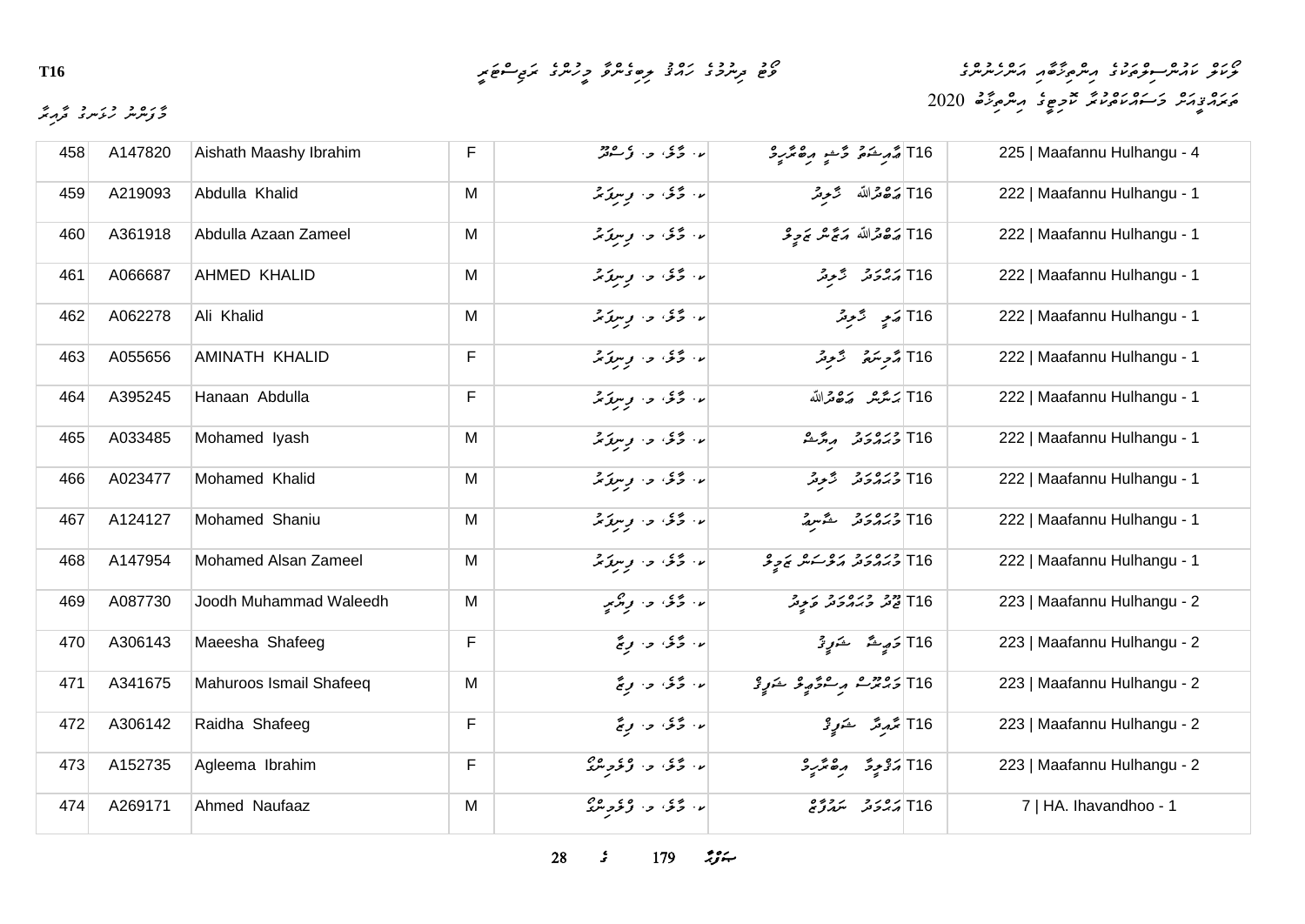*sCw7q7s5w7m< o<n9nOoAw7o< sCq;mAwBoEw7q<m; wBm;vB 2020*<br>*په پوهر وسوډيرونو لومو د موجو د مرمونه* 2020

| A395544 | Ahmed Naavee Bin Solah | M | ۱۰ د څخه و٠ وڅو شو                                                                                | T16 <i>ג د د تر گرمي ھ بگر جنو</i> گر                   | 223   Maafannu Hulhangu - 2 |
|---------|------------------------|---|---------------------------------------------------------------------------------------------------|---------------------------------------------------------|-----------------------------|
| A101476 | Aiha Ibrahim           | F | $\begin{bmatrix} 0 & 0 & 0 & 0 \ 0 & 0 & 0 & 0 \end{bmatrix}$ ۰۶ مخرج المرد                       | T16 <i>ھَ بِرِ مَّ</i> مِعْدَبِ وَ                      | 223   Maafannu Hulhangu - 2 |
| A101474 | Aishath Ibrahim        | F | لا : د محمد الله و الله و الله و الله و الله و الله و الله و الله و الله و الله و الله و الله و ا | T16 مُەمِسْمَى مەھمَّرىد                                | 223   Maafannu Hulhangu - 2 |
| A395554 | Aminath Nisreen        | F | ۱۰ د څخه د و و وو پره                                                                             | T16   گەچەتىگە - سرىس <sup>ى</sup> بېرىش                | 223   Maafannu Hulhangu - 2 |
| A254945 | Aminath Raya Rilwan    | F | لا : د څو او د و و و وه پرې                                                                       | T16 مُر <i>َحِ مَنْ مُمَّرَّ بِرِ</i> سُو <i>رَ</i> مَر | 223   Maafannu Hulhangu - 2 |
| A099887 | Azneema Hassan         | F | لا : د څو او د و و و وه پرې                                                                       | T16 كەيج س <sub>ى</sub> مى سىكىش                        | 223   Maafannu Hulhangu - 2 |
| A218983 | Fareesha Ibrahim       | F | لا و د د و د و د و و و و                                                                          | T16 كۆمچىنى <i>گە مەھەتگە</i> ر بى                      | 223   Maafannu Hulhangu - 2 |
| A099886 | Fathimath Azna         | F | ۱۰ د څخه د و و وو پره                                                                             | T16 <i>وُّجوح</i> و مَنْ مَدَّمَ                        | 223   Maafannu Hulhangu - 2 |
| A044170 | Fathimath Ibrahim      | F | ۱۰ د څخه و٠ وڅو شو                                                                                | T16 أَوَّجِ دَمَّ مِنْ مَرْرِدْ                         | 223   Maafannu Hulhangu - 2 |
| A269177 | Fathimath Nuzhath      | F | لا : د محمد الله و د محمد و محمد الله و الله و الله و الله و الله و الله و الله و الله و الله و ا | T16 گۇج <sub>و</sub> چە ھەرچە                           | 223   Maafannu Hulhangu - 2 |
| A119986 | Husham Hassan          | M | لا د څو د و وووسی                                                                                 | T16 يُسْتَدُّوُ بَرَسَتْر                               | 223   Maafannu Hulhangu - 2 |
| A024411 | Hussain Hadhee         | M |                                                                                                   | T16  پرستمبر بھر محمد م                                 | 223   Maafannu Hulhangu - 2 |
| A012329 | Ibrahim Abdul Rahman   | M |                                                                                                   | T16 رەتمرى مەدەبرە دە                                   | 223   Maafannu Hulhangu - 2 |
| A149179 | Inaya Hassan           | F | لا د څخه د وگولوندي                                                                               | T16 مەنتىر كەشىر                                        | 223   Maafannu Hulhangu - 2 |
| A121211 | Khadeeja Ibrahim       | F | لا و د د و و د و د و و و و                                                                        | T16 كَتْرِيعٌ مِنْ صُرِيرٌ                              | 223   Maafannu Hulhangu - 2 |
| A149693 | Lamath Ali             | F | ۱۰ د څخه و٠ وڅو شو                                                                                | T16 <i>ترة مدّة مدّي</i>                                | 223   Maafannu Hulhangu - 2 |
| A153640 | Mariyam Faheema        | F | ر گو د ودومر                                                                                      | T16  <i>5 بُرْمَرْڈ ڈرِ</i> دًّ                         | 223   Maafannu Hulhangu - 2 |
|         |                        |   |                                                                                                   |                                                         |                             |

#### *n8o<n@ qC7m:q5 q7w7m?n>*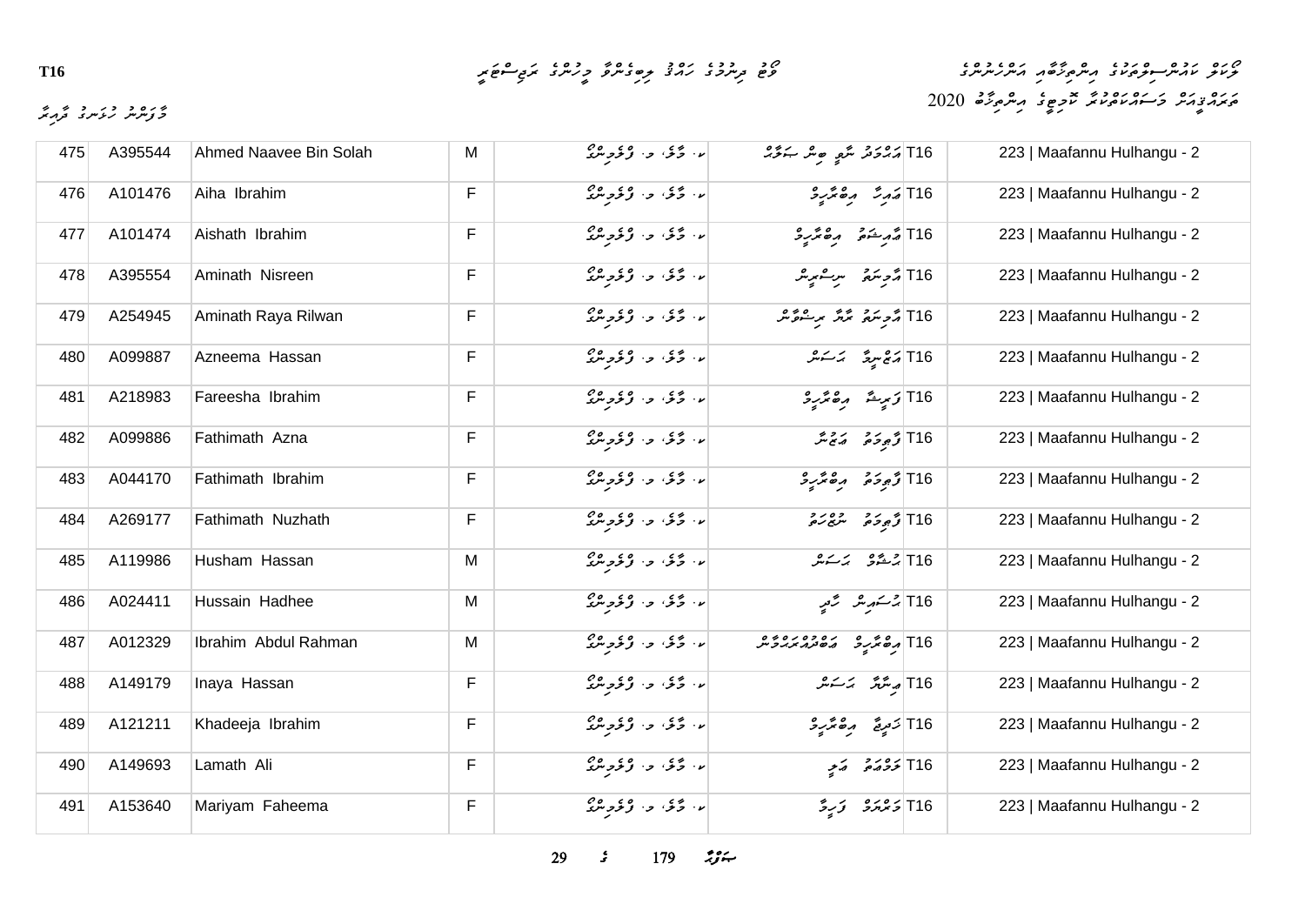*sCw7q7s5w7m< o<n9nOoAw7o< sCq;mAwBoEw7q<m; wBm;vB 2020*<br>*په پوهر وسوډيرونو لومو د موجو د مرمونه* 2020

| 492 | A254947 | Mariyam Thoola Rilwan       | F | لا د څخه د وگودندن                                                                                 | T16 كەبەر ھەر بىر ئەھەر                                       | 223   Maafannu Hulhangu - 2 |
|-----|---------|-----------------------------|---|----------------------------------------------------------------------------------------------------|---------------------------------------------------------------|-----------------------------|
| 493 | A341016 | Mariyam Thugaa Binthi Solah | F | لا . وَ فَي د . وَقَوْمِ مِنْ                                                                      | T16 <i>د ورو وقت ھ</i> اشم جنوبر                              | 223   Maafannu Hulhangu - 2 |
| 494 | A044169 | <b>MOHAMED IBRAHIM</b>      | M | لا د محکي د و وگوه شو                                                                              | T16 <i>جُهُدُونَ م</i> ِهْتَرِدْ                              | 223   Maafannu Hulhangu - 2 |
| 495 | A335802 | Mohammed Nishan             | M | لا د محکي د و وگوه شو                                                                              | T16 <i>وُبَهُ وَ</i> تَرَ سَرْشَمْسُ                          | 223   Maafannu Hulhangu - 2 |
| 496 | A138778 | Zamath Ali                  | M | لا د محکي د و وگوه شو                                                                              | T16 يَح <i>دُّهُمْ - مَ</i> حِ                                | 307   L. Mundoo - 1         |
| 497 | A099357 | Adam Nishau                 | M | لا د څخه د وکومه وومړ                                                                              | T16   مُرترى سِيشَمْرُ                                        | 223   Maafannu Hulhangu - 2 |
| 498 | A021998 | Ahmed Riyaaz                | M | ١٠ د کار د و د و د مورد                                                                            | T16 كەبرى كىمە بىر ئىستىسى ئىس                                | 223   Maafannu Hulhangu - 2 |
| 499 | A094259 | Aishath Reema               | F | ١٠ د کار د و د و د مورد                                                                            | T16 مُگهرِ شَمَّة مِرَدَّ                                     | 223   Maafannu Hulhangu - 2 |
| 500 | A352115 | Aishath Anaa Arushad        | F | ١٠ د کار د و د و د مومر                                                                            | T16 مُدمِسْمَة مَسَّر مَعْرَسْوَتْر                           | 223   Maafannu Hulhangu - 2 |
| 501 | A313906 | Aminath Sausan              | F | ١٠ د کا د و د و موره و مر                                                                          | T16 گەج سىق سىم ئىكىشىشىشىشىر                                 | 223   Maafannu Hulhangu - 2 |
| 502 | A094260 | Hassan Shabeen              | M | لا د څخه د وکومه وومړ                                                                              | T16 كەسكىر مى <i>قوم</i> گر                                   | 223   Maafannu Hulhangu - 2 |
| 503 | A124608 | Ibrahim Shifau              | M | ١٠ د کار د و د د و م                                                                               | T16 <sub>م</sub> ەنگەر ئىس <i>ۇر</i>                          | 223   Maafannu Hulhangu - 2 |
| 504 | A094261 | Khadeeja Ismail             | F | ١٠ دُکُرَ، د. وُکُرْمَ عَوِيرٌ                                                                     | T16 كَتَبِيعٌ - مِتْ مُتَّامِدٌ -                             | 223   Maafannu Hulhangu - 2 |
| 505 | A313909 | Mariyam Shaufa              | F | ١٠ د کار د و د د و م                                                                               | T16 كَيْرْتَرْدْ شَ <i>رْدْ</i> زْ                            | 223   Maafannu Hulhangu - 2 |
| 506 | A075961 | Mohamed Nazim               | M | ١٠ د کار و د و در مومر                                                                             | T16 <i>وَيَدُوَ</i> وَتَرَ سَّهْوَةَ                          | 223   Maafannu Hulhangu - 2 |
| 507 | A094262 | Reesan Abdulla Shafeeq      | F | لا المحموم المحد والمحمد المحمد المحمد المحمد المحمد المحمد المحمد المحمد المحمد المحمد المحمد الم | T16 مرِسَمَّكَ 10% مُتَّة وَ تَحَمَّدُ اللَّهُ مُشَوَّرٍ تَحْ | 223   Maafannu Hulhangu - 2 |
| 508 | A067866 | Safhath Abdulla Shafeeq     | M | ١٠ د کا د و د و موره و مر                                                                          | T16 كو <i>نز قەھەت</i> ەللە ش <i>ور</i> تە                    | 223   Maafannu Hulhangu - 2 |
|     |         |                             |   |                                                                                                    |                                                               |                             |

*30 sC 179 nNw?mS*

*n8o<n@ qC7m:q5 q7w7m?n>*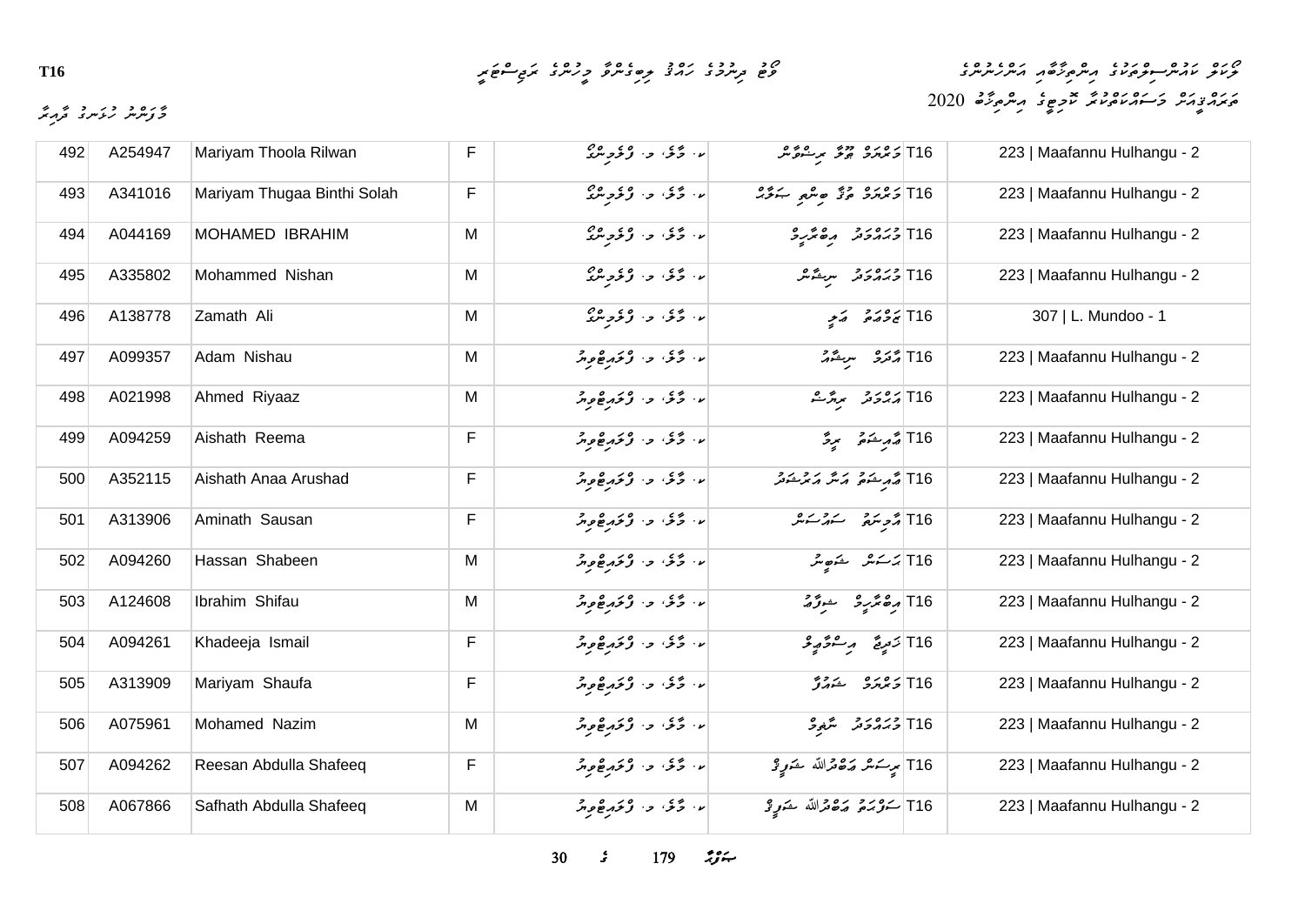*sCw7q7s5w7m< o<n9nOoAw7o< sCq;mAwBoEw7q<m; wBm;vB 2020<sup>, م</sup>وسر در مدد مدرج به مدرم مقرم قرار 2020*<br>موسر المستقرم المستقرم المستقرم المستقرم المستقرم المستقرم المستقرم المستقرم المستقرم المستقرم المستقرم المستقر

| A078968 | Safiyya Naaz Abdulla Shafeeg | F           |                                                |                                                                                                                                                                                                                                                                                                                                                                                                                               | 223   Maafannu Hulhangu - 2                                                                                                                                                                                                                                                                                                                                                                                                                                                                                                                                                                                                 |
|---------|------------------------------|-------------|------------------------------------------------|-------------------------------------------------------------------------------------------------------------------------------------------------------------------------------------------------------------------------------------------------------------------------------------------------------------------------------------------------------------------------------------------------------------------------------|-----------------------------------------------------------------------------------------------------------------------------------------------------------------------------------------------------------------------------------------------------------------------------------------------------------------------------------------------------------------------------------------------------------------------------------------------------------------------------------------------------------------------------------------------------------------------------------------------------------------------------|
| A042217 | AHMED FIRAQ                  | M           | لا المحتى الماد المح موجع                      |                                                                                                                                                                                                                                                                                                                                                                                                                               | 456   India / Trivandrum - 1                                                                                                                                                                                                                                                                                                                                                                                                                                                                                                                                                                                                |
| A328560 | Ismail Yaeesh Firaq          | M           | $\epsilon$ لا، دگانگا، دارا و موسی             |                                                                                                                                                                                                                                                                                                                                                                                                                               | 456   India / Trivandrum - 1                                                                                                                                                                                                                                                                                                                                                                                                                                                                                                                                                                                                |
| A124259 | Mohamed Jailam Firaq         | M           | $\epsilon$ ، د د د کال د او کال کال $\epsilon$ |                                                                                                                                                                                                                                                                                                                                                                                                                               | 456   India / Trivandrum - 1                                                                                                                                                                                                                                                                                                                                                                                                                                                                                                                                                                                                |
| A391766 | Abdulla Simaah naeem         | M           | لا گرگان و د وروه شودگی                        |                                                                                                                                                                                                                                                                                                                                                                                                                               | 222   Maafannu Hulhangu - 1                                                                                                                                                                                                                                                                                                                                                                                                                                                                                                                                                                                                 |
| A120537 | Ahmed Rauhaan                | M           | لا د څخه د ويرس جوړ                            |                                                                                                                                                                                                                                                                                                                                                                                                                               | 222   Maafannu Hulhangu - 1                                                                                                                                                                                                                                                                                                                                                                                                                                                                                                                                                                                                 |
| A128598 | Ahmed Waheed                 | M           | لا د څکې د او د د لماندونو کل                  |                                                                                                                                                                                                                                                                                                                                                                                                                               | 222   Maafannu Hulhangu - 1                                                                                                                                                                                                                                                                                                                                                                                                                                                                                                                                                                                                 |
| A323515 | Aishath Reesha               | F           | لا د څکې د او د د لماندونو ک                   |                                                                                                                                                                                                                                                                                                                                                                                                                               | 222   Maafannu Hulhangu - 1                                                                                                                                                                                                                                                                                                                                                                                                                                                                                                                                                                                                 |
| A153622 | Aishath Waheeda              | F           | لا د څکې د ويوسو شوکې                          |                                                                                                                                                                                                                                                                                                                                                                                                                               | 222   Maafannu Hulhangu - 1                                                                                                                                                                                                                                                                                                                                                                                                                                                                                                                                                                                                 |
| A383650 | <b>AISHATH SUAAD NAEEM</b>   | F           | لا د څکې و د ویرس شوو                          |                                                                                                                                                                                                                                                                                                                                                                                                                               | 222   Maafannu Hulhangu - 1                                                                                                                                                                                                                                                                                                                                                                                                                                                                                                                                                                                                 |
| A167453 | Aminath Malika               | $\mathsf F$ | لا د څکې د او د د لماندونو کل                  |                                                                                                                                                                                                                                                                                                                                                                                                                               | 222   Maafannu Hulhangu - 1                                                                                                                                                                                                                                                                                                                                                                                                                                                                                                                                                                                                 |
| A065611 | Aminath Ramsha               | $\mathsf F$ | لا د څخه د ویرس شور                            |                                                                                                                                                                                                                                                                                                                                                                                                                               | 222   Maafannu Hulhangu - 1                                                                                                                                                                                                                                                                                                                                                                                                                                                                                                                                                                                                 |
| A044495 | Aminath Waheeda              | F           | لا د څکې د او د د لماندونو ک                   |                                                                                                                                                                                                                                                                                                                                                                                                                               | 222   Maafannu Hulhangu - 1                                                                                                                                                                                                                                                                                                                                                                                                                                                                                                                                                                                                 |
| A113395 | Fathimath Risala             | F           | لا د څخه د ويوسوسونو                           |                                                                                                                                                                                                                                                                                                                                                                                                                               | 222   Maafannu Hulhangu - 1                                                                                                                                                                                                                                                                                                                                                                                                                                                                                                                                                                                                 |
| A081777 | Hassan Haleem                | M           | لا د څخه د ويرس جوړ                            |                                                                                                                                                                                                                                                                                                                                                                                                                               | 222   Maafannu Hulhangu - 1                                                                                                                                                                                                                                                                                                                                                                                                                                                                                                                                                                                                 |
| A124395 | Hussain Hassan               | M           | لا د څخه د ويرس شوو                            |                                                                                                                                                                                                                                                                                                                                                                                                                               | 222   Maafannu Hulhangu - 1                                                                                                                                                                                                                                                                                                                                                                                                                                                                                                                                                                                                 |
| A026179 | Ibrahim Haleem               | M           | لا د څخه د ویرسوسوژ                            |                                                                                                                                                                                                                                                                                                                                                                                                                               | 222   Maafannu Hulhangu - 1                                                                                                                                                                                                                                                                                                                                                                                                                                                                                                                                                                                                 |
|         |                              |             |                                                | $\begin{bmatrix} 0 & \mathbf{0} & \mathbf{0} & \mathbf{0} & \mathbf{0} & \mathbf{0} & \mathbf{0} & \mathbf{0} & \mathbf{0} & \mathbf{0} & \mathbf{0} & \mathbf{0} & \mathbf{0} & \mathbf{0} & \mathbf{0} & \mathbf{0} & \mathbf{0} & \mathbf{0} & \mathbf{0} & \mathbf{0} & \mathbf{0} & \mathbf{0} & \mathbf{0} & \mathbf{0} & \mathbf{0} & \mathbf{0} & \mathbf{0} & \mathbf{0} & \mathbf{0} & \mathbf{0} & \mathbf{0} & \$ | T16 ج <i>وړه مرگ</i> ه کاه شالله شو <i>ړ د</i><br>T16 كەندى بەترى<br>T16 <sub>م</sub> رشۇم <sub>و</sub> بۇ مەمدىش رىڭدى<br>T16 وُيَرُودُو مَمْ يَوَمَ وِيَرَّدُ<br>T16 كَەھقەللە سەۋ <sup>ى</sup> سَمەدْ<br>T16 كەبروتى ئىمە <i>بەتى</i> ر<br>T16   كەش <sup>ى</sup> كەر قەر بىر قىلىپ قىلىپ قىلىپ قىلىپ قىلىپ قىلىپ قىل<br>T16 م <i>ەمبىشى قەب</i> ەتر<br>T16 مُەمشى سىمەتر سەرق<br>T16 مَّ <i>جِسَعَۃ حَجِرَةً</i><br>T16 مَّ حِسَمَ مَحَدَّثَ<br>T16 مَّ <i>حِ سَعْهِ _ حَ بِ</i> مَّد<br>T16 <i>وُّجِودَة</i> مِرْسَمَّة <i>ُ</i><br>T16  زسکر کے بور<br>T16 پر شہر پر پر تھا۔<br>T16  ر <i>ے پڑ<sub>یے کی</sub></i> وی |

#### *n8o<n@ qC7m:q5 q7w7m?n>*

*31 <i>s 179 <i>n*<sub>1</sub> *n*<sub>1</sub>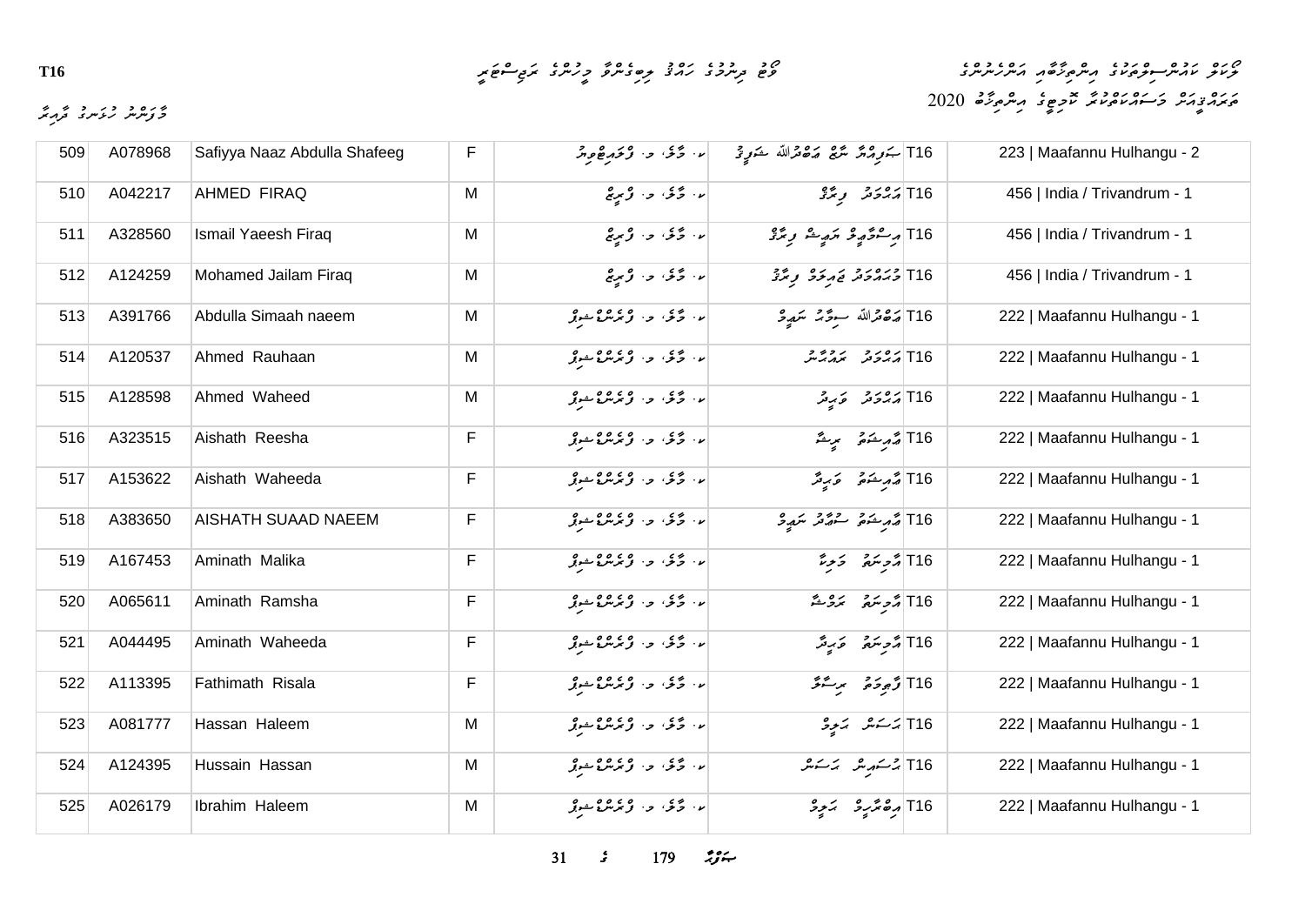*sCw7q7s5w7m< o<n9nOoAw7o< sCq;mAwBoEw7q<m; wBm;vB 2020<sup>, م</sup>وسر در مدد مدرج به مدرم مقرم قرار 2020*<br>موسر المستقرم المستقرم المستقرم المستقرم المستقرم المستقرم المستقرم المستقرم المستقرم المستقرم المستقرم المستقر

| 526 | A167451 | Ismail Mazeen           | M | لا د څخه د ورسنده جوړ         | T16 <sub>م</sub> رےد <i>و پو</i> ٹھ کی پار                                      | 222   Maafannu Hulhangu - 1  |
|-----|---------|-------------------------|---|-------------------------------|---------------------------------------------------------------------------------|------------------------------|
| 527 | A167452 | Mariyam Mizna           | F | لا د څکې د او د د لمورو شوکړ  | T16 كەبىر بىر بىر ئىستىك                                                        | 461   Srilanka / Colombo - 2 |
| 528 | A104675 | Mariyam Manike          | F | لا د څکې د او د د لمورو شوگه  | T16 ئ <i>ۇيزۇ ئەرىئ</i>                                                         | 222   Maafannu Hulhangu - 1  |
| 529 | A354068 | Mariyam Shamahath Naeem | F | لا د څکې د او د د لمورو شوکړ  | T16 كالمحافظة المتحديدة المتماريح                                               | 222   Maafannu Hulhangu - 1  |
| 530 | A045061 | Mohamed Haleem          | M | ل گرگان و د و کار می و ه و د  | T16 <i>وُبَہُ وُبَر بَرْدِ</i> وُ                                               | 222   Maafannu Hulhangu - 1  |
| 531 | A155447 | Mohamed Mausoom         | M | ل کوي د ویرس شوړ              | $\begin{array}{ccc} 2.2 & 2.2 & 2.2 & 1.6 \\ 2.2 & 2.2 & 2.2 & 2.2 \end{array}$ | 222   Maafannu Hulhangu - 1  |
| 532 | A345913 | Mohamed Raslaan         | M | لا د څکې د ویمرس شوتو         | T16 <i>دې ده د پر شو</i> گر                                                     | 222   Maafannu Hulhangu - 1  |
| 533 | A153701 | Shahida Hussain         | F | لا د څکې د او د د لمورو شوکړ  | T16 ڪري <i>گ برڪوينگ</i>                                                        | 222   Maafannu Hulhangu - 1  |
| 534 | A157170 | Zulaikha Abdul Wahid    | F | الاستحق والمحظم               | T16 نْرْمَه رَبِّ مَصْرُمْتُرْمَد رَبِّر                                        | 225   Maafannu Hulhangu - 4  |
| 535 | A334345 | Abdul Rahman Agil       | M | لا گرگی که وکنگر              | T16 كەھە <i>ر مەدە</i> بۇ ئەر                                                   | 225   Maafannu Hulhangu - 4  |
| 536 | A383008 | Abdulla Asil Arif       | M | لا : د کمی کار و د د کرد و ا  | T16 كەھەراللە گەسىۋە گەمر <i>ۇ</i>                                              | 225   Maafannu Hulhangu - 4  |
| 537 | A045715 | Ahmed Athif             | M | لا د څو د ورترن               | T16 كەنزىقى ھەدى                                                                | 225   Maafannu Hulhangu - 4  |
| 538 | A120810 | Aishath Nashwa          | F | لا د گري د و کمکل             | T16 مَ <sub>ّه</sub> رِ شَمَّ سَرَ شَمَّ                                        | 225   Maafannu Hulhangu - 4  |
| 539 | A043419 | Aminath Niuma           | F | لا د څکې د د وګرون            | T16 مُّحِسَمُ مِنْ مِنْ اللَّهُ مِنْ اللَّهُ                                    | 225   Maafannu Hulhangu - 4  |
| 540 | A045721 | Fathimath Huwaila       | F | لا د گري د و کمکل             | T16 تۇ <sub>ج</sub> وخۇ بىم <i>قىرى</i> م                                       | 225   Maafannu Hulhangu - 4  |
| 541 | A334344 | Fathimath Nazwa         | F | الا : دَنْنَ وَ وَتَتَرَبَّرُ | T16 <i>وَّجِ دَمَّةَ سَيُّامَّ</i>                                              | 225   Maafannu Hulhangu - 4  |
| 542 | A045716 | Hassan Athif            | M | لاستخرق التاريخ               | T16   يَرْسَسْ مَصَّعِوثَرَ                                                     | 225   Maafannu Hulhangu - 4  |

*32 s 179 <i>n*<sub>3</sub> *n*<sub>1</sub>

# *n8o<n@ qC7m:q5 q7w7m?n>*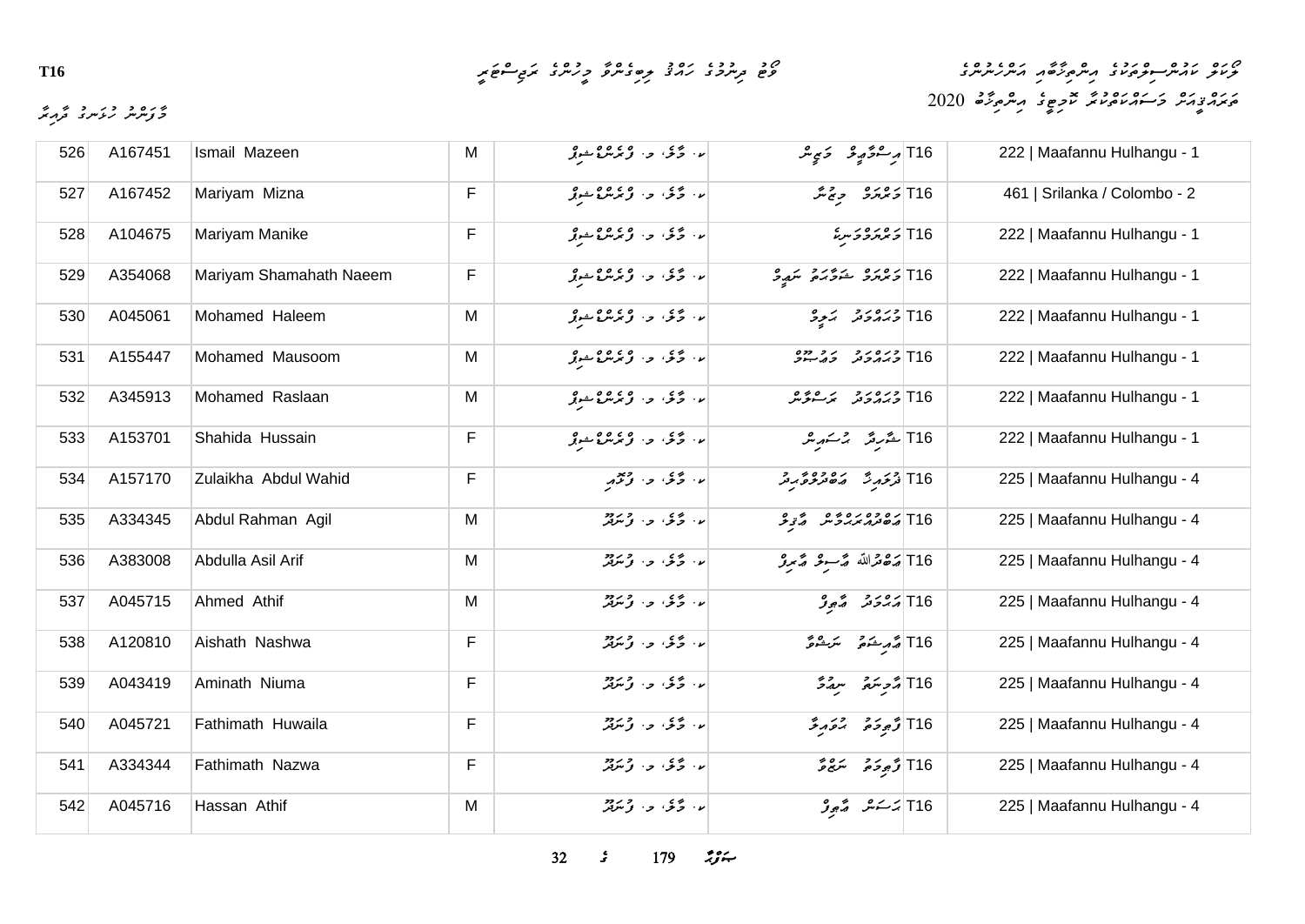*sCw7q7s5w7m< o<n9nOoAw7o< sCq;mAwBoEw7q<m; wBm;vB 2020<sup>, م</sup>وسوق المسجد التحقيق وسرمونية والم*جمع المسجد المسجد المسجد المسجد المسجد المسجد المسجد المسجد المسجد ال

| A043402 | Khadeeja Haulath     | F | لا - ۇىق بەر - ۋىترېتر             | T16 كَتْمِيعٌ - يَرْتَمْتَحْرَ                                                                       | 225   Maafannu Hulhangu - 4 |
|---------|----------------------|---|------------------------------------|------------------------------------------------------------------------------------------------------|-----------------------------|
| A043421 | Zuhaira Mohamed      | F | لا د څوک و د توکنونو               | T16 يخ <i>ترم بگر تخ ترون</i> خو تر                                                                  | 225   Maafannu Hulhangu - 4 |
| A158855 | Fathmath Shudhuha    | F | لاستخف وسوممكرسي                   | T16 <i>وُّجِ دَمَّةَ</i> شَعْفَ <i>رْ</i> دُّ                                                        | 223   Maafannu Hulhangu - 2 |
| A131313 | Hassan Shauban       | M | لا د گاگا و د و کارکرد کا          | T16 كەسكەر ئىق <i>مەڭ بىر</i>                                                                        | 223   Maafannu Hulhangu - 2 |
| A004444 | Mohamed Shakeel      | M | لا د گانگان و د کوټرکسری           | T16  <i>وُبَہُ وَمَدْ</i> حَ <i>بِ وَ</i>                                                            | 223   Maafannu Hulhangu - 2 |
| A043488 | Mohamed Moosa        | M | لا دمجني والمخفض                   | T16 يزير وينتشر فقر مشركة المنتقل المنتقل المنتقل المنتقل المنتقل المنتقل المنتقل المنتقل المنتقل ال | 225   Maafannu Hulhangu - 4 |
| A115860 | Ahmed Samaan Abdulla | M | لاستحق وسمج ترتما                  | T16 كربرى تورى بىر كەنگە لله                                                                         | 225   Maafannu Hulhangu - 4 |
| A058398 | Fathimath Maasha     | F | الأراقي في المحاركة                | T16 <i>وُجِ دَمْ</i> گَسْمُ                                                                          | 225   Maafannu Hulhangu - 4 |
| A331593 | Janean Abdul Bari    | F | الأراقيقي الاراسي وتركيا           | T16 <sub>فک</sub> ىرى <i>گە خەھەرگەھى</i> ر                                                          | 225   Maafannu Hulhangu - 4 |
| A159640 | Rafaal Abdul Bari    | F | الأراقيقي الاراسي وتركيا           | T16 يَرُوُّ مُەمْرُوُّتَىرِ                                                                          | 225   Maafannu Hulhangu - 4 |
| A072257 | Ahmed Sujau Mohamed  | M | الأركابى المراكا كالمحاوج          | T16  رژويز گونځ و <i>دو</i> رونر                                                                     | 223   Maafannu Hulhangu - 2 |
| A217994 | Ali Ahmed            | M | الأرمح في أورا كالمحاوي            | T16 <i>ڇَجِ - پَرُوُوَ</i> ٽَر                                                                       | 64   Sh. Komandoo - 1       |
| A072256 | Khalida Mohamed      | F | الأرمح في أورا كالمحاوي            | T16 تَرْمِعٌ     وَرَمْ دَوْرٌ                                                                       | 223   Maafannu Hulhangu - 2 |
| A148797 | Mohamed Zaheen       | M | الأركابى الأركاكي والمحالي         |                                                                                                      | 223   Maafannu Hulhangu - 2 |
| A144160 | Aminath Moosa        | F | الأرمحق والممكومولوفى              | T16 أ <i>مَّ وِسَمَعْ</i> حَرْمَتْهُ                                                                 | 223   Maafannu Hulhangu - 2 |
| A073021 | Mihusaana Ahmed      | F | الأرمح في الأرام وكالمحادثة والمحر | T16 <sub>ح</sub> رثە شەرقىدىنى ئىسكەن                                                                | 223   Maafannu Hulhangu - 2 |
| A072125 | Raziyya Ahmed        | F | ، دُی دا دَوَدِوهِ دَ              | T16 <i>بَرَې هُمَّة مَ</i> بَرُوَتَرُ                                                                | 223   Maafannu Hulhangu - 2 |
|         |                      |   |                                    |                                                                                                      | T16 <i>2222 تارىتى</i>      |

#### *n8o<n@ qC7m:q5 q7w7m?n>*

**33** *s* **179** *n***<sub>s</sub>**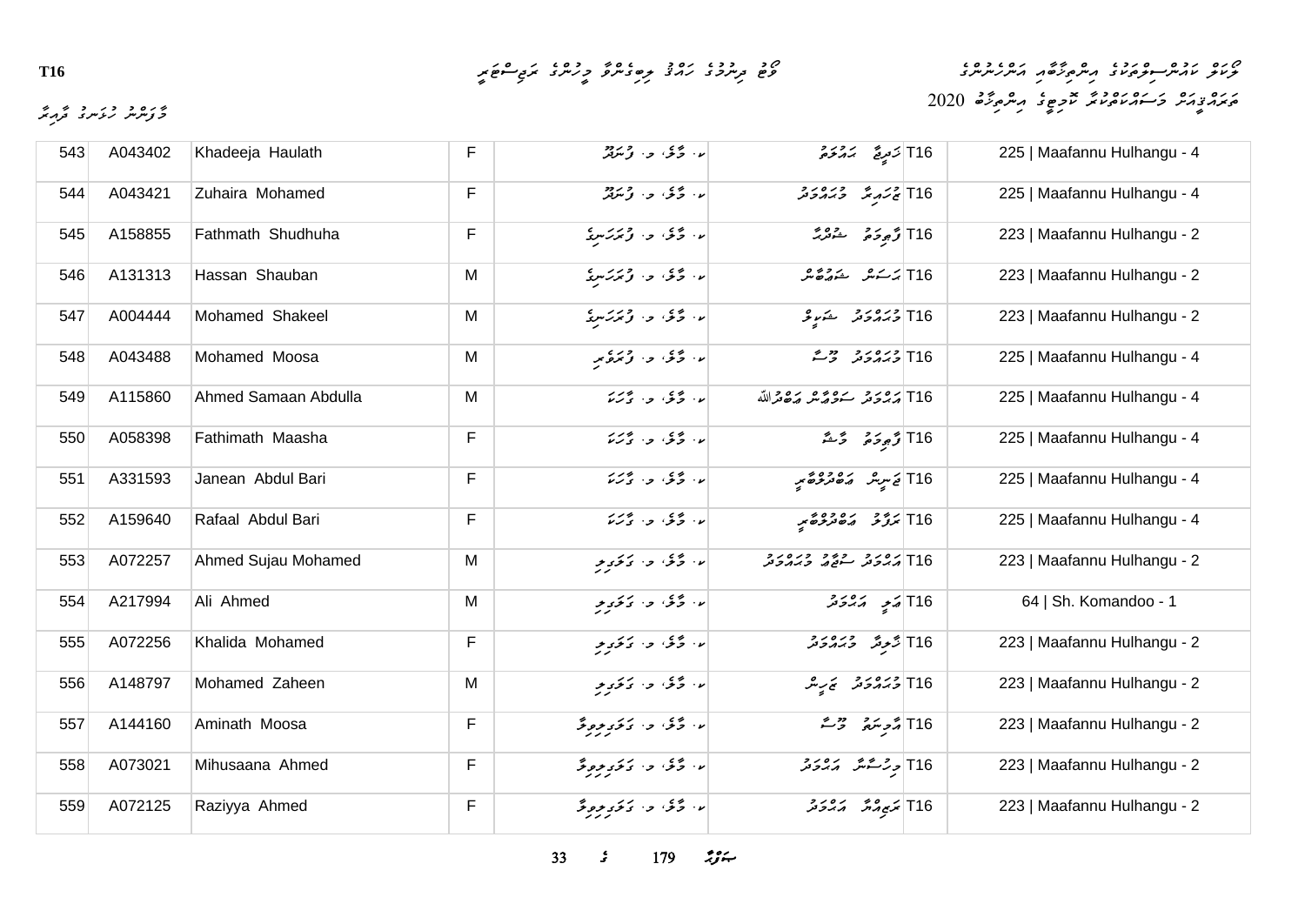*sCw7q7s5w7m< o<n9nOoAw7o< sCq;mAwBoEw7q<m; wBm;vB 2020<sup>, م</sup>وسوق المسجد التحقيق وسرمونية والم*جمع المسجد المسجد المسجد المسجد المسجد المسجد المسجد المسجد المسجد ال

| 560 | A072254 | Sameena Ahmed               | F | لا : وَ فَيَ الْمَحْرَوَ وَ وَ فَيَ                                                                         | T16 س <i>نوپٹر پر ب</i> وتر                                                                | 223   Maafannu Hulhangu - 2 |
|-----|---------|-----------------------------|---|-------------------------------------------------------------------------------------------------------------|--------------------------------------------------------------------------------------------|-----------------------------|
| 561 | A072258 | Sinan Ahmed                 | M | لا : د کمی کا د کار کار و د برگ                                                                             | T16سویٹر پر پرویز                                                                          | 223   Maafannu Hulhangu - 2 |
| 562 | A061294 | Ali Riyaz                   | M | لا د گڼې و د وبي                                                                                            | T16 کی بروگ                                                                                | 223   Maafannu Hulhangu - 2 |
| 563 | A369964 | Fathmath Raufa              | F | لا د څکې لو، دي                                                                                             | T16 تَ <i>ُمِّدَةً بَرَمْتَ</i>                                                            | 223   Maafannu Hulhangu - 2 |
| 564 | A022414 | Mariyam Ibrahim             | F | لا، دې د، دې                                                                                                | T16 <i>وَبُرْمَرْوْ مِنْ مُرْبِ</i> رْ                                                     | 223   Maafannu Hulhangu - 2 |
| 565 | A053273 | Abdul Samad Ibrahim Hussain | M |                                                                                                             | T16 رَحْمَدِ مِسْبَوْتِهِ مِنْ مُحَمَّدٍ وَ مُسَمَّدٍ مَنْ وَ وَ مَنْ اللَّهِ مِنْ وَتَمَّ | 595   Maafannu Hulhangu-5   |
| 566 | A010965 | Mohamed Rilwan              | M | الا انځي وانځم                                                                                              | T16 <i>3282 برشوڤر</i><br>16 <i>528 برايو</i>                                              | 595   Maafannu Hulhangu-5   |
| 567 | A054813 | Ahmed Fayaz                 | M | $\stackrel{\circ}{\mathscr{S}}$ ر الله عليه الله عليه الله عليه الله عليه الله عليه الله عليه $\mathscr{S}$ | T16 كەبرى تەڭرىشە                                                                          | 222   Maafannu Hulhangu - 1 |
| 568 | A071786 | Fainaz                      | F | الاستحق المراج في المجمد                                                                                    | T16 ق <i>رم</i> شع                                                                         | 222   Maafannu Hulhangu - 1 |
| 569 | A061262 | Faisam Fayaz                | M | $\mathcal{L}$ ر گري واکي کال                                                                                | T16 تۇم شىرق ئەترىشە                                                                       | 222   Maafannu Hulhangu - 1 |
| 570 | A022725 | Farahanaz Abdulla           | F | $\mathcal{L}$ ر گري واکي کال                                                                                | T16 كوتتريم محد مركز الله                                                                  | 222   Maafannu Hulhangu - 1 |
| 571 | A001153 | Farhath                     | M | الا الحكي والفحافية                                                                                         | T16 تر <i>برتر تم</i>                                                                      | 222   Maafannu Hulhangu - 1 |
| 572 | A042278 | Faruhana Abdulla            | F | الا المحتى الماس محافي الم                                                                                  |                                                                                            | 222   Maafannu Hulhangu - 1 |
| 573 | A123011 | Haifa Ahmed                 | F | $\mathcal{L}$ ر گري واکي کال                                                                                | T16 <i>تربو تەن</i> تى                                                                     | 222   Maafannu Hulhangu - 1 |
| 574 | A114384 | Ibrahim Fayaz               | M | $\stackrel{\circ}{\mathscr{S}}$ ر الله عليه الله عليه الله عليه الله عليه الله عليه الله عليه $\mathscr{S}$ | T16 <sub>م</sub> ەمگەر قىمىشىتىشى بىر                                                      | 222   Maafannu Hulhangu - 1 |
| 575 | A368464 | Mariyam Zahra Duiveman      | F | $\mathcal{L}(\mathcal{L}) = \mathcal{L}(\mathcal{L}) = \mathcal{L}(\mathcal{L})$ لا، وتحري                  | T16 كەبەر ئەلگە دەر ب <sub>ە</sub>                                                         | 222   Maafannu Hulhangu - 1 |
| 576 | A048968 | Mohamed Shazan Marikar      | M | لا : او کان کان می مگر                                                                                      | T16 <i>ويرورو شيغ مگر و برماير</i>                                                         | 222   Maafannu Hulhangu - 1 |

#### *n8o<n@ qC7m:q5 q7w7m?n>*

*34 s 179 <i>n*<sub>3</sub> *n*<sub>1</sub>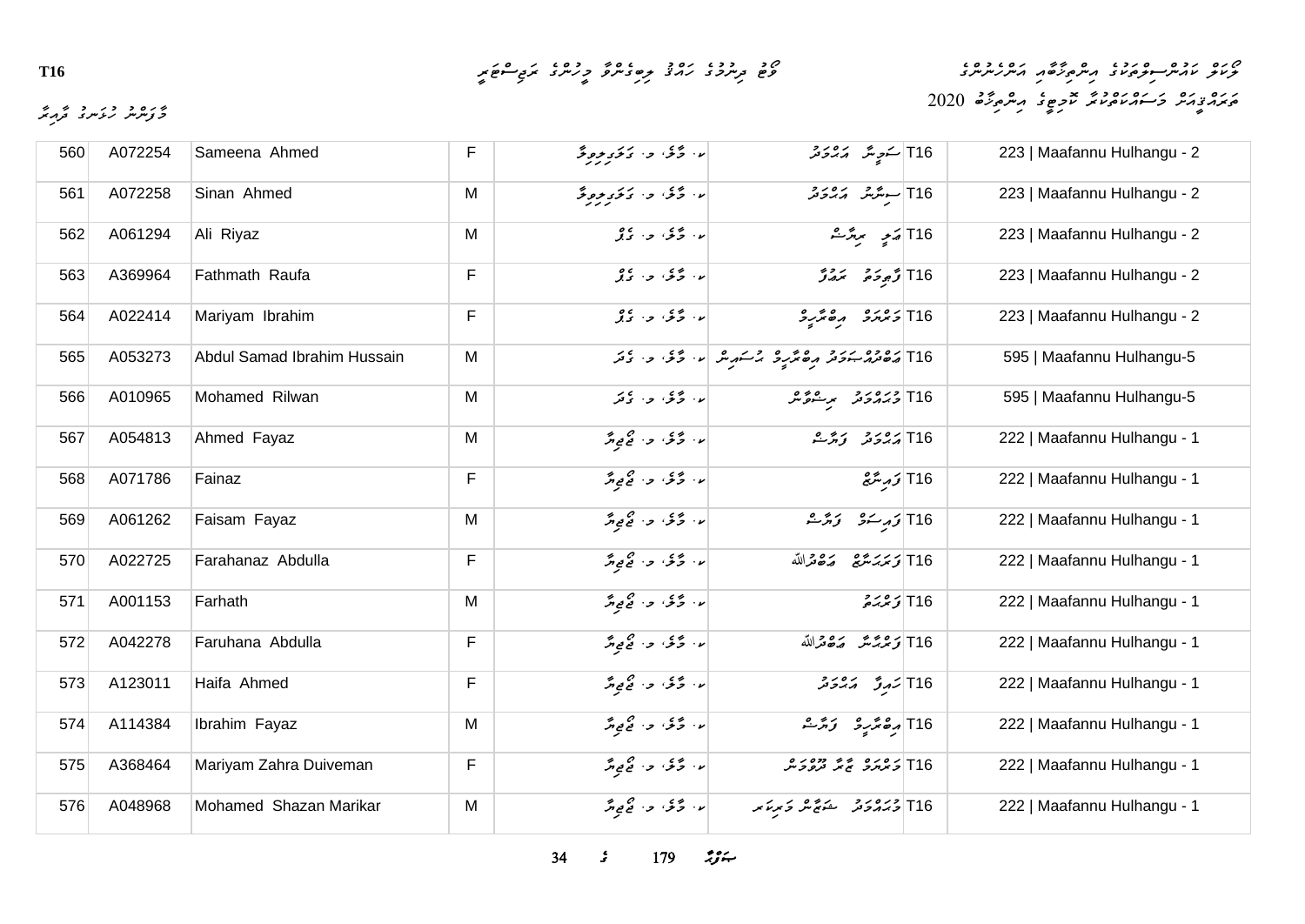*sCw7q7s5w7m< o<n9nOoAw7o< sCq;mAwBoEw7q<m; wBm;vB 2020*<br>*په پوهر وسوډيرونو لومو د موجو د مرمونه* 2020

| 222   Maafannu Hulhangu - 1 |
|-----------------------------|
| 222   Maafannu Hulhangu - 1 |
| 222   Maafannu Hulhangu - 1 |
| 222   Maafannu Hulhangu - 1 |
| 224   Maafannu Hulhangu - 3 |
| 224   Maafannu Hulhangu - 3 |
| 224   Maafannu Hulhangu - 3 |
| 224   Maafannu Hulhangu - 3 |
| 224   Maafannu Hulhangu - 3 |
| 224   Maafannu Hulhangu - 3 |
| 224   Maafannu Hulhangu - 3 |
| 595   Maafannu Hulhangu-5   |
| 595   Maafannu Hulhangu-5   |
| 595   Maafannu Hulhangu-5   |
| 595   Maafannu Hulhangu-5   |
| 595   Maafannu Hulhangu-5   |
| 224   Maafannu Hulhangu - 3 |
|                             |

#### *n8o<n@ qC7m:q5 q7w7m?n>*

*35 s 179 <i>n*<sub>2</sub> *n*<sub>2</sub>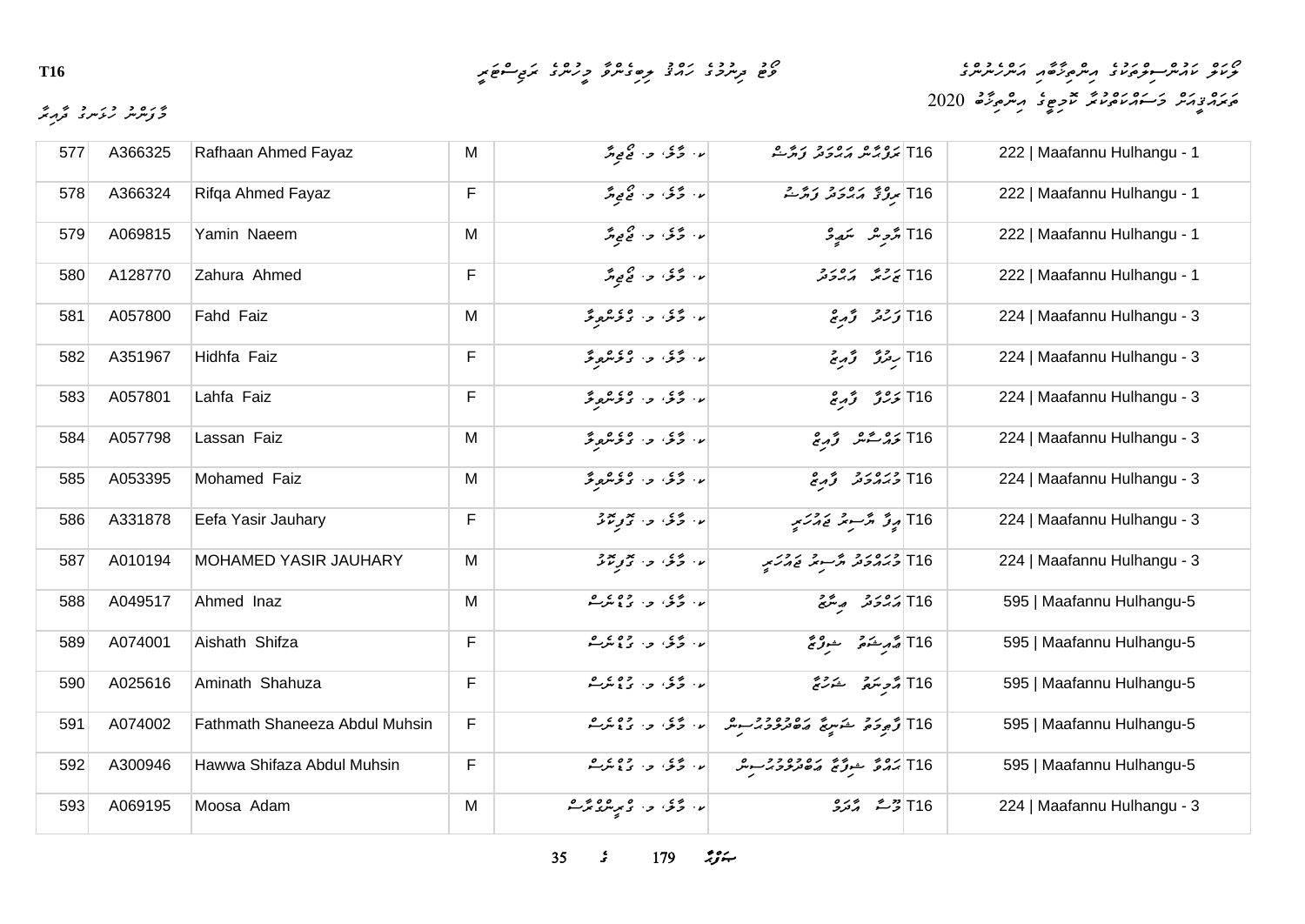*sCw7q7s5w7m< o<n9nOoAw7o< sCq;mAwBoEw7q<m; wBm;vB 2020<sup>, م</sup>وسر در مدد مدرج به مدرم مقرم قرار 2020*<br>موسر المستقرم المستقرم المستقرم المستقرم المستقرم المستقرم المستقرم المستقرم المستقرم المستقرم المستقرم المستقر

| 594 | A165682 | Abdul Bashith Ibrahim Shareef | м           |                                                                                                      | T16 رَەترى شەر رەترى شەر ئاس گە، دى ئايرىكرى 3    | 222   Maafannu Hulhangu - 1  |
|-----|---------|-------------------------------|-------------|------------------------------------------------------------------------------------------------------|---------------------------------------------------|------------------------------|
| 595 | A038328 | Ahmed Areef                   | M           | لا : د د کال د د کال بر مرکز برای                                                                    | T16 كەنزى قىمى <i>ل</i> ى                         | 222   Maafannu Hulhangu - 1  |
| 596 | A342495 | <b>Ahmed Aiman Faisal</b>     | M           | لا د د د د روم برگرمانی                                                                              | T16 كەندى قىرىكى قەرىبكى                          | 222   Maafannu Hulhangu - 1  |
| 597 | A156255 | Ali Shareef                   | M           | لا د محکي د د مخپر مرکزم و                                                                           | T16 کړ <i>و</i> خېر <i>و</i>                      | 222   Maafannu Hulhangu - 1  |
| 598 | A327308 | Ali Shamaan Shareef           | M           | لا د محکي د د مخپر مرکزم و                                                                           | T16 كەي خەۋگەنگر خەير <i>ۇ</i>                    | 222   Maafannu Hulhangu - 1  |
| 599 | A053485 | Aminath Seema                 | F           | الاستخرى المستحصر والمرادي                                                                           | T16 مُ <i>جِسَعْہ</i> ہے مُح                      | 222   Maafannu Hulhangu - 1  |
| 600 | A161030 | Aminath Shamha Shareef        | F           | لاستخرى وسيحبر مرمز ورقي                                                                             | T16 مُر <i>جِسَة</i> حَدَّثَ حَ <i>مِي</i> رُ     | 222   Maafannu Hulhangu - 1  |
| 601 | A097704 | Fathimath Emaan               | $\mathsf F$ | ، د د د و د پرترورو                                                                                  | T16 <i>وُّجِوَة دِوَّ</i> سُ                      | 222   Maafannu Hulhangu - 1  |
| 602 | A045005 | Hassan Areef                  | M           | لاستخرى وسيحبر مرمز ورقي                                                                             | T16  تەسىھ كەمب <i>و</i> گ                        | 222   Maafannu Hulhangu - 1  |
| 603 | A044053 | Ibrahim Shareef               | M           | لاستخرى وسيحبر مرمز ورقي                                                                             | T16  مەھەرىرى ھەمرىرى                             | 222   Maafannu Hulhangu - 1  |
| 604 | A024868 | Khadeeja Abdul Rahman         | F           | الاء المحكما الماء والمحمد والمحمد والمحمد والمحمد والمحمد والمحمد والمحمد والمحمد والمحمد والمحمد و | T16 كەرق مەھەر <i>مەدۋىر</i>                      | 222   Maafannu Hulhangu - 1  |
| 605 | A034878 | Mohamed Shareef               | M           | ، د د و د پرترورو                                                                                    | T16 <i>ق.22 قر</i> شكور و                         | 222   Maafannu Hulhangu - 1  |
| 606 | A036774 | Nasreena Abdulla              | $\mathsf F$ | بار محمى التار مى موسر محمد و                                                                        | T16 <i>مَرْتْمِرِمَّرْ مَ<b>صْ</b>مَرْ</i> اللَّه | 222   Maafannu Hulhangu - 1  |
| 607 | A308672 | Sharuhabeel Ibrahim Shareef   | M           | الا دمجى لار مولوگرو                                                                                 | T16 خ <i>وبرو و م</i> ۇمرى خو <i>ب</i> رۇ         | 456   India / Trivandrum - 1 |
| 608 | A000534 | Ahmed Mohamed                 | M           | ر دی.<br>روز در دورور                                                                                | T16   <i>גُرُوَ دُرُ دُرُوَدُ</i>                 | 224   Maafannu Hulhangu - 3  |
| 609 | A350249 | Ahmed Farhan Faiz             | M           | ر وي د ده ده ده.<br>راس وگل د دخوه رس                                                                | T16 <i>ړېږي ویرن</i> ګر ژبرج                      | 224   Maafannu Hulhangu - 3  |
| 610 | A151794 | Aishath Meera Moosa           | F           | ر د وي د ده ده ده.<br>د گون د دخوه رود                                                               | T16 مَّ مِشَمَّ وِبَرَّ وَكَّ                     | 224   Maafannu Hulhangu - 3  |

#### *n8o<n@ qC7m:q5 q7w7m?n>*

*36 s* 179  $23.6$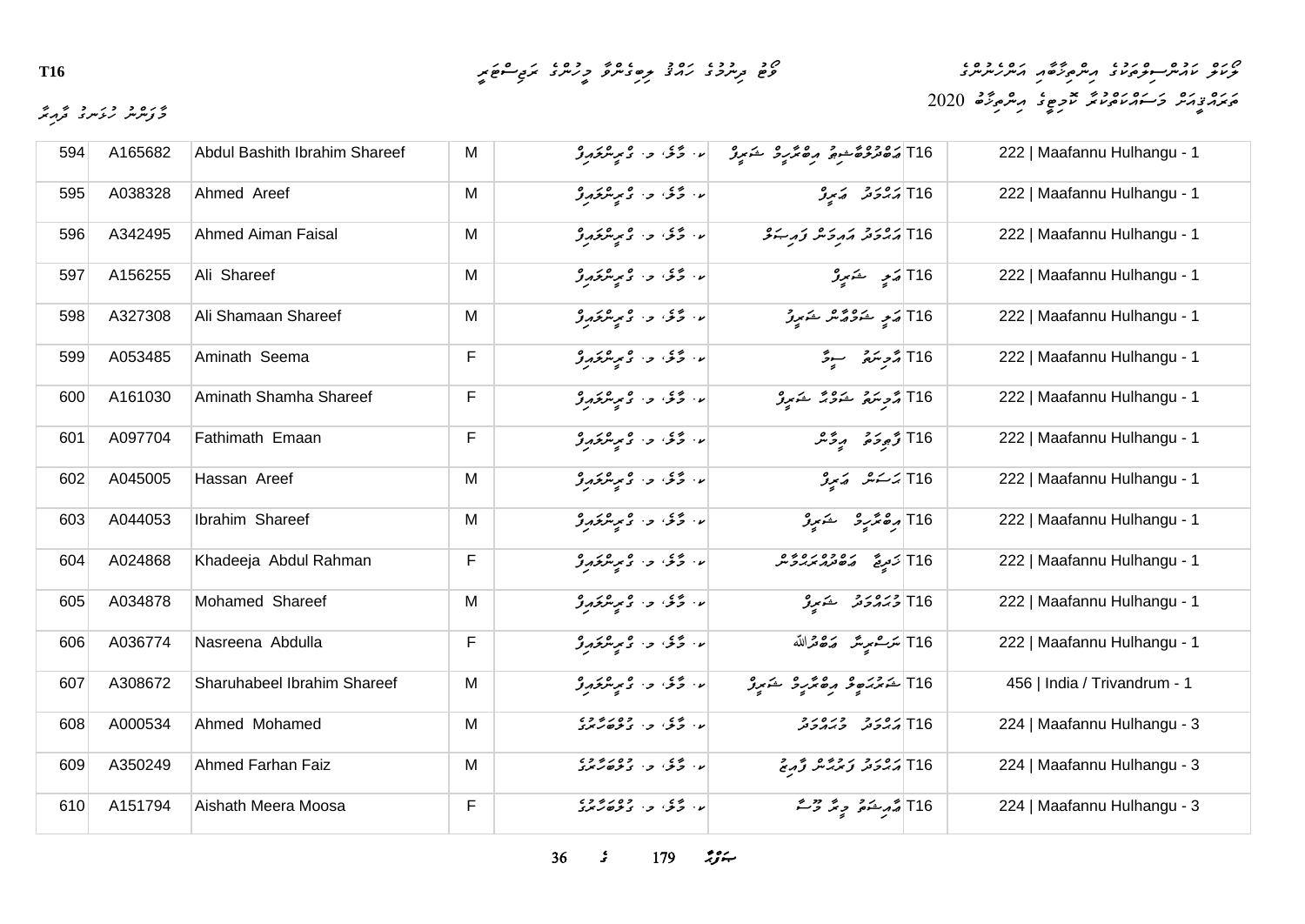*sCw7q7s5w7m< o<n9nOoAw7o< sCq;mAwBoEw7q<m; wBm;vB 2020<sup>, م</sup>وسوق المسجد التحقيق وسرمونية والم*جمع المسجد المسجد المسجد المسجد المسجد المسجد المسجد المسجد المسجد ال

| 611 | A053982 | Ali Mohamed                 | M | د ده ده ده ده ده<br>د گرف د د و ده ریمرد                                                                                                                                                                                         | T16  كەمچە    ئەيرە ئەر                      | 224   Maafannu Hulhangu - 3  |
|-----|---------|-----------------------------|---|----------------------------------------------------------------------------------------------------------------------------------------------------------------------------------------------------------------------------------|----------------------------------------------|------------------------------|
| 612 | A309583 | <b>Fathimath Faiha Faiz</b> | F | ر ده ده ده ده ده ده د                                                                                                                                                                                                            | T16 وَج <i>ِءَهُ وَمِ</i> رَّ وَ <i>مِ</i> ع | 224   Maafannu Hulhangu - 3  |
| 613 | A047931 | Hussain Mohamed             | M | د ده ده ده ده ده<br>پارسی د دخوه رس                                                                                                                                                                                              | T16 يُر <i>مريد ويُرودو</i>                  | 224   Maafannu Hulhangu - 3  |
| 614 | A053937 | Minna Mohamed               | F | د ده ده ده ده ده<br>پارسی د دخوه رس                                                                                                                                                                                              | T16 <sub>ج</sub> ىرى <i>گە خەنگە</i> خەر     | 224   Maafannu Hulhangu - 3  |
| 615 | A047940 | Mohamed Adam                | M | د ده ده ده ده ده<br>پارسی د دخوه رس                                                                                                                                                                                              | T16 <i>2222 مُقرَّة</i>                      | 224   Maafannu Hulhangu - 3  |
| 616 | A362158 | Mohamed Aiman               | M | د ده ده ده ده ده ده<br>د گرف د دخوه رسمه                                                                                                                                                                                         | T16  <i>خ.ز.وجو مەم</i> كىر                  | 224   Maafannu Hulhangu - 3  |
| 617 | A338465 | Mohamed Reehan              | M | د ده ده ده ده ده<br>د گرف د دخوه ربرد                                                                                                                                                                                            | T16  <i>3223\$ برن</i> گر                    | 461   Srilanka / Colombo - 2 |
| 618 | A151793 | Mohamed Mizyan Moosa        | M | د ده ده ده ده ده<br>پارسی د دخوه رس                                                                                                                                                                                              | T16 دېرونر <sub>ج</sub> بر شرحت              | 224   Maafannu Hulhangu - 3  |
| 619 | A053052 | Moosa Mohamed Fulhu         | M | ر د مي د ده ده ده د د کار د د کار د د کار د کار د د کار د د کار د د کار د د کار د د کار د د کار د د کار د د کا<br>د کار د کار کار د کار د کار د کار د کار د کار د کار د کار د کار د کار د کار د کار د کار د کار د کار د کار د کا | T16 فخر محمد المرورور                        | 224   Maafannu Hulhangu - 3  |
| 620 | A218685 | Saeedha Mohamed             | F | د ده ده ده ده ده<br>پارسی د دخوه رس                                                                                                                                                                                              | T16 س <i>َمومَّز وَبَرُودَوْ</i>             | 224   Maafannu Hulhangu - 3  |
| 621 | A148663 | Aishath Ahmed Didi          | F | لاستحق وسمين                                                                                                                                                                                                                     | T16 م <i>ۇم شەھ مەركە قرىرى</i> ر            | 225   Maafannu Hulhangu - 4  |
| 622 | A365006 | Aishath Hibaa Hoorsheed     | F | ا د گري و، گريز                                                                                                                                                                                                                  | T16 مُرمِشَمْ رِحٌ رَحْمَنِيْوِيْر           | 225   Maafannu Hulhangu - 4  |
| 623 | A351072 | Aishath Suma Rasheedh       | F | لاستحق وسيحض                                                                                                                                                                                                                     | T16 م <i>ەم شىمى ھىڭ مەھبى</i> ر             | 225   Maafannu Hulhangu - 4  |
| 624 | A120649 | Ali Rasheed                 | M | ى ئۇق مەركۇ                                                                                                                                                                                                                      | T16 <i>هُ مٍ</i> - مَرْشِ <sup>و</sup> مٌ    | 225   Maafannu Hulhangu - 4  |
| 625 | A351071 | Aminath Ruwaau Ramiz        | F | ى ئۇق مەركۇ                                                                                                                                                                                                                      | T16 أُمُّ مِسَمَّدٍ مُحَمَّدٍ مُحْمَدِ مِحَ  | 225   Maafannu Hulhangu - 4  |
| 626 | A063347 | Amir Ibrahim                | M | لاستحق وسمين                                                                                                                                                                                                                     |                                              | 225   Maafannu Hulhangu - 4  |
| 627 | A157618 | Assad Rasheed               | M | ى ئۇتى بەرلىق                                                                                                                                                                                                                    | T16 كەشىھەتىلى مەش <sub>ى</sub> قر           | 225   Maafannu Hulhangu - 4  |
|     |         |                             |   |                                                                                                                                                                                                                                  |                                              |                              |

*n8o<n@ qC7m:q5 q7w7m?n>*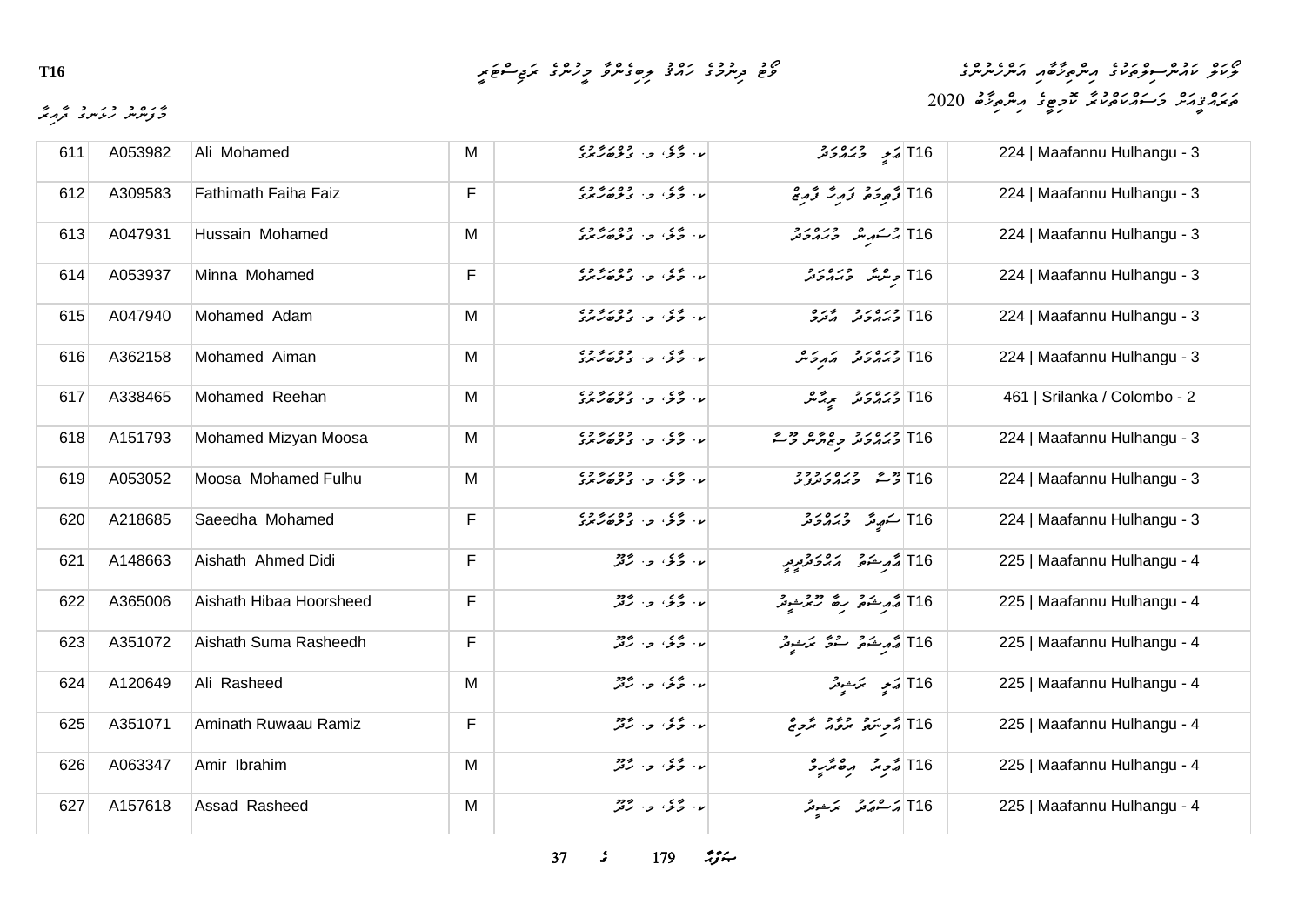*sCw7q7s5w7m< o<n9nOoAw7o< sCq;mAwBoEw7q<m; wBm;vB 2020<sup>, م</sup>وسر در مدد مدرج به مدرم مقرم قرار 2020*<br>موسر المستقرم المستقرم المستقرم المستقرم المستقرم المستقرم المستقرم المستقرم المستقرم المستقرم المستقرم المستقر

| 628 | A059641 | Hassan Ibrahim              | M           | الاستحق، البرامج 22                  | T16 ئەسەمىر مە <i>ھەترى</i> رى                                                                                                                                                                                               | 225   Maafannu Hulhangu - 4 |
|-----|---------|-----------------------------|-------------|--------------------------------------|------------------------------------------------------------------------------------------------------------------------------------------------------------------------------------------------------------------------------|-----------------------------|
| 629 | A071053 | Hussain Ibrahim             | M           | الا المحتى الاس محقر                 | T16 يُرسَمب <sup>9</sup> مِنْ مُعَرَّبِ                                                                                                                                                                                      | 225   Maafannu Hulhangu - 4 |
| 630 | A040151 | Khooru Sheed Ibrahim        | M           | الا انجني الاستحق                    | T16 تختر شوتر مرکانگریز و                                                                                                                                                                                                    | 225   Maafannu Hulhangu - 4 |
| 631 | A080368 | Lomir Ibrahim               | M           | الاستخري البراسيج والمحمد            | T16 ڪوبر م <i>ھنگ</i> رو                                                                                                                                                                                                     | 225   Maafannu Hulhangu - 4 |
| 632 | A080367 | <b>MOHAMED NISHAN</b>       | M           | الاستحق، الاستحقر                    | T16 <i>وُبَرُوْدُوْ</i> سَرْشَمْر                                                                                                                                                                                            | 225   Maafannu Hulhangu - 4 |
| 633 | A065183 | Mohamed Shiyam              | M           | الاستحق الاستحق                      | $5.522$ 716 مۇرگرى كىلىمىتىسى كىلىمىتى كىلىمىتى ئىستات ئىستات ئىستات ئىستات ئىستات ئىستات ئىستات ئىستات ئىستات ئىستات ئىستات ئىستات ئىستات ئىستات ئىستات ئىستات ئىستات ئىستات ئىستات ئىستات ئىستات ئىستات ئىستات ئىستات ئىست | 225   Maafannu Hulhangu - 4 |
| 634 | A329362 | Mohamed Looth Lomir         | M           | الاستخفى التاريخ                     | T16 كَرْبُرُونَ فَرْتَجْ شَرْبَرْ                                                                                                                                                                                            | 225   Maafannu Hulhangu - 4 |
| 635 | A351070 | <b>Mohamed Raiaan Ramiz</b> | M           | ا د گري و . گري                      | T16 <i>وبرودو بروشر بڑ</i> ج                                                                                                                                                                                                 | 225   Maafannu Hulhangu - 4 |
| 636 | A055368 | Mufeedha Ibrahim            | F           | الاستخري البراسية والمحافظ           | T16  دۇپۇر مەھزىرى                                                                                                                                                                                                           | 225   Maafannu Hulhangu - 4 |
| 637 | A053207 | Ramiz Ibrahim               | M           | ى ئۇق مەركۇ                          | T16 بَرُ <sub>ح</sub> ِ مِنْ مِنْ بِرِدْ                                                                                                                                                                                     | 225   Maafannu Hulhangu - 4 |
| 638 | A148664 | Sujatha Rasheed             | $\mathsf F$ | الاستحق الاستحق                      | T16 كەنتى قىم ئىرىسى <i>دى</i> گە                                                                                                                                                                                            | 225   Maafannu Hulhangu - 4 |
| 639 | A032853 | Aishath Zunaira             | F           | لا د کمکی د گروگرونگر                | T16 مَ <i>مْ بِشَعْرِ مِنْ مَتَدِيمَ</i>                                                                                                                                                                                     | 222   Maafannu Hulhangu - 1 |
| 640 | A058793 | Mifradh Mohamed             | M           | لا د کمکی د گروگرونگر                | T16   <i>وِوْمُرَّدْ وْبَهُ</i> وَمُرْ                                                                                                                                                                                       | 222   Maafannu Hulhangu - 1 |
| 641 | A034931 | Mizna Mohamed               | F           | پار د محمد کار مشاه د محمد استاده می | T16 <i>ڊي پڙ جنھ جو</i>                                                                                                                                                                                                      | 222   Maafannu Hulhangu - 1 |
| 642 | A218008 | Sanfa Ibrahim               | F           | الا د محکوا د اگرېمه دي              | T16 سَتَمَدَّرُ مِرْحَمَّدِيْرَ                                                                                                                                                                                              | 595   Maafannu Hulhangu-5   |
| 643 | A082581 | Aishath Ahmed               | $\mathsf F$ | لا : قَرَّقْ و : رُّي مِرَّى         | T16 مەم ئەرەبىرى ئەرەبىرى ئىس                                                                                                                                                                                                | 223   Maafannu Hulhangu - 2 |
| 644 | A078092 | Aishath Sifana              | F           | لاستخرش وسترويره                     | T16 <i>مُّ مِ</i> حَمَّة مُسَوَّتَدَّ                                                                                                                                                                                        | 223   Maafannu Hulhangu - 2 |

## *n8o<n@ qC7m:q5 q7w7m?n>*

**38** *s* **179** *n***<sub>s</sub>**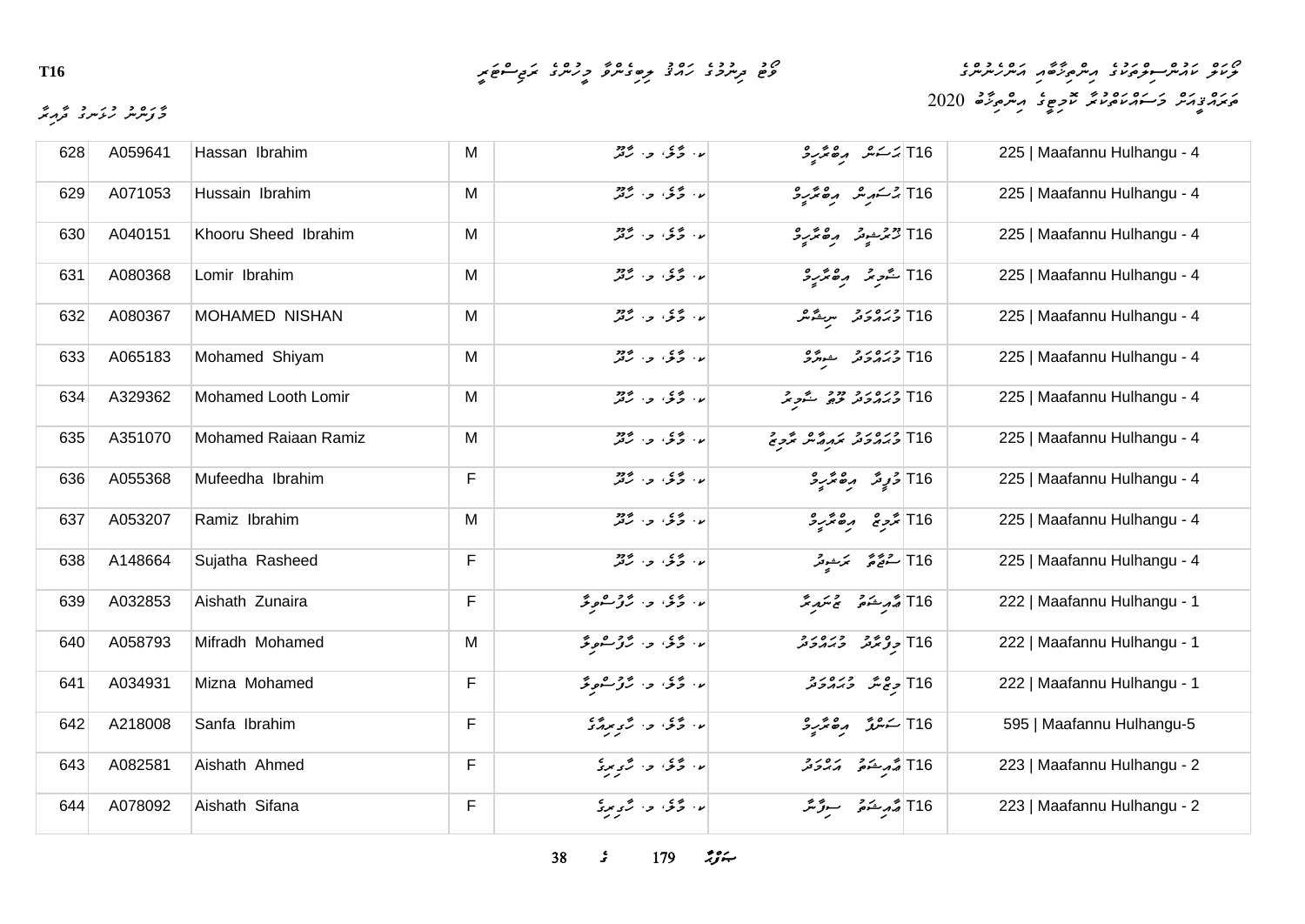*sCw7q7s5w7m< o<n9nOoAw7o< sCq;mAwBoEw7q<m; wBm;vB 2020*<br>*په پوهر وسوډيرونو لومو د موجو د مرمونه* 2020

| A087263 | Ali Hassan                    | M           | لاستخرش وسترويرى       |  | 223   Maafannu Hulhangu - 2                                                                                                                                                                                                                                                                                                                                                                                                                                                                                                                                                                                            |
|---------|-------------------------------|-------------|------------------------|--|------------------------------------------------------------------------------------------------------------------------------------------------------------------------------------------------------------------------------------------------------------------------------------------------------------------------------------------------------------------------------------------------------------------------------------------------------------------------------------------------------------------------------------------------------------------------------------------------------------------------|
| A112114 | Asifa Ahmed                   | F           | الاستخفى التأس محرمونى |  | 223   Maafannu Hulhangu - 2                                                                                                                                                                                                                                                                                                                                                                                                                                                                                                                                                                                            |
| A094303 | Fareeda Ahmed                 | F           | الأراقي والمجموري      |  | 223   Maafannu Hulhangu - 2                                                                                                                                                                                                                                                                                                                                                                                                                                                                                                                                                                                            |
| A112115 | Fathimath Ahmed               | F           | الاستخفى التأس محرمونى |  | 223   Maafannu Hulhangu - 2                                                                                                                                                                                                                                                                                                                                                                                                                                                                                                                                                                                            |
| A112116 | Hafeeza Ahmed                 | F           | لاستخوان وستمويونى     |  | 223   Maafannu Hulhangu - 2                                                                                                                                                                                                                                                                                                                                                                                                                                                                                                                                                                                            |
| A355864 | Hanaa Ahmed                   | $\mathsf F$ | لاستخرش وسترويدى       |  | 223   Maafannu Hulhangu - 2                                                                                                                                                                                                                                                                                                                                                                                                                                                                                                                                                                                            |
| A352745 | Ibrahim Ahmed                 | M           | لاستخرش وستمويري       |  | 223   Maafannu Hulhangu - 2                                                                                                                                                                                                                                                                                                                                                                                                                                                                                                                                                                                            |
| A095860 | Ishag Ahmed                   | M           | الأراقي والمجموري      |  | 223   Maafannu Hulhangu - 2                                                                                                                                                                                                                                                                                                                                                                                                                                                                                                                                                                                            |
| A341049 | Mizha Rasheed                 | F           | الاستخفى التأس محرمونى |  | 223   Maafannu Hulhangu - 2                                                                                                                                                                                                                                                                                                                                                                                                                                                                                                                                                                                            |
| A121827 | Mohamed Ahmed                 | M           | لاستخرش وستمويزة       |  | 223   Maafannu Hulhangu - 2                                                                                                                                                                                                                                                                                                                                                                                                                                                                                                                                                                                            |
| A078090 | Sakeela Ahmed                 | F           | لاستخرش وسترويونى      |  | 223   Maafannu Hulhangu - 2                                                                                                                                                                                                                                                                                                                                                                                                                                                                                                                                                                                            |
| A044314 | Zulaikha Ahmed                | F           | الاستخراف التراميماني  |  | 223   Maafannu Hulhangu - 2                                                                                                                                                                                                                                                                                                                                                                                                                                                                                                                                                                                            |
| A022518 | Aminath Saadhuna              | F           | لا د محکې د ره دي      |  | 223   Maafannu Hulhangu - 2                                                                                                                                                                                                                                                                                                                                                                                                                                                                                                                                                                                            |
| A127952 | Fathimath Reesha Abdul Gafoor | $\mathsf F$ | لا د څخه د ره دي       |  | 223   Maafannu Hulhangu - 2                                                                                                                                                                                                                                                                                                                                                                                                                                                                                                                                                                                            |
| A097375 | Naeesha Abdul Gafoor          | $\mathsf F$ | ر، دې د، ره دي         |  | 223   Maafannu Hulhangu - 2                                                                                                                                                                                                                                                                                                                                                                                                                                                                                                                                                                                            |
| A044094 | Rahma                         | F           | ر، دې د، ره دي         |  | 223   Maafannu Hulhangu - 2                                                                                                                                                                                                                                                                                                                                                                                                                                                                                                                                                                                            |
| A113923 | Abdulla Unais                 | M           | لا کانگان کاروگریزی    |  | 20   HA. Utheemu - 1                                                                                                                                                                                                                                                                                                                                                                                                                                                                                                                                                                                                   |
|         |                               |             |                        |  | T16  كەمچە كەشكە <i>بى</i><br>T16 صَّبِوتَ صَفَرَة مَدْ<br>T16 تۇم <sub>ى</sub> نگە كەندى تەر<br>T16 وَج <i>وحَ</i> حَمَدَ حَدَّ<br>T16 <i>يَرْدٍ وَ مَدْوَنْرُ</i><br>T16 كەنتى <i>ر ش</i> ەئەتىر<br>T16 مەھ <i>مگىرى مەدە</i> م<br>T16 <sub>م</sub> رش <i>تىق مەدە</i> م<br>T16 <i>ج</i> يچر تم بمرش <sub>و</sub> مر<br>T16 <i>وبروبر م</i> روبر<br>T16  سَرِءٌ <i>مَدْدَة</i> رُ<br>T16 يح <i>قرم 3 مرك</i> قر<br>T16 مُّجِسَعُ مُسَمَّدٌ مُّ<br>T16 ژ <sub>يج څ</sub> ر <sub>مړ</sub> ينه <sub>م</sub> صور درو د<br>T16 سَمدِيعٌ مَ <b>صْرُوْرُوْ</b> بَرْ<br>$52\frac{2}{5}$ T16<br>T16 كەھەراللە ك <i>ەسم</i> ەت |

## *n8o<n@ qC7m:q5 q7w7m?n>*

*39 s 179 <i>n*<sub>2</sub> *n*<sub>2</sub>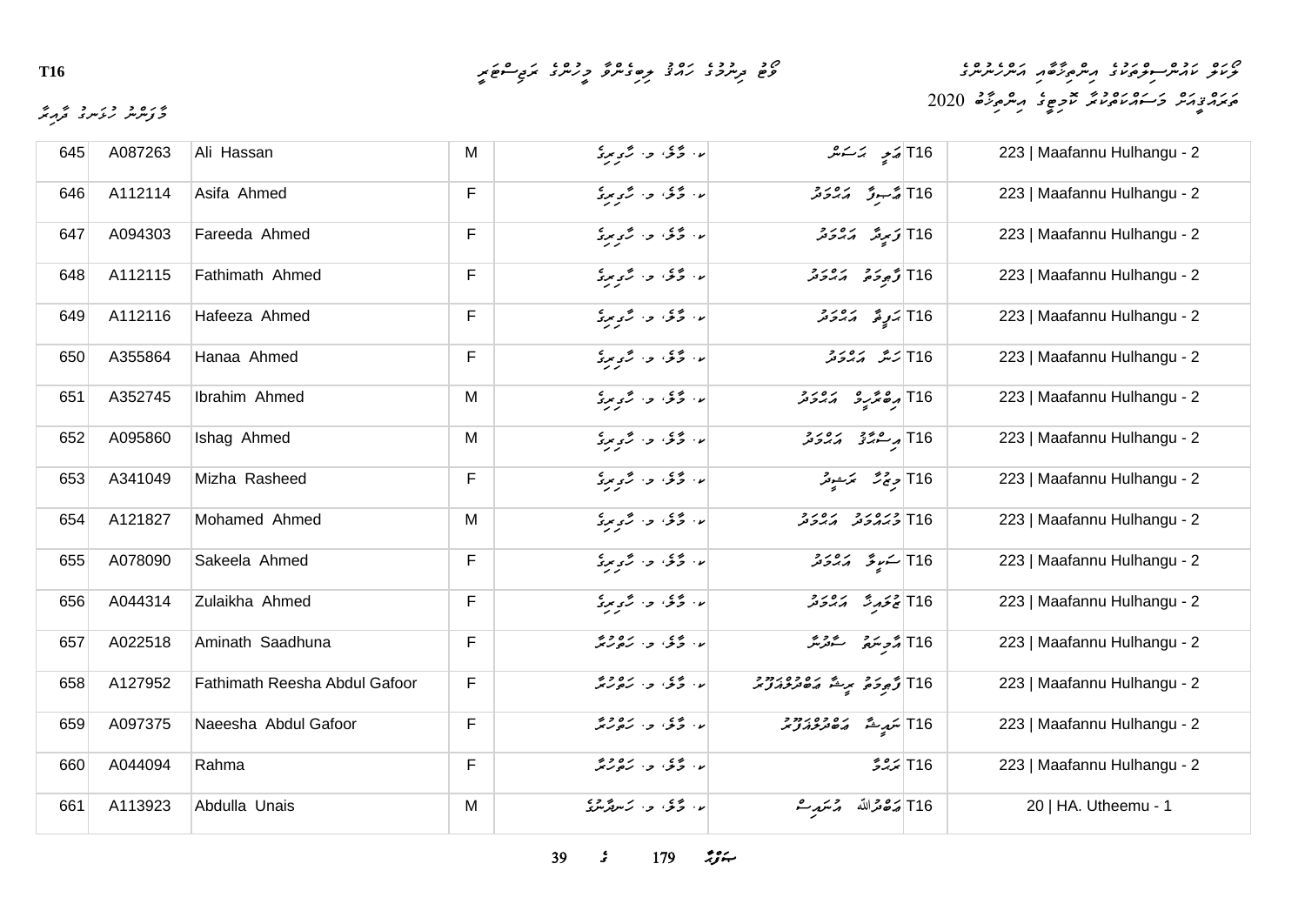*sCw7q7s5w7m< o<n9nOoAw7o< sCq;mAwBoEw7q<m; wBm;vB 2020*<br>*په پوهر وسوډيرونو لومو د موجو د مرمونه* 2020

| 662 | A077443 | Ahmed Ifsad             | M | لاستخوش وستكسرهم فروي         | T16 كەبرى قىمى بورگىتىلى بول                 | 222   Maafannu Hulhangu - 1 |
|-----|---------|-------------------------|---|-------------------------------|----------------------------------------------|-----------------------------|
| 663 | A000828 | Ahmed Shareef           | M | لاستخرى بالمستكر سركة المرادي | T16 كەندى قىرىقىسى قىلىنى ئىستان بىر         | 222   Maafannu Hulhangu - 1 |
| 664 | A122258 | Ali Aiman               | M | لاستخرى بالمستكر سركة المرادي | T16 <i>ڇَجِ - سَمِ</i> حَسْ                  | 222   Maafannu Hulhangu - 1 |
| 665 | A048900 | Aminath Ibrahim         | F | لا کانگان کاروگرمانگا         | T16 مُ <i>جِسَمُ مِنْ مِ</i> حَدِّدِ         | 222   Maafannu Hulhangu - 1 |
| 666 | A367138 | Aminath Ishadha Shareef | F | لاستخرق وستكسرهم فروي         | T16 مُرْسَمَة مِشَمَّدٌ حَ <i>مَبِ</i> رْ    | 222   Maafannu Hulhangu - 1 |
| 667 | A154920 | Fathimath Zuhudha       | F | لاستخرى بالمسترسين            | T16 ر <i>ُّڄِ دَيْ</i> گِرْتُرُ              | 222   Maafannu Hulhangu - 1 |
| 668 | A101178 | Fathimath Hamna Shareef | F | لاستخرى بالمستكر سركة المرادي | T16 <i>وُجِ دَهُ بَ</i> وْسٌ حَ <i>مِيوْ</i> | 222   Maafannu Hulhangu - 1 |
| 669 | A045003 | Gasim Hassan            | M | لاستخرى بالمستكر سركة المرادي | T16 تخ-بى - ئەسەنلە                          | 222   Maafannu Hulhangu - 1 |
| 670 | A120261 | Ibrahim Shareef         | M | لا کانگان کاروگرمانگا         | T16 مەھەرى ھەمرى <sup>3</sup>                | 222   Maafannu Hulhangu - 1 |
| 671 | A384964 | Ibrahim Aiham Zareer    | M | لاستخرى بالمستكر سركة المرادي | T16 مەھمەر ئەمەر ئەھمەر ئىمە                 | 222   Maafannu Hulhangu - 1 |
| 672 | A350437 | Mariyam Luaau           | F | ىلەن ئۇقتۇل بەر ئەسەئەت ئە    | T16 ك <i>رورو وگړو</i>                       | 222   Maafannu Hulhangu - 1 |
| 673 | A101177 | Mohamed Hamdhaan        | M | لاستخرى بالمسترسين            | T16 <i>32028 بروترين</i> ر                   | 222   Maafannu Hulhangu - 1 |
| 674 | A154025 | Mohamed Zareer          | M | لا : 33) و اكسره مرد          | T16 <i>\$نەۋۇقى تەيرى</i> گ                  | 222   Maafannu Hulhangu - 1 |
| 675 | A012239 | Abidha Aboobakuru       | F | د گوځي د کروه کو              | $2222$ $\frac{2}{3}$ $\frac{2}{3}$ T16       | 595   Maafannu Hulhangu-5   |
| 676 | A012250 | Aboobakuru Hussain      | M | د گڼو، د کړه کړ               | T16 كەھەم بىر ب <sub>ىر</sub> شەرىئى         | 595   Maafannu Hulhangu-5   |
| 677 | A140799 | Ahmed Aboobakuru        | M | الاء ومحوال والمحروم و        | $72222$ $7227$ $716$                         | 595   Maafannu Hulhangu-5   |
| 678 | A012224 | Ahmed Rishan            | M | الاء ومحوال والمحروم و        | T16   كەبرى كەر س <sub>ىرى</sub> سىگەنلەر    | 595   Maafannu Hulhangu-5   |
|     |         |                         |   |                               |                                              |                             |

## *n8o<n@ qC7m:q5 q7w7m?n>*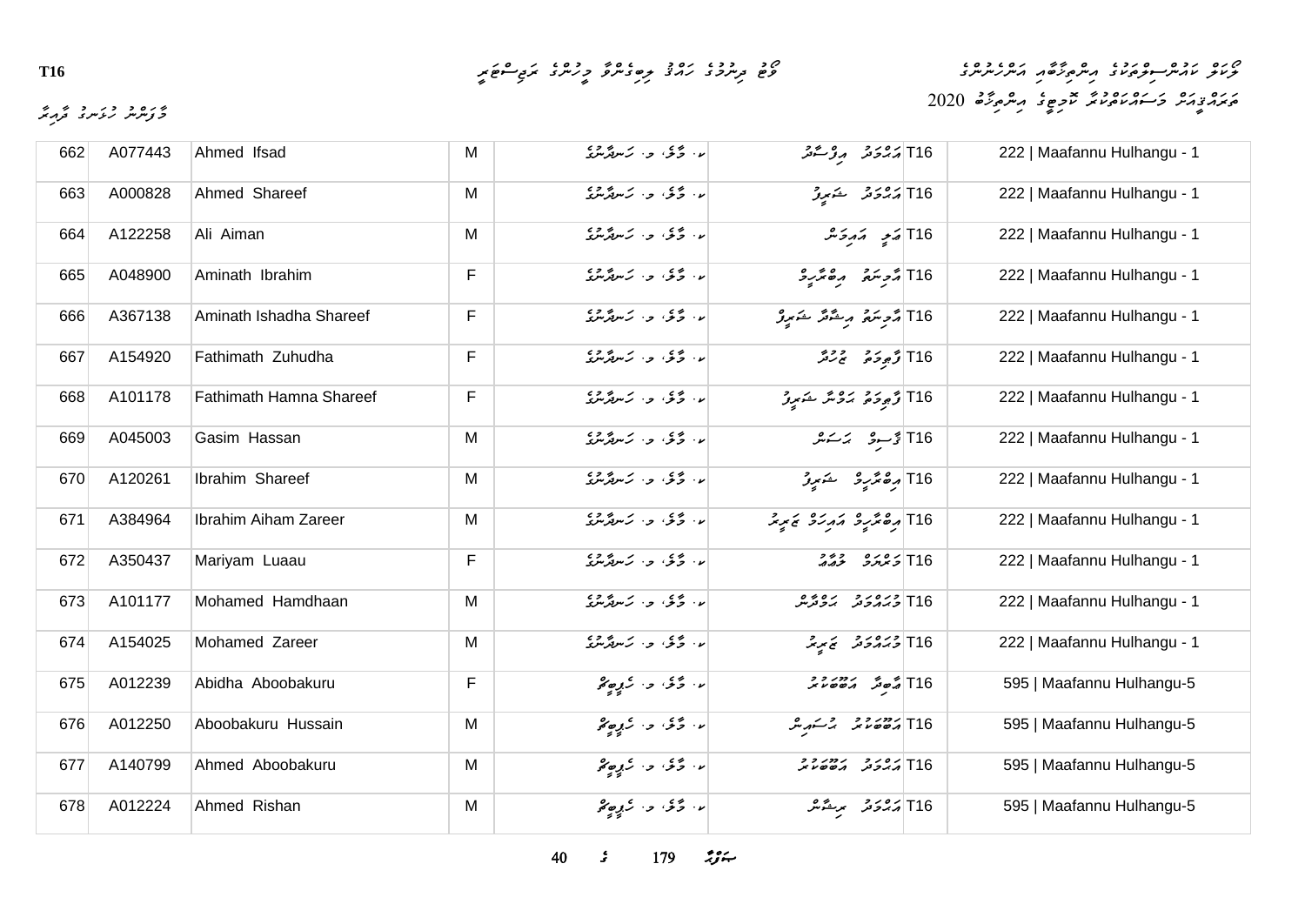*sCw7q7s5w7m< o<n9nOoAw7o< sCq;mAwBoEw7q<m; wBm;vB 2020<sup>, م</sup>وسر در مدد مدرج به مدرم مقرم قرار 2020*<br>موسر المستقرم المستقرم المستقرم المستقرم المستقرم المستقرم المستقرم المستقرم المستقرم المستقرم المستقرم المستقر

| 679 | A012246 | Arifa Aboobakur              | F |                                                                                                                                | T16 مەيرۇ مەھەمدىمە                           | 595   Maafannu Hulhangu-5   |
|-----|---------|------------------------------|---|--------------------------------------------------------------------------------------------------------------------------------|-----------------------------------------------|-----------------------------|
| 680 | A012237 | Ashiyath Aboobakuru          | F | الا د کمکی د کرده می                                                                                                           | T16 مُسْبِّرَة مُصْحَبة                       | 595   Maafannu Hulhangu-5   |
| 681 | A012296 | Azlifa Aboobakur             | F | لا المحكى والكروه مح                                                                                                           | T16 مَعْ مِرَّ مُصْحَبِّ مِ                   | 595   Maafannu Hulhangu-5   |
| 682 | A322740 | <b>Fathimath Fazla Ahmed</b> | F | لا المحكى والكرومج                                                                                                             | T16 <i>وُّجِ وَمَعْ وَسُعَوَّ مَدُوَمَ</i> رُ | 595   Maafannu Hulhangu-5   |
| 683 | A151570 | Fathmath Sinani              | F | الاء ومحوالي والمتجرومي                                                                                                        | T16 <i>وُجوحَةْ سِيسَّ</i> سِ                 | 595   Maafannu Hulhangu-5   |
| 684 | A012238 | Hajara Aboobakur             | F | ر، وَکَو، د. رُوِهِ کا                                                                                                         | T16 تُنْصَعَّرُ مُصْحَصَّرَ                   | 595   Maafannu Hulhangu-5   |
| 685 | A075481 | Ibrahim Shahid               | M | الا د کمکی د کرده کا                                                                                                           | T16 م <i>ِرەْ ئُرْرِدْ</i> شَر <i>ْ</i> ىرْ   | 595   Maafannu Hulhangu-5   |
| 686 | A339355 | <b>MARIYAM SHAMAIL</b>       | F | الا د کمکی د کرده کا                                                                                                           | T16 كى <i>ئىرى ئىمى ئىمى</i> ئىچە <i>ئىرى</i> | 595   Maafannu Hulhangu-5   |
| 687 | A075480 | Mohamed Shinah               | M | الا د کمکی د کرده کا                                                                                                           | T16 <i>\$222 ئۇيۇنى</i> ئىستى <i>گ</i>        | 595   Maafannu Hulhangu-5   |
| 688 | A094257 | Mohamed Fawwaz Ahmed         | M | الاء ومحوالي والمتجرومي                                                                                                        | T16 ويرورو رووو رورو                          | 595   Maafannu Hulhangu-5   |
| 689 | A012330 | Ahmed Saeed                  | M | لا د څخه د کويونکر                                                                                                             | T16 كەندى قىرىقر                              | 224   Maafannu Hulhangu - 3 |
| 690 | A025251 | Aishath Seeniya Ismail       | F | $\left  \begin{array}{cc} \varphi & \varphi & \varphi \ \varphi & \varphi & \varphi \end{array} \right $ ر . و المحروبات المعر | T16 مەم شەھ سوسى <i>گە مەشتۇم بى</i> ر        | 224   Maafannu Hulhangu - 3 |
| 691 | A156983 | Ibrahim Maain Ahmed          | M | الا د څخه لوا د کابيءَ مکر                                                                                                     | T16 مەھەم بەر قىم مەمدى قىلىپىتى ئىش          | 224   Maafannu Hulhangu - 3 |
| 692 | A327361 | <b>Mohamed Dhaain Ahmed</b>  | M | لاء دمحوا والتكريم چو                                                                                                          | T16 <i>32823 فرم مگرمتر مگرم</i> ونر          | 224   Maafannu Hulhangu - 3 |
| 693 | A061256 | Moomina Abdulla              | F | الا د څخه لوا د ري په پر                                                                                                       | T16 <i>55 مِ مَرَّة مَدَّ</i> اللَّه          | 224   Maafannu Hulhangu - 3 |
| 694 | A024687 | Fathimath Adam               | F | الا د د د کال د کال د چار کال د کال د ک                                                                                        | T16 <i>وَّجِ حَمَّى مُ</i> تَرَ <i>دُّ</i>    | 224   Maafannu Hulhangu - 3 |
| 695 | A119629 | Hassan Saeed                 | M | الا د د د د د د د کاله و د د                                                                                                   | T16  ترسكر مسك <i>رم</i> يز                   | 224   Maafannu Hulhangu - 3 |

## *n8o<n@ qC7m:q5 q7w7m?n>*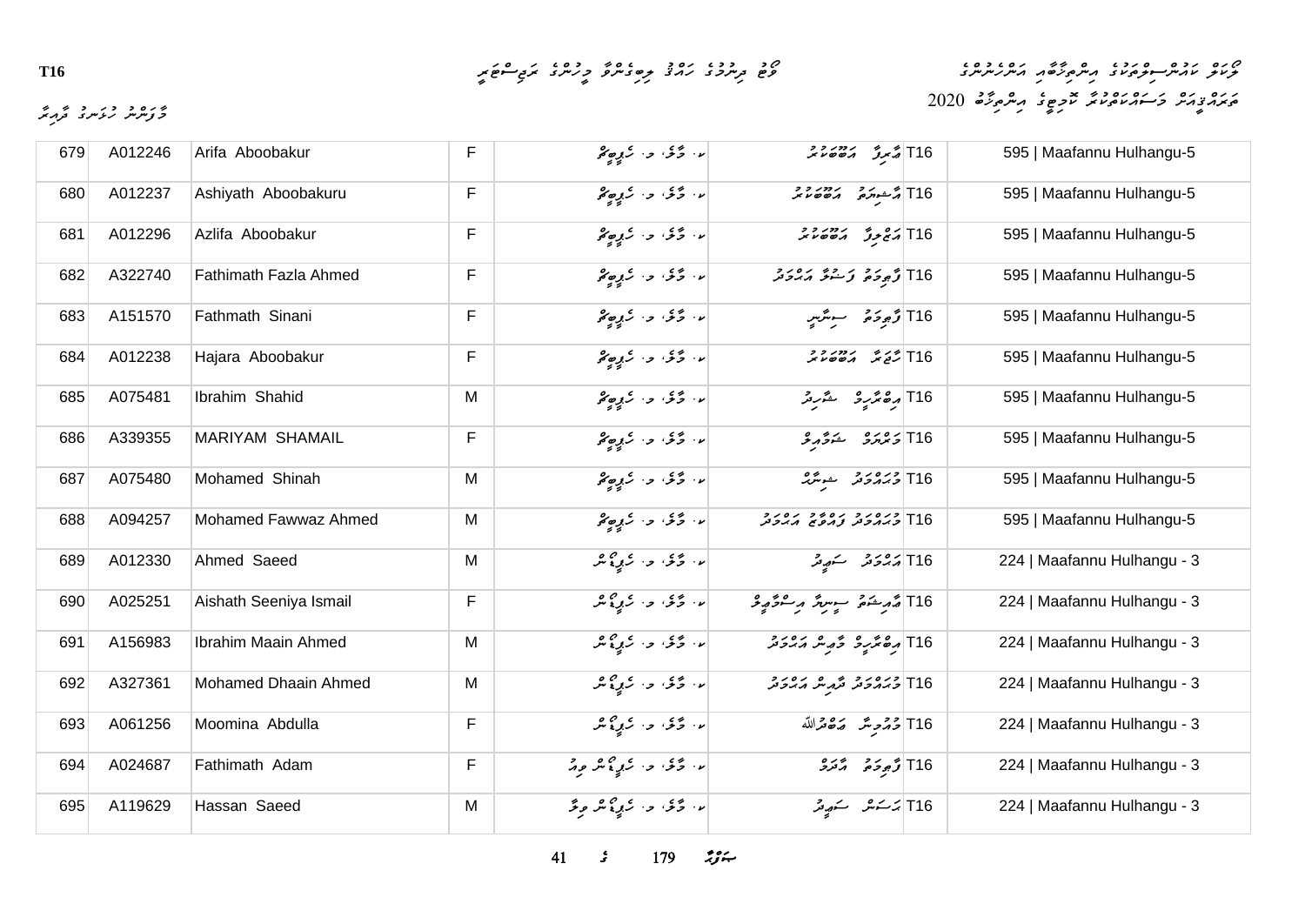*sCw7q7s5w7m< o<n9nOoAw7o< sCq;mAwBoEw7q<m; wBm;vB 2020*<br>*په پوهر وسوډيرونو لومو د موجو د مرمونه* 2020

| 696 | A120974 | Ahmed Aiman            | M           | ر، دې د ريږي.            | T16 <i>בک</i> وتر <i>مُ</i> موَتر                        | 595   Maafannu Hulhangu-5   |
|-----|---------|------------------------|-------------|--------------------------|----------------------------------------------------------|-----------------------------|
| 697 | A336354 | Ahmed Anan Waseem      | M           | لا د څخه د کامونه        | T16 <i>ړُرُدَوَ پَرُسُ وَ-دِوْ</i>                       | 595   Maafannu Hulhangu-5   |
| 698 | A026318 | Aishath Hana Waheed    | F           | ر، دې د ريږه             | T16 م <i>ۇم شەھ كىگ ق</i> ېرى <i>گ</i>                   | 595   Maafannu Hulhangu-5   |
| 699 | A341584 | Aminath Yamany         | F           | ر، دې د ريږده            | T16 مُح <i>مِّسَمُ مَحَ</i> سِ                           | 595   Maafannu Hulhangu-5   |
| 700 | A068452 | Fathimath Shakir       | F           | ر، دې د ريږيوه           | T16 ۇ <sub>جو</sub> رَة <sub>م</sub> ش <sup>ى</sup> رىتر | 595   Maafannu Hulhangu-5   |
| 701 | A341585 | Hussain Maniu          | M           | لا، دې د رجوړه پره       | T16 يُرْسَمب <sup>9</sup> مُحْسِمَة                      | 595   Maafannu Hulhangu-5   |
| 702 | A167241 | Mariyam Sana           | $\mathsf F$ | ر، دې د، دې پره پوه      | T16 كەبىر ئۇنىگە                                         | 595   Maafannu Hulhangu-5   |
| 703 | A040569 | Masha Waheed           | F           | ر، دې د ريږه             | T16 گرشته ت <i>وری</i> ژ                                 | 595   Maafannu Hulhangu-5   |
| 704 | A121389 | Mohamed Hamdhan        | M           | ر، دې د، رُوموه          | T16 <i>ۋىرودى برونۇ</i> تر                               | 595   Maafannu Hulhangu-5   |
| 705 | A120993 | Mohamed Yamin          | M           | ر، دې د ريږي.            | T16  <i>3223 گرونگ</i> ر                                 | 595   Maafannu Hulhangu-5   |
| 706 | A336482 | Mohamed Aman Waseem    | M           | په د څون د رمحه د محمد م | T16 <i>وَبَرُوْدَوْ دَوَسْ وَبِ</i> وْ                   | 595   Maafannu Hulhangu-5   |
| 707 | A121387 | Rana Waheed            | F           | لا، دې د ريږي            |                                                          | 595   Maafannu Hulhangu-5   |
| 708 | A040568 | Rishma Waheed          | F           | ر، دې د ريږه             | T16 مرڪو <i>ق</i> ريقر                                   | 595   Maafannu Hulhangu-5   |
| 709 | A041043 | Ahmed Ashraf           | M           | ر د نځنۍ و رکنده په      | T16 كەبرىق كەش <i>ەترى</i>                               | 224   Maafannu Hulhangu - 3 |
| 710 | A115577 | Aishath Reesha Mohamed | F           | پار گچی کار رک کره مح    | T16 مُرسُمَّة مِيشُّ وَيَرْدُونَرَ                       | 224   Maafannu Hulhangu - 3 |
| 711 | A010320 | Aminath Kamal          | F           | الا المحتى الاستراكيم    | T16 گەج ئىرقى ئىسى قىلىقى ئىسى ئىسى ئ                    | 224   Maafannu Hulhangu - 3 |
| 712 | A389524 | Aminath Saina Ahmed    | F           | ۱۰ وګو، او ۱۰ کرکنني     | T16 مُرجعة سَمدِ مُدَّدَومُر                             | 224   Maafannu Hulhangu - 3 |

## *n8o<n@ qC7m:q5 q7w7m?n>*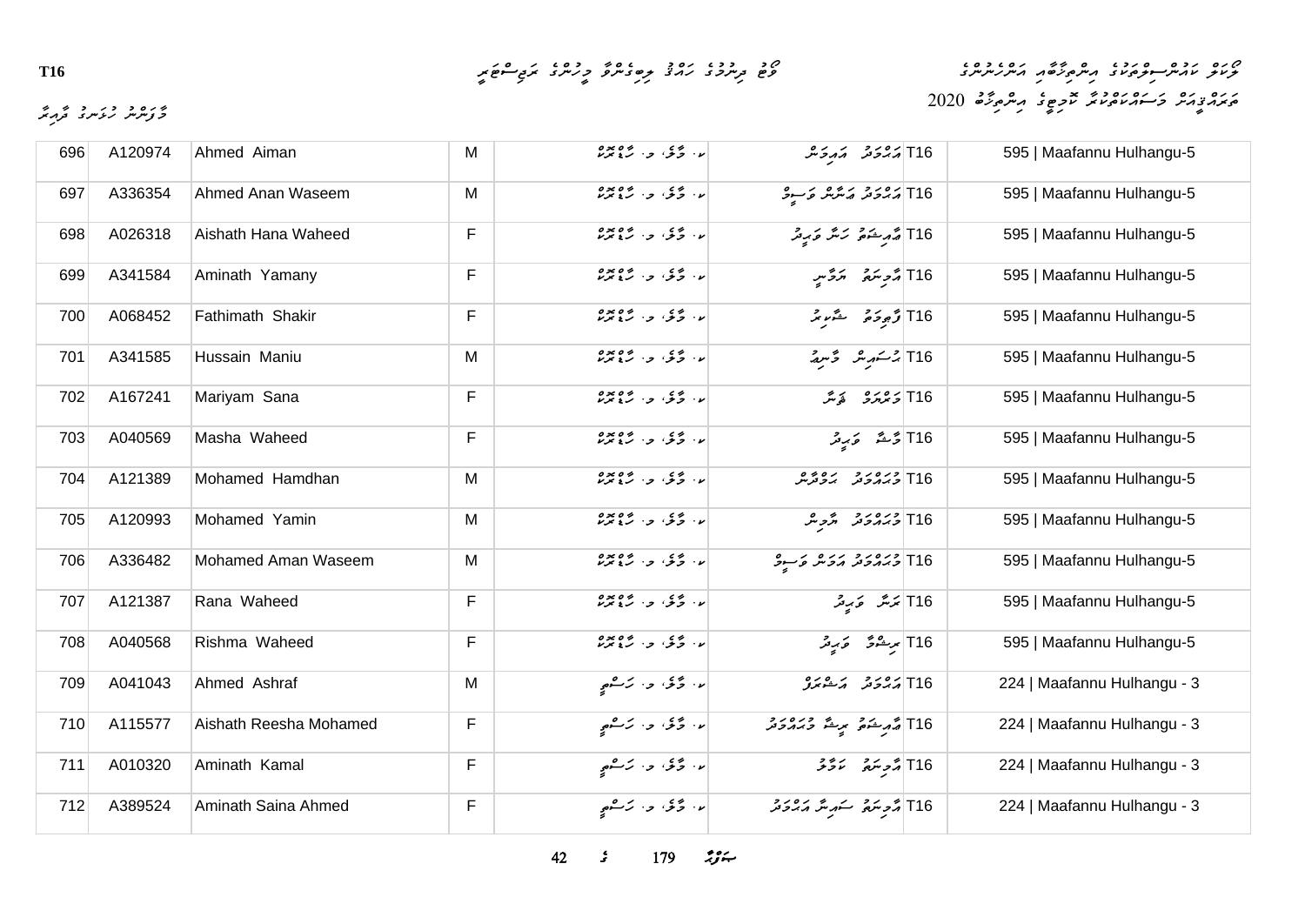*sCw7q7s5w7m< o<n9nOoAw7o< sCq;mAwBoEw7q<m; wBm;vB 2020<sup>, م</sup>وسر در مدد مدرج به مدرم مقرم قرار 2020*<br>موسر المستقرم المستقرم المستقرم المستقرم المستقرم المستقرم المستقرم المستقرم المستقرم المستقرم المستقرم المستقر

| 713 | A077154 | Fathimath Asra           | F | لا : وَكَرْ ) و : رَكْسُمْ إِ | T16 ۇ <sub>جو</sub> رَة <sub>،</sub> كەشق        | 224   Maafannu Hulhangu - 3 |
|-----|---------|--------------------------|---|-------------------------------|--------------------------------------------------|-----------------------------|
| 714 | A115578 | Fathimath Rishfa Mohamed | F | لا : گُرِگْو : الرَّسْمَيْ    | T16 و <i>ُمِودَة برِحْوُدُ وي</i> رورو           | 224   Maafannu Hulhangu - 3 |
| 715 | A371509 | Fathmath Saya Ahmed      | F | الا الحكى الاستكسمي           | T16 رُج <i>وحَة</i> سَنَّةَ م <i>ُ</i> يَحَةَ لِ | 224   Maafannu Hulhangu - 3 |
| 716 | A122842 | lanath Ahmed Khaleel     | F | الا الحكى الاستكسمي           | T16 م <i>ەشتى خەرەنى</i> ئىرى                    | 224   Maafannu Hulhangu - 3 |
| 717 | A148355 | Mariyam Rushdha Mohamed  | F | الا الحجي واكركني             | T16 كوجرمري برحومر كوبرمركر                      | 224   Maafannu Hulhangu - 3 |
| 718 | A007425 | Mariyam Saaduna Kamal    | F | الا الحجي والركب همي          | T16 كەبۇرى ئىقرى <i>گە ئەۋ</i> تۇ                | 224   Maafannu Hulhangu - 3 |
| 719 | A167443 | Minha Khaleel            | F | الا الحكى الاستكسمي           | 116   وِ مَدَّدٌ کَوِ دُ                         | 224   Maafannu Hulhangu - 3 |
| 720 | A348006 | Mohamed Ahnaf Ibrahim    | M | لا : گُرِگْ ) و : كَرَكْسُي   | T16 درورو رورو مقبرة                             | 224   Maafannu Hulhangu - 3 |
| 721 | A389522 | Mohamed Sain Ahmed       | M | لا : گُرِگْو : الرَّسْمَيْ    | T16 <i>وبروبرو بگهرش م</i> روبرو                 | 224   Maafannu Hulhangu - 3 |
| 722 | A302774 | Mohamed Yamin Ahmed      | M | الا الحكى الاستراكيمي         | T16 <i>وبروبرو پر وبر م</i> هروبر                | 224   Maafannu Hulhangu - 3 |
| 723 | A160067 | Muaviyath Khaleel        | M | الا الحجي والركب همي          | T16 <i>وُهُ وِمَرْهُ</i> کَمِرٍ وُ               | 224   Maafannu Hulhangu - 3 |
| 724 | A010322 | Nazima Kamal             | F | الا الحجي والركب همج          | T16 مَّئْمِرَة - مَارَّتْر                       | 224   Maafannu Hulhangu - 3 |
| 725 | A115568 | Sara Ibrahim             | F | پار د مخکې او ، ارکستمبر      | T16 سَتَ مَهْ مِصَمَّرِ فِي                      | 224   Maafannu Hulhangu - 3 |
| 726 | A330680 | <b>Usaid Khaleel</b>     | M | لا : د کلی د از کرهمي         | T16   پر شہر شروتی تریخی<br>م                    | 224   Maafannu Hulhangu - 3 |
| 727 | A010321 | Yumna Kamal              | F | الا الحجي واكركني             | T16 پرونگ برگ نو                                 | 224   Maafannu Hulhangu - 3 |
| 728 | A302825 | Yusra Ahmed Ibrahim      | F | لا : وَكَرْ ) و : رَكْسُمْ إِ | T16 <sub>م</sub> رے پر برو بحد ہے بر بح          | 224   Maafannu Hulhangu - 3 |
| 729 | A034630 | Ahmed                    | M | الأرمح في الأراضي في المعرفي  | T16 يزونه                                        | 225   Maafannu Hulhangu - 4 |
|     |         |                          |   |                               |                                                  |                             |

## *n8o<n@ qC7m:q5 q7w7m?n>*

*43 s* 179  $23$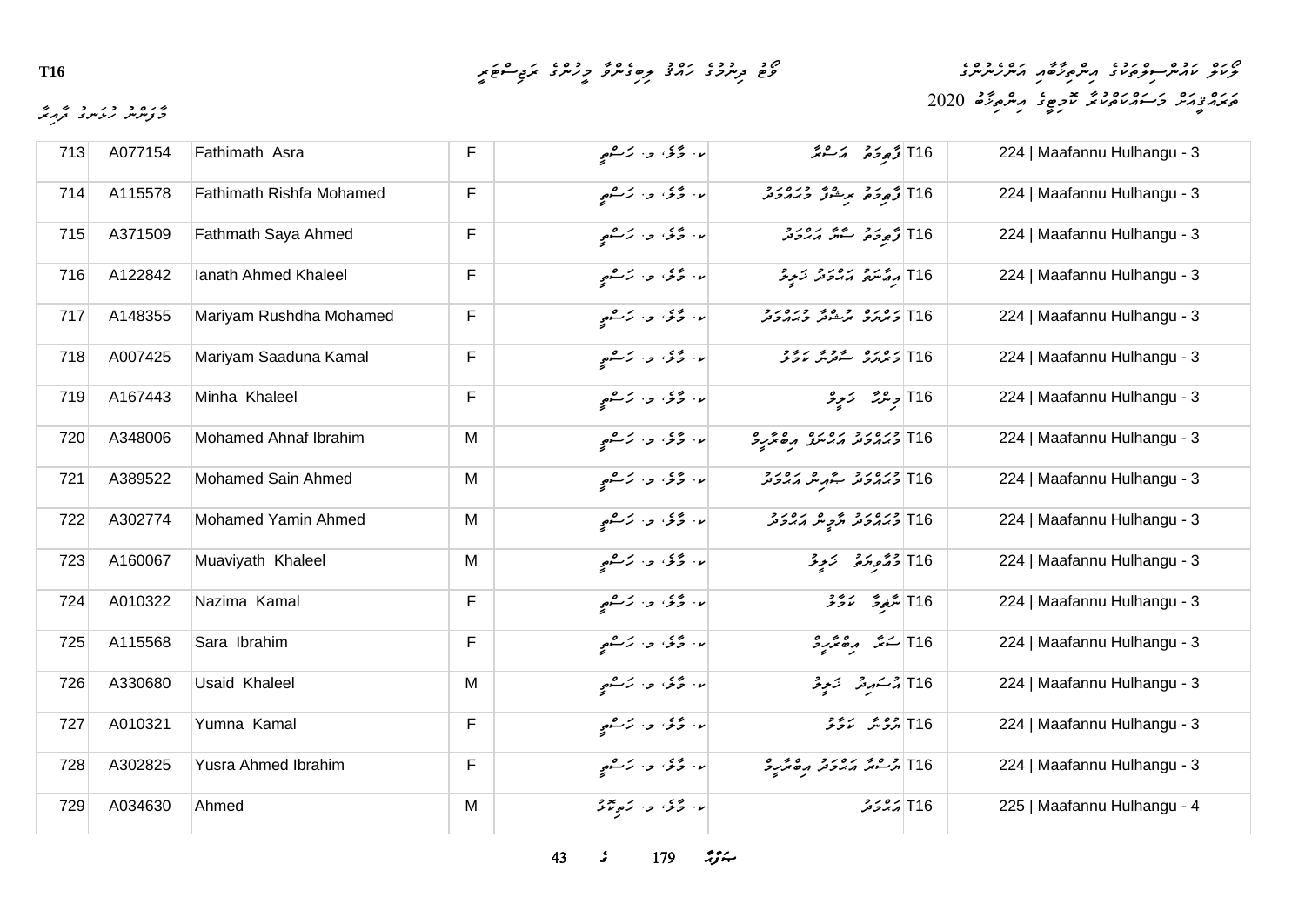*sCw7q7s5w7m< o<n9nOoAw7o< sCq;mAwBoEw7q<m; wBm;vB 2020*<br>*په پوهر وسوډيرونو لومو د موجو د مرمونه* 2020

| 730 | A034193 | Aishath Inas           | F | لا د څخه د رکه لار                  | T16 م <i>مَّدمشقو م</i> تَدَّثَ                                                                      | 225   Maafannu Hulhangu - 4 |
|-----|---------|------------------------|---|-------------------------------------|------------------------------------------------------------------------------------------------------|-----------------------------|
| 731 | A034176 | Ali Mohamed            | M | الا د نځی د ارت <sub>فو</sub> لان   | T16 <i>ھَيِ جُمُحُمَّدُ</i>                                                                          | 225   Maafannu Hulhangu - 4 |
| 732 | A032378 | Athifa Mohamed         | F | پارسی کلی در مرکز در محدود می کند و | T16 مَّ بِوتَرَ حَمَدَ حَمَدَ                                                                        | 225   Maafannu Hulhangu - 4 |
| 733 | A001685 | Ismail Mohamed         | M | الأرمح في الأراضي للمجمع            | T16 م سۇم قىق قايرىم ئىلگەن ئىلگەن ئىلگەن ئىلگەن ئىلگەن ئىلگەن ئىلگەن ئىلگەن ئىلگەن ئىلگەن ئىلگەن قى | 225   Maafannu Hulhangu - 4 |
| 734 | A034194 | Latheefa               | F | لا د څخه د کیږدد                    | T16 تز <i>ې<sub>و</sub>ژ</i>                                                                         | 225   Maafannu Hulhangu - 4 |
| 735 | A034205 | MOHAMED ADAM           | M | لا د څخه د رکه لار                  | T16 <i>وبروبر مح</i> رو                                                                              | 225   Maafannu Hulhangu - 4 |
| 736 | A023350 | Aamira Ali             | F | الا د څخه و اړسود پر                | T16 م <i>حُوبِرٌ مَيْ</i>                                                                            | 223   Maafannu Hulhangu - 2 |
| 737 | A338646 | Aishath Aarisha Arif   | F | الأرتجني والإلكاني                  | T16 مُرمِّسَمَّ مُرَمِّدٌ مُرَمِّرٌ                                                                  | 296   Th. Hirilandhoo - 1   |
| 738 | A361718 | Aminath Ifshau Arif    | F | الا دمجني وا ريتملانز               | T16 مُرجِسَة <i> وِرْحَةُ مُبِرِدْ</i>                                                               | 223   Maafannu Hulhangu - 2 |
| 739 | A077865 | Aminath Shafaq Athif   | F | الا دمجني وا ريتملانژ               | T16 مُرْحِسَمُ شَرَرَ مُگْهُورٌ                                                                      | 223   Maafannu Hulhangu - 2 |
| 740 | A023348 | Amir Ali               | M | الأرتجني والإلكاني                  | T16 م <i>حُوبِرٌ مَ</i> حٍ                                                                           | 223   Maafannu Hulhangu - 2 |
| 741 | A032778 | Arif Ali               | M | ۱۰ د دی. د ۱ په کلام                | T16 م <i>حبوق مک</i> حی                                                                              | 223   Maafannu Hulhangu - 2 |
| 742 | A069962 | Arifa Ali              | F | لا د نځې و رسوړند                   | T16 م <i>حْبِرَّة مَيْ</i>                                                                           | 223   Maafannu Hulhangu - 2 |
| 743 | A138569 | Asim Ali               | M | الا د څخه و اړسود پر                | T16 محسوط م <i>حم</i> ح                                                                              | 223   Maafannu Hulhangu - 2 |
| 744 | A026570 | Athif Ali              | M | الا دمجني الأرسيكريم                | T16 <i>ڇُوڻ چَ</i> مِي                                                                               | 223   Maafannu Hulhangu - 2 |
| 745 | A023349 | Athifa Ali             | F | الأرتجني والإمرون                   | T16 <i>ڇُوڻ ڇَ</i> رِ                                                                                | 223   Maafannu Hulhangu - 2 |
| 746 | A361605 | Fathimath Areesha Arif | F | الا د څخه و اړسود پر                | T16 <i>وُجوحَۃ مَبِ</i> حَّۃ م <i>ُبروْ</i>                                                          | 223   Maafannu Hulhangu - 2 |

## *n8o<n@ qC7m:q5 q7w7m?n>*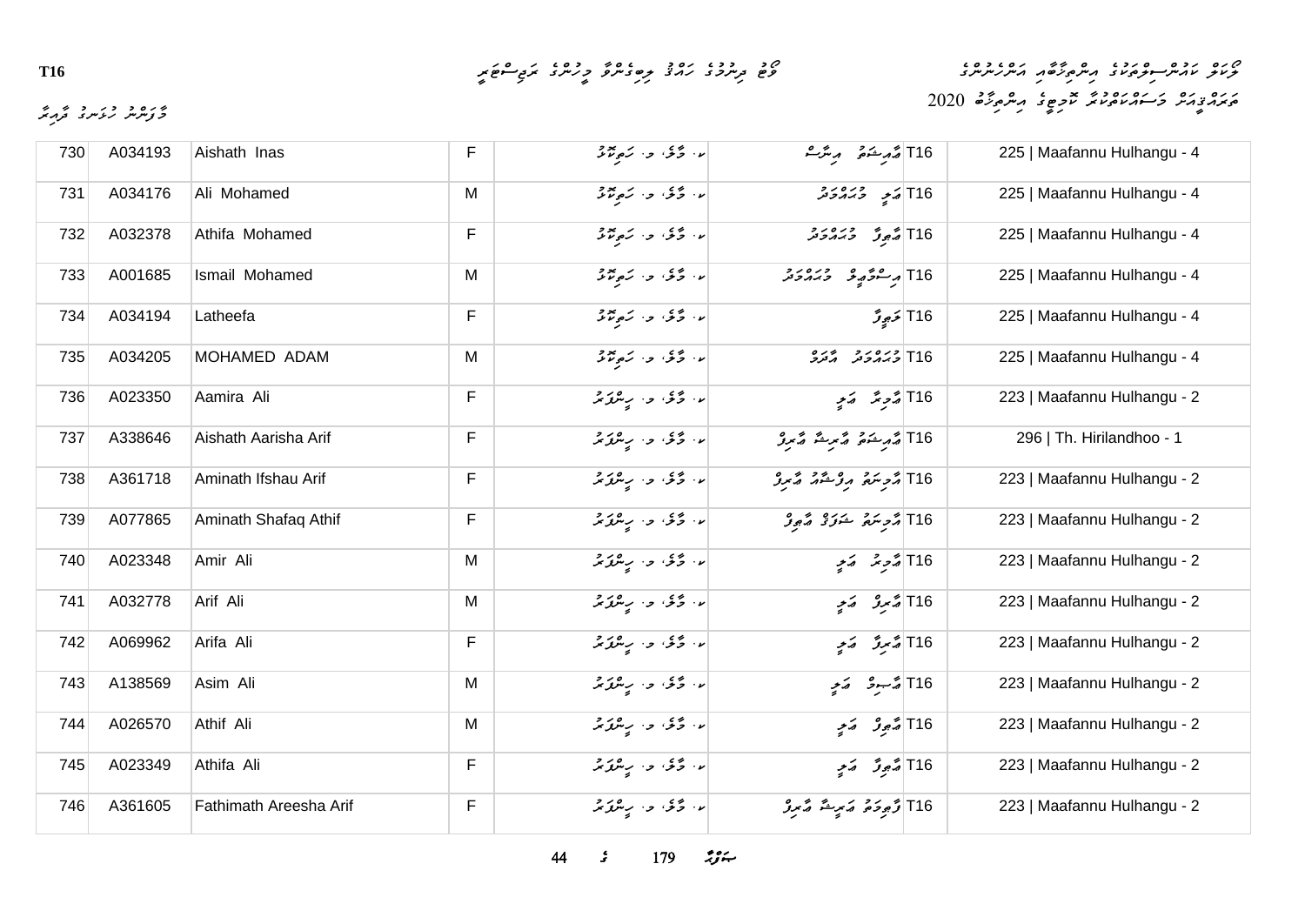*sCw7q7s5w7m< o<n9nOoAw7o< sCq;mAwBoEw7q<m; wBm;vB 2020*<br>*په پوهر وسوډيرونو لومو د موجو د مرمونه* 2020

| 747 | A158508 | Shabeeb Athif          | M | الأرتجني والإمريمي            | T16 شَهِ <i>هُ وُ</i> جُورُ                  | 223   Maafannu Hulhangu - 2  |
|-----|---------|------------------------|---|-------------------------------|----------------------------------------------|------------------------------|
| 748 | A120686 | Shaheema Hassan        | F | الا د نځنۍ او اړسملانک        | T16 حَدرِ حَدَ سَدَ مَد                      | 223   Maafannu Hulhangu - 2  |
| 749 | A158507 | Shifaag Athif          | M | لا : د کمی او او د می مرکز می | T16 جو <i>وڈ گھو</i> ڑ                       | 223   Maafannu Hulhangu - 2  |
| 750 | A352562 | Abdulla Iqbal          | M | ر په نومه د برلانرولوده       | T16 مَ <b>ـُوتَر</b> َاللّه مِقْ <b>صُوْ</b> | 595   Maafannu Hulhangu-5    |
| 751 | A077516 | Ahmed Rasheed          | M | ، د د د رسده د ده             | T16   كەش <sup>ى</sup> رى كىمى سىرىقىدى كىل  | 595   Maafannu Hulhangu-5    |
| 752 | A147272 | Husham Ahmed           | M | ر په نومه د برلانرولوده       | T16 ژشو پزوتر                                | 595   Maafannu Hulhangu-5    |
| 753 | A148991 | Ibrahim                | M | ر د دی د روزوده               | T16 بر <i>ے بڑر</i> و                        | 595   Maafannu Hulhangu-5    |
| 754 | A299129 | Shirfaan Ahmed         | M | ، د د د د روزوده              | T16 خې <i>ترنگ مکرگرم</i> و                  | 595   Maafannu Hulhangu-5    |
| 755 | A148341 | Suhaira Ahmed          | F | لا کمی و را را دوره           | T16 يتزير بم المركز تركيب                    | 595   Maafannu Hulhangu-5    |
| 756 | A333922 | Ahmed Zayan Shahid     | M | ، دُی در روزبردی              | T16 كەش <sup>ى</sup> كە ئەر ئىگەن ئىگەن بىر  | 224   Maafannu Hulhangu - 3  |
| 757 | A348442 | Fathimath Zaina Shahid | F | ، دُی د روویوی                | T16 رُّجِودَة نَمَ مِسَّرَ حَدَّرِيْرَ       | 461   Srilanka / Colombo - 2 |
| 758 | A075568 | Fathmath Sarah         | F | لا د د د رومانزده             | T16 <i>وُّجِ دَمَّة</i> مُسَمَّد             | 224   Maafannu Hulhangu - 3  |
| 759 | A041482 | Kausar Ahmed Didi      | F | ، وی د رسانده                 | T16 <i>مَهُوَّجْهُ مَدْكَ مُ</i> مِيمِرِ     | 461   Srilanka / Colombo - 2 |
| 760 | A024696 | Mohamed Saleem         | M | لا د څخه د رستروند            | T16  <i>3223\$ سَنَوِوْ</i>                  | 224   Maafannu Hulhangu - 3  |
| 761 | A062128 | Mohamed Shahid         | M | الا د د دارلولوړي کال د د د   | T16  <i>3223 مَذْرِقْ</i> ر                  | 378   Hithadhoo Ehenihen - 1 |
| 762 | A350792 | Sana Saleem            | F | لا د څخه د رمړمونونو          | T16   سُعَّر سَمَوِرْ                        | 224   Maafannu Hulhangu - 3  |
| 763 | A106564 | Abdul Hameed Ahmed     | M | الا گی وسرگر                  | T16 كەھەرگەر <i>چەر كەردۇر</i>               | 225   Maafannu Hulhangu - 4  |

## *n8o<n@ qC7m:q5 q7w7m?n>*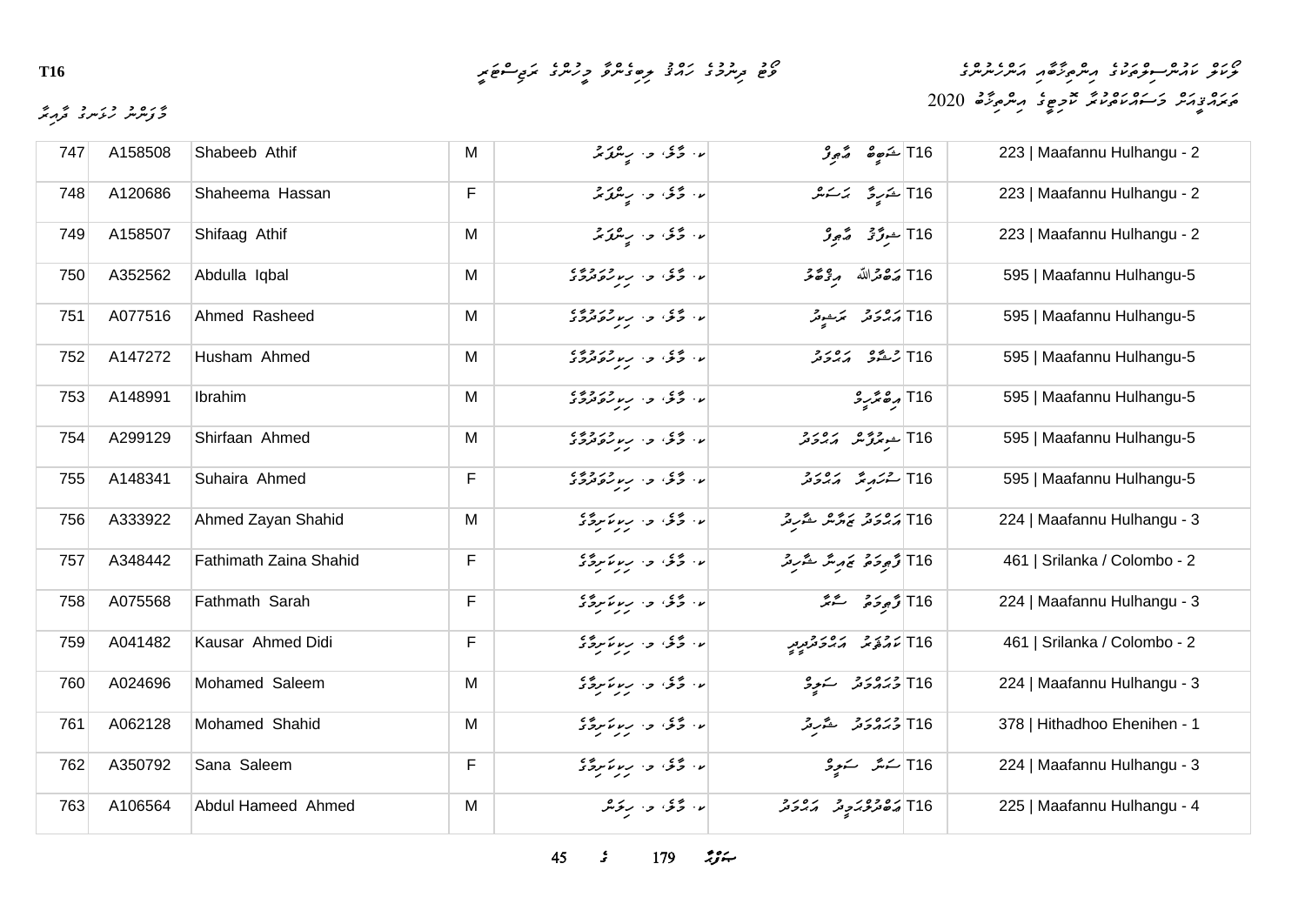*sCw7q7s5w7m< o<n9nOoAw7o< sCq;mAwBoEw7q<m; wBm;vB 2020<sup>, م</sup>وسر در مدد مدرج به مدرم مقرم قرار 2020*<br>موسر المستقرم المستقرم المستقرم المستقرم المستقرم المستقرم المستقرم المستقرم المستقرم المستقرم المستقرم المستقر

| 764 | A022437 | Aishath Shaama         | F | ىر گەنى كەركەش                                                                                                 | T16 م <i>ۇم شۇڭى</i> ھ                   | 225   Maafannu Hulhangu - 4 |
|-----|---------|------------------------|---|----------------------------------------------------------------------------------------------------------------|------------------------------------------|-----------------------------|
| 765 | A034086 | Fathimath Khumaira     | F | ۱۰ د څخه و۰ روګر                                                                                               | T16 ۇ <sub>ج</sub> ورۇ ئەربىگە           | 225   Maafannu Hulhangu - 4 |
| 766 | A034087 | Hajara Moosa           | F | الا دمجني وا رِوَس                                                                                             | $23$ $22$ T16                            | 225   Maafannu Hulhangu - 4 |
| 767 | A025451 | Mohamed Rasheed        | M | ىر گەنى كەرىكى بە                                                                                              | T16  <i>وُيَرُوُوَنَّوْ يَرَجُونَوْ</i>  | 327   GA. Nilandhoo - 1     |
| 768 | A068006 | Abdul Wahhab           | M | ، دُکو، د- رگور موکرد می مگ                                                                                    | T16 رەمز <i>وەرە</i> بى                  | 225   Maafannu Hulhangu - 4 |
| 769 | A065787 | Abdullah Abdul Raheem  | M | لا المحكي المار المحمد من من من من من من من                                                                    | T16 مَصْعَرِ اللّه مَصْعَرْ مُعَبَّدٍ وَ | 225   Maafannu Hulhangu - 4 |
| 770 | A104910 | Aiman Anwar            | F | لا المحكى المار بالمحمد مركز من من مر                                                                          | T16 <i>مَهوَّنْگ مَنْتَوَى</i> مُ        | 225   Maafannu Hulhangu - 4 |
| 771 | A140861 | Aminath Abdul Raheem   | F | لا المحكى المار بالمحمد مركز من من من                                                                          | T16 مُجرِسَعُ مُصْرِمْ مَرِدِ            | 225   Maafannu Hulhangu - 4 |
| 772 | A338607 | Hafna Hassan           | F | لا د څخه د ار ور شمکرد لرو ش                                                                                   | T16 پژنگ پرسکنل                          | 225   Maafannu Hulhangu - 4 |
| 773 | A208551 | Hashfa Hassan          | F | لا المحكي المار المحمد من من من من من من من                                                                    | T16 كەشۇ كە <i>سكەنل</i>                 | 225   Maafannu Hulhangu - 4 |
| 774 | A121936 | Hashma Hassan          | F | لا د څکې د ار لوم شمکرد مرو ش                                                                                  | T16  پَسْوُءٌ پَسَ <i>دُ</i> رٌ          | 225   Maafannu Hulhangu - 4 |
| 775 | A038513 | Hassan Moosa           | M | لا د څکې د ار لوم شمکرد مرو ش                                                                                  | $23$ $22/116$                            | 79   N. Miladhoo - 1        |
| 776 | A165542 | Hassan Nabah Nazim     | M | ، ۇق دا بەھمەھەر مەس                                                                                           | T16   يَرْسَسْ سَهَّرْ سُهْدِرْ          | 225   Maafannu Hulhangu - 4 |
| 777 | A158707 | Ibrahim Shareef        | M | لا المحكى المار بالمحمد مركز من من مر                                                                          | T16 ب <i>رھ مُربِ</i> حُسَبِ وَ          | 225   Maafannu Hulhangu - 4 |
| 778 | A099030 | Ismail Abdul Raheem    | M | ر کال دار کرد به کال کال کال کال کرد کال کرد کال کرد کال کرد کال کرد کال کرد کال کرد کال کرد کال کرد کال کرد ک | T16 م شۇم بۇ مەمەمدىر ۋ                  | 225   Maafannu Hulhangu - 4 |
| 779 | A065919 | Khadheeja Abdul Raheem | F | لا د څخه د ريوم شمره مروند                                                                                     | T16 زَمَرِيَّ صَرَّهُ بَرَبِرَ وَ        | 225   Maafannu Hulhangu - 4 |
| 780 | A140859 | Mariyam Abdul Raheem   | F | لا المحكى المار بالمحمد مركز من من مر                                                                          | T16 <i>كاندگرى مەھەمەتب</i> رى           | 225   Maafannu Hulhangu - 4 |

## *n8o<n@ qC7m:q5 q7w7m?n>*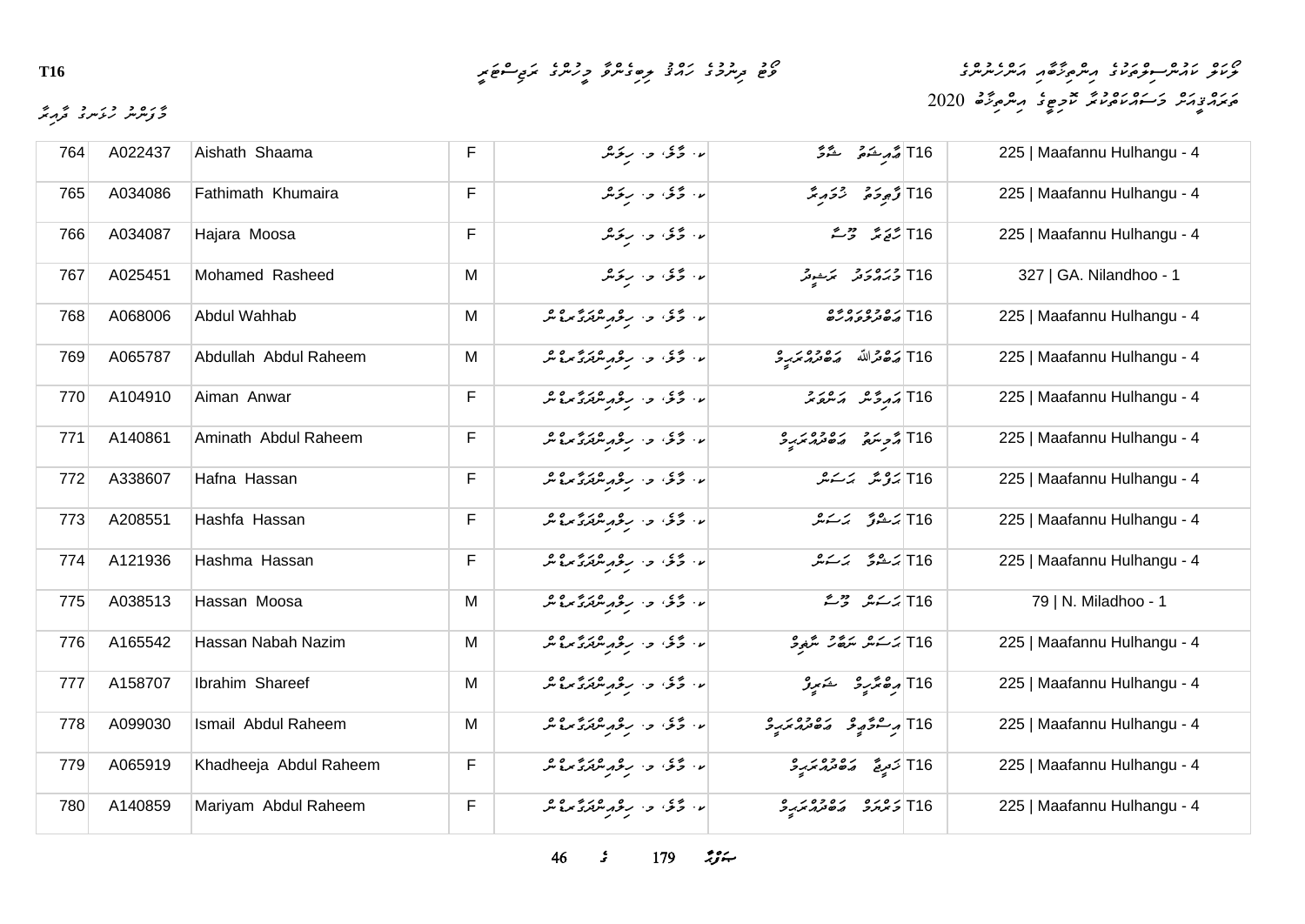*sCw7q7s5w7m< o<n9nOoAw7o< sCq;mAwBoEw7q<m; wBm;vB 2020*<br>*په پوهر وسوډيرونو لومو د موجو د مرمونه* 2020

| A038173 | Mohamed Nazim                 | M           | لا : 33، و ا باقهام مرکز گامی مر                                                     |                                                                                                                                                        |                                                                                                                                                                                                                                                                                                                                                                                                                                              | 225   Maafannu Hulhangu - 4                                                                                                                                                                                                                                                                                                                                                                                                                                                                                                                                                                               |
|---------|-------------------------------|-------------|--------------------------------------------------------------------------------------|--------------------------------------------------------------------------------------------------------------------------------------------------------|----------------------------------------------------------------------------------------------------------------------------------------------------------------------------------------------------------------------------------------------------------------------------------------------------------------------------------------------------------------------------------------------------------------------------------------------|-----------------------------------------------------------------------------------------------------------------------------------------------------------------------------------------------------------------------------------------------------------------------------------------------------------------------------------------------------------------------------------------------------------------------------------------------------------------------------------------------------------------------------------------------------------------------------------------------------------|
| A155458 | Rugiyya Adam                  | F           |                                                                                      |                                                                                                                                                        |                                                                                                                                                                                                                                                                                                                                                                                                                                              | 225   Maafannu Hulhangu - 4                                                                                                                                                                                                                                                                                                                                                                                                                                                                                                                                                                               |
| A010208 | Aishath Waheeda               | F           |                                                                                      |                                                                                                                                                        |                                                                                                                                                                                                                                                                                                                                                                                                                                              | 224   Maafannu Hulhangu - 3                                                                                                                                                                                                                                                                                                                                                                                                                                                                                                                                                                               |
| A325252 | Aishath Ismath Mohamed        | F           |                                                                                      |                                                                                                                                                        |                                                                                                                                                                                                                                                                                                                                                                                                                                              | 224   Maafannu Hulhangu - 3                                                                                                                                                                                                                                                                                                                                                                                                                                                                                                                                                                               |
| A006599 | ALI WAHEED                    | M           | لا د څکې د رېرسگړنگر                                                                 |                                                                                                                                                        |                                                                                                                                                                                                                                                                                                                                                                                                                                              | 224   Maafannu Hulhangu - 3                                                                                                                                                                                                                                                                                                                                                                                                                                                                                                                                                                               |
| A010207 | Aminath Farzana Yoosuf        | F           | ما المحتى الأس برسكرفر                                                               |                                                                                                                                                        |                                                                                                                                                                                                                                                                                                                                                                                                                                              | 224   Maafannu Hulhangu - 3                                                                                                                                                                                                                                                                                                                                                                                                                                                                                                                                                                               |
| A361530 | Aminath Ishrath Mohamed       | F           |                                                                                      |                                                                                                                                                        |                                                                                                                                                                                                                                                                                                                                                                                                                                              | 224   Maafannu Hulhangu - 3                                                                                                                                                                                                                                                                                                                                                                                                                                                                                                                                                                               |
| A155463 | Azha Ali                      | $\mathsf F$ | ، دُی د ریز شده.                                                                     |                                                                                                                                                        |                                                                                                                                                                                                                                                                                                                                                                                                                                              | 224   Maafannu Hulhangu - 3                                                                                                                                                                                                                                                                                                                                                                                                                                                                                                                                                                               |
| A167175 | Fathmath Afnan                | F           | ، دُی د ریز شهر                                                                      |                                                                                                                                                        |                                                                                                                                                                                                                                                                                                                                                                                                                                              | 224   Maafannu Hulhangu - 3                                                                                                                                                                                                                                                                                                                                                                                                                                                                                                                                                                               |
| A058567 | Hassan Waheed                 | M           | ۱۰ د څکې د رېرسمدنگ                                                                  |                                                                                                                                                        |                                                                                                                                                                                                                                                                                                                                                                                                                                              | 224   Maafannu Hulhangu - 3                                                                                                                                                                                                                                                                                                                                                                                                                                                                                                                                                                               |
| A011656 | Mohamed Waheed                | M           | ما المحكى الأس برسكردنى                                                              |                                                                                                                                                        |                                                                                                                                                                                                                                                                                                                                                                                                                                              | 224   Maafannu Hulhangu - 3                                                                                                                                                                                                                                                                                                                                                                                                                                                                                                                                                                               |
| A155462 | Mohamed Anfal Waheed          | M           |                                                                                      |                                                                                                                                                        |                                                                                                                                                                                                                                                                                                                                                                                                                                              | 224   Maafannu Hulhangu - 3                                                                                                                                                                                                                                                                                                                                                                                                                                                                                                                                                                               |
| A350632 | <b>MOHAMED ARUSHAM LABEEB</b> | M           |                                                                                      |                                                                                                                                                        |                                                                                                                                                                                                                                                                                                                                                                                                                                              | 224   Maafannu Hulhangu - 3                                                                                                                                                                                                                                                                                                                                                                                                                                                                                                                                                                               |
| A061865 | Aishath Ali                   | F           | لا : وَ وَ اللَّهُ وَ اللَّهُ وَاللَّهِ وَ اللَّهِ وَاللَّهِ وَ اللَّهِ وَاللَّهِ وَ |                                                                                                                                                        |                                                                                                                                                                                                                                                                                                                                                                                                                                              | 222   Maafannu Hulhangu - 1                                                                                                                                                                                                                                                                                                                                                                                                                                                                                                                                                                               |
| A047845 | Hassan Ahmed                  | M           | لا د څخه د په پروکړي                                                                 |                                                                                                                                                        |                                                                                                                                                                                                                                                                                                                                                                                                                                              | 222   Maafannu Hulhangu - 1                                                                                                                                                                                                                                                                                                                                                                                                                                                                                                                                                                               |
| A334381 | Mariyam Mish'al Hassan Ahmed  | $\mathsf F$ |                                                                                      |                                                                                                                                                        |                                                                                                                                                                                                                                                                                                                                                                                                                                              | 222   Maafannu Hulhangu - 1                                                                                                                                                                                                                                                                                                                                                                                                                                                                                                                                                                               |
| A334379 | Mohamed Maisan Hassan         | M           |                                                                                      |                                                                                                                                                        |                                                                                                                                                                                                                                                                                                                                                                                                                                              | 222   Maafannu Hulhangu - 1                                                                                                                                                                                                                                                                                                                                                                                                                                                                                                                                                                               |
|         |                               |             |                                                                                      | $\left  \begin{array}{ccc} \mathbf{v} & \mathbf{v} & \mathbf{v} & \mathbf{v} \\ \mathbf{v} & \mathbf{v} & \mathbf{v} & \mathbf{v} \end{array} \right $ | ، دُی د ریز شرقه<br>  لا المحتى الأس برسكرونش<br>  لا المحتى الأس برسكرون<br> ، دُکی د· ربر شمرش<br>$\mathcal{L}(\mathcal{L}(\mathcal{L}))$ ، د کار میں کرونز کی<br>$\left  \begin{array}{cc} \mathbf{c} & \mathbf{c} & \mathbf{c} \end{array} \right $ ر و المحمد المعرف المحمد المعرف المحمد المحمد المحمد المحمد المحمد المحمد المحمد المحمد المحمد المحمد المحمد المحمد المحمد المحمد المحمد المحمد المحمد المحمد المحمد المحمد المحمد ا | T16  <i>3223\$ سُمُود</i><br>T16 بُرۡتِہُ پُر مُسَ کَرَ مُ<br>T16 مَگْرِسْتَمْ وَرِمَّدُ<br>T16 مەم شەھ بەسىم <i>قەمەم</i> دىر<br>T16 کړ <i>و وکړ</i> و<br>T16 مُ <i>جِسْعِهْ وَ بِرْبِيَ مَرَّ مِرْسَوْ</i><br>T16 مُرْجِسَمُ مِشْمَعِ وَبِرُورُو "<br>T16 پر پچ گھ پی ج<br>T16 <i>وَّجِ حَقَّ مَوْ</i> شَ <i>بْرُ مَّا</i><br>T16  زستانگر او تاریخر<br>T16 <i>\$222 مَرِينْ</i><br>T16 <i>وَبَرُوْدَوْ مَسْرُّوْ وَب</i> ِيْر<br>T16 ورەرو روپرە كەھ<br>T16 مُگهِ شَمَعٌ مَگَرِ<br>T16 يَرْسَعْرُ مَدْوَمْرُ<br>T16 زەرە بەشھەر ئەسەش مەدرە باشكى باشكەر<br>T16 <i>دې د دې</i> خ <sub>م</sub> رگس ټرگس |

## *n8o<n@ qC7m:q5 q7w7m?n>*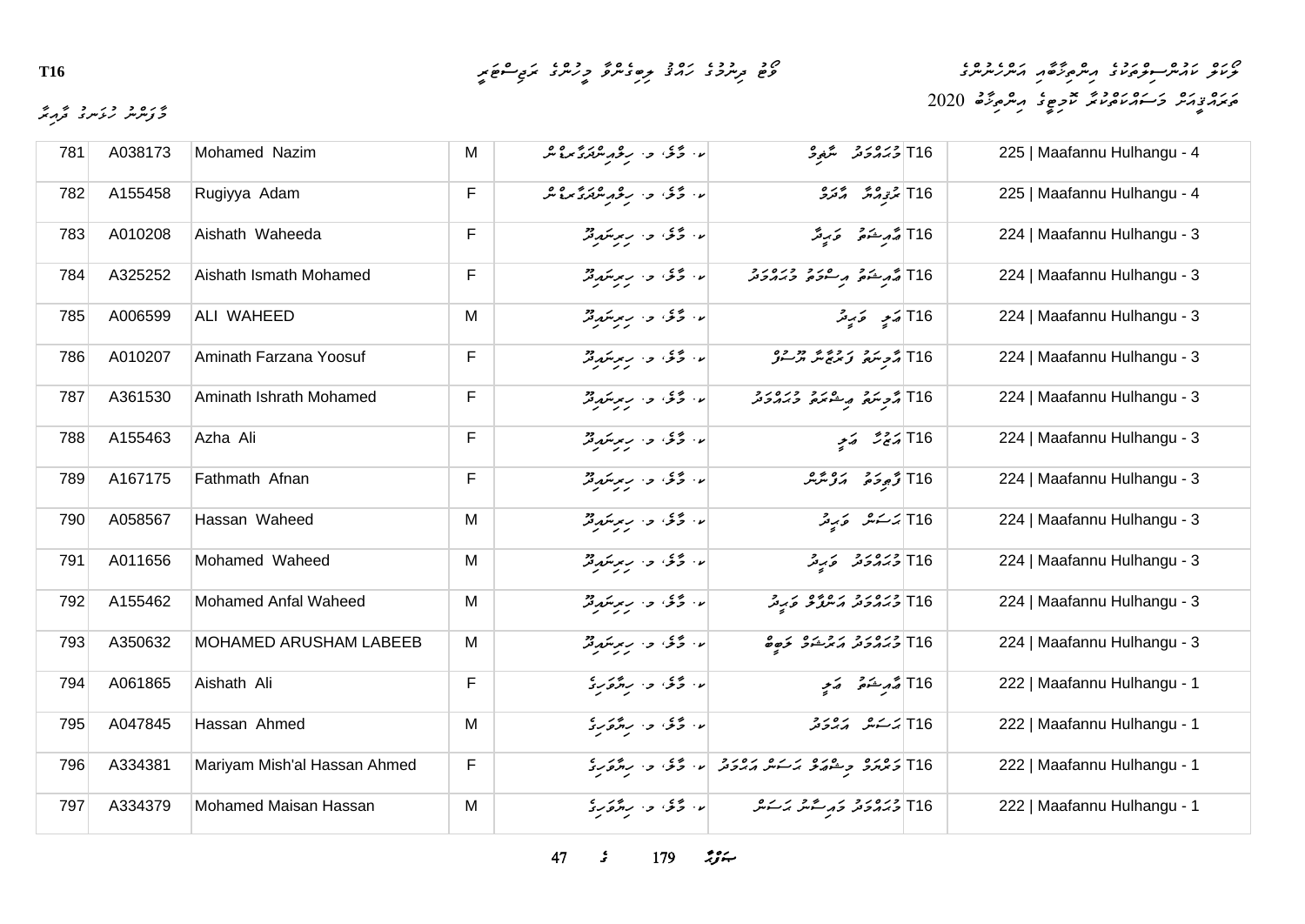*sCw7q7s5w7m< o<n9nOoAw7o< sCq;mAwBoEw7q<m; wBm;vB 2020<sup>, م</sup>وسوق المسجد التحقيق وسرمونية والم*جمع المسجد المسجد المسجد المسجد المسجد المسجد المسجد المسجد المسجد ال

#### *n8o<n@ qC7m:q5 q7w7m?n>*

| 798 | A055170 | NAFEESA IBRAHIM           | F           | لا : د د کال د ارتگار کال ا                                                                                   | T16 <i>سَمِيتَ م</i> ِ صَمَّرِ وَ                                                                              | 222   Maafannu Hulhangu - 1  |
|-----|---------|---------------------------|-------------|---------------------------------------------------------------------------------------------------------------|----------------------------------------------------------------------------------------------------------------|------------------------------|
| 799 | A061885 | Nasfa Zaki                | F           | الا د څخه د رنگورئ                                                                                            | T16 سرشور پچ په                                                                                                | 461   Srilanka / Colombo - 2 |
| 800 | A341415 | Naufath Zaki              | F           | الا د د د . به د د د د د                                                                                      | T16 يىق <i>ۇق تى</i> ر                                                                                         | 222   Maafannu Hulhangu - 1  |
| 801 | A055186 | Salwa Ali                 | F           | الأستحق والبردة وردي                                                                                          | T16  ستورتم - م <i>زم</i> ح                                                                                    | 222   Maafannu Hulhangu - 1  |
| 802 | A234042 | Ahmed Aleef               | M           | ۱۰ د د . د . باره د .                                                                                         | T16 كەنزى كەرى                                                                                                 | 222   Maafannu Hulhangu - 1  |
| 803 | A325620 | Mohamed Najid             | M           | لا د څو د په ده ده ده                                                                                         | T16 وُبَرُدُونَرُ سَمَّهِ مُرْ                                                                                 | 222   Maafannu Hulhangu - 1  |
| 804 | A155665 | Salma Ali                 | F           | الا و و المحمد المحمد المحمد المحمد المحمد المحمد المحمد المحمد المحمد المحمد المحمد المحمد المحمد المحمد     | T16 سَنَوْءٌ     رَبِّ                                                                                         | 222   Maafannu Hulhangu - 1  |
| 805 | A057132 | Hassan Moosa              | M           | لا کامی کا محیط کامل کامل کامل کرده کامل کرده کامل کرده کامل کرده کامل کرده کامل کرد کامل کردید کامل کردید کا | T16 زىنىڭ تۆسىگە                                                                                               | 224   Maafannu Hulhangu - 3  |
| 806 | A050628 | Shara Moosa               | F           | لا د څکې د کولونک                                                                                             | $23$ $22$ T16                                                                                                  | 224   Maafannu Hulhangu - 3  |
| 807 | A038786 | Abdulla Maumoon           | M           | الا د گاگا و ار گاگان گا                                                                                      | T16 كەھەراللە ئەدەمىر                                                                                          | 224   Maafannu Hulhangu - 3  |
| 808 | A066079 | Ahmed Rafeeu              | M           | $\stackrel{2}{\sim}$ ، د د را را برگرو گر                                                                     | T16  پَرُوُتَرُ کَرَوِیْ                                                                                       | 224   Maafannu Hulhangu - 3  |
| 809 | A378379 | Aishath Ahmed Rafeeu      | F           | $\mathcal{Z}(\mathcal{Z}) \cong \mathcal{Z}(\mathcal{Z})$ .                                                   | T16 مُصِحَم مَرْدَدَ مَرْدٍ مُ                                                                                 | 224   Maafannu Hulhangu - 3  |
| 810 | A103139 | Aishath Shaffaf Rafeeu    | F           |                                                                                                               | T16 مەم شىرە ئەرەپچە تەرەپىيە بىر ئەرەپتە ئەرەپتە ئەرەپتە ئەرەپتە ئەرەپتە ئەرەپتە ئەرەپتە ئەرەپتە ئەرەپتە ئەرە | 224   Maafannu Hulhangu - 3  |
| 811 | A165064 | Fathimath Luyoona Maumoon | F           | لا - 3 كى - 3 كىرى 3                                                                                          | T16 ژ <sub>م</sub> وده درور دروه                                                                               | 224   Maafannu Hulhangu - 3  |
| 812 | A342758 | Fathimath Shafga Rafeeu   | $\mathsf F$ |                                                                                                               | T16 <i>وَّجِ دَمَّة حَوْثَ</i> بَرَوِيْرَ                                                                      | 224   Maafannu Hulhangu - 3  |
| 813 | A378378 | Hassan Aiman Ahmed        | M           | $\sim$ وَگَرَ، و $\sim$ مَرَوگَ                                                                               | T16 يَرْسَسْ مَ <sub>م</sub> رِى مَد مَدْوَمْرَ                                                                | 224   Maafannu Hulhangu - 3  |
| 814 | A378377 | Hussain Nishad            | M           | $\mathcal{Z}(\mathcal{Z})$ ، د کريمونځ                                                                        | T16 کرکٹریٹر سرینگٹر                                                                                           | 224   Maafannu Hulhangu - 3  |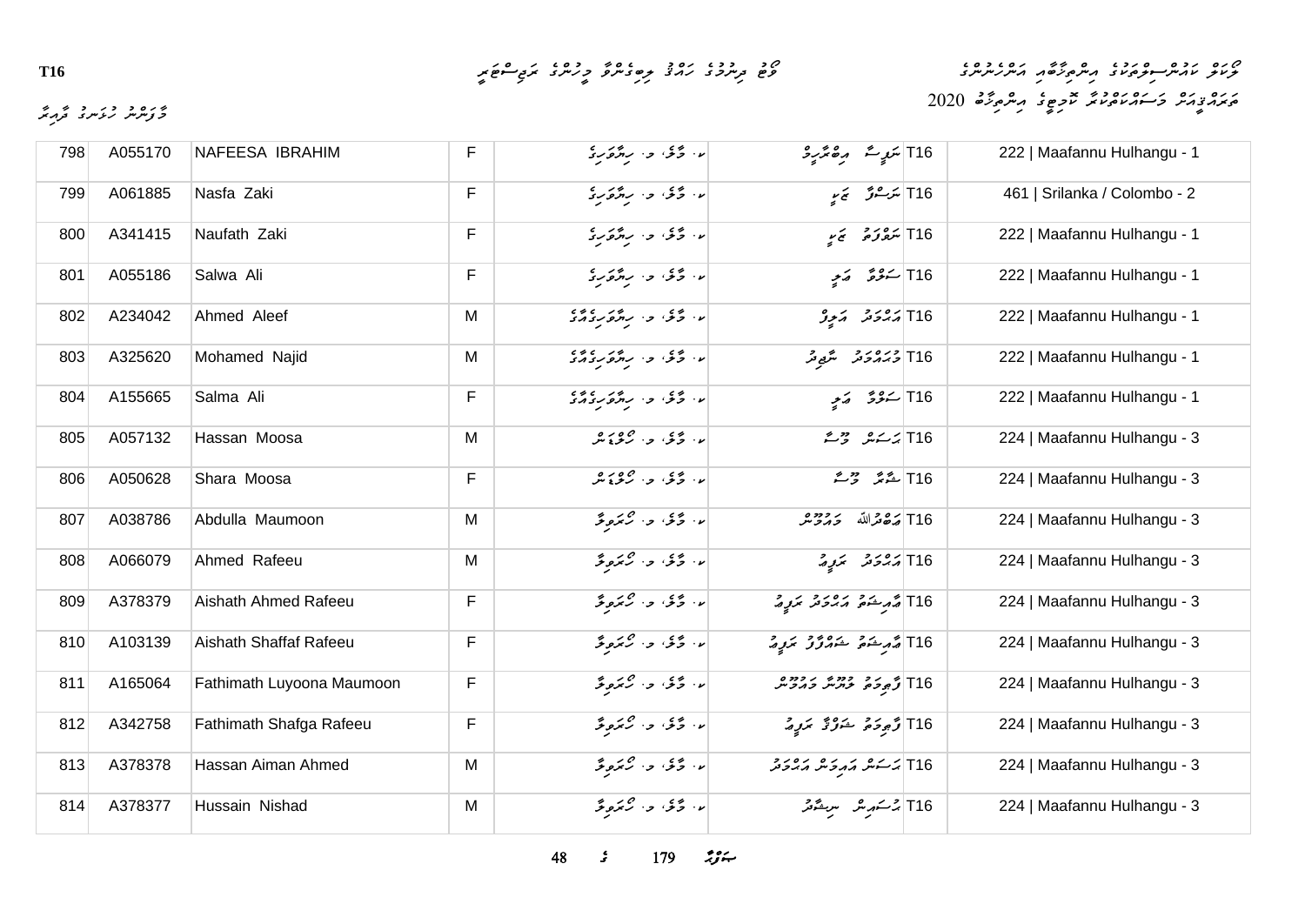*sCw7q7s5w7m< o<n9nOoAw7o< sCq;mAwBoEw7q<m; wBm;vB* م من المرة المرة المرة المرجع المرجع في المركبة 2020<br>مجم*د المريض المربوط المربع المرجع في المراجع المركبة* 

| 815 | A365152 | Ibrahim Ajhad           | M           | الا د د د ان را د کرد د کار                                                                       | T16 م <i>ِیڠتَرِیدْ مَفتح</i> تر              | 224   Maafannu Hulhangu - 3 |
|-----|---------|-------------------------|-------------|---------------------------------------------------------------------------------------------------|-----------------------------------------------|-----------------------------|
| 816 | A378376 | Ismail Ausam Ahmed      | M           | بار گەنگە وراگەتكەنگە                                                                             | T16 <sub>م</sub> ر ش <i>ۇرۇ خۇسكى مەدرە</i> ر | 224   Maafannu Hulhangu - 3 |
| 817 | A348718 | Mohamed Ahsad           | M           | $\mathcal{Z}(\mathcal{Z}) \cong \mathcal{Z}(\mathcal{Z})$ .                                       | T16 دېم دي د برخت ته ک                        | 224   Maafannu Hulhangu - 3 |
| 818 | A025025 | Mohamed Rafeeu          | M           | $\mathcal{Z}(\mathcal{Z})$ ، د را مرکزه گر                                                        | T16 <i>\$نەمۇمۇسىرى</i> م                     | 224   Maafannu Hulhangu - 3 |
| 819 | A025477 | Fathmath Nisha          | $\mathsf F$ | لا، دېڅو، د کار                                                                                   | T16 <i>وُمودَة</i> سِٹَ                       | 222   Maafannu Hulhangu - 1 |
| 820 | A025479 | Mariyam Nisha           | F           | لا د محکې د کړې                                                                                   | T16 كى <i>ئەنگە ئى</i> رىشى بىر               | 222   Maafannu Hulhangu - 1 |
| 821 | A025481 | Saeeda                  | $\mathsf F$ | الا د محکې او د کري                                                                               | T16 شەپىر                                     | 222   Maafannu Hulhangu - 1 |
| 822 | A024532 | Abdulla Shaneez         | M           | لا د محکي د زم سوهي                                                                               | T16 مَرْحْمَّرْاللَّهُ شَّمَّسِيْحْ           | 223   Maafannu Hulhangu - 2 |
| 823 | A024523 | Ahmed Shaneez           | M           | لا د محکي د زم سوهي                                                                               | T16 كەش <b>كەتى</b> شەھىرى                    | 223   Maafannu Hulhangu - 2 |
| 824 | A346268 | Aishath Shaikha Shaneez | F           | الا دمجني والكرسوسي                                                                               | T16 مُرمِسَمُو سَمَعِرْ شَمْسِيْنَ            | 223   Maafannu Hulhangu - 2 |
| 825 | A356948 | Ali                     | M           | لا : 33، و الكهر سوره 2                                                                           | 716  پی موٍ                                   | 223   Maafannu Hulhangu - 2 |
| 826 | A024524 | Ali Shaneez             | M           | لا : د محمد الله عن الله عن الله و المحمد و الله و الله و الله و الله و الله و الله و الله و الله | T16 <i>ڇُوِ ڪُمپي</i>                         | 223   Maafannu Hulhangu - 2 |
| 827 | A352011 | AYHAM ABDUL HAMEED      | M           | لا د محکي د که سوهي                                                                               | T16 <i>גَوְرَدْ • مَەڤورْبِرَوِي</i> ْرَ      | 223   Maafannu Hulhangu - 2 |
| 828 | A374226 | Dheena Mohamed Zahir    | $\mathsf F$ | لا : د د کال الله الله عليه الله د الله د الله د                                                  | T16 مرین <i>گ ڈیزودو تاریز</i>                | 223   Maafannu Hulhangu - 2 |
| 829 | A024533 | Fathimath Dhimna        | $\mathsf F$ | لا د محکي د زمان شهر                                                                              | T16 <i>وَّجِ حَيْ</i> مِرْحَمَّد              | 223   Maafannu Hulhangu - 2 |
| 830 | A012490 | Mohamed Zahir           | M           | لا : د د کار سوسره د                                                                              | T16 <i>ڈیز پڑج تج ب</i>                       | 223   Maafannu Hulhangu - 2 |
| 831 | A348346 | Shuraih Mohamed Zahir   | M           | لا د محکمه د ار کار سوهای                                                                         | T16 شىمدىك ئەمەدىرى ئىرىم                     | 223   Maafannu Hulhangu - 2 |
|     |         |                         |             |                                                                                                   |                                               |                             |

*n8o<n@ qC7m:q5 q7w7m?n>*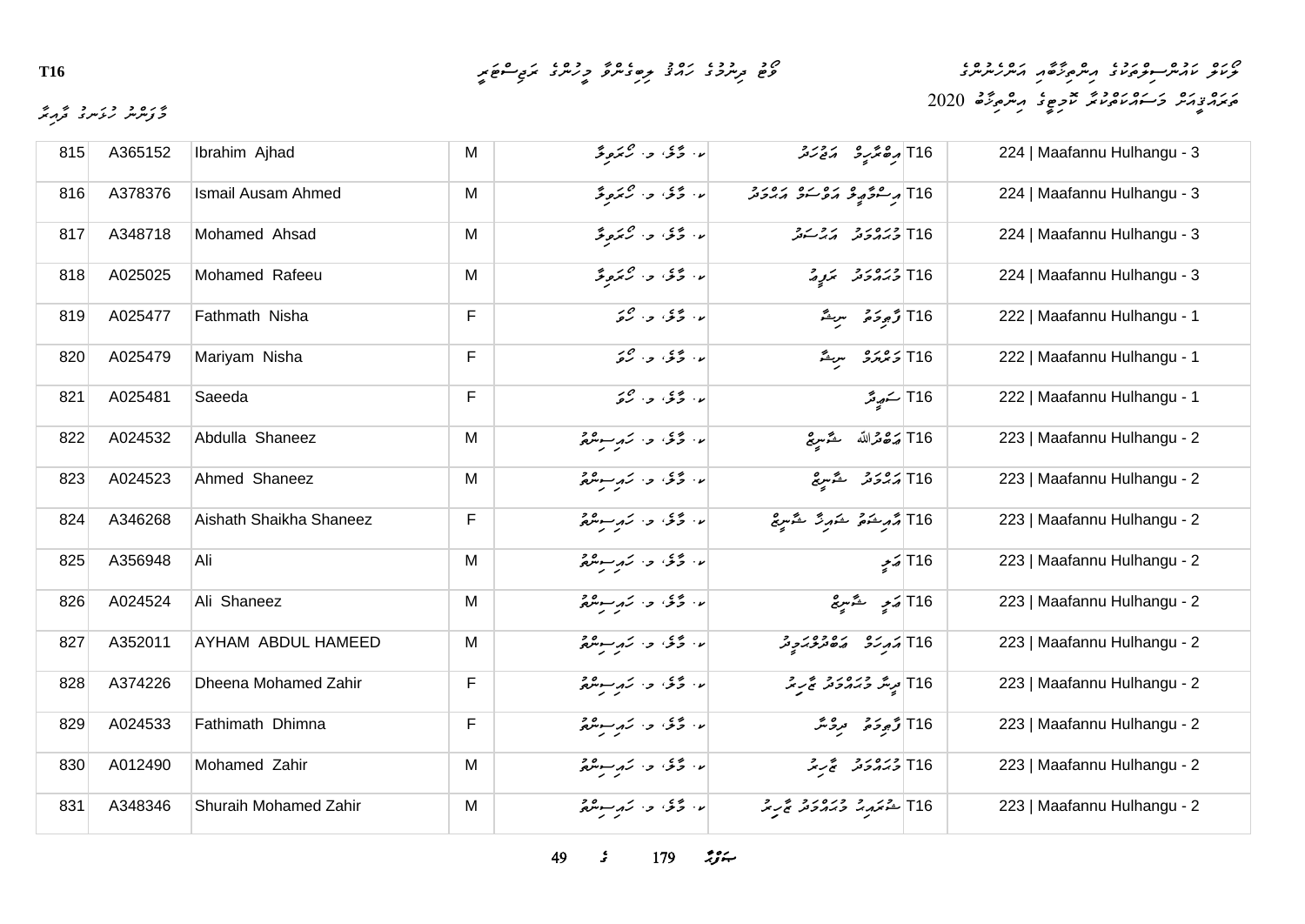*sCw7q7s5w7m< o<n9nOoAw7o< sCq;mAwBoEw7q<m; wBm;vB 2020*<br>*په پوهر وسوډيرونو لومو د موجو د مرمونه* 2020

| 832 | A070801 | Suhaib Mohamed Zahir            | M           | لا : د د کال الله الله عليه الله د الله د الله د                                                                                                                                                                                                                                                                          | T16 بەزىرە ئەبەر ئەر ئارىم                                            | 223   Maafannu Hulhangu - 2 |
|-----|---------|---------------------------------|-------------|---------------------------------------------------------------------------------------------------------------------------------------------------------------------------------------------------------------------------------------------------------------------------------------------------------------------------|-----------------------------------------------------------------------|-----------------------------|
| 833 | A158617 | Suhail Mohamed Zahir            | M           | لا المحتى والكرسوسي                                                                                                                                                                                                                                                                                                       | T16 لـ <i>ـُمْدَمِ وْ دُمُ</i> دْدَنْدْ يَحْرِيْرُ                    | 223   Maafannu Hulhangu - 2 |
| 834 | A049623 | Ahmed Shah                      | M           | $\begin{bmatrix} 2 & 2 & 2 & 0 & 2 & 0 \\ 0 & 2 & 2 & 2 & 0 & 0 \\ 0 & 0 & 0 & 2 & 2 & 0 \\ 0 & 0 & 0 & 0 & 0 & 0 \\ 0 & 0 & 0 & 0 & 0 & 0 \\ 0 & 0 & 0 & 0 & 0 & 0 \\ 0 & 0 & 0 & 0 & 0 & 0 \\ 0 & 0 & 0 & 0 & 0 & 0 \\ 0 & 0 & 0 & 0 & 0 & 0 \\ 0 & 0 & 0 & 0 & 0 & 0 \\ 0 & 0 & 0 & 0 & 0 & 0 \\ 0 & 0 & 0 & 0 & 0 & $ | T16 كەنزى ھەر                                                         | 223   Maafannu Hulhangu - 2 |
| 835 | A040914 | Ibrahim Waheed                  | M           | ر و د ده بره بر د ده د د                                                                                                                                                                                                                                                                                                  | T16 <sub>م</sub> ەنگەر ئ <i>ەبەت</i> ر                                | 223   Maafannu Hulhangu - 2 |
| 836 | A037561 | Ahmed Rasheed                   | M           | ، دُبْنَ دا دِرْمَوِ                                                                                                                                                                                                                                                                                                      | T16   كەش <sup>ى</sup> ر كىم بىر كىلىنىش ئىشتىر ئىشتى ئىشتى ئىشتى كىل | 223   Maafannu Hulhangu - 2 |
| 837 | A125423 | Masha Rasheed                   | F           | الا د نځنۍ او اورنګو                                                                                                                                                                                                                                                                                                      | T16 گرشہ تر <sub>شو</sub> تر                                          | 223   Maafannu Hulhangu - 2 |
| 838 | A125400 | Shifna Rasheed                  | F           | الا د څخه د اورشو                                                                                                                                                                                                                                                                                                         | T16 حوثر مگر میں میں تھا۔<br>16                                       | 223   Maafannu Hulhangu - 2 |
| 839 | A009734 | Eysa Moosa                      | M           | ر، وَکَیْ وَ مِرْمَوَی                                                                                                                                                                                                                                                                                                    | $\mathcal{L}$ پر محمد حس                                              | 225   Maafannu Hulhangu - 4 |
| 840 | A219092 | Hussain Moosa                   | M           | ر، وګڼ و مرمون                                                                                                                                                                                                                                                                                                            | T16 پرڪ <sub>يمب</sub> ر وحيد                                         | 225   Maafannu Hulhangu - 4 |
| 841 | A094775 | Ibrahim Rasheed Moosa           | M           | لاستحق وسمائعه                                                                                                                                                                                                                                                                                                            | T16 <sub>م</sub> ەنگەر تكەنپەتر ۋىگە                                  | 225   Maafannu Hulhangu - 4 |
| 842 | A049876 | Abdul Faththah Hussain          | M           | پار دمجنۍ او او مرغونو                                                                                                                                                                                                                                                                                                    | T16 رەپرەرەپر ب <sub>ە</sub> ركىرىش                                   | 222   Maafannu Hulhangu - 1 |
| 843 | A054272 | Aishath Azma Abdul Fathah       | F           | پارسخوا دا مانندوی                                                                                                                                                                                                                                                                                                        | T16 <i>مەم شىم مەمۇرە بوھەدە بو</i>                                   | 222   Maafannu Hulhangu - 1 |
| 844 | A053159 | Aminath Nazra Abdul Fathah      | F           | پار د محمد کار مرسموند ک                                                                                                                                                                                                                                                                                                  | T16 څو شرح شرح پر محصو <del>د د ده د</del>                            | 222   Maafannu Hulhangu - 1 |
| 845 | A115876 | Fathimath Zeenath Abdul Fathaah | $\mathsf F$ | مار محرمي الارس مرسمومي                                                                                                                                                                                                                                                                                                   | T16 ژُب <i>وِ دَه پی سَهْ م</i> ُه <i>مُروزو م</i> ُه د               | 222   Maafannu Hulhangu - 1 |
| 846 | A026269 | Mariyam Paruveen Abdul Faththah | F           | پارستخت دار مرسمع ک                                                                                                                                                                                                                                                                                                       | T16 ځمه <i>ده بر چې مې م</i> ه مورومونه                               | 222   Maafannu Hulhangu - 1 |
| 847 | A053158 | Mohamed Jinah Abdul Fathah      | M           |                                                                                                                                                                                                                                                                                                                           | T16 دره دو په ده ده ده ده دو است وی د ارس و                           | 222   Maafannu Hulhangu - 1 |
| 848 | A053157 | Mufeeda Mohamed                 | F           | پار د څخه او با مرسمونو                                                                                                                                                                                                                                                                                                   | T16   <i>3ي قرق جن</i> م <i>23 قر</i>                                 | 222   Maafannu Hulhangu - 1 |
|     |         |                                 |             |                                                                                                                                                                                                                                                                                                                           |                                                                       |                             |

*n8o<n@ qC7m:q5 q7w7m?n>*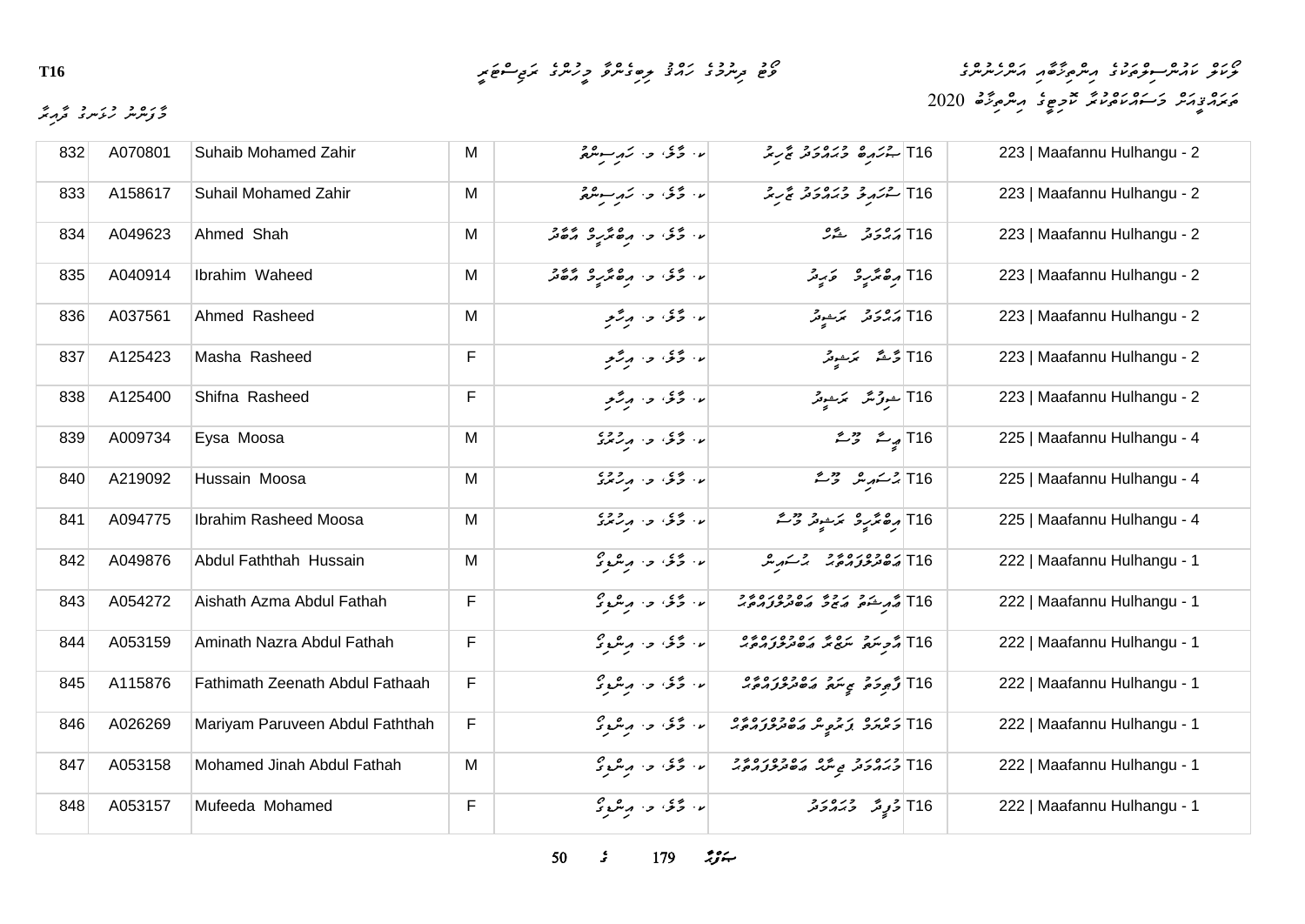*sCw7q7s5w7m< o<n9nOoAw7o< sCq;mAwBoEw7q<m; wBm;vB 2020<sup>, م</sup>وسر در مدد مدرج به مدرم مقرم قرار 2020*<br>موسر المستقرم المستقرم المستقرم المستقرم المستقرم المستقرم المستقرم المستقرم المستقرم المستقرم المستقرم المستقر

| 849 | A103343 | Aishath Hishma    | F | الا د څخه د اولرنگو                                                                                                           | T16 مَّەمِشَى بِرِ شَرَّ                             | 222   Maafannu Hulhangu - 1 |
|-----|---------|-------------------|---|-------------------------------------------------------------------------------------------------------------------------------|------------------------------------------------------|-----------------------------|
| 850 | A350098 | Aminath Nawaal    | F | الا د نځو او او مرسود                                                                                                         | T16 مُّحِسَمُ سَمَّعْ                                | 222   Maafannu Hulhangu - 1 |
| 851 | A141754 | Fathimath Shaliny | F | الا د کمکی او ا مرکز کرد                                                                                                      | T16 ر <i>ُّڄِوَةُ</i> شَّعِسِ                        | 222   Maafannu Hulhangu - 1 |
| 852 | A044104 | Ibrahim Waheed    | M | الا د کمکی او ا مرکز کرد                                                                                                      | T16 م <i>وڭ ئۇي</i> رۇ ھەرىتر                        | 222   Maafannu Hulhangu - 1 |
| 853 | A075682 | Mariyam Shalini   | F | لا د څو د او پرس                                                                                                              | T16 كەيمەنى ھەمبىر                                   | 222   Maafannu Hulhangu - 1 |
| 854 | A350150 | Samha Waheed      | F | الا د څخه د اولرنگو                                                                                                           | T16 س <i>ترة بم ق</i> ديم                            | 222   Maafannu Hulhangu - 1 |
| 855 | A334970 | Akin Abdul Majeed | M | ۱۰ وی. د. مغرفردری                                                                                                            | T16 م <i>ۇيومۇ مەھەردى ي</i> ومۇ                     | 225   Maafannu Hulhangu - 4 |
| 856 | A038813 | Ayiz Ahmed        | M | $\frac{c}{c}$ , $\frac{c}{c}$ , $\frac{c}{c}$ , $\frac{c}{c}$ , $\frac{c}{c}$ , $\frac{c}{c}$ , $\frac{c}{c}$ , $\frac{c}{c}$ | T16 مُگهريج م <i>مرد څ</i> و                         | 225   Maafannu Hulhangu - 4 |
| 857 | A041740 | Nashiya Shameem   | F | $\frac{c}{c}$ , $\frac{c}{c}$ , $\frac{c}{c}$ , $\frac{c}{c}$ , $\frac{c}{c}$ , $\frac{c}{c}$ , $\frac{c}{c}$ , $\frac{c}{c}$ | T16 سُرْجِيمٌ     حَرَجِ \$                          | 225   Maafannu Hulhangu - 4 |
| 858 | A041742 | Rasha Ahmed       | F | ۱۰ وگی و مرکزوری                                                                                                              | T16 يَرْئَدُ     بَرْرُوَبْرُ                        | 225   Maafannu Hulhangu - 4 |
| 859 | A043098 | Hussain Rasheed   | M | ۱۰ د دی. د امريزواری                                                                                                          | T16   پرستہر شر سمزشور تھر<br>ا                      | 223   Maafannu Hulhangu - 2 |
| 860 | A160559 | Ibrahim Nasheed   | M | ، د د د و پروود                                                                                                               | T16 <sub>مر</sub> ھ <i>مگرچ</i> و سمجھ مگر           | 223   Maafannu Hulhangu - 2 |
| 861 | A085255 | Mohamed Rasheed   | M | ۱۰ د څو، د اوبرووړي                                                                                                           | T16  <i>وُبَہُ وَمَدْ</i> بَرَ <sub>ّسُوِمُ</sub> رُ | 223   Maafannu Hulhangu - 2 |
| 862 | A160219 | Rafa Rasheed      | F | ۱۰ د د د اربرورد                                                                                                              | T16 تروٌ ترجوترُ                                     | 223   Maafannu Hulhangu - 2 |
| 863 | A309069 | Reesha Mohamed    | F | ۱۰ د دی. د امريزوگرد                                                                                                          | T16 برِتْہٗ     ڈِرُدُدَتَرُ                         | 223   Maafannu Hulhangu - 2 |
| 864 | A359092 | Rifga Mohamed     | F | ۱۰ د دی. د امروز د                                                                                                            | T16 بروتى ت <i>ورودو</i> تر                          | 266   M. Mulah - 2          |
| 865 | A126146 | Ahmed Shuau       | M | ر، د څخه د او د وروسته شو                                                                                                     | $222 - 222$ $-16$                                    | 223   Maafannu Hulhangu - 2 |

## *n8o<n@ qC7m:q5 q7w7m?n>*

 $51$  *s*  $179$  *i*<sub>s</sub>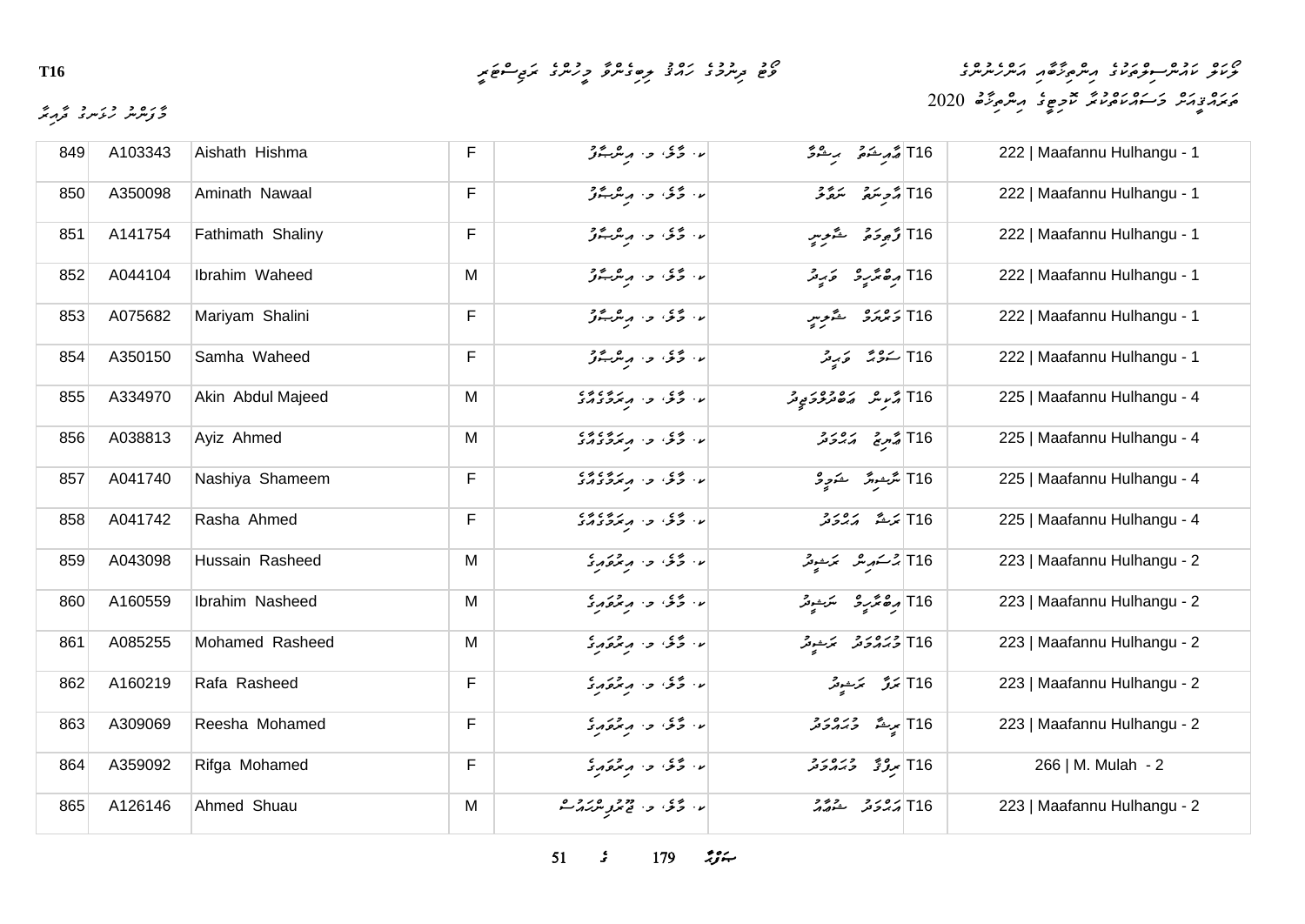*sCw7q7s5w7m< o<n9nOoAw7o< sCq;mAwBoEw7q<m; wBm;vB 2020*<br>*په پوهر وسوډيرونو لومو د موجو د مرمونه* 2020

| 866 | A151074 | Fathimath Shafa       | F | لا با محركي المسابق المعروف المستقرح المستقرح المستقرح المستقرح المستقرح المستقرح المستقرح المستقرح المستقرح ا | T16 <i>وَّج</i> وَتَمُ شَرَّ           | 223   Maafannu Hulhangu - 2 |
|-----|---------|-----------------------|---|----------------------------------------------------------------------------------------------------------------|----------------------------------------|-----------------------------|
| 867 | A060416 | Liusha Ali            | F | لا : وَكُوْا و الْمَحْمَّةِ بِعْرَةِ بِعَرْبِهِ مِسْرَارِ فَيْ                                                 | T16 مرثرشہ ک <i>ے م</i>                | 223   Maafannu Hulhangu - 2 |
| 868 | A069592 | Mohamed Amir          | M | لا با محركا او المع مع مع مع روابع السكر و المحرك السكر و المحرك السكر و المحرك المحركة المحركة الم            | T16 <i>جُہُمُدُوَنَہ مُ</i> ُوِیْرَ    | 223   Maafannu Hulhangu - 2 |
| 869 | A105667 | Ahmed Shan            | M | لاستحق وسقطر                                                                                                   | T16 كەبۇر ھەر                          | 595   Maafannu Hulhangu-5   |
| 870 | A066906 | Khadeeja Ibrahim      | F | ىن گەنتى، جەن ئەقر                                                                                             | T16 كَتَعِيقَ - مِرْكَةَ مَرْكَبِيرَةَ | 595   Maafannu Hulhangu-5   |
| 871 | A041166 | <b>Abdul Aleem</b>    | M | ىر، بۇي بەر ئارلاشگەش                                                                                          | T16 كەھىر <i>ى مۇ</i> يى               | 225   Maafannu Hulhangu - 4 |
| 872 | A041165 | Azma Mohamed          | F | ىر، بۇي بەر ئەرەپ ئەھ                                                                                          | T16 كەبىر ئەرگە ئەرگە                  | 225   Maafannu Hulhangu - 4 |
| 873 | A041164 | Azmeel Mohamed        | M | ىر ئەق بەر رەەب ئەش                                                                                            | T16 كەنج يەرقى ئەمدى ئىس               | 225   Maafannu Hulhangu - 4 |
| 874 | A065647 | Faiza Mohamed         | F | لا : ۇقۇرا دا ئارلاشگەش                                                                                        | T16 وٌَمِيعٌ وَيَرْدُونَرُ             | 225   Maafannu Hulhangu - 4 |
| 875 | A026068 | Hassan Moosa          | M | ىر، بۇي بەر ئەزەھەر                                                                                            | T16 زىكىر تۇر                          | 225   Maafannu Hulhangu - 4 |
| 876 | A112252 | Abdul Shafeeu         | M | ر د څخه و د روه په ۲۶۵۵ ور<br>د گون و د رورد شومبرټور مبر <del>ه</del> د                                       | T16 <i>كەڭ تەرگىنىدۇ ئ</i>             | 225   Maafannu Hulhangu - 4 |
| 877 | A309279 | Ahmed Ahlam           | M | ر، دهی در روه به ۲۵۵ در در                                                                                     | T16 كەبرو كەبەر 35                     | 225   Maafannu Hulhangu - 4 |
| 878 | A166913 | Ahmed Fazeel          | M |                                                                                                                | T16 ړ <i>ژی ق ق</i> نیو                | 225   Maafannu Hulhangu - 4 |
| 879 | A084475 | Ahmed Shafeeu         | M | ر د څخه و د روه په ۲۶۵۵ ور<br>د گون و د رورد شومبرټور مبر <del>ه</del> د                                       | T16 كەبۇر ئىم بەر ئىكتىن ئى            | 225   Maafannu Hulhangu - 4 |
| 880 | A042938 | Aishath Mohamed       | F | ر د څخه و د روه په ۲۶۵۵ ور<br>د گون و د رورد شومبرټور مبر <del>ه</del> د                                       | T16 مەم <i>قىدە ئەرەبى</i>             | 225   Maafannu Hulhangu - 4 |
| 881 | A116620 | Aishath Shamli        | F | ر، دهی در روه به ۲۵۵ در در                                                                                     | T16 صَّرِحْتَمُو حَدَوْمِ              | 225   Maafannu Hulhangu - 4 |
| 882 | A332041 | Aishath Maahy Shafeeu | F | ر د څخه و د روه په ۲۶۵۵ ور<br>د گون و د رورد شومبرټور مبر <del>ه</del> د                                       | T16 مُرِحَمَۃ کَرٍ حَو <i>َرٍ (</i>    | 225   Maafannu Hulhangu - 4 |
|     |         |                       |   |                                                                                                                |                                        |                             |

 $52$  *s*  $179$   $23$ 

*n8o<n@ qC7m:q5 q7w7m?n>*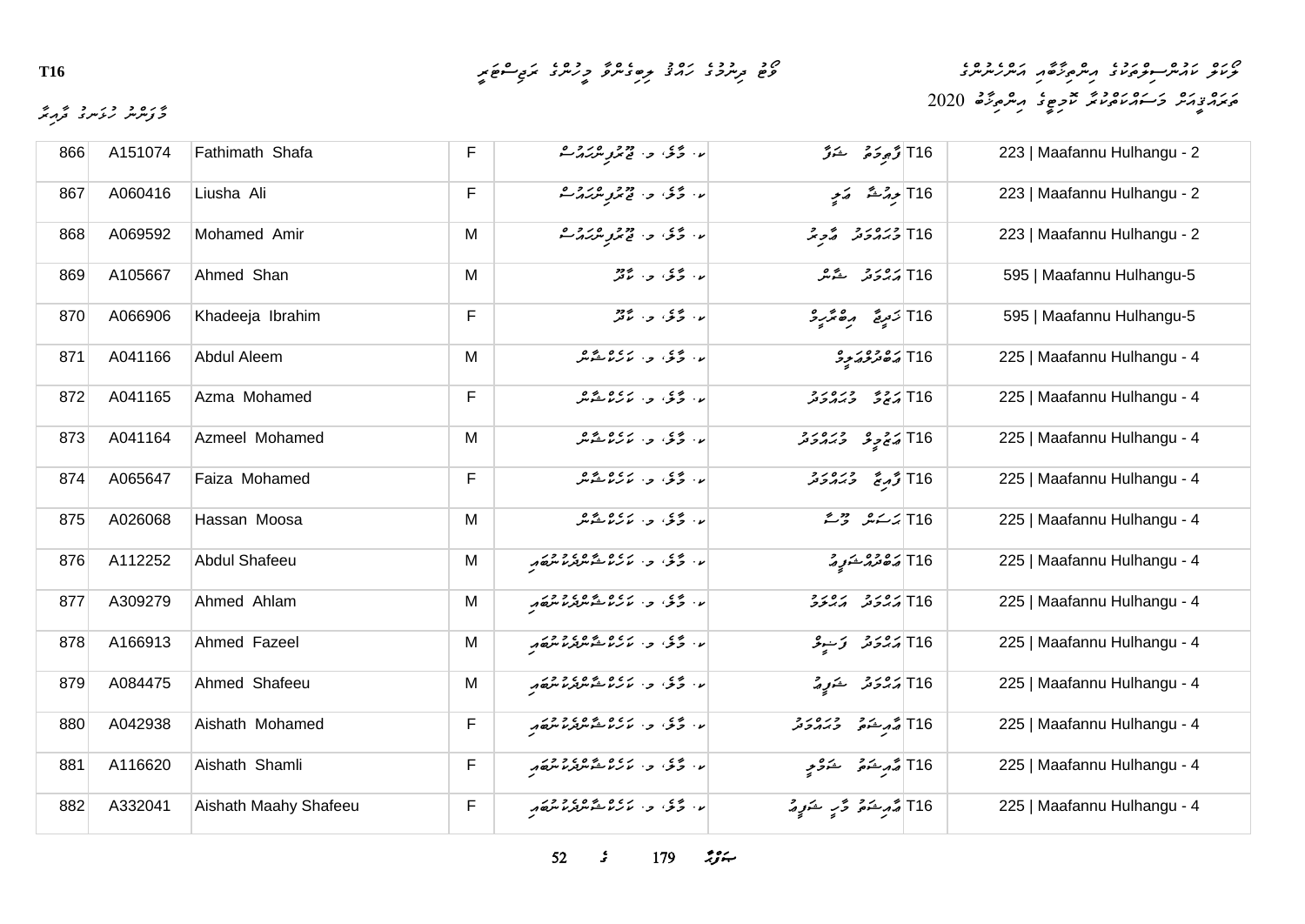*sCw7q7s5w7m< o<n9nOoAw7o< sCq;mAwBoEw7q<m; wBm;vB 2020*<br>*په پوهر وسوډيرونو لومو د موجو د مرمونه* 2020

| 883 | A011210 | Ali Shafeeu                 | M | ر، نجمی، د، ری ه عروج دور.<br>دا نگوش د، دارد شوس در مرتفار | T16 <i>ڇَوِ حَوَرِةُ</i>                    | 225   Maafannu Hulhangu - 4 |
|-----|---------|-----------------------------|---|-------------------------------------------------------------|---------------------------------------------|-----------------------------|
| 884 | A228713 | Aminath Fazeela             | F |                                                             | T16 مَّ مِسَمَّد وَيِءَّ                    | 225   Maafannu Hulhangu - 4 |
| 885 | A361387 | Aminath Savsan              | F | ر، دهی در روه به ۲۵۵ در در                                  | T16 م <sup>ۇ</sup> جەتئە ئەرەسەتلەر         | 225   Maafannu Hulhangu - 4 |
| 886 | A361386 | Fathmath Raushan Shafyu     | F | ر، حجمي که در ۱۵۶۵ ورود.<br>دا گرگ که ارد استمداد در سره د  | T16 <i>وُجِرَدُ بَرَمْ شَهْرٌ شَوْرٍ مُ</i> | 225   Maafannu Hulhangu - 4 |
| 887 | A166914 | Ibrahim Fazeel              | M | ر د څخه و د روه په ۲۶۶۵ وو.                                 | T16 ب <i>ر&amp;نڈرِی ق</i> 'خوی             | 225   Maafannu Hulhangu - 4 |
| 888 | A084679 | Ismail Shafeeu              | M | ر، حجمي که در ۱۵۶۵ ورود.<br>دا گرگ که ارد استمداد در سره د  | T16 م <i>ې</i> شۇم <sub>ۇ</sub> ھەرچ        | 225   Maafannu Hulhangu - 4 |
| 889 | A344070 | <b>Ismail Fazeel Hassan</b> | M | ر د څخه و د روه په ۲۶۶۵ وو.                                 | T16 برىئىگ <sub>ە</sub> تۇرىنىدى تەسكىل     | 225   Maafannu Hulhangu - 4 |
| 890 | A113671 | Mohamed Fazeel              | M | لا و و د المرکز شهر و د د د د د کار د و د د ا               | T16 <i>\$نە\$ى قىنى</i> ۋ                   | 225   Maafannu Hulhangu - 4 |
| 891 | A343634 | Mohamed Rafah               | M | ر، حجمي که در ۱۵۶۵ ورود.<br>دا گرگ که ارد استمداد در سره د  | T16 <i>222 كروم</i><br>16                   | 225   Maafannu Hulhangu - 4 |
| 892 | A076523 | Mohamed Shareef             | M | ر، حجمي که در ۱۵۶۵ ورود.<br>دا گرگ که ارد استمداد در سره د  | T16 <i>\$222 مىغىر</i> ۇ                    | 225   Maafannu Hulhangu - 4 |
| 893 | A165273 | Mohamed Zayan Shafeeu       | M | ر د څخه و د روه په ۲۶۶۵ وو.                                 | T16 <i>وَبَرُودُو بَهُرُسُ حَوَوِدُ</i>     | 225   Maafannu Hulhangu - 4 |
| 894 | A344026 | Seeniya                     | F | ر، حجمي که در ۱۵۶۴ مرکز در ۱۵۶۴                             | T16 سوبير <i>گ</i> ر                        | 225   Maafannu Hulhangu - 4 |
| 895 | A069884 | Abdulla Azmee               | M | لاستحق وسنهدي                                               |                                             | 223   Maafannu Hulhangu - 2 |
| 896 | A038646 | Aishath Hussain             | F | لاستخرش وسنهدي                                              | T16 مۇمەشقى بىرىكىمبەش                      | 223   Maafannu Hulhangu - 2 |
| 897 | A340377 | Aishath Maeesha Lisham      | F | لا د څخه د لامړيزه                                          | T16 مُرمِشَمْ وَرِحْہ مِحْرَدْ              | 223   Maafannu Hulhangu - 2 |
| 898 | A025582 | Ali Asim                    | M | لا د څخه د لاړيږي                                           | T16 <i>ڇُجِهِ جُ</i> سِوڤ                   | 223   Maafannu Hulhangu - 2 |
| 899 | A026212 | <b>HASSAN NIYAL</b>         | M | لا د څخه د لامړين                                           | T16   پرستربر سر <i>مڑ</i> و                | 223   Maafannu Hulhangu - 2 |

## *n8o<n@ qC7m:q5 q7w7m?n>*

 $53$   $5$   $179$   $25$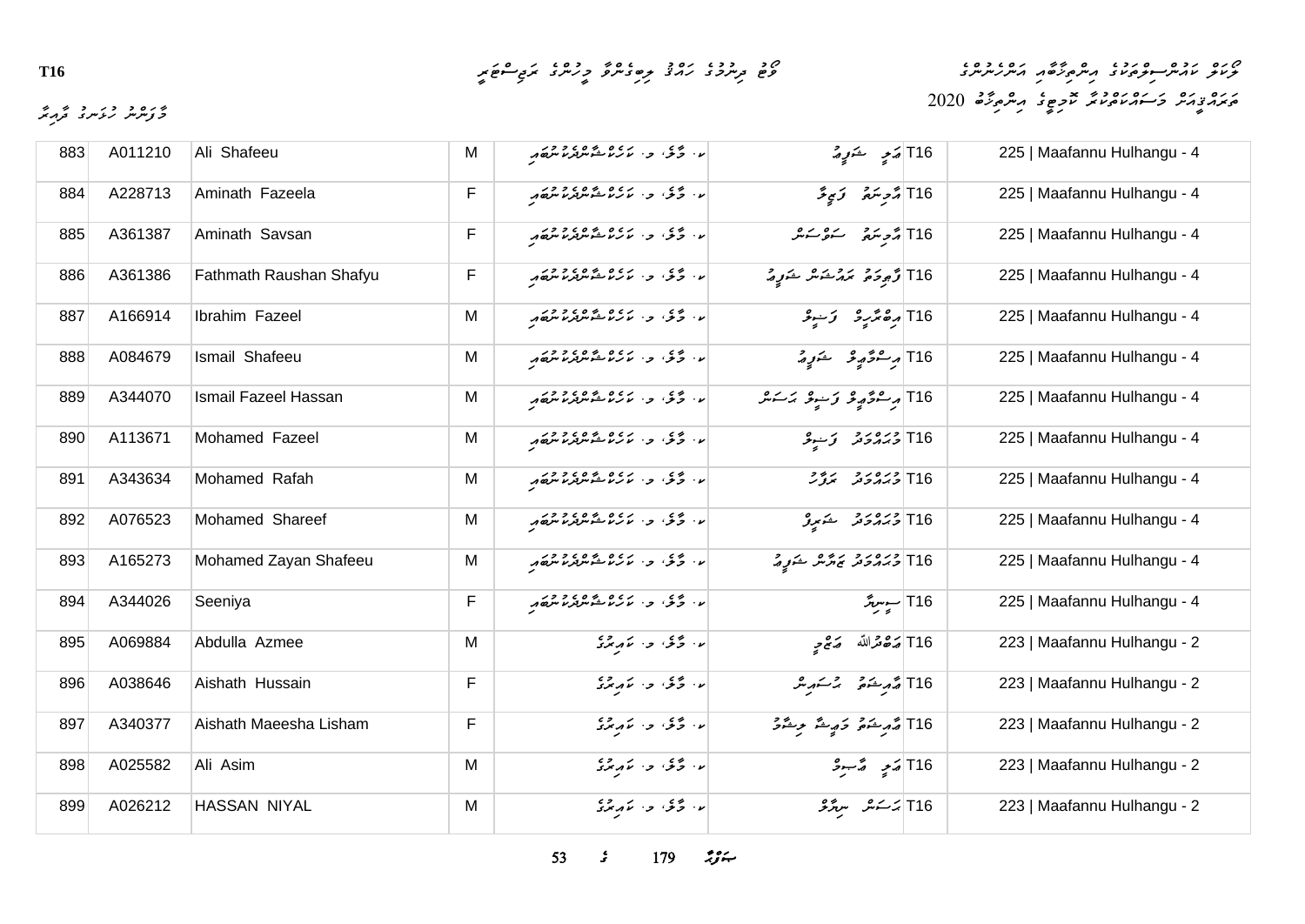*sCw7q7s5w7m< o<n9nOoAw7o< sCq;mAwBoEw7q<m; wBm;vB 2020*<br>*په پوهر وسوډيرونو لومو د موجو د مرمونه* 2020

| 900 | A075696 | Hussain Rameez          | M | لا د څخه د عهر پرې          | T16 بڑے ہر شہ سرج محمد تحریکی کے S   | 223   Maafannu Hulhangu - 2 |
|-----|---------|-------------------------|---|-----------------------------|--------------------------------------|-----------------------------|
| 901 | A069882 | Ibrahim Riyaz           | M | لا د څخه د لامړيزه          | T16 م <i>ِیڠَدَّرِدْ بِرَمَّ</i> ّہُ | 223   Maafannu Hulhangu - 2 |
| 902 | A340381 | Mariyam Malsa Lisham    | F | لا د څخه د لامديزه          | T16 كەنگەنى كەمىگە مەشگەنى           | 223   Maafannu Hulhangu - 2 |
| 903 | A147471 | Mariyam Nafiya Hassan   | F | لا د څخه د لامدېږي          | T16 كەبۇرى ئۇيەتر ئەس <i>ت</i> ىر    | 223   Maafannu Hulhangu - 2 |
| 904 | A032307 | Mohamed Lisham          | M | لا الحجو الأو الأمريكي      | T16  <i>وُبَہُ وَبَرْ وَجِسَّوْ</i>  | 223   Maafannu Hulhangu - 2 |
| 905 | A122847 | Mohamed Nafiu Hassan    | M | لا . وَ فَي و اللَّهِ مِنْ  | T16 تربروتر شَعِرة برَسَسْ           | 223   Maafannu Hulhangu - 2 |
| 906 | A302679 | Hawwa Raufa             | F | ىد، بۇي بەر ئەيىزىش         | T16 يَرْدُوَّ - يَرْدُوَّ            | 225   Maafannu Hulhangu - 4 |
| 907 | A104413 | Khalid Abdulla          | M | لا : د څو د ارا پارسته      | T16 كَرْمِيْرُ     مَرْكَة لَّلَّه   | 225   Maafannu Hulhangu - 4 |
| 908 | A059760 | Mashitha                | F | ، ۇي <sub>ج</sub> ې پىمى كە | T16 گەنج <b>ە</b>                    | 225   Maafannu Hulhangu - 4 |
| 909 | A339012 | Mohamed Althof          | M | ىد، بۇي بەر ئەئىزىشە        | T16 <i>ۋېزودنى پروچۇ</i>             | 225   Maafannu Hulhangu - 4 |
| 910 | A060567 | Yoosuf Abdulla          | M | لار ۇي بەر ئەتىزىش          | T16 ترتيو پەھەراللە                  | 225   Maafannu Hulhangu - 4 |
| 911 | A068798 | Abdul Rahman Aboobakuru | M | لا د څو د لاروبرلا          | T16 يەھ <i>دە جەھ مەدە ج</i>         | 595   Maafannu Hulhangu-5   |
| 912 | A146272 | Aboobakuru Mohamed      | M | لا د څوک د لاروندلا         | T16 <i>בשפיל בברבית</i>              | 595   Maafannu Hulhangu-5   |
| 913 | A068901 | Adam Aboobakuru         | M | لا د څخه د لاروندلا         | T16 كەنزى مەھەمدىكى                  | 595   Maafannu Hulhangu-5   |
| 914 | A068797 | Ahmed Rasheed           | M | لاستخنى التاراة ولايران     | T16 كەندى كى مىزىدى كىلەت بىرىدا ئاس | 595   Maafannu Hulhangu-5   |
| 915 | A332534 | Aminath Aboobakuru      | F | لا د څخه د املاد در         | T16 مُجِسَعَ مُقْصَدَ مُ             | 595   Maafannu Hulhangu-5   |
| 916 | A112805 | Fathimath Aboobakuru    | F | لا د څخه د الاروبرلا        | T16 تُرجوحَمُ مُقْصَلَةٌ             | 595   Maafannu Hulhangu-5   |

## *n8o<n@ qC7m:q5 q7w7m?n>*

 $54$   $5$   $179$   $29$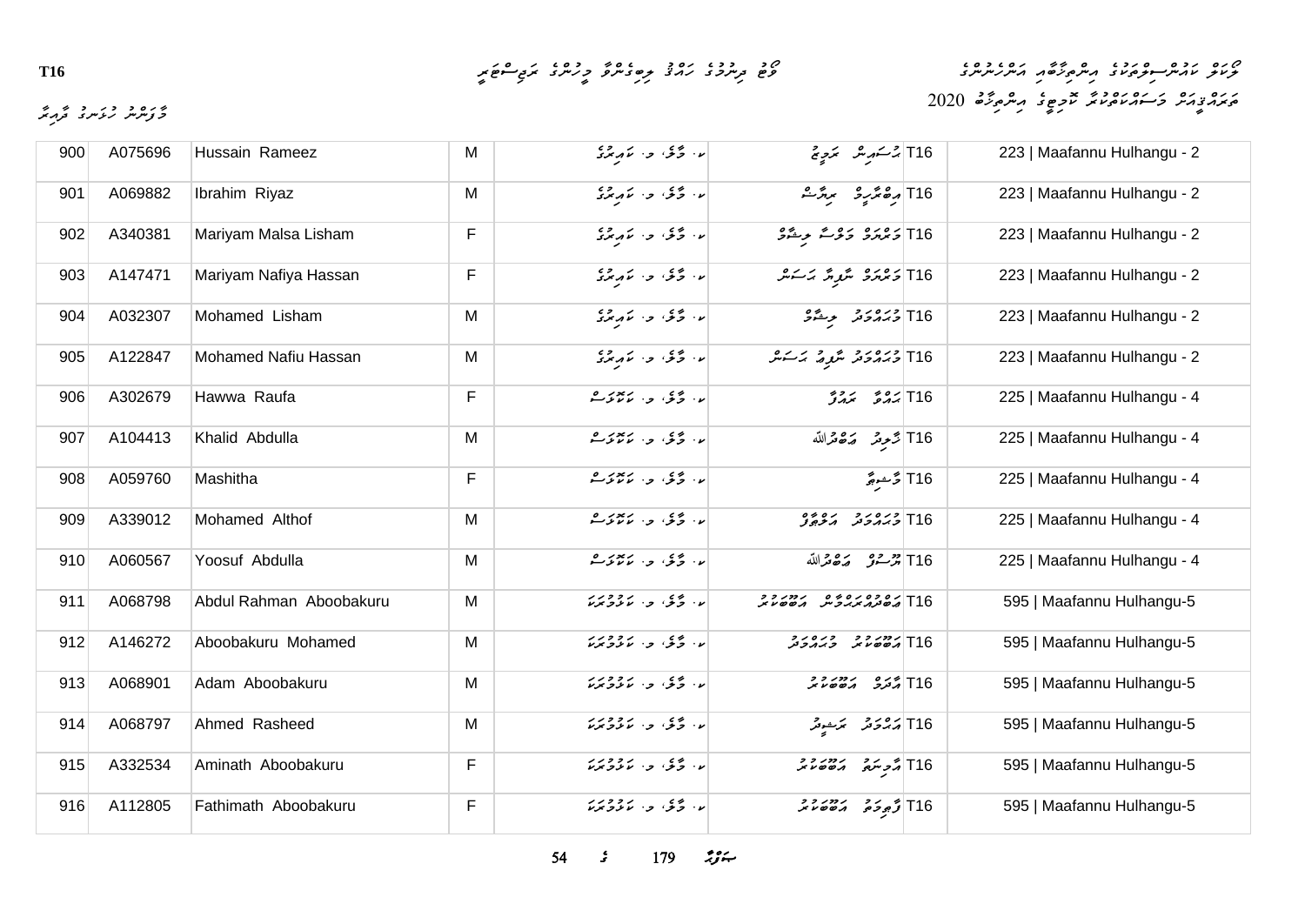*sCw7q7s5w7m< o<n9nOoAw7o< sCq;mAwBoEw7q<m; wBm;vB 2020<sup>, م</sup>وسوق المسجد التحقيق وسرمونية والم*جمع المسجد المسجد المسجد المسجد المسجد المسجد المسجد المسجد المسجد ال

| 917 | A160484 | Hanoon Mohamed Ali       | M | لا گرفته و کودکرد                       | T16 بریژی <i>ں ڈبروروٹر م</i> زم                            | 595   Maafannu Hulhangu-5   |
|-----|---------|--------------------------|---|-----------------------------------------|-------------------------------------------------------------|-----------------------------|
| 918 | A119678 | Hussain Aboobakuru       | M | لا د څوک د لاروندلا                     | T16 يُرسَمه شَرَ مُتَصَفَّعَة مُنْ                          | 595   Maafannu Hulhangu-5   |
| 919 | A068905 | Ibrahim Aboobakuru       | M | لا د څکې د لاروندل                      | T16 مەھمەر 2 مەھەمدىن                                       | 595   Maafannu Hulhangu-5   |
| 920 | A332532 | Ismail Aboobakuru        | M | لا د څوک د الاروبرړ                     | T16 مەش <i>ۇم</i> ۇ مەھەمدى                                 | 595   Maafannu Hulhangu-5   |
| 921 | A334547 | Lail Mohamed Ali         | M | لا د څوک د الاروبرړ                     | T16 تح <i>مد بحر و بحر و تح</i> رید کردید از این می         | 595   Maafannu Hulhangu-5   |
| 922 | A052217 | Mohamed Aboobakuru       | M | ر، دحق، د. رودبرر<br>را، دحق، د. رودبرر | $22222$ $25222$ T16                                         | 595   Maafannu Hulhangu-5   |
| 923 | A332533 | Moosa Aboobakuru         | M | ر، دې د رودر                            | 2000127                                                     | 595   Maafannu Hulhangu-5   |
| 924 | A146292 | Sobira Moosa             | F | ر، دحق، د، روورر                        | $23$ مُصِمَّر 22 $\sim$                                     | 595   Maafannu Hulhangu-5   |
| 925 | A005499 | Fathimath Guraisha       | F | لا د څخه د لکونگر                       | T16 <i>وُّجِوَدَهُ</i> تَحْمَدِيثُهُ                        | 595   Maafannu Hulhangu-5   |
| 926 | A073985 | ADHEEL IQBAL             | M | لاستخرق وسأسلح بين                      | T16 كەبېرى ب <i>وقى</i> ئى                                  | 223   Maafannu Hulhangu - 2 |
| 927 | A066858 | Aheed Iqbal              | M | لاستخوش وستكس ودوي                      | T16 كەبەتر ب <i>وقى</i> مى                                  | 223   Maafannu Hulhangu - 2 |
| 928 | A031855 | Ahmed Iqbal              | M | لاستخرى بالمستخدمة                      |                                                             | 223   Maafannu Hulhangu - 2 |
| 929 | A073980 | Aishath Hanim            | F | لا د محرکې له د انگلاب د د دي           | T16 مەم ئەتقى ئەس <i>ب</i> ۇ                                | 223   Maafannu Hulhangu - 2 |
| 930 | A078262 | Ameed Iqbal              | M | لا په نومي د لاسوده                     | T16 <i>مَ</i> حٍمْ <sub>مِ</sub> وْھُوْ                     | 223   Maafannu Hulhangu - 2 |
| 931 | A373012 | Aminath Shaimaau Mahmood | F | لا په نومي د لاسوده                     | T16 مَّ مِسَمَّى حَمَدِ مَّةً مَ يَرْدَّوْ وَ يَسْتَفَرَّسَ | 223   Maafannu Hulhangu - 2 |
| 932 | A057514 | Hassan Ahmed             | M | ىن ۇي جەنئەتلەدە                        | T16 يُركبش مَ يُرْوَمْرُ                                    | 223   Maafannu Hulhangu - 2 |
| 933 | A099922 | Madheeh Iqbal            | M | لاستخرق وسأسلح بين                      | T16   دَمرٍ مِهْ مِرْهُ دُ                                  | 223   Maafannu Hulhangu - 2 |
|     |         |                          |   |                                         |                                                             |                             |

## *n8o<n@ qC7m:q5 q7w7m?n>*

 $55$   $\frac{2}{3}$   $179$   $\frac{2}{3}$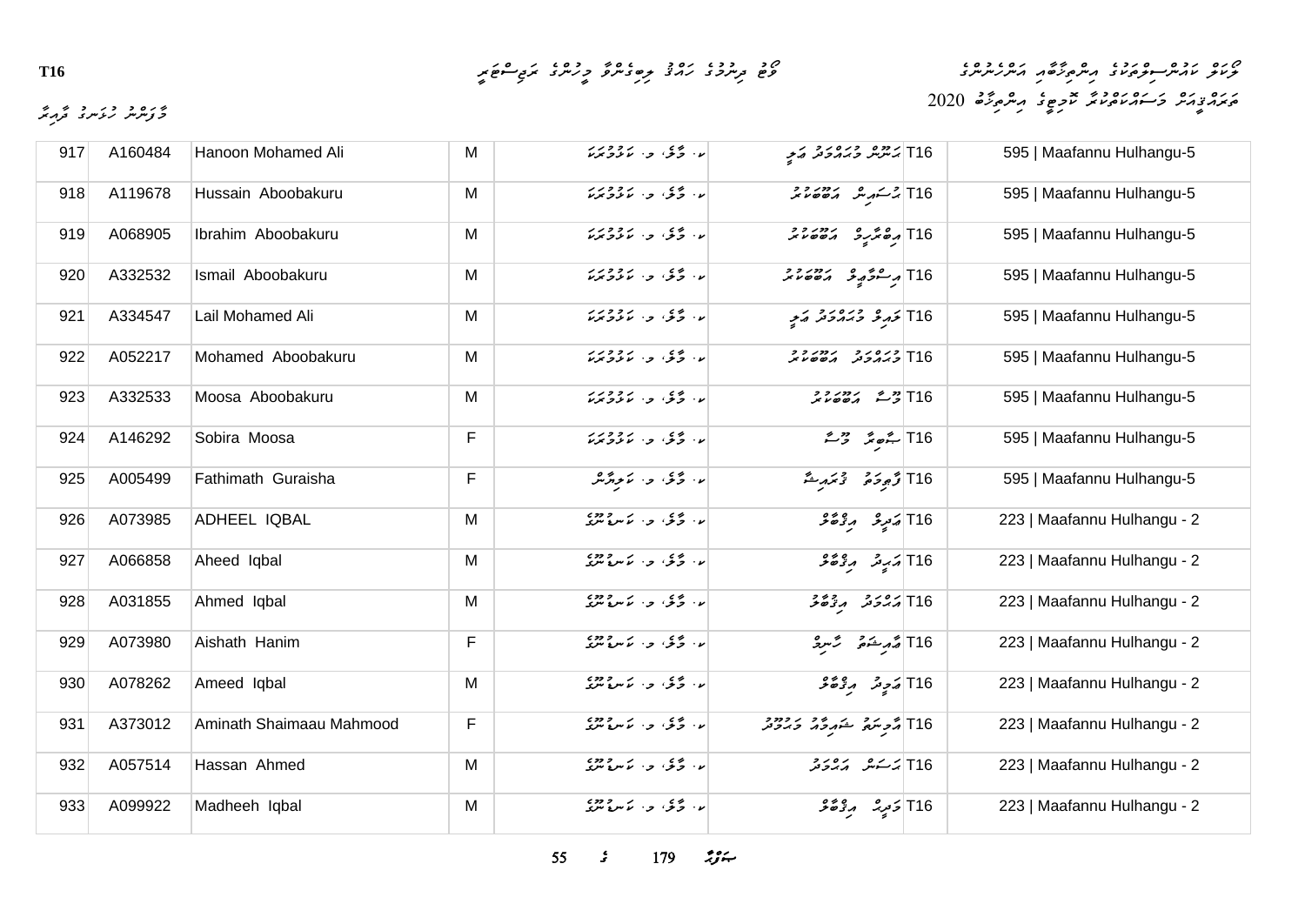*sCw7q7s5w7m< o<n9nOoAw7o< sCq;mAwBoEw7q<m; wBm;vB 2020*<br>*په پوهر وسوډيرونو لومو د موجو د مرمونه* 2020

| A057512 | Mohamed Iqbal                | M            | لا به محتی به انگلامی در در در با                                                                                                                                                                                                                                                                                              | T16 <i>جُهُدُونُ دِقْعُوْ</i>                        | 223   Maafannu Hulhangu - 2  |
|---------|------------------------------|--------------|--------------------------------------------------------------------------------------------------------------------------------------------------------------------------------------------------------------------------------------------------------------------------------------------------------------------------------|------------------------------------------------------|------------------------------|
| A069944 | Abdullah Mamdhooh            | M            | لا د محكى و الأمر مركز مردم                                                                                                                                                                                                                                                                                                    | T16 مَرْدَّقْرَاللَّهُ وَوَمَّرْبَرُ                 | 224   Maafannu Hulhangu - 3  |
| A057293 | <b>Ahmed Muflih Zameer</b>   | M            | ١٠ د دي. د الم پرچرم و                                                                                                                                                                                                                                                                                                         | T16 كەندى قۇمۇر شە <i>پەت</i>                        | 224   Maafannu Hulhangu - 3  |
| A037295 | Aishath Mamdhooha            | F            | لا د څکې د انگېر مرکزم ه                                                                                                                                                                                                                                                                                                       | T16 مەم ئەمەدە بەردە                                 | 461   Srilanka / Colombo - 2 |
| A073939 | Aminath Shiuna               | $\mathsf F$  | الا ومحق والمعبره ومعرضه                                                                                                                                                                                                                                                                                                       | T16 مُرْحِبَهُمْ سُومْتُر                            | 224   Maafannu Hulhangu - 3  |
| A166125 | Aminath Ruhushath Ali        | $\mathsf F$  | لا : د د الله المعلم المعلم المعلم المعلم المعلم المعلم المعلم المعلم المعلم المعلم المعلم المعلم ال                                                                                                                                                                                                                           | T16 مَّ جِسَمَۃ مَرْکَسْمَۃ مَہِ ج                   | 224   Maafannu Hulhangu - 3  |
| A073940 | Fathimath Jayana             | $\mathsf{F}$ | لا د څخه د الم مرمر مرمو م                                                                                                                                                                                                                                                                                                     | T16 <i>وَّجِ حَقَّ</i> مَحَمَّدٌ                     | 224   Maafannu Hulhangu - 3  |
| A040720 | Fathimath Suzy               | F            | لا د څخه د الم مرمر مرمو م                                                                                                                                                                                                                                                                                                     | T16 گۇجوڭرۇ شىمىي                                    | 224   Maafannu Hulhangu - 3  |
| A040719 | Hameeza Adam Ismail Manik    | F            | لا د محكي و الأمر مركز مردم                                                                                                                                                                                                                                                                                                    | T16   يَرجِعُ مُسْرَوْ مِرْ شَوَّمْ وَحَسِرَةَ       | 224   Maafannu Hulhangu - 3  |
| A073941 | Mohamed Hamdhan              | M            | لا د څخه د اکامر شرکرونغ                                                                                                                                                                                                                                                                                                       | T16 <i>وبرەرو برومۇنى</i> ر                          | 224   Maafannu Hulhangu - 3  |
| A053381 | Mohamed Imthiyaz             | M            | لا د څخه د انگېر شرکرونو                                                                                                                                                                                                                                                                                                       | T16 <i>בُגَגُّدُوَنَّةَ و</i> قُومَ <i>نَّ</i> عَ    | 224   Maafannu Hulhangu - 3  |
| A057294 | <b>Mohamed Miflah Zameer</b> | M            | لا : د محمد الله عليه الله عليه الله عليه الله عليه الله عليه الله                                                                                                                                                                                                                                                             | T16 دُبَہْدَوَنَّہُ وِوْوَبَہُ <sub>کَا</sub> وِبْرُ | 224   Maafannu Hulhangu - 3  |
| A012990 | Abdul Ganee Hussain          | M            |                                                                                                                                                                                                                                                                                                                                | T16 كەھەترى كەر ب <sup>ە</sup> سەر بىر               | 224   Maafannu Hulhangu - 3  |
| A044712 | Ahmed Shujau                 | M            | ر. و و د عرض معرض معرضه                                                                                                                                                                                                                                                                                                        | T16 كەبرى ئىس ئىقدىق ئە                              | 224   Maafannu Hulhangu - 3  |
| A167144 | Ahmed Vishan                 | M            | ١٠٤٤٠٤ - المرسر والموسع المعامر                                                                                                                                                                                                                                                                                                | T16 كەبرى قىر مەشكىلا                                | 224   Maafannu Hulhangu - 3  |
| A071885 | Aishath Shifna               | F            | $\begin{bmatrix} 2 & 2 & 2 & 0 \\ 0 & 2 & 3 & 0 \\ 0 & 0 & 0 & 0 \\ 0 & 0 & 0 & 0 \\ 0 & 0 & 0 & 0 \\ 0 & 0 & 0 & 0 \\ 0 & 0 & 0 & 0 \\ 0 & 0 & 0 & 0 \\ 0 & 0 & 0 & 0 \\ 0 & 0 & 0 & 0 \\ 0 & 0 & 0 & 0 \\ 0 & 0 & 0 & 0 & 0 \\ 0 & 0 & 0 & 0 & 0 \\ 0 & 0 & 0 & 0 & 0 \\ 0 & 0 & 0 & 0 & 0 \\ 0 & 0 & 0 & 0 & 0 \\ 0 & 0 & $ | T16 صَّمِيصَة صَوتَرْ مَّتْرَ                        | 224   Maafannu Hulhangu - 3  |
| A071780 | Aminath Shifana              | F            | $\left  \begin{array}{cc} \sqrt{2} & 2 & 2 & 2 \\ 2 & 2 & 2 & 2 \end{array} \right.$                                                                                                                                                                                                                                           | T16 مَّرِسَمَّ مُورَّسَّ                             | 224   Maafannu Hulhangu - 3  |
|         |                              |              |                                                                                                                                                                                                                                                                                                                                |                                                      |                              |

## *n8o<n@ qC7m:q5 q7w7m?n>*

 $56$   $\frac{2}{3}$   $179$   $\frac{2}{3}$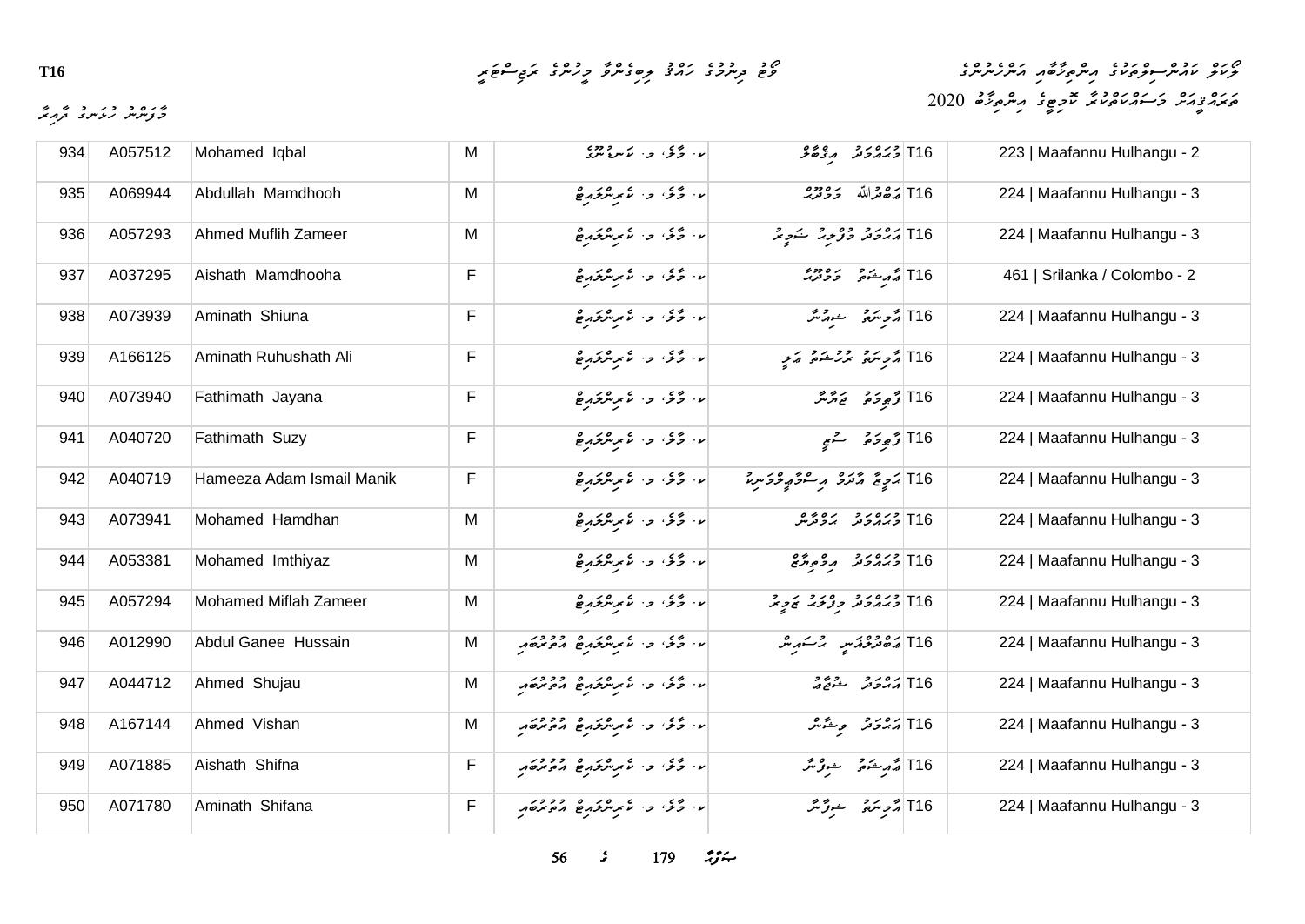*sCw7q7s5w7m< o<n9nOoAw7o< sCq;mAwBoEw7q<m; wBm;vB 2020*<br>*په پوهر وسوډيرونو لومو د موجو د مرمونه* 2020

| 951 | A141833 | Fathimath Yumna       | F | V. ES. C. Jungles Volton        | T16 <i>وَّجِوَة مَّ</i> رْدَ مَّدَ              | 224   Maafannu Hulhangu - 3  |
|-----|---------|-----------------------|---|---------------------------------|-------------------------------------------------|------------------------------|
| 952 | A167145 | Mariyam Rafaa         | F | ر. و د . د . د مرکز و د د د د . | T16 كەنگەر ئىمىگە                               | 224   Maafannu Hulhangu - 3  |
| 953 | A141832 | Mohamed Samah         | M | $\frac{1}{2}$                   | T16 <i>3323 سَوَّيْر</i> َ                      | 224   Maafannu Hulhangu - 3  |
| 954 | A000750 | Fathimath Nasheeda    | F | لا و د ده دوه                   | T16 <i>وُّجِ دَمْ</i> سَنِسِيشَ                 | 224   Maafannu Hulhangu - 3  |
| 955 | A055462 | Ahmed Riyaz           | M | لا د څخه د الامل                | T16 كەبۇبۇ مەرگەشە                              | 296   Th. Hirilandhoo - 1    |
| 956 | A022969 | Aishath Rishmee       | F | الارتخص ورباش                   | T16 مَگْرِسْتَمْ مِنْ مِرْسُورِ                 | 222   Maafannu Hulhangu - 1  |
| 957 | A075212 | Ali Muneef            | M | لار څخه لور لومل                | T16 کړ <i>و څېړو</i>                            | 222   Maafannu Hulhangu - 1  |
| 958 | A055461 | Aminath Shazlyn       | F | لار څخه لور لومل                | T16 گەج سَمَّ ھۇي ھۇس                           | 222   Maafannu Hulhangu - 1  |
| 959 | A124820 | Eleesha Ismail Masood | F | مارتخۇرى بولىگە                 | T16 كەمچىنىڭ مەش <i>ۇر قۇ خاسى</i> رەتتە        | 222   Maafannu Hulhangu - 1  |
| 960 | A166700 | Hussain Shaafiu       | M | لاڪري وسلامل                    | T16 پژ <i>ے <sub>می</sub>رش جگور</i> ژ          | 461   Srilanka / Colombo - 2 |
| 961 | A073411 | Ibrahim Rasheed       | M | لا د څخه د الامل                | T16 <sub>م</sub> ەنگەر تىمىنى تىرىدى            | 296   Th. Hirilandhoo - 1    |
| 962 | A055463 | Mohamed Ziyad         | M | لار څخه لور لومل                | T16 <i>دېمم</i> ر تر په پروتر                   | 222   Maafannu Hulhangu - 1  |
| 963 | A338687 | Aishath Ilma Fuad     | F | د کچي د د پاسه دده              | T16 مُرِسَمَ مِرْدَّ زَمَّدَ                    | 225   Maafannu Hulhangu - 4  |
| 964 | A138436 | Fathmath Sama         | F | ر. د کې د رسودون                | T16 ر <i>ُّ ۾ دُمُ</i> سَدُّ                    | 225   Maafannu Hulhangu - 4  |
| 965 | A027612 | Hamidha Abdulla       | F | الا المحكى الماس المعاهدى       | T16 كجر <i>وتر مك</i> رات الله                  | 225   Maafannu Hulhangu - 4  |
| 966 | A049798 | Mohamed Rasheed       | M | را د څکې د بابله دده            | T16 <i>وُبَرُوْدَوْ بَرَحِي<sup>و</sup>ُد</i> ُ | 145   K. Kaashidhoo - 2      |
| 967 | A001554 | Moosa Fuad            | M | ر، دمجنۍ، د رسده دده            | T16 أَرْسَمُ وَرُدُّوَ                          | 225   Maafannu Hulhangu - 4  |

*57 sC 179 nNw?mS*

*n8o<n@ qC7m:q5 q7w7m?n>*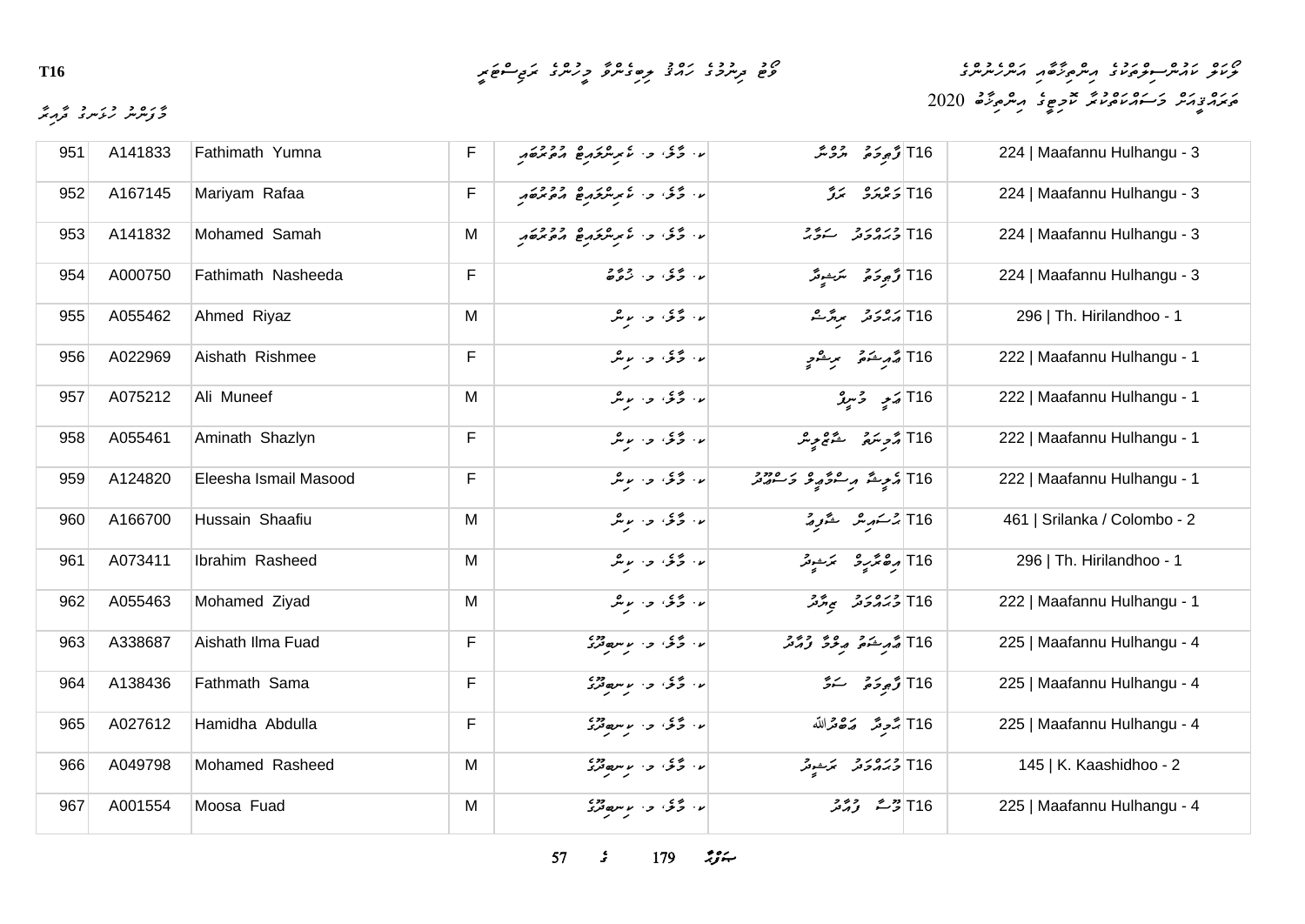*sCw7q7s5w7m< o<n9nOoAw7o< sCq;mAwBoEw7q<m; wBm;vB 2020<sup>, م</sup>وسوق المسجد التحقيق وسرمونية والم*جمع المسجد المسجد المسجد المسجد المسجد المسجد المسجد المسجد المسجد ال

| 968 | A072916 | Sara Abdulla            | F | ۱۰ ڈگی و۰ برس دور                                    | T16 گەنگە كەھەتراللە                        | 225   Maafannu Hulhangu - 4 |
|-----|---------|-------------------------|---|------------------------------------------------------|---------------------------------------------|-----------------------------|
| 969 | A111916 | Aminath Shaaniza Hassan | F | لا د څخه د لانکونونه                                 | T16 مَّرجِسَةٌ حَسَّبةٌ بَرَحَسْ            | 595   Maafannu Hulhangu-5   |
| 970 | A060448 | Arifa Moosa             | F | لا د څخه و لاغ کولوی                                 | T16 مَحْبِرَ حَرْثَہ                        | 595   Maafannu Hulhangu-5   |
| 971 | A050824 | Hassan Moosa            | M | لا د څخه و لاغ کولوی                                 | T16  پرسٹر بیجہ                             | 595   Maafannu Hulhangu-5   |
| 972 | A131594 | Kuda Moosa              | M | لا د څخه و لاغ کولوی                                 | $232$ T16                                   | 595   Maafannu Hulhangu-5   |
| 973 | A334334 | Mariyam Rifsha Hassan   | F | لا د څکې د لانکامونونه                               | T16 كەبۇرى بورىشە ئەسەنلە                   | 595   Maafannu Hulhangu-5   |
| 974 | A103094 | Mohamed Moosa           | M | لا د څخه د لانامونوی                                 | T16 تر پروژ ویشتر شده است.                  | 595   Maafannu Hulhangu-5   |
| 975 | A338750 | Mohamed Jailam Ibrahim  | M | لاستحق وسائمة وقرى                                   | T16 <i>وبروبر قه وبرزو م</i> وشربرو         | 595   Maafannu Hulhangu-5   |
| 976 | A334337 | Mohamed Rishwaan Hassan | M | لا د څخه د لانکولوی                                  | T16 <i>وبروبرو بربشوگر برڪيل</i>            | 595   Maafannu Hulhangu-5   |
| 977 | A152459 | Ahmadh Miudhan Hameed   | M | ر د محکمه د د د د د د د د د د                        | T16   كەش <sup>ى</sup> ر قىرىگە بەر كەردىگە | 222   Maafannu Hulhangu - 1 |
| 978 | A334075 | Ahmadh Shauban Ibrahim  | M | ر، دمجنۍ د ۱۶۷۶ ورومون<br>راس د کلورومون             | T16 رورو شروره مرضور                        | 222   Maafannu Hulhangu - 1 |
| 979 | A048224 | Ahmed Falaah            | M | ر، دهی در اروپایی در ای<br>را، دهگر، در اروپایی در   | T16 كەنزىق تەنزى                            | 222   Maafannu Hulhangu - 1 |
| 980 | A326409 | Ahmed Thoibaan Mohamed  | M | ر وي د در در در د                                    | T16 رور د په په شمه ورورو                   | 222   Maafannu Hulhangu - 1 |
| 981 | A067333 | Ali Humaam              | M | ر، دهی در اروپایی در ای<br>را، دهگر، در اروپایی در   | T16 <i>ڇي رو</i> و                          | 222   Maafannu Hulhangu - 1 |
| 982 | A042095 | Aminath Shaheeda Ali    | F | ر، ده ده در ۲۵ در ۲۵<br>را، ده دار ۲۵ در ۲۵ در در ۲۵ | T16 مَّ حِ سَمَّۃ   حَدرِ مَّذَ مَدرِ       | 222   Maafannu Hulhangu - 1 |
| 983 | A068177 | Hawwa Ali               | F | ر، وی د. در پرد ،<br>را وی د. روبردوی                | T16  يَرْدُوَّ کَيْ مِ                      | 222   Maafannu Hulhangu - 1 |
| 984 | A036041 | Hussain Ali             | M | ر وي د در در در د                                    | T16 پر <i>ستهر بنگ</i> ر م <i>ح</i> میٍ     | 222   Maafannu Hulhangu - 1 |

## *n8o<n@ qC7m:q5 q7w7m?n>*

 $58$  *s*  $179$  *n***<sub>2</sub>** *n*<sub>2</sub> *n*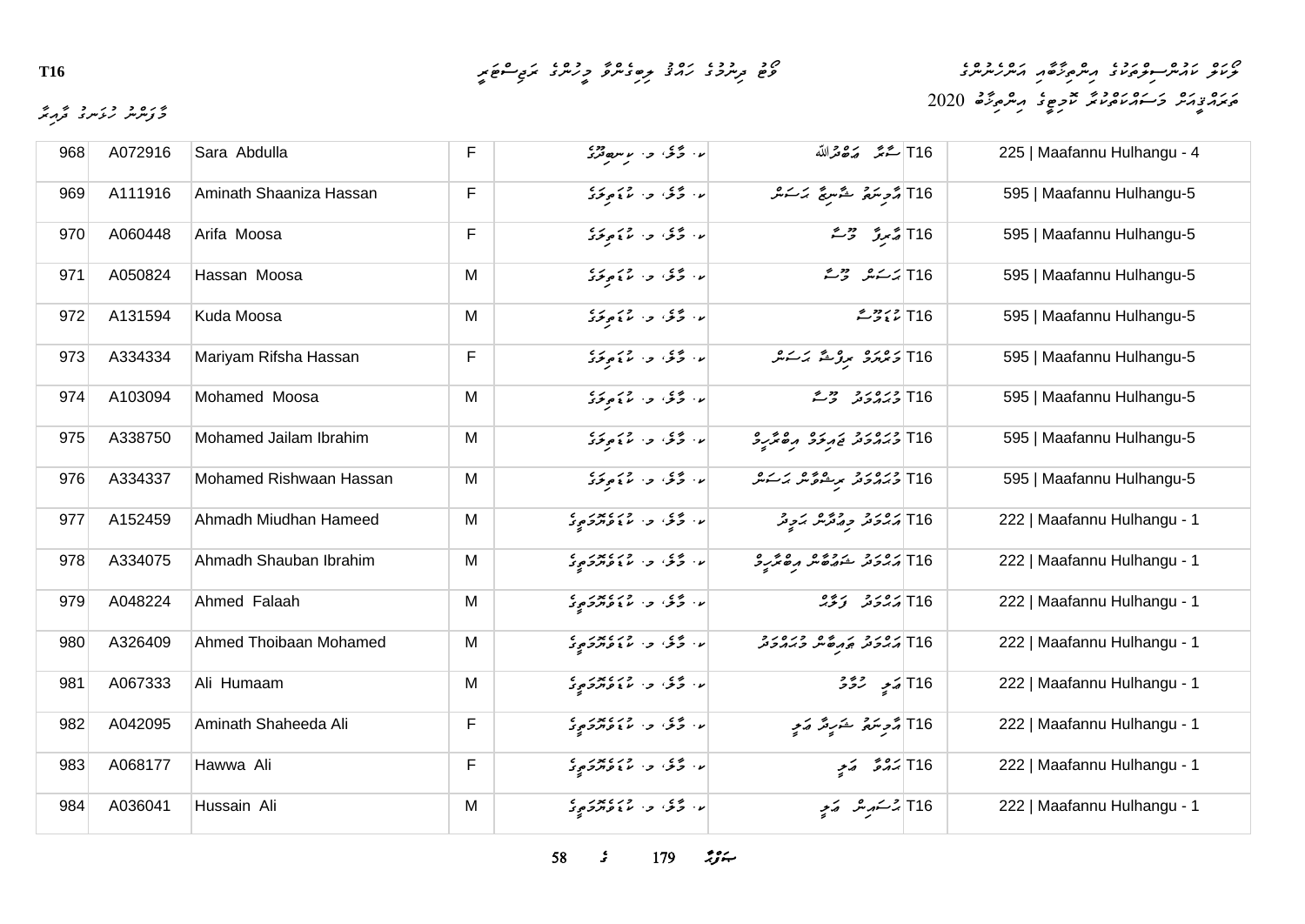*sCw7q7s5w7m< o<n9nOoAw7o< sCq;mAwBoEw7q<m; wBm;vB 2020*<br>*په پوهر وسوډيرونو لومو د موجو د مرمونه* 2020

| T16 <sub>م</sub> ِ س <i>وڈ پو</i> ڈ <i>مَدُهُ مَّد مِ</i> مَ <i>دُرِ دُ</i><br>  د کامی کامی در د د د د د د<br>986<br>A334074<br>Ismail Rabban Ibrahim<br>M<br>ر، دمجنۍ د ۱۶۷۶ ورومونو<br>T16  <i>دَ پُرْ</i> ہُرُوْ کُرُوْ بَیْرَبْر<br>F<br>987<br>A146252<br>Mariyam Afnaan<br>ر، دمی د. در پرد ،<br>را، دمگر، د. روبرده بود<br>T16 كەبۇرى سەر ئەگە ئەجەتر<br>Mariyam Saffana Hameed<br>A081389<br>F<br>988<br>ر، دمی د. در پرد ،<br>را، دمگر، د. روبرده بود<br>Mohamed Falah<br>T16 <i>2222 ذور</i><br>989<br>A027263<br>M<br>ر د محکې د ۱۶۷۶ ورومون<br>راس څکې د سروم<br>T16 <i>وُبَرُوُوَتَرْ بَرَحْ</i> تُوَ<br>990<br>A101888<br>Mohamed Rashaad<br>M<br>ر، وقو، د. در پرد ،<br>را، وقو، د. راه والرومي<br>T16 <i>وُبُرُودُو مُرَّمٍ بِرْ بَرْدِيْر</i><br>A081288<br>Muhammadh Dhaain Hameed<br>991<br>M<br>ر د محکمه د د د د د د د د د د د<br>T16 دېروبرو بره څمکر برخه ټربرو<br>A153166<br>Muhammadh Hibban ibrahim<br>992<br>M<br>ر، دمی د. در پرد ،<br>را، دمگر، د. روبرده بود<br>F<br>T16  3س <sub>ی</sub> بر کی ی<br>A062547<br>993<br>Muneera Ali | 985 | A025680 | Ibrahim Falaah | M | ر د څو، د ريږد ، د د د | T16 <sub>مر</sub> ھ <i>مگرد</i> ی کی تھی | 222   Maafannu Hulhangu - 1 |
|-------------------------------------------------------------------------------------------------------------------------------------------------------------------------------------------------------------------------------------------------------------------------------------------------------------------------------------------------------------------------------------------------------------------------------------------------------------------------------------------------------------------------------------------------------------------------------------------------------------------------------------------------------------------------------------------------------------------------------------------------------------------------------------------------------------------------------------------------------------------------------------------------------------------------------------------------------------------------------------------------------------------------------------------------------------------|-----|---------|----------------|---|------------------------|------------------------------------------|-----------------------------|
|                                                                                                                                                                                                                                                                                                                                                                                                                                                                                                                                                                                                                                                                                                                                                                                                                                                                                                                                                                                                                                                                   |     |         |                |   |                        |                                          | 222   Maafannu Hulhangu - 1 |
|                                                                                                                                                                                                                                                                                                                                                                                                                                                                                                                                                                                                                                                                                                                                                                                                                                                                                                                                                                                                                                                                   |     |         |                |   |                        |                                          | 222   Maafannu Hulhangu - 1 |
|                                                                                                                                                                                                                                                                                                                                                                                                                                                                                                                                                                                                                                                                                                                                                                                                                                                                                                                                                                                                                                                                   |     |         |                |   |                        |                                          | 222   Maafannu Hulhangu - 1 |
|                                                                                                                                                                                                                                                                                                                                                                                                                                                                                                                                                                                                                                                                                                                                                                                                                                                                                                                                                                                                                                                                   |     |         |                |   |                        |                                          | 222   Maafannu Hulhangu - 1 |
|                                                                                                                                                                                                                                                                                                                                                                                                                                                                                                                                                                                                                                                                                                                                                                                                                                                                                                                                                                                                                                                                   |     |         |                |   |                        |                                          | 222   Maafannu Hulhangu - 1 |
|                                                                                                                                                                                                                                                                                                                                                                                                                                                                                                                                                                                                                                                                                                                                                                                                                                                                                                                                                                                                                                                                   |     |         |                |   |                        |                                          | 222   Maafannu Hulhangu - 1 |
|                                                                                                                                                                                                                                                                                                                                                                                                                                                                                                                                                                                                                                                                                                                                                                                                                                                                                                                                                                                                                                                                   |     |         |                |   |                        |                                          | 222   Maafannu Hulhangu - 1 |
|                                                                                                                                                                                                                                                                                                                                                                                                                                                                                                                                                                                                                                                                                                                                                                                                                                                                                                                                                                                                                                                                   |     |         |                |   |                        |                                          | 222   Maafannu Hulhangu - 1 |
| ر د وي د در در در د<br>را گرگ د را در جر<br>T16 سَعْوَدُ شَرِيْرُ<br>Salma Shaheeda<br>F<br>994<br>A042094                                                                                                                                                                                                                                                                                                                                                                                                                                                                                                                                                                                                                                                                                                                                                                                                                                                                                                                                                        |     |         |                |   |                        |                                          | 222   Maafannu Hulhangu - 1 |
| $\mathsf F$<br>ر د محکې د ۱۶۷۶ ورومون<br>راس څکې د سروم<br>A042083<br>T16 ك <i>ەبەنگە</i> م <i>گەن</i> دى<br>995<br>Waheeda Adam                                                                                                                                                                                                                                                                                                                                                                                                                                                                                                                                                                                                                                                                                                                                                                                                                                                                                                                                  |     |         |                |   |                        |                                          | 222   Maafannu Hulhangu - 1 |
| T16 برِّ - وه بره برُّ برِّ بر بر بر در د<br>  په د څون د ۱۶۷۶ ورومون<br>A330650<br>996<br>Yoosuf Layyan Haleem Ahmadh<br>M                                                                                                                                                                                                                                                                                                                                                                                                                                                                                                                                                                                                                                                                                                                                                                                                                                                                                                                                       |     |         |                |   |                        |                                          | 222   Maafannu Hulhangu - 1 |
| ر، دمجو، د، روبر ورد و<br>را، دمجو، د، روبردونوی<br>F<br>T16 يحوً <i>و مح</i> ترو<br>Zulfa Adam<br>997<br>A053757                                                                                                                                                                                                                                                                                                                                                                                                                                                                                                                                                                                                                                                                                                                                                                                                                                                                                                                                                 |     |         |                |   |                        |                                          | 222   Maafannu Hulhangu - 1 |
| لاستخرق بالمستريش<br>T16 <i>ۇيرىگىرى مەھەرى تۇ</i> برىر<br>998<br>A350600<br>Faruhan Abdul Gadir<br>M                                                                                                                                                                                                                                                                                                                                                                                                                                                                                                                                                                                                                                                                                                                                                                                                                                                                                                                                                             |     |         |                |   |                        |                                          | 225   Maafannu Hulhangu - 4 |
| F<br>لاستخرق بالمستريش<br>T16 زُ <sub>ّج</sub> ودَة كَمَنْوَدَّ<br>999<br>A350601<br>Fathimath Azuma                                                                                                                                                                                                                                                                                                                                                                                                                                                                                                                                                                                                                                                                                                                                                                                                                                                                                                                                                              |     |         |                |   |                        |                                          | 225   Maafannu Hulhangu - 4 |
| $\mathsf F$<br>لاستخرق وسيماندينر<br>T16 يَرْمُوَّ بِرَمْدَوْتِر<br>1000<br>A151603<br><b>HAWWA MOHAMED</b>                                                                                                                                                                                                                                                                                                                                                                                                                                                                                                                                                                                                                                                                                                                                                                                                                                                                                                                                                       |     |         |                |   |                        |                                          | 225   Maafannu Hulhangu - 4 |
| لاستخرق وسيماندينر<br>T16 تربروتر بروبور<br>1001<br>A350603<br>Mohamed Althof<br>M                                                                                                                                                                                                                                                                                                                                                                                                                                                                                                                                                                                                                                                                                                                                                                                                                                                                                                                                                                                |     |         |                |   |                        |                                          | 225   Maafannu Hulhangu - 4 |

## *n8o<n@ qC7m:q5 q7w7m?n>*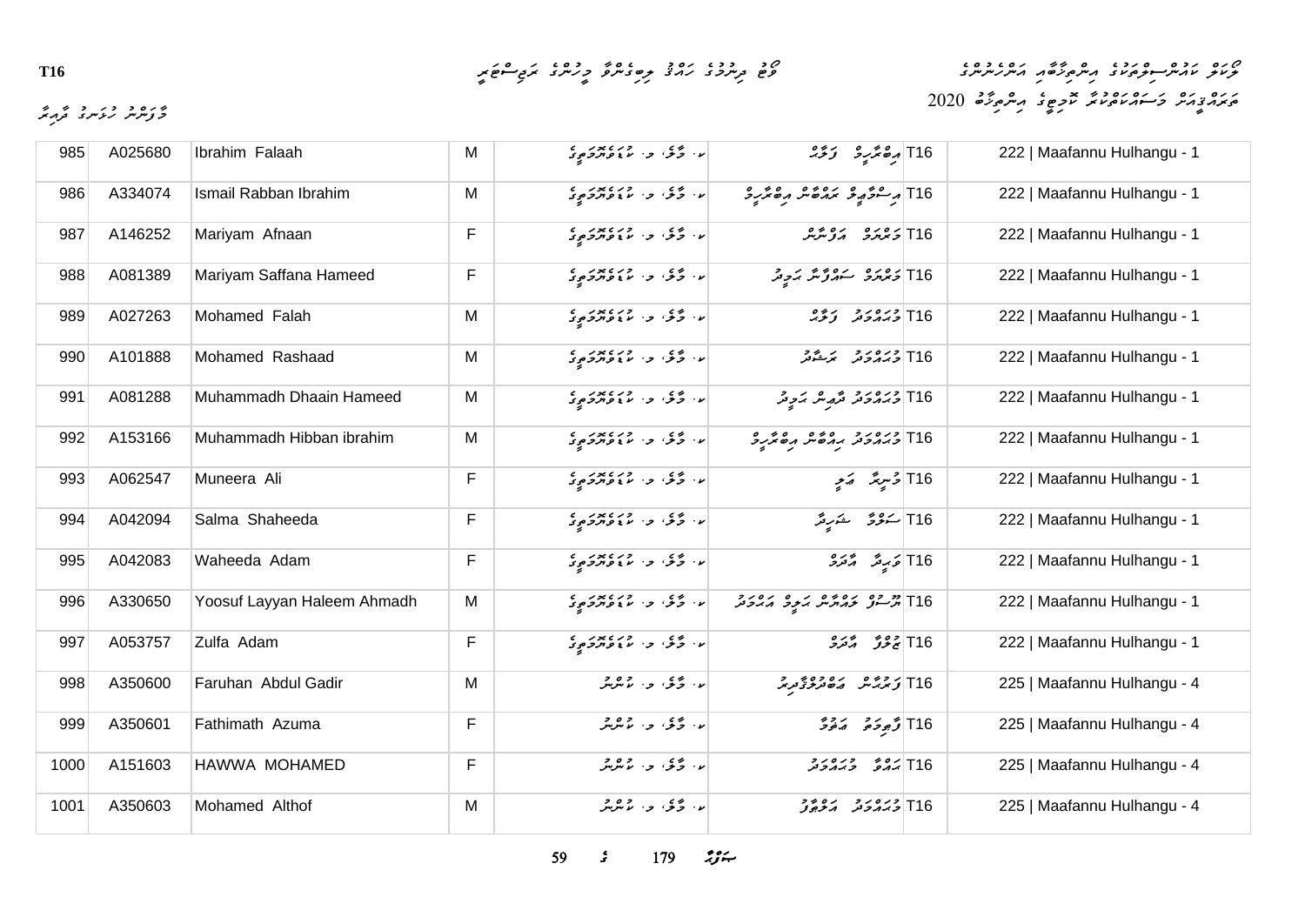*sCw7q7s5w7m< o<n9nOoAw7o< sCq;mAwBoEw7q<m; wBm;vB 2020*<br>*په پوهر وسوډيرونو لومو د موجو د مرمونه* 2020

| 1002 | A038014 | <b>Abdul Mueed</b>   | M | لاستخفى وساتموسى                                                                                                                                                                                                                | T16 كەھەرگە <i>جەم</i> ەتر                     | 225   Maafannu Hulhangu - 4  |
|------|---------|----------------------|---|---------------------------------------------------------------------------------------------------------------------------------------------------------------------------------------------------------------------------------|------------------------------------------------|------------------------------|
| 1003 | A126808 | <b>Abdul Ganee</b>   | M | ر د محمد و ده ده ده د د کار د کار د کار د کار د کار د کار د کار د کار د کار د کار د کار د کار د کار د کار د کا<br>د کار د کار کار د کار د کار کار کار کار د کار کار د کار کار د کار د کار د کار د کار د کار د کار د کار د کار د | T16 كەھ تىرىجەترىپىر                           | 222   Maafannu Hulhangu - 1  |
| 1004 | A372487 | Ahmed Mifzaal        | M | ر د محتی د ده دوه<br>را گرگ د رسمدارور                                                                                                                                                                                          | T16 <i>גُرُدَوْ وِوْيُوْ</i>                   | 222   Maafannu Hulhangu - 1  |
| 1005 | A049148 | Ahmed Naeem          | M | ر د محتی د ده دوه<br>را گرگ د رسمدارور                                                                                                                                                                                          | T16 <i>ټرې تر شمې</i> و                        | 222   Maafannu Hulhangu - 1  |
| 1006 | A038195 | Aishath Mohamed      | F | د می د ده ده<br>د گوار معهدن                                                                                                                                                                                                    | T16 مەم ئەرەبەتە                               | 222   Maafannu Hulhangu - 1  |
| 1007 | A048401 | Aminath Mohamed      | F | ر د محکې د ۲۶۵،۵۶۶ ورونو                                                                                                                                                                                                        | T16 مُجسَم حَمَدُ دَمَر                        | 222   Maafannu Hulhangu - 1  |
| 1008 | A328780 | Aminath Naufa Nazeer | F | ر د محتی د ده دوه<br>را گرگ د رسمدارور                                                                                                                                                                                          | T16 مَّ جِسَمَۃُ سَمَٰرْتُ سَمِي مِّر          | 222   Maafannu Hulhangu - 1  |
| 1009 | A372486 | Ibrahim Mifrah       | M | د د محکي د د ده ده د د                                                                                                                                                                                                          | T16 م <i>وڭ ئۇرۇ بولۇن</i> د                   | 461   Srilanka / Colombo - 2 |
| 1010 | A024206 | Ibrahim Nazeer       | M | د می د ده ده<br>د گوار معهدن                                                                                                                                                                                                    | T16 م <i>وڭ بگر</i> و سىمن <sub>ىي</sub> ىر    | 222   Maafannu Hulhangu - 1  |
| 1011 | A048233 | Ismail Mohamed       | M | د د محکي د د ده ده د د                                                                                                                                                                                                          | T16 <sub>م</sub> ر مۇ <sub>م</sub> بۇ ئەيمەدىر | 222   Maafannu Hulhangu - 1  |
| 1012 | A067631 | Jameela Ismail       | F | د می د ده ده<br>د گوار معهدن                                                                                                                                                                                                    | T16 <sub>تح</sub> وِرَ م <i>جارَّة وِ</i> رْ   | 222   Maafannu Hulhangu - 1  |
| 1013 | A048234 | Khadeeja Mohamed     | F | ر، گري، در دوره<br>را، گري، دار مربر ترو                                                                                                                                                                                        | T16 كَتَمِيعٌ - وَيَرْدُونَرْ                  | 222   Maafannu Hulhangu - 1  |
| 1014 | A400162 | Mariyam Malsa        | F | ر د محکې د ۲۵۵،۵۶۰<br>د گرگې د د متروفري                                                                                                                                                                                        | T16 كەبەدى كەبىئە                              | 461   Srilanka / Colombo - 2 |
| 1015 | A148886 | Mohamed Mihfaz       | M | د د محکي د د ده ده د د                                                                                                                                                                                                          | T16 <i>3225 ورؤي</i>                           | 222   Maafannu Hulhangu - 1  |
| 1016 | A148855 | Mohamed Nazeer       | M | ر د محتی د ده دوه<br>را گرف د رسمان                                                                                                                                                                                             | T16  <i>32,325 سَرَ<sub>ّ</sub>ج</i> گ         | 222   Maafannu Hulhangu - 1  |
| 1017 | A048391 | Ahmed Riyaz          | M | الاستخرى الاستمراضي                                                                                                                                                                                                             | T16 كەبۇبۇقە ئىبەرگەشە                         | 595   Maafannu Hulhangu-5    |
| 1018 | A048335 | Aminath Fazeena      | F | الا وكلي والإلجامي                                                                                                                                                                                                              | T16 ۾ <i>وينھ ڏي</i> ش                         | 595   Maafannu Hulhangu-5    |
|      |         |                      |   |                                                                                                                                                                                                                                 |                                                |                              |

*n8o<n@ qC7m:q5 q7w7m?n>*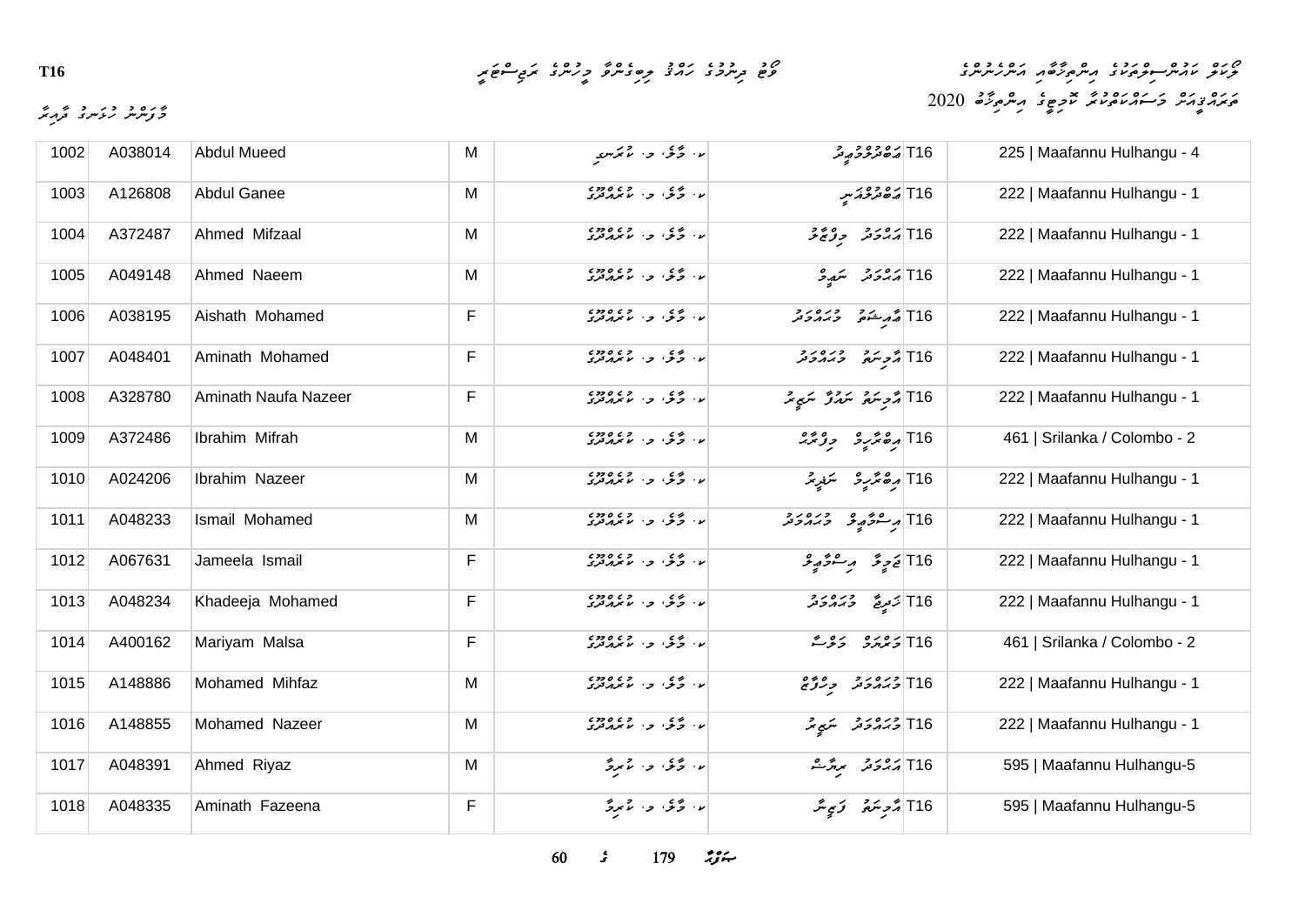*sCw7q7s5w7m< o<n9nOoAw7o< sCq;mAwBoEw7q<m; wBm;vB 2020<sup>, م</sup>وسر در مدد مدرج به مدرم مقرم قرار 2020*<br>موسر المستقرم المستقرم المستقرم المستقرم المستقرم المستقرم المستقرم المستقرم المستقرم المستقرم المستقرم المستقر

| A048334 | Fathmath Firasha      | $\mathsf F$ |                       |                                                                                                                                                                                                                                                                                                                                                                              | 595   Maafannu Hulhangu-5                                                                                                                                                                                                                                                                                                                                                                                                                                                                                                                                                                                                                                                                   |
|---------|-----------------------|-------------|-----------------------|------------------------------------------------------------------------------------------------------------------------------------------------------------------------------------------------------------------------------------------------------------------------------------------------------------------------------------------------------------------------------|---------------------------------------------------------------------------------------------------------------------------------------------------------------------------------------------------------------------------------------------------------------------------------------------------------------------------------------------------------------------------------------------------------------------------------------------------------------------------------------------------------------------------------------------------------------------------------------------------------------------------------------------------------------------------------------------|
| A100111 | Mariyam Fadhuwa       | F           |                       |                                                                                                                                                                                                                                                                                                                                                                              | 595   Maafannu Hulhangu-5                                                                                                                                                                                                                                                                                                                                                                                                                                                                                                                                                                                                                                                                   |
| A120955 | Mohamed Fayaz         | M           |                       |                                                                                                                                                                                                                                                                                                                                                                              | 595   Maafannu Hulhangu-5                                                                                                                                                                                                                                                                                                                                                                                                                                                                                                                                                                                                                                                                   |
| A001552 | Muhidheen Ahmed       | M           |                       |                                                                                                                                                                                                                                                                                                                                                                              | 595   Maafannu Hulhangu-5                                                                                                                                                                                                                                                                                                                                                                                                                                                                                                                                                                                                                                                                   |
| A048336 | Nafeesa Ahmed         | $\mathsf F$ |                       |                                                                                                                                                                                                                                                                                                                                                                              | 595   Maafannu Hulhangu-5                                                                                                                                                                                                                                                                                                                                                                                                                                                                                                                                                                                                                                                                   |
| A375710 | Ahmed Zain Riluwan    | M           |                       |                                                                                                                                                                                                                                                                                                                                                                              | 595   Maafannu Hulhangu-5                                                                                                                                                                                                                                                                                                                                                                                                                                                                                                                                                                                                                                                                   |
| A353480 | Ali Yasaaru           | M           |                       |                                                                                                                                                                                                                                                                                                                                                                              | 595   Maafannu Hulhangu-5                                                                                                                                                                                                                                                                                                                                                                                                                                                                                                                                                                                                                                                                   |
| A024682 | Fathimath Waheeda     | F           |                       |                                                                                                                                                                                                                                                                                                                                                                              | 595   Maafannu Hulhangu-5                                                                                                                                                                                                                                                                                                                                                                                                                                                                                                                                                                                                                                                                   |
| A061377 | Ibrahim Aflhal        | M           |                       |                                                                                                                                                                                                                                                                                                                                                                              | 595   Maafannu Hulhangu-5                                                                                                                                                                                                                                                                                                                                                                                                                                                                                                                                                                                                                                                                   |
| A059464 | Ibrahim Rushdhee      | M           |                       |                                                                                                                                                                                                                                                                                                                                                                              | 595   Maafannu Hulhangu-5                                                                                                                                                                                                                                                                                                                                                                                                                                                                                                                                                                                                                                                                   |
| A323163 | Ibrahim Yamin Mohamed | M           |                       |                                                                                                                                                                                                                                                                                                                                                                              | 595   Maafannu Hulhangu-5                                                                                                                                                                                                                                                                                                                                                                                                                                                                                                                                                                                                                                                                   |
| A339284 | Irfaan Rushdhee       | M           |                       |                                                                                                                                                                                                                                                                                                                                                                              | 595   Maafannu Hulhangu-5                                                                                                                                                                                                                                                                                                                                                                                                                                                                                                                                                                                                                                                                   |
| A058262 | Khalida Adam          | F           |                       |                                                                                                                                                                                                                                                                                                                                                                              | 595   Maafannu Hulhangu-5                                                                                                                                                                                                                                                                                                                                                                                                                                                                                                                                                                                                                                                                   |
| A044168 | Mohamed Athoof        | M           |                       |                                                                                                                                                                                                                                                                                                                                                                              | 595   Maafannu Hulhangu-5                                                                                                                                                                                                                                                                                                                                                                                                                                                                                                                                                                                                                                                                   |
| A381875 | Mohamed Zayan Riluwan | M           |                       |                                                                                                                                                                                                                                                                                                                                                                              | 595   Maafannu Hulhangu-5                                                                                                                                                                                                                                                                                                                                                                                                                                                                                                                                                                                                                                                                   |
| A049881 | Riluwan Adam          | M           |                       |                                                                                                                                                                                                                                                                                                                                                                              | 595   Maafannu Hulhangu-5                                                                                                                                                                                                                                                                                                                                                                                                                                                                                                                                                                                                                                                                   |
| A339287 | Siba Rushdhee         | F           | ر، دمجي د رحم پر ده د |                                                                                                                                                                                                                                                                                                                                                                              | 595   Maafannu Hulhangu-5                                                                                                                                                                                                                                                                                                                                                                                                                                                                                                                                                                                                                                                                   |
|         |                       |             |                       | لاستخرق وسامرة<br>لا د څخه د لامرڅ<br>لا د څخه د لامرهٔ<br>لا د څخه و لامرو<br>لا د څخه د لامرژ<br>لا د کمکې د لام ده ده<br>لا د کمکې د لامريزوه د<br>لا د کمکې د لامريزوي<br>لا گرگی و تمریز ده د<br>لا د څکې د لامريزه ده<br>با د کمکی د ام بربردی<br>لا د کمکې د لامريزوي<br>لا د کمکې د لامريزوي<br>لا د څکې و له مومروه د<br>لا د څکې و لامرمدوه<br>لا د کمی و لایویوری | T16 گەچەقەھ بويتىشە<br>T16 كەبىر بەر ئەرگە قىرىدىگە ئەرگەنگە ئاس<br>T16 <i>222 ق. ق. م.</i><br>T16  تجرير عبر المركز تركيز كليسية المركز تركيز<br>T16 سَمِرِتْہ ک <sup>م</sup> رْدَفر<br>T16 كەبرى <i>تى كەر بىل مېرىشمۇ بىر</i><br>T16 كەمچە بىر شەمگە<br>T16 <i>وُّجِوَدَة</i> وَرِيْدَ<br>T16 <sub>م</sub> ەممەر مۇشۇ<br>T16 <sub>مر</sub> ھ <i>مُرْرِدْ مُرْ</i> شْر <sub>ِرِ</sub><br>T16 <sub>م</sub> ِر <sub>َّ</sub> م <i>ُرُرٍ \$ مُرَّدٍ وَبَرَ مُرَّدٍ</i><br>T16 م <i>ېنگ<sup>ى</sup>گە</i> مۇش <sup>ى</sup> مە<br>T16 تَزْمِعَ مَرَّمَوْدُ<br>T16 <i>32823 م</i> عو <i>د</i><br>T16 <i>دې مړی پر شو</i> شر مړے مص<br>T16 برے <i>وُمَّہ مگرو</i><br>T16 سو <i>ھُ مُ</i> رْشُورِ |

 $61$  *s*  $179$  *i*<sub>s</sub>

*n8o<n@ qC7m:q5 q7w7m?n>*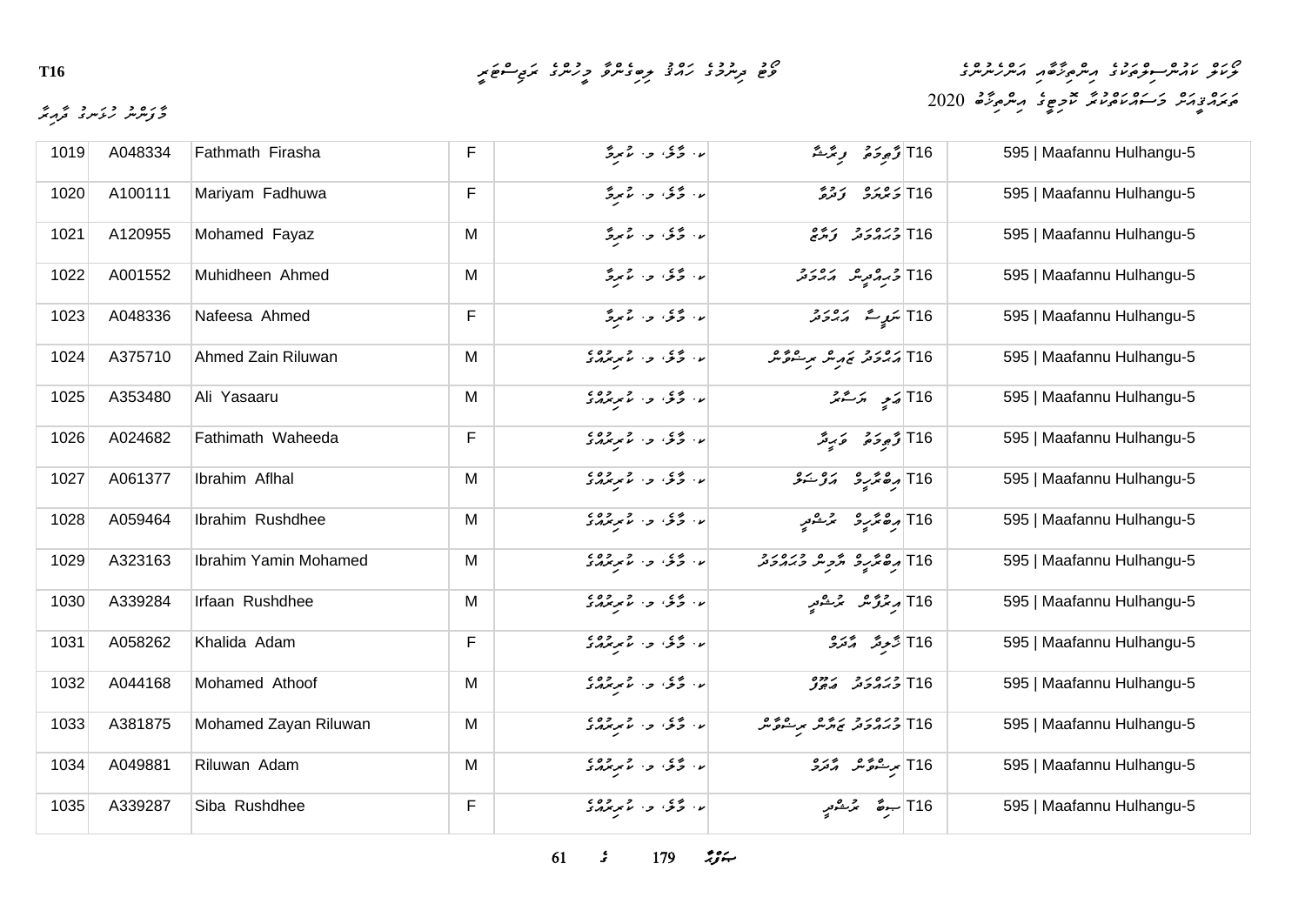*sCw7q7s5w7m< o<n9nOoAw7o< sCq;mAwBoEw7q<m; wBm;vB 2020<sup>, م</sup>وسوق المسجد التحقيق وسرمونية والم*جمع المسجد المسجد المسجد المسجد المسجد المسجد المسجد المسجد المسجد ال

# *n8o<n@ qC7m:q5 q7w7m?n>*

| 1036 | A339205 | Sirufaan Rushdhee          | M           | لا د څخه د لامرمدن                                                                                                                                                                                                                                                                                                                                                                                                                                                                           | T16 س <i>ېنگرنگر ب</i> گه شور کل                  | 595   Maafannu Hulhangu-5   |
|------|---------|----------------------------|-------------|----------------------------------------------------------------------------------------------------------------------------------------------------------------------------------------------------------------------------------------------------------------------------------------------------------------------------------------------------------------------------------------------------------------------------------------------------------------------------------------------|---------------------------------------------------|-----------------------------|
| 1037 | A022525 | Zubaida Adam               | F           | لا د څکې د لامرمده د                                                                                                                                                                                                                                                                                                                                                                                                                                                                         |                                                   | 595   Maafannu Hulhangu-5   |
| 1038 | A369802 | Abdullah Maeed             | M           | $\begin{bmatrix} 2 & 2 & 2 & 3 \ 2 & 2 & 3 & 6 \end{bmatrix}$ . $\mathbf{r}$                                                                                                                                                                                                                                                                                                                                                                                                                 |                                                   | 222   Maafannu Hulhangu - 1 |
| 1039 | A096780 | Ahmed Najeel               | M           | د گرگاه او انگروگرگاه<br>  د انگراگراه استروگرگرگاه                                                                                                                                                                                                                                                                                                                                                                                                                                          | T16 كەنزى تىرىپ                                   | 222   Maafannu Hulhangu - 1 |
| 1040 | A099008 | Ahmed Shareef              | M           | $\left  \begin{array}{cc} \mathcal{E}_{\mathcal{E}} & \mathcal{E}_{\mathcal{E}} & \mathcal{E}_{\mathcal{E}} & \mathcal{E}_{\mathcal{E}} & \mathcal{E}_{\mathcal{E}} & \mathcal{E}_{\mathcal{E}} & \mathcal{E}_{\mathcal{E}} & \mathcal{E}_{\mathcal{E}} & \mathcal{E}_{\mathcal{E}} & \mathcal{E}_{\mathcal{E}} & \mathcal{E}_{\mathcal{E}} & \mathcal{E}_{\mathcal{E}} & \mathcal{E}_{\mathcal{E}} & \mathcal{E}_{\mathcal{E}} & \mathcal{E}_{\mathcal{E}} & \mathcal{E}_{\mathcal{E}} & \$ | T16 كەندى قىرىقىسىدى                              | 222   Maafannu Hulhangu - 1 |
| 1041 | A166444 | Aishath Lamsa Abdul Hannan | F           |                                                                                                                                                                                                                                                                                                                                                                                                                                                                                              | T16 مەمئەم كەرەپ رەمەدەرەش بىر ئۇ، مەمئەم ئۇرۇ    | 222   Maafannu Hulhangu - 1 |
| 1042 | A097554 | Aminath Najeel             | $\mathsf F$ | $\begin{bmatrix} 2 & 2 & 2 & 3 \ 2 & 2 & 3 & 6 \end{bmatrix}$ . $\mathbf{v}$                                                                                                                                                                                                                                                                                                                                                                                                                 | T16 مَّ <i>جِسَمَ</i> سَمِو مَ                    | 222   Maafannu Hulhangu - 1 |
| 1043 | A031954 | Aminath Shareef            | F           | د گرگاه او انگروگرگاه<br>  د انگراگراه استروگرگرگاه                                                                                                                                                                                                                                                                                                                                                                                                                                          | T16 مَّ حِ سَمَّ مِنْ مَسْتَمَرِيْرِ              | 222   Maafannu Hulhangu - 1 |
| 1044 | A063285 | Fathimath Najeel           | $\mathsf F$ | الا دمجني الاستخداد و د                                                                                                                                                                                                                                                                                                                                                                                                                                                                      | T16 گەچەقە سىرىپ                                  | 222   Maafannu Hulhangu - 1 |
| 1045 | A058810 | Fathmath Shareef           | F           | $\begin{bmatrix} 2 & 2 & 2 & 3 \ 2 & 2 & 3 & 6 \end{bmatrix}$                                                                                                                                                                                                                                                                                                                                                                                                                                | T16 گەچەقە ئىسىمبىر                               | 222   Maafannu Hulhangu - 1 |
| 1046 | A341063 | Hassan Najeel              | M           | الا د نۇر ئۇز ئۇز                                                                                                                                                                                                                                                                                                                                                                                                                                                                            | T16   پزشکر س <i>ت</i> ھے تھ                      | 222   Maafannu Hulhangu - 1 |
| 1047 | A369708 | Hussain Ma'aadh            | M           | الا وَتَوْا والوَّوْوَةْ                                                                                                                                                                                                                                                                                                                                                                                                                                                                     | T16 يُرْسَمه مَر وَرَكْبَرُ                       | 222   Maafannu Hulhangu - 1 |
| 1048 | A037489 | Ismail Shareef             | M           | د گرگاه او انگروگرگاه<br>  د انگراگراه استروگرگرگاه                                                                                                                                                                                                                                                                                                                                                                                                                                          | T16 <sub>م</sub> رےد <i>و پ</i> و خوبور           | 222   Maafannu Hulhangu - 1 |
| 1049 | A357892 | <b>Ismail Rahil Ahmed</b>  | M           | $\begin{bmatrix} 2 & 2 & 3 \ 2 & 3 & 5 \end{bmatrix}$ . $\mathbf{v}$                                                                                                                                                                                                                                                                                                                                                                                                                         | T16 <sub>م</sub> ِ م <i>ُحَمَّدٍ وَ مُدَوَّدٍ</i> | 222   Maafannu Hulhangu - 1 |
| 1050 | A361645 | Mariyam Lumma Abdul Hannan | F           | لا : وَگُوْ ) و : وَگُوُوُوْدَ                                                                                                                                                                                                                                                                                                                                                                                                                                                               |                                                   | 222   Maafannu Hulhangu - 1 |
| 1051 | A082633 | Mohamed Najeel             | M           | ، د د و و د د د                                                                                                                                                                                                                                                                                                                                                                                                                                                                              | T16 <i>وُبَرُمْ وَمَرْ</i> سَمِعٍ قُرْ            | 222   Maafannu Hulhangu - 1 |
| 1052 | A047393 | Mohamed Shareef            | M           | ا ، د د و . د و د د                                                                                                                                                                                                                                                                                                                                                                                                                                                                          | T16  <i>ويروونز</i> خىر <i>ب</i> ۇ                | 222   Maafannu Hulhangu - 1 |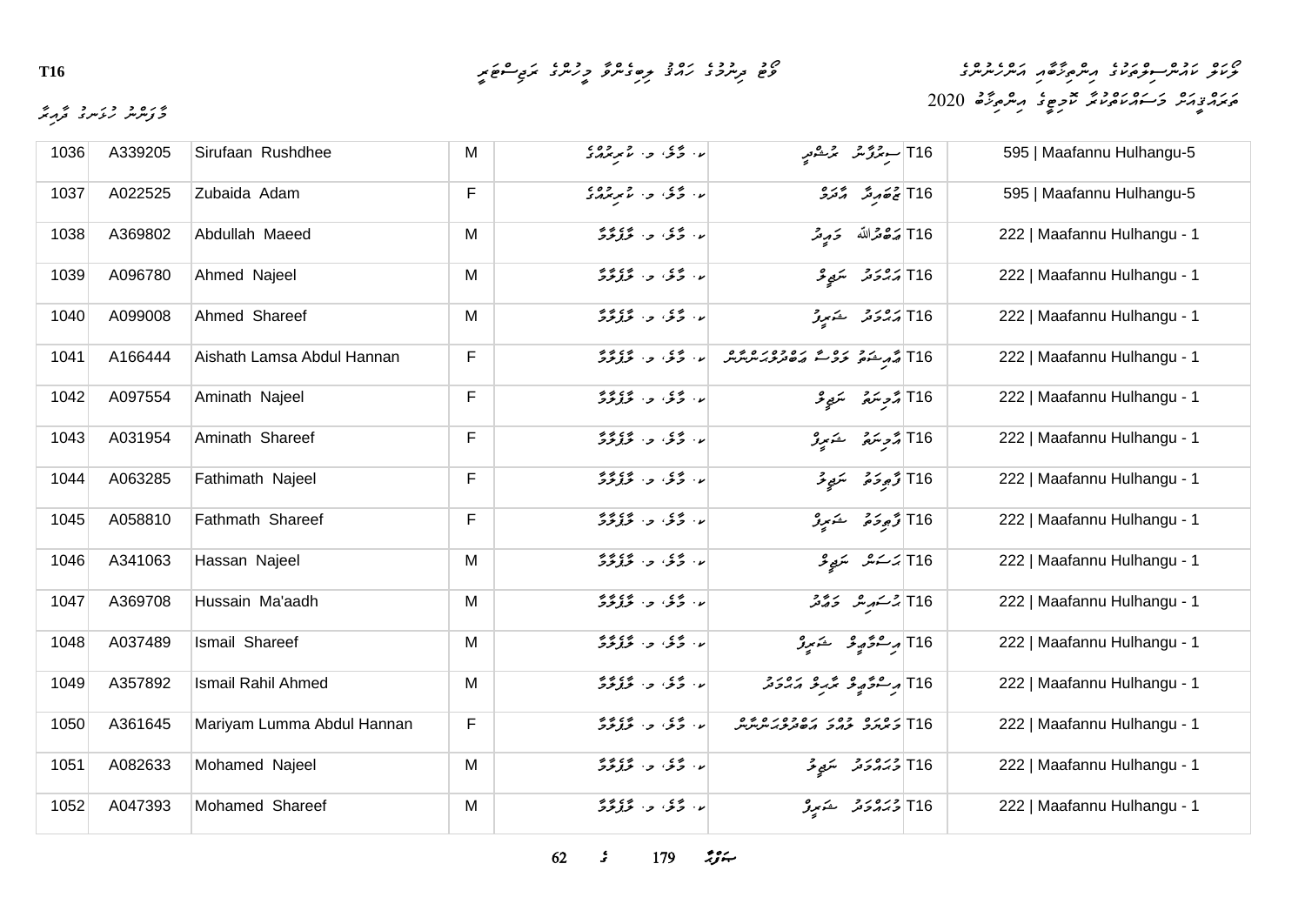*sCw7q7s5w7m< o<n9nOoAw7o< sCq;mAwBoEw7q<m; wBm;vB 2020<sup>, م</sup>وسوق المسجد التحقيق وسرمونية والم*جمع المسجد المسجد المسجد المسجد المسجد المسجد المسجد المسجد المسجد ال

# *n8o<n@ qC7m:q5 q7w7m?n>*

| 1053 | A149395 | Mohamed Rai Ahmed       | M            | ر، دَگر، د. دَّڏَرَدَّرَ | T16  <i>322م تمبر ה</i> 22تر                              | 222   Maafannu Hulhangu - 1 |
|------|---------|-------------------------|--------------|--------------------------|-----------------------------------------------------------|-----------------------------|
| 1054 | A054429 | Zulfa Ali               | F            | ، دَگرَ، د· گَرُوُگُرَ   | T16 يح ي محمد محمد من محدد السير السير<br>مستقط علم السير | 222   Maafannu Hulhangu - 1 |
| 1055 | A011375 | Aminath Muharrimath     | F            | لا : ۇىق د : ئۇۋىترىكىمە | T16 مُ <i>جِسَعُو حُبَيْرُ مِرْحَمْ</i>                   | 223   Maafannu Hulhangu - 2 |
| 1056 | A348839 | Raudha Athif            | F            | لا کې د عوصيت پر         | T16 <i>بَدْيَرْ مُ</i> مُورْ                              | 223   Maafannu Hulhangu - 2 |
| 1057 | A348840 | Rayyan Athif            | M            | لا کې د عوصيت پر         | T16 <i>بَرْمُ مُرَّسْ مُنَّهُو</i> رُ                     | 223   Maafannu Hulhangu - 2 |
| 1058 | A128885 | Ali Ahzam Abdulla       | M            | لا د محکمه د د کارورو ه  | T16 <i>حَرِّمْ حَدَّيْ</i> حْ حَدَّهْ مِلَّلَّهُ          | 222   Maafannu Hulhangu - 1 |
| 1059 | A033265 | Khuzeyma Umar Manik     | F            | لا ، ۇي د ، دې ئەرم      | T16 تر <i>ىن مەڭ ھەقەتكە</i> بىر                          | 222   Maafannu Hulhangu - 1 |
| 1060 | A057215 | Mariyam Zunaira         | F            | الاء گري او د موگر       | T16  <i>وَبُرْدَرْدْ</i> يُمَدِيَّر                       | 595   Maafannu Hulhangu-5   |
| 1061 | A033498 | Abdulla Mufeed          | M            | الا دمجني والمحادثوب     | T16 كەچ قىراللە     ق. يەشر                               | 225   Maafannu Hulhangu - 4 |
| 1062 | A378408 | Ahmadh Ahunaf Muhammadh | M            | الأرتجى والحدوث          | T16 <i>גېرونو ټرمنو ورورون</i> و                          | 225   Maafannu Hulhangu - 4 |
| 1063 | A052219 | Ahmed Mufeed            | $\mathsf{M}$ | الا دمجني والمحدوث       | T16   كەش <sup>ى</sup> كەر قىلى قىلىمىتى ئىس              | 225   Maafannu Hulhangu - 4 |
| 1064 | A157457 | Ali Mufeed              | M            | الا د څخه د کرمړنو ک     | T16 <i>ڇُجِ - ڏُوِيَرُ</i>                                | 225   Maafannu Hulhangu - 4 |
| 1065 | A149232 | Aminath Mufeed          | F            | الا د د ي د ان د د و     | T16 مَّ <i>جِسَمَّۃ حَ وِمَّ</i>                          | 225   Maafannu Hulhangu - 4 |
| 1066 | A052305 | Hassan Mufeed           | M            | ، دُی دا دَروپ           | T16  زسکس تی توفر                                         | 225   Maafannu Hulhangu - 4 |
| 1067 | A062543 | Hawwa Didi              | F            | لا د د د د د ور          | T16   بَرُوگ <sup>و</sup> يِدِيرِ                         | 225   Maafannu Hulhangu - 4 |
| 1068 | A052306 | Hussain Mufeed          | M            | الا دمجني والمحدوث       | T16  پُرڪوپش تي وي                                        | 225   Maafannu Hulhangu - 4 |
| 1069 | A099795 | Ibrahim Mufeed          | M            | الأرتجى والمحادثي        | T16 <sub>م</sub> ەنگەپ <sup>ى ئ</sup> ەيەتر               | 225   Maafannu Hulhangu - 4 |

*63 s* 179 *i*<sub>s</sub> $\approx$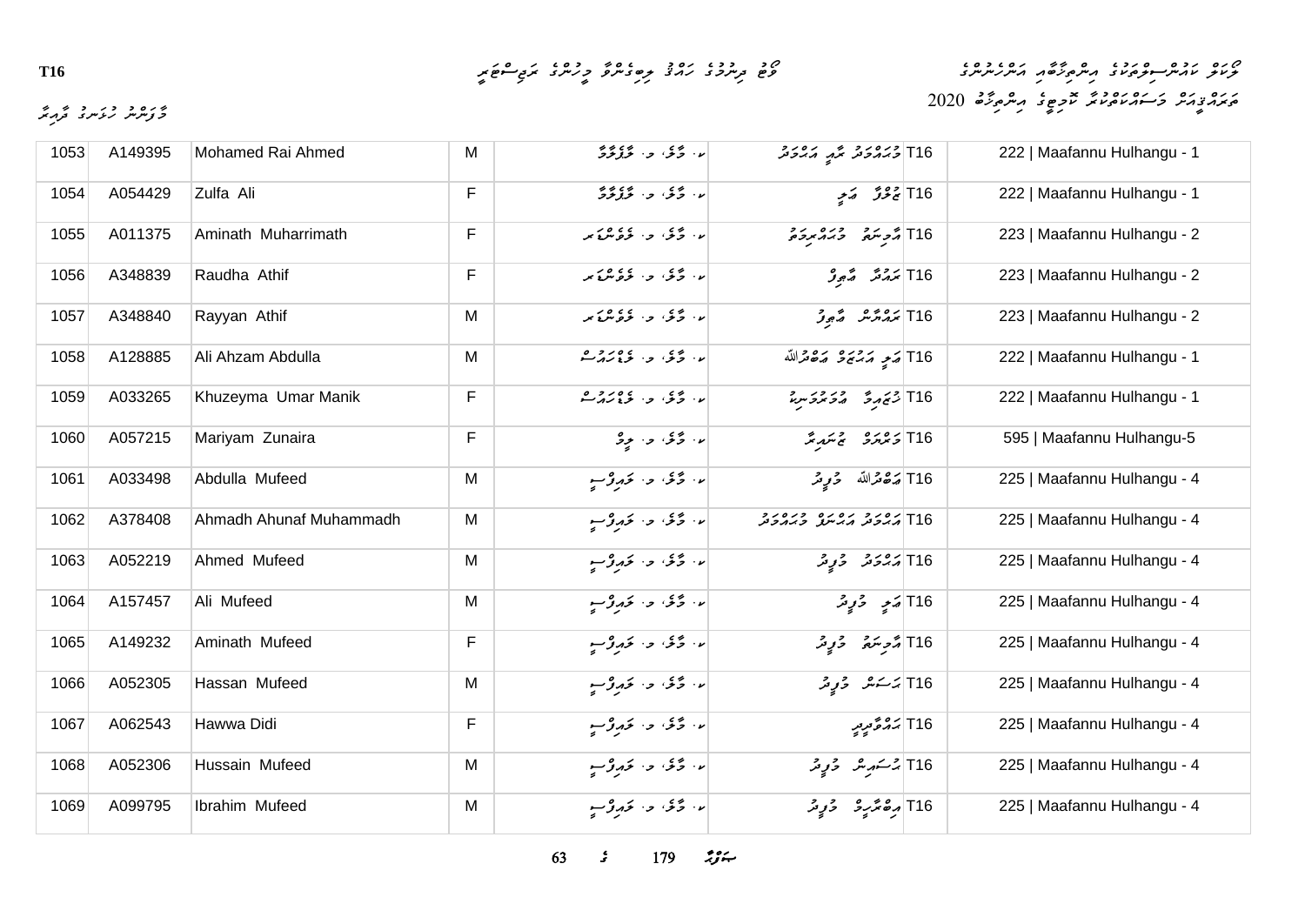*sCw7q7s5w7m< o<n9nOoAw7o< sCq;mAwBoEw7q<m; wBm;vB 2020<sup>, م</sup>وسر در مدد مدرج به مدرم مقرم قرار 2020*<br>موسر المستقرم المستقرم المستقرم المستقرم المستقرم المستقرم المستقرم المستقرم المستقرم المستقرم المستقرم المستقر

| 1070 | A157456 | Ismail Mufeed            | M           | الا د څخه د کروکسو             | T16 م مــُوتُور تحمي تحرير قريد                         | 225   Maafannu Hulhangu - 4 |
|------|---------|--------------------------|-------------|--------------------------------|---------------------------------------------------------|-----------------------------|
| 1071 | A334127 | Mohamed Zayaan Hassan    | M           | لا د د د نوروب                 | T16 <i>وَبَرُوْدُو پِی وَبَرْ بَرَسَ</i> سُ             | 225   Maafannu Hulhangu - 4 |
| 1072 | A353454 | Moosa Mufeed             | M           | ، دُی د نمبروگ                 | T16 تخریقر                                              | 225   Maafannu Hulhangu - 4 |
| 1073 | A027252 | Muhammadh Mufeedh        | M           | لا د نځې د نمبروک              | T16  <i>وُيَهُوَوُتْ</i> وُرِيْرُ                       | 225   Maafannu Hulhangu - 4 |
| 1074 | A033435 | Ahmed Jaleel             | M           | ما المحتى الله المحامدة الم    | T16   كەش <sup>ى</sup> كىم قىم يەرىخە                   | 223   Maafannu Hulhangu - 2 |
| 1075 | A333534 | Abdulla Mazin            | M           | أأنا المحتى المحاسبين والمردان | T16 كەھەراللە گەمچە بىر                                 | 224   Maafannu Hulhangu - 3 |
| 1076 | A122296 | Ahmed Muaz               | M           | د کچې د پرمدې                  | T16 كەبرى قارىمى قارىم                                  | 224   Maafannu Hulhangu - 3 |
| 1077 | A071342 | Aminath Mushtharee       | $\mathsf F$ | د کچې د پرمدې                  | T16 مَّ حِسَمَةٌ حَسْقَمَ مِرِ                          | 224   Maafannu Hulhangu - 3 |
| 1078 | A033941 | Ayyoob Ibrahim           | M           | ر، وَکَیْ وَ وِجَرَمَہُ        | $5.5$ $2.5$ $2.5$ $16$                                  | 224   Maafannu Hulhangu - 3 |
| 1079 | A107075 | Dhaood Mamdhooh          | M           | ر، وی در دوره                  | T16 مُهْرَمْہ دَوْمِهِ مِ                               | 224   Maafannu Hulhangu - 3 |
| 1080 | A151778 | Fathimath Maimoona       | F           | ألاء تخريجا والمجمعة           | T16 أَوَّجِ دَمَ قَصَرَ مَرَّسَمَدُ                     | 224   Maafannu Hulhangu - 3 |
| 1081 | A050142 | Haleema Ahmed            | F           | ۱۰ وگی و وجه                   | T16 كيودً <i>ة كەنەۋى</i> تى                            | 224   Maafannu Hulhangu - 3 |
| 1082 | A256965 | Khadheeja Sana           | $\mathsf F$ | ۱۰ وگی و وجه                   | T16 كَتَوِيعٌ مُسَتَمَدٌ                                | 224   Maafannu Hulhangu - 3 |
| 1083 | A333535 | Mamdooha Ibrahim         | F           | ر، وَکَیْ وَ وِجَرَمَہُ        | T16  <i>وَوَثَرْبُہ م</i> ِ صُ <i>گرٍ وُ</i>            | 224   Maafannu Hulhangu - 3 |
| 1084 | A080480 | MOHAMED MAUROOF          | M           | ر، وَکَیْ وَ مِعْلَمَتَ        | T16 <i>בגמבת בחינים</i>                                 | 224   Maafannu Hulhangu - 3 |
| 1085 | A080322 | AMINATH RUKSHANA IBRAHIM | F           | الا د څخه د اودون              | T16 مُ <i>جِسَمَ مُنْ شَمَّتُر مِ</i> صُ <i>بُرٍ \$</i> | 224   Maafannu Hulhangu - 3 |
| 1086 | A167555 | Hassan Ismail            | M           | الا د څخه د او پروژ            | T16   يَرْسَسْ - مِرْسُوَّمِيْوْ -                      | 224   Maafannu Hulhangu - 3 |

## *n8o<n@ qC7m:q5 q7w7m?n>*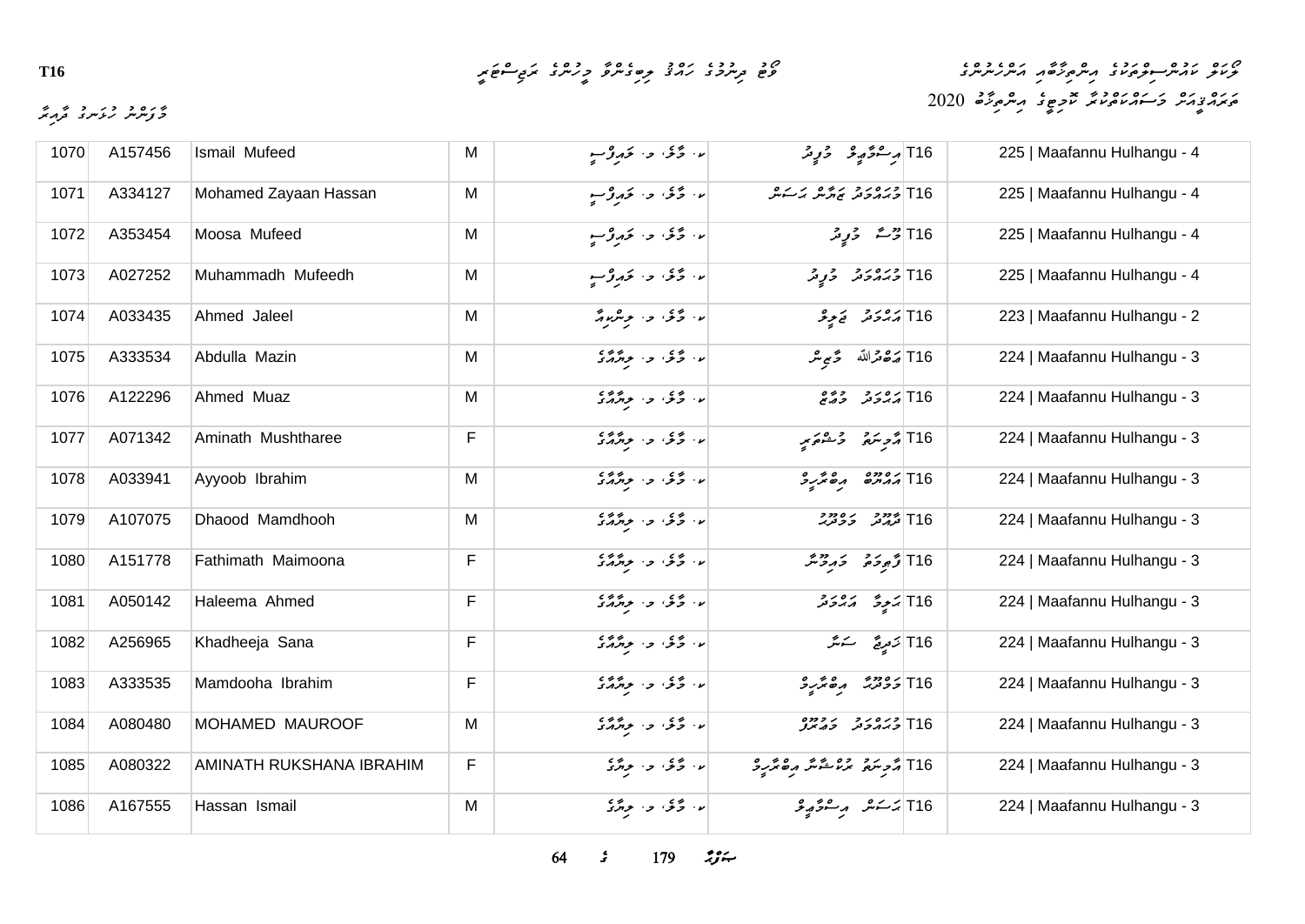*sCw7q7s5w7m< o<n9nOoAw7o< sCq;mAwBoEw7q<m; wBm;vB 2020<sup>, م</sup>وسر در مدد مدرج به مدرم مقرم قرار 2020*<br>موسر المستقرم المستقرم المستقرم المستقرم المستقرم المستقرم المستقرم المستقرم المستقرم المستقرم المستقرم المستقر

| T16 <i>جەنگە جۇمەتتى</i> ئىستا <i>ۋە بى</i><br>224   Maafannu Hulhangu - 3 | ر، وَکَوَ، و، وچی                     | M | Mohamed Ismail          | A099473 | 1087 |
|----------------------------------------------------------------------------|---------------------------------------|---|-------------------------|---------|------|
| T16 سِمَدًّ مِ سُرَّمٍ وُ مِ<br>224   Maafannu Hulhangu - 3                | الا د څخه د او پروژ                   | F | Niuma Ismail            | A148719 | 1088 |
| T16 ىن ئەقرىر مەش <i>ۇر بى</i><br>224   Maafannu Hulhangu - 3              | د څخه د پروژه                         | F | Nuzuhath Ismail         | A163478 | 1089 |
| T16 شۇرقىزى<br><br>95   R. Hulhudhuffaaru - 1                              | لاء وحجو ألواء المحافري               | M | Shamsul Hudha           | A043750 | 1090 |
| T16 كەبرى كىم يونى ئىسىمبەتلىر<br>222   Maafannu Hulhangu - 1              | ىر، ئۇنى بەر بوھ                      | M | Ahmed Risheen           | A011568 | 1091 |
| T16 مُەمسىم مەرگى<br>222   Maafannu Hulhangu - 1                           | ىر، گەنى كى ئىچى ھ                    | F | Aishath Naeem           | A053209 | 1092 |
| T16 مَّ صِنَّعَمُ شَمَشْرَحُ<br>222   Maafannu Hulhangu - 1                | ىر گەنى كەرگە                         | F | Aminath Shashma         | A064112 | 1093 |
| T16 مەم شەھقى ئىن <i>دۇر بى</i><br>222   Maafannu Hulhangu - 1             | الا انحاقی الاسم میتون                | F | Ayesha Angel Samaiel    | A341307 | 1094 |
| T16 <i>وُّجِ وَءُ</i> مِعَ<br>222   Maafannu Hulhangu - 1                  | ىر گەنى كەرگە                         | F | Fathimath Rifa          | A165816 | 1095 |
| T16 پڑے پر پڑو تر<br>222   Maafannu Hulhangu - 1                           | ىر، گەنى كى ئىچى ھ                    | M | Hussain Rafaal          | A165817 | 1096 |
| T16  <i>وُبَہُ دو جو سَوَّہِ و</i><br>222   Maafannu Hulhangu - 1          | ىر، ئۇنى بەر بوھ                      | M | Mohamed Samaiel         | A000798 | 1097 |
| T16 مُگرمش بَرْمَرْمَرْ مَرْدَوْمْرَ<br>222   Maafannu Hulhangu - 1        | لا د څو د د وویم                      | F | Aisha Hanaan Ahmed      | A331033 | 1098 |
| T16 مُدِيشَة مسروفي<br>222   Maafannu Hulhangu - 1                         | لاستخرش وسيحوس                        | F | Aishath Yoosuf          | A011094 | 1099 |
| T16 مَّرِسَمَّۃُ خَفْرَبِهِ<br>222   Maafannu Hulhangu - 1                 | ىن ۇىق ۋە بۇھەر                       | F | Aminath Luthfee         | A049902 | 1100 |
| T16 أَمُّ حِسَمَةً وَسَمَّدَ خُسِمَّهُ<br>461   Srilanka / Colombo - 2     | لا رقمی و مخونم                       | F | Aminath Binya Maniu     | A335454 | 1101 |
| T16 ۇ <sub>جو</sub> رۇمۇرىبرىئە<br>222   Maafannu Hulhangu - 1             | ۱۰ وگی و دور                          | F | <b>Fathimath Manike</b> | A037044 | 1102 |
| T16 زَمِيعٌ <sub>حِ</sub> وْبٌ<br>222   Maafannu Hulhangu - 1              | ر، گ <sup>و</sup> گ و، ف <i>ژو</i> نر | F | Khadeeja Milha          | A167372 | 1103 |
|                                                                            |                                       |   |                         |         |      |

 $65$  *s*  $179$   $23$   $\div$ 

*n8o<n@ qC7m:q5 q7w7m?n>*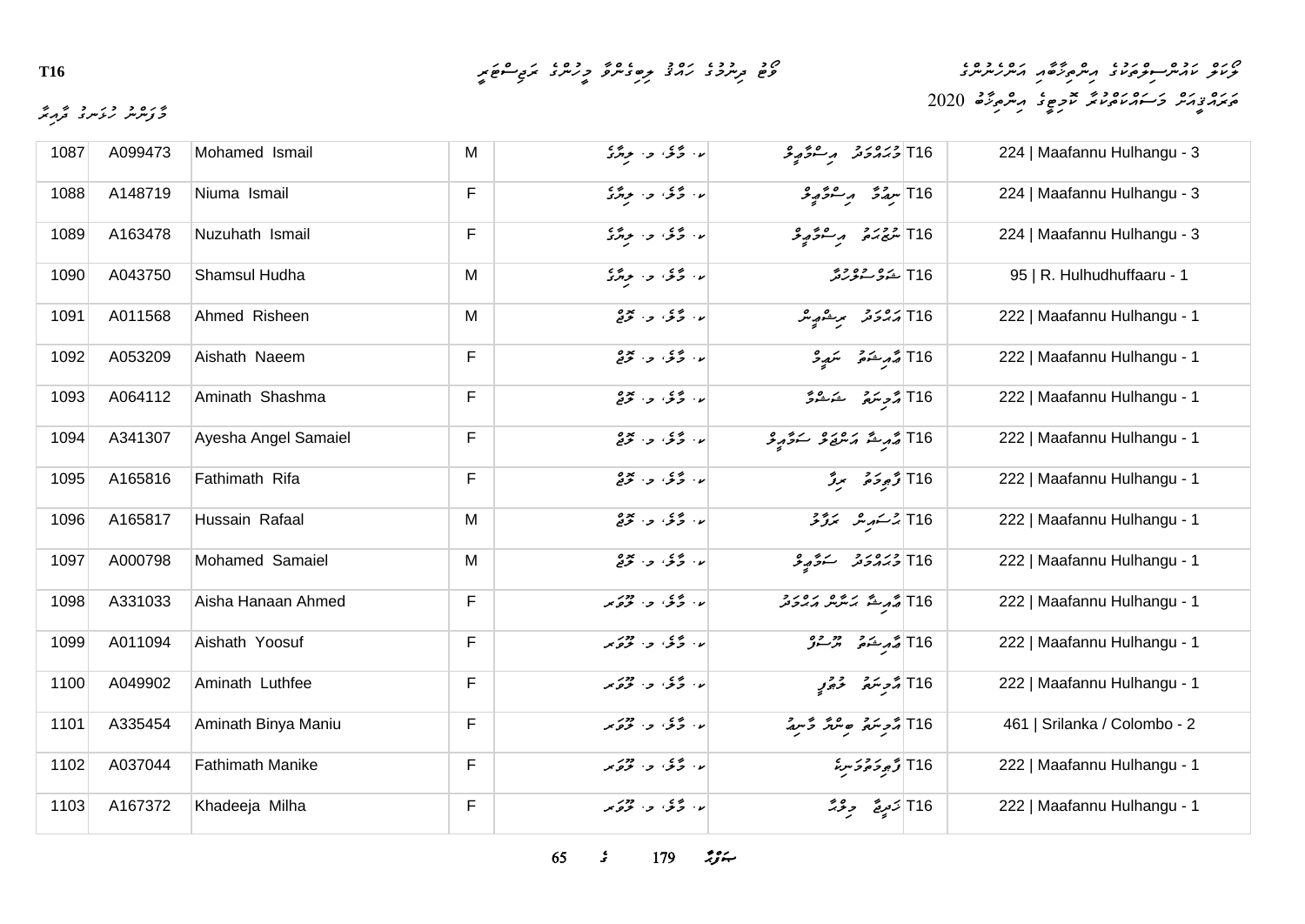*sCw7q7s5w7m< o<n9nOoAw7o< sCq;mAwBoEw7q<m; wBm;vB 2020<sup>, م</sup>وسوق المسجد التحقيق وسرمونية والم*جمع المسجد المسجد المسجد المسجد المسجد المسجد المسجد المسجد المسجد ال

#### *n8o<n@ qC7m:q5 q7w7m?n>*

| 1104 | A331124 | Malaka Mohamed             | F            | لا په څوا د کوې په                                                                                             | T16   <i>قىغاڭ قىتەۋەت</i> ر                   | 222   Maafannu Hulhangu - 1 |
|------|---------|----------------------------|--------------|----------------------------------------------------------------------------------------------------------------|------------------------------------------------|-----------------------------|
| 1105 | A332210 | MARIYAM LUHYA ISMAIL       | F            | الا انجني الأروم المحتمد                                                                                       | T16 كى <i>مەدى بۇرىگە م</i> ېرىقتۇم <i>پ</i> و | 222   Maafannu Hulhangu - 1 |
| 1106 | A032859 | Mohamed Yoosuf             | M            | لاستخرق وسيحقص                                                                                                 | T16 <i>جەمەدە</i> ر مەسىر                      | 222   Maafannu Hulhangu - 1 |
| 1107 | A331036 | <b>Mohamed Maish Maniu</b> | $\mathsf{M}$ | لاستخرق وسيحقص                                                                                                 | T16 كەبەر ئەربىي ئەربە                         | 222   Maafannu Hulhangu - 1 |
| 1108 | A065265 | Abdulla Rasheed            | M            | لا : د کلی و : د کمیونرونتر                                                                                    | T16 كەچ قىراللە     كەرىئوقر                   | 224   Maafannu Hulhangu - 3 |
| 1109 | A350546 | Ahmed Saamy                | M            | لا : 33، و بم ترکار کار                                                                                        | T16 كەنزى قىرىسىگى <i>ر</i>                    | 224   Maafannu Hulhangu - 3 |
| 1110 | A046344 | Aishath Fizny              | F            | لا : دَّى و : دَرِدْدُهْ لَدْ                                                                                  | T16 <i>۾ مرشو وچ</i> س                         | 224   Maafannu Hulhangu - 3 |
| 1111 | A154702 | Aishath Mohamed            | F            | لا : دَّى و : دَرِدْدُهْ لَدْ                                                                                  | T16 مُصِنَعْمٌ وَيَدْوَمُرْ                    | 224   Maafannu Hulhangu - 3 |
| 1112 | A038564 | Aishath Rasheeda           | F            | لا : 33، و بم ترکار کار                                                                                        | T16 م <i>مَّ مِ شَيْءٍ مَرْ</i> حِيثَر         | 224   Maafannu Hulhangu - 3 |
| 1113 | A138750 | Aminath Mohamed            | F            | لا : د څو و : د کمونرونتر                                                                                      | T16 مَّ حِسَمَة صَمَّ حَدَّ حَمَّدَ حَمَّد     | 224   Maafannu Hulhangu - 3 |
| 1114 | A038563 | Aminath Moosa              | F            | لا : د د کارد کارد کار د کار د کار د کار د کار د کار د کار د کار د کار د کار د کار د کار د کار د کار د کار د ک | T16 گەج ئىگە ق <sup>ىم</sup> گ                 | 224   Maafannu Hulhangu - 3 |
| 1115 | A034615 | Aminath Shifa              | F            | لا : دَّى و : دَرِدْدُهْ لَدْ                                                                                  | T16 مُرِسَمَ مِنْ                              | 224   Maafannu Hulhangu - 3 |
| 1116 | A157651 | Aminath Hiba Faisal        | F            | لا : دَّى و نوَلاِرْوَلا                                                                                       | T16 مُ <i>وِسَمَعُ رِحَ وَم</i> ِسَوَ          | 224   Maafannu Hulhangu - 3 |
| 1117 | A093319 | Fauziyya Ali               | F            | لا : د کلی و : د کمیونرونتر                                                                                    | T16 <i>قەتمى ھەتىھى</i> ھەمچە                  | 224   Maafannu Hulhangu - 3 |
| 1118 | A363045 | Hassan Nasih               | M            | لا : د څو و : د کمونرونتر                                                                                      | T16  پرسترش س <i>رگرید</i> پر                  | 224   Maafannu Hulhangu - 3 |
| 1119 | A166875 | Hawwa Fazeela              | F            | لا : وَبَقٍّ وَ وَلَازُوَنَّرْ                                                                                 | T16  يَرْدُوَّ كَرْسِوْدً                      | 224   Maafannu Hulhangu - 3 |
| 1120 | A121274 | Hussain Fazeel             | M            | لا : د څو و : د کمار کار کار                                                                                   | T16  پژ <i>ستهرنگ ق</i> رسیدهی                 | 224   Maafannu Hulhangu - 3 |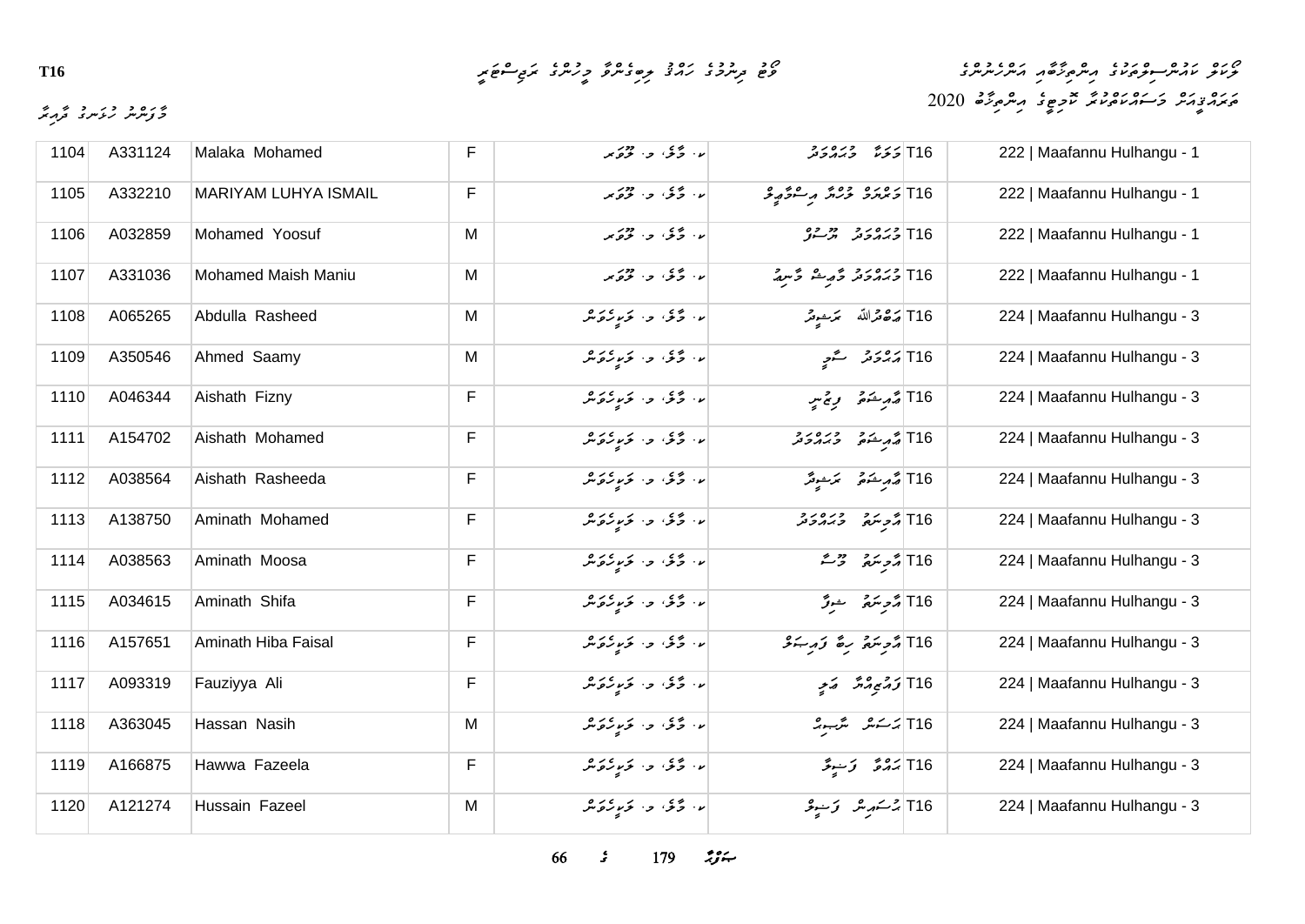*sCw7q7s5w7m< o<n9nOoAw7o< sCq;mAwBoEw7q<m; wBm;vB 2020 محمد من المحمد المحمد المحمد العربية وسر بعد من المحمد العالمية*<br>محمد المحمد المحمد المحمد المحمد المحمد المحمد العالم

| 1121 | A036850 | Hussain Rasheed             | M           |                                                                                                      | T16   پرستہر شر سمزش <sub>ی</sub> تر                  | 224   Maafannu Hulhangu - 3 |
|------|---------|-----------------------------|-------------|------------------------------------------------------------------------------------------------------|-------------------------------------------------------|-----------------------------|
| 1122 | A046353 | Ibrahim Fayaz               | M           | لا : 33 و : 3 كور كار ه                                                                              | T16 مەھەرىپە زەمە                                     | 224   Maafannu Hulhangu - 3 |
| 1123 | A363006 | Ibrahim Naif                | M           |                                                                                                      | T16 م <i>وڭ بگرى سىھ</i> وتى                          | 224   Maafannu Hulhangu - 3 |
| 1124 | A046345 | Mariyam Fizana              | F           |                                                                                                      | T16 <i>حَمْدَة دِيُّ</i> مَّ                          | 224   Maafannu Hulhangu - 3 |
| 1125 | A046349 | Mohamed Faisal              | M           | لا د څکې د کولوگونگر                                                                                 | T16  <i>ڈیزہ ڈی ق</i> ہ بکٹ                           | 224   Maafannu Hulhangu - 3 |
| 1126 | A034949 | Mohamed Rasheed             | M           |                                                                                                      | T16  <i>وُبَہُ وُوَدٌ</i> کَرَسُوِیْرُ                | 224   Maafannu Hulhangu - 3 |
| 1127 | A035402 | Nazeeha Ali                 | $\mathsf F$ | لا : د څو و . ځې زوند                                                                                | T16 <i>سَمِي گَهُ وَ</i>                              | 224   Maafannu Hulhangu - 3 |
| 1128 | A044702 | Ahmed Rasheed               | M           | لا : د څو د و نورو څو                                                                                | T16 كەنزى كىمى تىرىدى كىلەن ئىس                       | 224   Maafannu Hulhangu - 3 |
| 1129 | A139083 | Aishath Zahanath Afeef      | $\mathsf F$ | لا : د څو د و نورو څو                                                                                | T16 مُەمِسْمَى نَرَرَّىدَە مَەرِرْ                    | 224   Maafannu Hulhangu - 3 |
| 1130 | A010055 | Ali Moosa                   | M           | لا : دَ دَ الله و الله دَ عَمَلٍ وَ عَلَيْهِ عَلَيْهِ عَلَيْهِ عَلَيْهِ عَلَيْهِ عَلَيْهِ عَلَيْهِ ع | T16  پر ویں م                                         | 224   Maafannu Hulhangu - 3 |
| 1131 | A049237 | Hussain Afeef               | M           | لا . 33، و . ئۇيۇقشۇ                                                                                 | T16   پرستمبر مگر تھی تھا۔<br>مسلمات                  | 149   K. Dhiffushi - 2      |
| 1132 | A039697 | Mohamed Rasheed             | M           | ، دُی د دَرِدْهُ و                                                                                   | T16  <i>وَبَہُ وَبَوْء</i> َ مَرْ <sub>شُو</sub> مِرُ | 224   Maafannu Hulhangu - 3 |
| 1133 | A037491 | Adam Saleem                 | M           | لا د گري د . مختگر                                                                                   | T16 مُرتر <i>و سَنوو</i>                              | 222   Maafannu Hulhangu - 1 |
| 1134 | A067153 | Ahmed Naufal                | M           | لار گەنگى بەر جۇنگرا                                                                                 | T16 كەبرى ئىمەتەتى                                    | 222   Maafannu Hulhangu - 1 |
| 1135 | A337248 | Aisha Ali Saleem            | F           | لا د څخه د د چش                                                                                      | T16 صَّرِيحَ صَعٍ سَعِرِي                             | 222   Maafannu Hulhangu - 1 |
| 1136 | A042196 | Aishath Shakeela            | F           | ىر، ئۇنى بەر ئۇنىگە                                                                                  | T16 مَ <sub>م</sub> ُ مِسْمَعٌ مُسَرِعٌ               | 222   Maafannu Hulhangu - 1 |
| 1137 | A342118 | <b>AISHATH MANHA SHAHID</b> | $\mathsf F$ | لاءِ گاڻي ۾ ڪار                                                                                      | T16 مەمۇم كەش <i>ۇ ھەرى</i> ر                         | 222   Maafannu Hulhangu - 1 |

*67 sC 179 nNw?mS*

*n8o<n@ qC7m:q5 q7w7m?n>*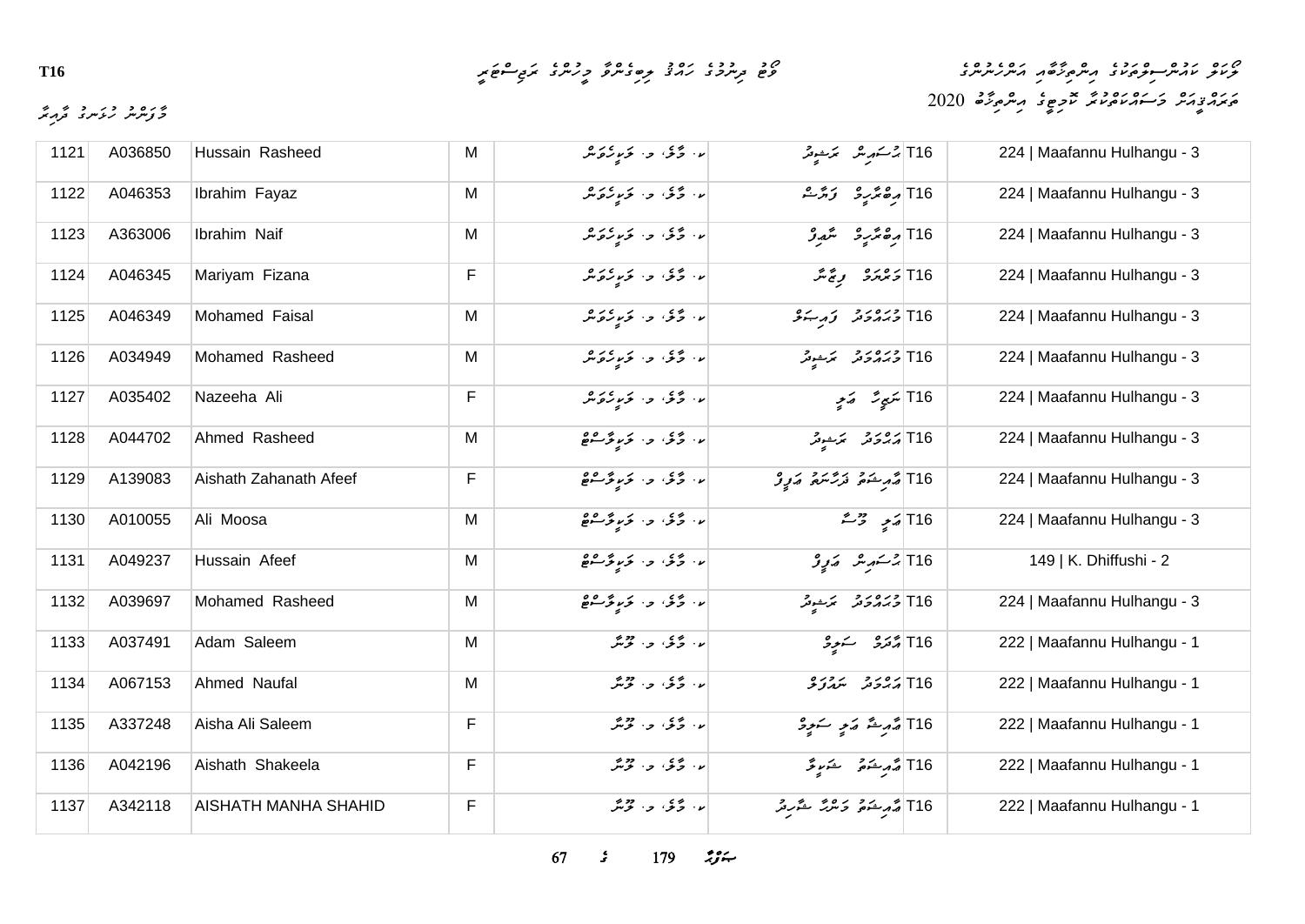*sCw7q7s5w7m< o<n9nOoAw7o< sCq;mAwBoEw7q<m; wBm;vB* م من المرة المرة المرة المرجع المرجع في المركبة 2020<br>مجم*د المريض المربوط المربع المرجع في المراجع المركبة* 

| 1138 | A042661 | Ali Saleem           | M  | لا د څو د د ونگر              | T16 کړي شو <u>ی</u> و                                                                                                                                                                                                           | 461   Srilanka / Colombo - 2 |
|------|---------|----------------------|----|-------------------------------|---------------------------------------------------------------------------------------------------------------------------------------------------------------------------------------------------------------------------------|------------------------------|
| 1139 | A035707 | Fathimath Sobeeha    | F  | الا : وَتَوْا وَالْوَشْ       | T16 رَّجِ دَمَّةَ جَمَعِيَّةَ                                                                                                                                                                                                   | 222   Maafannu Hulhangu - 1  |
| 1140 | A042660 | <b>HABEEBA AHMED</b> | F  | لار څخه لور څنگ               | T16 بَرَصِرَة مَدَّدَتَر                                                                                                                                                                                                        | 222   Maafannu Hulhangu - 1  |
| 1141 | A068929 | Hawwa Ismail         | F  | لا د گري د . وهر              | T16 <i>بَدْهُ * وِسْتَوَّوِدْ</i>                                                                                                                                                                                               | 222   Maafannu Hulhangu - 1  |
| 1142 | A058279 | Ibrahim Saleem       | M  | لار گەنگى بەر جۇنگرا          | T16 <sub>م</sub> ەنزى <sub>ر</sub> و سىرو                                                                                                                                                                                       | 222   Maafannu Hulhangu - 1  |
| 1143 | A039693 | Khadeeja Ismail      | F. | لار څخه لور څنگ               | T16 دَمِيعٌ ۔ مِـــْمَوَّمِيوْ ۔                                                                                                                                                                                                | 222   Maafannu Hulhangu - 1  |
| 1144 | A037492 | Lubuna Adam Saleem   | F  | لا د گري د . مختگر            | T16 تِرْصَعْرُ مُرْمَرْدُ سَعِرْدُ                                                                                                                                                                                              | 222   Maafannu Hulhangu - 1  |
| 1145 | A067196 | Mariyam Nilfa        | F  | لار گەنگى بەر جۇنگرا          | T16  <i>5نگەنى سى</i> بىرى                                                                                                                                                                                                      | 222   Maafannu Hulhangu - 1  |
| 1146 | A049482 | Mohamed Saleem       | M  | لا د څو د د ونگر              | T16 <i>5 برو 5 بن سکو</i> ی                                                                                                                                                                                                     | 222   Maafannu Hulhangu - 1  |
| 1147 | A087224 | Mohamed Vishal Ali   | M  | لا د گڼې وا مختگر             | T16  وَيَرُوُونُو مِشَوْ كَمَعِ                                                                                                                                                                                                 | 222   Maafannu Hulhangu - 1  |
| 1148 | A340845 | MUHRAZ ABDUL WAIZ    | M  | لار څخه لور څنگ               | T16 <i>دوبره برە دوم</i> پر د                                                                                                                                                                                                   | 222   Maafannu Hulhangu - 1  |
| 1149 | A083287 | Zulaikha Ismail      | F  | لا د گڼې وا مختگر             | T16 ن <i>ۇقەر</i> مى مەش <i>ۇم</i> ۇ                                                                                                                                                                                            | 222   Maafannu Hulhangu - 1  |
| 1150 | A114530 | Afraz Ismail         | M  | ، دې د نورانو پرونکر          | T16 مَرْدَ بَيْنَجَ مِ سُتَّحَمَّدِ فَ                                                                                                                                                                                          | 595   Maafannu Hulhangu-5    |
| 1151 | A106795 | Ahmed Ashraf         | M  | ىر ئەنتى بەر ئەشقى ئەرقىس     | T16 كەبر <i>ە كەشىرى</i>                                                                                                                                                                                                        | 595   Maafannu Hulhangu-5    |
| 1152 | A037743 | Ahmed Jinah          | M  | ىر، ئۇنى، بەر ئۇر ئەمۇمدە بىر | T16 كەنزى قىمى ئىنگەنىچە ئىنگەنىڭ كىيەن ئىنگەنىڭ كىيەن ئىنگەنىڭ كىيەن كىيەن كىيەن كىيەن كىيەن كىيەن كىيەن كىي<br>مەنبەت كىيان كىيان كىيان كىيان كىيان كىيان كىيان كىيان كىيان كىيان كىيان كىيان كىيان كىيان كىيان كىيان كىيان ك | 595   Maafannu Hulhangu-5    |
| 1153 | A047413 | Ahmed Nazim          | M  | ىر ئەنتى بەر ئەشقى ئەرقىس     |                                                                                                                                                                                                                                 | 595   Maafannu Hulhangu-5    |
| 1154 | A334374 | Aishath Yumnu Nazim  | F  | ىر، ئۇق بەر ئەرەپ ئەرەپىر     | T16 م <i>ەم شەم مەدىر مەنب</i> ۇ                                                                                                                                                                                                | 595   Maafannu Hulhangu-5    |

*68 s* 179 *i*<sub>s</sub> $\div$ 

*n8o<n@ qC7m:q5 q7w7m?n>*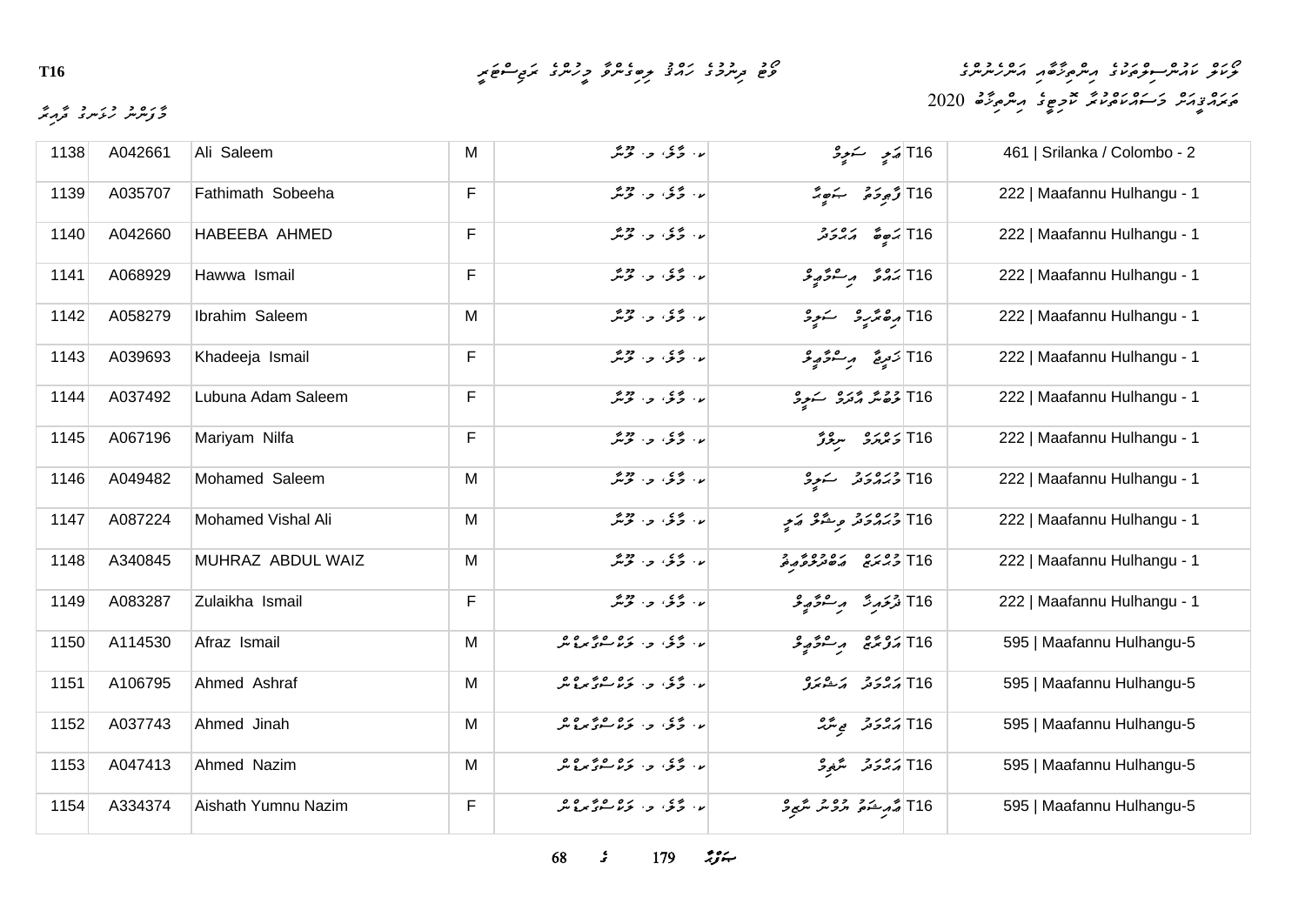*sCw7q7s5w7m< o<n9nOoAw7o< sCq;mAwBoEw7q<m; wBm;vB 2020<sup>, م</sup>وسر در مدد مدرج به مدرم مقرم قرار 2020*<br>موسر المستقرم المستقرم المستقرم المستقرم المستقرم المستقرم المستقرم المستقرم المستقرم المستقرم المستقرم المستقر

| 1155 | A358005 | Ajeetha Ismail                 | F | ىر، ئۇنى، بەر ئەرگەرى بىر         | T16   رَمٍ حٌ      بر_شَرَّمٍ ثَرْ                     | 278   Dh. Meedhoo - 1        |
|------|---------|--------------------------------|---|-----------------------------------|--------------------------------------------------------|------------------------------|
| 1156 | A132193 | Aminath Nashida                | F | ىر، ئۇنى، بەر ئەرگەرىمى ئاش       | T16 مُرْحِ سَمْ مُسْتَقِدٌ                             | 595   Maafannu Hulhangu-5    |
| 1157 | A157795 | Hassan Jeelan Sidheeq          | M | لا ئەق بەر ئەھمىيەت ئىلگەنلەر     | T16   يَرْسَسْ <sub>فِو</sub> قْسْ سِبْرُمْرِيْرْ      | 595   Maafannu Hulhangu-5    |
| 1158 | A026803 | Hawwa Didi                     | F | لا ئەق بەر ئەھمىيەت ئىگەنلەر ئەھر | T16 كەمگ <sup>ە</sup> تېرىپە                           | 595   Maafannu Hulhangu-5    |
| 1159 | A362651 | Ibrahim Azmeen                 | M | لا ئەقتۇر بەر ئەھ سىرتى بىر ئەش   | T16 <sub>م</sub> ەھ <i>ئۇر</i> قىسىم ئەرىپىتىكى بىر    | 595   Maafannu Hulhangu-5    |
| 1160 | A394832 | Jeena Sidheeg                  | F | ىر، ئۇنى بەر ئۇناسىمەتلىرى بىر    | T16   مٍ مَّر سِنْ مِرْ مِرِيْح                        | 595   Maafannu Hulhangu-5    |
| 1161 | A071132 | Jimah Sidheeq                  | M | ىر، ئۇنى، بەر ئەرگەرىمى ئاش       | T16  ي <sub>و</sub> دٌ ۾ مروري <sub>و</sub>            | 595   Maafannu Hulhangu-5    |
| 1162 | A372853 | Juman Sidheeq                  | F | ىر ئەق بەر ئەشقى ئەرقىس           | T16 <i>فی ڈ شہر جو مربز</i>                            | 595   Maafannu Hulhangu-5    |
| 1163 | A353860 | Jumna Sidheeq                  | F | ىر ئەق بەر ئەشقى ئەرقىس           | T16 <i>فى 3 شەھىرى</i> بىر                             | 595   Maafannu Hulhangu-5    |
| 1164 | A071159 | Mariyam Joona                  | F | لا د څو و د نولاسوتمبره نگر       | T16 كەبەر ئۇنىگە                                       | 595   Maafannu Hulhangu-5    |
| 1165 | A218616 | Mohamed Naeem                  | M | ىر، ئۇنى، بەر ئۇناسلىق ئىرقىش     | T16 <i>522.5 تمدی</i>                                  | 595   Maafannu Hulhangu-5    |
| 1166 | A061684 | Mohamed Sideeq                 | M | لا ئەق بەر ئەھمىيەتلىكى ئاس       | T16  <i>3223\$ جوهورة</i>                              | 595   Maafannu Hulhangu-5    |
| 1167 | A352007 | Mohamed Uzail                  | M | ىر ئەنتى بەر ئەھمەت ئەتتى بىر     | T16 تر بروت ته من بر محمد السابقية بر محر              | 595   Maafannu Hulhangu-5    |
| 1168 | A026305 | Sakeena Hassan                 | F | لا د دې د ده مېړۍ مړ              | T16 س <i>ے پیڈ</i> پرسکٹر                              | 595   Maafannu Hulhangu-5    |
| 1169 | A059938 | Zakariyya Ismail               | M | لا ئەقتۇر بەر ئەھ سىرتى بىر ئەش   | T16 <i>تەنىروش مەشۋە</i> يھ                            | 378   Hithadhoo Ehenihen - 1 |
| 1170 | A165418 | <b>Aishath Mohamed Rasheed</b> | F | الا ومحوم المروج ويو              | T16 مُرمِشَمُ وَبَرْرُونَرْ بَرَسُونَرْ                | 225   Maafannu Hulhangu - 4  |
| 1171 | A024253 | Mohamed Rasheed                | M | لا، وَکَیْ و، وَکِیْ              | T16 <i>وُبَرُمْ وَبُرْ</i> - بَرَسْ <sub>وِ</sub> مُرْ | 225   Maafannu Hulhangu - 4  |

## *n8o<n@ qC7m:q5 q7w7m?n>*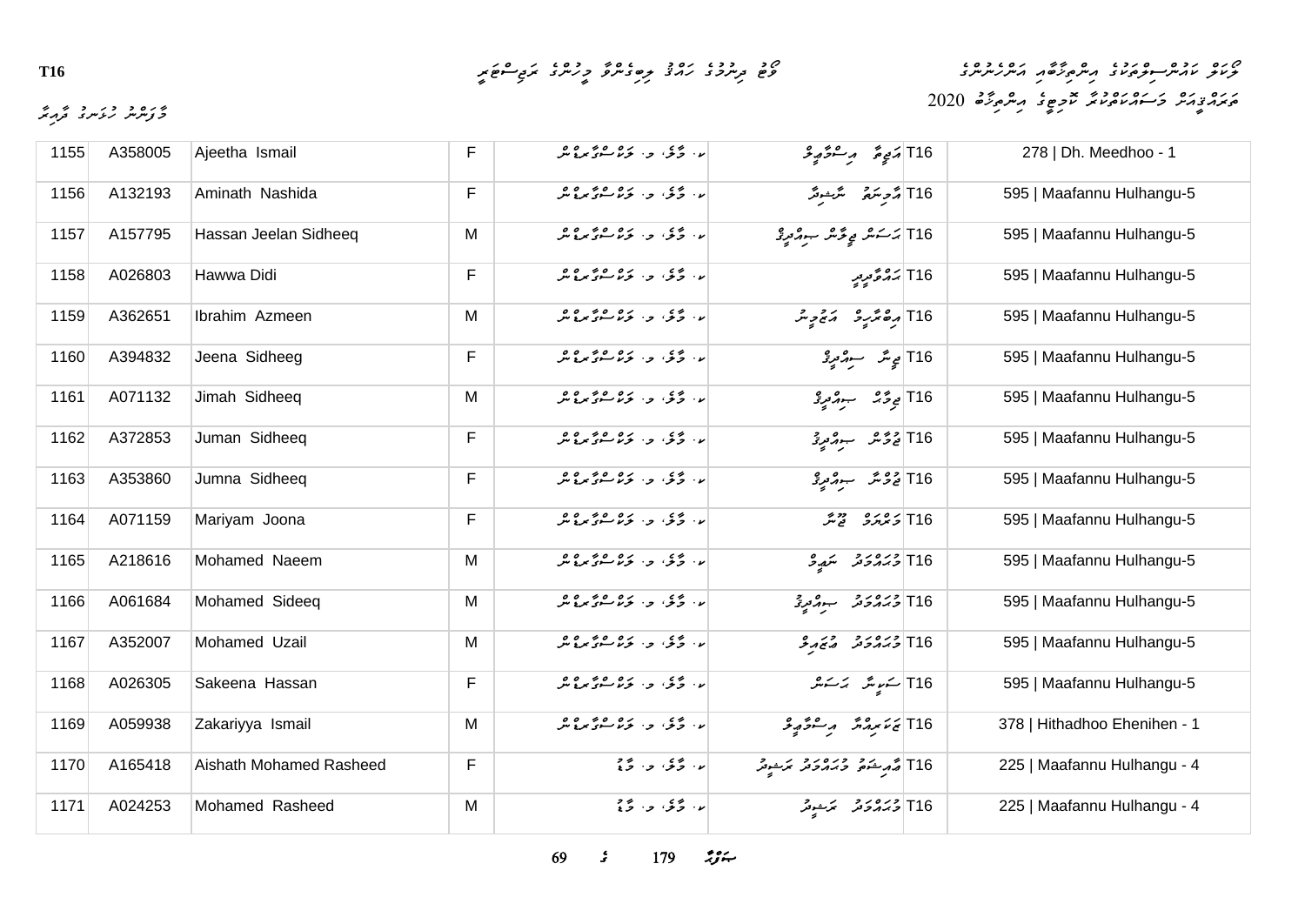*sCw7q7s5w7m< o<n9nOoAw7o< sCq;mAwBoEw7q<m; wBm;vB 2020<sup>, م</sup>وسر در مدد مدرج به مدرم مقرم قرار 2020*<br>موسر المستقرم المستقرم المستقرم المستقرم المستقرم المستقرم المستقرم المستقرم المستقرم المستقرم المستقرم المستقر

| A331933 | Adam Nashmee Ibrahim   | M           | لا د څخه د د ژوللملمونځ           |                             | 225   Maafannu Hulhangu - 4                                                                                                                                                                                                                                                                                                                                                                                                                                                                                                                                                                                        |
|---------|------------------------|-------------|-----------------------------------|-----------------------------|--------------------------------------------------------------------------------------------------------------------------------------------------------------------------------------------------------------------------------------------------------------------------------------------------------------------------------------------------------------------------------------------------------------------------------------------------------------------------------------------------------------------------------------------------------------------------------------------------------------------|
| A038442 | Aminath Tharneema      | F           | لا د څو د ورکومرمونو              |                             | 225   Maafannu Hulhangu - 4                                                                                                                                                                                                                                                                                                                                                                                                                                                                                                                                                                                        |
| A022999 | Fathimath Thasleema    | F           |                                   |                             | 225   Maafannu Hulhangu - 4                                                                                                                                                                                                                                                                                                                                                                                                                                                                                                                                                                                        |
| A045950 | Ibrahim Siyad Qasim    | M           | لا د څو د ورکومرمونو              |                             | 225   Maafannu Hulhangu - 4                                                                                                                                                                                                                                                                                                                                                                                                                                                                                                                                                                                        |
| A056374 | Ismail Siyan           | M           | لا د څخه د د ژولگرمترونڅ          |                             | 225   Maafannu Hulhangu - 4                                                                                                                                                                                                                                                                                                                                                                                                                                                                                                                                                                                        |
| A056375 | Khadheeja Sana         | $\mathsf F$ | لا د څخه د د ژوکلرمگونڅ           |                             | 225   Maafannu Hulhangu - 4                                                                                                                                                                                                                                                                                                                                                                                                                                                                                                                                                                                        |
| A046014 | Mariyam Sama           | F           | لا ئەقتى كەر ئۇتەتلىرى ئى         |                             | 225   Maafannu Hulhangu - 4                                                                                                                                                                                                                                                                                                                                                                                                                                                                                                                                                                                        |
| A032992 | Qasim Ibrahim          | M           | ، دُکَنْ وَا دُکَرْ مُرْمُّهِ دُّ |                             | 225   Maafannu Hulhangu - 4                                                                                                                                                                                                                                                                                                                                                                                                                                                                                                                                                                                        |
| A064884 | Fathimath Rasheed      | $\mathsf F$ | لا د څخه د د گرونگر               |                             | 225   Maafannu Hulhangu - 4                                                                                                                                                                                                                                                                                                                                                                                                                                                                                                                                                                                        |
| A080619 | ABDUL HAMEEDH HASSAN   | M           | ا د گې و کو                       |                             | 223   Maafannu Hulhangu - 2                                                                                                                                                                                                                                                                                                                                                                                                                                                                                                                                                                                        |
| A048093 | <b>ABDULLA RASHEED</b> | M           | ا د گی که گی                      |                             | 223   Maafannu Hulhangu - 2                                                                                                                                                                                                                                                                                                                                                                                                                                                                                                                                                                                        |
| A096944 | Aishath Waheedha       | F           | ا د گې و کو                       |                             | 223   Maafannu Hulhangu - 2                                                                                                                                                                                                                                                                                                                                                                                                                                                                                                                                                                                        |
| A089772 | Fathimath Husna Hassan | F           | 3.5.5.3.1                         |                             | 223   Maafannu Hulhangu - 2                                                                                                                                                                                                                                                                                                                                                                                                                                                                                                                                                                                        |
| A097225 | Luha Ismail            | $\mathsf F$ | ، دُی دادو                        |                             | 223   Maafannu Hulhangu - 2                                                                                                                                                                                                                                                                                                                                                                                                                                                                                                                                                                                        |
| A080375 | <b>MOHAMED RASHEED</b> | M           | ا د گې و کو                       |                             | 223   Maafannu Hulhangu - 2                                                                                                                                                                                                                                                                                                                                                                                                                                                                                                                                                                                        |
| A141460 | Naseema Hassan         | F           | ا د گی که گی                      |                             | 223   Maafannu Hulhangu - 2                                                                                                                                                                                                                                                                                                                                                                                                                                                                                                                                                                                        |
| A105189 | Ahmed Naeem            | M           | ، دَيْ دا دُومْ                   |                             | 225   Maafannu Hulhangu - 4                                                                                                                                                                                                                                                                                                                                                                                                                                                                                                                                                                                        |
|         |                        |             |                                   | ل د محکمه د اور محرم شهر مح | T16 مُترَدٌ سَڪْرِ مِـ2ْتَرِدُ<br>T16 أ <i>مَّ حِ سَمَعْ - مَ مُ</i> سِرِعًا<br>T16 رَّجِ دَمَ مَ مُرْمِرَّ<br>T16 مەھەمگەپى سىزىگە ئ <sup>ۇ</sup> سىرى<br>T16 <sub>م</sub> رےدمچ پوط مس <i>رش</i> ر<br>T16 كَتْمِيعٌ مُسَتَمَّرٌ<br>T16 كەبە <i>دۇ</i> سەۋ<br>T16 تۇسوم مەھ <i>مگې</i> ۋ<br>T16 وَّجِرَةَ مَمَّ سِمَّةٍ مِّرْ<br>T16 كەھەترى <i>گە بىر بەسكىل</i><br>T16 كەڭداللە كە <u>س</u> وتر<br>T16 مَگْرِسْتَمْ وَرِمَّد<br>T16 <i>ۋ<sub>ە</sub>دە چىشىگە بەسكىل</i><br>T16 ترج م <i>ر ش</i> ۇرى بىر<br>T16  <i>وُبَرُوْدَوْ بَرَحْبِ</i> يْر<br>T16] ىترسىدى - ئەسكەنلە<br>T16 <i>ב ب</i> حقر س <i>تمب</i> |

#### *70 sC 179 nNw?mS*

*n8o<n@ qC7m:q5 q7w7m?n>*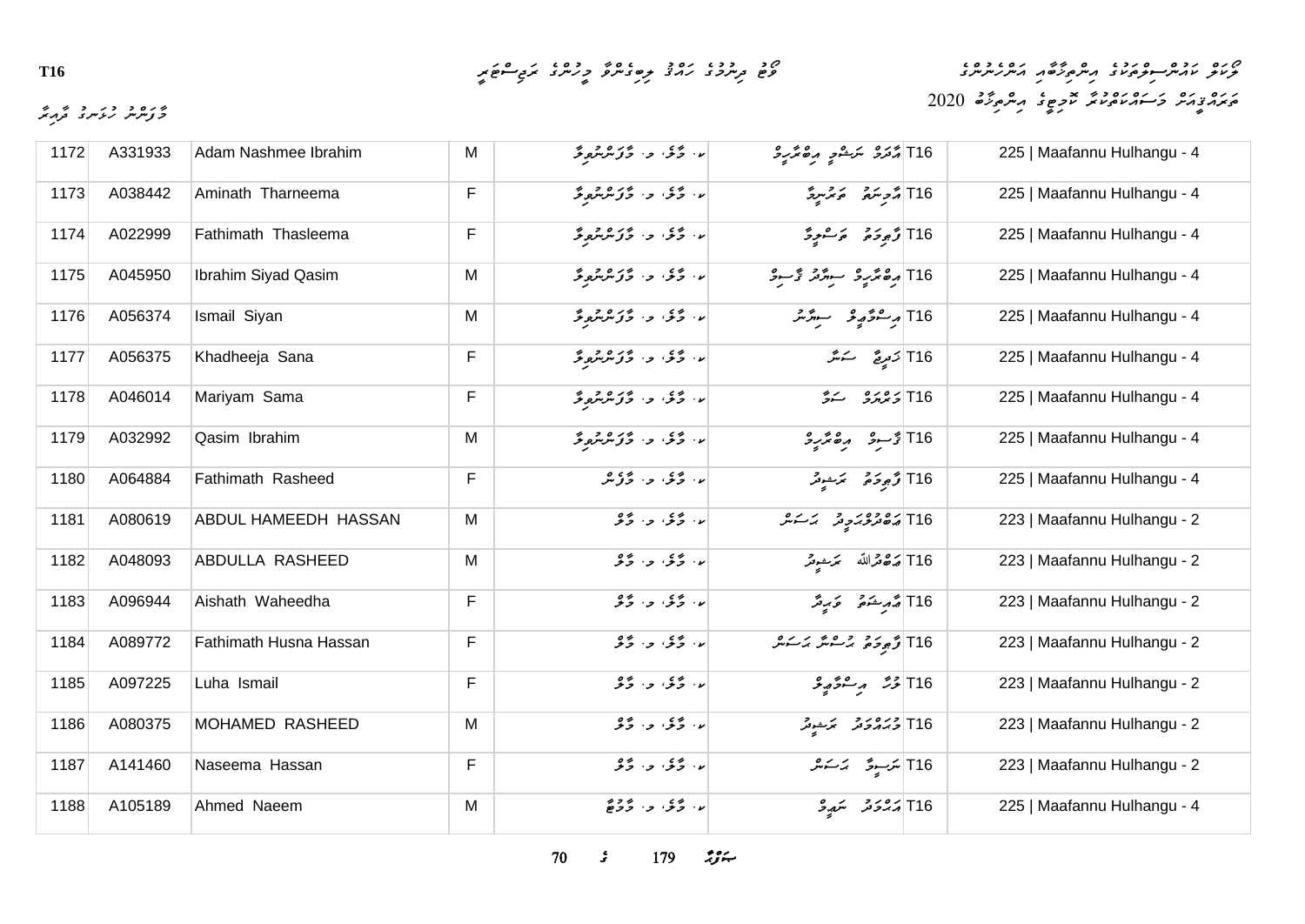*sCw7q7s5w7m< o<n9nOoAw7o< sCq;mAwBoEw7q<m; wBm;vB 2020<sup>, م</sup>وسر در مدد مدرج به مدرم مقرم قرار 2020*<br>موسر المستقرم المستقرم المستقرم المستقرم المستقرم المستقرم المستقرم المستقرم المستقرم المستقرم المستقرم المستقر

| 1189 | A403233 | Hassan Sharaf           | M | ى ئۇق دا ئۇۋغ                     | T16 يزير خ <i>وترق</i>                          | 225   Maafannu Hulhangu - 4      |
|------|---------|-------------------------|---|-----------------------------------|-------------------------------------------------|----------------------------------|
| 1190 | A389634 | Hussain Shafaf          | M | ر، گري و، گ <sup>99</sup> کا      | T16 پرستمبر شر <i>وژ</i> و                      | 225   Maafannu Hulhangu - 4      |
| 1191 | A062800 | Aminath Maya Moosa      | F | الا . ۇگۇ، ئار گاياشقوڭر          | T16 أُمَّ مِ سَمَّدٍ حَمَّدٌ حَمَّدٌ الْمَسَ    | 595   Maafannu Hulhangu-5        |
| 1192 | A072330 | Mariyam Manike          | F | لا د څخه د د څې شوڅ               | T16 كەمپەتر3كەس <sup>تا</sup>                   | 595   Maafannu Hulhangu-5        |
| 1193 | A119543 | Mohamed Mazin           | M | لا : دَ دَ او ا دَ مِ مَرْدِ دَ ا | T16 <i>\$نەۋەتى گ</i> ېرى                       | 595   Maafannu Hulhangu-5        |
| 1194 | A039281 | Moosa Adam              | M | لا : دَ دْ الرَّسِي سُمْعِ مَدْ   | T16 فخرش محمدة محمدة المحددة بن                 | 595   Maafannu Hulhangu-5        |
| 1195 | A140988 | Ahmed Naaz              | M | ىر بەقتى بەر كەتكەش               | T16 كەبۇر قىر ئىن ئى                            | 223   Maafannu Hulhangu - 2      |
| 1196 | A044120 | Aminath Shehenaz        | F | ىر بەقتى بەر كەتكەش               | T16 مُج <i>رِسَمُ</i> شَرَسَّنَ                 | 365   Fuvahmulah Iru Dhekunu - 2 |
| 1197 | A156005 | Hassan Naaz             | M | لاستخرق وستكفرش                   | T16   پرسٹر گرچ                                 | 223   Maafannu Hulhangu - 2      |
| 1198 | A156006 | Hussain Naaz            | M | لاستخرق وستحقرهما                 | T16   پرستمبر مرتبع<br>م                        | 155   K. Hinmafushi - 2          |
| 1199 | A103083 | Mariyam Naznee          | F | ىر گەنى كەرگەش                    | T16 <i>كەنگەنگە</i> مەنتى بىر                   | 223   Maafannu Hulhangu - 2      |
| 1200 | A126401 | Mohamed Naaz            | M | ىن گەنگى كەرگەش                   | T16 دېمبروتر گړ <u>ي</u>                        | 223   Maafannu Hulhangu - 2      |
| 1201 | A032498 | Mohamed Naeem           | M | الاستخرق المراكبة كالكريش         | T16 <i>جەچمەقىلى</i> س <i>ىم</i> ەبى            | 223   Maafannu Hulhangu - 2      |
| 1202 | A150001 | Mohamed Raaish Fathulla | M | لاستخرق وستكفرش                   | T16 <i>وبروج مرَّم</i> شَرِّثْ وَتَحْرَ اللَّهُ | 223   Maafannu Hulhangu - 2      |
| 1203 | A100794 | Aishath Naeema          | F | الأرمحى والمحافي                  | T16 مُ مِسْنَعْرِ مَسَمِّدٍ مَّ                 | 224   Maafannu Hulhangu - 3      |
| 1204 | A165744 | Maahy Musthafa          | F | الأرمح في الأرامي و تحريم ت       | T16 <sub>ح</sub> وي تحب بمبر <i>و</i> م         | 224   Maafannu Hulhangu - 3      |
| 1205 | A350351 | MUFLIHA MUSTAFA         | F | لاء وَگُوءَ وَالْوَلَاثِ          | T16  <i>33ع5 - مجبورٌ</i>                       | 224   Maafannu Hulhangu - 3      |

## *n8o<n@ qC7m:q5 q7w7m?n>*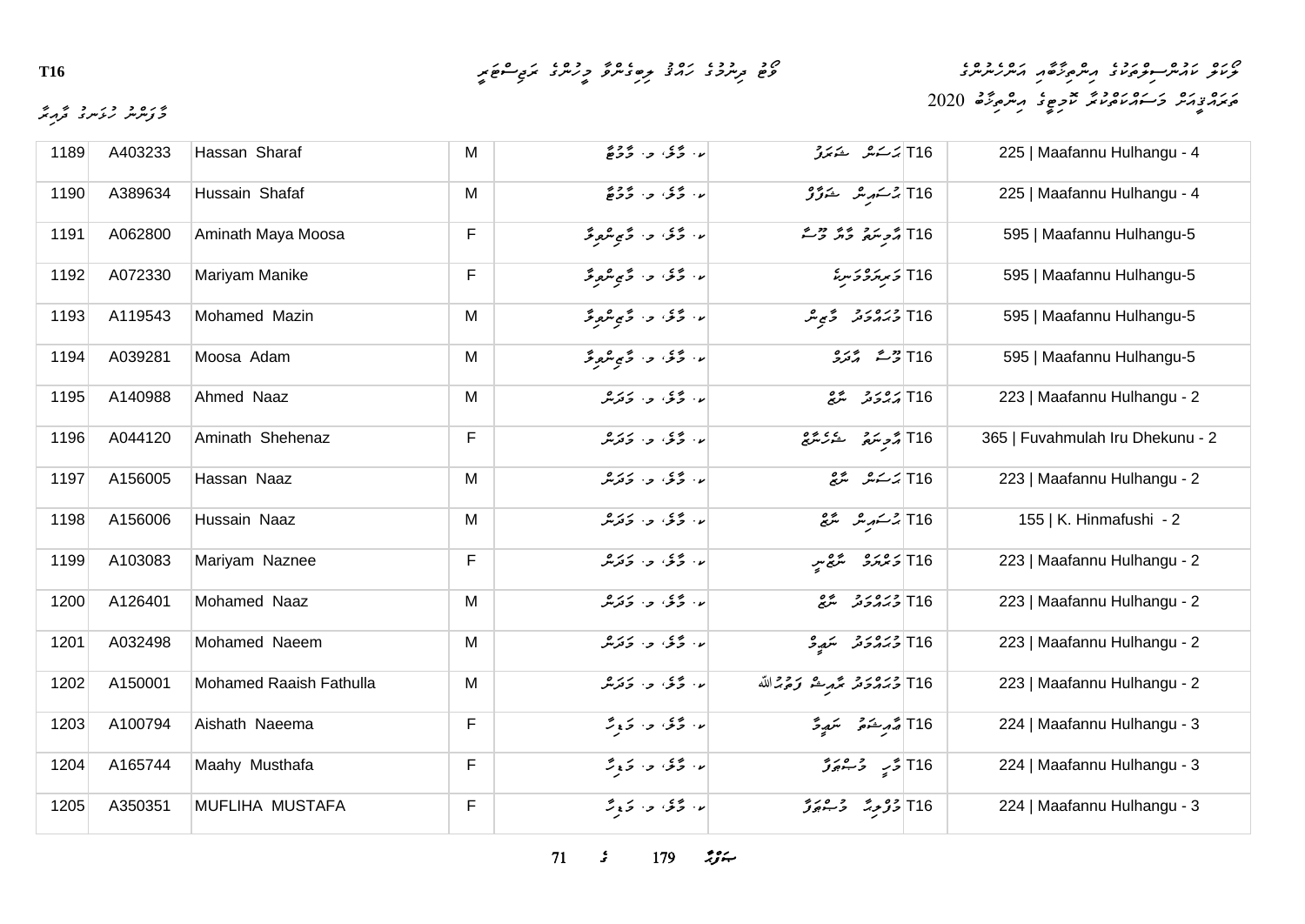*sCw7q7s5w7m< o<n9nOoAw7o< sCq;mAwBoEw7q<m; wBm;vB* م من المرة المرة المرة المرجع المرجع في المركبة 2020<br>مجم*د المريض المربوط المربع المرجع في المراجع المركبة* 

| 1206 | A350353 | Musliha Mustafa        | F           | الله وحي والمحفظ                                                                                                                                                         | T16 ۇروپۇ ق <i>رىبۇۋ</i>                        | 224   Maafannu Hulhangu - 3 |
|------|---------|------------------------|-------------|--------------------------------------------------------------------------------------------------------------------------------------------------------------------------|-------------------------------------------------|-----------------------------|
| 1207 | A346562 | Yaiesh Musthafa        | M           | الله محتى الله المحفظ                                                                                                                                                    | T16 مَهِيْش وَجَعُبُوتَرَ                       | 224   Maafannu Hulhangu - 3 |
| 1208 | A085095 | Abida Umar             | F           | لا د گڼل د د کالونو                                                                                                                                                      | T16 مُصِعَّر مُحَمَّد                           | 223   Maafannu Hulhangu - 2 |
| 1209 | A357995 | Ahmed Shaufan          | M           | لا د گري د د کالونو                                                                                                                                                      | T16 كەبرى ئەرەم ئىسىن ئىسىن ئىس                 | 223   Maafannu Hulhangu - 2 |
| 1210 | A084906 | Ali Gasim              | M           | لا الحجنى الاس كالمحفوظ                                                                                                                                                  | T16 كەي گەس <i>ب</i> ۇ                          | 223   Maafannu Hulhangu - 2 |
| 1211 | A061318 | Aminath Ali            | $\mathsf F$ | لا د گلي د کالمولی                                                                                                                                                       | T16 مُتَصِبَعَةُ صَعِي                          | 223   Maafannu Hulhangu - 2 |
| 1212 | A323885 | Aminath Shaffana Hilmy | $\mathsf F$ | لا د گري د د کامونو                                                                                                                                                      | T16 مَّ مِسَمَّدٍ حَمَّدَتَرَ مِنْ مِنْ الْمَسَ | 223   Maafannu Hulhangu - 2 |
| 1213 | A001646 | Fathimath Ali          | $\mathsf F$ | $\begin{bmatrix} 2 & 2 & 2 \\ 2 & 2 & 2 \end{bmatrix}$ , $\begin{bmatrix} 2 & 2 & 2 \\ 2 & 2 & 2 \end{bmatrix}$ , $\begin{bmatrix} 2 & 2 & 2 \\ 2 & 2 & 2 \end{bmatrix}$ | T16 <i>وُجِوَۃ مَڊِ</i>                         | 223   Maafannu Hulhangu - 2 |
| 1214 | A084883 | Hassan Ali             | M           | لا د څخه د د کالونو                                                                                                                                                      | T16   يَرْسَعْرُ - مَ <i>جْ</i>                 | 223   Maafannu Hulhangu - 2 |
| 1215 | A084549 | Hilmee Ahmed           | M           | لا الحجنى الاس كانا وقر                                                                                                                                                  | T16 برقرم - <i>م</i> کرمار                      | 223   Maafannu Hulhangu - 2 |
| 1216 | A111962 | Hussain Ali            | M           | لا د گلي د کالمولی                                                                                                                                                       | T16   پرستمبر مح <b>رم</b>                      | 223   Maafannu Hulhangu - 2 |
| 1217 | A326538 | Ismail Ali             | M           | لا د گلی د د کامونی                                                                                                                                                      | T16 مرڪوگيري ڪي                                 | 223   Maafannu Hulhangu - 2 |
| 1218 | A138599 | Leena Ali Gasim        | F           | لا د گري د د کامونو                                                                                                                                                      | T16 مِرِسَّر صَرِّ تَخْسِرَةُ                   | 223   Maafannu Hulhangu - 2 |
| 1219 | A039564 | Mohamed Ali            | M           | لا الحجمي الاس المحقي ولحر                                                                                                                                               | T16 <i>وُبَرُوُبِرْ مَ</i> عِ                   | 223   Maafannu Hulhangu - 2 |
| 1220 | A323949 | Mohamed Hassaan        | M           | لا د نځنۍ و کولونونو                                                                                                                                                     | T16 <i>2222 دور محمد ال</i>                     | 223   Maafannu Hulhangu - 2 |
| 1221 | A351698 | Mohamed Leevan Niyaz   | M           | لا د گڼل د د کالونو                                                                                                                                                      | T16 <i>وُبُهُ وَمَدْ جِرةٌ بَدْ سِرْجُ</i>      | 223   Maafannu Hulhangu - 2 |
| 1222 | A144299 | Ahmed Nashid           | M           | $ y_1 - z_2 \rangle$ ، د د د د کرد ک                                                                                                                                     | T16 <i>ړېرى تى</i> ر سر سر بار                  | 223   Maafannu Hulhangu - 2 |

#### *n8o<n@ qC7m:q5 q7w7m?n>*

*72 s* 179  $25$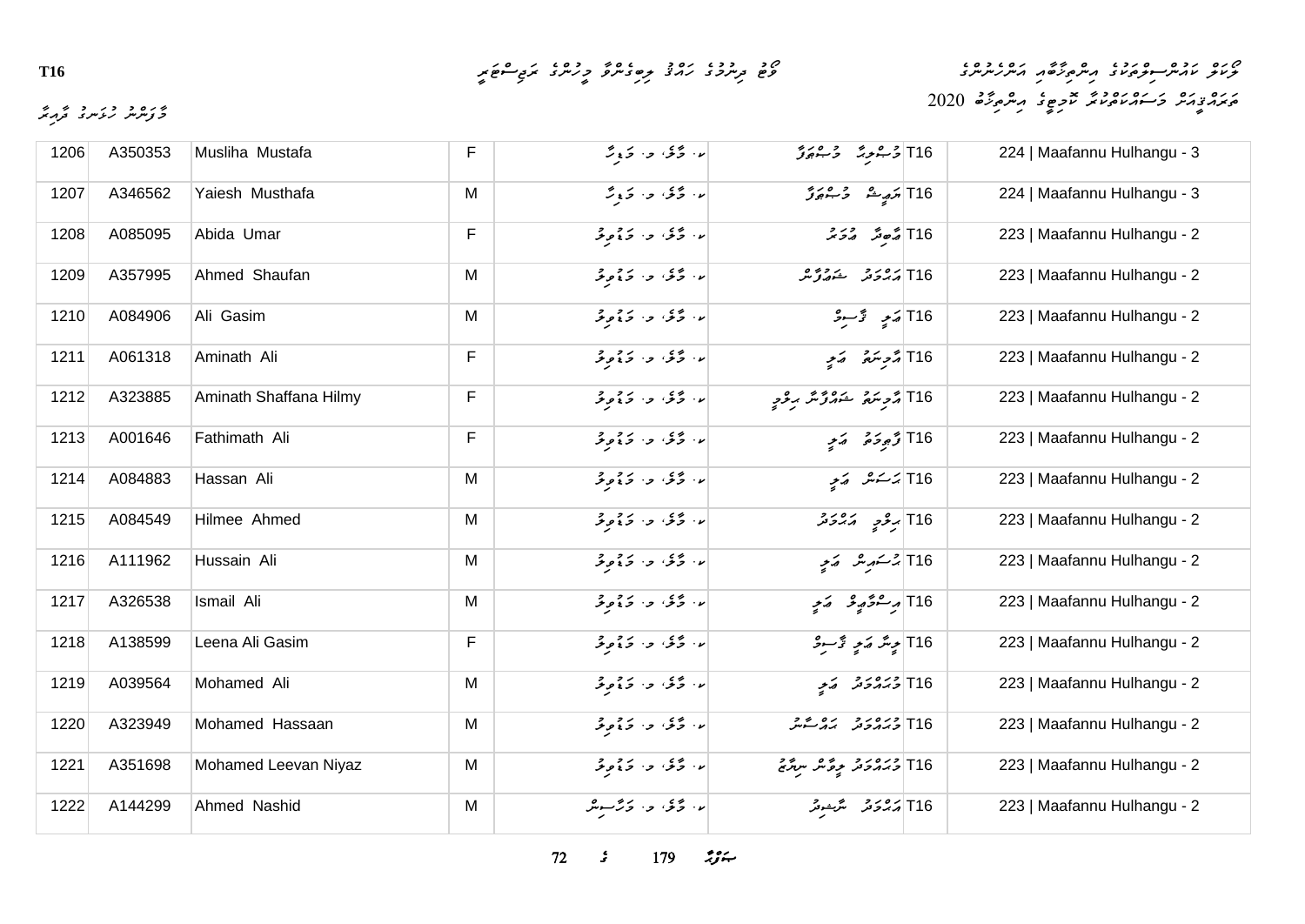*sCw7q7s5w7m< o<n9nOoAw7o< sCq;mAwBoEw7q<m; wBm;vB 2020<sup>, م</sup>وسر در مدد مدرج به مدرم مقرم قرار 2020*<br>موسر المستقرم المستقرم المستقرم المستقرم المستقرم المستقرم المستقرم المستقرم المستقرم المستقرم المستقرم المستقر

| 1223 | A121965 | Fathimath Madeena Mahmood | F           | ئار ئۇنى بەر ئەڭ سەنگە                                                                               | T16 رَّجِ رَحَمَ ۖ دَمِرِسَّ دَبَرْدَتْرُ    | 223   Maafannu Hulhangu - 2  |
|------|---------|---------------------------|-------------|------------------------------------------------------------------------------------------------------|----------------------------------------------|------------------------------|
| 1224 | A087340 | Fazna Mahmoodh            | F           | لا د گڼې و د کرگ دهر                                                                                 | T16 زچ پژ پی دور                             | 461   Srilanka / Colombo - 2 |
| 1225 | A123869 | Hudha Mahmoodh            | F           | ئار گەنگى كەن كەرگەنلىكى با                                                                          | T16 ژن <i>گ وَبُرونو</i>                     | 223   Maafannu Hulhangu - 2  |
| 1226 | A011041 | Mausoom Mahmood           | M           | لاستخوش كالمتحارث والمساهر                                                                           | T16 كەھەسىد <i>ە بەدەن</i> د                 | 223   Maafannu Hulhangu - 2  |
| 1227 | A120898 | Naila Mahmood             | $\mathsf F$ | لار گەنگى كەر كەرگەنلىك                                                                              | T16 يُتمبر تحمد ترونز                        | 223   Maafannu Hulhangu - 2  |
| 1228 | A167259 | Aishath Riyaza            | $\mathsf F$ | لا د محکي د که شمکه                                                                                  | T16 م <i>ەُم</i> بەشقى مەمەرىگە              | 223   Maafannu Hulhangu - 2  |
| 1229 | A055945 | Aminath Shameema          | F           | لا د کال د که شمکاند                                                                                 | T16 مَّ حِسَمَ صَوِرَّ                       | 223   Maafannu Hulhangu - 2  |
| 1230 | A330741 | Reehan Rushdhee           | M           | لا د کال د که شمکاند                                                                                 | T16 برِرَّتْر بُرَشْهِرِ                     | 223   Maafannu Hulhangu - 2  |
| 1231 | A042786 | Hawwa Mohamed             | F           | ۱۰ د دی د زود ته                                                                                     | T16 يَهُمَّ حَيَدُونَّرَ                     | 222   Maafannu Hulhangu - 1  |
| 1232 | A011026 | Ibrahim Hafeez            | M           | لا : وَتَوْا و الرَسْمَع                                                                             | T16 <sub>مر</sub> ھ تژر پھی تاریخ            | 224   Maafannu Hulhangu - 3  |
| 1233 | A334707 | Muhammadh Ziyan Hafeez    | M           | لا . ۇ ئۇ ، د . د ئىرى                                                                               | T16 <i>دې ده د</i> و <sub>مج</sub> رگر ټرې چ | 224   Maafannu Hulhangu - 3  |
| 1234 | A100359 | Ahmed Basil               | M           | لا المحكي المار وه روم                                                                               | T16 كەبرى قەسىۋ                              | 223   Maafannu Hulhangu - 2  |
| 1235 | A124025 | Aishath Reeha Hameed      | F           | لا المحتى المن المحمد المسهم فر                                                                      | T16   مَدْرِسَة مِّ سِرَّ بَرَدٍ مَرَ        | 223   Maafannu Hulhangu - 2  |
| 1236 | A046512 | Fathimath Naseer          | F           | لا المحكى الاستخدام المعرور المحمد ولا المحمد ولا المحمد ولا المحمد المحمد المحمد المحمد المحمد المح | T16 <i>وُّجِوحَةْ - مَرْسِ</i> وِيْر         | 223   Maafannu Hulhangu - 2  |
| 1237 | A124030 | Hassan Reesh Hameed       | M           |                                                                                                      | T16  ټرسکر مړينځ ټر <sub>و</sub> پر          | 223   Maafannu Hulhangu - 2  |
| 1238 | A334751 | Mariyam Reeath Hameed     | F           |                                                                                                      | T16 كەبۇرۇ  برۇرۇ برەپۇر                     | 223   Maafannu Hulhangu - 2  |
| 1239 | A250629 | Mohamed Faris             | M           | لا المحتى المن المحمد المسهم فر                                                                      | T16 <i>ۇنەم دىگە</i> تۇبرىشە                 | 223   Maafannu Hulhangu - 2  |
|      |         |                           |             |                                                                                                      |                                              |                              |

*73 s* 179  $23$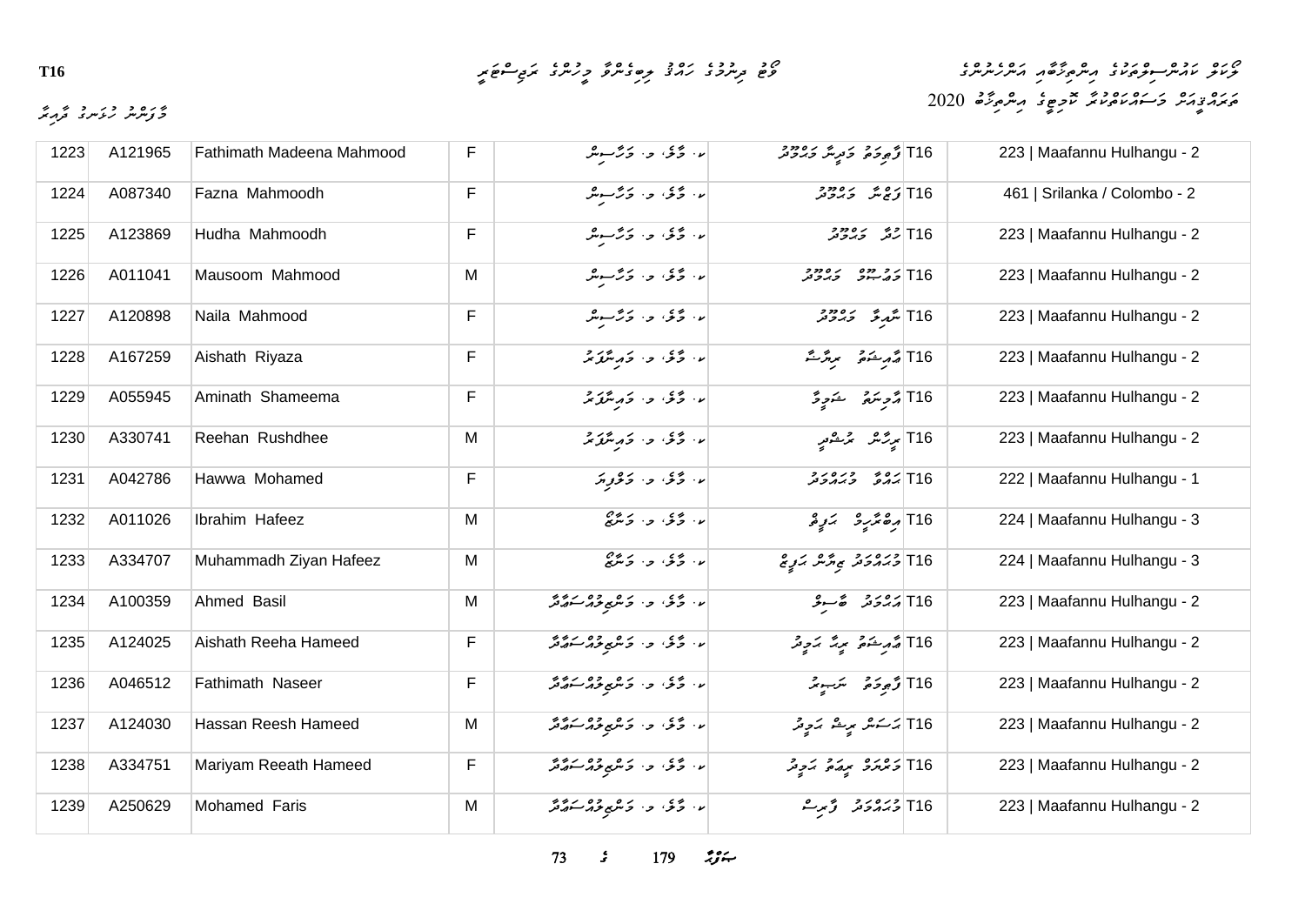*sCw7q7s5w7m< o<n9nOoAw7o< sCq;mAwBoEw7q<m; wBm;vB 2020<sup>, م</sup>وسر در مدد مدرج به مدرم مقرم قرار 2020*<br>موسر المستقرم المستقرم المستقرم المستقرم المستقرم المستقرم المستقرم المستقرم المستقرم المستقرم المستقرم المستقر

| A085362 | Mohamed Suad              | M | ئەس ئۇنى، ئەس ئۇرۇسىدە ئە                                                                                     |  | 223   Maafannu Hulhangu - 2                                                                                                                                                                                                                                                                                                                                                                                                                                                                                                        |
|---------|---------------------------|---|---------------------------------------------------------------------------------------------------------------|--|------------------------------------------------------------------------------------------------------------------------------------------------------------------------------------------------------------------------------------------------------------------------------------------------------------------------------------------------------------------------------------------------------------------------------------------------------------------------------------------------------------------------------------|
| A036824 | Mariyam Samra Adam Saleem | F |                                                                                                               |  | 223   Maafannu Hulhangu - 2                                                                                                                                                                                                                                                                                                                                                                                                                                                                                                        |
| A124746 | <b>Abdul Azeez</b>        | M | لا د څوا د اوونو شویده ش                                                                                      |  | 225   Maafannu Hulhangu - 4                                                                                                                                                                                                                                                                                                                                                                                                                                                                                                        |
| A116625 | Ahmed Yoosuf              | M | لا د څو، د د څوکره د د پره پر                                                                                 |  | 225   Maafannu Hulhangu - 4                                                                                                                                                                                                                                                                                                                                                                                                                                                                                                        |
| A152589 | Aishath Yoosuf            | F | لا د څو، د او د د د سره بره بر                                                                                |  | 225   Maafannu Hulhangu - 4                                                                                                                                                                                                                                                                                                                                                                                                                                                                                                        |
| A065722 | Ali Shiyaz                | M | لا د دې د د د د د د د د ل                                                                                     |  | 225   Maafannu Hulhangu - 4                                                                                                                                                                                                                                                                                                                                                                                                                                                                                                        |
| A113591 | Aminath Joodha            | F | لا ئەتى بەر ئەتەر ئەتەر بىر ئاش                                                                               |  | 225   Maafannu Hulhangu - 4                                                                                                                                                                                                                                                                                                                                                                                                                                                                                                        |
| A362147 | Ashraf Ahmed              | M | لا د څو، د او څوکورونو لرونکر                                                                                 |  | 225   Maafannu Hulhangu - 4                                                                                                                                                                                                                                                                                                                                                                                                                                                                                                        |
| A065788 | Fathmath Majdha           | F | ىل ئەنى بەر ئەن ئەر ئەر ئەر                                                                                   |  | 225   Maafannu Hulhangu - 4                                                                                                                                                                                                                                                                                                                                                                                                                                                                                                        |
| A124761 | Hassan Fazloon            | M | لا ئەتى بەر ئەتەر ئەتەر بىر ئاش                                                                               |  | 225   Maafannu Hulhangu - 4                                                                                                                                                                                                                                                                                                                                                                                                                                                                                                        |
| A116618 | Hussain Sizleen           | M | لا د څو، د د څوکوکوي لرونکر                                                                                   |  | 225   Maafannu Hulhangu - 4                                                                                                                                                                                                                                                                                                                                                                                                                                                                                                        |
| A362145 | Ibrahim Maahil            | M | لا د دې د د د د د د د د ل                                                                                     |  | 225   Maafannu Hulhangu - 4                                                                                                                                                                                                                                                                                                                                                                                                                                                                                                        |
| A362146 | Mariyam Musla Shiyaz      | F | لا د څوا د او د ور د ور ه ه و                                                                                 |  | 225   Maafannu Hulhangu - 4                                                                                                                                                                                                                                                                                                                                                                                                                                                                                                        |
| A068761 | Mohamed Majudee           | M | لا د څو، د او څوکورونو لرونکر                                                                                 |  | 225   Maafannu Hulhangu - 4                                                                                                                                                                                                                                                                                                                                                                                                                                                                                                        |
| A343058 | Mohamed Ahsan Ahmed       | M | لا : د د کار د د د کار د کار د کار د کار د کار د کار د کار کار د کار کار د کار کار کار کار کار کار کار کار کا |  | 225   Maafannu Hulhangu - 4                                                                                                                                                                                                                                                                                                                                                                                                                                                                                                        |
| A148942 | Ahmed Fazloon             | M | لا کې د کره ددې                                                                                               |  | 223   Maafannu Hulhangu - 2                                                                                                                                                                                                                                                                                                                                                                                                                                                                                                        |
| A042875 | Ahmed Hussain             | M | لار ۇي بەر ئەسىرىمە                                                                                           |  | 223   Maafannu Hulhangu - 2                                                                                                                                                                                                                                                                                                                                                                                                                                                                                                        |
|         |                           |   |                                                                                                               |  | T16  <i>32,322 هۇن</i> ر<br>T16 كەھ تىر <i>ى قەرى</i> ج<br>T16 كەبرى تەرىپى تۈرگىتىلىش ئىستىر<br>T16 گەرىشى ھەمىسىرتى<br><br>T16 <i>مَرْمِ حَبِيرَة</i><br>T16 مَّ جِسَمَۃ ضَمَّ<br>T16 كەش <i>ەترۇ مەدە</i> تر<br>T16 <i>وَّجِ حَقَّ</i> حَقَّ مَ<br>T16   ئەسەپىر <b>زىن</b> چەشر<br>T16   پرسکورنٹر سے <i>میڈیونٹ</i> ر<br>T16 ب <i>ر&amp;نڈرِی ڈر</i> و<br>T16 كەشكەنى ئەھمەتى شەھرىمى<br>T16 <i>وُبَرُمْ وَمَنْ</i> وَمِعْ مِرِ<br>T16   <i>ج بروجود كم براكستر كم برون</i> و<br>T16 كەبرى ئەرەپىر<br>T16 كەبۇبىقە ئەسكەرلىمى |

*n8o<n@ qC7m:q5 q7w7m?n>*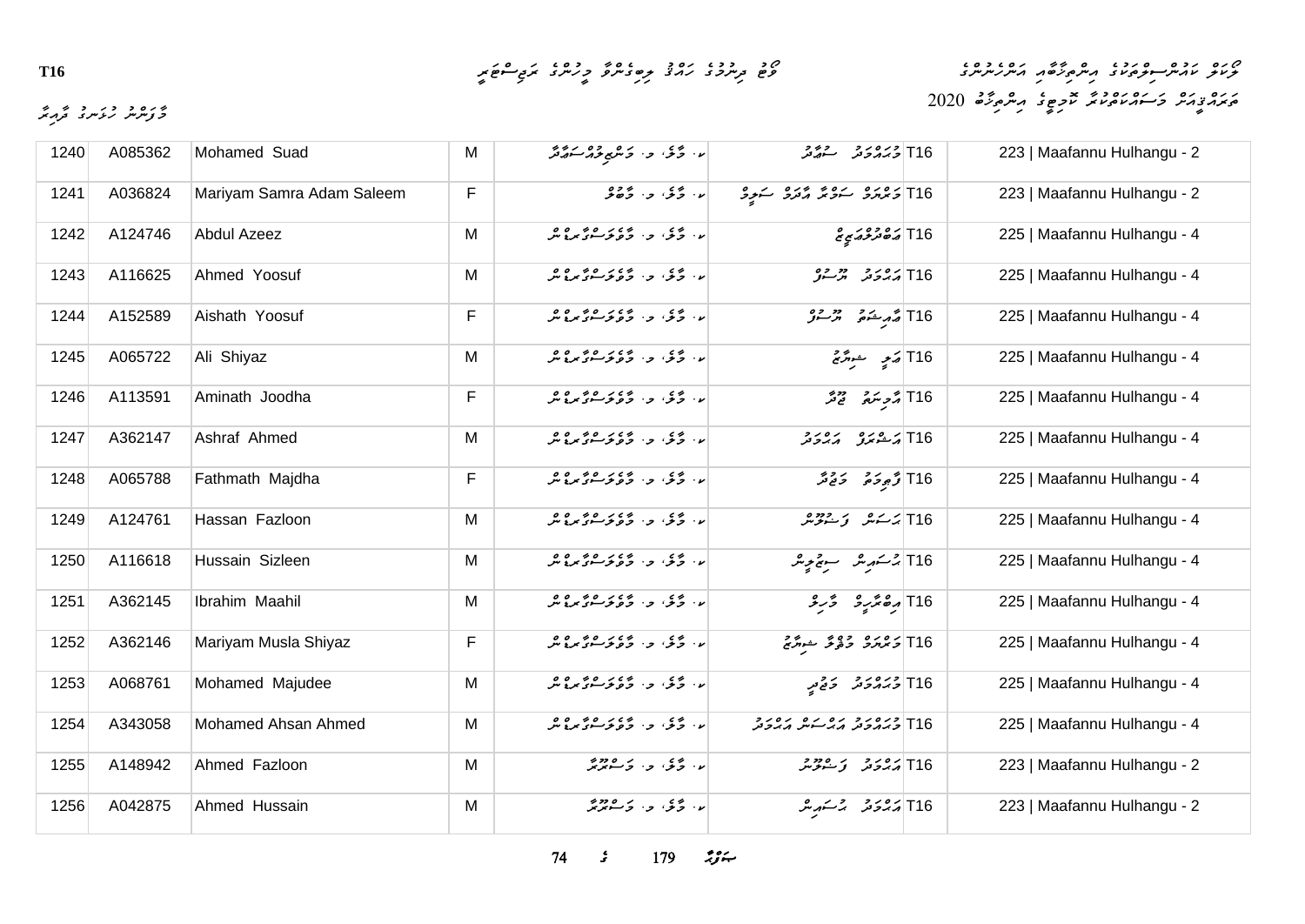*sCw7q7s5w7m< o<n9nOoAw7o< sCq;mAwBoEw7q<m; wBm;vB 2020<sup>, م</sup>وسر در مدد مدرج به مدرم مقرم قرار 2020*<br>موسر المستقرم المستقرم المستقرم المستقرم المستقرم المستقرم المستقرم المستقرم المستقرم المستقرم المستقرم المستقر

| 1257 | A001758 | Ahmed Murrath       | M | لا ، وَگُوَ، و ، وَسُلِمَعْهُمْ         | T16 كەبرو مەمدە                             | 223   Maafannu Hulhangu - 2 |
|------|---------|---------------------|---|-----------------------------------------|---------------------------------------------|-----------------------------|
| 1258 | A149029 | Aishath Masha       | F | لا د محکې د کامله د کل                  | T16 مُرِيدَة كَيْدً                         | 223   Maafannu Hulhangu - 2 |
| 1259 | A001757 | Aminath Ushama      | F | لا د څوک د کال د دي                     | T16 مَّ <i>جِسَمَ</i> مَشَرَّدَّ            | 223   Maafannu Hulhangu - 2 |
| 1260 | A022353 | Azeeza Hassan Qasim | F | لا د څخه د کره د د                      | T16 كەي تەكەش تۇسىۋ                         | 223   Maafannu Hulhangu - 2 |
| 1261 | A093950 | Fathimath Shiuna    | F | لا د څخه د کره د د                      | T16 رَّجِ دَمَّ شِيمَةٌ مَّ                 | 223   Maafannu Hulhangu - 2 |
| 1262 | A053915 | Hassan Latheef      | M | لا د محکې د کاملونونو                   | T16  ترسكى تح <i>وفى</i>                    | 223   Maafannu Hulhangu - 2 |
| 1263 | A052225 | Mohamed Murrath     | M | لا ، ۇىق بەر ئەسىرىر                    | T16 تربره بر در در در                       | 223   Maafannu Hulhangu - 2 |
| 1264 | A023268 | Sudhuna             | F | لا د څخه د کره د د                      | T16 كىتىگر                                  | 223   Maafannu Hulhangu - 2 |
| 1265 | A055445 | Ahraaz Shareef      | F | الا . وَ وَاللَّهِ وَاللَّهُ وَمَرْوَسٍ | T16 كەنزىرى ھەمرى                           | 224   Maafannu Hulhangu - 3 |
| 1266 | A149819 | Haisam Shareef      | M | د د نځې و کوتونو                        | T16 كەرت <sub>ە</sub> بۇ سىمبىرتى           | 224   Maafannu Hulhangu - 3 |
| 1267 | A082414 | Ibthisham Shareef   | F | $\mathbf{v}^2$ ، د د د د دورې           | T16 م <i>ِ ڇُو جُدُدُ</i> جَمَعِيوْ         | 224   Maafannu Hulhangu - 3 |
| 1268 | A036728 | Samiya Ahmed Didi   | F | الا د گی او ان گارونو                   | T16 گەچەد كەبىر <i>كەنى قەبوي</i> ر         | 224   Maafannu Hulhangu - 3 |
| 1269 | A218558 | Abdul Rahman        | M | د د څخه و٠ وکري پ                       | T16 كەھ <i>ۋە بىرە</i> ج                    | 225   Maafannu Hulhangu - 4 |
| 1270 | A055797 | Aishath Ibrahim     | F | الا وگی و کورې بر                       | T16 مُەمِسْمَى مِرەمُدَىرِدْ                | 225   Maafannu Hulhangu - 4 |
| 1271 | A144531 | Aminath Moosa       | F | الا وگی و کورې بر                       | T16 گەجەنىقە ق <sup>ىم</sup> ىگە            | 225   Maafannu Hulhangu - 4 |
| 1272 | A111865 | Azeeza Ibrahim      | F | د د نځې او د د نځه تنوم پر              | T16 <i>ھَيِ جُه م</i> ِ ھُڻَ <i>رِ دُ</i>   | 225   Maafannu Hulhangu - 4 |
| 1273 | A144529 | Fathmath Nazima     | F | لا گرگاه و گرگوم                        | T16 <i>وُّجِوَدَة</i> مُ <i>مَّبِوَدُ</i> ّ | 225   Maafannu Hulhangu - 4 |

# *n8o<n@ qC7m:q5 q7w7m?n>*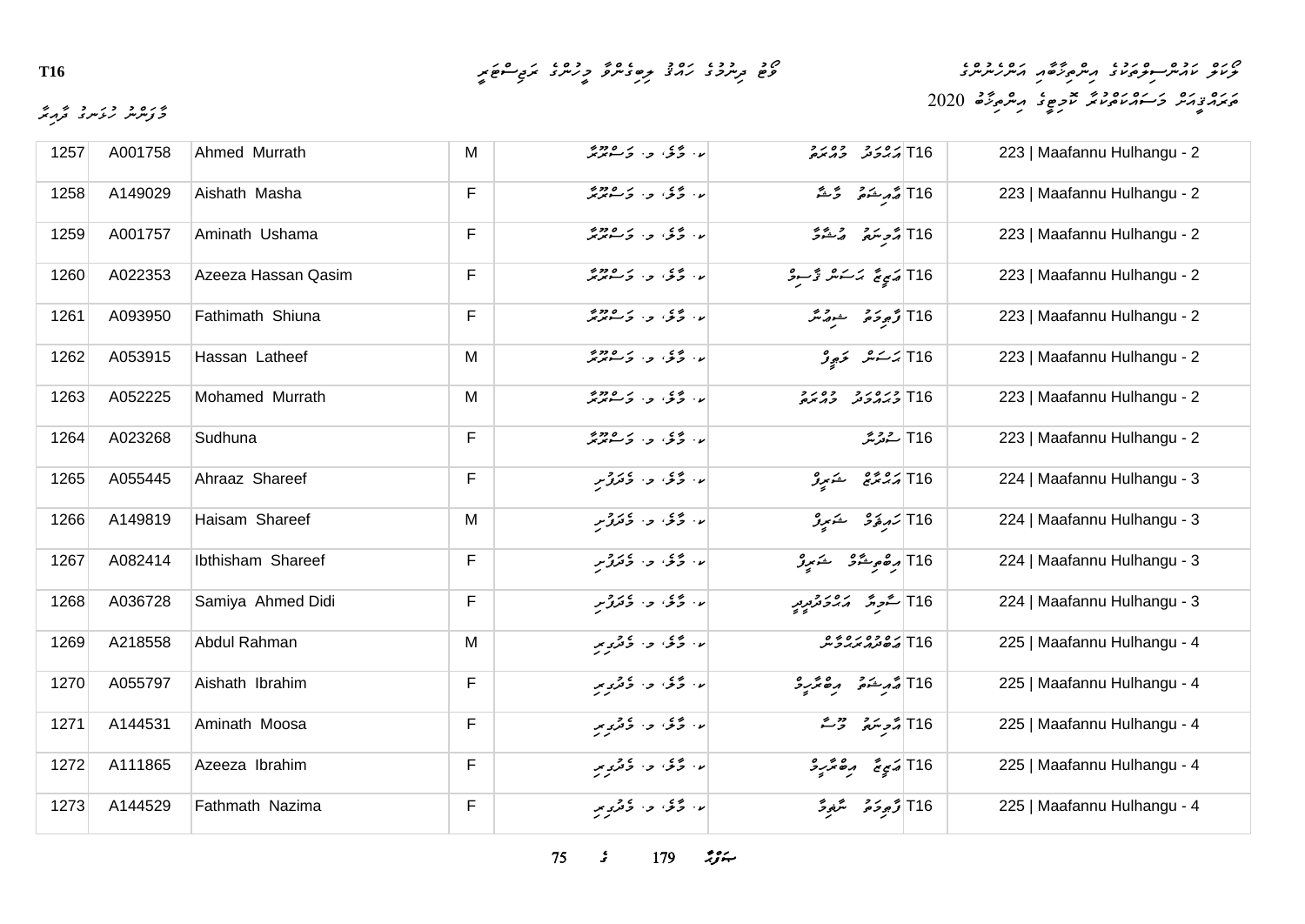*sCw7q7s5w7m< o<n9nOoAw7o< sCq;mAwBoEw7q<m; wBm;vB* م من المرة المرة المرة المرجع المرجع في المركبة 2020<br>مجم*د المريض المربوط المربع المرجع في المراجع المركبة* 

| 1274 | A133053 | Hadhiyya Ibrahim       | F           | لا الحكى والمحكمي من                                  | T16 <i>كېرمىگە مەمگرى</i> ۋ                                                                                    | 225   Maafannu Hulhangu - 4 |
|------|---------|------------------------|-------------|-------------------------------------------------------|----------------------------------------------------------------------------------------------------------------|-----------------------------|
| 1275 | A098634 | Ibrahim Yoosuf Mohamed | M           |                                                       | T16 رەھ ئىرە « دە دىرە دە دەر ئىرى ئىرىم بىر                                                                   | 225   Maafannu Hulhangu - 4 |
| 1276 | A055464 | Ismail Shafeeg         | M           | الا انحق والمحفري بر                                  | T16 <sub>م</sub> رےد <i>و پی جو پی</i>                                                                         | 225   Maafannu Hulhangu - 4 |
| 1277 | A218482 | Khadeeja Yoosuf        | $\mathsf F$ | د د څخه و٠ وکري پر                                    | T16 كَتْمِيعٌ مَمْ شَرْدٌ مَنْ الْمُسْتَمَرُّ                                                                  | 225   Maafannu Hulhangu - 4 |
| 1278 | A144530 | Khadheeja Ibrahim      | F           | الا انحق والمحفري بر                                  | T16 كَتَمِيعٌ مَتَ مِنْ مَحْرَبِ وَحَدَثَتِ اللَّهِ مِنْ مِنْ مِنْ مِنْ الْمَدَّةِ وَالْمَدَّةِ وَا            | 225   Maafannu Hulhangu - 4 |
| 1279 | A144533 | Mariyam Ibrahim        | $\mathsf F$ | $\mathbf{v} \in \mathbb{R}^d \times \mathbb{R}^d$ ، و | T16 كاندىرى مەھ <i>مەرى</i> 3                                                                                  | 225   Maafannu Hulhangu - 4 |
| 1280 | A063355 | Mohamed Khaleel        | M           | الاستحق وسقفري بر                                     | T16 دُبَہْدَوَتَر   زَمِوڈ                                                                                     | 225   Maafannu Hulhangu - 4 |
| 1281 | A130430 | Moosa Mohamed          | M           | لا . وَ فَي و المحفري مِر                             | T16 تخريم ويروند                                                                                               | 225   Maafannu Hulhangu - 4 |
| 1282 | A131044 | Nafeesa Ibrahim        | $\mathsf F$ | لا . وَ فَي و المحفري مِر                             | T16 سَمِيتَ مِنْ مِنْ مِنْ الْمَدَّرِ فِي                                                                      | 225   Maafannu Hulhangu - 4 |
| 1283 | A022426 | Shafeega Ibrahim       | $\mathsf F$ | لا المحمق أو المحفوى من                               | T16 ڪر <i>پ</i> و ۾ همگرچ                                                                                      | 225   Maafannu Hulhangu - 4 |
| 1284 | A077907 | Abdulla Wisham         | M           | الا د څکې د او د د د د د                              | T16 مَەمْرَاللە مەشى                                                                                           | 223   Maafannu Hulhangu - 2 |
| 1285 | A053513 | Ahmed Adam             | M           | لا د گلی و د وگرون                                    | T16 كەبۇر قىر ئەرەپىيە ئەرەپىيە ئاستان ئاستان ئاستان ئاستان ئاستان ئاستان ئاستان ئاستان ئاستان ئاستان ئاستان ئ | 223   Maafannu Hulhangu - 2 |
| 1286 | A334598 | Aishath Naura          | F           | الا د گاگا و د گاگاه کار                              | T16 م <i>ەمبەھىتىمىتىگە</i>                                                                                    | 223   Maafannu Hulhangu - 2 |
| 1287 | A060239 | Aishath Zoona          | F           | الأرمح في الأرامج فرجونو                              | T16 مۇم شەقر ئىچ ئىگر                                                                                          | 223   Maafannu Hulhangu - 2 |
| 1288 | A166727 | Ali Naaif              | M           | لا المحمق والمحفرة وكل                                | T16 کړ <i>ی</i> شمی <sup>و</sup>                                                                               | 223   Maafannu Hulhangu - 2 |
| 1289 | A166757 | Aminath Sahula         | F           | الا د څخه د او د وترونو                               | T16 مَّ حِسَمَةٌ سَكَرْتَرُ                                                                                    | 223   Maafannu Hulhangu - 2 |
| 1290 | A060240 | Aminath Zoona          | F           | الأرمح في الأرامج فرجونجر                             | T16 مَّ مِسَعَمٍ مَحَمَّد                                                                                      | 223   Maafannu Hulhangu - 2 |
|      |         |                        |             |                                                       |                                                                                                                |                             |

#### *n8o<n@ qC7m:q5 q7w7m?n>*

 $76$  *s*  $179$   $23$   $\div$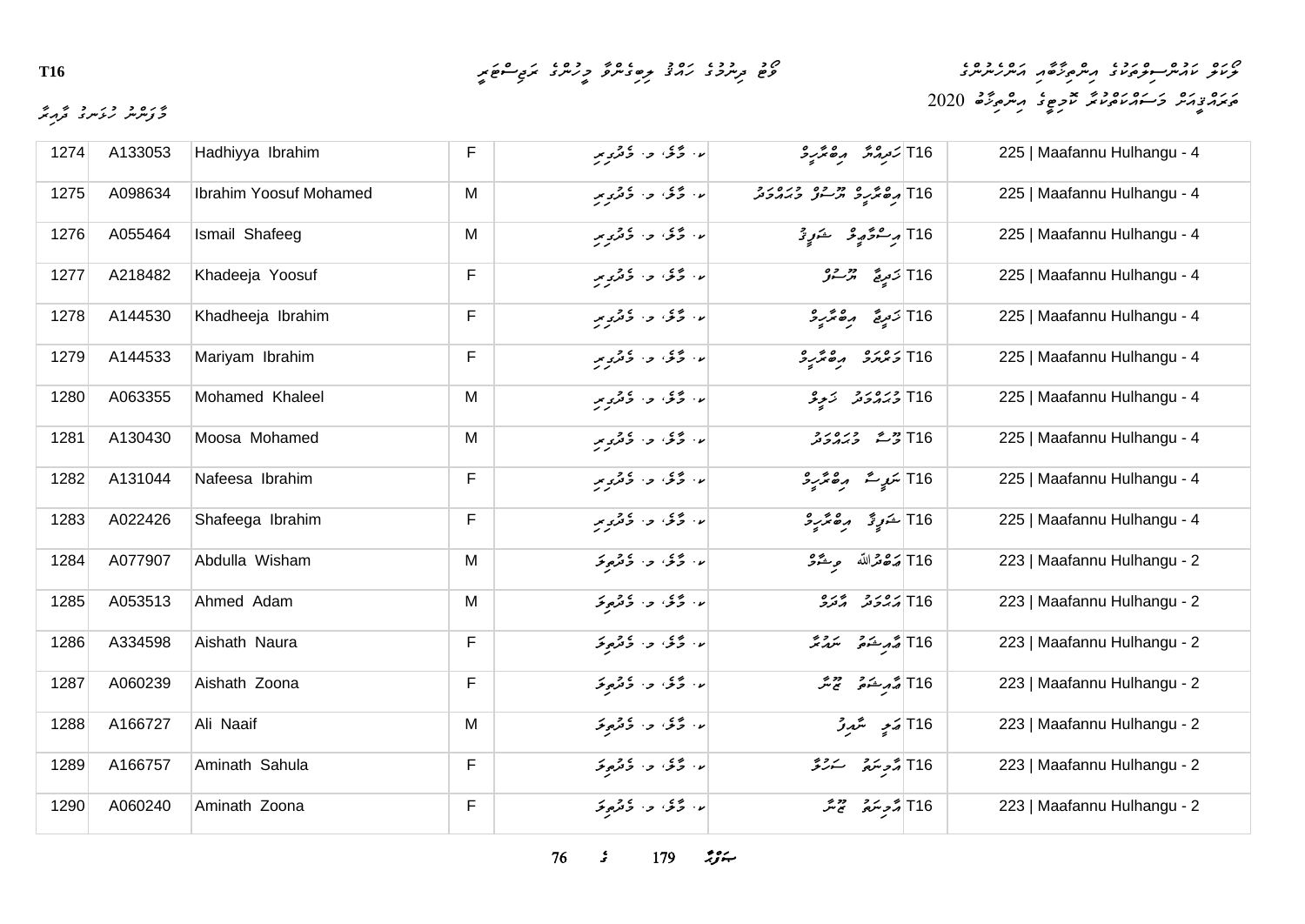*sCw7q7s5w7m< o<n9nOoAw7o< sCq;mAwBoEw7q<m; wBm;vB 2020<sup>, م</sup>وسر در مدد مدرج به مدرم مقرم قرار 2020*<br>موسر المستقرم المستقرم المستقرم المستقرم المستقرم المستقرم المستقرم المستقرم المستقرم المستقرم المستقرم المستقر

| 1291 | A140410 | Fathmath Shamla     | F           | لا الحكي والمحفرة وكل                                                                                    | T16 تَ <i>وْجِوَةْ</i> شَرَكْتَرْ              | 223   Maafannu Hulhangu - 2 |
|------|---------|---------------------|-------------|----------------------------------------------------------------------------------------------------------|------------------------------------------------|-----------------------------|
| 1292 | A130713 | Haleemath Moosa     | F           | لا الحكى والمحفرة وكل                                                                                    | T16 بَر <i>وِدَة</i> حَرَّثَتَ                 | 223   Maafannu Hulhangu - 2 |
| 1293 | A078353 | Hassan Adam         | M           | لا المحمق والمحفرة وكل                                                                                   | T16 پرسترش محم <i>ق</i> ری                     | 223   Maafannu Hulhangu - 2 |
| 1294 | A150139 | Hawwa Adam          | $\mathsf F$ | لا د گلی و کوهی                                                                                          | T16 يَرْدُوَّ مُرْمَرْدُ                       | 223   Maafannu Hulhangu - 2 |
| 1295 | A048092 | Ibrahim Rasheed     | M           | لا المحتى الماد المحقرة وكل                                                                              | T16 <sub>مر</sub> ھ <i>مگرچ</i> و سمڪومر       | 223   Maafannu Hulhangu - 2 |
| 1296 | A054254 | Jameela Moosa       | $\mathsf F$ | الأرمح في الأرامج فرجونجر                                                                                | T16 ت <sub>ح</sub> وِرٌ حَمْتُ                 | 223   Maafannu Hulhangu - 2 |
| 1297 | A217996 | Khadheeja Adam      | F           | الأرمح في الأرامج فرجونجر                                                                                | T16 كَتَمِيعٌ مُحَمَّدً                        | 223   Maafannu Hulhangu - 2 |
| 1298 | A077880 | Mohamed Nasih       | M           | لا المحمق والمحفرة وكل                                                                                   | T16 <i>وَرَوْدُوَ</i> تَرَ سُرَّب <i>ِي</i> رُ | 223   Maafannu Hulhangu - 2 |
| 1299 | A077883 | Mohamed Nihan       | M           | لا المحتى الماد المحقرة وكل                                                                              | T16  <i>3223 سرچ</i> ھ                         | 223   Maafannu Hulhangu - 2 |
| 1300 | A203719 | Naufal Ahmed        | M           | لا : وَ فَي اللَّهِ وَ اللَّهُ وَ وَ لَهُ مَعْ وَ لَهُ اللَّهِ وَ لَهُ لَهُ وَ لَهُ لَهُ وَ لَهُ ل       | T16 يتم <i>مۇنى خەرەت</i> ر                    | 223   Maafannu Hulhangu - 2 |
| 1301 | A153790 | Zulaikha Yoosuf     | F           | $\star$ وَمَحْرٌ وَالْمَحْرَمُومَنَّى وَالْمُرْجَمَةُ وَالْمُرْجَمَةُ وَالْمُرْجَمَةُ وَالْمُرْجَمَةُ وَ | T16 يح ترم 2° جي ترتيخو                        | 223   Maafannu Hulhangu - 2 |
| 1302 | A032893 | Abdulla Nazim       | M           | لا : 35، و : 35 يو.                                                                                      | T16 كەھىراللە شەرى                             | 222   Maafannu Hulhangu - 1 |
| 1303 | A035079 | <b>Ahmed Manik</b>  | M           | لا د څخه و څنو                                                                                           | T16 كەبرى قرىخ س <sub>ىرىم</sub>               | 222   Maafannu Hulhangu - 1 |
| 1304 | A035076 | Aishath Himla       | F           | لا : 35، و : 35 يو.                                                                                      | T16 مَّەمِسْتَمَّى بِ9\$                       | 222   Maafannu Hulhangu - 1 |
| 1305 | A283935 | Aishath Zaina Nazim | F           | لا الحق والحمامي                                                                                         | T16 م <i>ۇم شەق تەمەنگ مۇمۇ</i> ر              | 222   Maafannu Hulhangu - 1 |
| 1306 | A036709 | Hussain Nazim       | M           | لا : 35، و : 35 يو.                                                                                      | T16 يُرْسَمب <sup>و</sup> سَمْعِ وَ            | 222   Maafannu Hulhangu - 1 |
| 1307 | A056888 | Jadulla Nazim       | M           | لا د څخه د د د تمکي                                                                                      | T16 قَوْمَرْالله مُتَّمَّهِ دَّ                | 222   Maafannu Hulhangu - 1 |

*n8o<n@ qC7m:q5 q7w7m?n>*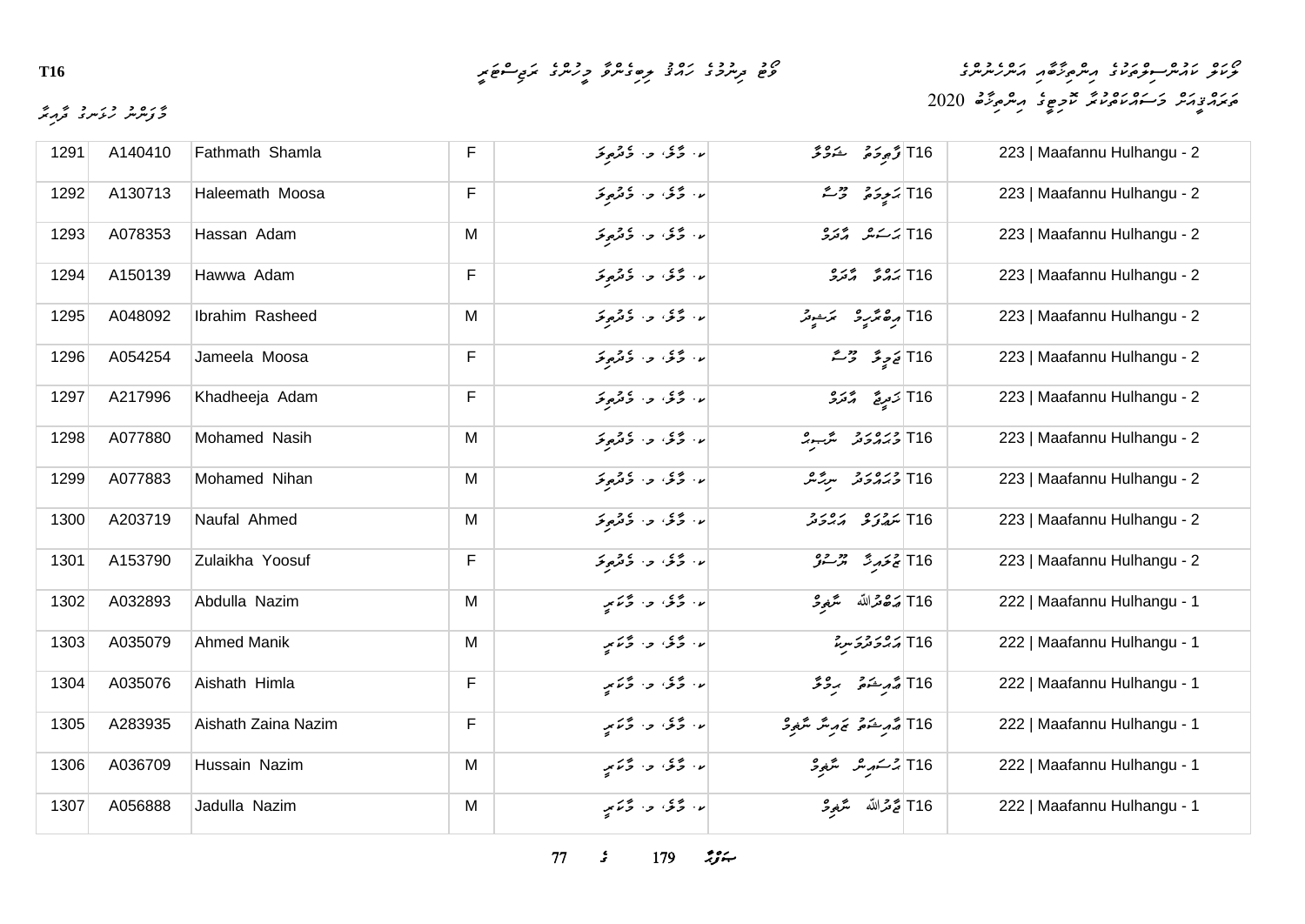*sCw7q7s5w7m< o<n9nOoAw7o< sCq;mAwBoEw7q<m; wBm;vB* م من المسجد المسجد المسجد المسجد المسجد العام 2020<br>مسجد المسجد المسجد المسجد المسجد المسجد المسجد المسجد المسجد ال

| 1308 | A033797 | Zubaida Adam                  | F  | لا د څخه د د څندې                                                                                                                                                                                                                                                                                                                                                                                                                                            | T16 ن <i>ح ھَ بہ مَدَّ مَدَّوَ</i>                   | 222   Maafannu Hulhangu - 1 |
|------|---------|-------------------------------|----|--------------------------------------------------------------------------------------------------------------------------------------------------------------------------------------------------------------------------------------------------------------------------------------------------------------------------------------------------------------------------------------------------------------------------------------------------------------|------------------------------------------------------|-----------------------------|
| 1309 | A035078 | <b>Ahmed Nahee Nazim</b>      | M  | $\left  \begin{array}{cc} \mathcal{L}_{1} & \mathcal{L}_{2} & \mathcal{L}_{3} & \mathcal{L}_{4} \\ \mathcal{L}_{5} & \mathcal{L}_{6} & \mathcal{L}_{7} & \mathcal{L}_{8} & \mathcal{L}_{9} \\ \mathcal{L}_{7} & \mathcal{L}_{8} & \mathcal{L}_{9} & \mathcal{L}_{10} & \mathcal{L}_{11} \\ \mathcal{L}_{8} & \mathcal{L}_{10} & \mathcal{L}_{11} & \mathcal{L}_{12} & \mathcal{L}_{13} \\ \mathcal{L}_{11} & \mathcal{L}_{12} & \mathcal{L}_{13} & \mathcal$ | T16 كەندى مەر شەر ئىنى ئى                            | 222   Maafannu Hulhangu - 1 |
| 1310 | A079194 | Ali Nazim                     | M  | י ציבי כי ציון ככבן<br>יו ציבי כי ציון ומינוסיות                                                                                                                                                                                                                                                                                                                                                                                                             | T16 کړ <i>ی</i> سگھوی                                | 222   Maafannu Hulhangu - 1 |
| 1311 | A051714 | Fathimath Naziya              | F  | ر محتی و مرکز و و در در در در در در در در در دارد.<br>در محتی و مرکز در دولری                                                                                                                                                                                                                                                                                                                                                                                | T16 <i>وُّهِ دَهْ</i> مُّسَى مَّدَ                   | 222   Maafannu Hulhangu - 1 |
| 1312 | A307441 | Fathimath Sama                | F. | ر، د د د د کام دود د د                                                                                                                                                                                                                                                                                                                                                                                                                                       | T16 <i>وُجِ دَءُ</i> سَرُّ                           | 222   Maafannu Hulhangu - 1 |
| 1313 | A032873 | Ibrahim Nazim                 | M  | ر، د د د د کام دود د د                                                                                                                                                                                                                                                                                                                                                                                                                                       | T16 ب <i>ر&amp;ټرپ</i> و     س <i>رُن</i> وِ و       | 222   Maafannu Hulhangu - 1 |
| 1314 | A035075 | Mohamed Niham                 | M  | ١٠ وګڼ و٠ وګړيږو مرحوم                                                                                                                                                                                                                                                                                                                                                                                                                                       | T16 <i>وَبَهُ وَفَرْ سِرْدُوْ</i>                    | 222   Maafannu Hulhangu - 1 |
| 1315 | A067554 | Mahasin Abdhul Razzak         | F  | لا د څخه د د د کال مانگر                                                                                                                                                                                                                                                                                                                                                                                                                                     | T16 كەبگەسىرى مەھ <i>ىرە مەھ</i>                     | 225   Maafannu Hulhangu - 4 |
| 1316 | A372072 | <b>Mohamed Aalif Ibrahim</b>  | M  | لا د څخه د د ولاسترنګ                                                                                                                                                                                                                                                                                                                                                                                                                                        | T16 دېمگردند م <i>زو</i> د مق <i>مر د</i> و          | 225   Maafannu Hulhangu - 4 |
| 1317 | A049571 | Mohamed Guraishy Abdul Razzag | M  |                                                                                                                                                                                                                                                                                                                                                                                                                                                              | T16 در دورو دىم دىن مەدەبرە دول الله دى. دا ئاسان ئا | 225   Maafannu Hulhangu - 4 |
| 1318 | A055897 | Rahma Nabeeha Abdul Razzaq    | F  | ئەس ئۇق بەر ئۇ ئۇسىر ئەنگە                                                                                                                                                                                                                                                                                                                                                                                                                                   | T16 يروم شھڻ مەمەم برمانو                            | 225   Maafannu Hulhangu - 4 |
| 1319 | A034229 | Zulfa Yoosuf                  | F  | لارتجني وركوه ستتش                                                                                                                                                                                                                                                                                                                                                                                                                                           | T16 <i>ج وڻ پڻيو</i>                                 | 225   Maafannu Hulhangu - 4 |
| 1320 | A045778 | Abdulla Abdul Rahman          | M  |                                                                                                                                                                                                                                                                                                                                                                                                                                                              | T16 كەھەرللە كەھ <i>ەرە بورە تە</i>                  | 225   Maafannu Hulhangu - 4 |
| 1321 | A102275 | Ahmed Abdul Rahman            | M  |                                                                                                                                                                                                                                                                                                                                                                                                                                                              | T16 <i>ביכיב בפיפיביבית</i>                          | 225   Maafannu Hulhangu - 4 |
| 1322 | A153857 | Aminath Ahmed                 | F  | ر، دمجو، د، دمان ۱۵۵۵<br>را، دمجو، د، دمانمبرولو                                                                                                                                                                                                                                                                                                                                                                                                             | T16 مَّ حِسَمَ مَدَّدَمْ                             | 225   Maafannu Hulhangu - 4 |
| 1323 | A106766 | Jabir Abdul Rahman            | M  |                                                                                                                                                                                                                                                                                                                                                                                                                                                              | T16 قُدِّ صِمْرٍ مَد <i>وم م</i> ُهْرَمْتُ مِنْ      | 225   Maafannu Hulhangu - 4 |
| 1324 | A126134 | Mohamed Abdul Rahman          | M  | ر، وی د. وړه موه و                                                                                                                                                                                                                                                                                                                                                                                                                                           | T16 دره در ده ده ده ده در محمد ش                     | 225   Maafannu Hulhangu - 4 |

# *n8o<n@ qC7m:q5 q7w7m?n>*

*78 s* 179  $23$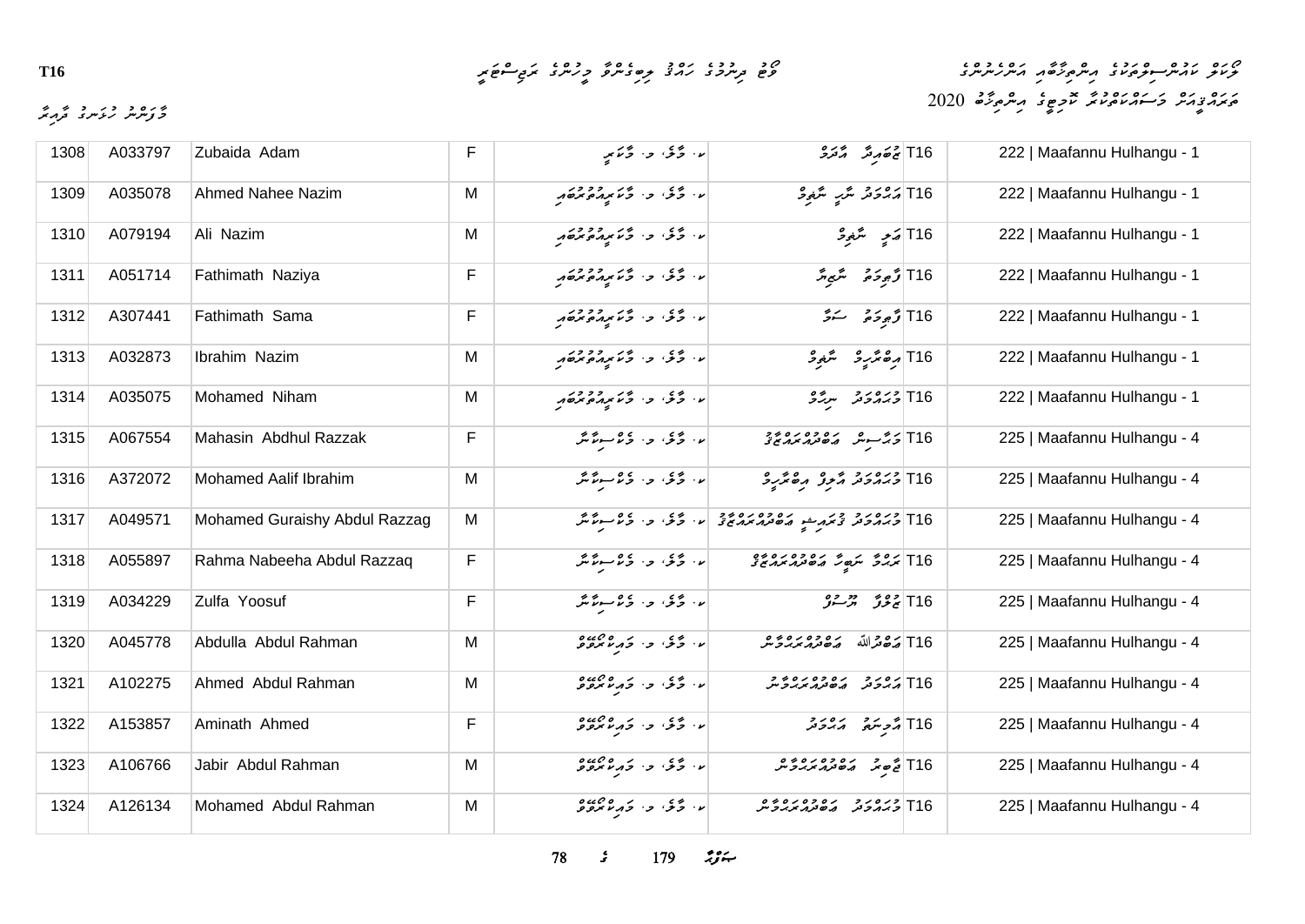*sCw7q7s5w7m< o<n9nOoAw7o< sCq;mAwBoEw7q<m; wBm;vB 2020<sup>, م</sup>وسر در مدد مدرج به مدرم مقرم قرار 2020*<br>موسر المستقرم المستقرم المستقرم المستقرم المستقرم المستقرم المستقرم المستقرم المستقرم المستقرم المستقرم المستقر

| A052631 | Aneesa Mohamed          | F | الا د څخه د او ورموز                                                                                                                                                                                                                                                                                                                                                                                                                                            |                                                                                                                                                       | 222   Maafannu Hulhangu - 1                                                                                                                                                                                                                                                                                                                                                                                                                                                                                                                                                                                               |
|---------|-------------------------|---|-----------------------------------------------------------------------------------------------------------------------------------------------------------------------------------------------------------------------------------------------------------------------------------------------------------------------------------------------------------------------------------------------------------------------------------------------------------------|-------------------------------------------------------------------------------------------------------------------------------------------------------|---------------------------------------------------------------------------------------------------------------------------------------------------------------------------------------------------------------------------------------------------------------------------------------------------------------------------------------------------------------------------------------------------------------------------------------------------------------------------------------------------------------------------------------------------------------------------------------------------------------------------|
| A053523 | Adam Ayaz               | M | ۱۰ د د و د و شهور شو                                                                                                                                                                                                                                                                                                                                                                                                                                            |                                                                                                                                                       | 222   Maafannu Hulhangu - 1                                                                                                                                                                                                                                                                                                                                                                                                                                                                                                                                                                                               |
| A146349 | Ahmed Saeed             | M | ۱۰ ژنگی د وسطی ده وگ                                                                                                                                                                                                                                                                                                                                                                                                                                            |                                                                                                                                                       | 222   Maafannu Hulhangu - 1                                                                                                                                                                                                                                                                                                                                                                                                                                                                                                                                                                                               |
| A113152 | <b>AISHATH HAANEE</b>   | F | ۱۰ ژنگی د وسطی ده وگ                                                                                                                                                                                                                                                                                                                                                                                                                                            |                                                                                                                                                       | 222   Maafannu Hulhangu - 1                                                                                                                                                                                                                                                                                                                                                                                                                                                                                                                                                                                               |
| A048558 | Aishath Madheeha        | F | ۱۰ ژنگی د وسطی ده وگ                                                                                                                                                                                                                                                                                                                                                                                                                                            |                                                                                                                                                       | 222   Maafannu Hulhangu - 1                                                                                                                                                                                                                                                                                                                                                                                                                                                                                                                                                                                               |
| A120154 | Aishath Shifana Mohamed | F |                                                                                                                                                                                                                                                                                                                                                                                                                                                                 |                                                                                                                                                       | 222   Maafannu Hulhangu - 1                                                                                                                                                                                                                                                                                                                                                                                                                                                                                                                                                                                               |
| A113151 | Aminath Nasheeda        | F | ۱۰ ژنگی د وسطی ده وگ                                                                                                                                                                                                                                                                                                                                                                                                                                            |                                                                                                                                                       | 222   Maafannu Hulhangu - 1                                                                                                                                                                                                                                                                                                                                                                                                                                                                                                                                                                                               |
| A113153 | Fathimath Liusha        | F | ۱۰ ژنگی د وسطی ده وگ                                                                                                                                                                                                                                                                                                                                                                                                                                            |                                                                                                                                                       | 222   Maafannu Hulhangu - 1                                                                                                                                                                                                                                                                                                                                                                                                                                                                                                                                                                                               |
| A334125 | Fathmath Amha           | F | 2.8883.5.5.1                                                                                                                                                                                                                                                                                                                                                                                                                                                    |                                                                                                                                                       | 222   Maafannu Hulhangu - 1                                                                                                                                                                                                                                                                                                                                                                                                                                                                                                                                                                                               |
| A371734 | Hasna Mohamed           | F | $\overset{o}{\sim} \overset{o}{\sim} \overset{o}{\sim} \overset{m}{\sim} \overset{m}{\sim} \overset{c}{\sim} \overset{c}{\sim} \overset{m}{\sim} \overset{c}{\sim} \overset{m}{\sim} \overset{c}{\sim} \overset{m}{\sim} \overset{c}{\sim} \overset{m}{\sim} \overset{c}{\sim} \overset{m}{\sim} \overset{c}{\sim} \overset{m}{\sim} \overset{c}{\sim} \overset{m}{\sim} \overset{c}{\sim} \overset{c}{\sim} \overset{c}{\sim} \overset{c}{\sim} \overset{c}{\$ |                                                                                                                                                       | 222   Maafannu Hulhangu - 1                                                                                                                                                                                                                                                                                                                                                                                                                                                                                                                                                                                               |
| A379493 | Hassan Sinah            | M | ۱۰ ژنگی د وسطی ده وگ                                                                                                                                                                                                                                                                                                                                                                                                                                            |                                                                                                                                                       | 222   Maafannu Hulhangu - 1                                                                                                                                                                                                                                                                                                                                                                                                                                                                                                                                                                                               |
| A144110 | Ibrahim Saeed           | M | ۱۰ وګڼ و وسره وگ                                                                                                                                                                                                                                                                                                                                                                                                                                                |                                                                                                                                                       | 222   Maafannu Hulhangu - 1                                                                                                                                                                                                                                                                                                                                                                                                                                                                                                                                                                                               |
| A334126 | Imaam Jameel            | M | ۱۰ ژبې د وسمهور ش                                                                                                                                                                                                                                                                                                                                                                                                                                               |                                                                                                                                                       | 222   Maafannu Hulhangu - 1                                                                                                                                                                                                                                                                                                                                                                                                                                                                                                                                                                                               |
| A113150 | Mariyam Ameena          | F | ۱۰ وګڼ و وسره وگ                                                                                                                                                                                                                                                                                                                                                                                                                                                |                                                                                                                                                       | 222   Maafannu Hulhangu - 1                                                                                                                                                                                                                                                                                                                                                                                                                                                                                                                                                                                               |
| A032572 | Mohamed Naseem          | M | ۱۰ وګڼ و وسره وگ                                                                                                                                                                                                                                                                                                                                                                                                                                                |                                                                                                                                                       | 222   Maafannu Hulhangu - 1                                                                                                                                                                                                                                                                                                                                                                                                                                                                                                                                                                                               |
| A167333 | Naail Mohamed           | M | ۱۰ ژنگی د وسطی ده وگ                                                                                                                                                                                                                                                                                                                                                                                                                                            |                                                                                                                                                       | 222   Maafannu Hulhangu - 1                                                                                                                                                                                                                                                                                                                                                                                                                                                                                                                                                                                               |
| A327630 | Shinan Mohamed          | M | ر، دُبُو، د <sub>ا</sub> دور <sub>هو</sub> وے                                                                                                                                                                                                                                                                                                                                                                                                                   |                                                                                                                                                       | 222   Maafannu Hulhangu - 1                                                                                                                                                                                                                                                                                                                                                                                                                                                                                                                                                                                               |
|         |                         |   |                                                                                                                                                                                                                                                                                                                                                                                                                                                                 | $\mathcal{L}_{\mathcal{P}}^{\circ}$ , $\mathcal{L}_{\mathcal{P}}^{\circ}$ , $\mathcal{L}_{\mathcal{P}}^{\circ}$ , $\mathcal{L}_{\mathcal{P}}^{\circ}$ | T16  كەسپەسى ئ <i>اشلاھى</i> ر<br>T16 گەنىزى كەيزى<br>T16 كەندى قىرىقى سى <i>مبەت</i> ر<br>T16 م <i>حْمِيشَة بِ</i> رَّسِ<br>T16 م <i>ۇم ھۇھ</i> خ <sup>و</sup> يد <i>ى</i> گە<br>T16 مەم شەھ سىر <i>ۇش جەم جەن</i><br>T16 مَّ حِ سَمَعَ مَسَّجِعَّر<br>T16 رَّجِ دَمَّۃ مِہ <sup>ْ ک</sup> ُہُ<br>T16 <i>وَّجِ حَمَّى مَ</i> حَمَّ <i>ّ</i><br>T16 يَرْمَعَ حَمَدَ وَحَدَّدَ<br>T16   يز سنة سنة مستقدمة<br>T16 <sub>م</sub> ەمگەر ئەسكىرىم<br>T16 مِرَّدَّ کَے یِگَی<br>T16  <i>دَ بْرْ<sub>مْ</sub>دْ بْهُ بِ</i> رَ<br>T16  <i>وُبَہُ وَمَدْ</i> سَرَسِ وَ<br>T16 مگيري و <i>جه دو</i><br>T16 حو <i>مگنگ و چم</i> ونو |

# *n8o<n@ qC7m:q5 q7w7m?n>*

*79 s* 179 *z*<sub>*s*</sub> *n*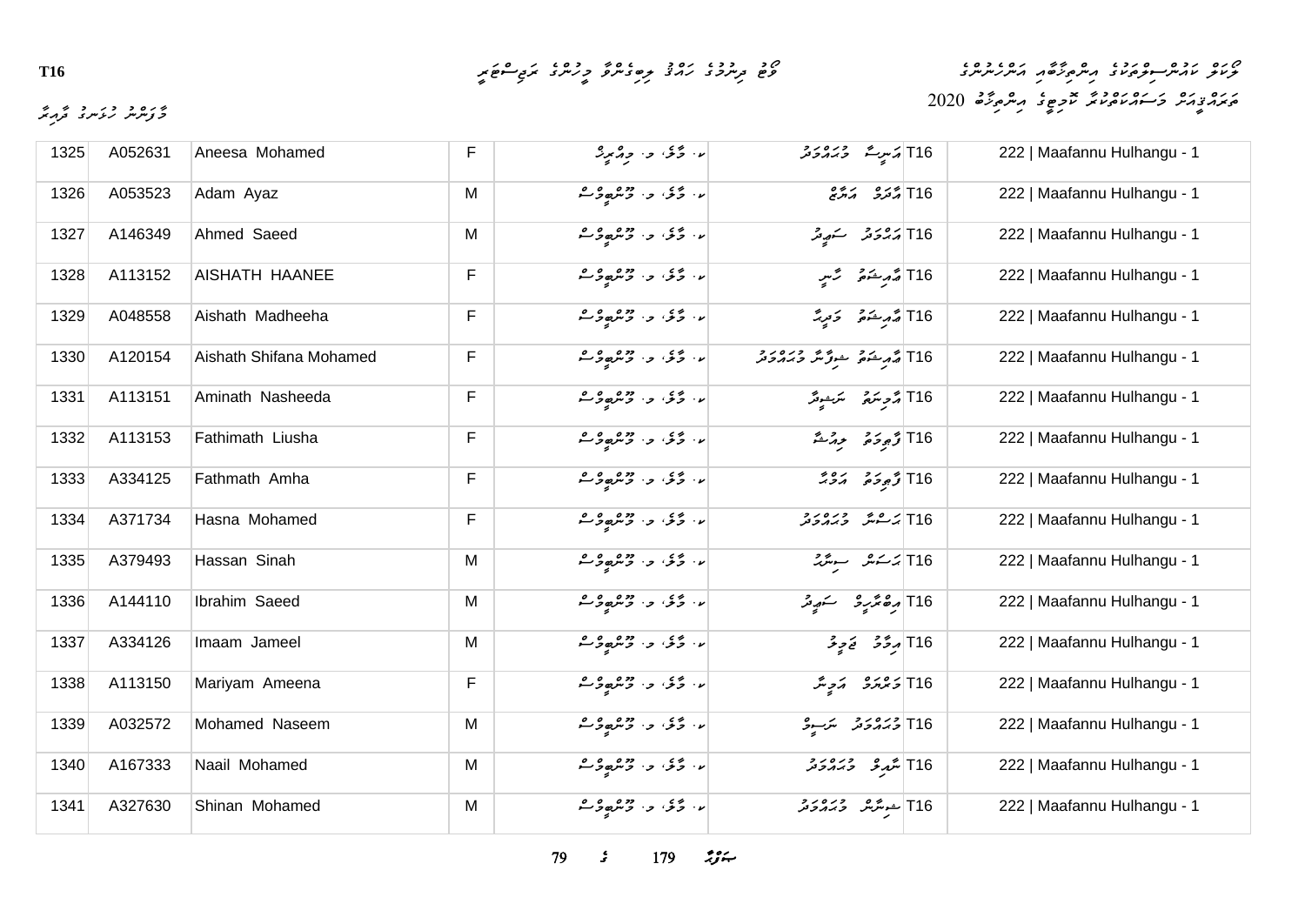*sCw7q7s5w7m< o<n9nOoAw7o< sCq;mAwBoEw7q<m; wBm;vB 2020<sup>, م</sup>وسر در مدد مدرج به مدرم مقرم قرار 2020*<br>موسر المستقرم المستقرم المستقرم المستقرم المستقرم المستقرم المستقرم المستقرم المستقرم المستقرم المستقرم المستقر

| 1342 | A032780 | Ali Riza                      | М | لا د څو د د د چې د و         | T16 کرم ہوگ                                        | 225   Maafannu Hulhangu - 4  |
|------|---------|-------------------------------|---|------------------------------|----------------------------------------------------|------------------------------|
| 1343 | A338121 | Fathimath Raula Ali           | F | لا د گري د د حرم             | T16 <i>وُّجِوَدَةُ مَدَيْثَةً مَ</i> عِ            | 225   Maafannu Hulhangu - 4  |
| 1344 | A032225 | Khadheeja Moosa               | F | لا د څو د د د چې د چ         | T16 كَتَمِيعٌ مُحْمَدٌ مُ                          | 225   Maafannu Hulhangu - 4  |
| 1345 | A338097 | Mohamed Rathiu Ali            | M | لا : وَتَوْا و المَرْكَبُوصُ | T16 <i>ڈبزہ ڈبز</i> ب <i>ڑ<sub>ج</sub> پر کمبر</i> | 225   Maafannu Hulhangu - 4  |
| 1346 | A010116 | Abdulla Hameed                | M | پار د څخه او او د څو         | T16 كەچ قىراللە    ئەر قىر                         | 224   Maafannu Hulhangu - 3  |
| 1347 | A165627 | Ali Zayan Ikram               | M | لاء گري کي او د څخه          | T16 كەبىر بى <i>م ئاھرىم بىر ئاھرى</i>             | 224   Maafannu Hulhangu - 3  |
| 1348 | A329419 | <b>Fathimath Shaiba Nimal</b> | F | الأرمح في أمراء وهم و        | T16 أَرَّمِ <i>دَهُ حَمَدِ مَّ</i> سِرَّدَ وَ      | 224   Maafannu Hulhangu - 3  |
| 1349 | A342026 | Fathimath Zaha Ikram          | F | لاء گرگاه او د گرمو          | T16 <i>وُجوحَرْمَ بَارَّ</i> مِنْ مَرَّدَّ         | 224   Maafannu Hulhangu - 3  |
| 1350 | A052512 | Hassan Ali Manik              | M | لا المحركي الأراضي           | T16   يَرْسَسْ _ مَرِ _ وَسِرْءٌ _                 | 461   Srilanka / Colombo - 2 |
| 1351 | A052566 | Husnunnisa                    | F | الأرمح في أوراح و            | T16 يُر مِيمْ پُر سِرْ مَسْ                        | 461   Srilanka / Colombo - 2 |
| 1352 | A033800 | Ikram Hassan                  | M | الا انځنۍ او انځو            | T16 مەنزى ئەسىر                                    | 270   M. Dhiggaru - 1        |
| 1353 | A341359 | Imthishal Mohamed             | F | پار گچې او د کولو            | T16 مۇم <sub>ۇ</sub> شۇ <i>دىمەدىر</i>             | 461   Srilanka / Colombo - 2 |
| 1354 | A341358 | Ishaq Mohammed Imranudhdheen  | M |                              | T16 رحمة ورورد رونتر شهر المستحق و ومو             | 461   Srilanka / Colombo - 2 |
| 1355 | A056349 | Ishara Hassan                 | F | لاء گري کي او د څخه          | T16 مِسْتَمَّدَ بَرَسَسْ                           | 461   Srilanka / Colombo - 2 |
| 1356 | A338051 | Naaish Hameed                 | M | الأرمح في أوراح في           | T16 مُتَمَدِّ يَدَّدِيْرُ                          | 461   Srilanka / Colombo - 2 |
| 1357 | A007339 | Visam Hassan                  | Μ | لا الحجي والحجو              | T16 <sub>ج</sub> رىنىۋە كەسكەنلەر                  | 224   Maafannu Hulhangu - 3  |
| 1358 | A052564 | Visama Hassan                 | F | الأرمح في أورا وهمي          | T16 م <sub>و</sub> سترڈ برسکھ                      | 224   Maafannu Hulhangu - 3  |
|      |         |                               |   |                              |                                                    |                              |

*80 sC 179 nNw?mS*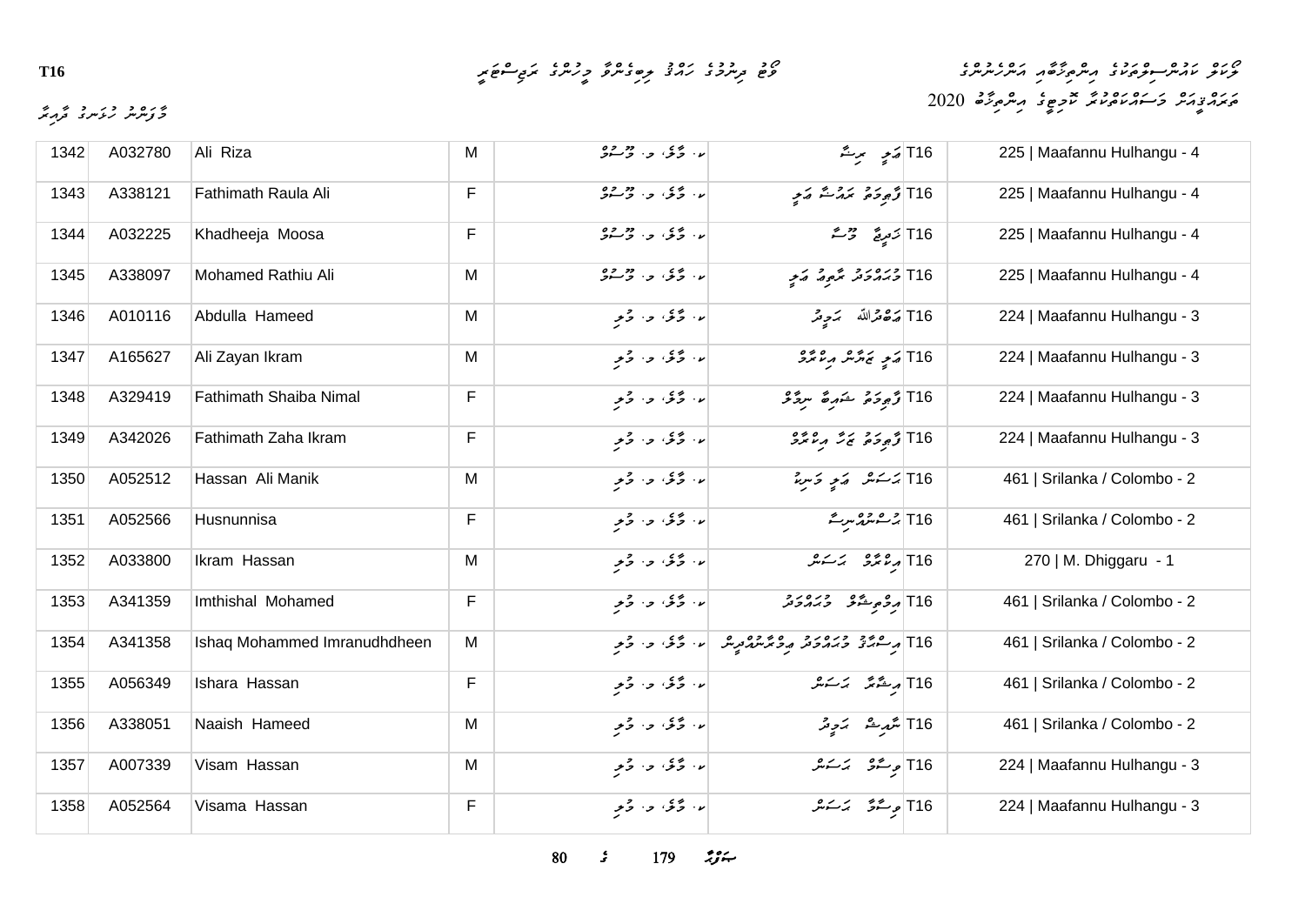*sCw7q7s5w7m< o<n9nOoAw7o< sCq;mAwBoEw7q<m; wBm;vB* م من المرة المرة المرة المرجع المرجع في المركبة 2020<br>مجم*د المريض المربوط المربع المرجع في المراجع المركبة* 

| 1359 | A153853 | Afiya Moosa               | F | لا المحمى المحاسنة المحسنة المحسنة             | T16 مَحْرِمَ حَرْمَتْ                            | 222   Maafannu Hulhangu - 1  |
|------|---------|---------------------------|---|------------------------------------------------|--------------------------------------------------|------------------------------|
| 1360 | A337201 | Aishath Raiya Ishaq       | F | مار محتى المال محسنة الم                       | T16 مەم شەھ ئىرمەتتە مەسىمەتى                    | 222   Maafannu Hulhangu - 1  |
| 1361 | A373929 | Ali Mahil                 | M | لاء محتى الماء وحسنة                           | T16 کړې تر <i>ب</i> و                            | 222   Maafannu Hulhangu - 1  |
| 1362 | A337202 | Ali Rashwaan Ishaq        | M | لاء الحري الأرامج سرگر                         | T16 كەمچە بۇشۇڭلا مەش <i>ەر قى</i> ر             | 461   Srilanka / Colombo - 2 |
| 1363 | A125001 | Arifa Moosa               | F | لا د څخه د د څمنگ                              | $23$ مَرِزَ 2ْتَ                                 | 222   Maafannu Hulhangu - 1  |
| 1364 | A007316 | Ishaq Moosa               | M | ما گرمی کار کار کرد                            | $23.2$ $\sim$ T16                                | 222   Maafannu Hulhangu - 1  |
| 1365 | A123810 | <b>Ahmed Shain Haleem</b> | M | ، دَوْ، د وسِرْدَسْهِ وْ                       | T16 كەبۇبۇ ھەمبەھ كەبوبى                         | 222   Maafannu Hulhangu - 1  |
| 1366 | A153783 | Faheema Adam              | F | ئەس ئۇ ئەس ئۇ ئارى                             | T16 كَرَرٍ مَحْ مَدَّرَة مَسَرِ                  | 222   Maafannu Hulhangu - 1  |
| 1367 | A100892 | Hassan Shamil Haleem      | M | ، دَوْ، د وسِرْدَسْهِ وْ                       | T16  يزسترو مس <i>تح</i> و بحر بربود كالمعربي    | 222   Maafannu Hulhangu - 1  |
| 1368 | A012644 | Adam Shaheraz             | M | لا د د د کار د کار د کار و لا                  | T16 يُرتر <sup>و</sup> شَرْتَرَبَّنَّ            | 222   Maafannu Hulhangu - 1  |
| 1369 | A012643 | Ahmed Shafraz             | M | ، دُکو، دا دُسِرُوکُ                           | T16 كەبرى ئەرگىزىمى ئىقتىدىنى ئىستان ئىستان ئىقت | 222   Maafannu Hulhangu - 1  |
| 1370 | A012647 | Aishath Shahula           | F | ، دُکو، دا دُسِرُوکُ                           | T16 مَجْمِيشَمْ شَرْكَةً                         | 222   Maafannu Hulhangu - 1  |
| 1371 | A342942 | Ali Shamran               | M | ، دُکو، دا دُسِرُوکُ                           | T16 <i>ڇَجِ ڪوچي هِ</i>                          | 222   Maafannu Hulhangu - 1  |
| 1372 | A024867 | Ameena Adam               | F | لا د کال د د کالمرکونگر                        | T16 كەچ ئىگە مەترى                               | 222   Maafannu Hulhangu - 1  |
| 1373 | A012646 | Shazla Mohamed            | F | لا د کمکی د وسرگرونگر                          | T16 خەم بەردىرى 716                              | 222   Maafannu Hulhangu - 1  |
| 1374 | A050887 | Abdulla Niyaz             | M | ر، دی. د. د مرد دود.<br>را، د کل، د. د جوړو مص | T16 كەنھەتراللە س <i>ەڭ ج</i>                    | 595   Maafannu Hulhangu-5    |
| 1375 | A051535 | Adam Ayaz Ibrahim         | M | ر، دی، دې د ۱۵۶۶ و.<br>د کوي د کرينونو مصر     | T16 مُمَرَّد مُمَّرْ مِعْمَرِدْ                  | 595   Maafannu Hulhangu-5    |

#### *n8o<n@ qC7m:q5 q7w7m?n>*

*81 s* 179 *i*<sub>s</sub>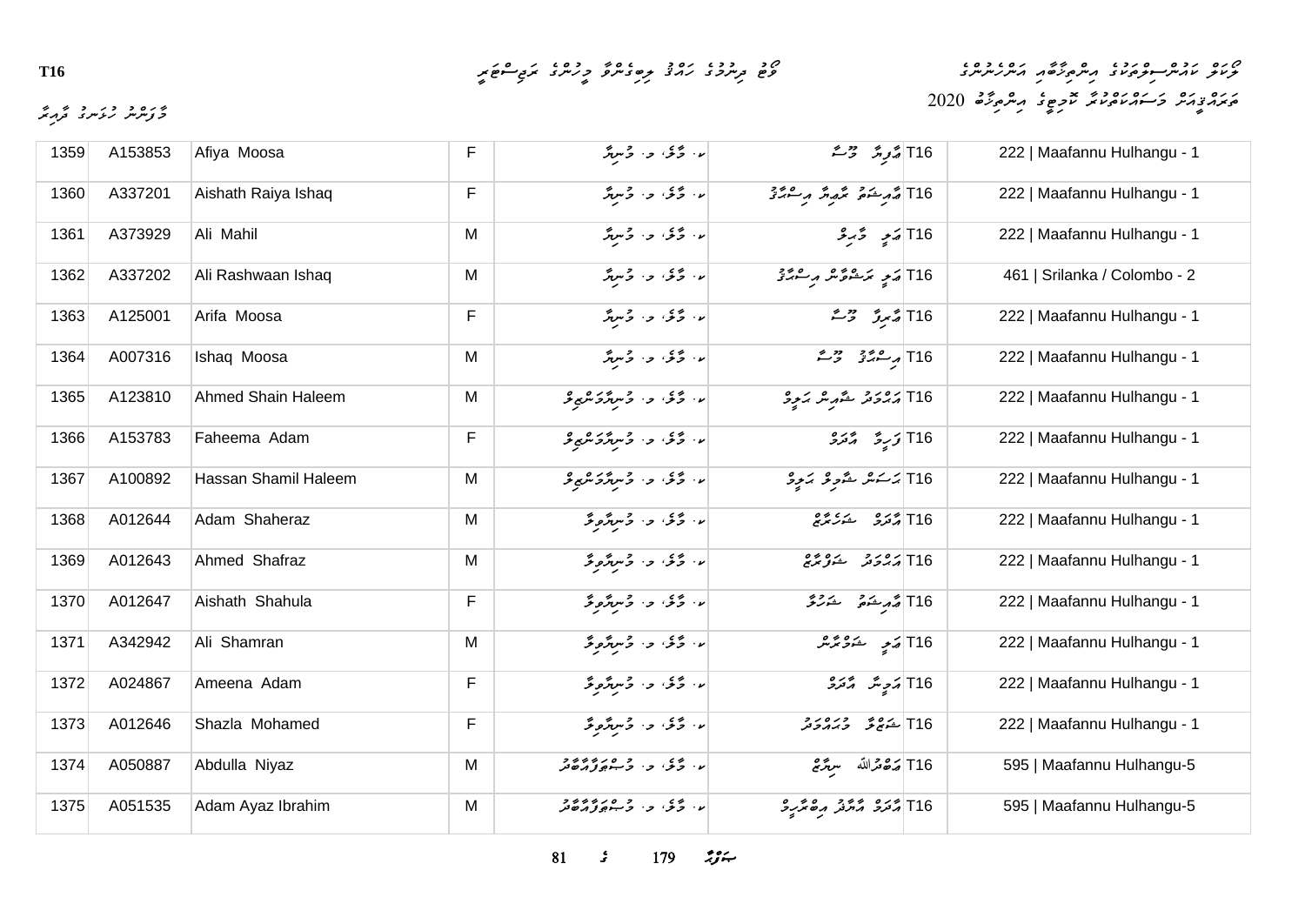*sCw7q7s5w7m< o<n9nOoAw7o< sCq;mAwBoEw7q<m; wBm;vB 2020<sup>, م</sup>وسر در مدد مدرج به مدرم مقرم قرار 2020*<br>موسر المستقرم المستقرم المستقرم المستقرم المستقرم المستقرم المستقرم المستقرم المستقرم المستقرم المستقرم المستقر

| 1376 | A045539 | Ahmed Naseer Ibrahim     | M | ر دی. د و درودود و                         | T16 كەبرى تىر ئىر بىر قىلىدى ئىلىمىتى بىر | 595   Maafannu Hulhangu-5    |
|------|---------|--------------------------|---|--------------------------------------------|-------------------------------------------|------------------------------|
| 1377 | A050834 | Aishath Rana             | F | ر دی. د و درودود و                         | T16 م <i>ۇم شۇمى</i> ئىرتى <i>گ</i>       | 595   Maafannu Hulhangu-5    |
| 1378 | A362268 | Ali Mashaar Musthafa     | M | ر دی.<br>در گون در وجود ده در              | T16 كەي كەشگە ئەس <i>ەۋۇ</i>              | 595   Maafannu Hulhangu-5    |
| 1379 | A362269 | Fathimath Nashaa         | F | ر دی. د و درودود و                         | T16 <i>وُّجِ دَمْ</i> سَرَحَّة            | 595   Maafannu Hulhangu-5    |
| 1380 | A050851 | Ibrahim Mohamed          | M | ر دي.<br>د گرگ و و چېبوژمېن                | T16 <sub>م</sub> ەنگەر ئەزەر ئەرەپىر      | 595   Maafannu Hulhangu-5    |
| 1381 | A362267 | Khadheeja Rashaa         | F | ر دی.<br>روز در وجوز ده د                  | T16 كَتَوِيعٌ - مَرْحَدٌ -                | 595   Maafannu Hulhangu-5    |
| 1382 | A050833 | Mariyam Reem             | F | ر دی.<br>روز در وجوز ده د                  | T16  <i>5نگ<sup>و</sup>ڈ ب</i> رڈ         | 595   Maafannu Hulhangu-5    |
| 1383 | A345130 | Mohamed Ayaz             | M | ر، دی، دې د ۱۵۶۶ و.<br>د کوي د کرينونو مصر | T16 <i>2522 كەيم</i> ى                    | 595   Maafannu Hulhangu-5    |
| 1384 | A069177 | Mohamed Musthafa Ibrahim | M | ر دي.<br>د گون د کريه ورومون               | T16 ديره د د و مردو په ده تربرو           | 595   Maafannu Hulhangu-5    |
| 1385 | A050835 | Nafeesa Aboobakuru       | F | ر دی.<br>روز در وجوز ده د                  | T16 يتربه مقصوم بر                        | 595   Maafannu Hulhangu-5    |
| 1386 | A332788 | Zeek Ahmed               | F | ، دی، د. د مردوده د                        | T16 <sub>مي</sub> ء ۾ پروتر               | 461   Srilanka / Colombo - 2 |
| 1387 | A157361 | Aishath lufa Ibrahim     | F | ىد. ئۇقۇر بەر، ئىگەنى                      | T16 مُرسُوَّ رِمِدْتَ رِهِ مُرَبِّ        | 224   Maafannu Hulhangu - 3  |
| 1388 | A100479 | Ali Shifaz               | M | لا د څخه د لمړيځ                           | T16 <i>ڇُوِ خوڙچ</i>                      | 224   Maafannu Hulhangu - 3  |
| 1389 | A051365 | Hamnath Mohamed          | F | لا د څخه له د مثنۍ                         | T16 كەندىق بەرگە دىر                      | 461   Srilanka / Colombo - 2 |
| 1390 | A039783 | Abdulla Shifau Umar      | M | الاستخرن الدار الكرابي                     | T16 كەھەراللە خو <i>زۇ مەدى</i> ر         | 225   Maafannu Hulhangu - 4  |
| 1391 | A039782 | Ahmed Asaas              | M | لاءِ گريگو ۾ ۽ سگھي                        | T16 كەبرى كەرىگە يىلى                     | 225   Maafannu Hulhangu - 4  |
| 1392 | A044306 | Aminath Umar             | F | الاء گرگرا، برای متراپر                    | T16 مَّ حِسَمَ مَحَمَّد                   | 225   Maafannu Hulhangu - 4  |

# *n8o<n@ qC7m:q5 q7w7m?n>*

**82** *s* **179** *n***<sub>s</sub>***n*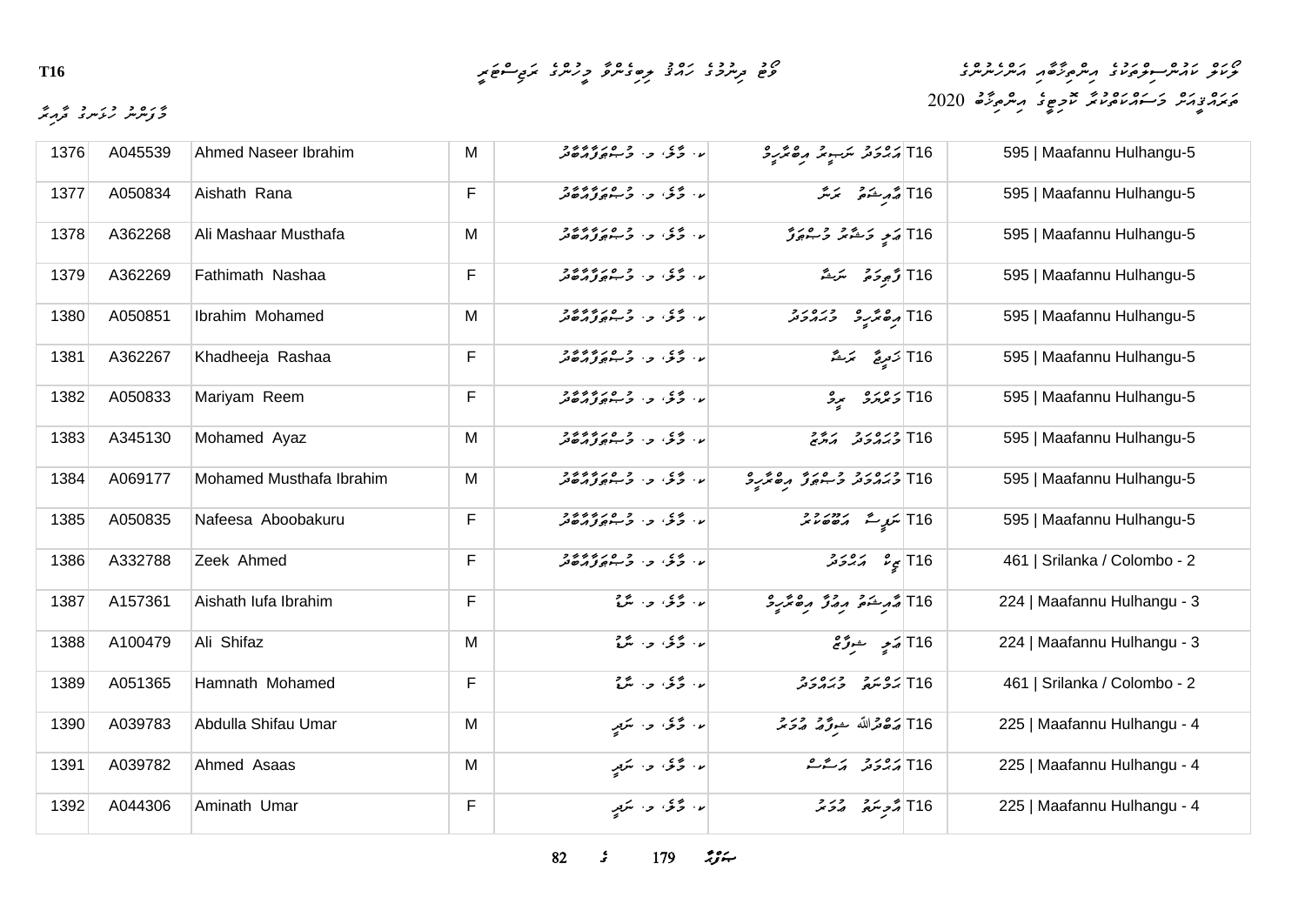*sCw7q7s5w7m< o<n9nOoAw7o< sCq;mAwBoEw7q<m; wBm;vB 2020<sup>, م</sup>وسر در مدد مدرج به مدرم مقرم قرار 2020*<br>موسر المستقرم المستقرم المستقرم المستقرم المستقرم المستقرم المستقرم المستقرم المستقرم المستقرم المستقرم المستقر

| 1393 | A040849 | Arifa Umar               | F | الاء گرگراه و اسکاپی                  | T16 م <i>حبوق م</i> 5مر                       | 225   Maafannu Hulhangu - 4  |
|------|---------|--------------------------|---|---------------------------------------|-----------------------------------------------|------------------------------|
| 1394 | A044308 | Najeeba Abdulla          | F | لا : د څو د د سرمبر                   | T16 سَمِعٍ صَدَّ اللَّهُ M                    | 225   Maafannu Hulhangu - 4  |
| 1395 | A044303 | Shafnaz Umar             | F | لاءِ گري کا کاملي کا                  | T16 ڪوڻينج <i>۾ جي</i> ر                      | 225   Maafannu Hulhangu - 4  |
| 1396 | A044307 | Shifza Omar              | F | لاستخرق الدار الكرمني                 | T16 خو <i>دي چ</i> ې ته                       | 225   Maafannu Hulhangu - 4  |
| 1397 | A026499 | Abdulla Shifaz           | M | ١٠ وَ وَاسَعِرِ مِعْرَفَهِمْ          | T16 كەڭداللە خى <i>رۇيج</i>                   | 225   Maafannu Hulhangu - 4  |
| 1398 | A044302 | Hawwa Ahmed Didi         | F | ١٠ د د د سرمر مرکزه وه.               | T16 <i>بَدَهُمَّة - مَدْوَمْدِيرِ</i> دِ      | 225   Maafannu Hulhangu - 4  |
| 1399 | A141506 | Ibrahim Shiyaz           | M | الأراقي والكبر منكوكموكم              | T16 م <i>وڭ ئۇر</i> ئىستىرىمى<br>16           | 225   Maafannu Hulhangu - 4  |
| 1400 | A141535 | <b>MARIYAM SHIZNA</b>    | F | ر، دَ کَو، د. سَمِرِ مِنْزَوَةٍ صَمَّ | T16 كەب <i>تەرگە</i> ھېدىم ئىگە               | 225   Maafannu Hulhangu - 4  |
| 1401 | A044304 | Shana Umar               | F | الأراقيق الأراميل والمركز والمراقبة   | T16 گەنگە ھ <sup>5</sup> ىر                   | 225   Maafannu Hulhangu - 4  |
| 1402 | A012758 | Hawwa Ibrahim            | F | ىر، بۇي بەر ئىن بەر ئ                 | T16 بَرْدُوَّ مِنْ مَحْرِدْ                   | 223   Maafannu Hulhangu - 2  |
| 1403 | A336195 | Adam Mohamed             | M | ىن گەنقى كەرە تەرەپچە ب               | T16 كەندۇ بەردە بەر                           | 223   Maafannu Hulhangu - 2  |
| 1404 | A337971 | Ahmed Mafaz              | M | ا د گري و اسره و                      | T16 كەبرى قىرىمىتى قىرىمىتى ئى                | 223   Maafannu Hulhangu - 2  |
| 1405 | A153600 | Aishath Hassan           | F | الا انجني، الاستطار والمحمد           | T16 <i>مگهرڪو پرڪش</i>                        | 223   Maafannu Hulhangu - 2  |
| 1406 | A337973 | Fathimath Zimna Mohamed  | F | الا گري که اندوج                      | T16 ر <i>قوحا و وحدود و دورو</i>              | 461   Srilanka / Colombo - 2 |
| 1407 | A378647 | Mariyam Yashfa           | F | لا گرگان و سرچ و                      | T16 كەبىر بىر بىر ئىش <i>ۇ</i>                | 223   Maafannu Hulhangu - 2  |
| 1408 | A027440 | Abdul Wahid Mohamed      | M | لا : وَكُوْا وَ الْمَعْرِوَّشْ        | T16 رەۋۋۇرىز ئ <i>ەرەر</i> د                  | 225   Maafannu Hulhangu - 4  |
| 1409 | A001337 | Ahmed Zaleeg Abdul Wahid | M | ئار گەنگە رەز سىرىرگەش                | T16 בכבי <i>ב <sub>א</sub>יביל בסיניקל</i> בי | 225   Maafannu Hulhangu - 4  |

# *n8o<n@ qC7m:q5 q7w7m?n>*

**83** *s* **179** *n***<sub>s</sub>**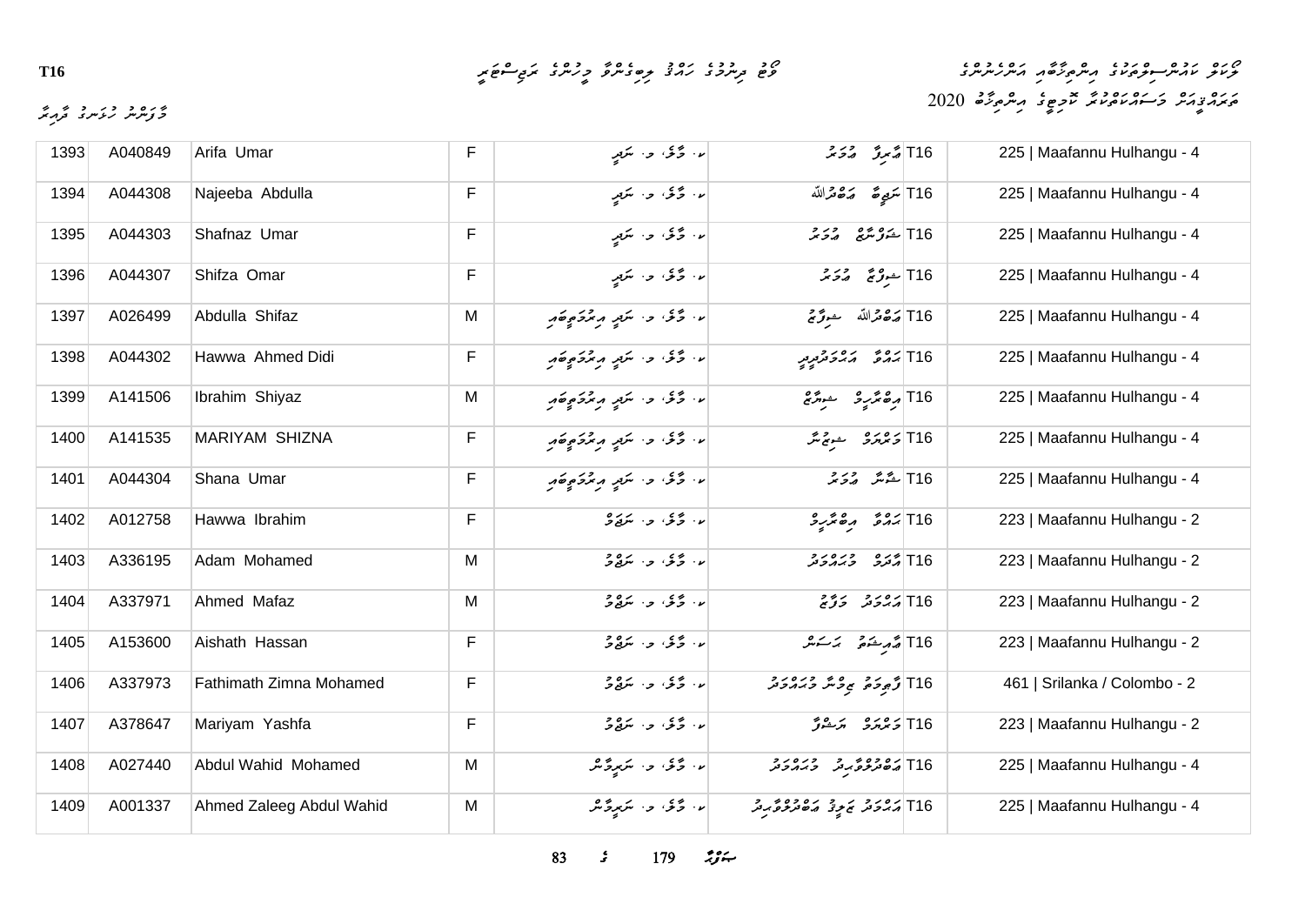*sCw7q7s5w7m< o<n9nOoAw7o< sCq;mAwBoEw7q<m; wBm;vB 2020<sup>, م</sup>وسر در مدد مدرج به مدرم مقرم قرار 2020*<br>موسر المستقرم المستقرم المستقرم المستقرم المستقرم المستقرم المستقرم المستقرم المستقرم المستقرم المستقرم المستقر

| 1410 | A001338 | Fathimath Shariga Abdul Wahid   | F | ئار ئۇنى بەر سىرىگە ئار                                                                                    | T16 تَرْجِوَدَةً ۖ شَمَرِيَّةَ ۖ رَصْرُوْحَ بِرَتْرِ                                                           | 225   Maafannu Hulhangu - 4 |
|------|---------|---------------------------------|---|------------------------------------------------------------------------------------------------------------|----------------------------------------------------------------------------------------------------------------|-----------------------------|
| 1411 | A153337 | Ibrahim Izum                    | M | لا : دَّى و سَمِردَّسْ                                                                                     | T16 مەھمەر ھەم ئەرقىمى<br>ق                                                                                    | 225   Maafannu Hulhangu - 4 |
| 1412 | A047485 | Ikrisha Abdul Wahid             | F | $\downarrow$ ، دَ دَ الله الله دَ الله الله عليه دَ الله عليه الله عليه الله عليه الله عليه الله عليه الله | T16 مەنىمىڭ مەھىر <i>ۈۋىد</i> ىر                                                                               | 225   Maafannu Hulhangu - 4 |
| 1413 | A153336 | <b>ISMAIL ZILAL ABDUL WAHID</b> | M | لا : دَکْرُ و ا سَهْرِدَّسْ                                                                                | T16 مِ سُوَّمَ وِ وَ مِرْتَوَى مَدَّوْرَةَ مِرْدَ مِنْ مِرْدَةِ مِنْ مِرْدَةِ مِنْ مِرْدَةِ مِنْ مِ            | 225   Maafannu Hulhangu - 4 |
| 1414 | A047832 | Mahmood Ziyau Abdul Waahid      | M | ئار گەنگە كەر سىرىمەتلىك                                                                                   | T16 رەدد د بەرد دەرە بەر                                                                                       | 225   Maafannu Hulhangu - 4 |
| 1415 | A047497 | Shazra Abdul Wahid              | F | ئار گەنگە كەن ئىر ئەسىر كەنگە                                                                              | T16 شەيم ھەم <i>مۇھەب</i> ىر                                                                                   | 225   Maafannu Hulhangu - 4 |
| 1416 | A047643 | Sheeza Abdul Wahid              | F | لا : دَّکَوْ ) و ا سَمَعِردَّنْشْ                                                                          | T16 خويج – <i>مەھەر بى قىرى</i> ر                                                                              | 225   Maafannu Hulhangu - 4 |
| 1417 | A104466 | Shurufa Abdul Wahidh            | F | $\downarrow$ ، دَّکَنْ د $\downarrow$ سَمِردَّسْ                                                           | T16 خەمزۇ ھەمز <i>ۈھ ب</i> ىر                                                                                  | 225   Maafannu Hulhangu - 4 |
| 1418 | A074881 | <b>ZEENAD ABDUL WAHID</b>       | M | ئار گەنگە رەز سىرىرگەش                                                                                     | T16 <sub>م</sub> حد <i>گرد مەھىرى ئەرە</i>                                                                     | 225   Maafannu Hulhangu - 4 |
| 1419 | A115689 | Aishath Saaliya                 | F | لا : 33، ق. مگر شۇنجە                                                                                      | T16 مەم ئىقىمە مەم ئىم ئىر                                                                                     | 595   Maafannu Hulhangu-5   |
| 1420 | A112391 | Ali Sanihu                      | M | ىلار ئۇنق بەر ئىر ئىسروپى                                                                                  | T16 کی په مش <i>هد</i>                                                                                         | 595   Maafannu Hulhangu-5   |
| 1421 | A113189 | Aminath Nadha                   | F | لاستخنى الاسترادية                                                                                         | T16 مَّ صِنَّعَةٌ مَنَّتَر                                                                                     | 595   Maafannu Hulhangu-5   |
| 1422 | A115688 | Ibrahim Saalik                  | M | لاستخرق وستركزونهم                                                                                         | T16 <sub>مو</sub> ھ پڑر و گورا                                                                                 | 595   Maafannu Hulhangu-5   |
| 1423 | A057699 | Ahmed Latheef                   | M | لاستخرق وسيرورون                                                                                           | T16 كەندى قەم <i>ب</i> ۇ                                                                                       | 222   Maafannu Hulhangu - 1 |
| 1424 | A039207 | Ahmed Najeeb                    | M | لاستخوان وسيكوه معالمي                                                                                     | T16 كەندى كىرىمى قىلغان قىلغان قىلغان قىلغان قىلغان قىلغان قىلغان قىلغان قىلغان قىلغان قىلغان قىلغان قىلغان قى | 222   Maafannu Hulhangu - 1 |
| 1425 | A048216 | Aishath Najeeb                  | F | لا : 33، د. مگرمگر                                                                                         | T16 مَگْرِسْتَمْ مَنْ مَرْجِمْ A                                                                               | 222   Maafannu Hulhangu - 1 |
| 1426 | A121385 | Ali Najeeb                      | M | ر، گرمی، د. مگرمین                                                                                         | T16 کړ <i>و سکي</i> و ه                                                                                        | 222   Maafannu Hulhangu - 1 |
|      |         |                                 |   |                                                                                                            |                                                                                                                |                             |

# *n8o<n@ qC7m:q5 q7w7m?n>*

**84** *s* **179** *n***<sub>s</sub>**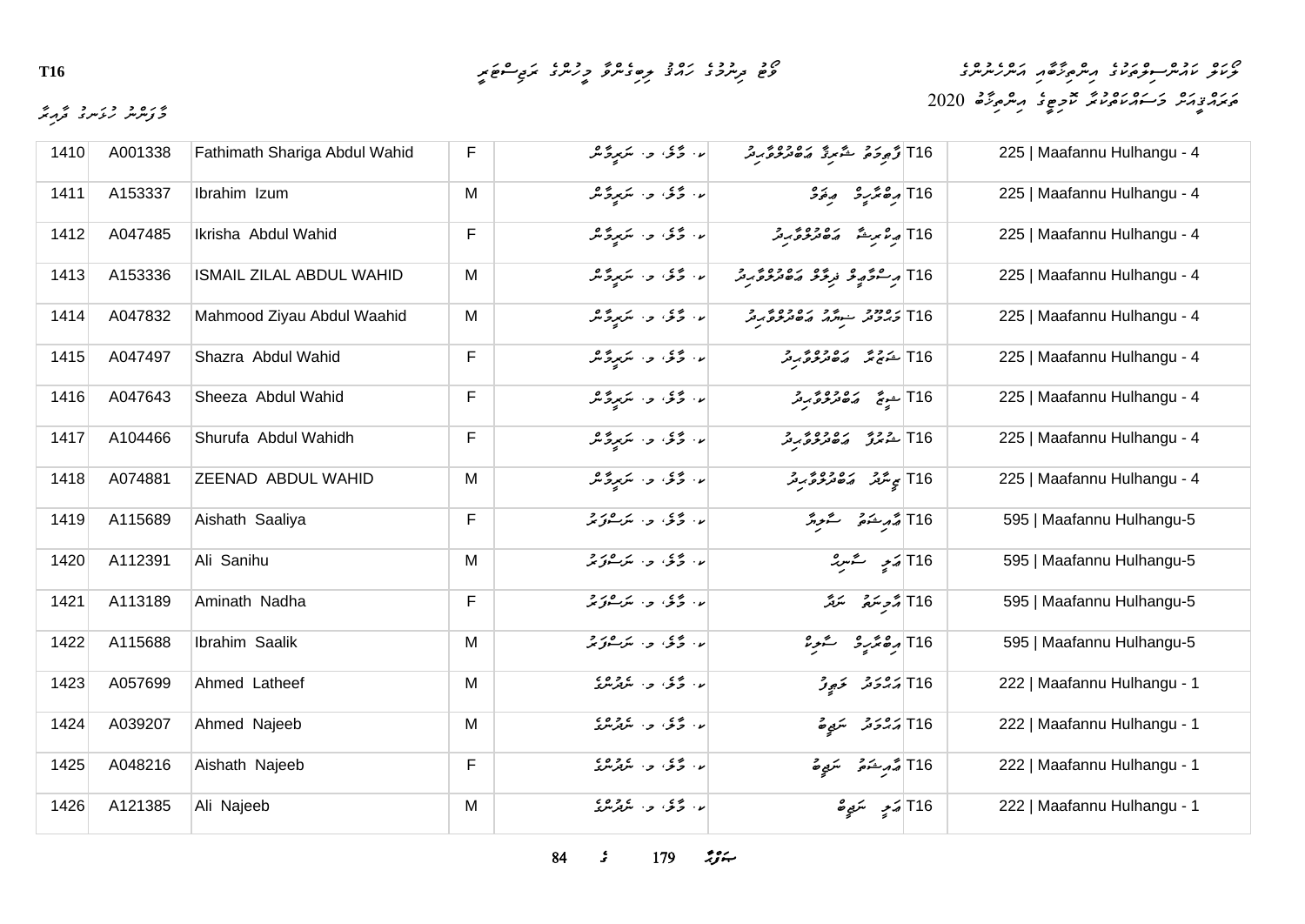*sCw7q7s5w7m< o<n9nOoAw7o< sCq;mAwBoEw7q<m; wBm;vB 2020<sup>, م</sup>وسر در مدد مدرج به مدرم مقرم قرار 2020*<br>موسر المستقرم المستقرم المستقرم المستقرم المستقرم المستقرم المستقرم المستقرم المستقرم المستقرم المستقرم المستقر

| 1427 | A081674 | Amin Najeeb          | M | ر، گرمی، د. ۱۵۶۵.<br>را، گرمی، د. سرپرسری  | T16 مُّرِسُ سَمِعُ                                            | 222   Maafannu Hulhangu - 1  |
|------|---------|----------------------|---|--------------------------------------------|---------------------------------------------------------------|------------------------------|
| 1428 | A034264 | Aminath Najeeb       | F | ۱۰ ژ <sup>و</sup> ، د <sup>.</sup> شهرس    | T16 مُرْمِسَمُ سَمِو <sup>ة</sup>                             | 222   Maafannu Hulhangu - 1  |
| 1429 | A011810 | Fathimath Najeeb     | F | لا گرگو، به انگرېزنگو                      | T16 <i>وُّجِ دَمُ</i> سَم <i>َع</i> ٍ صُ                      | 222   Maafannu Hulhangu - 1  |
| 1430 | A058686 | <b>HADHIN AHMED</b>  | M | لا ژوکا دا شهرسی                           | T16 رًّمبر م <i>مردة د</i>                                    | 222   Maafannu Hulhangu - 1  |
| 1431 | A058965 | Hassan Najeeb        | M | لاستخرى بالمسترورى                         | T16  يَرْسَسْ سَ <sub>ّ</sub> بِي                             | 222   Maafannu Hulhangu - 1  |
| 1432 | A058024 | Hirfa Najeeb Ahmed   | F | ۱۰ ژ <sup>و</sup> ، د <sup>.</sup> شهرس    | T16 بِثَرَقَ سَمِعٍ صَدَّدَتَهِ                               | 222   Maafannu Hulhangu - 1  |
| 1433 | A058038 | Hussain Najeeb       | M | ۱۰ ژ <sup>و</sup> ، د <sup>.</sup> شهرس    | T16 پڑے پر بڑ سکھ <sub>ی</sub> ے                              | 222   Maafannu Hulhangu - 1  |
| 1434 | A063283 | Imana Najeeb         | F | لا گرگو، به انگرېزنگو                      | T16 م <i>ِیُرنگ سَمِی</i> ر                                   | 222   Maafannu Hulhangu - 1  |
| 1435 | A121384 | Ismail Najeeb        | M | لا : 33، د الگرېزنگر                       | T16 <sub>م</sub> رشۇر ئىستىم ھ                                | 222   Maafannu Hulhangu - 1  |
| 1436 | A054883 | Jennifer Latheef     | F | لا : 33، د. مگرمگر                         | T16 في س <i>بدَّ - خ</i> َمِيوثَر                             | 222   Maafannu Hulhangu - 1  |
| 1437 | A050315 | Marnie Latheef       | F | ر، گرمی، د. روه د.<br>را، گرمی، د. سرپرسری | T16   گرس کر <i>چو</i> گر                                     | 461   Srilanka / Colombo - 2 |
| 1438 | A058023 | Nasma Najeeb Ahmed   | F | لا : 33، د. مگرمگر                         | T16 مَرْسْوَدٌ مَرْ <sub>مَو</sub> ة <i>مَ</i> دْوَنْز        | 222   Maafannu Hulhangu - 1  |
| 1439 | A121146 | Nuzrath Najeeb       | F | ، دَگر، د. مگرمن                           | T16 بىر <i>ى تىمۇ بىر تو</i> ڭ                                | 222   Maafannu Hulhangu - 1  |
| 1440 | A167376 | Sara Ahmed           | F | لاستخرق وسيرورون                           | T16 يثري بروتر                                                | 222   Maafannu Hulhangu - 1  |
| 1441 | A058022 | Shafin Ahmed         | M | لا : 33، د. مگرمگر                         | T16 ڪ <i>وبر پرون</i> و                                       | 222   Maafannu Hulhangu - 1  |
| 1442 | A058640 | Thuhufa Najeeb Ahmed | F | ر. ۇي د. ئوترىرى                           | T16 <i>وُبْ</i> رُوَّ سَ <sub>ّعِ</sub> رَ <i>مَدْدَوْر</i> َ | 222   Maafannu Hulhangu - 1  |
| 1443 | A038123 | Yoosuf Najeeb        | M | ر، گرمی، د. مگرمین                         | T16 تېرىشۇ سى <i>مبى</i>                                      | 222   Maafannu Hulhangu - 1  |

# *n8o<n@ qC7m:q5 q7w7m?n>*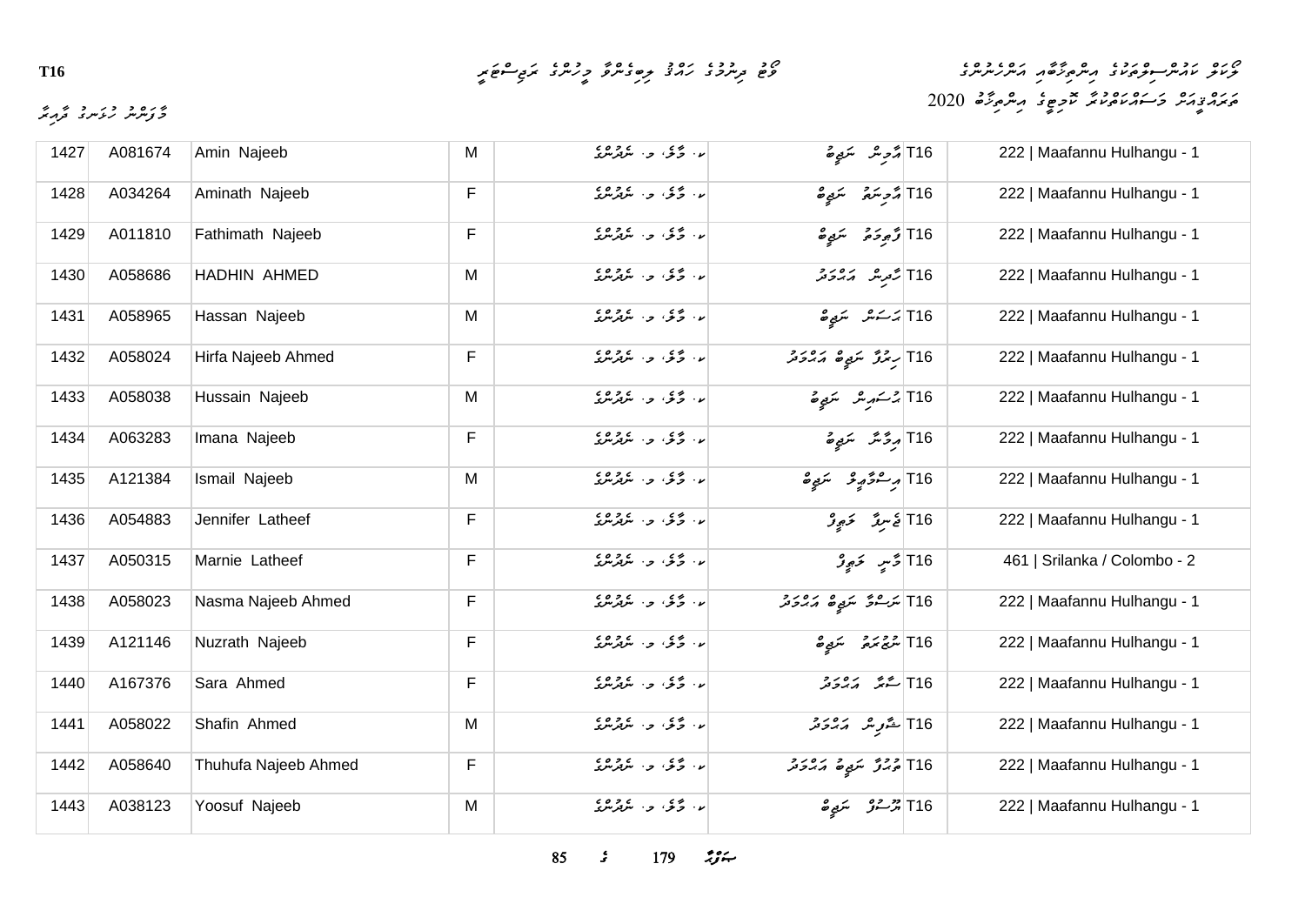*sCw7q7s5w7m< o<n9nOoAw7o< sCq;mAwBoEw7q<m; wBm;vB 2020<sup>, م</sup>وسر در مدد مدرج به مدرم مقرم قرار 2020*<br>موسر المستقرم المستقرم المستقرم المستقرم المستقرم المستقرم المستقرم المستقرم المستقرم المستقرم المستقرم المستقر

| 1444 | A164660 | Ali Moazzam              | M | ر، وي د سم <i>م</i> حو              | T16 <i>مَرٍ وَمَمْدَىٰ</i> وْ                      | 595   Maafannu Hulhangu-5    |
|------|---------|--------------------------|---|-------------------------------------|----------------------------------------------------|------------------------------|
| 1445 | A062279 | Haifa Mohamed            | F | پار د محمد و سمه د ده د             | T16 <i>تروڈ تی می</i> ون                           | 595   Maafannu Hulhangu-5    |
| 1446 | A124850 | Hussain Zareer           | M | ۱۰ وگی و سره مو                     | T16 بڑے ہر شر کا کا پر بڑ                          | 595   Maafannu Hulhangu-5    |
| 1447 | A051303 | Adam Firsan              | M | لا : وَكَوْا و السِرِهْ سَاسِرَةَ   | T16 مُرترد و برسْد ملا                             | 223   Maafannu Hulhangu - 2  |
| 1448 | A086772 | Aishath Shizna           | F | لا : د کال د : سره کاسرها           | T16 <i>مُذہب مَحَمَّة وَ مُحَمَّةً مَّذَ</i>       | 223   Maafannu Hulhangu - 2  |
| 1449 | A336986 | Aminath Amaani Nasheed   | F | ئاس ئۇنقى بول سرەك سرەك سرەك        | T16 مُر <i>ْسِرَةُ مَ</i> وَّسٍ سَ <i>نِجِيد</i> ُ | 461   Srilanka / Colombo - 2 |
| 1450 | A038945 | Hussain Zahid            | M | لا : دَکْرُ ) و ا سِرهْ کُسِرْهَ    | T16 پرڪ <i>ي پر چ</i> پڙ                           | 223   Maafannu Hulhangu - 2  |
| 1451 | A022935 | Ibrahim Shaheed          | M | لا : وَكَوْا و السِرِهْ سَاسِرَةَ   | T16 <sub>م</sub> ەمگ <sup>ىرى</sup> شەرى <i>گ</i>  | 223   Maafannu Hulhangu - 2  |
| 1452 | A096628 | Ismail Nashid            | M | لا : 3 كى و . سرەكسىرى              | T16 م سگوگھر پیچھ مگر شومگر<br>سینمبر              | 223   Maafannu Hulhangu - 2  |
| 1453 | A098184 | Mariyam Fazna            | F | لا : دَ کَوْ و ا سِرهْ کَسِرْهُ     | T16 كەبىر ئۇي ئەرەكىتى ئى                          | 223   Maafannu Hulhangu - 2  |
| 1454 | A011930 | Mohamed Nasheed          | M | لا : 3 كى الله المعرض مكر من كا     | T16 <i>وُكەڤەقە</i> سَرَجەمْد                      | 461   Srilanka / Colombo - 2 |
| 1455 | A166322 | Mohamed Shahudhaan Zahid | M | لا : 3 كى و البرەكسرى               | T16 <i>وَبَرُوْدَوْ حَدَّرْمُرْسْ بِحَ</i> ْرِيْرَ | 461   Srilanka / Colombo - 2 |
| 1456 | A337754 | Yoosuf Aiman Nasheed     | M | لا : 33، و البره كالبره             | T16 برَّتْ بَرْ بَرْبِرْ بَرْ بَرْشِيْرَ بِهِ      | 461   Srilanka / Colombo - 2 |
| 1457 | A024937 | Ali Muruthala            | M | 33، تروم تر. سَرْسْھ تَر سِرِ 12175 |                                                    | 596   Maafannu Hulhangu-6    |
| 1458 | A041735 | Mohamed Shimal           | M | 33، تروڅ تر. ترش توبر 12450         | T16 <i>5 بەدى ئى</i> رگە                           | 596   Maafannu Hulhangu-6    |
| 1459 | A112908 | Naeema Ibrahim           | F | 33، ئۇۋەتمە. ئىرتىھ ئەسىر 11328     | T16 ىت <sub>مې</sub> ۇ م <i>ەشرى</i> ۋ             | 596   Maafannu Hulhangu-6    |

# *n8o<n@ qC7m:q5 q7w7m?n>*

**86** *s* **179** *n***<sub>s</sub>**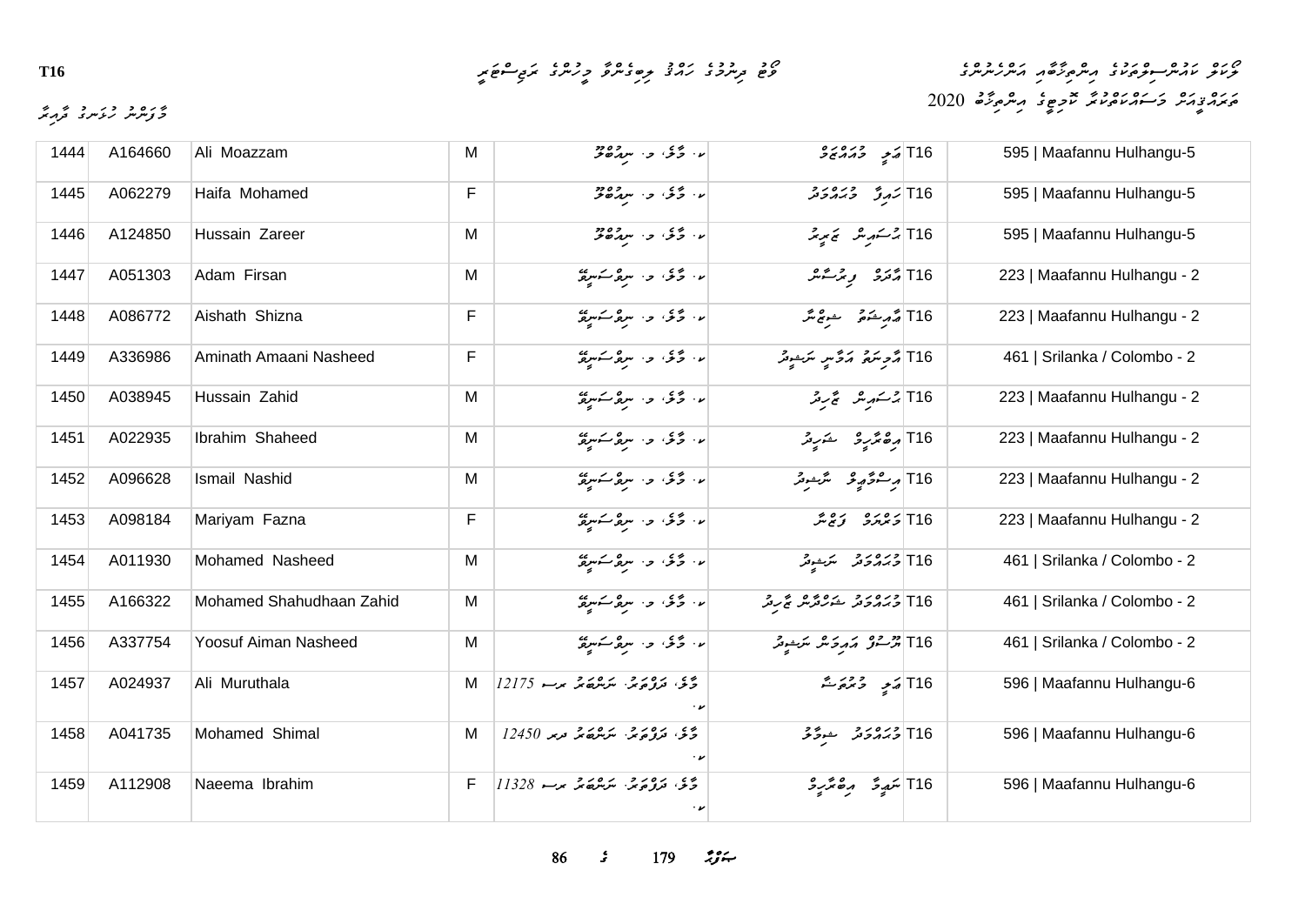*sCw7q7s5w7m< o<n9nOoAw7o< sCq;mAwBoEw7q<m; wBm;vB 2020<sup>, م</sup>وسوق المسجد التحقيق وسرمونية والم*جمع المسجد المسجد المسجد المسجد المسجد المسجد المسجد المسجد المسجد ال

### *n8o<n@ qC7m:q5 q7w7m?n>*

| 1460 | A065260 | Mohamed Adam     | м            | ۇق، يرەپرى، ئىرتكەنتى بىر 11127                | T16 <i>\$222 مُقرَّة</i>         | 596   Maafannu Hulhangu-6 |
|------|---------|------------------|--------------|------------------------------------------------|----------------------------------|---------------------------|
| 1461 | A295426 | Mariyam Maaya    | $\mathsf{F}$ | 35، تروم تمر شریع تمرین 11128                  | T16 كەبەر ئەر                    | 596   Maafannu Hulhangu-6 |
| 1462 | A125896 | Mohamed Moosa    | M            | 35، تروم تمر سرچونجر برج 11137                 | T16 كەبەبە بەر ئەسىر             | 596   Maafannu Hulhangu-6 |
| 1463 | A063706 | Ahmed Ivan Zahir | M            | 33، تروم تمر 11147 مرسو 11147                  | T16 كەبرى قىرىمى ئىم سىمبە ئىر   | 596   Maafannu Hulhangu-6 |
| 1464 | A295653 | Aminath Shazra   | $\mathsf{F}$ | 33، تروم تر. سَرْسْھَ تَرْ سِرِ 11148          | T16 مُرْحِسَمُ شَيْءَ مُّ        | 596   Maafannu Hulhangu-6 |
| 1465 | A045367 | Aminath Faheema  | $\mathsf{F}$ | 33) مَرْوْمَ بْمْ. سَرْسْھَ بْمْ سِيْدِ 11149. | T16 مُجرِسَمٌ وَرِدًّ            | 596   Maafannu Hulhangu-6 |
| 1466 | A101151 | Moosa Jameel     | M            | رَّتَوْ، مَرْوْجَةْ. سَرْسْھَةْ بِرِبْ 11150]  | T16 فخرع ت <sub>ح</sub> وی       | 596   Maafannu Hulhangu-6 |
| 1467 | A138769 | Zulaikha Moosa   | $\mathsf{F}$ | 35، ئۇقۇمۇ. ئىر ئۇچۇ بىر 11151                 | $23$ $25$ $27$ $716$             | 596   Maafannu Hulhangu-6 |
| 1468 | A160008 | Fathmath Moosa   | $\mathsf F$  | 33، مَرْوْحَةٍ. سَرْسْھَةٌ مِرْ - 11152        | T16 تۇ <sub>جوخى</sub> تۆشە      | 596   Maafannu Hulhangu-6 |
| 1469 | A132706 | Inaya Aboobakur  | $\mathsf{F}$ | 35، تروم تى. تىر شىم تىر بىر 11153             | T16 مېتى <i>گە ئەھەمدىكى</i>     | 596   Maafannu Hulhangu-6 |
| 1470 | A083539 | Ismail Saudulla  | M            | 35، مَرْوْحَ پْرْ. سَرْسْھَ پْرْ سِرْ 11159]   | T16 م <i>ې</i> شۇمەي سەر ئەراللە | 596   Maafannu Hulhangu-6 |
| 1471 | A017719 | Fazeena Ali Didi | F            | 35، ئۇۋەتمە. ئىرتىھ تەرىپە 11166               | T16 ترسيس كەرىپەر                | 381   Maradhoo - 3        |
| 1472 | A017601 | Hassan Mausool   | M            | 33، تروم تمر سرچونجر برجہ 11167                | T16   ئەسەھرى ئەھرىيىتى ئى       | 596   Maafannu Hulhangu-6 |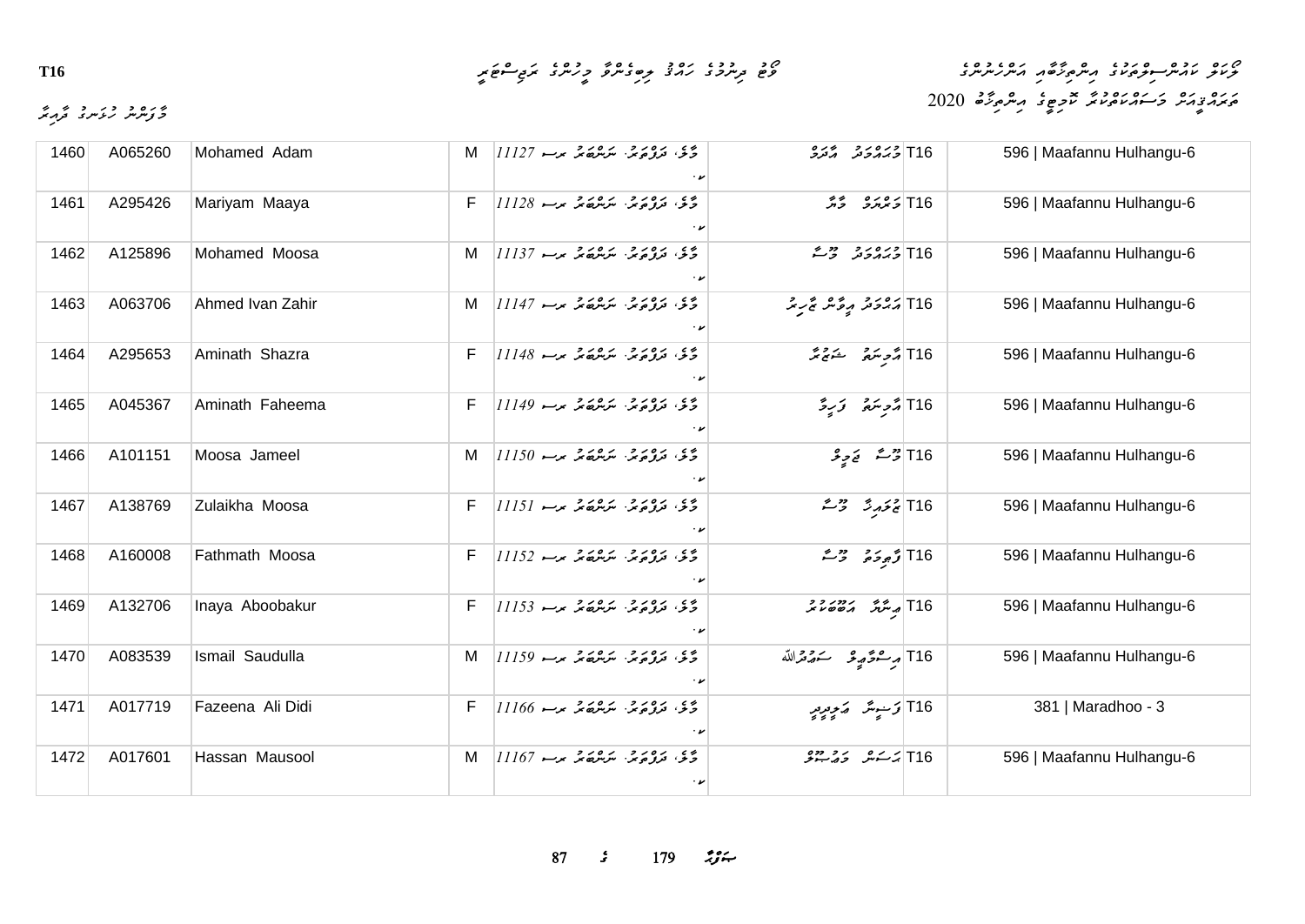*sCw7q7s5w7m< o<n9nOoAw7o< sCq;mAwBoEw7q<m; wBm;vB*  $2020$  *مُحَمَّدَةٍ مَثَرَّ حَسَوْمَ مُحَمَّدٍ مُحَمَّدٍ فَقَ* 

596 | Maafannu Hulhangu-6

596 | Maafannu Hulhangu-6

| 1473 | A074259 | Zaheen Ahmed                    | М  | 33، تروم تر شرش تر 11178                    | T16 نَدَرِيْرُ مَدْوَمْرُ            | 596   Maafannu Hulhangu-6 |
|------|---------|---------------------------------|----|---------------------------------------------|--------------------------------------|---------------------------|
| 1474 | A004145 | Aishath Mohamed                 | F  | 33، تروم تر. سَرْسَ تَمْرَ سِرِ 11180       | T16 مەم ئىق ئەم ئەرىپىتى ئىش         | 596   Maafannu Hulhangu-6 |
| 1475 | A040015 | Shamsiyya Ahmed                 | F. | رَّ مِنْ مَرْكَ مِنْ سَرْحَامَةً مِنْ 11182 | T16 ينوڤر مهرم مركز قر               | 596   Maafannu Hulhangu-6 |
| 1476 | A259292 | Faruzana Abdul Rasheed          | F. | 33، تروم تر. سَرْسْھَ تَرْ سِرِ 11183       | T16 <i>ۇيرىتى شەھەرمەتتى</i> تىر     | 596   Maafannu Hulhangu-6 |
| 1477 | A123271 | Aishath Ibrahim                 | F  | 33، مَرْوْحَة. سَرْحَقَة مِرْ - 11187]      | T16 مەم ئىقى مەھمەر ئى               | 596   Maafannu Hulhangu-6 |
| 1478 | A297671 | <b>Rihulath Mohamed Rasheed</b> | F. | 35، تروم تمر سرچونجر برج [119]              | T16   <i>برقىقى ئەتەۋەتى بى</i> ھىدى | 596   Maafannu Hulhangu-6 |
| 1479 | A153098 | Fathimath Sheereen              | F. | 33، مَرْوْحَة. سَرْجَعَة بِرَ 11192.        | T16 <i>وُّہودَہ</i> ہے پر            | 596   Maafannu Hulhangu-6 |
| 1480 | A054303 | Faheema Hussain                 | F  | 33، تروم تمر سرچونجر برج 11193              | T16 تۇرى <i>گە بۇستەپى</i> گە        | 596   Maafannu Hulhangu-6 |
| 1481 | A001293 | Zameera Hussain                 | F  | 33، تروم تى. تىر شىم تىر سىن 11194          | T16 خوپر پر شہر شر                   | 596   Maafannu Hulhangu-6 |
| 1482 | A027469 | Abdulla Nazir                   | м  | 33، تروم تم. ترشق تمر سو 11204              | T16 كەھەراللە ش <i>ۇم</i> گر         | 326   GA. Maamendhoo - 1  |
| 1483 | A077486 | Wirudha Mohamed                 | F  | 33، تروم تم. تركيمة تمرين 11209]            | T16 <i>وبرقر تەبەدى</i> ر            | 596   Maafannu Hulhangu-6 |

#### *n8o<n@ qC7m:q5 q7w7m?n>*

**88** *s* **179** *n***<sub>s</sub>***n* 

1484 A259291 Aishath Faiha F *11210 sr urwbcnwn .urwtcfwd ,elWm* 

وَكِيَّةِ مَرْوَّجَةٍ. سَرْحَةَ جَرْسِةِ 1485 A161127 Shirmeen Shameem **F** 11214 . مَدَّجَّة بِسَرْحَةَ بِسَرْحَةَ بِسَرْحَةَ بِسَرْحَةَ بِيَسْتَ بِسَرْحَةَ بِيَسْتَ بِسَرْحَةٍ بِيَسْتَ بِسَرْحَةٍ بِيَسْتِ بِسَرْحِيَّةٍ ب

*.k*

*.k*

*.k*

*Whiawf utwxiaWA* T16

*cmImwx cnImurix* T16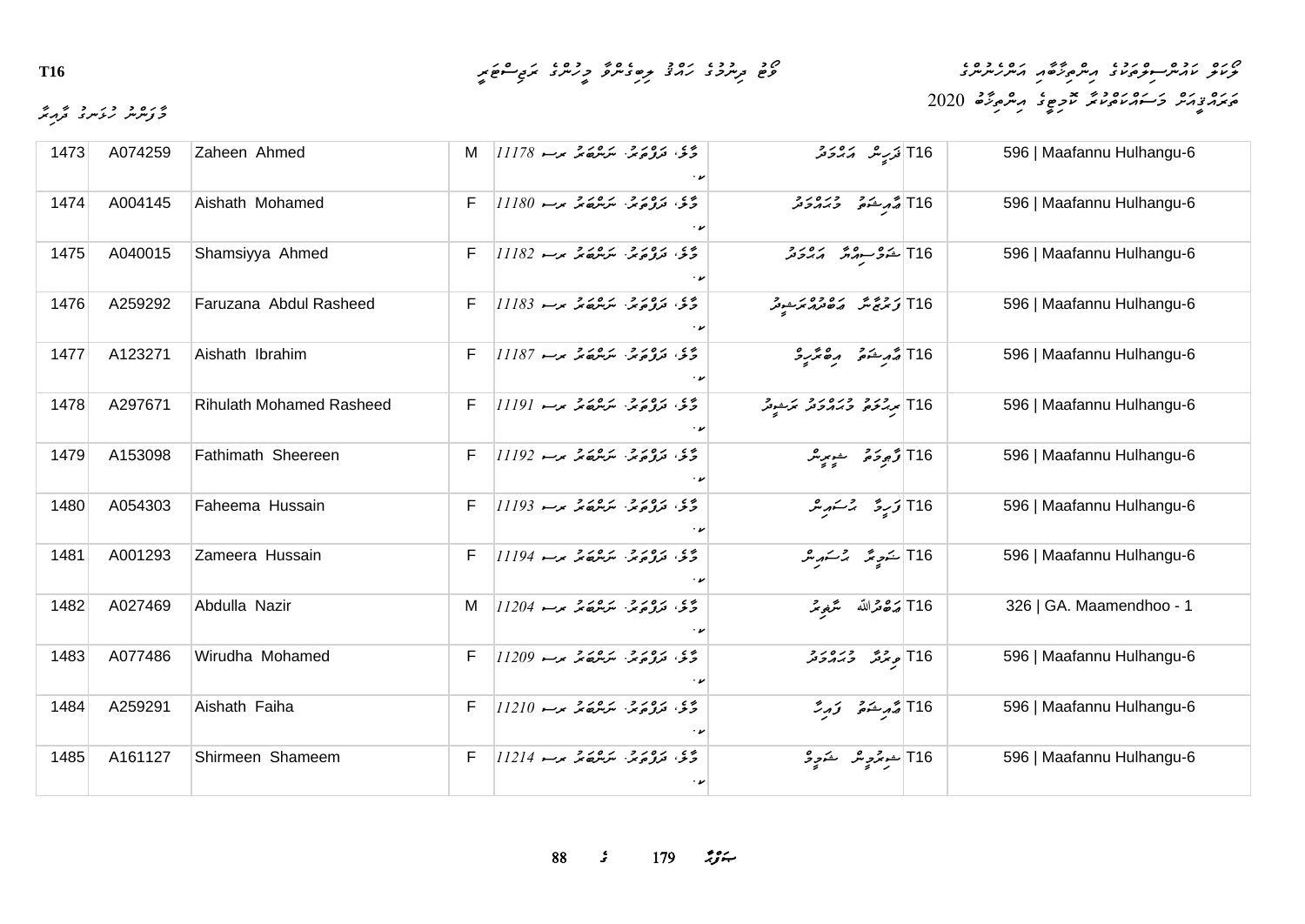*sCw7q7s5w7m< o<n9nOoAw7o< sCq;mAwBoEw7q<m; wBm;vB 2020<sup>, م</sup>وسوق المسجد التحقيق وسرمونية والم*جمع المسجد المسجد المسجد المسجد المسجد المسجد المسجد المسجد المسجد ال

# *n8o<n@ qC7m:q5 q7w7m?n>*

| 1486 | A227818 | Hussain Jameel      |   | وَّى مَرْوَةٍ مَّ سَرْسَ حَمَّدٍ مِنْ 11219 M      | T16   پرستمبر محمد مح                     | 596   Maafannu Hulhangu-6    |
|------|---------|---------------------|---|----------------------------------------------------|-------------------------------------------|------------------------------|
| 1487 | A236822 | Waleeda Zakariyya   | F | 33، تروم 3. س س 234 مرسو 11234                     | T16   وَمِرِثَرٌ نَجْ مَ مَرِيْرٌ مَّرَ   | 596   Maafannu Hulhangu-6    |
| 1488 | A032027 | Sabira Moosa Didi   | F | 35، تروم تمر، سَرْسْھَ تَمْ سِرِ 11238             | T16 جۇمۇسى تۆگەرىر                        | 596   Maafannu Hulhangu-6    |
| 1489 | A316896 | Mariyam Zoya        | F | 33، تروم 3. س مرضى برسه 11242                      | T16 كەبەر ئەمەسىم                         | 461   Srilanka / Colombo - 2 |
| 1490 | A050828 | Ahmed Areef         | M | 33) مَرْقِ مَرْشَ مِنْ مَسْتَة مَرْ سِيْسِدِ 11251 | T16 كەندى قەرى                            | 596   Maafannu Hulhangu-6    |
| 1491 | A045844 | Ali Siraj           | M | 33، تروم تر شهر ترجمہ سے 11255                     | T16 کړې سو <i>مگ</i>                      | 596   Maafannu Hulhangu-6    |
| 1492 | A208290 | Aishath Risana      | F | 33) مَرْقِ مَرْشَ مِنْ مَسْتَصَمَّرَ سِبْ 11277    | T16 مُ مِسْدَمْ مِ سِدَّسَ آ              | 137   Lh. Naifaru - 2        |
| 1493 | A018814 | Asrath Mohamed Didi | F | 33، تروم تر. ترشق تر بر سو 11278                   | T16 كەش <i>ەتتى بەيدە كەردىرى</i> ر       | 596   Maafannu Hulhangu-6    |
| 1494 | A104585 | Shaheena Mohamed    | F | 33) مَرْوْمَ بْرْ. سَرْسْهَة بْرْ سِيرِ 11281.     | T16 حَدَرِ مَدَ دَيَرُونَدُ –             | 596   Maafannu Hulhangu-6    |
| 1495 | A304482 | Shimaanee Abdhulla  | F | 33، ئۇۋىق ئىر ھەتە بىر 11282                       | T16 حوڱسٍ   صَ§مِّراللَّه                 | 596   Maafannu Hulhangu-6    |
| 1496 | A300827 | Hassan Jinah        | M | 33، تروڅ تر سرسي تر 11303 ]                        | T16  تەسىقىر ب <i>ې</i> قى <sup>ت</sup> ە | 596   Maafannu Hulhangu-6    |
| 1497 | A074308 | Shareefa Mohamed    | F | 33، ئۇۋۇتمى: سەھەتمە بىر سىن 11313                 | T16 ڪمبر <i>گ وٽرونر</i>                  | 461   Srilanka / Colombo - 2 |
| 1498 | A318013 | Aminath Areefa      | F | 33، ئۇۋۇتمى: سەھەتمە بىر سە 11314                  | T16 مَّ <i>جِسَعْہ مَبِرِدٌ</i>           | 461   Srilanka / Colombo - 2 |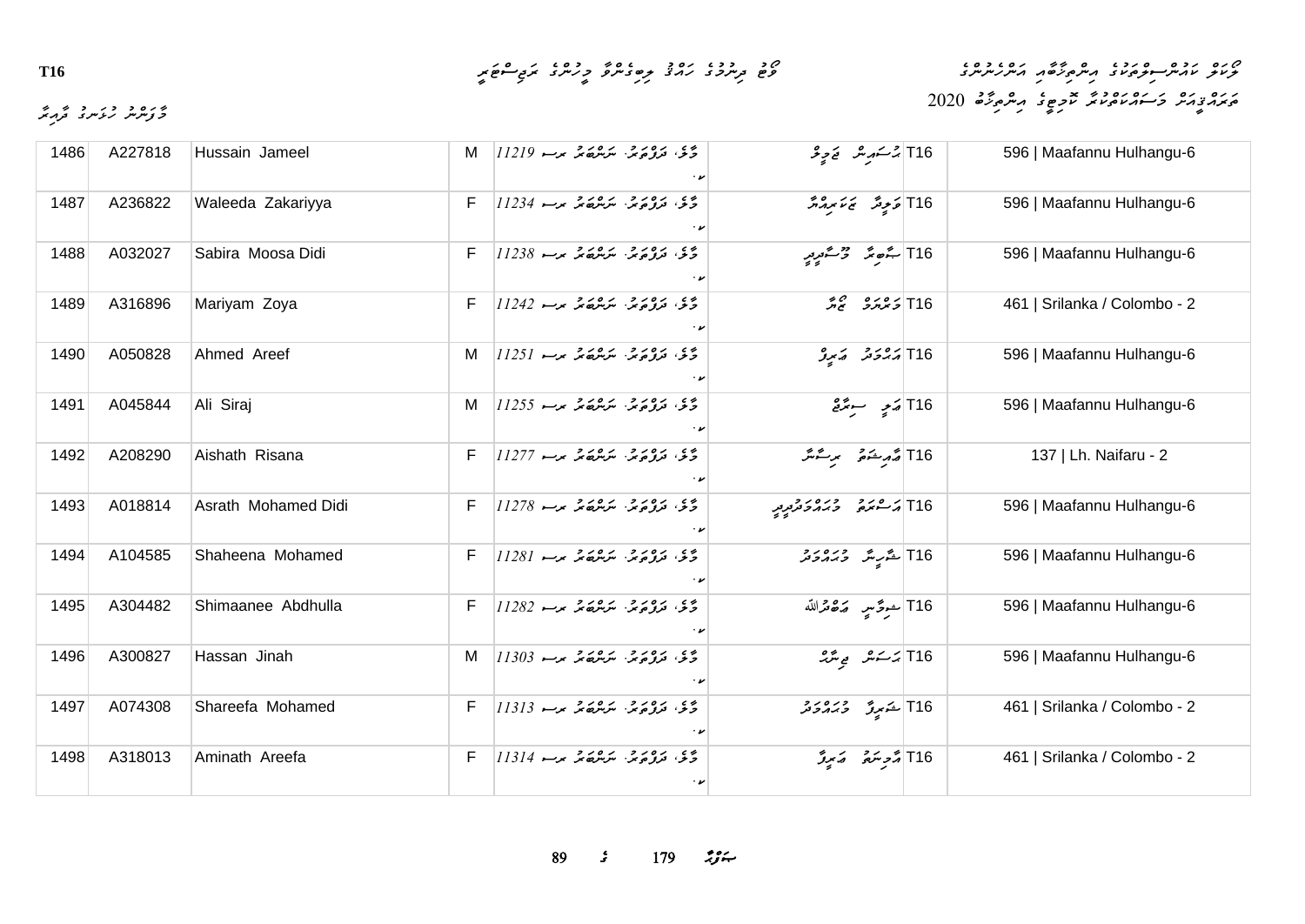*sCw7q7s5w7m< o<n9nOoAw7o< sCq;mAwBoEw7q<m; wBm;vB 2020<sup>, م</sup>وسوق المسجد التحقيق وسرمونية والم*جمع المسجد المسجد المسجد المسجد المسجد المسجد المسجد المسجد المسجد ال

### *n8o<n@ qC7m:q5 q7w7m?n>*

| 1499 | A318031 | Azleefa Naseer       |             | ۇق يو <i>ۋى</i> تى شرى <i>ققى</i> بىسە 11315    | T16 <i>مَہُ جوڑ</i> سَرسومُر             | 461   Srilanka / Colombo - 2 |
|------|---------|----------------------|-------------|-------------------------------------------------|------------------------------------------|------------------------------|
| 1500 | A151303 | Mohamed Sinan        | M           | 35، ئۇۋەتمە. ئىرتىھ تەرىپە 11316                | T16 <i>ۋىزودۇ بەش</i> تر                 | 596   Maafannu Hulhangu-6    |
| 1501 | A223996 | Hussain Habeeb       | M           | 33، تروم تر. سَرْسْھَ تَرْ 11333 ]              | T16 يُرْسَمب <sup>9</sup> يَرْحِدُ       | 596   Maafannu Hulhangu-6    |
| 1502 | A050256 | Adam Zuhair          | M           | 33، مَرْوْمَ بْمْ. سَرْسْھَ بْمْ سِرْ 11340.    | T16 مُحَمَدٌ مِحْرَم <i>ِ</i> مُ         | 596   Maafannu Hulhangu-6    |
| 1503 | A118724 | Shamrath Mohamed     | M           | 33، ئۇۋۇپر، ئىر شەكىر بىر 11357                 | T16 ينوبرو وبروبرو                       | 596   Maafannu Hulhangu-6    |
| 1504 | A020640 | Maryam Sharafiyya    | $\mathsf F$ | 33، ئۇۋىر ئىر ئىگەنجە بىر 11377                 | T16 <i>كەنگەنگە</i> ھە <i>نگەنۋەت</i> گە | 596   Maafannu Hulhangu-6    |
| 1505 | A319963 | Aishath Eeman Farooq | F           | 33، تروم تر شهر تر 11378                        | T16 مەم شەھ ب <i>و</i> گىر <i>ۋىرى</i>   | 596   Maafannu Hulhangu-6    |
| 1506 | A319960 | Aminath Almas Faroog | F           | 33) مَرْوَمَ بْنُ سَرْسُ مَعْرَ مِرْسِدِ 11379. | T16 مُرمِسَمُ مَعْرُبٌ رُمَّنَ           | 596   Maafannu Hulhangu-6    |
| 1507 | A147201 | Ismath Mahmoodh      | F           | 33، ئۇۋكەش ئىر ھەتكە بىر سىندا 11381            | T16 ريزونو بره دور                       | 596   Maafannu Hulhangu-6    |
| 1508 | A084971 | Abdul Raheem Haroon  | M           | 33، تروم تر سكره تر بر سو 11384                 | T16 كەھ <i>ەمەكتىرى مەھەر</i>            | 596   Maafannu Hulhangu-6    |
| 1509 | A210407 | Siththiya            | F           | 33، ئۇۋەتمە. ئىرتىھىم بىر سى 11398              | T16 سوچه پر                              | 596   Maafannu Hulhangu-6    |
| 1510 | A104714 | Hassan Ibrahim       | M           | 33، ئۇقۇمۇ. ئىر ئەھم بىر 11399                  | T16  يَرْسَسْ مِنْ مِرْسِرْ وَ           | 596   Maafannu Hulhangu-6    |
| 1511 | A202897 | ABDULLA SHAMEEM      | M           | 35، تروم تم. سَرْسْھَ تَمْ سِرِ 11464]          | T16 كەھەراللە شەرى <sup>3</sup>          | 596   Maafannu Hulhangu-6    |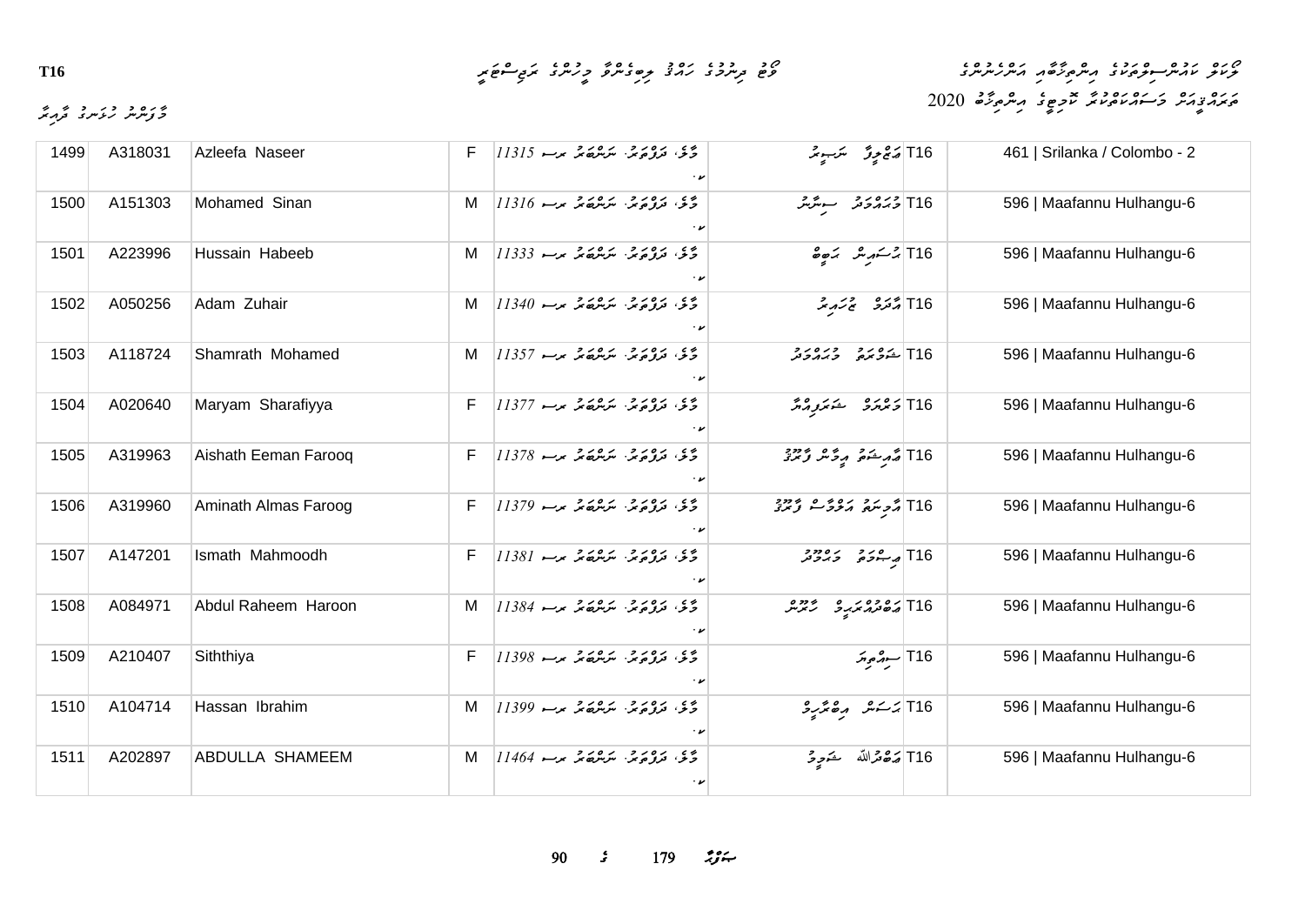*sCw7q7s5w7m< o<n9nOoAw7o< sCq;mAwBoEw7q<m; wBm;vB 2020<sup>, م</sup>وسوق المسجد التحقيق وسرمونية والم*جمع المسجد المسجد المسجد المسجد المسجد المسجد المسجد المسجد المسجد ال

### *n8o<n@ qC7m:q5 q7w7m?n>*

| 1512 | A029640 | Aminath Muhusina      | F | گ ئىگ ئىرگە ئىگە ئىگە ئىگە 11465                 | T16 أَمُّ مِ سَمَّةٌ فَمَّ مِسْبَسٌ          | 596   Maafannu Hulhangu-6 |
|------|---------|-----------------------|---|--------------------------------------------------|----------------------------------------------|---------------------------|
| 1513 | A090395 | Aminath Bishara       | F | 33، تروڅ پر پرېږې پر 11505                       | T16 أَمَّ مِسَمَّد صِشَمَّد                  | 596   Maafannu Hulhangu-6 |
| 1514 | A235702 | Numaan Faisal         | M | 33) مَرْوْمَ بْرْ. سَرْسْهَ بْرْ سِرْ 11531]     | T16 يتمة <i>5 ق. بن</i> و                    | 596   Maafannu Hulhangu-6 |
| 1515 | A063131 | Moosa Areef           | M | 33، تروم تى. ترىش تىر سى 11588                   | T16 فخريج م <i>حبوب</i> و                    | 596   Maafannu Hulhangu-6 |
| 1516 | A380664 | Aishath Nazim         | F | 33، ئۇق مۇسى ئىس 11609                           | T16 مەم شىم ئىسى ئىشىمى ئىشىمى ئىس           | 13   HA. Dhidhdhoo - 1    |
| 1517 | A159278 | Hawwa Abdulla         | F | 33، ئۇق ئۇس ئىر ئەق ئەسە 11626                   | T16 كَدْرَةً كَمْ صَوْمِّرْاللَّه            | 596   Maafannu Hulhangu-6 |
| 1518 | A104288 | Mariyam Nisa          | F | 33، ئۇق ئۇس ئىر ئىش ئەسىر 11635                  | T16 كەبە <i>دۇ بىر</i> ىگە                   | 596   Maafannu Hulhangu-6 |
| 1519 | A396263 | Rifqa Majdhee         | F | 33، مَرْوْمَ بْرْ. سَرْسْھَ بْرْ سِيْسِدِ 11641] | T16 مِرْدٌ تَحَقِّمِهِ                       | 596   Maafannu Hulhangu-6 |
| 1520 | A304129 | Shafraz Rasheed       | M | 33، ئۇۋەتمە. ئىرىگەنجە بىر سا11690               | T16 شۇرگەمج كەن بۇر                          | 596   Maafannu Hulhangu-6 |
| 1521 | A091969 | Ibrahim Sinan         | M | 33) مَرْوْمَ بْمْ. سَرْسْھَ بْمْ سِيْسِعْ 11715  | T16 <sub>مر</sub> ھ ب <i>ڑ بڑ دی سبر بھر</i> | 596   Maafannu Hulhangu-6 |
| 1522 | A043037 | <b>ALI NAJEEB</b>     | M | 33، تروم تر. ترش) پر دا                          | T16 کړ <i>و سکي</i> ږ <i>ی</i>               | 596   Maafannu Hulhangu-6 |
| 1523 | A011196 | Abdul Sattar Sulaiman | M | 33، ئۇقۇمۇ. ئىر ئەھم بىر 11737]                  | T16 رە دە سوھ ئىس ئىس ئورۇش                  | 596   Maafannu Hulhangu-6 |
| 1524 | A296384 | Zara Abdul Qafoor     | F | 33، تروم تر. س س 2013.                           | T16 تج تمر مەھەر <i>دە دى</i> ر              | 596   Maafannu Hulhangu-6 |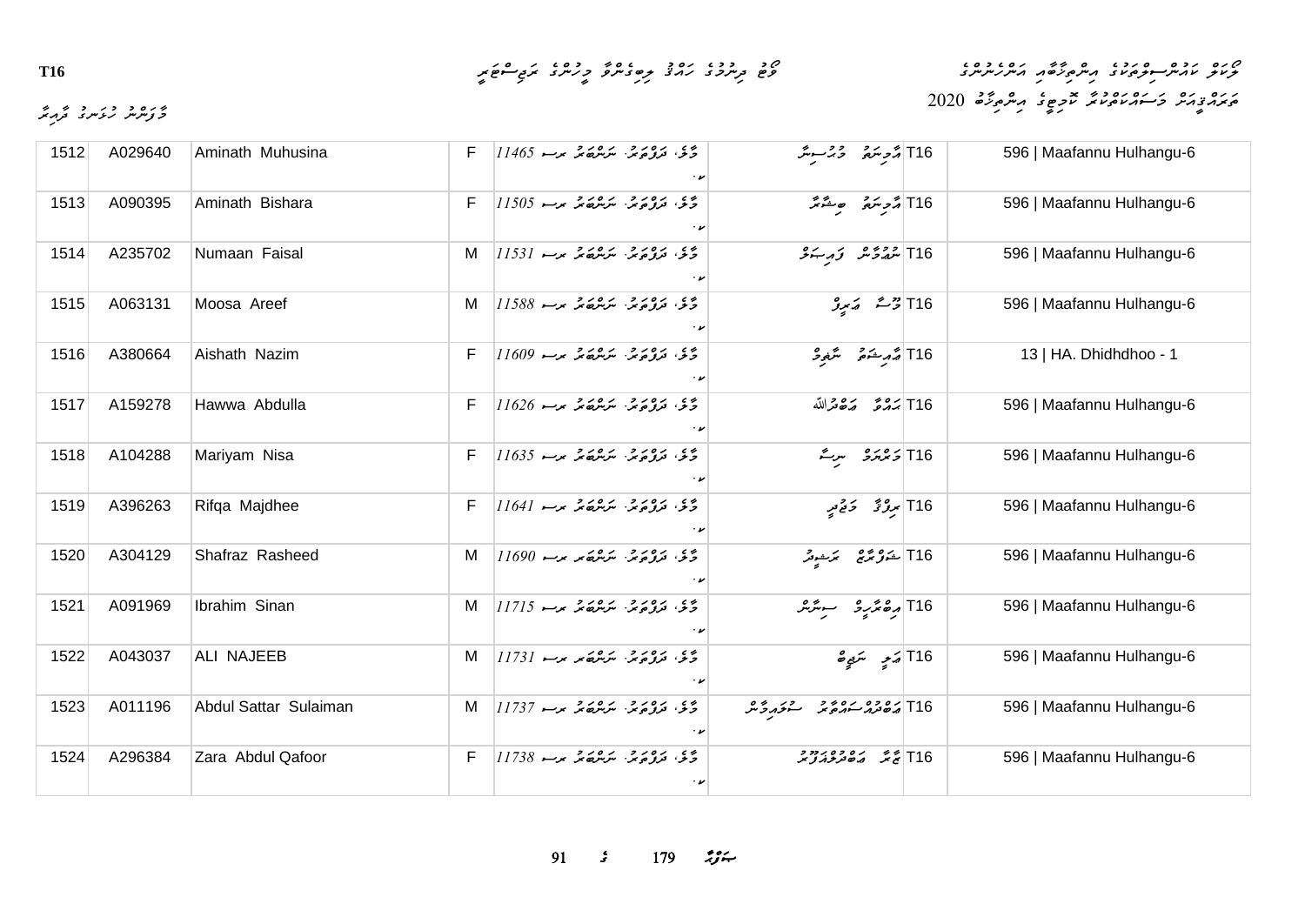*sCw7q7s5w7m< o<n9nOoAw7o< sCq;mAwBoEw7q<m; wBm;vB 2020<sup>, م</sup>وسوق المسجد التحقيق وسرمونية والم*جمع المسجد المسجد المسجد المسجد المسجد المسجد المسجد المسجد المسجد ال

### *n8o<n@ qC7m:q5 q7w7m?n>*

| 1525 | A068015 | Mohamed Luthfee        | м            | 33، نروم تمر سكھة تمرين 11759                                                | T16 <i>\$نەۋەتى قەۋى</i>                        | 596   Maafannu Hulhangu-6 |
|------|---------|------------------------|--------------|------------------------------------------------------------------------------|-------------------------------------------------|---------------------------|
| 1526 | A057861 | Afrah Shakir           | M            | 35، تروم تر. ترشق تر بر 11769.                                               | T16 <i>ټروننډ</i> څمه ټر                        | 596   Maafannu Hulhangu-6 |
| 1527 | A085447 | Haseena Ali            | F            | 32، تروم تر. سرچونکر برجہ 11774                                              | T16  پرسیڈ کی پ <sub>ے</sub>                    | 291   Th. Dhiyamigili - 1 |
| 1528 | A345772 | Sanfa Nadheefa         | $\mathsf{F}$ | 35، تروم تمر سرچونجر برسہ 11799                                              | T16 سَتَمَدَّ سَمِيرٌَ                          | 596   Maafannu Hulhangu-6 |
| 1529 | A205186 | Mariyam Fashana        | $\mathsf{F}$ | 33، ئۇۋىر ئىر ئىر 11821                                                      | T16 كەيرى كەشىر                                 | 596   Maafannu Hulhangu-6 |
| 1530 | A078143 | Mohamed Yameen Ibrahim | M            | $11830$ مَرْتَوْهَمْ. مَرْسْهَةَ مِّرْ مِرْسَعَةَ مِنْ الْقَالَ<br>ىد بەلتى، | T16 ديرورد گر <sub>چ</sub> ش <sub>م</sub> ھنگرد | 596   Maafannu Hulhangu-6 |
| 1531 | A062489 | Aishath Hafeeza        | $\mathsf{F}$ | 33، تروم تر. س سگھاتھ برے 11837                                              | T16 م <i>ۇم شۇھ برو</i> گە                      | 596   Maafannu Hulhangu-6 |
| 1532 | A136803 | Fathimath Saina        | F            | 35، تروم تمر شرکت تر 11839                                                   | T16 <i>وُّجِ دَمْ شَهِ مُدَّ</i>                | 596   Maafannu Hulhangu-6 |
| 1533 | A103006 | Fareesha Abdul Samad   | $\mathsf{F}$ | 33، تروڅ تر سرسي تر سه 11848                                                 | T16 كۆمىيەتتى كەنھە <i>تلەر قىر</i>             | 596   Maafannu Hulhangu-6 |
| 1534 | A032212 | Ahmed Saleem           | M            | 33، تروڅ تر سرسي ته 11868                                                    | T16 كەنزى كەربى                                 | 596   Maafannu Hulhangu-6 |
| 1535 | A290085 | Aishath Sharoona       | $\mathsf{F}$ | 35، تروْمَ تْمْ. سَرْسْھَ تْمْ يْمْسْ 11869.                                 |                                                 | 596   Maafannu Hulhangu-6 |
| 1536 | A021452 | Moomina Nafees         | F            | 35، تروم تمر، سَرْسْھَ تِمْ سِرِ 11872                                       | T16   ج <sup>و</sup> جر بٹر س <i>ربائ</i> ے     | 596   Maafannu Hulhangu-6 |
| 1537 | A217534 | Mariyam Moosa          | F            | 35، تروم تم. ترشھ تم سے 11894                                                | $23$ $222$ $716$                                | 137   Lh. Naifaru - 2     |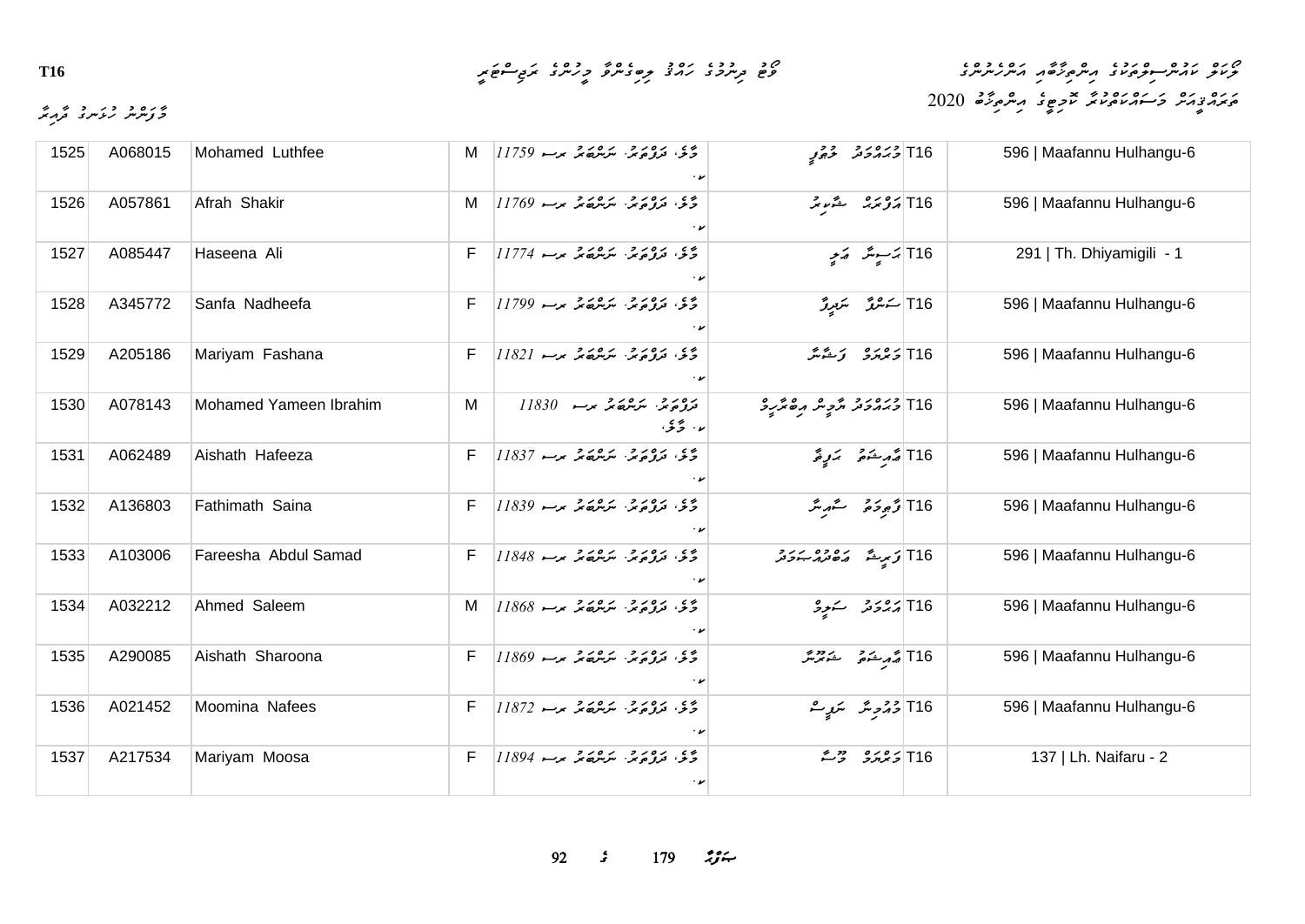*sCw7q7s5w7m< o<n9nOoAw7o< sCq;mAwBoEw7q<m; wBm;vB 2020<sup>, م</sup>وسوق المسجد التحقيق وسرمونية والم*جمع المسجد المسجد المسجد المسجد المسجد المسجد المسجد المسجد المسجد ال

| 1538 | A106740 | Ahmed Nisham        | м            | رَّتَوْ، تَرَوْهِ بْرُ. سَرْسْهُ بْرُ بِرْ— 11895 | T16   كەردى ئەرسىگە تە                               | 596   Maafannu Hulhangu-6    |
|------|---------|---------------------|--------------|---------------------------------------------------|------------------------------------------------------|------------------------------|
| 1539 | A297286 | Aminath Layal Ali   | F            | 33، تروم تمر شرش تمر سه 11907                     | T16] <i>مَّ وِسَمَّةَ ۖ وَمَّرْتَ</i> حَ صَعِي       | 596   Maafannu Hulhangu-6    |
| 1540 | A119052 | Mohamed Nishan      | M            | 33، مَرْوَى مِنْ سَرْسَى مِنْ سِنْ 11914          | T16 <i>وُبَرُوْدُوْ</i> سَرْشَرْ سَرْ                | 326   GA. Maamendhoo - 1     |
| 1541 | A045324 | Ahmed Nazeer        | M            | 33، تروم 3. سَرْجَمَة برِ 11927 ]                 | T16 كەنزىق سىن <sub>ج</sub> ىتر                      | 596   Maafannu Hulhangu-6    |
| 1542 | A017081 | Abdulla Hunaif      | M            | 33) مَرْوْمَ بْرْ. سَرْسْرْھَ بْرْ بِهِ 11932]    | T16 كَرْهُ مِّرْاللَّهُ مَرْسَمْ مَرْ                | 596   Maafannu Hulhangu-6    |
| 1543 | A003065 | Shimla Ibrahim      | $\mathsf{F}$ | 33، مَرْوْمَ مَرْ. سَرْسْھَ مِرْ سِيْلَ 11934     | T16 حو <i>3 \$مۇمۇر</i> 16                           | 456   India / Trivandrum - 1 |
| 1544 | A119051 | Ahmed Nisham        | M            | 33، مَرْقِ جَمْهِ. سَرْسْھَ بْمْ سِرْ 11939.      | T16 كەثرى كىر س <sub>ى</sub> شۇ ئى                   | 596   Maafannu Hulhangu-6    |
| 1545 | A058955 | Mohamed Yasir       | M            | 33، ئۇق ئۇس ئىر ئىش ئەسىر 11963                   | T16 <i>ۇنەۋەقە</i> م <i>ۇسى</i> تە                   | 596   Maafannu Hulhangu-6    |
| 1546 | A040979 | Abdul Baree Ibrahim | M            | 33، تروم تر شرکته تر 11999                        | T16 בەمر <i>وھىي م</i> ەمگرى <sub>م</sub> ى          | 596   Maafannu Hulhangu-6    |
| 1547 | A069923 | Ahmed Rasheed       | M            | 33، مَرْوْحَةْ. سَرْسْھَةْ بِرْبِ 12005           | T16 كەثرى كىم تىرىش <sub>و</sub> مۇ                  | 596   Maafannu Hulhangu-6    |
| 1548 | A052655 | Hassan Rashid       | M            | 33، ترۇم تىر. تىرىش تىر سىر 12006                 | T16   پرسکس گرخوش                                    | 596   Maafannu Hulhangu-6    |
| 1549 | A033718 | Ibrahim Shareef     | M            | 33، مَرْوْمَ مْرْ سَرْسْھَ بْمْ سِرْ 12031        | T16 <sub>م</sub> ەمگرى <sub>د</sub> ۇ شىمور <i>ۇ</i> | 596   Maafannu Hulhangu-6    |
| 1550 | A312801 | Hussain Nazeel      | M            | 33، تروم تمر. ترشق تمر سے 12035                   | T16 پڑے پر نئر سکیے تحریک                            | 596   Maafannu Hulhangu-6    |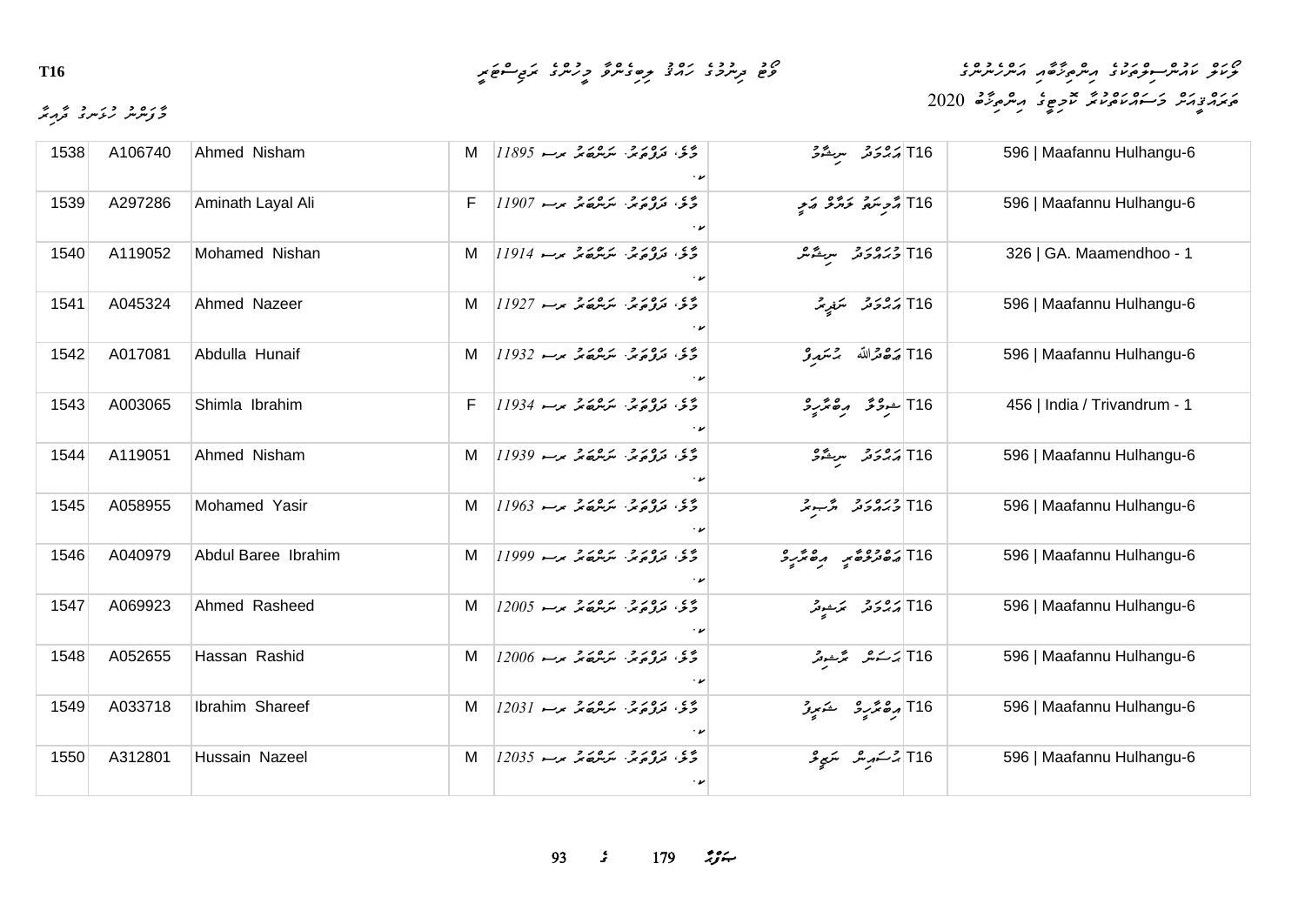*sCw7q7s5w7m< o<n9nOoAw7o< sCq;mAwBoEw7q<m; wBm;vB 2020<sup>, م</sup>وسوق المسجد التحقيق وسرمونية والم*جمع المسجد المسجد المسجد المسجد المسجد المسجد المسجد المسجد المسجد ال

| 1551 | A010840 | Mohamed Shakir          | м            | ۇق، ئوۋەتمە، ئىرىگەنمە ئەسە 12037             | T16 <i>ۋېزونى ئىگى</i> رى <i>گە</i>              | 596   Maafannu Hulhangu-6 |
|------|---------|-------------------------|--------------|-----------------------------------------------|--------------------------------------------------|---------------------------|
| 1552 | A000822 | Anwar Ali               | M            | 33، ئۇۋەتمە. ئىرتىھىم بىر سى 12050            | T16 كەشقەتمە كەم <u>و</u>                        | 596   Maafannu Hulhangu-6 |
| 1553 | A009079 | Safeena Hassan          | F            | 33، ئۇقۇمۇ. ئىرتىھىم بىر 12051                | T16   س <i>توبنڈ</i> کے سکنگر                    | 596   Maafannu Hulhangu-6 |
| 1554 | A281142 | Muaaviyathu Anvaru      | M            | 33، ئۇقەتمۇ. ئىرتىھەتمە بىر 12052             | T16 <i>جُهُّعِ هُرَّهُ</i> مَسْعَدَ مَ           | 596   Maafannu Hulhangu-6 |
| 1555 | A047885 | Ali Fauzee              | M            | 33، مَرْوْءَ پْرْ. سَرْسْھَ پْرْ سِرْ - 12053 | T16 کړ <i>ي وک</i> ړ <sub>ي</sub>                | 596   Maafannu Hulhangu-6 |
| 1556 | A062975 | Maryam Nasira           | $\mathsf F$  | 33، تروڅ تر سرسي تر 12058                     | T16  <i>ئەنگەنى شىبەن</i> گە                     | 596   Maafannu Hulhangu-6 |
| 1557 | A097494 | Mariyam Ahmed Didi      | $\mathsf{F}$ | 33، ئۇۋەتمە. ئىرتىھەتمە بىر 12061             | T16   <i>وَجُهْدَوْ    دَرْدُوَ</i> تْرِيْرِيْرِ | 596   Maafannu Hulhangu-6 |
| 1558 | A038326 | Aminath Ahmed Didi      | $\mathsf F$  | 33، مَرْوْحَةْ. سَرْسْھَةْ بِرَبْ 12063       | T16 مُّ جِسَمَة مَ مَدْدَ مُّرْمِرِ مِرِ         | 596   Maafannu Hulhangu-6 |
| 1559 | A239378 | <b>AISHATH RASHAD</b>   | F            | 33، ئۇۋەتمە. ئىرتىھ تەرىپە 12067              | T16 <i>مُذہب مُؤَمَّدُ مُؤَمَّدُ</i>             | 596   Maafannu Hulhangu-6 |
| 1560 | A000990 | ALI HAFEEZ              | M            | 33، تروڅ تر سرسي تر 12068                     | T16 کړ <i>و برو</i> نځ                           | 596   Maafannu Hulhangu-6 |
| 1561 | A239406 | <b>MARIYAM RASHAD</b>   | $\mathsf{F}$ | 33، مَرْوْحَةْ. سَرْسْھَةْ بِرَبْ 12069       | T16 كەبەر كەرگەتر                                | 596   Maafannu Hulhangu-6 |
| 1562 | A239391 | RUGIYYA RASHAD          | $\mathsf{F}$ | 33، ئۇقەتمۇ. ئىرتىھىم بىر سى 12070            | T16 برت <sub>و</sub> م پر برخ <sup>و</sup> تر    | 596   Maafannu Hulhangu-6 |
| 1563 | A239374 | <b>FATHIMATH RASHAD</b> | $\mathsf F$  | 33، مَرْوْحَةْ. سَرْسْھَةْ بِرَبْ 12071       | T16 تَ <i>وْجِ</i> وَمَ تَرَسَّمَتْرَ            | 596   Maafannu Hulhangu-6 |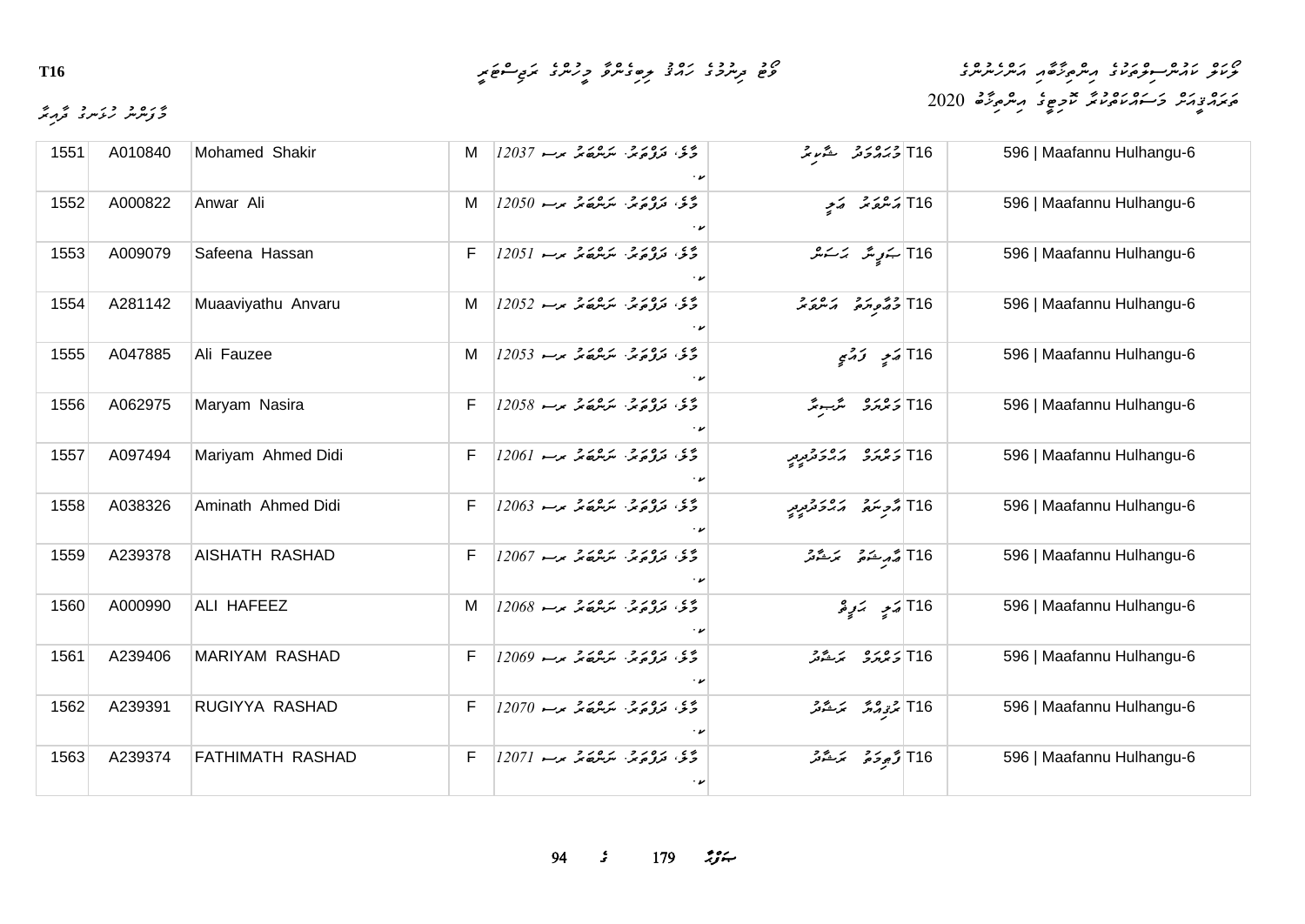*sCw7q7s5w7m< o<n9nOoAw7o< sCq;mAwBoEw7q<m; wBm;vB 2020*<br>*په پوهر وسوډيرونو لومو د موجو د مرمونه* 2020

596 | Maafannu Hulhangu-6

|      | تحرید مرکز مرد تحریر تحریر |                      |                                                                                                |                                      |
|------|----------------------------|----------------------|------------------------------------------------------------------------------------------------|--------------------------------------|
| 1564 | A263802                    | Aishath Rifga        | 33، تروم تر ترش) F  12075<br>ى .                                                               | T16 صَّەپ مَشَعْرِ مَعَرَفَزَةَ مَعَ |
| 1565 | A054215                    | Mohamed Shifah       | $\mathsf{M}$   $12078$ مَرْمَوْمَ مَرْسُوهُ مَمْرِ مِرْسُو $\mathcal{S}$   $\mathcal{S}$<br>٠. | T16 <i>ڈیزوڈو خوڈ</i> ٹر             |
| 1566 | A105400                    | Sazlee Abdul Ghafoor | لَّ قَبْلُ مَرْتَزِيْرِ مِنْ سَرْجَعَةٍ مِنْ 12079 [                                           | T16 گەنج مەھەر <i>ى بەرە بى</i> ر    |

| 1565 | A054215 | Mohamed Shifah       | M            | 33، تروڅ تر سرچي پر سه 12078                | T16  <i>32,352 خەۋ</i> 2                      | 596   Maafannu Hulhangu-6 |
|------|---------|----------------------|--------------|---------------------------------------------|-----------------------------------------------|---------------------------|
| 1566 | A105400 | Sazlee Abdul Ghafoor | F            | 33، تروڅ چې سرچي تر 12079                   | T16 ڪيمبر مقدم <i>دو</i> ر                    | 596   Maafannu Hulhangu-6 |
| 1567 | A074240 | Hussain Afeef        | M            | 33، تروڅ تر سرسي تر سه 12080                | T16 پڑے <i>پہلی چی و</i> ی                    | 596   Maafannu Hulhangu-6 |
| 1568 | A163057 | Reesha Ahmed Rashad  | F            | 33، تروڅ تر سرسي تر 12085                   | T16 برىن <i>گە كەندى كى ئى</i> شكىر           | 596   Maafannu Hulhangu-6 |
| 1569 | A128833 | Ahmed Ecnease        | M            | 33، تروڭ ترىش ئىرسى 12089                   | T16   كەبىرى كەر يەر يېزىقى<br>مەنبە          | 596   Maafannu Hulhangu-6 |
| 1570 | A043676 | Ibrahim Moosa        | M            | 33، ئۇقۇمۇ. ئىرتىق ئەسىر 12090              | T16 <sub>مو</sub> ھ عمرے صحیحہ                | 596   Maafannu Hulhangu-6 |
| 1571 | A079284 | MOOMINA MOHAMED      | F            | 35، تروْمَ تْمْ. سَرْسْھَ تْمْ يْمْ 12091   | T16   <i>وَمُحِرِّمُ وَبَهُ</i> حَمَّد        | 596   Maafannu Hulhangu-6 |
| 1572 | A106066 | Mariyam Shifza       | F            | 33، تروم تر. سَرْسْھَ تَرْ 12092            | T16 <i>5 يُرْدَدُ</i> شَ <i>وَرْجُ</i>        | 596   Maafannu Hulhangu-6 |
| 1573 | A044810 | Waseema Hussain      | F            | 35، تروْمَ تْمْ. سَرْسْھَ تْمْ يَرْبِ 12093 | T16   ق سوبح = جر شهر بھر                     | 596   Maafannu Hulhangu-6 |
| 1574 | A234061 | Agleema Abdul Majeed | $\mathsf{F}$ | 33، تروم تى. تىرىھ تىر يىسى 12094           | T16 كەۋى <sub>ر</sub> ۇ كەھەرد <i>ۇ ئا</i> ير | 596   Maafannu Hulhangu-6 |
| 1575 | A144426 | Mohamed Faruhaan     | M            | 33، تروم تمر سر 12095 برسه 12095            | T16 <i>ۋېرو دو زېرچم</i> ر                    | 596   Maafannu Hulhangu-6 |
| 1576 | A265719 | Mohamed Shan         | M            | 33، تروم تى. تىرىش تىر سە 12096             | T16 <i>\$نەۋەتى</i> ئىگەنتى                   | 596   Maafannu Hulhangu-6 |

*95 s 179 <i>n*<sub>3</sub> *i*</sup>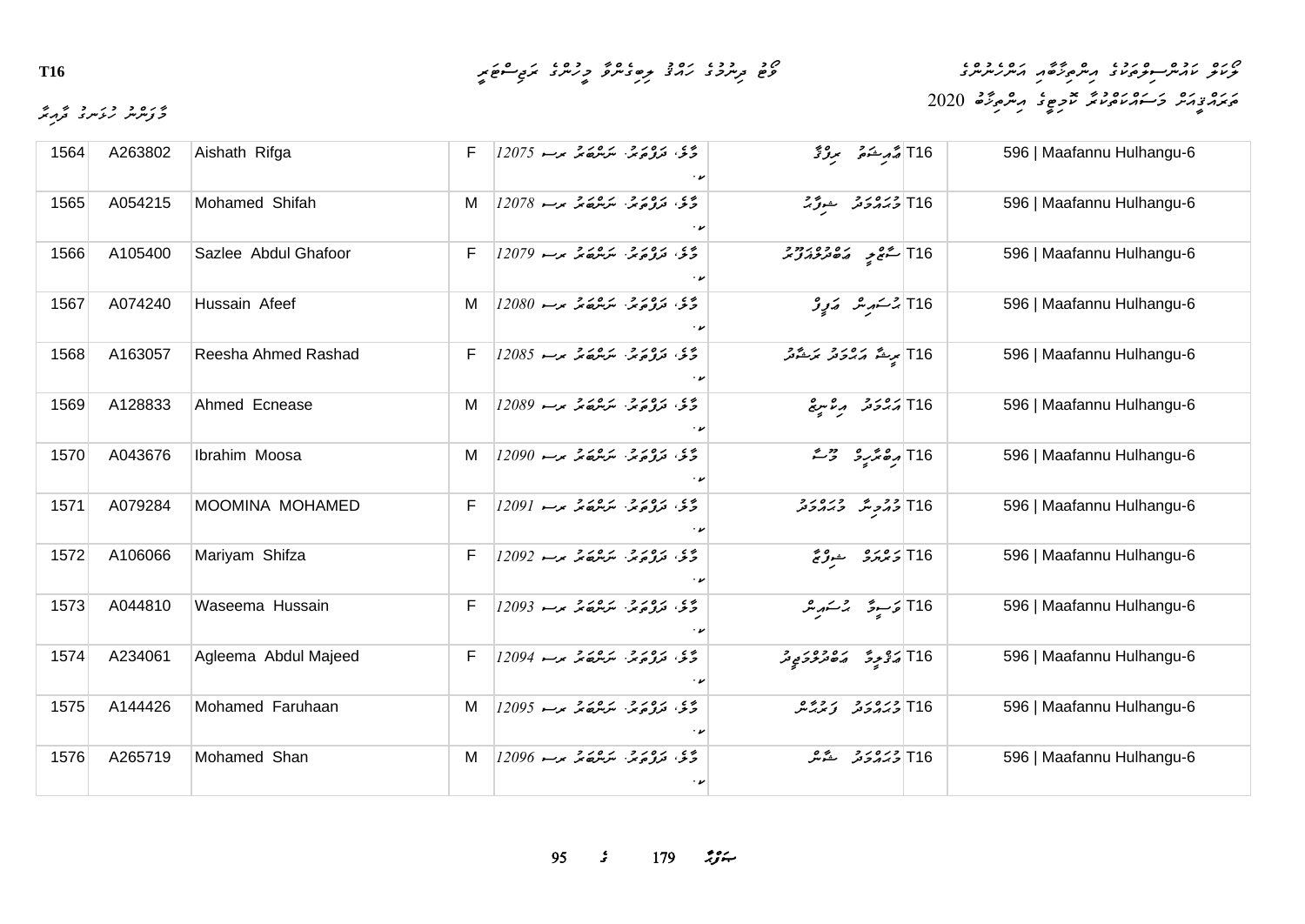*sCw7q7s5w7m< o<n9nOoAw7o< sCq;mAwBoEw7q<m; wBm;vB 2020<sup>, م</sup>وسوق المسجد التحقيق وسرمونية والم*جمع المسجد المسجد المسجد المسجد المسجد المسجد المسجد المسجد المسجد ال

| 1577 | A095871 | Mohamed Haneef       | м | ۇق، ئوۋەتمە، ئىرتىھەتمە بىر سە 12097          | T16  <i>3223\$ بَرْسِ</i> رْ  | 596   Maafannu Hulhangu-6 |
|------|---------|----------------------|---|-----------------------------------------------|-------------------------------|---------------------------|
| 1578 | A110228 | Shaarudha Ali        | F | 35، تروم تمر سرچونجر برجا 12100               | T16 گەترى <i>گە بى</i> ر      | 596   Maafannu Hulhangu-6 |
| 1579 | A124784 | Shibana Anees        | F | 35، تروم تمر، سَرْسْھ تمر سے 12103            | T16 شو <i>ھَنڈ مَ</i> سِرُ م  | 596   Maafannu Hulhangu-6 |
| 1580 | A077679 | Aminath Habeeba      | F | 33، تروم تم. ترشھ تم سے 12104                 | T16 مُجِسَعَ بَرَصِرَةً       | 596   Maafannu Hulhangu-6 |
| 1581 | A055363 | Dawood Faisal        | M | 33، مَرْوْءَ پْرْ. سَرْسْھَ پْرْ سِيْرِ 12105 | T16 ترپرتو تەرىبەتى           | 596   Maafannu Hulhangu-6 |
| 1582 | A068333 | Adam Faruhad         | M | 35، ئۇق مۇسى ئىشق ئىر سىر 12106               | T16 پژن <i>ره ذيردگ</i> ر     | 596   Maafannu Hulhangu-6 |
| 1583 | A078958 | <b>Abdul Azeez</b>   | M | 35، ئۇق مۇسى ئىشق ئىر سىز 12107               | T16 كەھ <sup>ىرى</sup> دىم ي  | 596   Maafannu Hulhangu-6 |
| 1584 | A040331 | Samath Abdulla       | F | 33، ئۇق مۇسى ئىش ئىسى 12108                   | T16 جُوَمَ بَرَصْوَاللَّه     | 596   Maafannu Hulhangu-6 |
| 1585 | A120712 | Ahmed Hamza          | M | 33، ئۇۋەتمە. ئىر ھەتمە ئەسە 12111             | T16 كەنزىق ئەۋىج              | 596   Maafannu Hulhangu-6 |
| 1586 | A011835 | Hussain Ramzee       | M | 33، ئۇۋەتمە. ئىرتىھەتمە ئەسە 12112            | T16 برڪبريڪ ترو <sub>مي</sub> | 596   Maafannu Hulhangu-6 |
| 1587 | A125614 | Mausooma Abdul Samad | F | 33، ئۇۋەتمە. ئىرتىرى ئەسىر 12113              | T16 تەھىبىر <i>ى مەدەب دو</i> | 596   Maafannu Hulhangu-6 |
| 1588 | A082536 | Yoosuf Ali           | M | 35، تروم تمر سرچونجر برج 12114                | T16 پر قسمبر کرمبر            | 596   Maafannu Hulhangu-6 |
| 1589 | A112862 | <b>ALI RASHAD</b>    | M | 33، تروم تر. سَرْسْھَ تَرْ 12115              | T16 كەمچە    ئىرىشىقر         | 596   Maafannu Hulhangu-6 |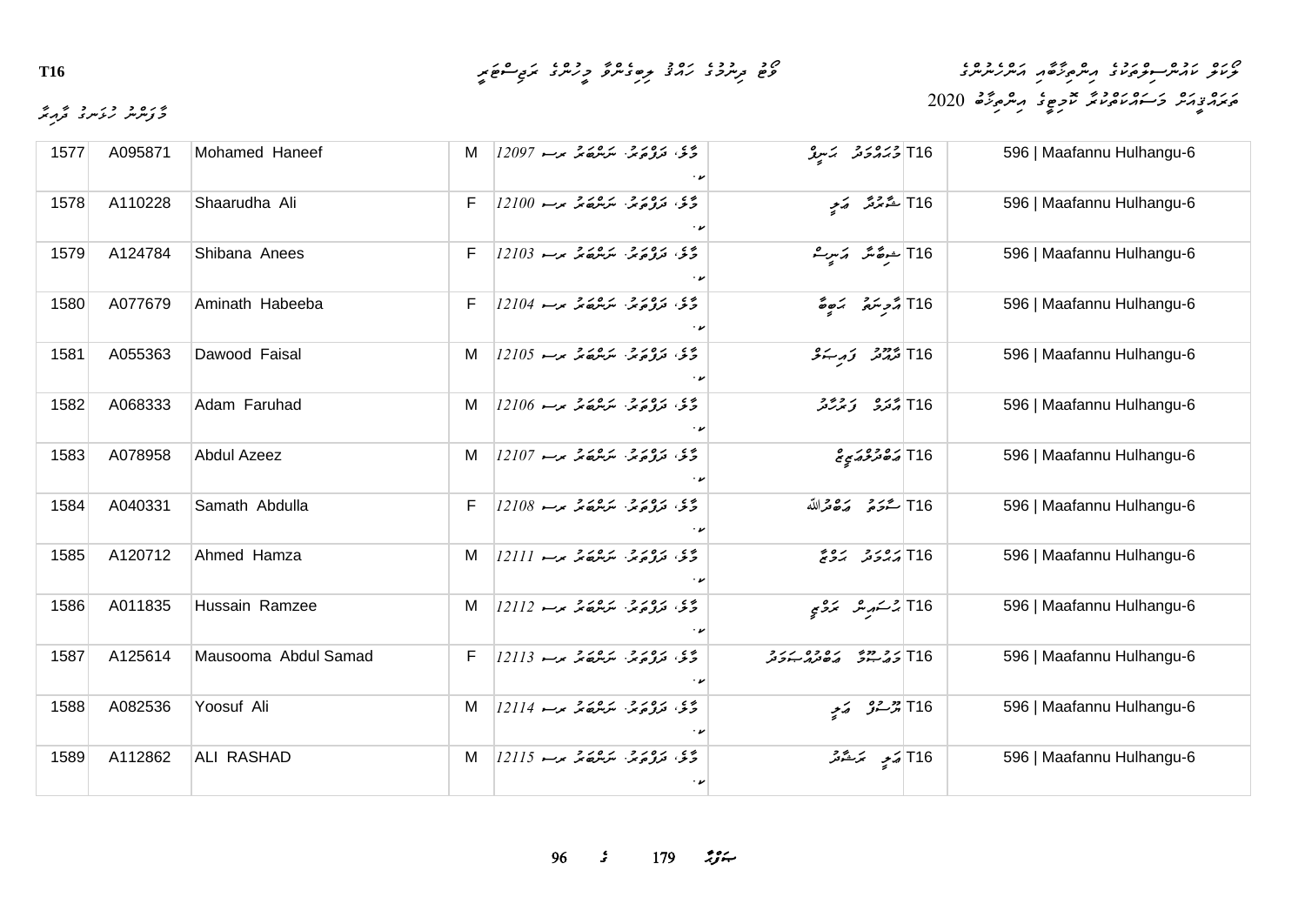*sCw7q7s5w7m< o<n9nOoAw7o< sCq;mAwBoEw7q<m; wBm;vB 2020<sup>, م</sup>وسر حسوم موجود بعروفة وسرمونية (202*0

596 | Maafannu Hulhangu-6

596 | Maafannu Hulhangu-6

| 1590 | A063633 | Ibrahim Rasheed                 | M | 35، ئۇۋەتمە. ئىرتىھەتمە بىر سە 12118.  | T16 <i>۾ ڇُٽي</i> و - مَرَش <sub>وِ</sub> مُر                                                                  | 596   Maafannu Hulhangu-6 |
|------|---------|---------------------------------|---|----------------------------------------|----------------------------------------------------------------------------------------------------------------|---------------------------|
| 1591 | A151717 | Ahmed Areef                     | M | 35، تروم تمر سرچونجر برجو 12119        | T16 كەنزى قىرىمى قىلىنى ئىستان ئىستان ئىستان ئىستان ئىستان ئىستان ئىستان ئىستان ئىستان ئىستان ئىستان ئىستان ئى | 596   Maafannu Hulhangu-6 |
| 1592 | A112533 | Jeeza Mohamed                   | F | 33، تروم تمر شرش تمر سے 12120          | T16 ي <i>ې تخ څخه څو</i>                                                                                       | 596   Maafannu Hulhangu-6 |
| 1593 | A291448 | Fathuhulla Abdul Hakeem         | M | 35، ئۇۋەتمە. ئىرتىھىم بىر يە 12121     | T16 كَرْحْرْ اللّه مُتَصْعَرْ مُرْدِرَ بِهِ 5                                                                  | 596   Maafannu Hulhangu-6 |
| 1594 | A037749 | Abbas Ali                       | M | 35، تروم تر. ترترچ تر برجا 12122]      | T16 مەمۇشەھ بە                                                                                                 | 596   Maafannu Hulhangu-6 |
| 1595 | A054045 | <b>FATHIMATH LABEEBA NASEEM</b> |   | 35، تروم تمر شریع تمرین 12123          | T16   <i>ژ<sub>ّج</sub>وَءُ وَچِ</i> مَرَسِو <i>دُ</i>                                                         | 596   Maafannu Hulhangu-6 |
| 1596 | A320251 | Sobira Ibrahim                  | F | 35، تروم تر. سَرْسْھَ تَرْ سِرِ 12124  | T16 بەھ <i>قى مەمۇر</i> ۇ                                                                                      | 596   Maafannu Hulhangu-6 |
| 1597 | A032518 | Hafsa Hussain                   | F | 35، تروم تمر شرش پر سه 12126           | T16  يَرُوْسُهُ - يُرْسَهر مَرْ                                                                                | 596   Maafannu Hulhangu-6 |
| 1598 | A022652 | Mohamed Anees                   | M | 33، تروم تر. سَرْسْھَ تَرْ سِرِ 12127] | T16 <i>\$22.3 \$ مرت</i>                                                                                       | 596   Maafannu Hulhangu-6 |
| 1599 | A022446 | Abdul Muhusin Moosa             | M | 33، تروم تر. ترشھ تر سے 12128          | T16 رەم <i>دو د</i> ر سەش ت <sup>و</sup> گ                                                                     | 596   Maafannu Hulhangu-6 |
| 1600 | A047580 | Abdul Samad Hassan              | M | 35، تروم تر. تركي ترب 12129]           | T16   ئەھە <i>تەر جەخەر بى</i> ئەسكەش                                                                          | 596   Maafannu Hulhangu-6 |

#### *n8o<n@ qC7m:q5 q7w7m?n>*

*97 s* 179 *i*<sub>s</sub> $\approx$ 

*.k*

*.k*

*WdIxwr utwxiaWA* T16

*urukwbUbwa WycaifwB* T16

1601 A102571 Aishath Rasheedha F *12130 sr urwbcnwn .urwtcfwd ,elWm* 

1602 A039948 Safiyya Aboobakuru F *12131 sr urwbcnwn .urwtcfwd ,elWm*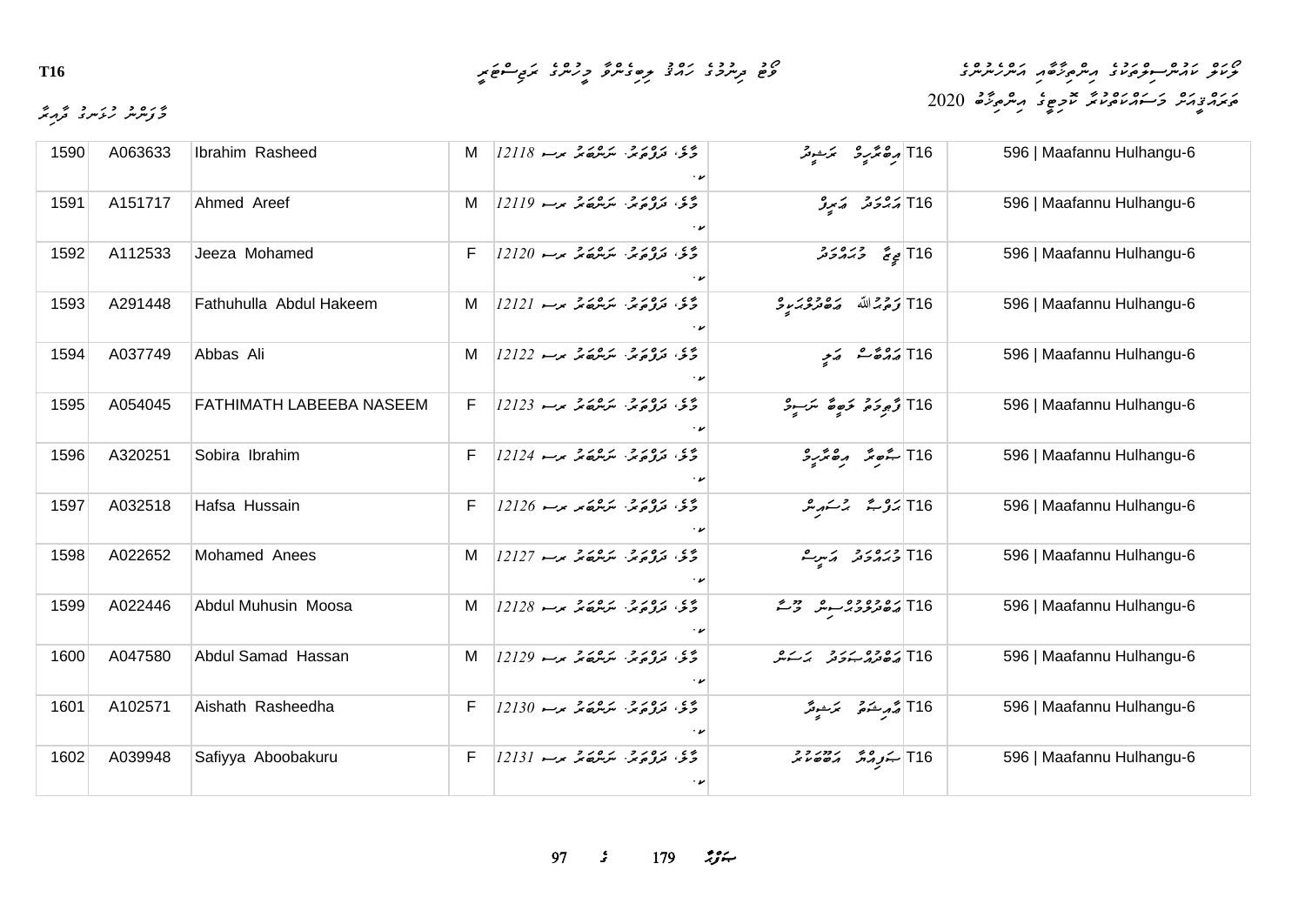*sCw7q7s5w7m< o<n9nOoAw7o< sCq;mAwBoEw7q<m; wBm;vB 2020<sup>, م</sup>وسوق المسجد التحقيق وسرمونية والم*جمع المسجد المسجد المسجد المسجد المسجد المسجد المسجد المسجد المسجد ال

### *n8o<n@ qC7m:q5 q7w7m?n>*

| 1603 | A023453 | Izzadeen Adunaan        |              | 33، تروڅ تر شريعي پر سر 12132                     | T16 <i>مِیہُ کاویربنگ مَیٹربنگ</i>         | 596   Maafannu Hulhangu-6 |
|------|---------|-------------------------|--------------|---------------------------------------------------|--------------------------------------------|---------------------------|
| 1604 | A043028 | Ali Abdul Rahman        | M            | 35، تروم تمر شریع تمرین 12133                     | T16 كىرى ئەھەرمەم ئىرگە                    | 596   Maafannu Hulhangu-6 |
| 1605 | A084169 | Mohamed Hashim          | M            | 35، تروم تر. سَرْسْھَ تَرْ سِرِ 12134             | T16  <i>3،25 \$رح</i> و                    | 161   K. Guraidhoo - 2    |
| 1606 | A080411 | Ibrahim Shaheem         | M            | 35، تروم تمر، سَرْسْھَ تَمْ سِرِ 12135            | T16 م <i>ِی چُرِ ڈِ ۔ جَرِ ڈِ</i>          | 596   Maafannu Hulhangu-6 |
| 1607 | A119467 | Nihaz Ibrahim           | M            | 33، ئۇۋىرى ئىر ھەتكە بىر سىر 12136                | T16 س <i>ردً بم مع مَّرد و</i>             | 596   Maafannu Hulhangu-6 |
| 1608 | A207304 | Adam Mohamed            | M            | وي مروري. مركز مركز مرسو 12137                    | T16 كەندە بەردەرد                          | 596   Maafannu Hulhangu-6 |
| 1609 | A055526 | Fathimath Hassan Maniku | $\mathsf{F}$ | 33، ئۇۋەتمە. ئىرتىھ تەرىپە 12138                  | T16 <i>ۋ<sub>ې</sub>ودۇ برسەمگە ئېرى</i> ز | 596   Maafannu Hulhangu-6 |
| 1610 | A042808 | Zuhaira Mohamed         | F            | 33) مَرْوَمَ بْنُ سَرْسُ كَمَدْ بِرِ سِيْنَ 12139 | T16 <i>بي ترم بگر تحكم ج</i> معر           | 596   Maafannu Hulhangu-6 |
| 1611 | A009043 | Abdul Gadhir Ibrahim    | M            | 33، ئۇق ئەڭ ئىر ھەتمە بىر سە 12140                | T16 كەھەر ئۇتوپتى مەھەر ب <sup>و</sup>     | 596   Maafannu Hulhangu-6 |
| 1612 | A122902 | Hassan Adam             | M            | 33، ئۇۋىر ئىر ئەھەتمە بىر 12141                   | T16   پرسٹر گھرو                           | 596   Maafannu Hulhangu-6 |
| 1613 | A080158 | Ahmed Abdul Latheef     | M            | وَى مَرْوَمَ مِنْ سَرْسُ صَدْرٍ 12142             | T16 גُرُدَتَر مَصْرُمْعَ بِيَوْ            | 596   Maafannu Hulhangu-6 |
| 1614 | A298053 | Mariyam Zaahira         | F            | 35، تروم تر. سَرْسْھَ تَرْ سِرِ 12143]            | T16  <i>خەنگەنى</i> گەرگە                  | 596   Maafannu Hulhangu-6 |
| 1615 | A033459 | Zunaira Mohamed         | $\mathsf{F}$ | 35، تروپر ترشق پر 12144                           | T16 <i>بی سَمدِ برَّ می دی د</i>           | 596   Maafannu Hulhangu-6 |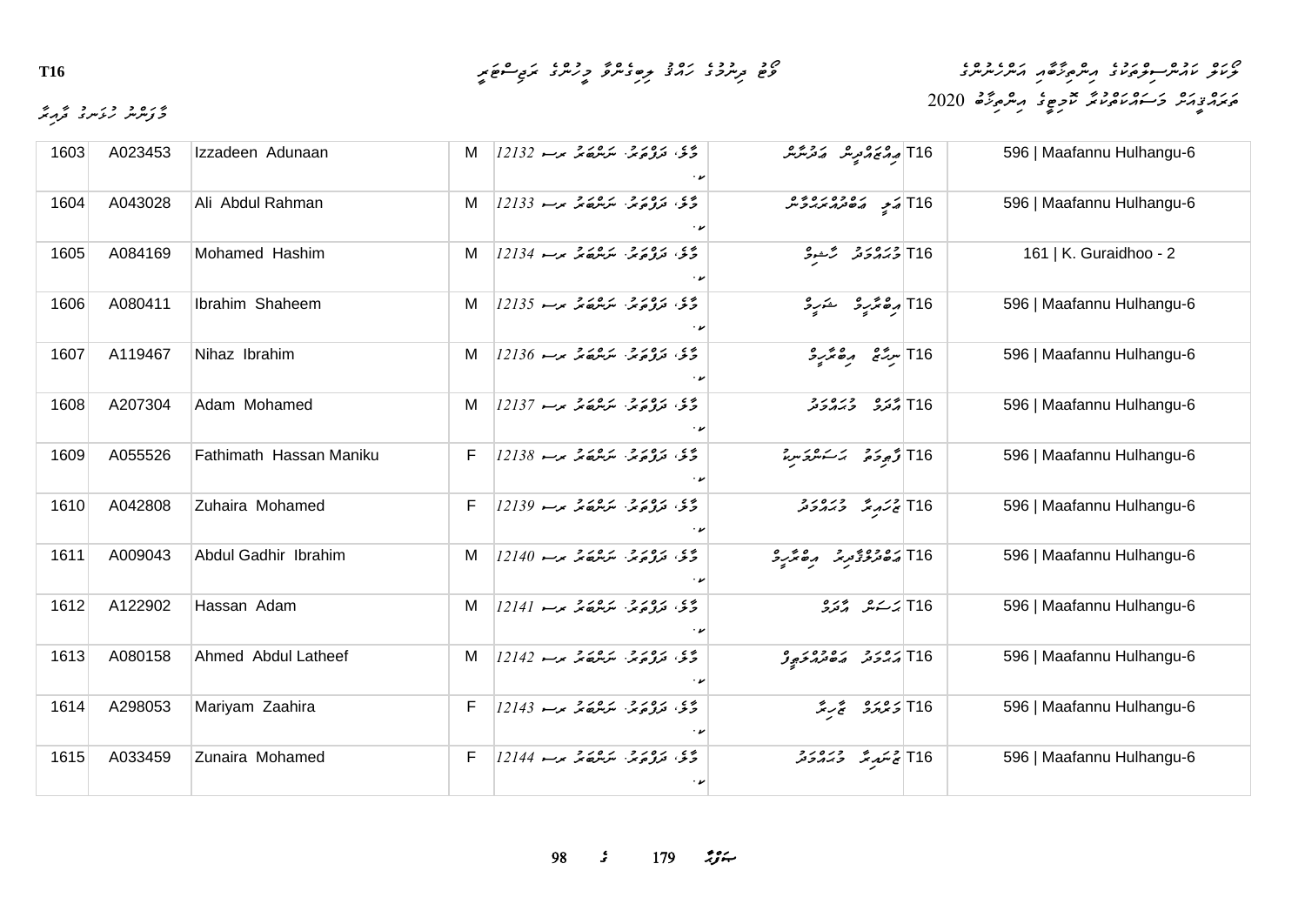*sCw7q7s5w7m< o<n9nOoAw7o< sCq;mAwBoEw7q<m; wBm;vB 2020<sup>, م</sup>وسوق المسجد التحقيق وسرمونية والم*جمع المسجد المسجد المسجد المسجد المسجد المسجد المسجد المسجد المسجد ال

| 1616 | A014398 | AISHATH NAAIMA IBRAHIM | F           | 33، تروه تمر شرش تمریب 12145           | T16   مَّەبەشەھ شەھ ئەھەمَدىرى         | 596   Maafannu Hulhangu-6 |
|------|---------|------------------------|-------------|----------------------------------------|----------------------------------------|---------------------------|
| 1617 | A267610 | Haleema Abdulla        | F           | 33، مَرْوْحَة. سَرْسْھَة مِرْ - 12146  | T16 كرمود كەنھەتراللە                  | 596   Maafannu Hulhangu-6 |
| 1618 | A053957 | Ali Faiz               | м           | 33، تروم تر. سَرْسْھَ تَرْ سِرِ 12147  | T16 كەير    ۋە بىج                     | 596   Maafannu Hulhangu-6 |
| 1619 | A132899 | Mariyam Abdul Raheem   | F           | ىر ئۇق برەپرى. بىر ھەتر 12148          | T16 كريمبرد مقدم يمبر                  | 596   Maafannu Hulhangu-6 |
| 1620 | A312832 | Mohamed Sameer         | M           | 35، تروپر سرچین پرے 12149              | T16  <i>32,325 سَنَوِيرٌ</i>           | 596   Maafannu Hulhangu-6 |
| 1621 | A077546 | Mohamed Shafeeg        | м           | 33، ئۇۋەتمە. ئىرتىھ تەرىپە 12150       | T16  <i>3پر\$وڈ خور</i> تح             | 149   K. Dhiffushi - 2    |
| 1622 | A079604 | Aminath Nazeera        | F           | 33، مَرْوْحَةْ سَرْحَصَةْ مِرْ - 12151 | T16   مَرْحِبَتَهُمْ مَسَبِيقَهُ       | 596   Maafannu Hulhangu-6 |
| 1623 | A137068 | Mohamed Saleem         | M           | 32، ئۇۋەتمە، ئىرتىرى ئەرسە 12152       | T16  <i>3223 سَنَج</i> و               | 596   Maafannu Hulhangu-6 |
| 1624 | A024766 | Ahmed Abdul Latheef    | м           | 35، تروم تر. ترشھ تر سے 12153          | T16 كەبرو بەھ <i>قرە خېرى</i>          | 596   Maafannu Hulhangu-6 |
| 1625 | A316572 | Aishath Shifnee        | $\mathsf F$ | 33، تروم تمر شریع تمرین 12155          | T16 <i>۾ُبرِڪَمُ</i> مورُسِ            | 596   Maafannu Hulhangu-6 |
| 1626 | A051134 | Aminath Rishdha Usman  | F           | 33، ئۇۋەتمە. ئىرتىھ تەرىپە 12156       | T16 مُرجِسَة بِرِحْشَ مُفْرَحَس        | 596   Maafannu Hulhangu-6 |
| 1627 | A123097 | Nafeel Abdul Gadheer   | M           | 33، تروم تر. ترشھ تر سے 12157          |                                        | 596   Maafannu Hulhangu-6 |
| 1628 | A100770 | Abdulla Zubair         | M           | 35، تروم تر. ترشھ تر سے 12159          | T16 كَدَهْ قَدْاللّه جَ كَمَ مِرْ مَرْ | 596   Maafannu Hulhangu-6 |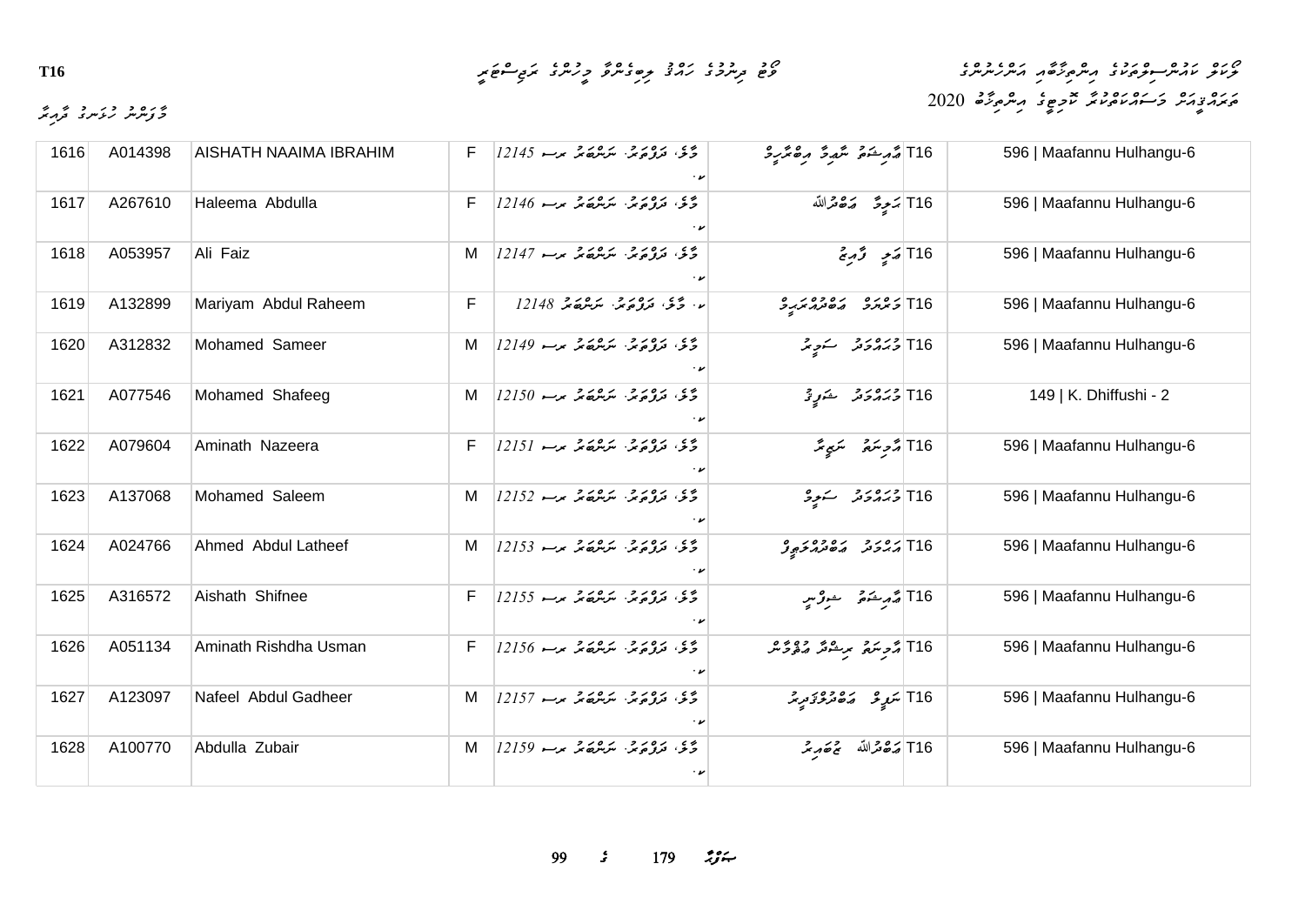*sCw7q7s5w7m< o<n9nOoAw7o< sCq;mAwBoEw7q<m; wBm;vB 2020<sup>, م</sup>وسر در مدد مدرج به مدرم مقرم قرار 2020*<br>موسر المستقرم المستقرم المستقرم المستقرم المستقرم المستقرم المستقرم المستقرم المستقرم المستقرم المستقرم المستقر

| 1629 | A262304 | Shahama Ali        | F | 33، تروڅ پر سرچي پر سه 12160                     | T16 شر <i>گ</i> ۇ كەم                        | 596   Maafannu Hulhangu-6 |
|------|---------|--------------------|---|--------------------------------------------------|----------------------------------------------|---------------------------|
| 1630 | A206350 | Ahmed Wajeed       | M | 33، ئۇۋۇتمە شەھەتمە برىسو 12161                  | T16 كەنزى قىم قىيە قىرىنى قىل                | 596   Maafannu Hulhangu-6 |
| 1631 | A101250 | Shama Abdul Hakeem | F | 33، ئۇۋكەتمى ئىر ھەتكە بىر سە 12162              | T16 يُدَّدُّ مُەمْرُوْرَىدِ و                | 596   Maafannu Hulhangu-6 |
| 1632 | A010853 | Zuhair Mohamed     | М | 33، ئۇۋەتمە. ئىرتىھەتمە بىر 12163                | T16 <i>بي ترم بلا مي 163 و</i> گر            | 596   Maafannu Hulhangu-6 |
| 1633 | A001841 | Mohamed Zahir      | М | 33، ئۇۋۇتمە. ئىر شۇھ بىر 12165                   | T16  <i>3223 جُرى</i> ر                      | 596   Maafannu Hulhangu-6 |
| 1634 | A064440 | Hassan Ali         | м | 3 قرق مَرْقِ مِرْسَ مِنْ مِنْ مِنْ 12166         | T16 پرستر ک <i>ی ب</i>                       | 596   Maafannu Hulhangu-6 |
| 1635 | A061159 | Mohamed Ibrahim    | M | 33، مَرْوْمَ بْرْ. سَرْسْھَ بْرْ سِيْسِدِ 12167] | T16 <i>جُهُدُونُو مِرْهُ بُرُو</i>           | 596   Maafannu Hulhangu-6 |
| 1636 | A065156 | Mohamed Thaufeeq   | М | 33، ئۇۋەتمە. ئىرتىھەتمە بىر سە 12168             | T16  <i>32,325 كەن</i> رى <i>ق</i>           | 596   Maafannu Hulhangu-6 |
| 1637 | A024952 | Ismail Hassan      | M | 33، مَرْقْ جَمْ. سَرْسْھَ جَمْ بِرِ 12169.       | T16 <sub>م</sub> رىئۇ <sub>م</sub> ۇ - ئەشىر | 596   Maafannu Hulhangu-6 |
| 1638 | A023372 | Mohamed Ibrahim    | М | 35، مَرْوْمَ بْمْ. سَرْسْھَ بْمْ سِيْءِ 12170    | T16 <i>3222 م</i> ەمگ <i>ر</i> و             | 596   Maafannu Hulhangu-6 |
| 1639 | A061155 | Zoona Abdulla      | F | 33، تروم 3. س مرحد برسه 12173                    | T16 يُحْتَمَّر صَ <b>صْحَ</b> رِاللَّه       | 596   Maafannu Hulhangu-6 |
| 1640 | A073056 | Abdulla Ali        | M | 33، مَرْقِ مَرْ، سَرْسْھَ مِنْ سِنْ 12176        | T16 كەھەراللە ك <i>ەم</i>                    | 596   Maafannu Hulhangu-6 |
| 1641 | A014716 | Mariyam Ibrahim    | F | 33، ئۇقۇمۇ. ئىر ئەھم بىر 12177                   | T16  <i>دَ بُرْمَرْ \$مِ مُرْبِ</i> رْ       | 596   Maafannu Hulhangu-6 |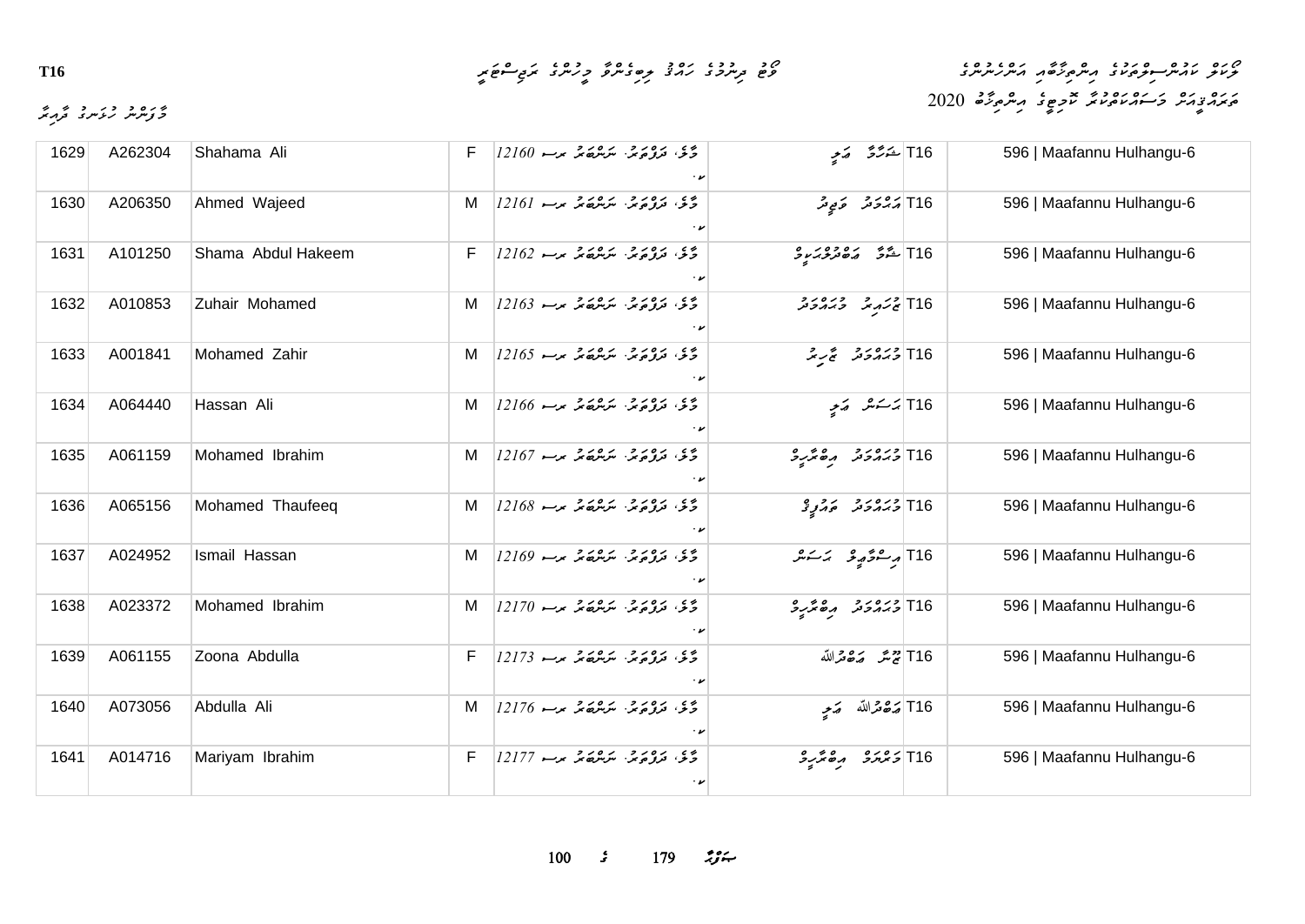*sCw7q7s5w7m< o<n9nOoAw7o< sCq;mAwBoEw7q<m; wBm;vB 2020<sup>, م</sup>وسر در مدد مدرج به مدرم مقرم قرار 2020*<br>موسر المستقرم المستقرم المستقرم المستقرم المستقرم المستقرم المستقرم المستقرم المستقرم المستقرم المستقرم المستقر

| 1642 | A031958 | Ahmed Shareef          | M | 33، نروم تى. ئىر شەكەتمە بىر ئىسرا 12179    | T16 كەنزى ئىر ئىكتىرى <i>ۋ</i>         | 596   Maafannu Hulhangu-6 |
|------|---------|------------------------|---|---------------------------------------------|----------------------------------------|---------------------------|
| 1643 | A051063 | Abdul Razzaq Mohamed   | M | 33، تروْمَ تْمْ. سَرْسْھَ تْمْ سِرْ - 12180 | T16   د <i>۱۹۶۵ مروچ و د ۱۹۶۶م</i>     | 596   Maafannu Hulhangu-6 |
| 1644 | A232888 | Raufiyya Abdul Latheef | F | 33، مَرْوْحَة. سَرْسْھة مِرْ سِدِ 12181]    | T16 <i>بزوروش م</i> ەمەم <i>بو</i> ر   | 596   Maafannu Hulhangu-6 |
| 1645 | A252970 | Azeema Abdul Azeez     | F | 33، تروم تر. ترشھ تر سے 12183               | T16 كەنب <i>وڭ مەھەردە كى</i> ي        | 596   Maafannu Hulhangu-6 |
| 1646 | A075566 | Ahmed Rishwan          | М | 33، تروم تر. ترشھ تر سے 12184               | T16 كەركە ئەر بىر ئەرگەنگە             | 596   Maafannu Hulhangu-6 |
| 1647 | A306368 | Ali Hussain            | M | 33، تروم تر شرش تر 12186                    | T16 کمبر پر ش <i>مبر ن</i> گر          | 596   Maafannu Hulhangu-6 |
| 1648 | A001765 | Mohamed Siraj          | M | 33، مَرْقِ مَرْ. سَرْسْھَ مِرْ - 12187      | T16 <i>\$222 سەنگى</i> ق               | 596   Maafannu Hulhangu-6 |
| 1649 | A152753 | <b>IBRAHIM SHAKEEB</b> | M | 33، تروم تر. ترش تر سه 12188                | T16 مەھمىر ئىس شەرىھ                   | 596   Maafannu Hulhangu-6 |
| 1650 | A149859 | Hussain Fazeel         | M | 33، ئۇۋەتمە. ئىرتىھەتمە بىر سە 12189.       | T16  يُرسَم <i>ونكر وَسِيوْ</i>        | 596   Maafannu Hulhangu-6 |
| 1651 | A039780 | Mohamed Jaweed         | M | 33، تروم تر. سَرْسْھَ تَرْ سِرِ 12190       | T16 <i>وُبَرُمْ وَمَرْ</i> مَحْ مِعْرُ | 596   Maafannu Hulhangu-6 |
| 1652 | A075156 | Ibrahim Nazim          | M | 33، تروم تر. س سره تر 12192                 | T16 <i>رەڭرى</i> ئىر                   | 596   Maafannu Hulhangu-6 |
| 1653 | A012805 | Shaziyya Mohamed       | F | 33، مَرْقِ مَرْ. سَرْسْھَ مِرْ - 12193.     | T16 ڪي پر پڻ حيد <i>ور</i>             | 596   Maafannu Hulhangu-6 |
| 1654 | A337011 | AHMED ISHAM ALI        | M | 35، تروم تر. سَرْسْھَتْر برے 12194          | T16 كەبۇبۇ مەشگە كەمچ                  | 596   Maafannu Hulhangu-6 |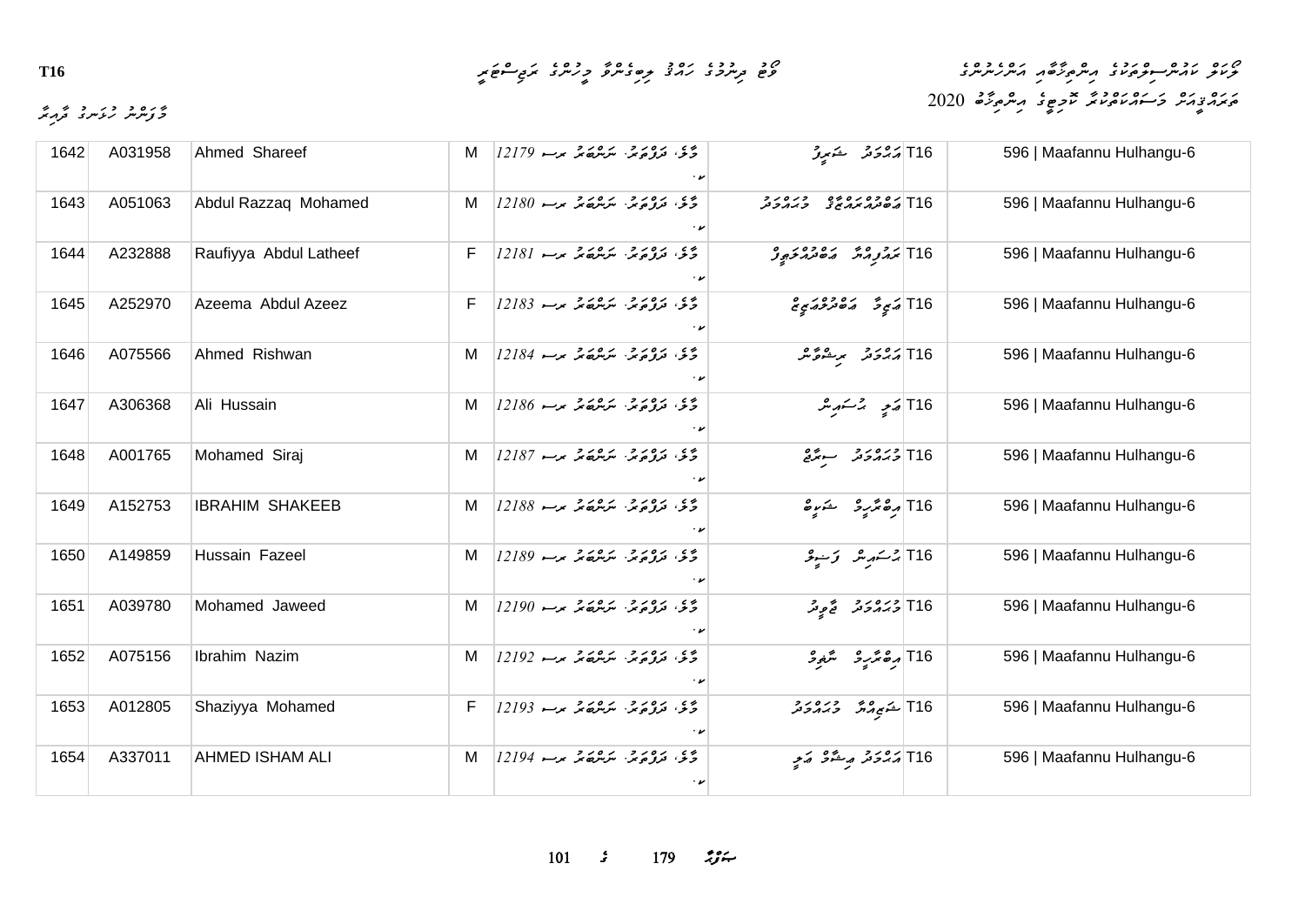*sCw7q7s5w7m< o<n9nOoAw7o< sCq;mAwBoEw7q<m; wBm;vB 2020<sup>, م</sup>وسوق المسجد التحقيق وسرمونية والم*جمع المسجد المسجد المسجد المسجد المسجد المسجد المسجد المسجد المسجد ال

| 1655 | A024386 | Mohamed Aboobakur  |   | وَّى مَرْوَةٍ مَّرْسَةٍ مَرْسُوْيَةٍ مِنْ 12196 M    | $72222$ , $7222$ , $716$                       | 596   Maafannu Hulhangu-6 |
|------|---------|--------------------|---|------------------------------------------------------|------------------------------------------------|---------------------------|
| 1656 | A060854 | Aminath Ahmed Didi | F | 33، ئۇۋە ئەر ئەھەتمە بىر سىز 12197                   | T16   مَّ حِ سَمَّة   مَدْ دَ مَّ مِرِيدِ بِهِ | 596   Maafannu Hulhangu-6 |
| 1657 | A066131 | Khalid Waheed      | M | 33، ئۇق مۇسى ئىشق ئىر سە 12200                       | T16 گروٹر ک <i>وہ</i> وٹر                      | 18   HA. Maarandhoo - 1   |
| 1658 | A085143 | Shaheeda Mohamed   | F | رَّتَوْ، مَرْوْءَ بْرُ. سَرْسْھَ بْرُ سِيْسِدِ 12201 | T16  شەرِق ق <i>ەتەۋەتى</i>                    | 596   Maafannu Hulhangu-6 |
| 1659 | A298089 | Mariyam Saeedha    | F | 33، تروڅ پر پرېږې پر سر 12202]                       | T16 كەبىر بىر سىر ئىر                          | 596   Maafannu Hulhangu-6 |
| 1660 | A064986 | Mohamed Adam       | M | 33، تروڅ تر سرش ته د 12203                           | T16 <i>ڈیز پڑھ پڑھ</i>                         | 115   B. Kamadhoo - 1     |
| 1661 | A040024 | Hassan Rasheed     | M | 33، مَرْقِ جَيْنَ سَرْسُ جَيْ بِرِ سِيدِ 12204 ]     | T16   پَرَسَسٌ کَرَحُومُرُ                     | 596   Maafannu Hulhangu-6 |
| 1662 | A077446 | Asma Moosa         | F | 33، مَرْقْ جَرْ. سَرْسْھَ جْر سِيد 12205]            | $23$ $52$ $\cancel{5}$ T16                     | 596   Maafannu Hulhangu-6 |
| 1663 | A098015 | Ahmed Jaleel       | M | رَّتَوْ، مَرْتَوْجَرْ سَرْسْرَجَةْ بِرِ سِيْنَ 12206 | T16 كەنزى قى يە قىچە تىل                       | 596   Maafannu Hulhangu-6 |
| 1664 | A020092 | Asif Abdulla       | M | 33، تروڅ پر پرېږې پر 12207 [                         | T16 صَّـب <i>وڤ صَ</i> صَّعْرَاللَّه           | 117   B. Kihaadhoo - 1    |
| 1665 | A132138 | Ali Waheed         | M | 33، تروڅ پر پرېږې تر 12208                           | T16 کم پوگر تھی۔<br>موض                        | 596   Maafannu Hulhangu-6 |
| 1666 | A158326 | Azka Ibrahim Ali   | F | 35، ئۇقۇمۇ. ئىرتىھىم بىر 12209                       | T16 كَرَبِيْءُ مِنْ مُرْرِدْ كَمَرِ            | 596   Maafannu Hulhangu-6 |
| 1667 | A230481 | Mariyam Abbas      | F | 33، تروڅ تر سرسي تر سه 12210                         | $2.222$ $2.27$ $-716$                          | 596   Maafannu Hulhangu-6 |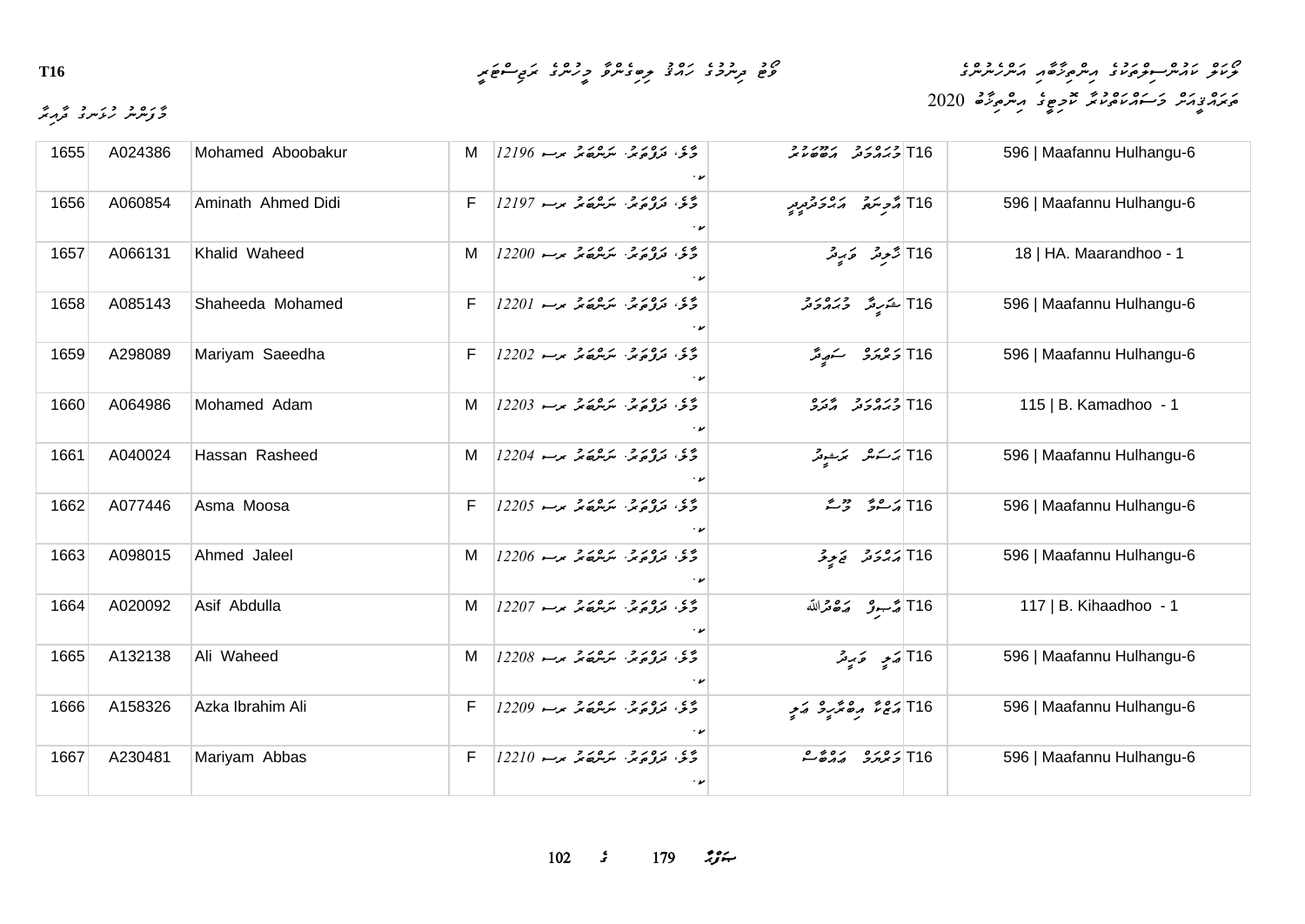*sCw7q7s5w7m< o<n9nOoAw7o< sCq;mAwBoEw7q<m; wBm;vB 2020 q9nOoAw7o< sCpHo>u; n8q;wAm;w<mEm> w6m<pYw<m8mA*

596 | Maafannu Hulhangu-6

596 | Maafannu Hulhangu-6

| 1668 | A003087 | Aishath Hilmy   | $\mathsf{F}$ | دَّى مَرْوَى مِنْ سَرْسْھَة مِنْ 12211    | T16 مُەمِسْمۇ ب <sub>و</sub> قو <sub>م</sub> | 596   Maafannu Hulhangu-6 |
|------|---------|-----------------|--------------|-------------------------------------------|----------------------------------------------|---------------------------|
| 1669 | A298207 | Aminath Ibrahim | F            | 35، تروم تى. تىرتىھ تىر سىن 12212.        | T16 مُح <i>مِسَمُ مِهْتَدِدْ</i>             | 596   Maafannu Hulhangu-6 |
| 1670 | A102664 | Hassan Shiham   | M            | 32 مَرْوَمَ مَنْ سَرْجَامَةٍ مِنْ 12213 ] | T16   يَرْسَمْرُ مُسْرَدُّةِ مُسَرَّرِ       | 596   Maafannu Hulhangu-6 |
| 1671 | A203763 | Aminath Abdulla | F            | 35، تروپر برموکار برسو 12214              | T16 مُرْحَدَّة مَصْحَّرْاللَّه               | 596   Maafannu Hulhangu-6 |
| 1672 | A227273 | Sharmeela Ali   | F            | 35، تروم تمر سرچونجر برسو 12215           | T16 ڪتر <i>و</i> ءَ ک <i>و</i>               | 596   Maafannu Hulhangu-6 |
| 1673 | A257835 | Hafeeza Mohamed | F            | 33، ئۇۋۇتمە بىر سەھەتمە بىر سە 12216      | T16 كەرپۇ ق <i>ىمى</i> مىقىر                 | 596   Maafannu Hulhangu-6 |
| 1674 | A096865 | Nafeesa Ali     | F            | 33، تروم تر. ترشھ تر سے 12217             | T16 سَمِرِ کَمَ مَرِ مِ                      | 596   Maafannu Hulhangu-6 |
| 1675 | A256392 | Mohamed Aslam   | М            | 33، تروم تر. ترش) تر سه 12218.            | T16 <i>جەممى</i> ھەرە                        | 596   Maafannu Hulhangu-6 |
| 1676 | A230479 | Haula Abbas     | F            | 33، تروم تر. ترشھ تر سے 12219             | $2222$ $2716$                                | 596   Maafannu Hulhangu-6 |
| 1677 | A097514 | Azleema Saeed   | $\mathsf{F}$ | 33، مَرْقِ جَمْ. سَرْجَ حَمْدِ سِنْ 12220 | T16 <i>ھَ جُوج</i> و سَم <i>وِمُ</i>         | 596   Maafannu Hulhangu-6 |
| 1678 | A054481 | Muthasim Hassan | M            | 35، تروم تر. سَرْسْھَ تَرْ سِرِ 12221     | T16 <i>جەمۇسى</i> ئەسەئىر                    | 596   Maafannu Hulhangu-6 |

1679 A147053 Sinaan Hassan M *12222 sr urwbcnwn .urwtcfwd ,elWm* 

1680 A079070 Abdulla Faseeh M *12225 sr urwbcnwn .urwtcfwd ,elWm* 

*103 sC 179 nNw?mS*

*.k*

*cnwswH cnWnis* T16

*cHIBwf QudcbwA* T16

*.k*

*.k*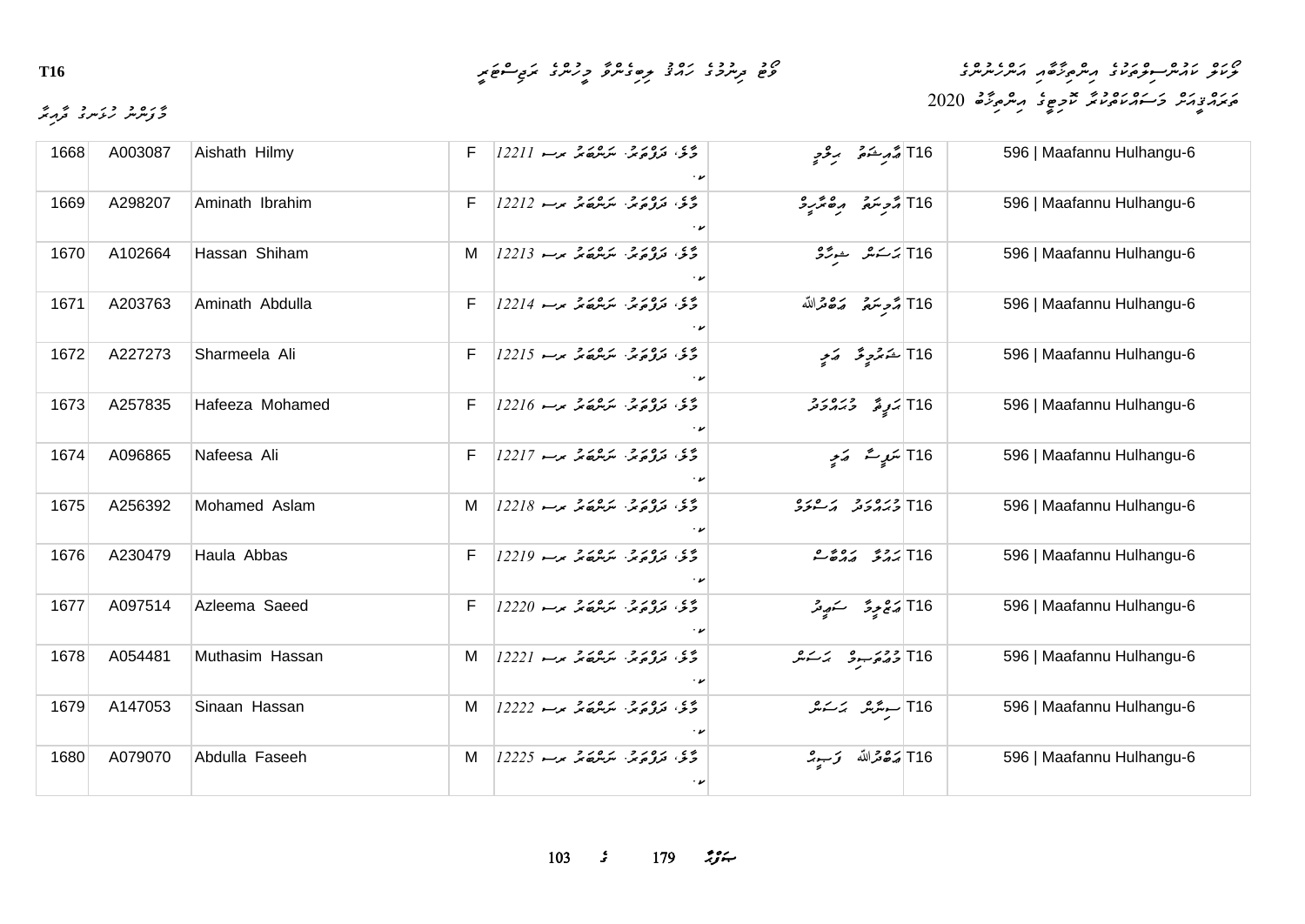*sCw7q7s5w7m< o<n9nOoAw7o< sCq;mAwBoEw7q<m; wBm;vB 2020<sup>, م</sup>وسر در مدد مدرج به مدرم مقرم قرار 2020*<br>موسر المستقرم المستقرم المستقرم المستقرم المستقرم المستقرم المستقرم المستقرم المستقرم المستقرم المستقرم المستقر

| 1681 | A206828 | Ahmed Aqrum            | м           | 35، تروم تمر سرچونجر برجہ 12226               | T16 كەبرى كەرەبرە                                  | 596   Maafannu Hulhangu-6  |
|------|---------|------------------------|-------------|-----------------------------------------------|----------------------------------------------------|----------------------------|
| 1682 | A094697 | Aminath Dhihshana      | $\mathsf F$ | وي مروم ته. سرچونه مرسو 12228                 | T16 مَّ حِسَمَةَ مِرْحَشَّسَ                       | 596   Maafannu Hulhangu-6  |
| 1683 | A338463 | Fathmath Ihusana       | F           | 33، تروم ته. س س 2229 برسه 12229              | T16 ۇ <sub>ج</sub> وڭ مەشقىتر                      | 596   Maafannu Hulhangu-6  |
| 1684 | A007506 | Saliya Ibrahim         | F           | 35، ئۇۋەتمە. ئىرتىرى تەرىپە 12230             | T16 ڪوب <i>ڙ م</i> ڪٽريڪ                           | 596   Maafannu Hulhangu-6  |
| 1685 | A049249 | Ibrahim Waheed Abdulla | M           | 33، مَرْوْحَةٍ. سَرْسْھَةٌ مِرْ - 12231       | T16 م <i>ِ هُ مَّرْرٍ وَ مَ</i> مِهْ مَهْ مَاللَّه | 596   Maafannu Hulhangu-6  |
| 1686 | A144046 | Sameera Hussain        | F           | 33) مَرْوَمَ مِنْ سَرْحَدَ مِنْ 12232         | T16 س <i>ے پر پڑے پر ب</i> ھ                       | 596   Maafannu Hulhangu-6  |
| 1687 | A237051 | Rugiyya Adam           | $\mathsf F$ | وي مروم ته. سرچونچه مرسو 12233                | T16 بُرۡدِمُہٗ مُسۡرَدُ                            | 48   HDh. Neykurendhoo - 1 |
| 1688 | A102784 | Adam Saeed             | M           | 33، تروم تر شهر تر 12234                      | T16 مُرْمَرْد سَم <i>وِ</i> مْر                    | 596   Maafannu Hulhangu-6  |
| 1689 | A043757 | Zareena Ibrahim        | F           | 33، تروم 3. س سگھایی برسہ 12235               | T16 ئ <sub>ى</sub> يرى <i>گە مەھگرى</i> گە         | 596   Maafannu Hulhangu-6  |
| 1690 | A138064 | Shaheema Ali           | F           | 33، مَرْوْمَ يْرْ. سَرْسْھَ يْمْ يْرْبِ 12236 | T16 ڪرير <i>ڏي</i>                                 | 596   Maafannu Hulhangu-6  |
| 1691 | A012487 | Mohamed                | M           | 33) مَرْوَمَ مِنْ سَرْحَدَ مِنْ 12237 [       | T16 وَبَرْدُوَتْرُ                                 | 596   Maafannu Hulhangu-6  |
| 1692 | A309962 | Aminath Sizleena       | F           | 32 مَرْوَمَ مِنْ سَرْسُ مَعْرَ مِنْ 12239     | T16 مُ <i>جِسَمُ</i> مِسِيَّحِ مِسَّرَ             | 596   Maafannu Hulhangu-6  |
| 1693 | A003761 | Aishath Ali            | F           | 35، تروم تمر. ترشھ تم سے 12240                | T16 م <i>حْمِرِ شَمْرِ مَہ</i> رِ                  | 596   Maafannu Hulhangu-6  |

### *n8o<n@ qC7m:q5 q7w7m?n>*

*104 s 179 <i>n*<sub>2</sub> *n*<sub>2</sub>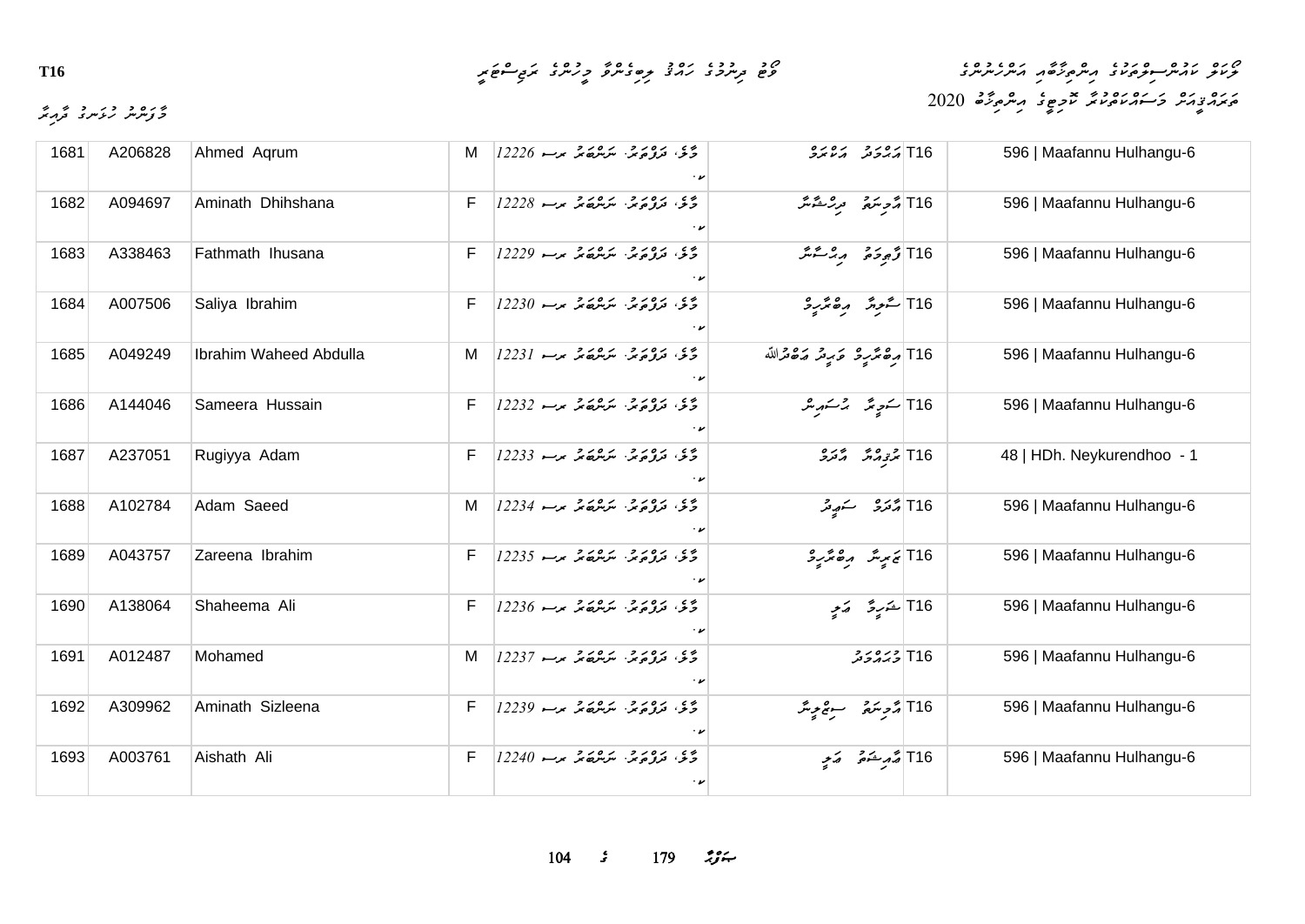*sCw7q7s5w7m< o<n9nOoAw7o< sCq;mAwBoEw7q<m; wBm;vB 2020<sup>, م</sup>وسوق المسجد التحقيق وسرمونية والم*جمع المسجد المسجد المسجد المسجد المسجد المسجد المسجد المسجد المسجد ال

| 1694 | A240075 | Abdul Muhusin Hassan   | м | ۇق، يروپرى. ئىرتىھىم بىر يە 12241          | T16   ئەھەترى <i>ۋە بۇ سەشىرى</i> كەشكەر  | 93   R. Rasgetheemu - 1   |
|------|---------|------------------------|---|--------------------------------------------|-------------------------------------------|---------------------------|
| 1695 | A091045 | Ahmed Mujuthaba Hassan | M | 33، تروم 3. س مرض مرسد 12242               | T16 كەبروتىر ئ <i>وقۇق ئەسكىل</i>         | 51   HDh. Makunudhoo - 1  |
| 1696 | A056351 | Nooh Hussain           | M | 33، مَرْقَ جَمْ. سَرْجَ حَمْدِ سِمْ 12243. | T16 يترجى ب <sub>ە</sub> شىرىش            | 596   Maafannu Hulhangu-6 |
| 1697 | A043718 | Nazeema Hussain        | F | 33، تروم تر. سرچھ تر سے 12244              | T16 ىترىپ <sup>ى جەسكە</sup> مەنلە        | 596   Maafannu Hulhangu-6 |
| 1698 | A099762 | Najma Abdulla          | F | 33، تروم تر. سرچونچر برجا 12245            | T16 يَرْدِيَّ صَدَّةَ مِلاَّ              | 596   Maafannu Hulhangu-6 |
| 1699 | A200234 | Badhoora Abdul Ghanee  | F | 35، تروم تى. ترشھىم بىر - 12246            | T16 <i>ھُنڙنگ مُ</i> ھُن <i>ڙن مُبُر</i>  | 596   Maafannu Hulhangu-6 |
| 1700 | A296356 | Rizna Adam             | F | وي مرور مرشد سرچ مرسو 12247                | T16 برج تر گ <sup>5</sup> رو              | 596   Maafannu Hulhangu-6 |
| 1701 | A299810 | Mariyam Abdulla        | F | 33، مَرْوْمَ مِنْ سَرْسْھَ مِنْ 12249 ]    | T16 كريمر كرم كالله M                     | 596   Maafannu Hulhangu-6 |
| 1702 | A104530 | Ibrahim Naafiu         | M | 32 مَرْوَمَ مِنْ سَرْسُ مَعْرَ مِنْ 12254  | T16 <sub>مر</sub> ھ تژر بھ س <i>تو</i> تھ | 596   Maafannu Hulhangu-6 |
| 1703 | A069085 | Bassam Abdulla         | M | 33، مَرْقِ جَمْ. سَرْسْھَ بْمْ سِرْ 12255. | T16 <i>حَدْ شَوْ مَرْهُ قَدْ</i> اللّه    | 2   HA. Uligamu - 1       |
| 1704 | A050734 | Moosa Zirar            | M | 33، تروم تر. سَرْسْھَ تَرْ سِرِ 12257]     | T16 ترمشہ سوئر <i>تن</i>                  | 596   Maafannu Hulhangu-6 |
| 1705 | A123505 | Mohamed Shifaau Yoosuf | M | 33، ئۇۋەتمە. ئىرتىرى تەرىپە 12258          | T16 دېرونر جوړې پرسو                      | 596   Maafannu Hulhangu-6 |
| 1706 | A061705 | Aishath Ibrahim Fulhu  | F | 35، ئۇۋەتمە. ئىرتىھ تەرب 12259             | T16مر شَمَعُ مِنْ مُحَمَّدٍ وَرْدَ        | 596   Maafannu Hulhangu-6 |

### *n8o<n@ qC7m:q5 q7w7m?n>*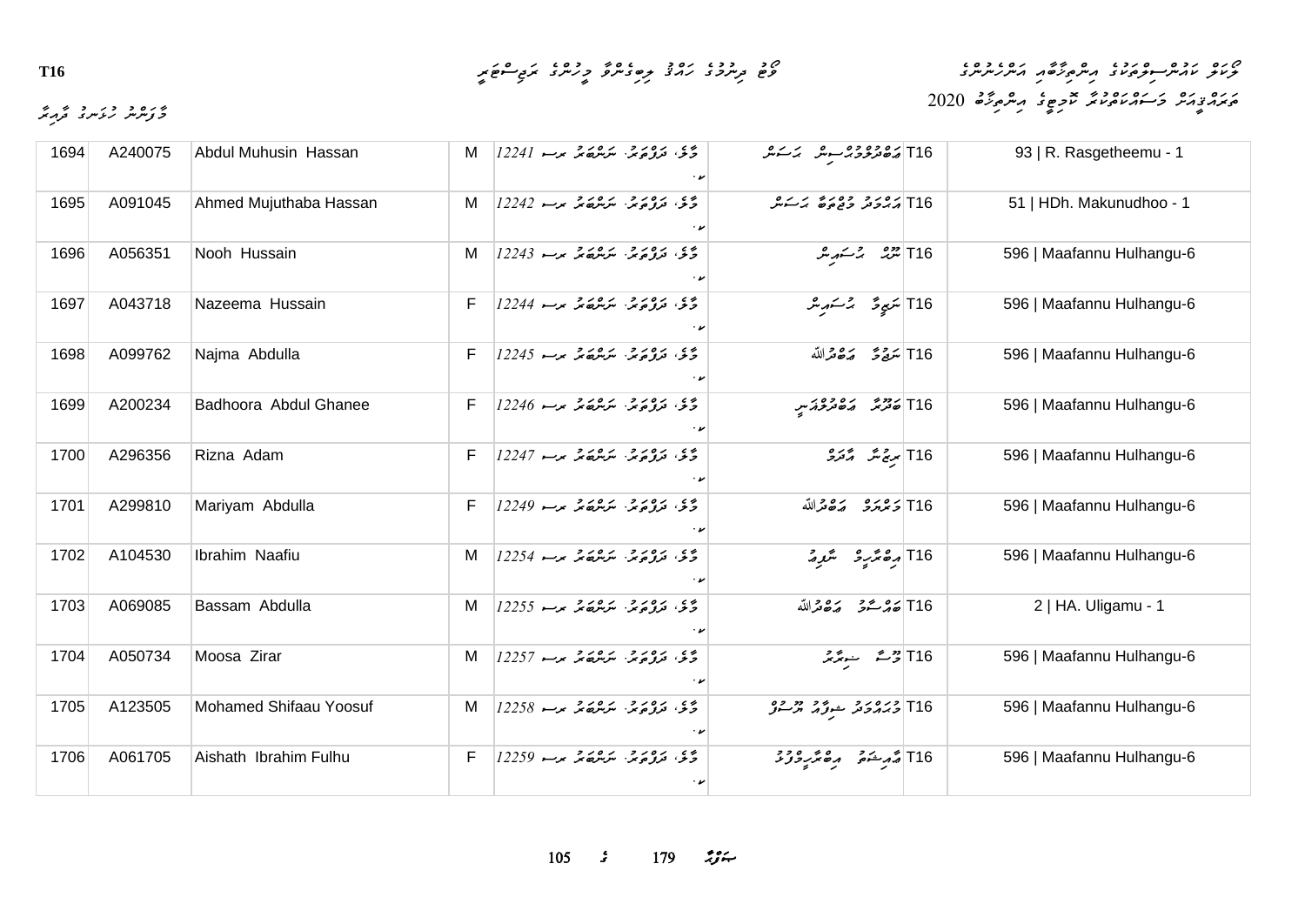*sCw7q7s5w7m< o<n9nOoAw7o< sCq;mAwBoEw7q<m; wBm;vB 2020<sup>, م</sup>وسوق المسجد التحقيق وسرمونية والم*جمع المسجد المسجد المسجد المسجد المسجد المسجد المسجد المسجد المسجد ال

| 1707 | A033505 | AHMED HANEEF       | M            | گەنگە ئىرگەمگە ئىر ئىرىمەكە 12260       | T16 كەبۇر <i>قىرى</i> گە                     | 596   Maafannu Hulhangu-6   |
|------|---------|--------------------|--------------|-----------------------------------------|----------------------------------------------|-----------------------------|
| 1708 | A213165 | Naseema Ibrahim    | F            | 35، تروم تمر شریع تمرین 12261           | T16 <sub>م</sub> تر <i>ب و مؤثر و مق</i> ررة | 596   Maafannu Hulhangu-6   |
| 1709 | A011396 | Ali Mohamed        | M            | 33، مَرْوْحَة. سَرْسْھَة مِرْ - 12262.  | T16 كەير - <i>2223 كە</i>                    | 596   Maafannu Hulhangu-6   |
| 1710 | A111893 | Adam Jinah         | м            | 33، مَرْوْحَة. سَرْجَعَة بِرَ - 12263.  | T16 مُرترد ب <i>ه م</i> ُرَ <sup>ر</sup>     | 143   Lh. Olhuvelifushi - 1 |
| 1711 | A153381 | Zaid Abdulla       | м            | 33، تروم تر سر سر 12264                 | T16 تج م <i>رفر ض</i> گھ قرالله              | 596   Maafannu Hulhangu-6   |
| 1712 | A151264 | Ahmed Hashim       | M            | 33، مَرْوْحَةْ. سَرْسْھَةْ يَرْبِ 12265 | T16  <i>ړی څخه گ</i> ېدو                     | 596   Maafannu Hulhangu-6   |
| 1713 | A152734 | Naseema Ali        | $\mathsf F$  | 33، ئۇۋەتمە. ئىرتىھەتمە بىر سە 12266    | T16 مَرْسِوءٌ     مَرِمٍ                     | 596   Maafannu Hulhangu-6   |
| 1714 | A074503 | Dhusma Adam        | F            | 35، تروم تمر سرچونجر برجا 12269         | T16 تركون گەنز <i>ۇ</i>                      | 596   Maafannu Hulhangu-6   |
| 1715 | A304958 | Fathimath Rasheeda | $\mathsf{F}$ | 33، مَرْوْحَةٍ. سَرْجَعَةٌ مِرْ - 12271 | T16 تَ <i>وْجِ دَةْ</i> - مَرْسُوشَ          | 596   Maafannu Hulhangu-6   |
| 1716 | A036889 | Ameena Abdulla     | F            | وي مرور مرشقة مرسو 12274                | T16 كەربە كەھەرللە                           | 596   Maafannu Hulhangu-6   |
| 1717 | A074007 | Aminath Abdulla    | F            | 33، تروم 3. تروم تر 12275               | T16 مَرْحِ سَرَمَ مَرَّةَ مِدْاللّهِ         | 596   Maafannu Hulhangu-6   |
| 1718 | A022832 | Ali Shiyaz         | M            | 33، تروم 3. س س مدين المريد 12276       | T16 کړ <i>و</i> شو <i>نگ</i> ئ               | 596   Maafannu Hulhangu-6   |
| 1719 | A059412 | Abdulla Naeem      | M            | 32 مرور مروری مرکز مرسو 12277           | T16 كەھىراللە   ئىمرى                        | 596   Maafannu Hulhangu-6   |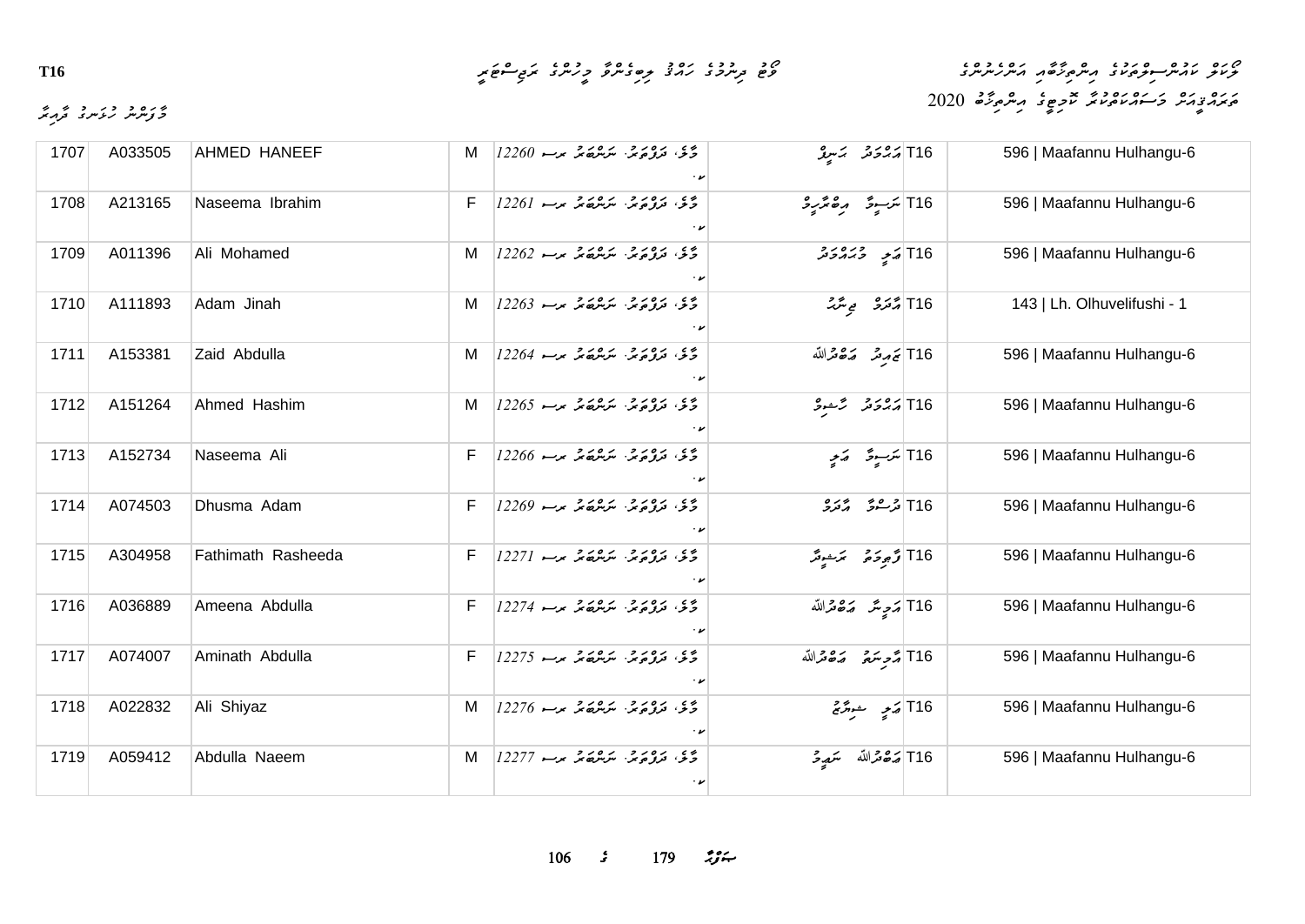*sCw7q7s5w7m< o<n9nOoAw7o< sCq;mAwBoEw7q<m; wBm;vB 2020<sup>, م</sup>وسوق المسجد التحقيق وسرمونية والم*جمع المسجد المسجد المسجد المسجد المسجد المسجد المسجد المسجد المسجد ال

### *n8o<n@ qC7m:q5 q7w7m?n>*

| 1720 | A323022 | Seela Abdulla Naeem |              | وَكَرْ، تَرَوْجْرْ. شَرْجَعْتْمْ بْرْبِ 12278 | T16 سوءٌ 10هزالله تتربه 3              | 596   Maafannu Hulhangu-6 |
|------|---------|---------------------|--------------|-----------------------------------------------|----------------------------------------|---------------------------|
| 1721 | A012593 | Ali Waheed          | M            | 35، تروم تر. سَرْسْھَ تَرْ سِرِ 12279]        | T16 کھ تو تو تو تھ                     | 596   Maafannu Hulhangu-6 |
| 1722 | A323021 | Arifa Yoosuf        | F            | 33، تروم تر. ترشق تر ب- 12280                 | T16 گەبىرۇ تەرىبۇ                      | 596   Maafannu Hulhangu-6 |
| 1723 | A302271 | Ahmed Arif          | M            | 33، تروم تر سر مصر الا228 الم                 | T16 كەندى قىلىدۇ                       | 596   Maafannu Hulhangu-6 |
| 1724 | A102085 | Mohamed Faiz        | M            | 33، مَرْوْحَة. سَرْجَعَة بِرَ - 12283.        | T16 <i>وبروبرو ژم</i> ی                | 596   Maafannu Hulhangu-6 |
| 1725 | A157089 | Siuna Ibrahim       | $\mathsf{F}$ | 32 مَرْوَمَ مَنْ سَرْسُ مَعْدَ سِرِ 12284     | T16 سوړنگر مرگانگړی ته                 | 596   Maafannu Hulhangu-6 |
| 1726 | A149251 | Sheereen Hussain    | F            | 33، تروم تر. س سره ته تر سه 12286             | T16   ھومريگر   پر شکر بگر             | 596   Maafannu Hulhangu-6 |
| 1727 | A095260 | Hawwa Hassan        | F            | 33، تروم 3. ترمۇم برسە 12287                  | T16 كەنگە كەسكەنلەر                    | 596   Maafannu Hulhangu-6 |
| 1728 | A074250 | Khadheeja Abdulla   | $\mathsf{F}$ | 33، تروڅ تر سرچي پر 12288                     | T16 كَرْمِرِيَّة _ مَرْكَة مِّرَاللَّه | 596   Maafannu Hulhangu-6 |
| 1729 | A000309 | Ali Ibrahim         | M            | 33، تروم 3. س س 2289 مرسو 12289               | T16 <i>ڇَڄِ به ڇُٽپ</i> و              | 596   Maafannu Hulhangu-6 |
| 1730 | A106752 | Hussain Siraj       | M            | 33، مَرْوْحَةَ. سَرْسْھَةَ مِرْ سِنْ 12290    | T16   يُرسَمرِ بْلْرَ سَنْتَيْتَعْ     | 153   K. Huraa - 2        |
| 1731 | A120708 | Nazahath Naeem      | $\mathsf{F}$ | 35، تروم تر. سَرْسْھَ تَرْ سِرِ 12292]        | T16 ى <i>تىڭ ئىق ئىم</i> رۇ            | 596   Maafannu Hulhangu-6 |
| 1732 | A132206 | Aminath Mohamed     | $\mathsf F$  | 33، مَرْوْحَةٍ. سَرْسْھَةٌ مِرْ - 12294       | T16 مَّ <i>جِسَمَّة حَمَدُهُ حَ</i> د  | 596   Maafannu Hulhangu-6 |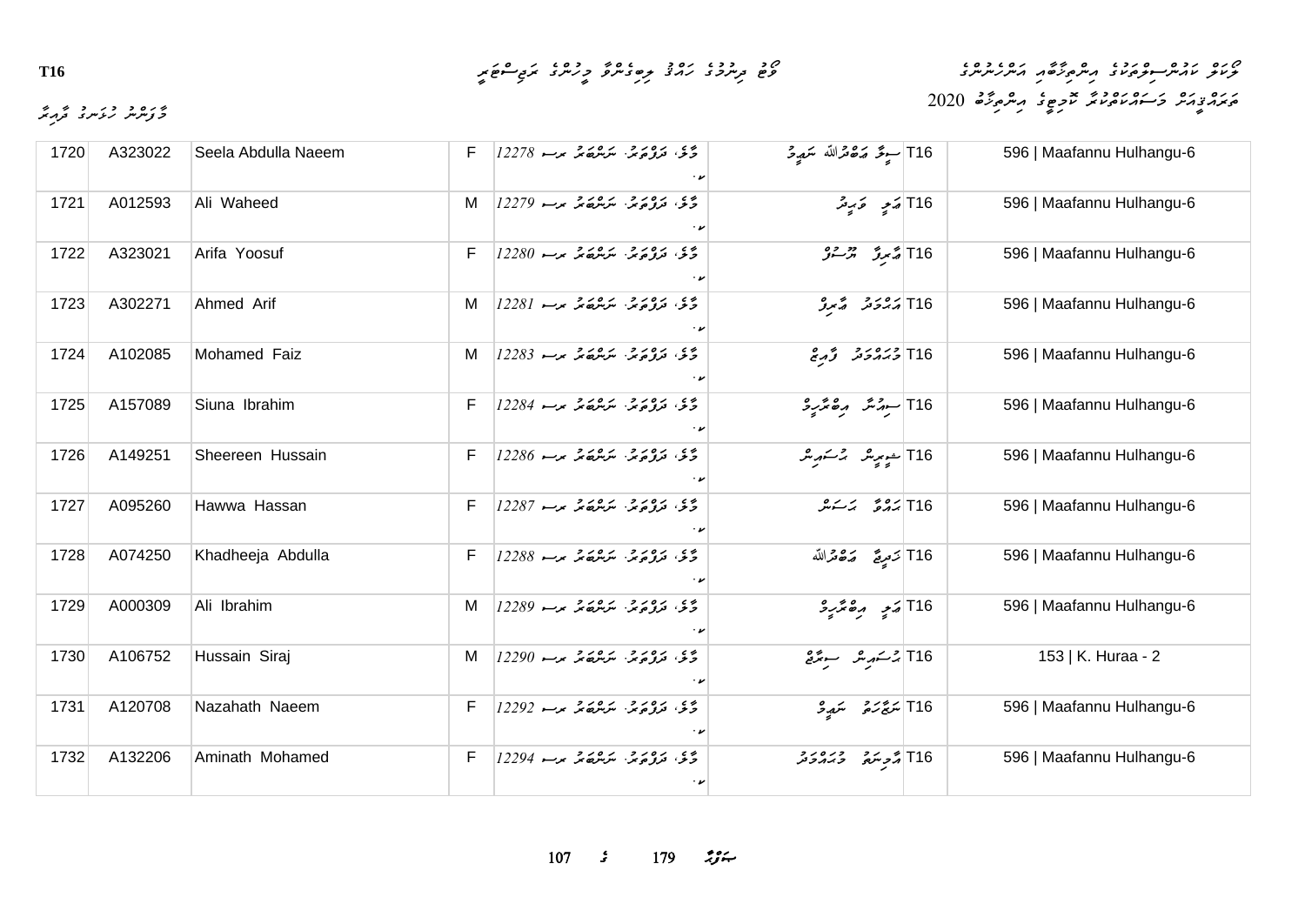*sCw7q7s5w7m< o<n9nOoAw7o< sCq;mAwBoEw7q<m; wBm;vB 2020<sup>, م</sup>وسوق المسجد التحقيق وسرمونية والم*جمع المسجد المسجد المسجد المسجد المسجد المسجد المسجد المسجد المسجد ال

### *n8o<n@ qC7m:q5 q7w7m?n>*

| 1733 | A060394 | Hassan Mazkoor       | M            | گەنگە ئىرگەمگە ئىر ئىھەتمە بىر سە 12295      | T16  تەسىھە ئ <i>ۇنى</i> مىتە                  | 596   Maafannu Hulhangu-6 |
|------|---------|----------------------|--------------|----------------------------------------------|------------------------------------------------|---------------------------|
| 1734 | A032944 | Hassan Ali Didi      | M            | 32 - دەرج. سەھەتمە بىر سە 12297.             | T16  پرسکر کے م <sub>ح</sub> مومی              | 596   Maafannu Hulhangu-6 |
| 1735 | A047102 | Abdulla Ali Naseer   | M            | 33، تروم تر. سُرْسُ تَمْرُ سِرْ 12298        | T16 كَدَهْتَدْاللَّهُ    كَمَعِ    مَرْسِومَّد | 596   Maafannu Hulhangu-6 |
| 1736 | A292463 | Adam Aslam           | M            | 33، تروم چى سرچىقى برسە 12299                | T16 مُرترى مَرْ شَوَرَةِ                       | 596   Maafannu Hulhangu-6 |
| 1737 | A037961 | Muneeza Majeed       | $\mathsf F$  | 33 مَرْقْ جَبْ سَرْسْھَ يَمْ سِيْدِ 12300    | T16   جُ سِيَّة = حَ مِيقر                     | 596   Maafannu Hulhangu-6 |
| 1738 | A055853 | Ali Saeed            | M            | 35، ئۇقەتمۇ. ئىرتىھ ئىر ئىرسىز 12301         | T16 <i>ڇُجِ ڪوپ</i> ٽر                         | 596   Maafannu Hulhangu-6 |
| 1739 | A048179 | Ahmed Rasheed Hassan | M            | 35، تروم تم. ترشھ تم سے 12302                | T16 كەندى كەر كەر كەسەر                        | 596   Maafannu Hulhangu-6 |
| 1740 | A204136 | Aminath Aneesa       | F            | رَّدْ مَرْوْحَةْ سَرْجَةْ بِرَ— 12303        | T16 مَّ جِسَمَۃ مَسِہَّ                        | 596   Maafannu Hulhangu-6 |
| 1741 | A302784 | Fathmath Shoozee     | $\mathsf{F}$ | 35، تروم تمر، ترشھ تمر سے 12304              | T16 <i>وَّجِودَة</i> مَقْيَمِ                  | 596   Maafannu Hulhangu-6 |
| 1742 | A059844 | Ali Najeeb           | M            | 33 مَرْوْحَ بْمْ. سَرْسْھَ بْمْ سِرْ 12306   | T16 <i>ھ</i> ُو سَمِوصُ                        | 596   Maafannu Hulhangu-6 |
| 1743 | A124629 | Fathimath Irushada   | $\mathsf F$  | 33 مَرْوْمَ مْرْ سَرْسْھَ بْمْ سِـرِ 12307   | T16 <i>وُّجِودَة بِ</i> بِرُّسْتَمَرَّ         | 596   Maafannu Hulhangu-6 |
| 1744 | A286931 | Ali Rasheed          | M            | 33 مَرْوْمَ مْرْ. سَرْسْھَ مْرْ سِيْرِ 12308 | T16 كەمچە - ئىزىش <sub>ى</sub> رتىر            | 7   HA. Ihavandhoo - 1    |
| 1745 | A014426 | Saaima Hussain       | $\mathsf{F}$ | 33) مَرْوْحَة. سَرْسْھَة يَرْسَدُ 12309      | T16 گەرى - ئەسەر ش                             | 596   Maafannu Hulhangu-6 |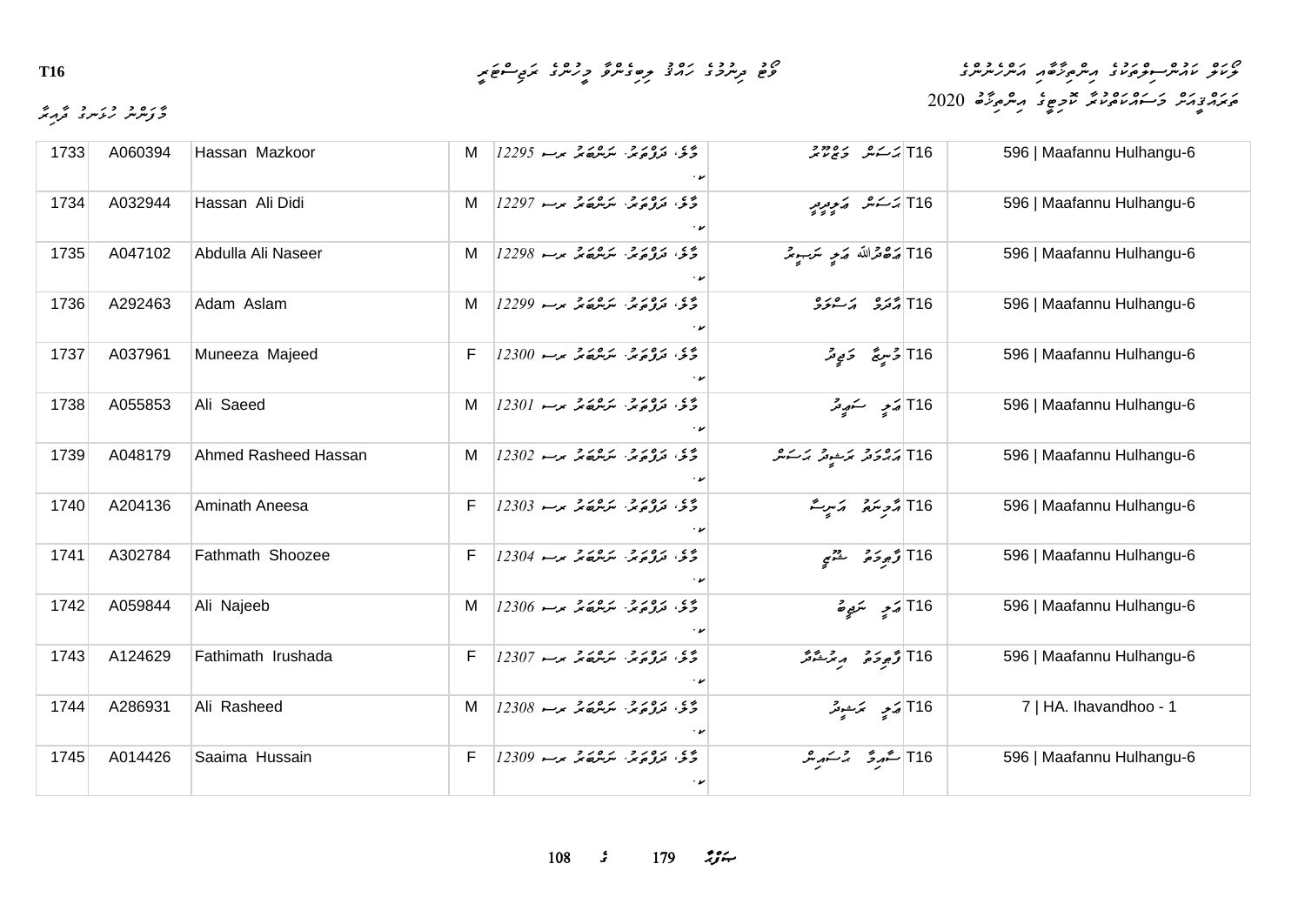*sCw7q7s5w7m< o<n9nOoAw7o< sCq;mAwBoEw7q<m; wBm;vB 2020<sup>, م</sup>وسوق المسجد التحقيق وسرمونية والم*جمع المسجد المسجد المسجد المسجد المسجد المسجد المسجد المسجد المسجد ال

| 1746 | A105412 | Aminath Ismail    | F            | دَّنْسُ مَرْوَةٍ مِّنْ مَرْسُرْجَةٍ مِنْ 12310 [  | T16 مَّ مِسَمَّد مِسْتَوَّرِ وَ           | 596   Maafannu Hulhangu-6 |
|------|---------|-------------------|--------------|---------------------------------------------------|-------------------------------------------|---------------------------|
| 1747 | A003063 | Abdulla Ibrahim   | M            | 33) مَرْوَمَ مَنْ سَرْسُ صَدْرِ - 12311 [         | T16 كەھىراللە م <i>ەھەرد</i> و            | 596   Maafannu Hulhangu-6 |
| 1748 | A034616 | Abdulla Hussain   | M            | 33، ئۇۋەتمە شرىھىم بىر 12313                      | T16 مَەمْمَراللە ب <sub>ە</sub> شىرىئر    | 596   Maafannu Hulhangu-6 |
| 1749 | A271382 | Razeena           | $\mathsf F$  | 33، ئۇۋەتمە. ئىرتىھەتمە ئەسە 12315                | T16 تر <sub>سم</sub> گر                   | 596   Maafannu Hulhangu-6 |
| 1750 | A138566 | Naila Ahmed       | $\mathsf{F}$ | 33) مَرْوْمَ مِنْ سَرْحَدَ مِنْ 12317             | T16 سَمَدِ مَدَّ دَمَدَ مَد               | 596   Maafannu Hulhangu-6 |
| 1751 | A040159 | Mujuthaba Mohamed | M            | 33، ئۇۋەتمە شرىھقى بىر سى 12318                   | T16 دوره وره دور                          | 596   Maafannu Hulhangu-6 |
| 1752 | A151476 | Fathimath Saeeda  | F            | 33، ئۇۋەتمە. ئىرتىرى تەرىپە 12319                 | T16 رَّجِ دَمَرُ مَسَم <i>َّرٍ مَدَّ</i>  | 596   Maafannu Hulhangu-6 |
| 1753 | A156669 | Shifa Hussain     | F            | 33) مَرْوْمَ بْرْ. سَرْسْرْھَ بْرْ سِيْسِدِ 12320 | T16 حو <i>ق بر شهر مثر</i>                | 596   Maafannu Hulhangu-6 |
| 1754 | A050404 | Ibrahim Waheed    | M            | 32) دەرج. ئېرىش ئەسىر 12321                       | T16 م <i>وڭ بگرى</i> ئۇم <sub>ي</sub> ىتر | 243   AA. Himendhoo - 1   |
| 1755 | A060982 | Asma Moosa        | F            | وي دورو. سەھەتە برىد 12322                        | $23$ $52$ $\sqrt{116}$                    | 596   Maafannu Hulhangu-6 |
| 1756 | A043690 | Hassan Saud       | M            | وي دورد. سەھەتە برسە 12323                        | T16 يزيتر سن <i>ھ</i> تر                  | 596   Maafannu Hulhangu-6 |
| 1757 | A233764 | Mohamed Saif      | M            | 33، تروم تر. سَرْسْھَ تَرْ سِرِ 12324             | T16 <i>5223 سَمبرو</i>                    | 596   Maafannu Hulhangu-6 |
| 1758 | A041120 | Aishath Azra      | $\mathsf{F}$ | 33 مَرْوَمَ مَنْ سَرْجَ مِنْ سَرْجِ 12326         | T16 م <i>جْهِيشَمْ مَيْ تَدُّ</i>         | 596   Maafannu Hulhangu-6 |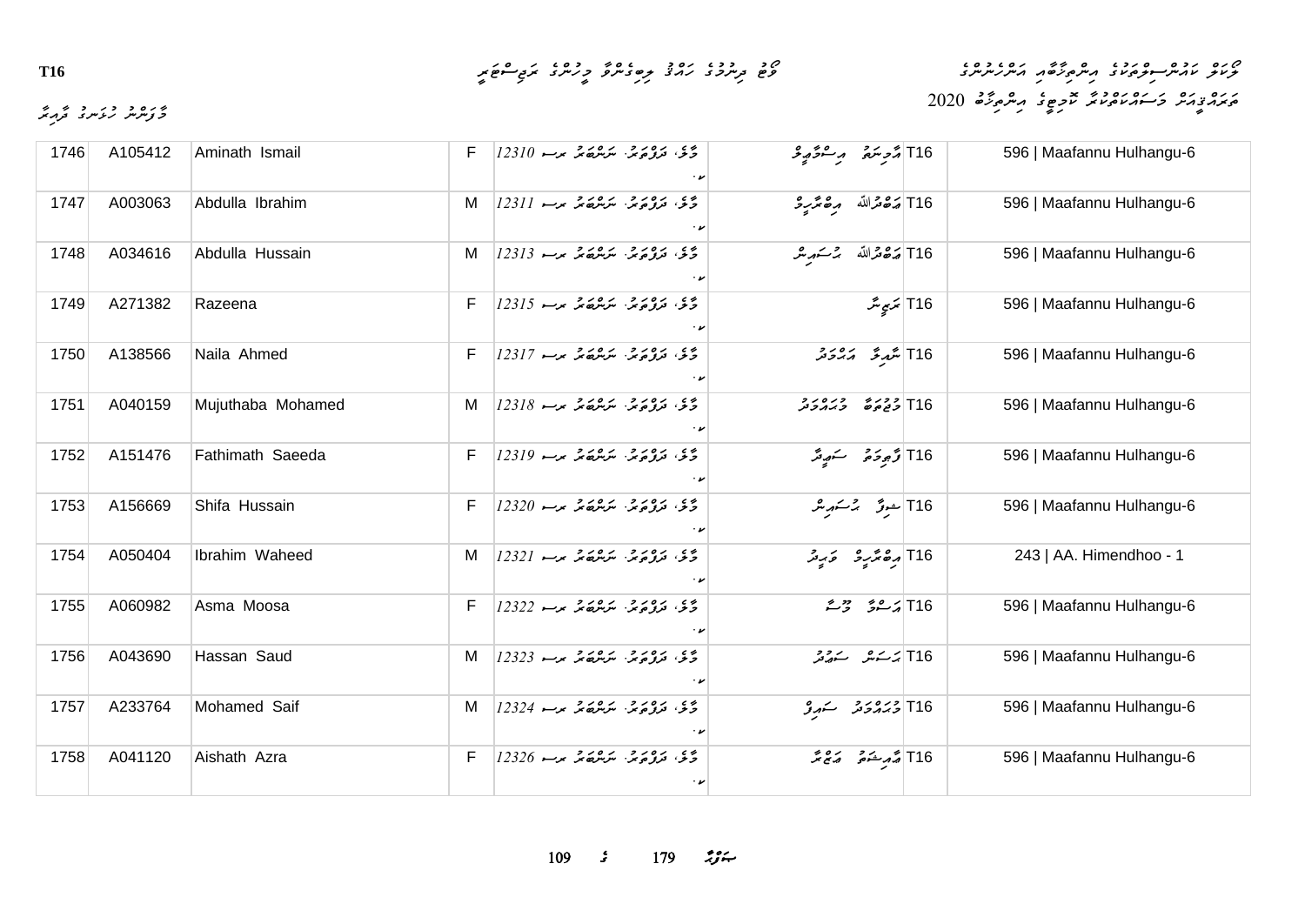*sCw7q7s5w7m< o<n9nOoAw7o< sCq;mAwBoEw7q<m; wBm;vB 2020<sup>, م</sup>وسر در مدد مدرج به مدرم مقرم قرار 2020*<br>موسر المستقرم المستقرم المستقرم المستقرم المستقرم المستقرم المستقرم المستقرم المستقرم المستقرم المستقرم المستقر

#### *n8o<n@ qC7m:q5 q7w7m?n>*

| 1759 | A094693 | Shamsunnisa Abdul Kareem  |   | 33، تروه تم. سَرْسُ تَمَدَّ بِرَ 12327          | T16 خەرجەمىرىگە مەھ <i>ەرۋىزىر</i> ۇ       | 596   Maafannu Hulhangu-6 |
|------|---------|---------------------------|---|-------------------------------------------------|--------------------------------------------|---------------------------|
| 1760 | A116701 | Ahmed Saeed               | м | 33، تروم تر. سَرْسْھَ تَرْ سِرِ 12328]          | T16 ړَرُدَوَ سَمهِ تَر                     | 596   Maafannu Hulhangu-6 |
| 1761 | A073993 | Muhusina Adam             | F | 33) مَرْوَمَ بْمُنْ سَرْسْھَ بْمْ سِيْدِ 12329  | T16 وُيُرْسِعَّرُ مُحَمَّرُ                | 596   Maafannu Hulhangu-6 |
| 1762 | A022631 | Ibrahim Mohamed           | M | 33، ئۇۋكەت ئىر ھەتكە بىر سىن 12330              | T16 مەھمەر قىقىدە ئەرەپىر                  | 596   Maafannu Hulhangu-6 |
| 1763 | A079038 | Thahumeena Hussain        | F | 32، ئۇۋەتمە شرىھىم بىر يە 12332                 | T16 <sub>ح</sub> رثر پڑتے ہر مگر بھر       | 596   Maafannu Hulhangu-6 |
| 1764 | A124566 | Ahmed Naseem              | M | 32، ئۇۋەتمە شرىھىم بىر يە 12333                 | T16 كەيرى تىم سىرسونى                      | 596   Maafannu Hulhangu-6 |
| 1765 | A001305 | Hassan Zareer             | M | 33، تروم تر. سرچھ تر سے 12334                   | T16   پزشکر ہے <i>م</i> یرنڈ               | 596   Maafannu Hulhangu-6 |
| 1766 | A037243 | Aishath Shujana           | F | 33، ئۇۋەتمە. ئىر ھەتمە ئەسە 12336               | T16 مُرْسَمَة شَقَّةَ مَّرَ                | 596   Maafannu Hulhangu-6 |
| 1767 | A104902 | Ali Ahmed Mohamed         | M | 33) مَرْوَمْ مَنْ سَرْجَة مِنْ 12337            | T16 كمامو المركزون وبراماد و               | 596   Maafannu Hulhangu-6 |
| 1768 | A138753 | Zubaida Hussain           | F | 33، ئۇقەتمە. ئىرتىھەتمە ئەسە 12338              | T16 ىن <i>ھەمەمەً بى</i> شەمەمىر           | 596   Maafannu Hulhangu-6 |
| 1769 | A058015 | Abdul Ghany Abdhul Rahman | M | 33) مَرْوَمَ مَنْ سَرْسُ مَعْدَ مِرْسِدِ 12339] | 716 - مەدەن بىر مەدەرە دەرە                | 596   Maafannu Hulhangu-6 |
| 1770 | A153834 | Mohamed Naseer            | м | 33، تروم تر. ترشھ تر سے 12340                   | T16  <i>وُيَرُوُوَ</i> تَرُ - سَرَسِيْتَرُ | 596   Maafannu Hulhangu-6 |
| 1771 | A090432 | Ali Shafiu                | M | 32، تروپر سرچینی پر سو 12341                    | T16 کړ <i>و</i> ش <i>ور</i>                | 596   Maafannu Hulhangu-6 |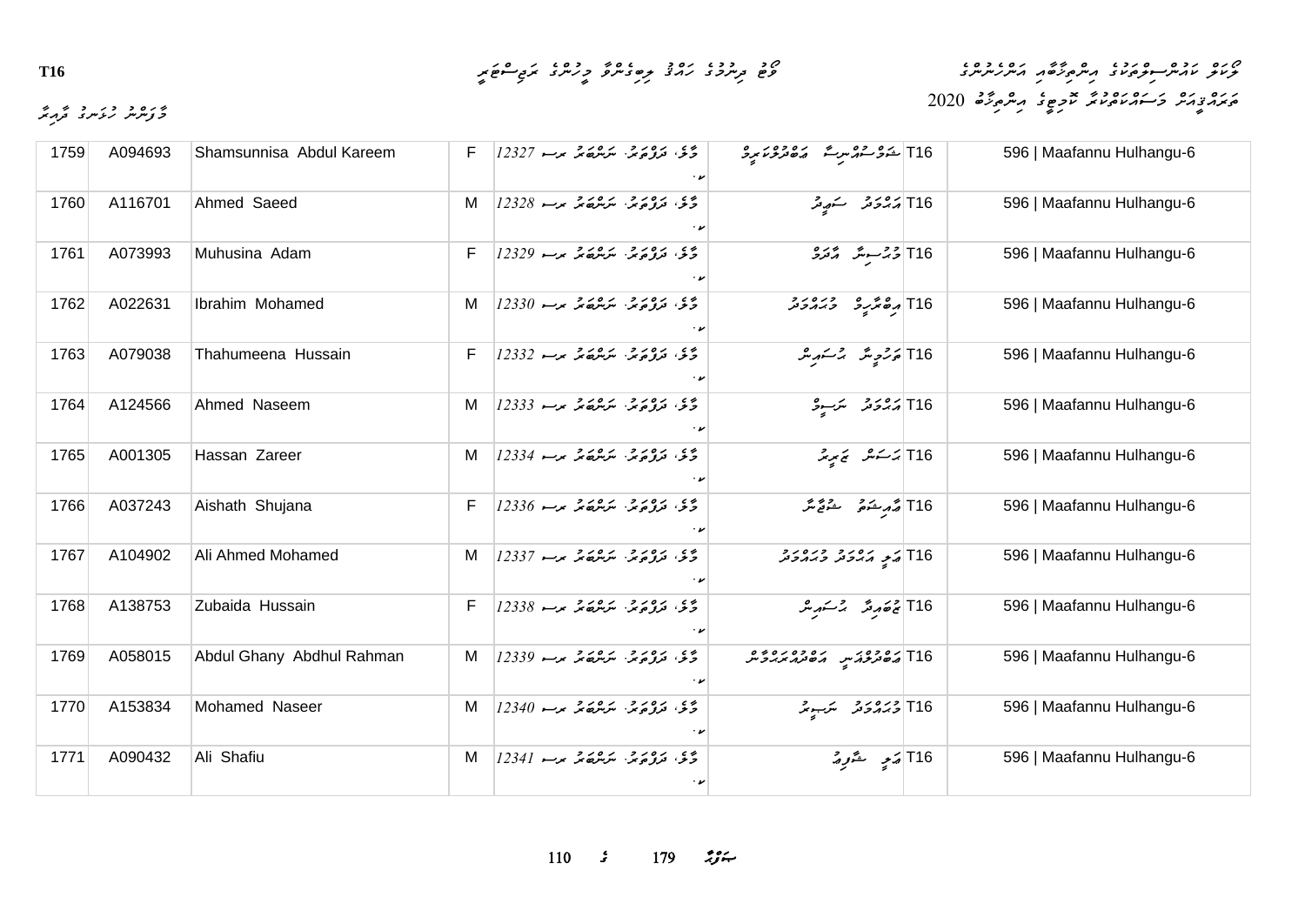*sCw7q7s5w7m< o<n9nOoAw7o< sCq;mAwBoEw7q<m; wBm;vB* م من المسجد المسجد المسجد المسجد المسجد العام 2020<br>مسجد المسجد المسجد المسجد المسجد المسجد المسجد المسجد المسجد ال

## *n8o<n@ qC7m:q5 q7w7m?n>*

| 1772 | A025913 | Faheema Ibrahim    | F            | 33، تروم تر سرچی پر 12342             | T16 كۆرى <sup>چ</sup> ە مەھم <i>گرى</i> 3          | 596   Maafannu Hulhangu-6 |
|------|---------|--------------------|--------------|---------------------------------------|----------------------------------------------------|---------------------------|
| 1773 | A034982 | Gusayyu Ibrahim    | M            | 35، تروپر برمۇنى برىسى 12343          | T16 تۈسە <i>مەتىر مەھەترى</i> رى                   | 596   Maafannu Hulhangu-6 |
| 1774 | A066777 | Abdul Gani Mohamed | M            | 33، مَرْوْحَة. سَرْسْھَة مِرْ 12345   | T16 בەممۇرىر دىمەدە                                | 596   Maafannu Hulhangu-6 |
| 1775 | A054900 | Mohamed Junaid     | M            | 33، ئۇۋۇش ئىر ھەتكە بىر سىم 12346     | T16 <i>وُبَرُوْجُوْ فِي مَرْمِ</i> قُرْ            | 596   Maafannu Hulhangu-6 |
| 1776 | A288715 | Aminath Rifza      | F            | 33، ئۇۋەتمە سەھەتمە بىر 12348         | T16 مَّ <i>جِسَعَةَ</i> بِرَقَّ مِّ                | 596   Maafannu Hulhangu-6 |
| 1777 | A236306 | Jameela Ibrahim    | F            | 32، ئۇۋەتتى. ئىرتىرى قىرىسى 12349     | T16 <sub>تح</sub> وِرَ م <i>ِ مِیْ بِ</i> وْ       | 596   Maafannu Hulhangu-6 |
| 1778 | A131870 | Malik Abdulla      | М            | 33، تروم تر. سَرْسْھَ تَرْ سِرِ 12350 | T16 حَ مِرْ مَصْعَمُ اللّه                         | 596   Maafannu Hulhangu-6 |
| 1779 | A009815 | Hussain Ahmed      | M            | 33، ئۇۋۇش ئىر 12352 بىر يە            | T16 يُرسَمه شركة محمد المحدوث                      | 596   Maafannu Hulhangu-6 |
| 1780 | A071402 | Afkara Umar        | $\mathsf{F}$ | 35 مەدرە بىرە يەر 12353.              | T16 پروند پر پرې                                   | 596   Maafannu Hulhangu-6 |
| 1781 | A060590 | Fathimath Fazeela  | $\mathsf{F}$ | 35، ئۇۋەتمە. ئىر ھەتمە ئەسە 12354     | T16   قەچەققە - ق <sup>ەس</sup> ىرى <del>ت</del> ە | 596   Maafannu Hulhangu-6 |
| 1782 | A207759 | Hawwa Zahira       | $\mathsf{F}$ | 33، تروم تر. سَرْسْھَ تَرْ 12355      | T16 يَرْدُوَّ گَمْ رَبَّرُ                         | 596   Maafannu Hulhangu-6 |
| 1783 | A239328 | Fareesha Jameel    | F            | 33، ئۇۋەتمە. ئىرتىرى كىرىد 12356      |                                                    | 596   Maafannu Hulhangu-6 |
| 1784 | A032732 | Ibrahim Zaadee     | M            | 33، تروڅ تر سرسي تر 12357             | T16 <i>۾ ڦٽڙي</i> و گي پي                          | 596   Maafannu Hulhangu-6 |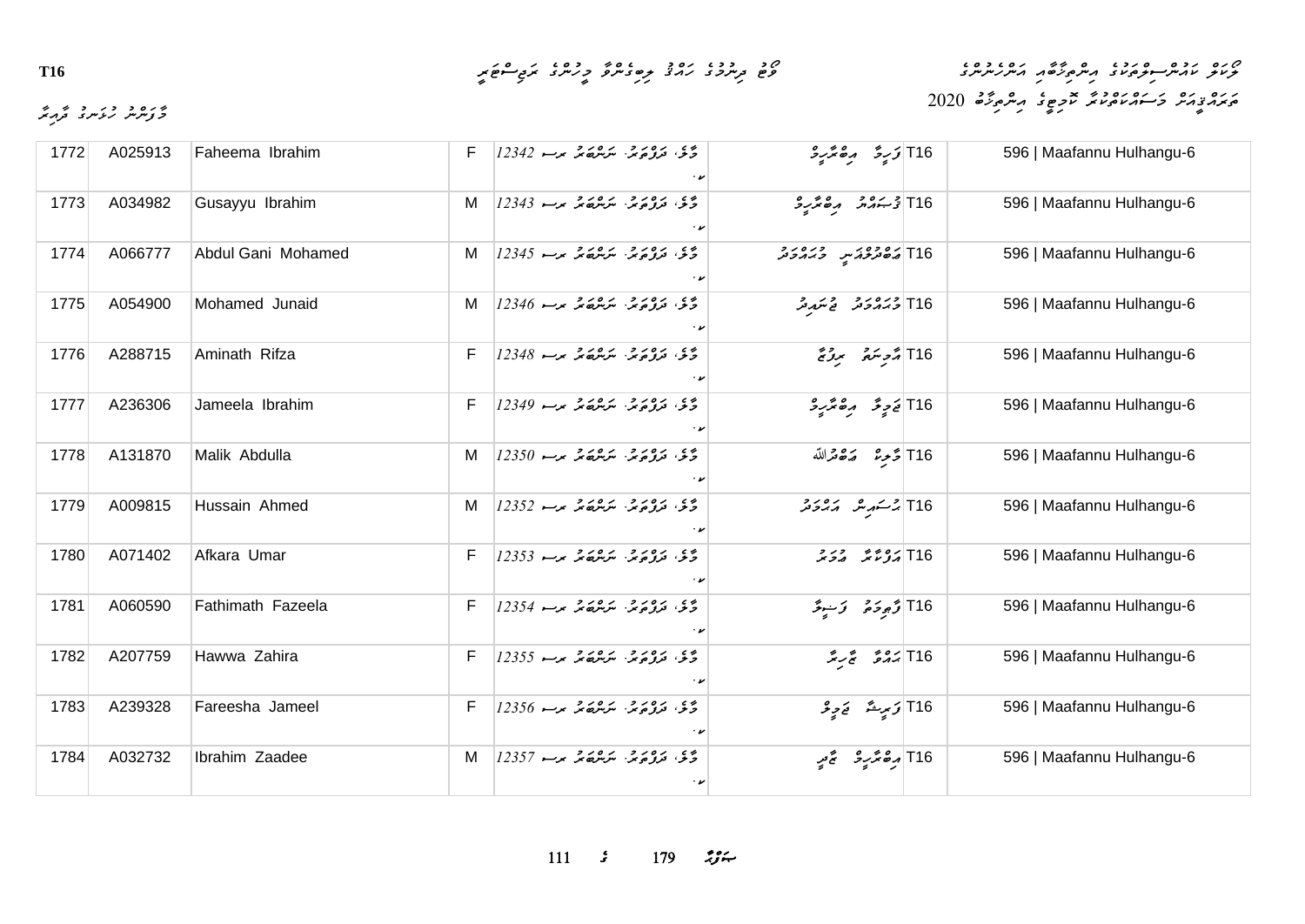*sCw7q7s5w7m< o<n9nOoAw7o< sCq;mAwBoEw7q<m; wBm;vB* م من المسجد المسجد المسجد المسجد المسجد العام 2020<br>مسجد المسجد المسجد المسجد المسجد المسجد المسجد المسجد المسجد ال

#### *n8o<n@ qC7m:q5 q7w7m?n>*

| 1785 | A212000 | Anwary Adam         |             | 33، تروم تر. ترتگر تھ تر سو 12358          | T16 كەش <i>ۇبە م</i> ۇنزۇ               | 596   Maafannu Hulhangu-6 |
|------|---------|---------------------|-------------|--------------------------------------------|-----------------------------------------|---------------------------|
| 1786 | A059298 | Fathimath Shifa     | F           | 33) قرقوم شرح مراجع من 12359               | T16 گەچەقەتە<br>شوگر                    | 62   Sh. Maroshi - 1      |
| 1787 | A052032 | Ibrahim Hassan      | M           | 33، ترۇپ ئىر سەھەتمە بىر سە 12360          | T16  مەھەرىۋە    ئەسەئىر                | 596   Maafannu Hulhangu-6 |
| 1788 | A029200 | Haseena Mahmood     | F           | 33، ئۇۋىر ئىرەھكى بىر 12361                | T16 بزسویٹر ن <i>خ</i> صیحتر            | 596   Maafannu Hulhangu-6 |
| 1789 | A026448 | Ahmed Nasheed       | M           | 33، مَرْوْحَةْ. سَرْسْھَةْ بِرْبِ 12362]   | T16   كەرى كى سىمىسى ئىشرىقى ئىس        | 596   Maafannu Hulhangu-6 |
| 1790 | A014219 | Abdulla Ibrahim     | м           | 33، مَرْوْحَة. سَرْسْھة مِرْ سِيْنَ 12363. | T16 كەھىراللە م <i>ەھەرد</i> ۇ          | 596   Maafannu Hulhangu-6 |
| 1791 | A029165 | Majda Yahya         | F           | 33، مَرْوْحَةْ. سَرْسْھَةْ بِرْبِ 12365    | T16 كَرْمْ مَدْ بَرْرْتَرْ \$           | 596   Maafannu Hulhangu-6 |
| 1792 | A231074 | Zeena Abdul Razzag  | F           | 33، مَرْوْحَة. سَرْسْھَة مِرْ - 12367      | T16 <sub>مح</sub> مد <i>مەھەرە مورى</i> | 596   Maafannu Hulhangu-6 |
| 1793 | A014723 | Aminath Mohamed Ali | $\mathsf F$ | 33، ئۇۋۇتمە. ئىردە ئەربىيە 12368           | T16 مُرجِسَة ورورة مَرِ                 | 596   Maafannu Hulhangu-6 |
| 1794 | A086763 | <b>Ismail Hilmy</b> | M           | 33، مَرْوْحَةْ. سَرْسْھَةْ بِرْبِ 12369    | T16 <sub>م</sub> رشۇر ئىمى بولىچە بەر   | 596   Maafannu Hulhangu-6 |
| 1795 | A058848 | Ahmed Shareef       | M           | 33، ئۇۋەتمە. ئىرتىھ ئەسىر 12370            | T16   كەش <sup>ى</sup> رى ھەمبەتى       | 596   Maafannu Hulhangu-6 |
| 1796 | A326615 | Khadheeja Adam      | $\mathsf F$ | 33) مَرْوَى مِنْ سَرْحَامَة مِنْ 12371     |                                         | 596   Maafannu Hulhangu-6 |
| 1797 | A055952 | Aminath Saeeda      | F           | 33، تروم 3. س س 2373 مرسو 12373            | T16 مَّ حِسَمَّة مَسَمِيَّة حَمَّد      | 596   Maafannu Hulhangu-6 |

*112 s 179 <i>n*<sub>s</sub>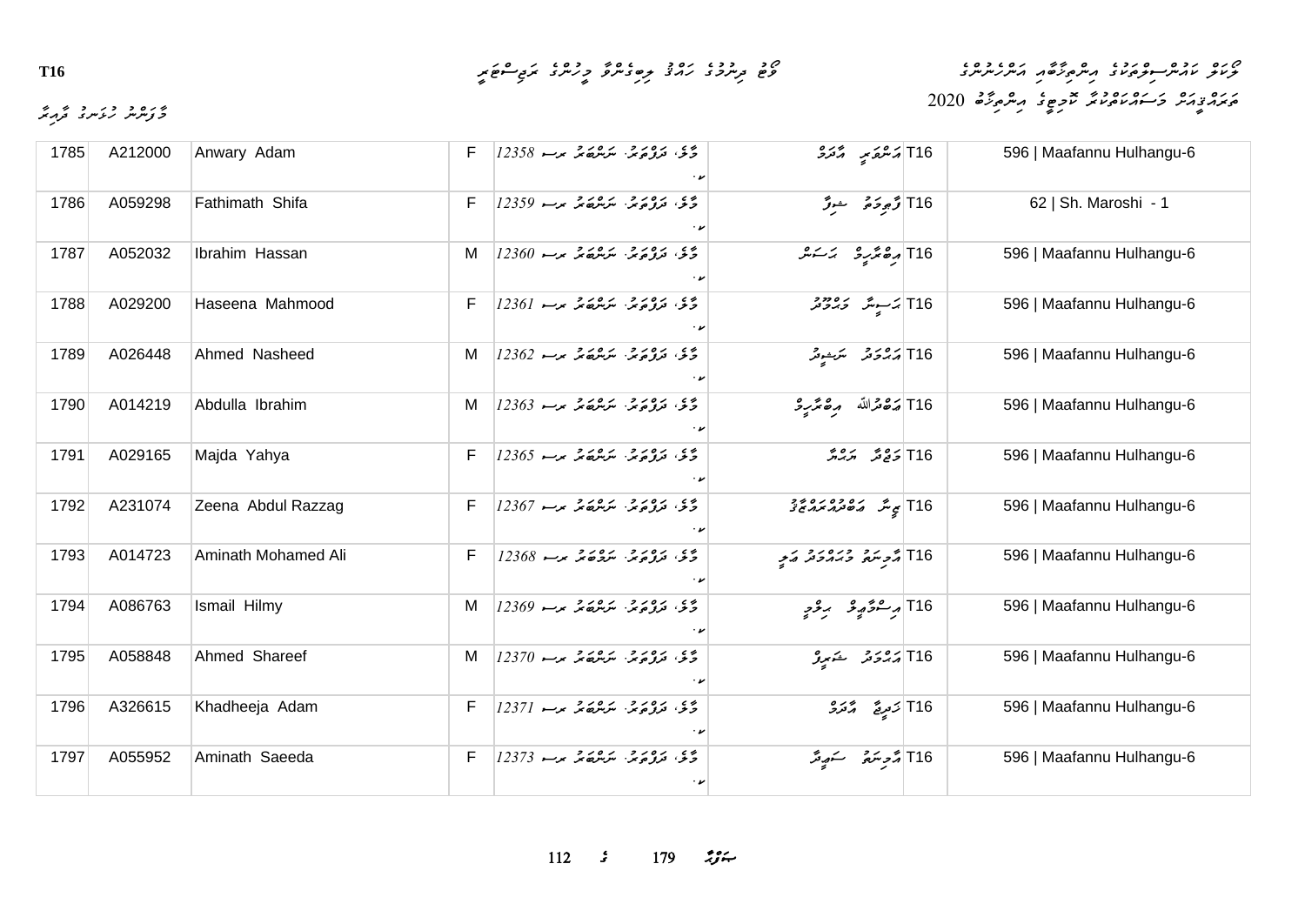*sCw7q7s5w7m< o<n9nOoAw7o< sCq;mAwBoEw7q<m; wBm;vB 2020<sup>, م</sup>وسر در مدد مدرج به مدرم مقرم قرار 2020*<br>موسر المستقرم المستقرم المستقرم المستقرم المستقرم المستقرم المستقرم المستقرم المستقرم المستقرم المستقرم المستقر

#### *n8o<n@ qC7m:q5 q7w7m?n>*

| 1798 | A102337 | Aminath Rasheeda                  |              | وَتَوْ، مَرْوَة مِنْ. سَرْسُرْھَ مَرْ سِيَنْ 12375                          |                                                                            | 596   Maafannu Hulhangu-6 |
|------|---------|-----------------------------------|--------------|-----------------------------------------------------------------------------|----------------------------------------------------------------------------|---------------------------|
| 1799 | A252406 | Sara Ali                          | $\mathsf{F}$ | وی مرور مرورد برابر 12377                                                   | T16 گنگ <i>ق</i> نو                                                        | 596   Maafannu Hulhangu-6 |
| 1800 | A082644 | Aishath Rasheeda                  | F            | 33، مَرْوْحَةٌ. سَرْسْھَةٌ مِرْسَدِ 12378]                                  | T16 مَگهرڪو گرجونگر                                                        | 137   Lh. Naifaru - 2     |
| 1801 | A208333 | Hamdhoona Ibrahim                 | $\mathsf F$  | 33، تروڅ تر سرسي تر بر سه 12380                                             | T16 ئۇنى <i>رىگە مەھگرى</i> 3                                              | 596   Maafannu Hulhangu-6 |
| 1802 | A027323 | Hussain Hilmy                     | M            | 32، ئۇۋەتمە شرىھقى بىر سىن 12381                                            | T16 پڑے پر ن <i>گ ب</i> وی <sub>چ</sub>                                    | 596   Maafannu Hulhangu-6 |
| 1803 | A056642 | Aminath Rasheeda                  | F            | 32) مَرْوَمَ مِنْ سَرْسُ مَعْرَ مِنْ 12382                                  | T16 مَّ حِسَمَ سَمَسِوْمَ                                                  | 596   Maafannu Hulhangu-6 |
| 1804 | A075899 | Aminath Niha Abdul Rasheed Ismail | F            | 33، مَرْوْمَ مِّرْ. سَرْسْھَ مِّرْ سِرْ 12385<br>$\cdot$ $\boldsymbol{\nu}$ | T16 س <i>رج مُـ9دُمُ مَرْسُومُرَ مِ</i> مُـ <i>وَّمُومِ</i> وَ<br>مرد سرمی | 596   Maafannu Hulhangu-6 |
| 1805 | A066181 | Jeelath Aboobakuru                | $\mathsf{F}$ | 35، ئۇق ئەڭ ئىر ئەھق ئەسە 12386                                             | T16 ي <sub>و</sub> ځې د <i>ه ه</i> وري                                     | 596   Maafannu Hulhangu-6 |
| 1806 | A012173 | Ali Solih Moosa                   | M            | 33، تروم تر سرچ تھ 12387                                                    | T16] پَرمٍ سِمَّوِرُ حُرْثَہُ                                              | 596   Maafannu Hulhangu-6 |
| 1807 | A029666 | Fathimath Nashidha                | $\mathsf F$  | 33، مَرْوْحَةِ. سَرْجَعَةْ بِرَبِّ 12388                                    | T16 رُّجِ رَحْمٌ مُتَرْسُوشٌ                                               | 596   Maafannu Hulhangu-6 |
| 1808 | A111779 | Fathimath Nishwa                  | $\mathsf F$  | 35، تروپر برمۇن برىسە 12389                                                 | T16 تَ <i>وْجِ</i> وَمَ سِشْرَةً                                           | 596   Maafannu Hulhangu-6 |
| 1809 | A264557 | Thohira Abdulla                   | $\mathsf F$  | 35، تروم تمر سر هفته بر ب                                                   | T16 كُوْرِيْتْ مَدَّرْ هَلْدَ اللّه                                        | 596   Maafannu Hulhangu-6 |
| 1810 | A028015 | Aminath Nazeera Abdulla           | $\mathsf{F}$ | 35، تروپر برمۇن برىسە 12392                                                 | T16 مَّر <i>ِ سَمَّةَ سَبِّ مَّ</i> مَ <i>َ</i> صْفَرَ <sup>اللّه</sup> َ  | 596   Maafannu Hulhangu-6 |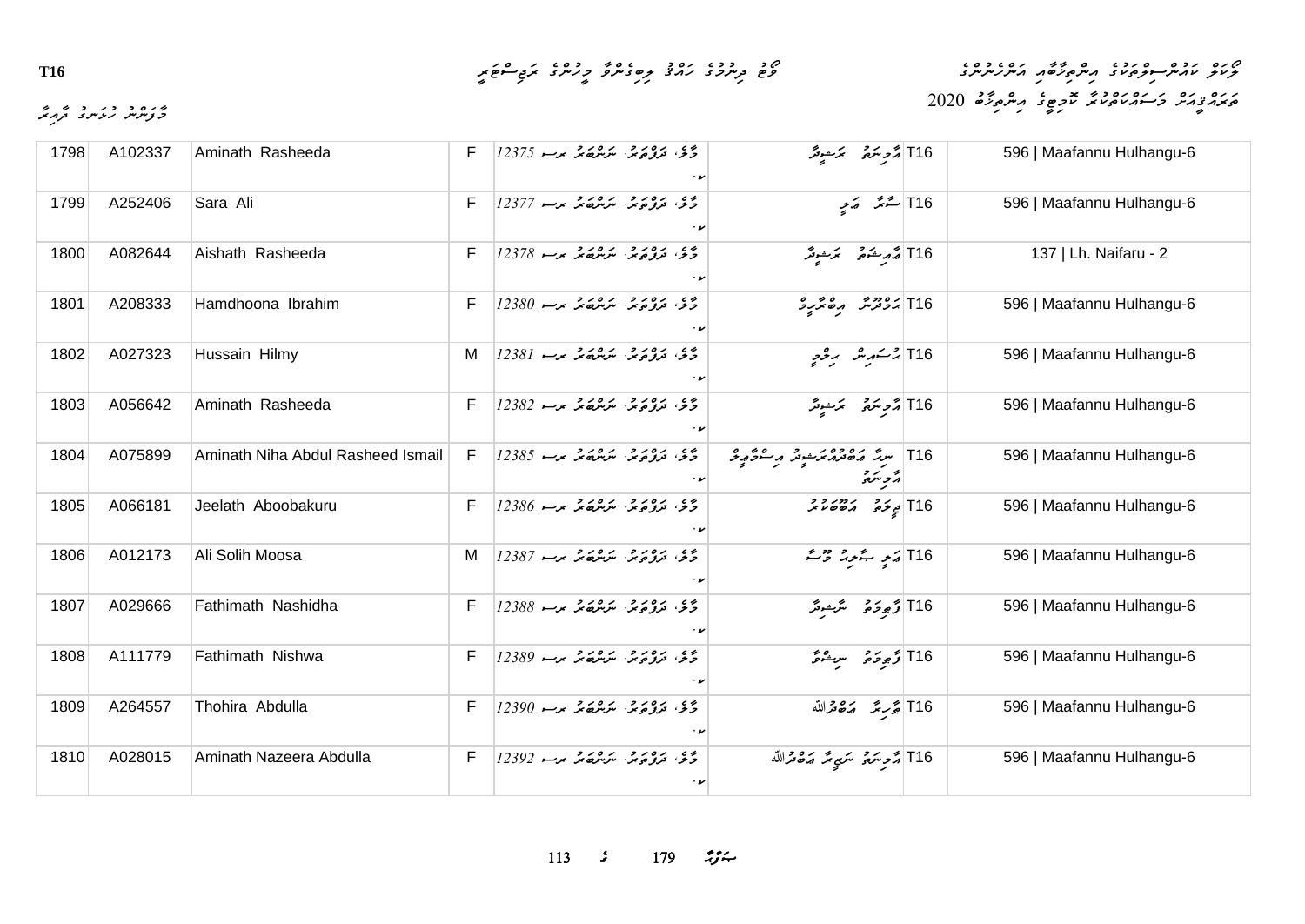*sCw7q7s5w7m< o<n9nOoAw7o< sCq;mAwBoEw7q<m; wBm;vB 2020<sup>, م</sup>وسر در مدد مدرج به مدرم مقرم قرار 2020*<br>موسر المستقرم المستقرم المستقرم المستقرم المستقرم المستقرم المستقرم المستقرم المستقرم المستقرم المستقرم المستقر

| 1811 | A259878 | Mariyam Muaza       |              | 33، تروم تم. ترشھ تمر سے 12393             | $5.3$ $5.3$ $716$                      | 596   Maafannu Hulhangu-6 |
|------|---------|---------------------|--------------|--------------------------------------------|----------------------------------------|---------------------------|
| 1812 | A081184 | Fathimath Abdulla   | F            | 35، تروم تر. سَرْسْھَ تَرْ سِرِ 12394      | T16 قُرْجِرَة مَ صَرَّاللَّهُ          | 596   Maafannu Hulhangu-6 |
| 1813 | A249174 | Ahmed Ibrahim       | м            | 33، تروم تر. س سره تر 12395                | T16 كەبرى قىر مەھ <i>مگرى</i> 3        | 596   Maafannu Hulhangu-6 |
| 1814 | A049683 | Waheeda Moosa       | $\mathsf{F}$ | 33، مَرْوْحَةْ. سَرْسْھَةْ بِرَبْعَ 12396  | T16 تحریگ تی شگ                        | 596   Maafannu Hulhangu-6 |
| 1815 | A117456 | Ameena Umar         | $\mathsf{F}$ | 32، مَرْوْمَ مِنْ سَرْسْرَة مِنْ 12397     | T16 كەرىگە كەنەتر                      | 596   Maafannu Hulhangu-6 |
| 1816 | A035627 | Abdul Rahman Adam   | м            | 35، تروم تمر شرش تمر سے 12398              | T16 كەھ <i>قەم مەرە</i> ئەر ئەر ئەر    | 596   Maafannu Hulhangu-6 |
| 1817 | A065769 | Madeena Waheed      | $\mathsf F$  | 33، ئۇۋىر ئىر ئەشقەتمە بىر سە 12399        | T16   حَ مِيسٌ = حَ بِيشٌ              | 596   Maafannu Hulhangu-6 |
| 1818 | A216899 | Shaaheena Mohamed   | $\mathsf{F}$ | 33، تروڅ تر سرسي تر سه 12400               | T16 ڪريگ <i>وندون</i> و                | 596   Maafannu Hulhangu-6 |
| 1819 | A103922 | Sakeena Mohamed     | F            | 35، ئۇۋەتمە. ئىرتىرى تەرىپە 12401          | T16 س <i>ەرىگە خەندە ق</i> ر           | 596   Maafannu Hulhangu-6 |
| 1820 | A216900 | Fathmath Shimla     | $\mathsf{F}$ | 35، مَرْقِ جَيْنَ سَرْسْرَةَ جَرْسِي 12402 | T16 رَّجِ حَمَّ صَوَدَّةَ ۖ            | 596   Maafannu Hulhangu-6 |
| 1821 | A131734 | Abdulla Maseeh      | м            | 33، مَرْوْحَة. سَرْسْھَة مِرْ - 12403.     | T16 كەھەراللە     كەب بە               | 596   Maafannu Hulhangu-6 |
| 1822 | A099580 | Moosa Manik Mohamed | M            | 35، تروم تر. سَرْسْھَ تَرْ سِرِ 12404      | T16 جي ئ <i>م دين جي دور</i>           | 596   Maafannu Hulhangu-6 |
| 1823 | A029154 | Aminath Shafeega    | F            | 33، تروم تر. ترشق تر ب- 12405              | T16 ۾َ <i>وِسَمَ</i> شَ <i>وِيَّةَ</i> | 596   Maafannu Hulhangu-6 |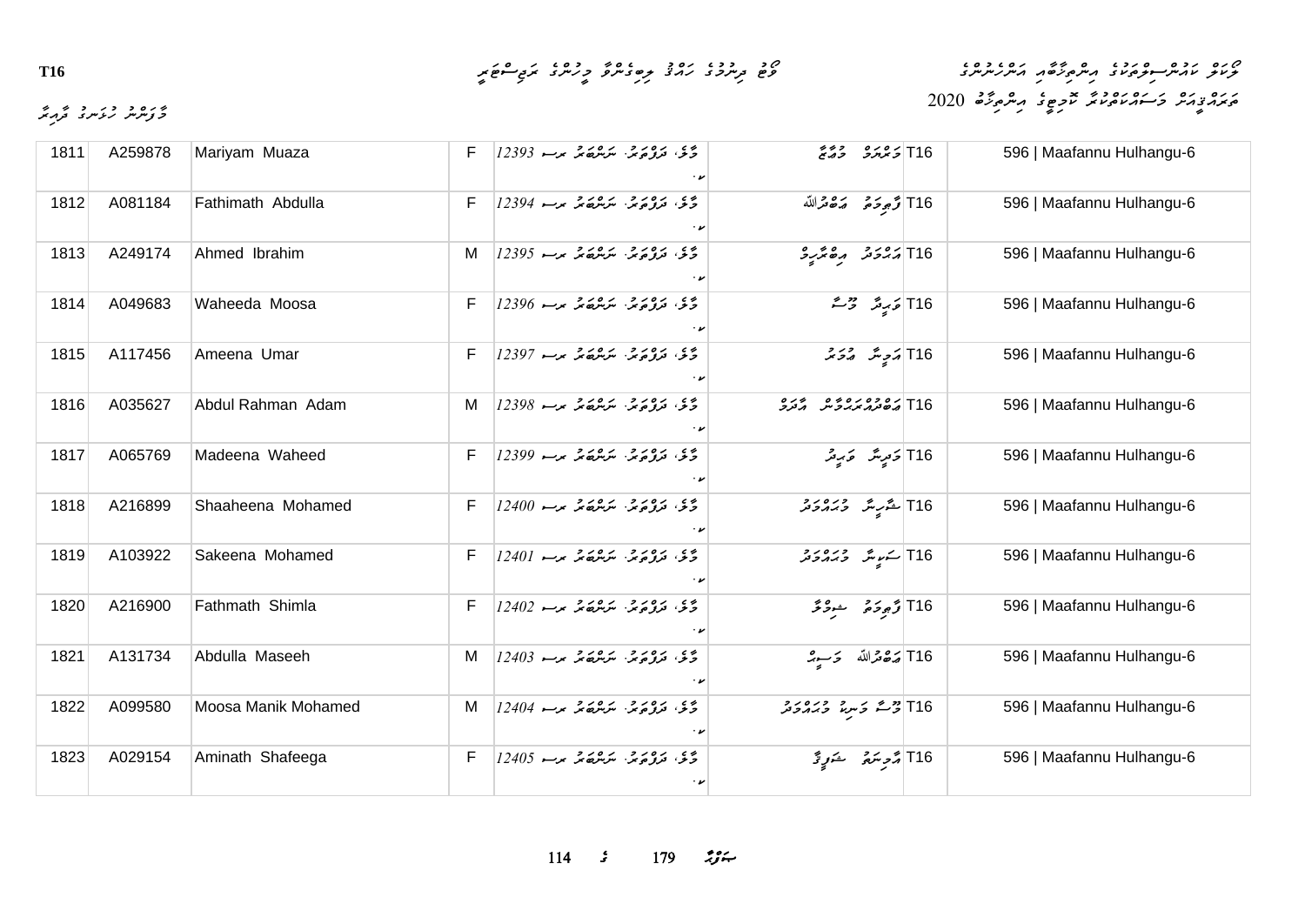*sCw7q7s5w7m< o<n9nOoAw7o< sCq;mAwBoEw7q<m; wBm;vB 2020<sup>, م</sup>وسوق المسجد التحقيق وسرمونية والم*جمع المسجد المسجد المسجد المسجد المسجد المسجد المسجد المسجد المسجد ال

| 1824 | A042671 | Abdul Latheef Mohamed |   | $\textsf{M}$   $12406$ مرسود مرسود $\sim$ $12406$ | T16 كەھە <i>تەكرى قۇيەم قارى</i> ت                                                                   | 596   Maafannu Hulhangu-6 |
|------|---------|-----------------------|---|---------------------------------------------------|------------------------------------------------------------------------------------------------------|---------------------------|
| 1825 | A101666 | Shameema Nasir        | F | 35، تروم تر. تركي تحريب 12407                     | T16 ڪوپوءُ گرسو <i>ب</i> رُ                                                                          | 596   Maafannu Hulhangu-6 |
| 1826 | A093414 | Hawwa Sanee           | F | 33، ئۇۋەتمە. ئىرتىھقى بىر سى 12408                | T16 كەبىر ئەسىر                                                                                      | 596   Maafannu Hulhangu-6 |
| 1827 | A029252 | Saama Hassan          | F | 33، تروم تر. سَرْسْھَ تَرْ سِرِ 12409             | T16 گرگ - پرسکر                                                                                      | 596   Maafannu Hulhangu-6 |
| 1828 | A163410 | Ismail Rasheed        | M | دَّى مَرْوْمَةْ. سَرْسْھَةْ بِرْ - 12410          | T16 م سگھ چو محمد محمد محمد محمد محمد ا                                                              | 596   Maafannu Hulhangu-6 |
| 1829 | A064797 | Badhoora Yahuya       | F | 33، ئۇۋۇتمە شەھەتمە برىسو 12411                   | T16 ھوپٹر پردیگر                                                                                     | 596   Maafannu Hulhangu-6 |
| 1830 | A224436 | Aneesa Mohamed        | F | 35، ئۇۋەتمە. ئىرتىھەتمە ئەسە 12412                | T16 كەسرىسە - ئ <i>ەندە</i> تىر                                                                      | 596   Maafannu Hulhangu-6 |
| 1831 | A082567 | Jeeza Ibrahim Majudee | F | 35، ئۇقۇمۇ. ئىرتىھىم بىر 12413                    | T16   مِي تَمَّ مِرْكَةٍ مِرْكَةٍ وَمِيْتِ مِنْ مِنْ مِيْتِيْنِ مِيْتِيْتِيْتِيْتِيْتِيْتِيْتِيْتِيْ | 596   Maafannu Hulhangu-6 |
| 1832 | A044154 | Ahmed Shafeeg         | M | 33، تروم تر. ترشق تر سه 12414                     | T16 كەنزى ھەر ئى                                                                                     | 596   Maafannu Hulhangu-6 |
| 1833 | A106871 | Abdulla Saeed         | M | 35، ئۇۋە ئەر ئەر ئەھەتمە ئەسە 12416               | T16 كەھىراللە ك <i>ەم</i> بىر                                                                        | 596   Maafannu Hulhangu-6 |
| 1834 | A123922 | Ahmed Solih           | M | 33) مَرْوَمَ مِنْ سَرْسْهَةَ مِنْ 12417           | T16  پزوتر گور                                                                                       | 596   Maafannu Hulhangu-6 |
| 1835 | A372317 | Aminath Ulaa          | F | 35، تروم تر. سَرْسْھَتْمْ بِرِ۔ 12419             | T16 مَّ مِسَمَّى مَى مَحَ                                                                            | 596   Maafannu Hulhangu-6 |
| 1836 | A036319 | Ahmed Shafeeg         | M | 35، تروم تمر شرش تمر سه 12420                     | T16 كەنزىق ش <i>ەر</i> تى                                                                            | 596   Maafannu Hulhangu-6 |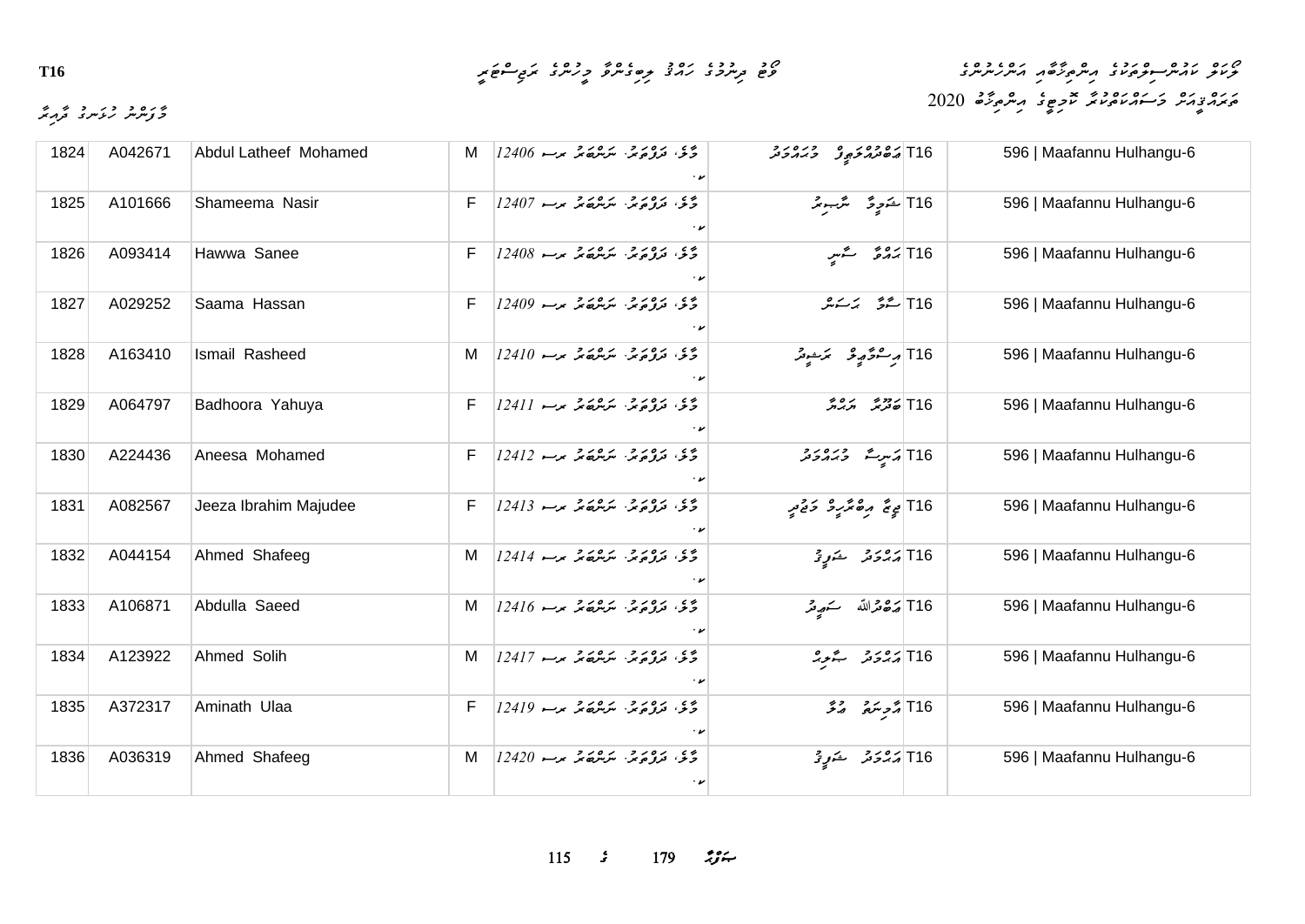*sCw7q7s5w7m< o<n9nOoAw7o< sCq;mAwBoEw7q<m; wBm;vB 2020<sup>, م</sup>وسر در مدد مدرج به مدرم مقرم قرار 2020*<br>موسر المستقرم المستقرم المستقرم المستقرم المستقرم المستقرم المستقرم المستقرم المستقرم المستقرم المستقرم المستقر

| 1837 | A204587 | Aishath Ajufaan      |             | دَّى مَرْوَمِيْ مَرْمُوْمَة بِرَبْ [1242]       | T16 م <i>جْهِ شَوَّة مَوْتَ</i> كُر                   | 596   Maafannu Hulhangu-6    |
|------|---------|----------------------|-------------|-------------------------------------------------|-------------------------------------------------------|------------------------------|
| 1838 | A204591 | Aminath Juman        | F           | 35، ئۇۋەتمە. ئىرتىرى تەرب 12423                 | T16 گەج ئىرىم ئىم قىم ئىس                             | 596   Maafannu Hulhangu-6    |
| 1839 | A089280 | Ratheeba Hassan      | F           | 32، تروم تر. سرچونچر برجا 12424                 | T16 <i>بَرْ<sub>بُ</sub>وِهُ بَرَسَ</i> سُ            | 149   K. Dhiffushi - 2       |
| 1840 | A101199 | Ahmed Asim           | M           | 33، تروم تر. سَرْسْھَ تَرْ سِرِ 12426           | T16 <i>ټرې پېرې</i> ه                                 | 596   Maafannu Hulhangu-6    |
| 1841 | A113371 | Fathmath Jaleel      | F           | 33، مَرْوْمَ مِنْ سَرْسْھَ مِنْ 12427 ]         | T16 وَّجِ دَمَّۃٌ مَحَ مِرْثَۃٌ مِنْ                  | 596   Maafannu Hulhangu-6    |
| 1842 | A076271 | Mohamed Vijan        | M           | 33، ئۇقەتمۇ. ئىر ئەھەتمە ئەسە 12428.            | T16   ج <i>ز پروڈ تو</i> قی ش                         | 596   Maafannu Hulhangu-6    |
| 1843 | A031911 | Mariyam Ibrahim      | F           | 35، ئۇقەتمۇن ئىر ئىھەتمە ئىرسىز 12429           | T16 كابر مركز مركز من المركزيزي.<br>مواليد برامبر     | 596   Maafannu Hulhangu-6    |
| 1844 | A303570 | Nazeema Ibrahim      | F           | 33، تروڅ تر سرسي تر 12430                       | T16 سَمِرِیَ م <i>ِ مِیْ بِرْدِ</i>                   | 584   Machchangolhi Uthuru-6 |
| 1845 | A025697 | Abdulla Shafeeq      | M           | 33) مَرْوْمَ بْمْ. سَرْسْھَ بْمْ سِيْسِدِ 12431 | T16 كەڭداللە ش <i>ەر ۋ</i>                            | 596   Maafannu Hulhangu-6    |
| 1846 | A096948 | Jamsheeda Mohamed    | F           | وي مروري. مركز عرب 12432                        | T16 <sub>ق</sub> ۇخ <sub>و</sub> نۇ كە <i>نەۋەت</i> ۇ | 596   Maafannu Hulhangu-6    |
| 1847 | A107722 | Saada Abdul Gadir    | F           | 33، تروم ج. س س 2433 مرسد 12433                 | T16 سەھەر مەھەر دەم بورى                              | 596   Maafannu Hulhangu-6    |
| 1848 | A070294 | Ismail Hassan        | M           | 35، تروم تر. سَرْسْھَ تَرْ سِرِ 12434           | T16 <sub>م</sub> رىئى <i>مى ئەستىر</i>                | 596   Maafannu Hulhangu-6    |
| 1849 | A057025 | Aminath Ibrahim Didi | $\mathsf F$ | 32ء، تروم پر، سرچھ پر سے 12435                  | T16 مُر <i>ِسَمُ م</i> ِهْ مُرْرِوْمِهِ               | 596   Maafannu Hulhangu-6    |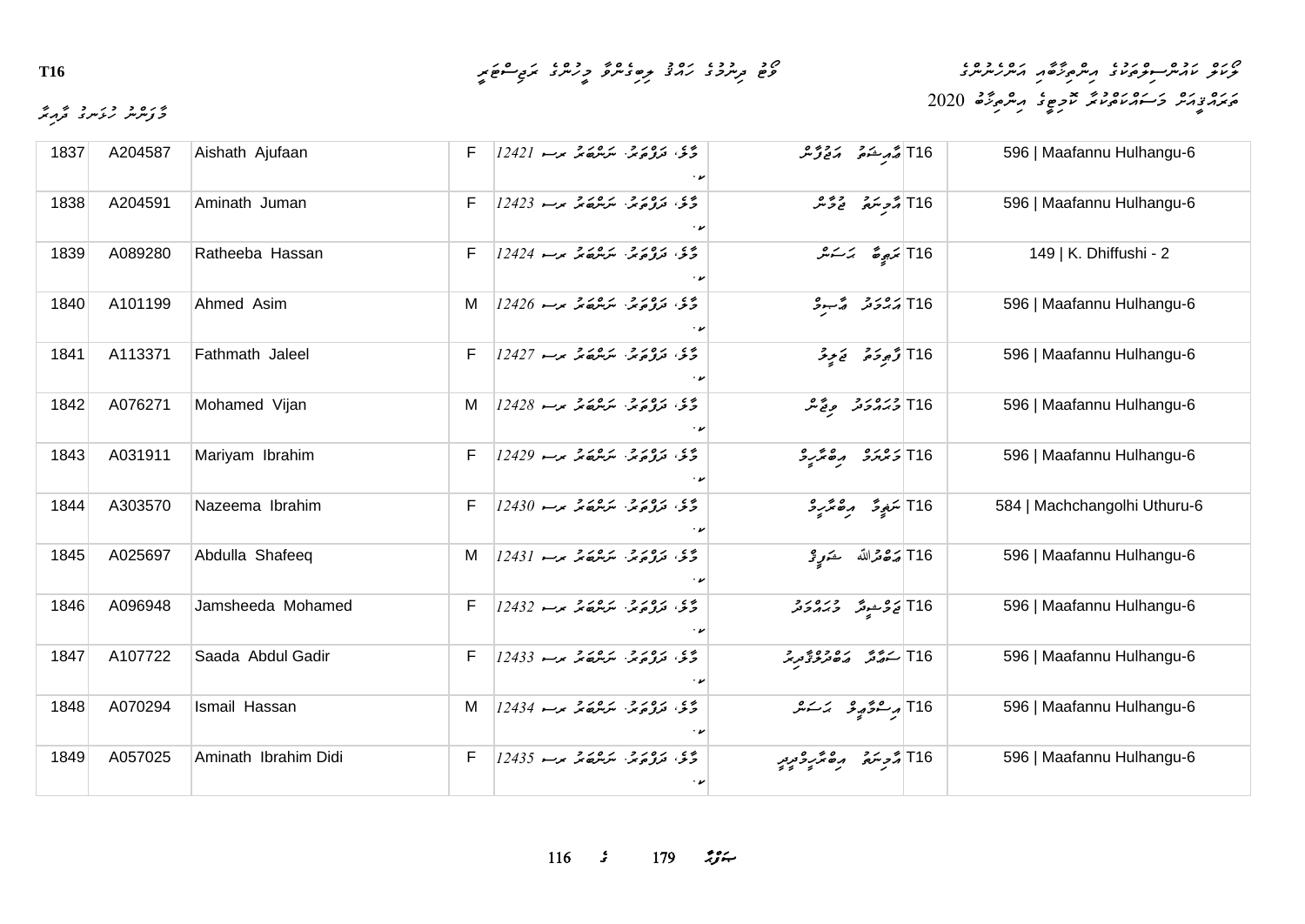*sCw7q7s5w7m< o<n9nOoAw7o< sCq;mAwBoEw7q<m; wBm;vB 2020<sup>, م</sup>وسوق المسجد التحقيق وسرمونية والم*جمع المسجد المسجد المسجد المسجد المسجد المسجد المسجد المسجد المسجد ال

| 1850 | A113905 | Fathimath Mohamed    |             | ۇق، ئوۋەتمە. ئىرىگە ئەتمە 12436                 | T16 <i>وَّجِ دَمَّةَ وَبَرْدُوَدَ</i>                 | 596   Maafannu Hulhangu-6 |
|------|---------|----------------------|-------------|-------------------------------------------------|-------------------------------------------------------|---------------------------|
| 1851 | A001883 | Gasim Adam           | M           | 33، ئۇقۇمۇ. ئىر ئەھم بىر 12437                  | T16 تۇسى <i>ۋە م</i> ۇت <i>رۇ</i>                     | 596   Maafannu Hulhangu-6 |
| 1852 | A091268 | Mariyam Zumrath      | F           | 33، تروم تر. سَرْسْھَ تَرْ 12438                | T16 كەبەرە مەمەدە                                     | 596   Maafannu Hulhangu-6 |
| 1853 | A031058 | Ibrahim Ali          | M           | 35، مَرْقِ جَمْ. سَرْسْھَ يَمْ سِيْءِ 12439]    | T16 م <i>ِرەْ ئ</i> ەرچە ھەمچە                        | 596   Maafannu Hulhangu-6 |
| 1854 | A126472 | Raziyya Abdulla      | F           | 33، ئۇق مۇسى ئىش ئىسى 12440                     | T16 <i>تزىنەۋۇ كەڭ قر</i> اللە                        | 596   Maafannu Hulhangu-6 |
| 1855 | A051479 | Mohamed Hussain      | M           | 33) مَرْوْمَ بْرْ. سَرْسْھَ بْرْ سِيْدِ 12441 ] | T16 <i>ۋىز مىڭ بىر شىر بىر</i>                        | 596   Maafannu Hulhangu-6 |
| 1856 | A149012 | Fazla Gasim          | $\mathsf F$ | 33، مَرْقِ جَمْ. سَرْسْھَ بْمْ سِرْ 12442]      | T16 كَرْشَوْتَر گَرْسَ <i>وْ</i>                      | 596   Maafannu Hulhangu-6 |
| 1857 | A004110 | Faris Farooq         | M           | 33، تروم تر. سَرْسْھَ تَرْ سِمْ 12444 ]         | T16 أُوَّسِرْ مِسْ مَحْرَمَةِ مِسْ                    | 596   Maafannu Hulhangu-6 |
| 1858 | A084625 | Ali Rabeeu           | M           | 33، مَرْقِ جَمْ. سَرْسْھَ بْمْ سِيْءِ 12445]    | T16 کړې تر <i>و</i> ړ                                 | 596   Maafannu Hulhangu-6 |
| 1859 | A146994 | Mariyam Mohamed      | F           | 33، ئۇۋىرى ئىر ھەتكە بىر سىم 12446              | T16 كەبەرە - <i>جەم</i> ەرە                           | 596   Maafannu Hulhangu-6 |
| 1860 | A085551 | Abdul Gayoom Ibrahim | M           | 33، ئۇقۇمۇ. ئىر ئەھم بىر 12447]                 | T16 رەپرەپرەپرە بەھترىر <i>ە</i>                      | 596   Maafannu Hulhangu-6 |
| 1861 | A303024 | Zulaikha Ali Didi    | F           | 33، تروم تر. سَرْسْھَتْرَ بِرَ سِرِ 12448       | T16 <i>ڇ ڏر</i> ڙ <sub>صو</sub> ر                     | 596   Maafannu Hulhangu-6 |
| 1862 | A124137 | Ibrahim Waheed       | M           | 33، تروم تر. سَرْسْھَتْمْ بِرِ۔ 12449           | T16 <sub>مر</sub> ھ تژر پار تھا تھا تھا تھا تھا<br>16 | 596   Maafannu Hulhangu-6 |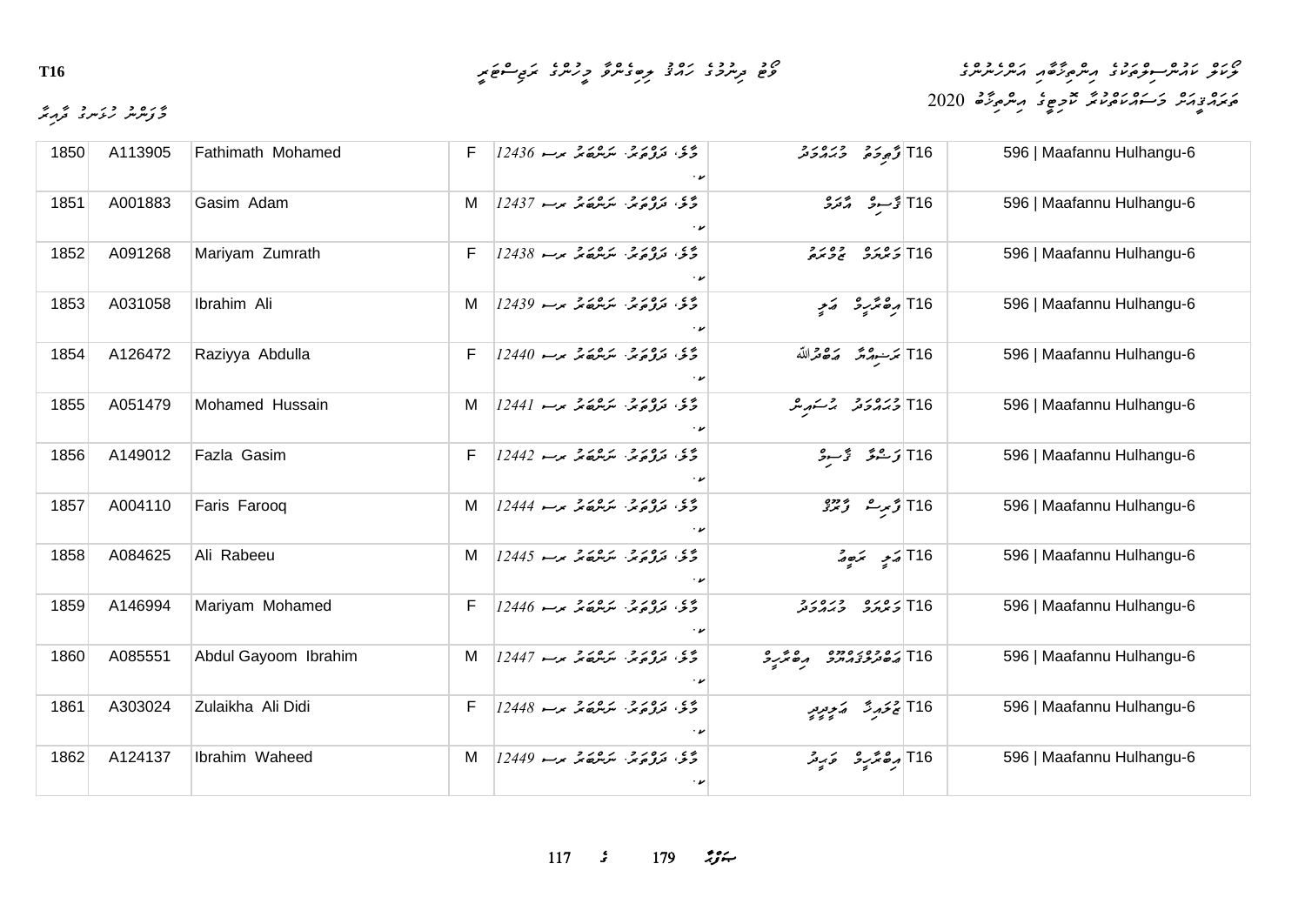*sCw7q7s5w7m< o<n9nOoAw7o< sCq;mAwBoEw7q<m; wBm;vB 2020*<br>*په پوهر وسوډيرونو لومو د موجو د مرمونه* 2020

| 1863 | A037551 | Ahmed Fauzy           | M            | 35، تروم تمر شریع تمرین 12453                                           | T16 كەش <sup>ى</sup> قىرقىي قىلىپى   | 596   Maafannu Hulhangu-6 |
|------|---------|-----------------------|--------------|-------------------------------------------------------------------------|--------------------------------------|---------------------------|
| 1864 | A256762 | Aishath Moomina       | F            | 35، تروم تر. سَرْسْھَتْر برے 12454                                      | T16 م <i>ۇم شۇھ</i> قىم <i>ۇم</i> گر | 596   Maafannu Hulhangu-6 |
| 1865 | A008507 | Fathmath Sabeeha      | F            | 33، مَرْوَة مَرْ سَرْجَة مِرْ 12455                                     | T16 رَّ <sub>ج</sub> وَۃ جَنَّے گَ   | 596   Maafannu Hulhangu-6 |
| 1866 | A044394 | Shakeeba Ali          | F            | 33، تروم تر. سَرْسْھَ تَرْ سِرِ 12456                                   | T16 ڪ <i>نڍڻ چَ</i> جِ               | 596   Maafannu Hulhangu-6 |
| 1867 | A013419 | Ahmed Rasheed         | M            | 33، ئۇقەتمۇ. ئىر ئەھم بىر 12457                                         | T16 كەندى كى مىزىدى كىلەت بىرىدا ئاس | 596   Maafannu Hulhangu-6 |
| 1868 | A235557 | Nisreen Ibrahim       | F            | 35، تروم تر. سَرْسْھَ تَرْ سِرْ 12458                                   | T16 سرے پر شہر مرک <i>ے پڑ</i> ے     | 596   Maafannu Hulhangu-6 |
| 1869 | A275184 | Samiha Soadhiq        | F            | 33، ئۇق ئەرگە ئىر 12459 يىلىد                                           | T16 گوبڈ ج <sup>و</sup> مبر          | 596   Maafannu Hulhangu-6 |
| 1870 | A203354 | Aishath Ziyada        | F            | 3 قرق قرق قرش تر من قراء 12461                                          | T16 م <i>ۇم ھۇمىتى تومۇم</i> گە      | 596   Maafannu Hulhangu-6 |
| 1871 | A059579 | Riyasa Saleem         | F            | 3 قرق قرق قرش شركت قريب 12463                                           | T16 برتر شمور سکوری                  | 596   Maafannu Hulhangu-6 |
| 1872 | A059076 | Mohamed Hameed        | M            | 35، تروم تر. سَرْسْھَ تَرْ سِــدِ 12464                                 | T16 <i>\$ن\$دقر برونز</i>            | 260   V. Felidhoo - 1     |
| 1873 | A010652 | Abdulla Zuhair        | M            | $ 12465\rangle$ حَرَّقَ مَرْتَوَىمَ. سَرْسَعَةَ حَمَّدَ حَمَّدَ حَمَّدَ | T16 كَدَّهْ قَرْاللَّهُ مَجْرَمِيْرٌ | 596   Maafannu Hulhangu-6 |
| 1874 | A102230 | <b>Fathimath Didi</b> | $\mathsf{F}$ | 33، ئۇۋىتى: ئىر ئۇھەتمە بىر سە 12466                                    | T16   <i>وَّ وِ دَ وُدِيدٍ</i>       | 596   Maafannu Hulhangu-6 |
| 1875 | A076522 | Mariyam Fareedha      | F            | 35، تروم تر. سَرْسْھَ تَرْ سِرِ 12467                                   | T16   <i>5 پر پر بو تو بو</i> تگ     | 596   Maafannu Hulhangu-6 |

#### *n8o<n@ qC7m:q5 q7w7m?n>*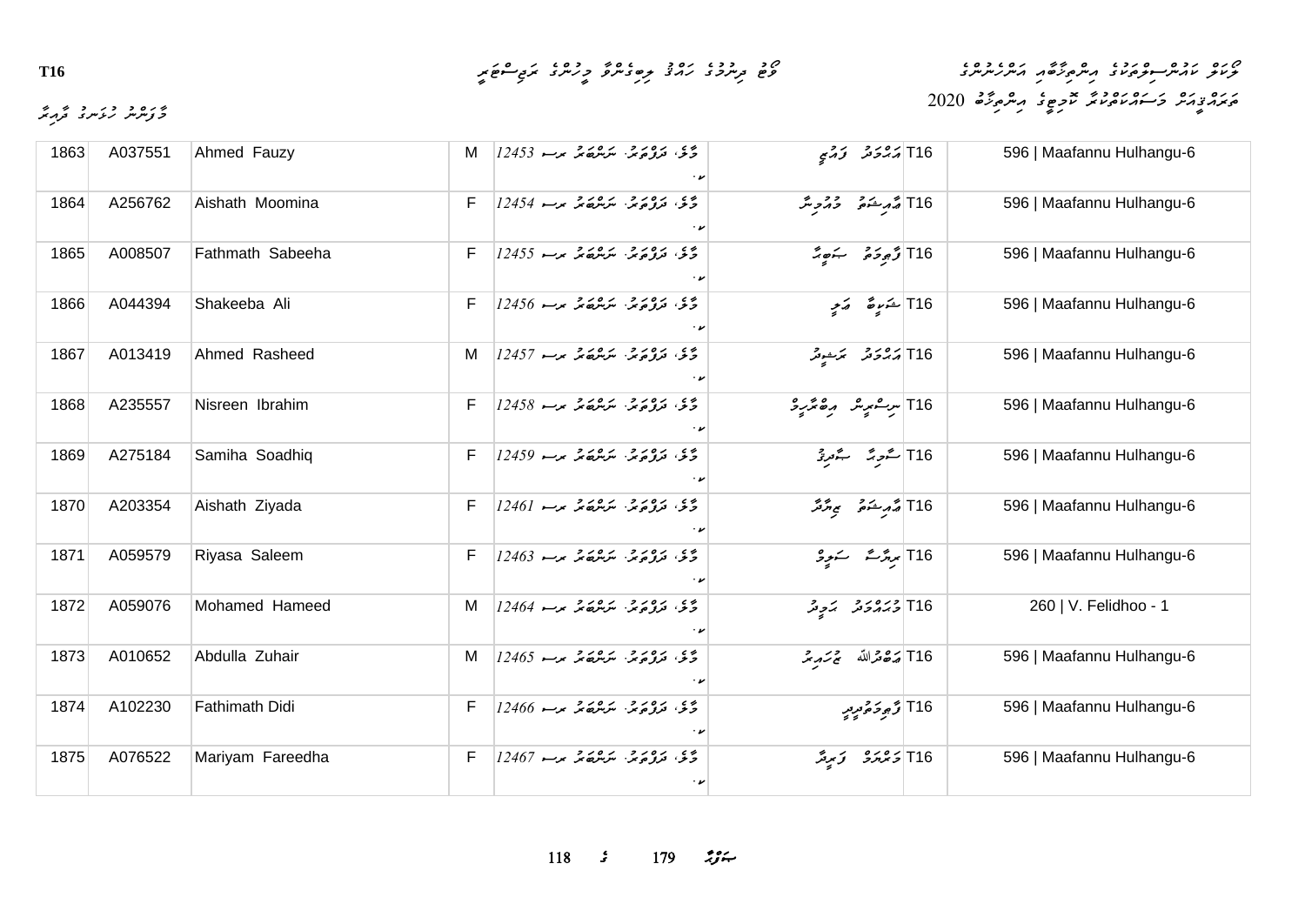*sCw7q7s5w7m< o<n9nOoAw7o< sCq;mAwBoEw7q<m; wBm;vB 2020<sup>, م</sup>وسود المستقطعة المستقطعة وسترم تقطعة والم*ستقطعة والمستقطعة والمستقطعة والمستقطعة والمستقطعة والمستقطعة وال

| 1876 | A075944 | Mohamed Naseer               | м | 33، ئۇۋىر. ئىر ھەكرىمە 12468                | T16 <i>ۇنەۋى تۇببون</i> گە                                         | 596   Maafannu Hulhangu-6 |
|------|---------|------------------------------|---|---------------------------------------------|--------------------------------------------------------------------|---------------------------|
| 1877 | A012172 | Abdul Latheef Moosa Ismail   | M | 33، مَرْوْمَ مْرْ. سَرْسْھَ مْرْ سِرْ 12469 | T16 رەدەر <sub>خوب</sub> ۇ ب <sup>و</sup> ڭ م <sup>ىل</sup> دۇم بۇ | 596   Maafannu Hulhangu-6 |
| 1878 | A035390 | Abdulla Moosa Ali            | м | 33، تروم 3. س س 2471 [1247]                 | T16 كَدَهْتَرْاللَّهُ    قُرْتُ   كَدَمِرِ                         | 596   Maafannu Hulhangu-6 |
| 1879 | A116003 | Sofiyya Mohamed Maniku       | F | 33، تروم 3. س مردم كر 12472                 | T16 بتوروش ورەرورىدە                                               | 596   Maafannu Hulhangu-6 |
| 1880 | A099114 | Ibrahim Abdul Raheem         | M | 32 كۇن مەدرە بىر قاندىن ئىسىم 12473         | T16 مەھمەر مەھەممەر 2                                              | 596   Maafannu Hulhangu-6 |
| 1881 | A288731 | Aishath Manike               | F | 33، تروم 3. س س 2474 / 12474                | T16 گەمەشەمۇ5 مىر <i>ىئ</i>                                        | 596   Maafannu Hulhangu-6 |
| 1882 | A075783 | Fathimath Waheeda            | F | 33، مَرْوْحَةِ. سَرْحَقَةَ مِرْ - 12475     | T16 رَّج <i>ِ دَمَ</i> ءَرِمَّ <i>رُ</i>                           | 596   Maafannu Hulhangu-6 |
| 1883 | A105026 | Hassan Mohamed               | M | $12476$ مَرْقَ مِنْ سَرْحَدَ مِنْ 12476     | T16   ئەسەھرە ئەيرە ئەر                                            | 596   Maafannu Hulhangu-6 |
| 1884 | A032116 | Ibrahim Sobree               | M | $12477$ كور موسى بوسى 12477 كى              | T16 مەھم <i>گې</i> رۇ س <i>ەھى</i> ر                               | 596   Maafannu Hulhangu-6 |
| 1885 | A064917 | Mohamed Ismail               | M | 33، تروم 3. س س 2478                        | T16 <i>32825 بەشۇم</i> ۇ                                           | 596   Maafannu Hulhangu-6 |
| 1886 | A142625 | Moosa Faiz                   | M | 33، مَرْوَى مَرْسُوْمَ مِنْ 12479           | T16 تخریج گ <i>ور</i> ی                                            | 596   Maafannu Hulhangu-6 |
| 1887 | A220148 | Aishath Hameed               | F | رَّدَى، مَرْوْجَةٍ. سَرْسْھَةْ يَرْبِ 12480 | T16 م <i>جْهِيشَمْ بَرْدِيْرْ</i>                                  | 596   Maafannu Hulhangu-6 |
| 1888 | A006161 | <b>Aminath Mohamed Saeed</b> | F | 33، تروم تر. ترشھ تر سے 12481               | T16 رُوسَمَ وَرَدُومَ سَهرتُ                                       | 596   Maafannu Hulhangu-6 |

#### *n8o<n@ qC7m:q5 q7w7m?n>*

*119 sC 179 nNw?mS*

*.k*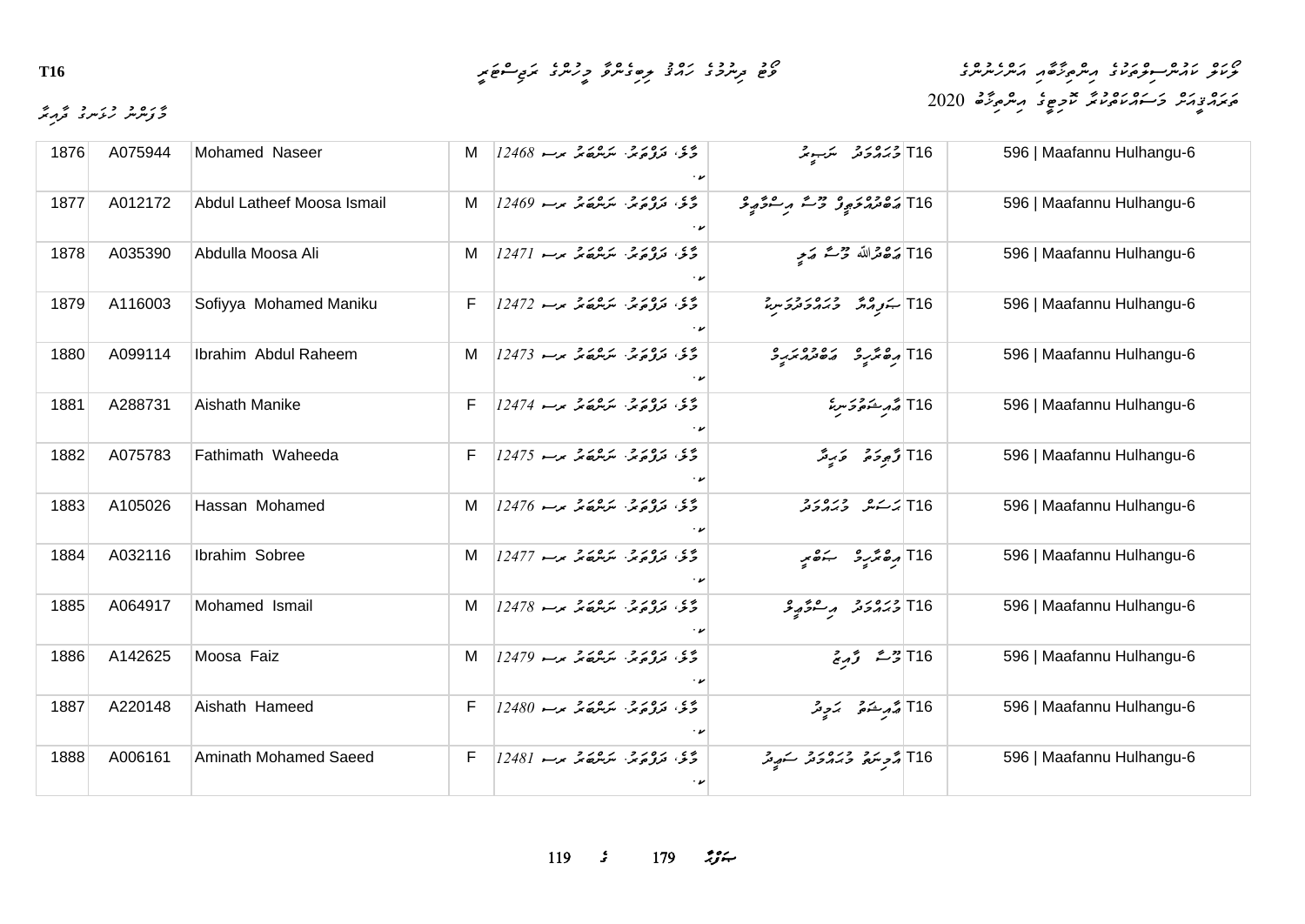*sCw7q7s5w7m< o<n9nOoAw7o< sCq;mAwBoEw7q<m; wBm;vB 2020<sup>, م</sup>وسر در مدد مدرج به مدرم مقرم قرار 2020*<br>موسر المستقرم المستقرم المستقرم المستقرم المستقرم المستقرم المستقرم المستقرم المستقرم المستقرم المستقرم المستقر

| 1889 | A000029 | Ziyada Waleed       | F | 33، نروم تى. ئىرتىش تىر بىر 12482                   | T16 <sub>مج</sub> مَّدَّ وَمِيْرَ         | 596   Maafannu Hulhangu-6 |
|------|---------|---------------------|---|-----------------------------------------------------|-------------------------------------------|---------------------------|
| 1890 | A114580 | Thohira Mohamed     | F | 33، تروم تر. س س 2483 مرسد 12483                    | T16 يُورِيَّ - وَيَرْدُونَرُ              | 596   Maafannu Hulhangu-6 |
| 1891 | A144265 | Mohamed Shafeeq     | M | 33، مَرْقِ جَمْ. سَرْسْھَ يَمْ سِيْءَ 12485         | T16  <i>3،25 مىنو</i> تى                  | 596   Maafannu Hulhangu-6 |
| 1892 | A154708 | Mohamed Usham       | M | 33، مَرْقِ جَمْ. سَرْسْھَ بْمْ سِرْ 12487 ]         | T16 تر بروتر برخو                         | 596   Maafannu Hulhangu-6 |
| 1893 | A037323 | Shukoor Mohamed     | M | 33، تروم 3. س س 288 مرسد 12488                      | T16 يەمىر بەربەر دىر                      | 596   Maafannu Hulhangu-6 |
| 1894 | A032138 | Ishag Abdul Rahman  | M | 33، مَرْقِ جَمْ. سَرْسْھَ يَمْ سِرْ 12489           | T16 رے پڑہ دہ دہ دہ محمد اللہ علیہ اللہ ا | 596   Maafannu Hulhangu-6 |
| 1895 | A105773 | Mohamed Muaz        | м | 33، تروم تر. سَرْسْھَ تَرْ سِرِ 12490               | T16 <i>جەممى ھەم</i> ى                    | 596   Maafannu Hulhangu-6 |
| 1896 | A273548 | Khairunnisa Hussain | F | 33، تروم 3. س ھەتمە برسە 12492                      | T16 كەرگە مەس ئەسىر بىر ئىككە بىر         | 596   Maafannu Hulhangu-6 |
| 1897 | A062044 | Abdulla Waheed      | M | 33، مَرْقِ جَيْنَ سَرْسْھَ بِمْ سِيْنَ 12493.<br>٠, | T16 كەچ قىراللە     كەبرىتر               | 596   Maafannu Hulhangu-6 |
| 1898 | A050729 | Aminath Surayya     | F | 33 <sup>,</sup> تروم تر شهره تر 12494               | T16 مَّ مِسَعَ <sub>مِ</sub> مُحَمَّدَةً  | 596   Maafannu Hulhangu-6 |
| 1899 | A089248 | Samiya Easa         | F | 33، مَرْقِ جَمْ. سَرْسْھَ يَمْ سِيْءَ 12495         | T16 گروگر ہ <i>و</i> گ                    | 596   Maafannu Hulhangu-6 |
| 1900 | A086841 | Madeeha Mohamed     | F | 33، ئۇق ئەڭ ئىر ئەھقىر بىر يە 12496                 | T16  وَمِرِيَّ - وَبَرَهُ وَمَرْ          | 596   Maafannu Hulhangu-6 |
| 1901 | A288780 | Fathimath Maaisha   | F | 32، تروم تر. سرچونچر برجا 12497                     | T16 رَّجِ <i>دَمَ تَجْ</i> رِيثَةَ        | 596   Maafannu Hulhangu-6 |

#### *n8o<n@ qC7m:q5 q7w7m?n>*

*120 s 179 <i>n*<sub>3</sub> *n*<sub>3</sub>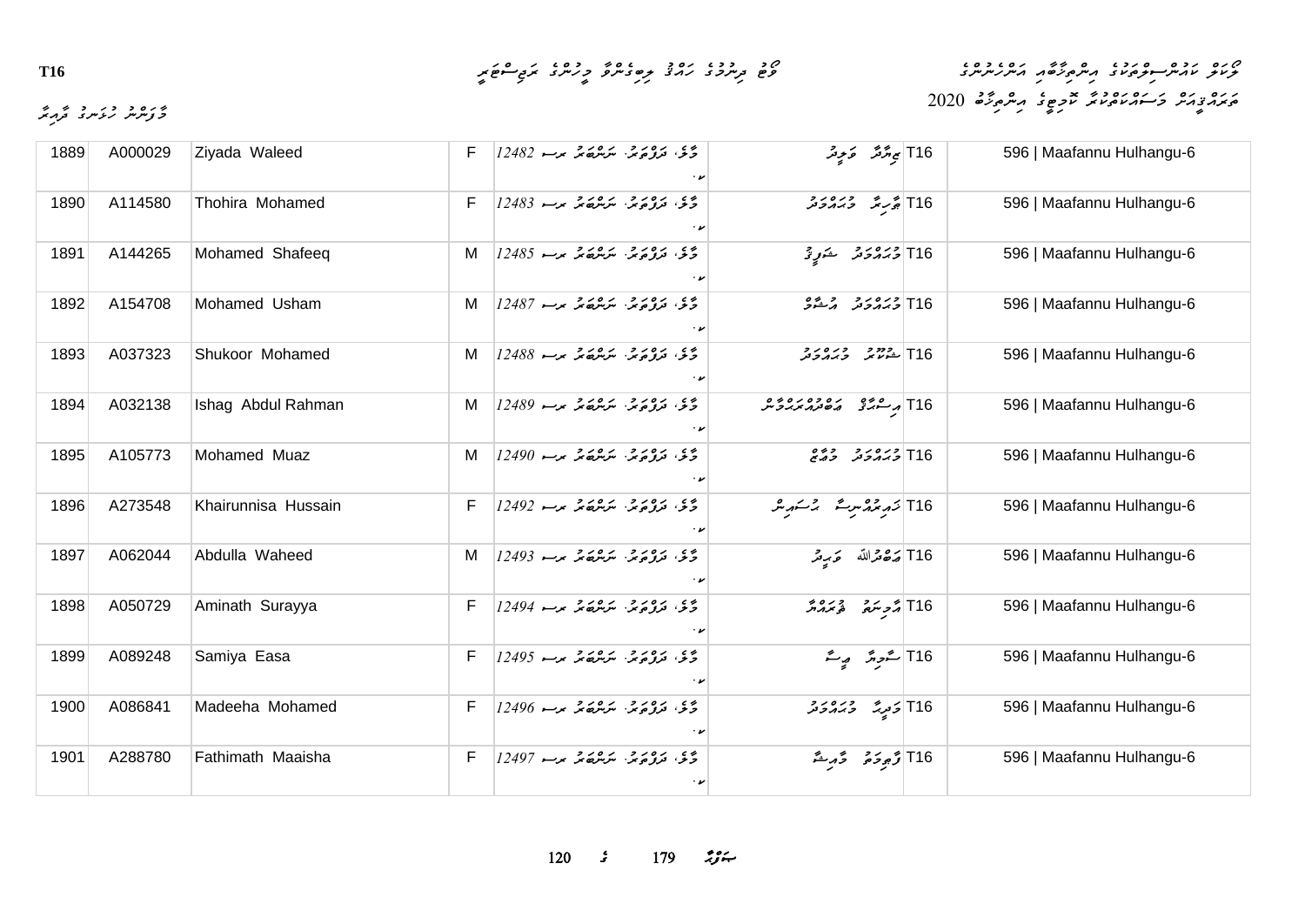*sCw7q7s5w7m< o<n9nOoAw7o< sCq;mAwBoEw7q<m; wBm;vB* م من المسجد المسجد المسجد المسجد المسجد العام 2020<br>مسجد المسجد المسجد المسجد المسجد المسجد المسجد المسجد المسجد ال

| 1902 | A084646 | Ibrahim Waheed     | м            | تَرَبَّى، مَرْوَةٍ بِرَ. سَرْسُرْھَ بَرْ سِيَ 12498] | T16 م <i>وڭ ئۇر</i> بۇ ھەرپىر            | 596   Maafannu Hulhangu-6 |
|------|---------|--------------------|--------------|------------------------------------------------------|------------------------------------------|---------------------------|
| 1903 | A094146 | Ahmed Shah         | M            | 3ء، ترویزی شریف تھ سے 12499                          | T16  پَرُوُتْرُ شَرُّرُ                  | 596   Maafannu Hulhangu-6 |
| 1904 | A004061 | Muna Ali           | $\mathsf{F}$ | 33، ترۇم تىر. تىرىش قىر سە 12500                     | T16 تح <sup>می</sup> کھیے                | 596   Maafannu Hulhangu-6 |
| 1905 | A288760 | Hawwa Najeeba      | $\mathsf F$  | 33، ئۇۋەتمە. ئىرتىھ تەرىپە 12501                     | T16 كەند <i>ۇ</i> سىرى ھ                 | 596   Maafannu Hulhangu-6 |
| 1906 | A096430 | Adam Iras          | M            | 35، ئۇق مۇسى ئىش ئىسى 12502                          | T16 گەنىزى مەنگەشە                       | 596   Maafannu Hulhangu-6 |
| 1907 | A051439 | Shukriyya Moosa    | F            | 33، ئۇۋەتمە. ئىرتىھەتمە بىر سە 12503                 | $23$ $322$ $-116$                        | 596   Maafannu Hulhangu-6 |
| 1908 | A059187 | Ibrahim Rasheed    | M            | 33، ئۇۋەتمە. ئىرتىھ تەرىپە 12505                     | T16 م <i>وڭ ئۇرۇ مۇ</i> خوش              | 596   Maafannu Hulhangu-6 |
| 1909 | A082565 | Raziyya Adam       | F            | 33، تروم تر. تركي تحريب 12507                        | T16 بَرَسَ <i>، مُمَّة مُمَّرَّد</i>     | 596   Maafannu Hulhangu-6 |
| 1910 | A144154 | Firag Ali          | M            | 33، تروڅ تر سرچي تر سه 12508                         | T16 <i>وِمُرَّدِّ - مَ</i> حِ            | 596   Maafannu Hulhangu-6 |
| 1911 | A032228 | Ibrahim Latheef    | M            | 33، تروْءَ تْمْ. سَرْسْھَ تْمْ يْمْسْدْ 12509.       | T16 بر <i>ے نگرد</i> ی تحجی <sup>9</sup> | 596   Maafannu Hulhangu-6 |
| 1912 | A151385 | Waheedha Hussain   | $\mathsf{F}$ | دى، تروم چې سرچىق برسە 12512                         | T16 كەرپىگە مىمىكەرىكە                   | 596   Maafannu Hulhangu-6 |
| 1913 | A048365 | Mohamed Husham     | M            | 33، ئۇۋەتمە. ئىرتىھەتمە ئەسە 12513.                  | T16 وَرَدُودَ رَحْدُوْ                   | 596   Maafannu Hulhangu-6 |
| 1914 | A038875 | Jaadhullah Mohamed | M            | 33، مَرْوْمَ مِنْ سَرْسْھَ مِنْ 12514 ]              | T16 قَ25 مَرَ اللّه حَ بَرَ جَرَحَ مَرَ  | 596   Maafannu Hulhangu-6 |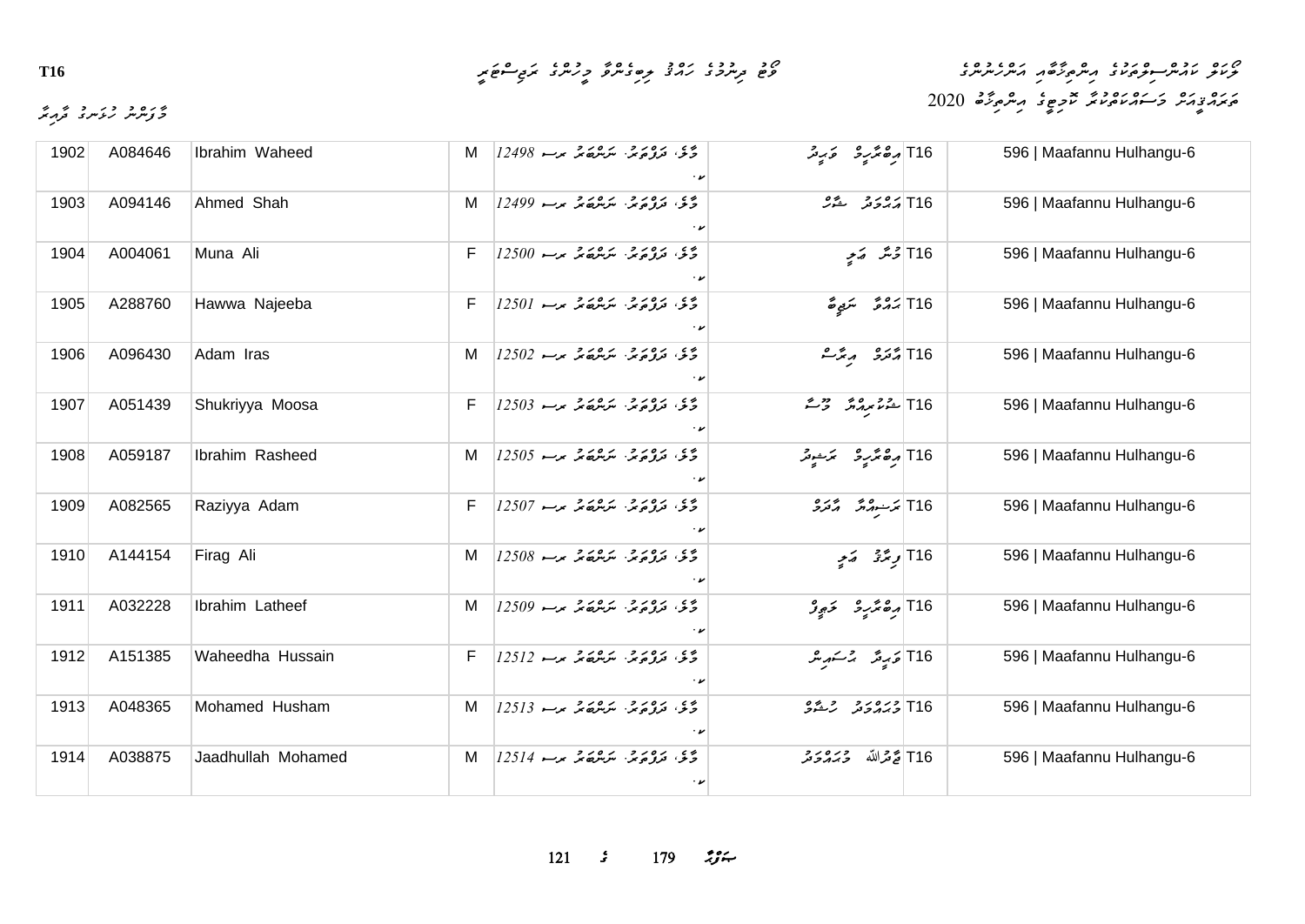*sCw7q7s5w7m< o<n9nOoAw7o< sCq;mAwBoEw7q<m; wBm;vB 2020<sup>, م</sup>وسوق المسجد التحقيق وسرمونية والم*جمع المسجد المسجد المسجد المسجد المسجد المسجد المسجد المسجد المسجد ال

| 1915 | A058894 | Fathimath Lizee     | F            | 33، تروپر ترشق پر 12515                       | T16 <i>وُهِ وَهُ</i> مِي                            | 596   Maafannu Hulhangu-6 |
|------|---------|---------------------|--------------|-----------------------------------------------|-----------------------------------------------------|---------------------------|
| 1916 | A053324 | Ali Amir            | M            | 33، تروم تر س سره مرسو 12516                  | T16 کړې گ <i>ړې</i> گ                               | 596   Maafannu Hulhangu-6 |
| 1917 | A001604 | Saeed Ahmed         | M            | 33، مَرْوْحَةٍ. سَرْحَقَةٌ مِرْ - 12517]      | T16 س <i>َمومڈ مَدْوَمْد</i>                        | 596   Maafannu Hulhangu-6 |
| 1918 | A237925 | Nazima Abdulla      | $\mathsf{F}$ | 33، مَرْوْحَةٍ. سَرْسْھَةٌ بِرَبِّ 12518      | T16 سَمْع <i>ودٌ مَ</i> صْحَراللّه                  | 596   Maafannu Hulhangu-6 |
| 1919 | A124686 | Hassan Rifag        | M            | 33، تروم 3. ترم هند 12521                     | T16   پرسٹر مرو <i>گی</i>                           | 596   Maafannu Hulhangu-6 |
| 1920 | A082278 | Shuaiba Saeed       | $\mathsf{F}$ | 33، مَرْوْحَة. سَرْجَعَة مِرْ 12523.          | T16 ش <i>ەمەم ھەمەم</i> گە                          | 596   Maafannu Hulhangu-6 |
| 1921 | A105242 | Mohamed Fareesh     | M            | 35، مَرْقِ جَمْ. سَرْسْھَ يَمْ سِرْ 12524.    | T16 <i>\$نەۋى ق</i> ىرى                             | 596   Maafannu Hulhangu-6 |
| 1922 | A079124 | Ishag Moosa         | M            | 35، تروم تى. ترتىش تىر 12525                  | T16 برگ <sup>م</sup> گر میں تھ                      | 596   Maafannu Hulhangu-6 |
| 1923 | A012303 | Mumthaz Mohamed     | M            | 33، مَرْوَى مِنْ سَرْحَاصَ مِنْ 12527         | T16 <i>دەپى دېرەر</i> د                             | 596   Maafannu Hulhangu-6 |
| 1924 | A273929 | Aishath Hanan       | F            | 33، مَرْوْحَةَ سَرْحَقَةَ مِرْ - 12528        | T16 م <i>مَّ مِ</i> شَمَّع سَمَّ سَمَّد <i>ُ ال</i> | 596   Maafannu Hulhangu-6 |
| 1925 | A107917 | Abdul Rasheed Usman | M            | 35) مَرْوْمَ بْمْ. سَرْسْھَ بْمْ سِــو 12529] | T16 كەھەركە <i>خىرى ھەۋ</i> رىتر                    | 596   Maafannu Hulhangu-6 |
| 1926 | A106606 | Faiza Moosa         | $\mathsf F$  | 33، تروم تر. سَرْسْھَ تَرْ سِرْ 12532]        | $23$ وَرِجَ $5$                                     | 596   Maafannu Hulhangu-6 |
| 1927 | A069649 | Mohamed Afeef       | M            | 33، تروم تر. ترشھ تر سے 12533]                | T16 <i>5 تەۋەقىلىر بۇ تۇ</i> تۇ                     | 596   Maafannu Hulhangu-6 |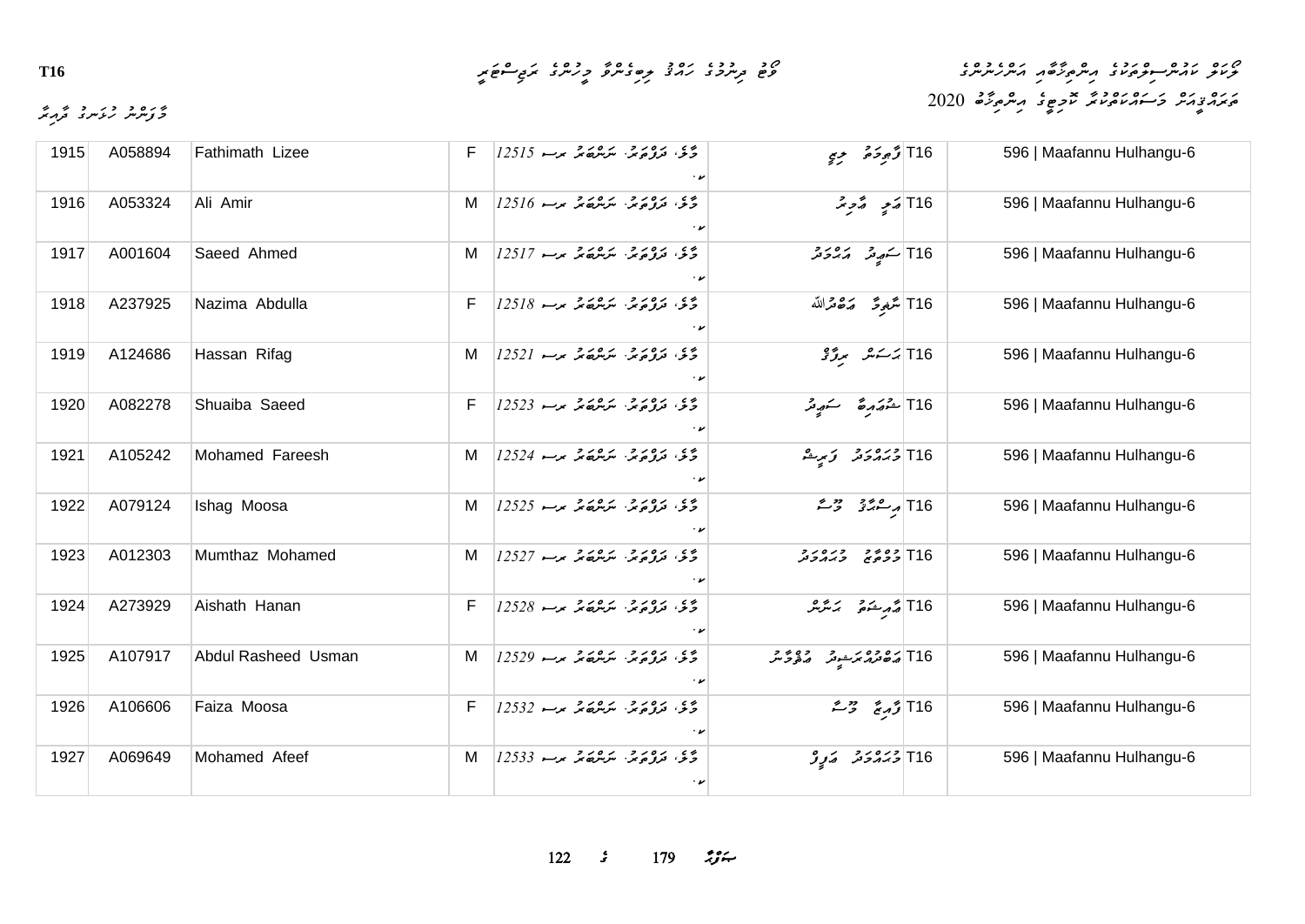*sCw7q7s5w7m< o<n9nOoAw7o< sCq;mAwBoEw7q<m; wBm;vB 2020<sup>, م</sup>وسوق المسجد التحقيق وسرمونية والم*جمع المسجد المسجد المسجد المسجد المسجد المسجد المسجد المسجد المسجد ال

#### *n8o<n@ qC7m:q5 q7w7m?n>*

| 1928 | A040125 | Shadiya Ahmed          | F            | 33) تروم تر. سَرْسُ مَعْرَ بِرِ - 12534        | T16 ڪوبر <i>گ پردگ</i> وگر                | 596   Maafannu Hulhangu-6 |
|------|---------|------------------------|--------------|------------------------------------------------|-------------------------------------------|---------------------------|
| 1929 | A143303 | Khairunnisa Adam       | F            | 35، تروپر برمۇن برسە 12535                     | T16 ئەرىرگەس ئەسىر ئەردى                  | 596   Maafannu Hulhangu-6 |
| 1930 | A288551 | Mohamed Shujau         | M            | 35، ئۇۋەتمە. ئىرتىھەتمە ئىسە 12536             | T16 <i>وُبَهُ وَبُوْرٍ مُسْتَقَ</i> هُ    | 596   Maafannu Hulhangu-6 |
| 1931 | A073584 | Hassan Waheed          | M            | 33) قرقوم شرق مراجع المحمد المحمد 12537        | T16   يَرْسَسْ _ حَ بِرِسْ                | 596   Maafannu Hulhangu-6 |
| 1932 | A209175 | Abida Abdul Rahman     | F            | 33، تروم تر. سَرْسْھَ تَرْ 12538               | T16 جُرْحِة مُصْرِمْ مُرْمَدِ مِنْ        | 596   Maafannu Hulhangu-6 |
| 1933 | A023893 | Ali Adam Fulhu         | M            | 33) مَرْوْحَة. سَرْجَعَة بِرَبِّ 12539         | T16 كەمىي مەترى <i>33 قى</i>              | 596   Maafannu Hulhangu-6 |
| 1934 | A200003 | Dhiyana Abdulla        | $\mathsf{F}$ | 33، ئۇق ئۇس ئىس ئەترىپ ئ                       | T16 مرتزنتر كەھەراللە                     | 596   Maafannu Hulhangu-6 |
| 1935 | A247632 | <b>ZUBAIDHAA HAMID</b> | $\mathsf{F}$ | 32، ئۇۋەتمە شرىق ئەسىر 12542                   | T16 تح <i>قه بنگر</i> بگ <sup>و</sup> مگر | 596   Maafannu Hulhangu-6 |
| 1936 | A064978 | Aishath Nisa           | F            | 32، ئۇۋەتمە شرىھىم بىر 12543                   | T16 مُرمِشَعُ سِرْءٌ                      | 596   Maafannu Hulhangu-6 |
| 1937 | A066186 | Aishath Adeela         | $\mathsf F$  | 33، مَرْوَمَ بْمْ. سَرْسْرْھَ بْمْ سِـدِ 12544 | T16 مَگْرِسْتَمْ مَگْرِمَّة مِنْ          | 596   Maafannu Hulhangu-6 |
| 1938 | A103532 | Easa Ahmed             | M            | 35، تروم تر. سَرْسْھَ تَرْ سِرِ 12545          | T16 <sub>جو</sub> ت پر پروتر              | 596   Maafannu Hulhangu-6 |
| 1939 | A296056 | Khadheeja Mohamed      | F            | 35، تروم تمر سرچونجر برسو 12546                | T16 زَمرِيَّ دُبَرُدُدَرْ                 | 596   Maafannu Hulhangu-6 |
| 1940 | A122471 | Mohamed Ali            | M            | 35، تروم تر. سرچونجر برجا 12547                | T16  <i>وُبَہُ وَبُوٹھ کی یا</i>          | 596   Maafannu Hulhangu-6 |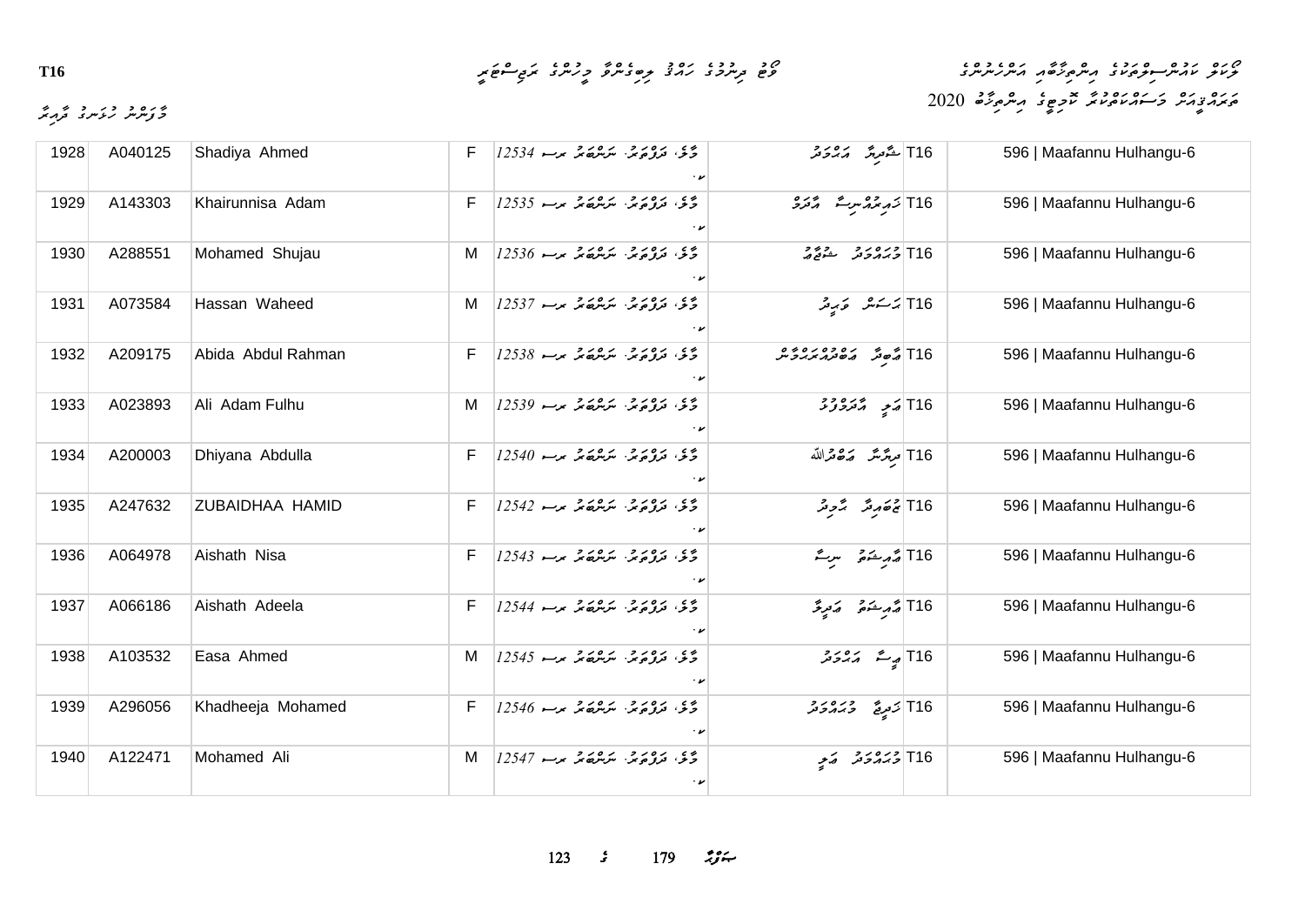*sCw7q7s5w7m< o<n9nOoAw7o< sCq;mAwBoEw7q<m; wBm;vB 2020<sup>, م</sup>وسوق المسجد التحقيق وسرمونية والم*جمع المسجد المسجد المسجد المسجد المسجد المسجد المسجد المسجد المسجد ال

## *n8o<n@ qC7m:q5 q7w7m?n>*

| 1941 | A059060 | Hassaan Hussain Didi      | M            | ۇق، يروپرى. ئىرتىھ تىر يىسى 12549. | T16   پَرُمْ سُمَّسْ بِرْسَمبِ سُرْمِرِمْرِ | 596   Maafannu Hulhangu-6   |
|------|---------|---------------------------|--------------|------------------------------------|---------------------------------------------|-----------------------------|
| 1942 | A078321 | Mohamed Shamoon           | M            | 33، تروڅ تر سرش تھ پر سه 13050     | T16 ديرويو خوړه ش                           | 596   Maafannu Hulhangu-6   |
| 1943 | A330503 | Afnaan Amir Hussain       | M            | لا د څخه د انگرېز                  | T16 كەنۇبىرىگە ھەجەمىر شەرىبىر              | 225   Maafannu Hulhangu - 4 |
| 1944 | A065724 | Annabeela Hussain         | F            | لا د څخه د انگرېز                  | T16 <i>مَمْهُ مَعِوَّة حُسَوبِيْر</i>       | 225   Maafannu Hulhangu - 4 |
| 1945 | A034621 | Hisaan Hussain            | F            | لا : وَنَحْرُ أو : الكريمي         | T16 برتے شہر پر شہر شر                      | 225   Maafannu Hulhangu - 4 |
| 1946 | A033799 | Hussain Yoosuf            | M            | پارسمجنۍ او انگرېبور               | T16 پرسے پر میر میں تھر میں تھا۔<br>ا       | 126   B. Thulhaadhoo - 3    |
| 1947 | A337007 | Inaan Mohamed Shiham      | M            | بالأرمح في الأراسي                 | T16 م <i>ېنگىل ۋىزمۇقۇ</i> خې <i>رگ</i> ۇ   | 225   Maafannu Hulhangu - 4 |
| 1948 | A035230 | Nabeela Hussain           | $\mathsf{F}$ | مارکچي او انگريز                   | T16 سَھِعٌ پُرِ سَ <sub>مَ</sub> رِ شَر     | 225   Maafannu Hulhangu - 4 |
| 1949 | A084300 | Safwaan Hussain Yoosuf    | M            | لا المحتى الماء التوريد            | T16 بے <i>وگر میں چے ہہ میں جو ح</i> و      | 225   Maafannu Hulhangu - 4 |
| 1950 | A035228 | Thaiba Hussain            | $\mathsf F$  | لاستخرق وسترميز                    | T16 يَحدِرُّ شَرْبَرْ مِرْ مِرْ             | 225   Maafannu Hulhangu - 4 |
| 1951 | A034620 | Thilmeeza Hussain         | $\mathsf{F}$ | لا : د محمد الله و المعرض الله الس | T16 موقرمونٹر کے ش <i>ہر</i> شر             | 225   Maafannu Hulhangu - 4 |
| 1952 | A036481 | Abdulla Shujau            | M            | الا المحكى المالي المعجوم          | T16 مَرْدُوْرَاللَّهُ شَوْقَ <sub>هُ</sub>  | 222   Maafannu Hulhangu - 1 |
| 1953 | A051863 | Ahmed Suveyb              | M            | لا د څخه د شمېرو                   | T16 كەبرى ئىر ئىقدىم                        | 222   Maafannu Hulhangu - 1 |
| 1954 | A128032 | <b>Ahmed Faaris Moosa</b> | M            | پارستخوا در انتزه و                | T16  زیروتر ڈیرٹ ڈیٹ                        | 222   Maafannu Hulhangu - 1 |
| 1955 | A333805 | Ahna Abdulla Shujau       | F            | لا المحتى الله المعروفي            | T16 كَدَيْرَ مَرَّدْ مَرْاللَّه شَوْقَ مَرْ | 222   Maafannu Hulhangu - 1 |
| 1956 | A056787 | Aishath Nafeesa           | F            | پارستخوا دار انگرېز کې             | T16 <i>۾ مرڪنو سرپ</i> گ                    | 222   Maafannu Hulhangu - 1 |

*124 s 179 <i>n*<sub>2</sub> *n*<sub>2</sub>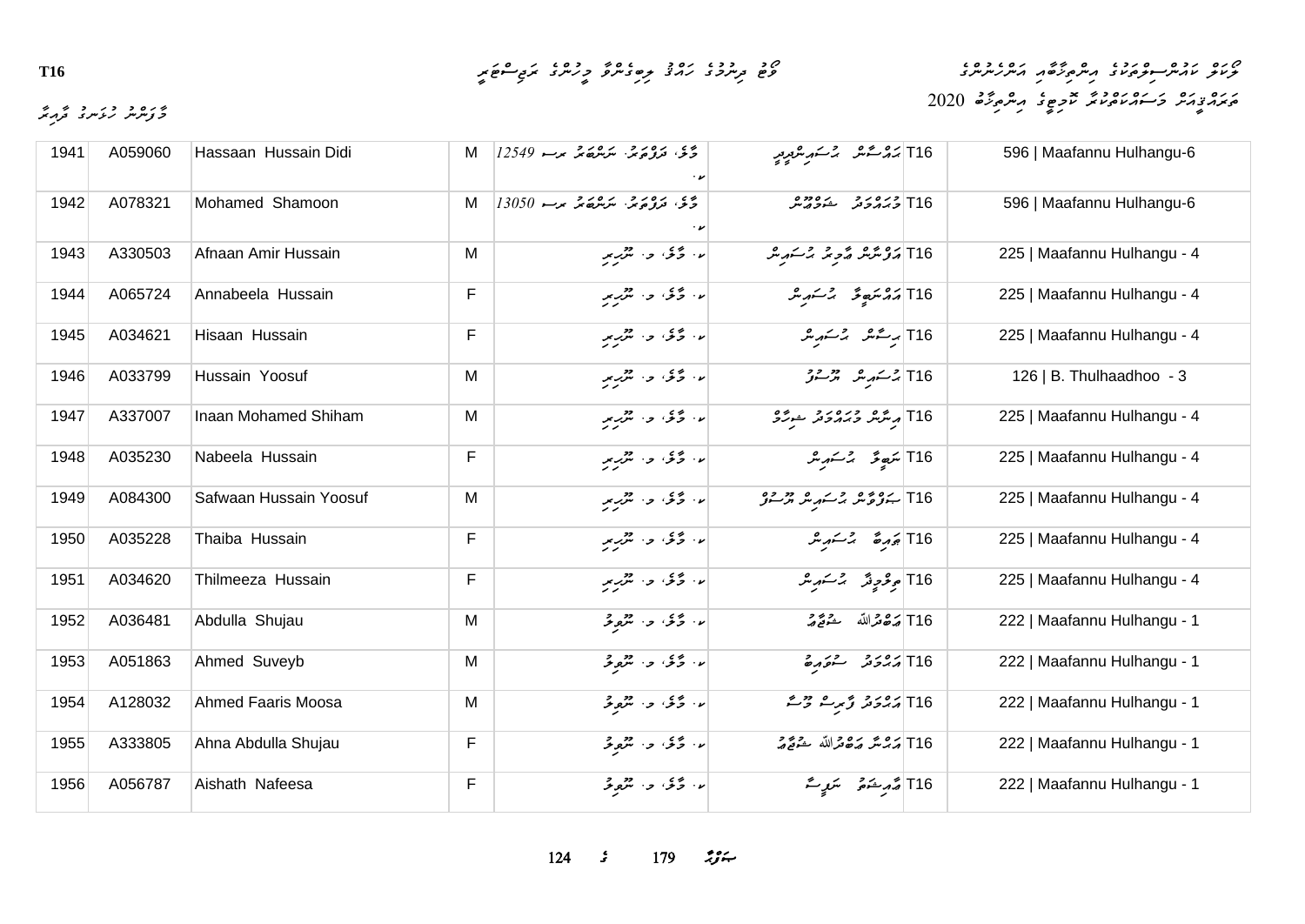*sCw7q7s5w7m< o<n9nOoAw7o< sCq;mAwBoEw7q<m; wBm;vB 2020*<br>*په پوهر وسوډيرونو لومو د موجو د مرمونه* 2020

| A048747 | Aminath Masha           | F           | لا د څخه د شمونو                                                                                                |  | 222   Maafannu Hulhangu - 1                                                                                                                                                                                                                                                                                                                                                                                                                                                                                                                                                                                                                                                   |
|---------|-------------------------|-------------|-----------------------------------------------------------------------------------------------------------------|--|-------------------------------------------------------------------------------------------------------------------------------------------------------------------------------------------------------------------------------------------------------------------------------------------------------------------------------------------------------------------------------------------------------------------------------------------------------------------------------------------------------------------------------------------------------------------------------------------------------------------------------------------------------------------------------|
| A046833 | Aminath Shaheedha       | F           | الأراقيمي والمتموفى                                                                                             |  | 222   Maafannu Hulhangu - 1                                                                                                                                                                                                                                                                                                                                                                                                                                                                                                                                                                                                                                                   |
| A046992 | Dr. Mohamed Fariu Moosa | M           | لا د څخه د شود                                                                                                  |  | 222   Maafannu Hulhangu - 1                                                                                                                                                                                                                                                                                                                                                                                                                                                                                                                                                                                                                                                   |
| A041422 | Hussain Yamin           | M           | الأرمح في الأراد في المحمد                                                                                      |  | 222   Maafannu Hulhangu - 1                                                                                                                                                                                                                                                                                                                                                                                                                                                                                                                                                                                                                                                   |
| A052818 | Ismail                  | M           | الا الحكي والتمولي                                                                                              |  | 222   Maafannu Hulhangu - 1                                                                                                                                                                                                                                                                                                                                                                                                                                                                                                                                                                                                                                                   |
| A049150 | Ismail Manik Adam       | M           | $\frac{3}{2}$ لا : د د د شروعي کل                                                                               |  | 222   Maafannu Hulhangu - 1                                                                                                                                                                                                                                                                                                                                                                                                                                                                                                                                                                                                                                                   |
| A061381 | Mariyam Mizna           | F           | الا الحكي والتمولي                                                                                              |  | 222   Maafannu Hulhangu - 1                                                                                                                                                                                                                                                                                                                                                                                                                                                                                                                                                                                                                                                   |
| A071059 | Mariyam Nafeesa         | $\mathsf F$ | الا الحكى الاستعجاب                                                                                             |  | 222   Maafannu Hulhangu - 1                                                                                                                                                                                                                                                                                                                                                                                                                                                                                                                                                                                                                                                   |
| A046991 | Mohamed Maniu           | M           | الا د څخه د اسمدونو                                                                                             |  | 222   Maafannu Hulhangu - 1                                                                                                                                                                                                                                                                                                                                                                                                                                                                                                                                                                                                                                                   |
| A023551 | Mohamed Shamin          | M           | الأرمح في الأراد في المحمد                                                                                      |  | 222   Maafannu Hulhangu - 1                                                                                                                                                                                                                                                                                                                                                                                                                                                                                                                                                                                                                                                   |
| A166839 | Nais Ahmed Shuveyb      | M           | پارستخوا دار میتوانی                                                                                            |  | 222   Maafannu Hulhangu - 1                                                                                                                                                                                                                                                                                                                                                                                                                                                                                                                                                                                                                                                   |
| A048746 | Shahida Ismail          | F           | $\left  \begin{array}{cc} 2 & 22 \\ 2 & 3 \end{array} \right $ ر - سرهای تر                                     |  | 222   Maafannu Hulhangu - 1                                                                                                                                                                                                                                                                                                                                                                                                                                                                                                                                                                                                                                                   |
| A166838 | Yanis Ahmed Shuveyb     | M           | $\frac{3}{2}$ لا، د د د سره د $\frac{3}{2}$                                                                     |  | 222   Maafannu Hulhangu - 1                                                                                                                                                                                                                                                                                                                                                                                                                                                                                                                                                                                                                                                   |
| A082496 | Aishath Nihad           | $\mathsf F$ | لا د محمود او محمد مسلم محمد المسلم محمد المسلم محمود المسلم محمد المسلم محمد المسلم معلم محمد المسلم معلم محمد |  | 595   Maafannu Hulhangu-5                                                                                                                                                                                                                                                                                                                                                                                                                                                                                                                                                                                                                                                     |
| A046628 | Ali Assad               | M           | لا د محمود او مشتر می کند که مردم                                                                               |  | 595   Maafannu Hulhangu-5                                                                                                                                                                                                                                                                                                                                                                                                                                                                                                                                                                                                                                                     |
| A082495 | Aminath Widad           | F           | لا د محمود او مشتر می کند                                                                                       |  | 595   Maafannu Hulhangu-5                                                                                                                                                                                                                                                                                                                                                                                                                                                                                                                                                                                                                                                     |
| A081632 | Ibrahim Azhad           | M           | لا د محمود او مشتر می کند                                                                                       |  | 595   Maafannu Hulhangu-5                                                                                                                                                                                                                                                                                                                                                                                                                                                                                                                                                                                                                                                     |
|         |                         |             |                                                                                                                 |  | T16 أ <i>مَّ وِسَمَّة</i> كَسَمَّ<br>T16 مَّ حِ سَمَعَ حَسَنِ مَّ<br>T16 يوه يو درور تر تر بره ديم.<br>T16 ترسَمبِ شَرْحِ مُدَّرِ مِثْرِ<br>T16 <sub>م</sub> رشۇم <sub>ۇ</sub> ئىس<br>T16 <sub>م</sub> ر <i>شۇر قۇس بىر مەندى</i><br>T16 كەبىر بىر بىر يىلىسى بىر ئاسىس<br>T16 كەيمەر ئىمى <i>لى</i> سىگە<br>T16 3222 مسمد<br>T16 <i>وُبَرُوْدُوْ</i> حُومِرُ<br>T16 سُمِيش مَ <i>. دُوَنْدَ</i> حُقُوَمِ صَحْبَ<br>T16 ڪري <i>گ م</i> يڪ <i>وي</i> و<br>T16 مُرْسِعْ, مَ <sup>ر</sup> ْدَدَتْر سْمُوَمِر <i>ْ</i><br>T16 م <i>مَّدِ مِنْ</i> مَعَ مِ <i>بِرْتَدُ</i><br>T16 <i>جَرِي جَـَـَمُحَمَّدَ</i><br>T16 مُرْحِسَمُ وِمُرْمَرُ<br>T16 <sub>مو</sub> ھ پژر پر مذہبر تھ |

*125 sC 179 nNw?mS*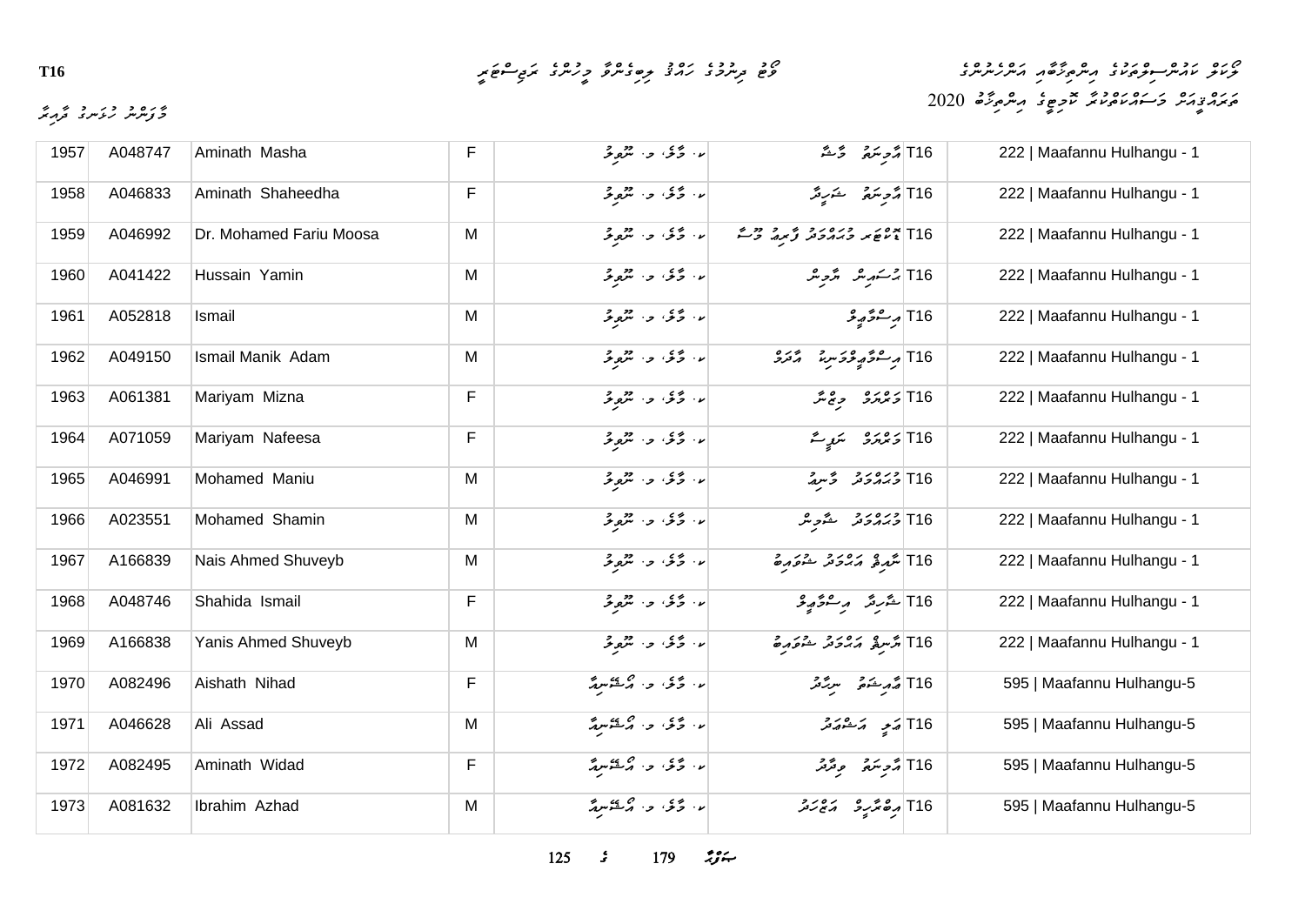*sCw7q7s5w7m< o<n9nOoAw7o< sCq;mAwBoEw7q<m; wBm;vB 2020<sup>, م</sup>وسر در مدد مدرج به مدرم مقرم قرار 2020*<br>موسر المستقرم المستقرم المستقرم المستقرم المستقرم المستقرم المستقرم المستقرم المستقرم المستقرم المستقرم المستقر

| A043100 | Mohamed Zuhair              | M | لا د محمود او محمد محمد معرضات المحمد |                    | 595   Maafannu Hulhangu-5                                                                                                                                                                                                                                                                                                                                                                                                                                                                                                                                                                                                                                                    |
|---------|-----------------------------|---|---------------------------------------|--------------------|------------------------------------------------------------------------------------------------------------------------------------------------------------------------------------------------------------------------------------------------------------------------------------------------------------------------------------------------------------------------------------------------------------------------------------------------------------------------------------------------------------------------------------------------------------------------------------------------------------------------------------------------------------------------------|
| A056397 | Naseema Ibrahim             | F | لا د کال د اکستگیرد کا                |                    | 595   Maafannu Hulhangu-5                                                                                                                                                                                                                                                                                                                                                                                                                                                                                                                                                                                                                                                    |
| A160535 | Abdulla Ziyaad              | M | ، د څو، د ، د ده                      |                    | 224   Maafannu Hulhangu - 3                                                                                                                                                                                                                                                                                                                                                                                                                                                                                                                                                                                                                                                  |
| A382153 | <b>Ahmed Nashith Shanan</b> | M | لا د څخه د کاره                       |                    | 224   Maafannu Hulhangu - 3                                                                                                                                                                                                                                                                                                                                                                                                                                                                                                                                                                                                                                                  |
| A059033 | Aishath Nishaana Ahmed      | F | لا د څخه د کاره                       |                    | 224   Maafannu Hulhangu - 3                                                                                                                                                                                                                                                                                                                                                                                                                                                                                                                                                                                                                                                  |
| A366598 | Aminath Ismail              | F | ر، بحق و۱۵ وره                        |                    | 224   Maafannu Hulhangu - 3                                                                                                                                                                                                                                                                                                                                                                                                                                                                                                                                                                                                                                                  |
| A321888 | Aminath Nashath Shanan      | F | ، دَبَی دا می ده                      |                    | 224   Maafannu Hulhangu - 3                                                                                                                                                                                                                                                                                                                                                                                                                                                                                                                                                                                                                                                  |
| A112769 | Fathimath Ashwa             | F | لا د څخه د کاره                       |                    | 224   Maafannu Hulhangu - 3                                                                                                                                                                                                                                                                                                                                                                                                                                                                                                                                                                                                                                                  |
| A130408 | Fathimath Zahura            | F | ، دې د ه ده                           |                    | 224   Maafannu Hulhangu - 3                                                                                                                                                                                                                                                                                                                                                                                                                                                                                                                                                                                                                                                  |
| A366597 | Fathimath Nabaha Ismail     | F | لا د څخه د کاره                       |                    | 224   Maafannu Hulhangu - 3                                                                                                                                                                                                                                                                                                                                                                                                                                                                                                                                                                                                                                                  |
| A011403 | Hussain Sanan               | M | لا د څخه د کاره                       |                    | 224   Maafannu Hulhangu - 3                                                                                                                                                                                                                                                                                                                                                                                                                                                                                                                                                                                                                                                  |
| A153331 | Ismail Nafiz                | M | لا د څخه د کاره                       |                    | 224   Maafannu Hulhangu - 3                                                                                                                                                                                                                                                                                                                                                                                                                                                                                                                                                                                                                                                  |
| A131986 | Khadheeja Ali Fulhu         | F | لا د څخه د کاره                       |                    | 224   Maafannu Hulhangu - 3                                                                                                                                                                                                                                                                                                                                                                                                                                                                                                                                                                                                                                                  |
| A111310 | Mariyam Samna               | F | ر، دمجري در، م <i>م</i> ره            |                    | 224   Maafannu Hulhangu - 3                                                                                                                                                                                                                                                                                                                                                                                                                                                                                                                                                                                                                                                  |
| A060194 | Mohamed Asim                | M | ر، بحق و۱۵ وره                        |                    | 224   Maafannu Hulhangu - 3                                                                                                                                                                                                                                                                                                                                                                                                                                                                                                                                                                                                                                                  |
| A366599 | Mohamed Fathih Ismail       | M |                                       |                    | 224   Maafannu Hulhangu - 3                                                                                                                                                                                                                                                                                                                                                                                                                                                                                                                                                                                                                                                  |
| A342019 | Raahath Ismail              | F | ر، ن <sup>ح</sup> ړي د کاره           |                    | 224   Maafannu Hulhangu - 3                                                                                                                                                                                                                                                                                                                                                                                                                                                                                                                                                                                                                                                  |
|         |                             |   |                                       | لا، دېڅو، د، دې ده | T16  <i>3223 جزم</i> ر<br>T16 <i>سَرْ–دِوَّة مِرەڭرى</i> رۇ<br>T16 كەھەراللە   سى ئارىم<br>T16 <i>كَ بُرْدُ كَرْ - بُرْجِي جُمْ بَيْرِ بِرْ</i><br>T16 مُرمِشَمُ سِيشَمَّر مَ <sup>رور</sup> د<br>T16 مُتَّحِسَمُ مِسْتَحَمِيثَ<br>T16 مُرْحِ سَرَةٍ سَرَتْ مِرْحٍ مِسَوَسَّرْسْر<br>T16 تُرجوحُر مَشْرَحٌ<br>T16 <i>وُّجِوَة بِيَ رُبُّرٌ</i><br>T16 زُب <i>ودَه مَعَدَّ ب</i> ِ <i>حَمَّدُ</i> وَ<br>T16 پرستمبر سر سک <i>نگرنگر</i><br>T16 م <i>ې</i> شۇمۇ ش <i>و</i> نج<br>T16 زَمِرِجٌ - رَمِرِرْزْ<br>T16 كەبەد سەۋىگە<br>T16 <i>\$ 35.22</i> م <i>جب</i> و<br>T16 <i>دېم</i> دته ر <sub>گو</sub> بر <sub>م</sub> ر شوګړو<br>T16 <i>بَدْيَ</i> مْ مِ سُرَّم <i>ُ و</i> |

*n8o<n@ qC7m:q5 q7w7m?n>*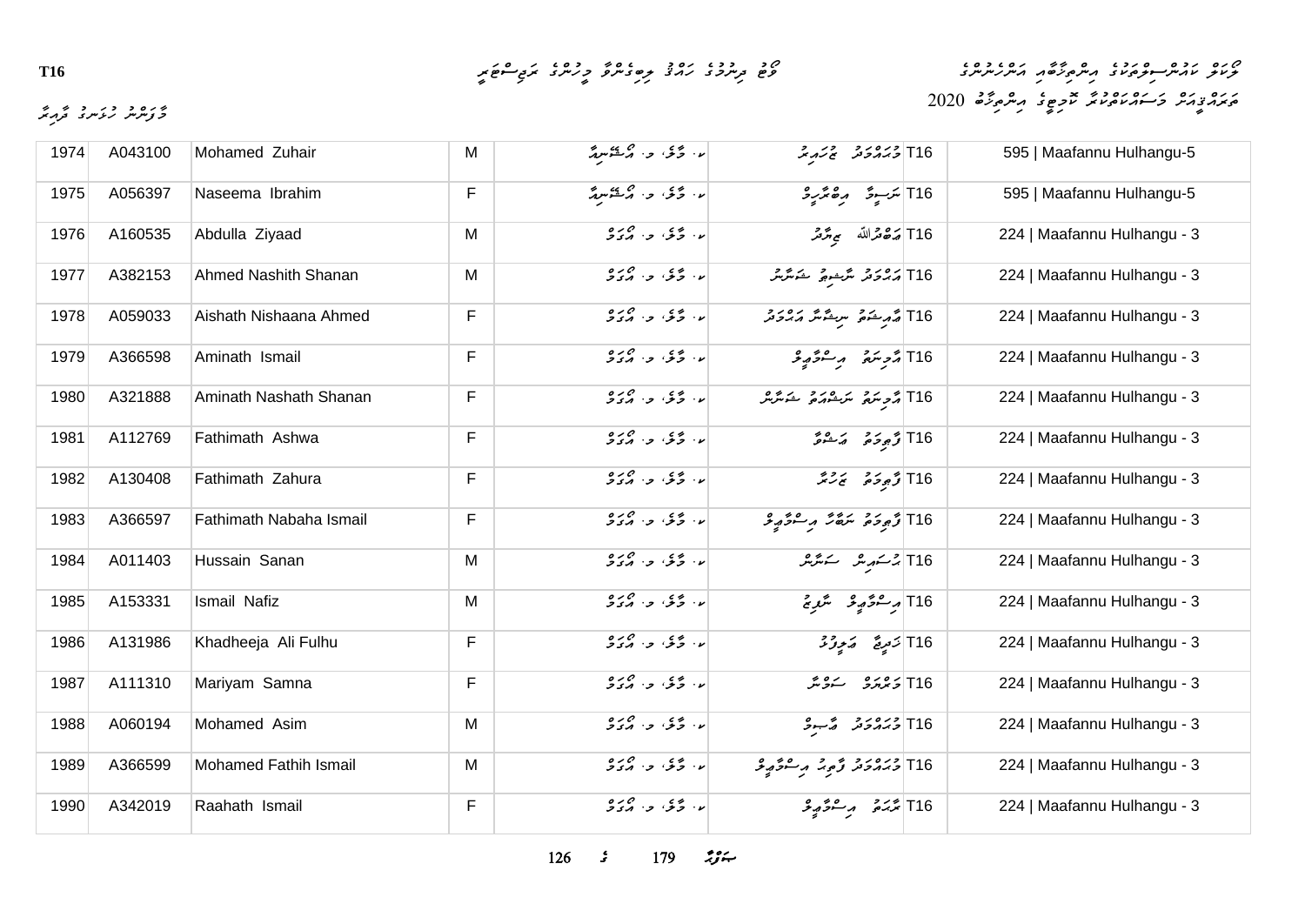*sCw7q7s5w7m< o<n9nOoAw7o< sCq;mAwBoEw7q<m; wBm;vB* م من المرة المرة المرة المرجع المرجع في المركبة 2020<br>مجم*د المريض المربوط المربع المرجع في المراجع المركبة* 

| 1991 | A059392 | Aminath Faanu               | F | لا د څخه د انگرېمنو                | T16 مَّ مِ سَهْوَ تَسْر                                                                              | 595   Maafannu Hulhangu-5   |
|------|---------|-----------------------------|---|------------------------------------|------------------------------------------------------------------------------------------------------|-----------------------------|
| 1992 | A045736 | Khadeeja Ibrahim Manik      | F | ، دې د پروژگ                       | T16 كَتَبِيعٌ مِنْ مُرْجَزَ مِنْ مِنْ                                                                | 223   Maafannu Hulhangu - 2 |
| 1993 | A012559 | Abdulla Sharif Ilyas        | M | پارسی کی در محروم                  | T16 يَرْھُ تَرَاللّهُ ۖ شَعْبِرُ ۖ مِرْمَّرْتُ                                                       | 223   Maafannu Hulhangu - 2 |
| 1994 | A012557 | <b>Ahmed Shaabil Ilyas</b>  | M | لا د څکې د په پېړود                | T16 كەبرى ئىر ئىگە ئەر بىر ئەشرىسە                                                                   | 223   Maafannu Hulhangu - 2 |
| 1995 | A012563 | Aishath Shureena Ilyas      | F | لا د څکې د اندونو                  | T16 مۇم شىم شىم يىش مەمەرگە                                                                          | 223   Maafannu Hulhangu - 2 |
| 1996 | A104060 | Ali Shaain Ilyas            | M | لا د څو، د امروز                   | T16 كەير ئىگەرش <sub>مو</sub> تۇش                                                                    | 223   Maafannu Hulhangu - 2 |
| 1997 | A012561 | Aminath Shunana Ilyas       | F | ر و و در مورد.<br>را د گور در موفر | T16 <i>مُّہِ مَنْ مُشَهَّدٌ مِ</i> عْرَمُتُ مُشَ                                                     | 223   Maafannu Hulhangu - 2 |
| 1998 | A012560 | Ibrahim Shaamil Ilyas       | M | لا و محوي د البردو                 | T16 مەھەرىپە ھەمەم مەھەر                                                                             | 223   Maafannu Hulhangu - 2 |
| 1999 | A012556 | Ilyas Abdulla               | M | لا د څو، د بردو                    | T16 مرتزم مَدَّة مَدَاللَّه                                                                          | 223   Maafannu Hulhangu - 2 |
| 2000 | A012562 | Mohamed Shahee Ilyas        | M | لا د څکې د اندونو                  | T16 دېرونو خ <sub>ت</sub> ر م <b>و</b> رث                                                            | 223   Maafannu Hulhangu - 2 |
| 2001 | A330882 | Omer Ilyas                  | M | لا د څو د پروه                     | T16 ړی په پو <u>ن</u> گ                                                                              | 223   Maafannu Hulhangu - 2 |
| 2002 | A012558 | Zulaikha Naeem              | F | پارسی کی در ایروز                  | T16 يح <i>قرق سَمدٍ \$</i>                                                                           | 223   Maafannu Hulhangu - 2 |
| 2003 | A363572 | <b>Ahmed Shidad Mohamed</b> | M | الا الحجي الاسم المنتج             | T16 <i>ג برونډ</i> جون <i>گر و برون</i> د                                                            | 595   Maafannu Hulhangu-5   |
| 2004 | A059391 | Mohamed Rasheed             | M | پار څري د در <mark>چ</mark>        | T16 <i>وُبَرُوُوَ</i> تَرُ كَرَسُوِيْرُ                                                              | 595   Maafannu Hulhangu-5   |
| 2005 | A348741 | Fathimath Saneeha Wafir     | F | لا گرمی دا برو شکر                 | T16 رُجوحَۃُ سَسِرَۃٌ قَ <sub>رُ</sub> مِۃٌ                                                          | 225   Maafannu Hulhangu - 4 |
| 2006 | A094205 | Hussain Shujau              | M | لا کوی که به محوط شور              | T16 يُرْسَمَّ مِيْشَقَّ مِيْتَ مِيْتَ مِيْتَ مِيْتَ مِيْتَ مِيْتَ مِيْتَ مِيْتَ مِيْتَ مِيْتَ مِيْتَ | 225   Maafannu Hulhangu - 4 |
| 2007 | A045726 | Ibrahim Shujau              | M | ۱۰ ۇق؛ د <sub>ا</sub> مۇشكەش       | T16 م <i>وڭگرى</i> شى <i>قم</i>                                                                      | 225   Maafannu Hulhangu - 4 |

*127 s 179 <i>n*<sub>s</sub>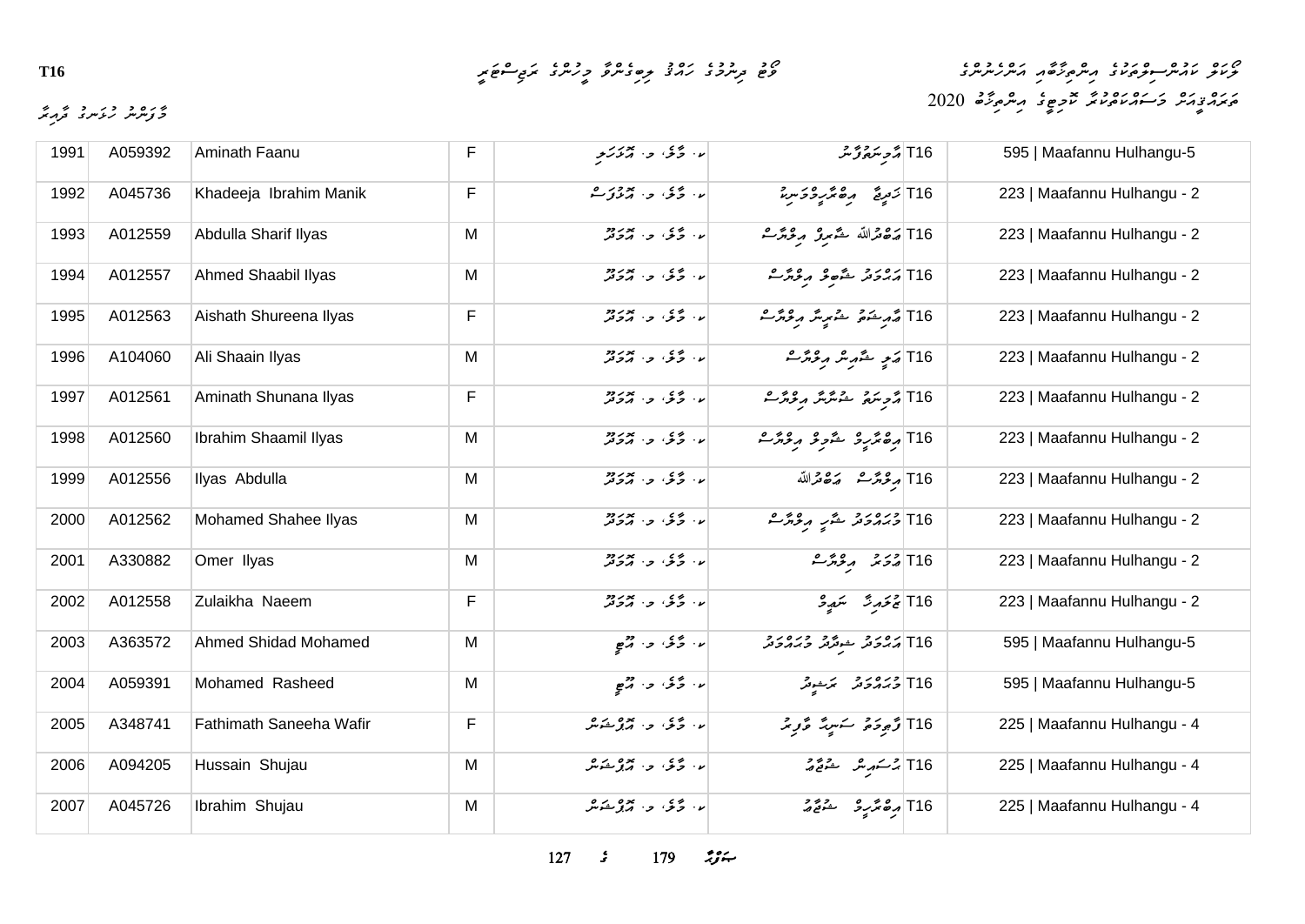*sCw7q7s5w7m< o<n9nOoAw7o< sCq;mAwBoEw7q<m; wBm;vB 2020<sup>, م</sup>وسر در مدد مدرج به مدرم مقرم قرار 2020*<br>موسر المستقرم المستقرم المستقرم المستقرم المستقرم المستقرم المستقرم المستقرم المستقرم المستقرم المستقرم المستقر

| 2008 | A061087 | Abdul Azeez Ahmed     | M | $ y - z^2 + 2z - 2z - 3z - 3z - 4 $                                                                                                                                                                                                                                              | T16 كەھىرگ <sub>ە تە</sub> م كەردىر                     | 224   Maafannu Hulhangu - 3 |
|------|---------|-----------------------|---|----------------------------------------------------------------------------------------------------------------------------------------------------------------------------------------------------------------------------------------------------------------------------------|---------------------------------------------------------|-----------------------------|
| 2009 | A128639 | Aishath Ahmed         | F | ر، دې د، مارسوناملي کولوگه                                                                                                                                                                                                                                                       | T16 مەم ئەرەبىرى ئەرەبىرى ئىس                           | 224   Maafannu Hulhangu - 3 |
| 2010 | A362432 | Aishath Hanaan        | F | $\left  \begin{array}{cc} 0 & 0 & 0 & 0 & 0 \\ 0 & 0 & 0 & 0 \\ 0 & 0 & 0 & 0 \end{array} \right $                                                                                                                                                                               | T16 م <i>ۇم شۇھى بە</i> ئە <i>رىگە</i>                  | 224   Maafannu Hulhangu - 3 |
| 2011 | A128637 | Aishath Niuza         | F | ر، ۇي دېم سوءِ مەھم دۇر                                                                                                                                                                                                                                                          | T16 مُ مِسْنَعْمُ سِمْنَةً                              | 224   Maafannu Hulhangu - 3 |
| 2012 | A435672 | Aman Mohamed Rasheed  | M | $\sim$ وَكَرْ، و، دَلابٍ وَلَا يَوْجَعُونَ                                                                                                                                                                                                                                       | T16 كەن <i>ئەنگەنى ت</i> ەنبەتر                         | 224   Maafannu Hulhangu - 3 |
| 2013 | A344578 | Aminath Hana          | F | $\left  \begin{array}{cc} 0 & 0 & 0 & 0 & 0 \\ 0 & 0 & 0 & 0 \\ 0 & 0 & 0 & 0 \end{array} \right $                                                                                                                                                                               | T16 م <i>ُّوِسَعُ</i> رَسُّرَ                           | 224   Maafannu Hulhangu - 3 |
| 2014 | A128626 | Aminath Neeza         | F | $\sim$ وَكَرْ، و، دَلَّا سِيَا مَرْجَعَرُ وَكَرْ                                                                                                                                                                                                                                 | T16 مُ <i>جِسَعْہ</i> مِنِیَّ                           | 224   Maafannu Hulhangu - 3 |
| 2015 | A369851 | Aminath Nashwa Ismail | F | $\sim$ وَكَرْ، وَالْمَرْسُوبَةَ مَرْكَافُرُومَ                                                                                                                                                                                                                                   | T16 مُجسِمُعُ سَنَشْعٌ مِسْتَخْصِعْ                     | 224   Maafannu Hulhangu - 3 |
| 2016 | A247953 | Fathimath Hamdha      | F | $\sim$ وَكَرْ، وَالْمَرْسُوبَةَ مَرْكَافُرُومَ                                                                                                                                                                                                                                   | T16 <i>وَّجِ حَمَّى حَ</i> وْمَّ                        | 224   Maafannu Hulhangu - 3 |
| 2017 | A128638 | Fathimath Shazleen    | F | $\chi^2$ , $\chi^2$ , $\chi^2$ , $\chi^2$ , $\chi^2$ , $\chi^2$ , $\chi^2$ , $\chi^2$ , $\chi^2$ , $\chi^2$ , $\chi^2$ , $\chi^2$ , $\chi^2$ , $\chi^2$ , $\chi^2$ , $\chi^2$ , $\chi^2$ , $\chi^2$ , $\chi^2$ , $\chi^2$ , $\chi^2$ , $\chi^2$ , $\chi^2$ , $\chi^2$ , $\chi^2$ | T16 <i>وَّج</i> وَدَ حَمَّةً مِسْر                      | 224   Maafannu Hulhangu - 3 |
| 2018 | A128632 | Fathmath Haulath      | F | $\chi^2$ , $\chi^2$ , $\chi^2$ , $\chi^2$ , $\chi^2$ , $\chi^2$ , $\chi^2$ , $\chi^2$ , $\chi^2$ , $\chi^2$ , $\chi^2$ , $\chi^2$ , $\chi^2$ , $\chi^2$ , $\chi^2$ , $\chi^2$ , $\chi^2$ , $\chi^2$ , $\chi^2$ , $\chi^2$ , $\chi^2$ , $\chi^2$ , $\chi^2$ , $\chi^2$ , $\chi^2$ | T16 ۇ <sub>ج</sub> ورۇ بەردۇ                            | 224   Maafannu Hulhangu - 3 |
| 2019 | A012969 | Fiuliyya Ahmed        | F | ، ۇي د <sub>ا</sub> برەپ، ھەدە بۇ                                                                                                                                                                                                                                                | T16 <i>وِجُعِهُمَّہ بَہُدُونَہ</i> ِ                    | 224   Maafannu Hulhangu - 3 |
| 2020 | A268722 | Hamdhan Abdul Azeez   | M | ر، ۇي د <sub>ا</sub> برەس <sub>ب</sub> ەشھۇرۇ                                                                                                                                                                                                                                    | T16 ئۇقرىش مەھىر <i>ۈم يى</i>                           | 224   Maafannu Hulhangu - 3 |
| 2021 | A327429 | Hawwa Hasna           | F | ر، دې د، مارس <sub>ان</sub> ي مورو د                                                                                                                                                                                                                                             | T16 يَرْدُوَّ بَرَسْدَسَّر                              | 224   Maafannu Hulhangu - 3 |
| 2022 | A012862 | Ismail Rasheed        | M | $\chi^2$ , $\chi^2$ , $\chi^2$ , $\chi^2$ , $\chi^2$ , $\chi^2$ , $\chi^2$ , $\chi^2$ , $\chi^2$ , $\chi^2$ , $\chi^2$ , $\chi^2$ , $\chi^2$ , $\chi^2$ , $\chi^2$ , $\chi^2$ , $\chi^2$ , $\chi^2$ , $\chi^2$ , $\chi^2$ , $\chi^2$ , $\chi^2$ , $\chi^2$ , $\chi^2$ , $\chi^2$ | T16 <sub>م</sub> رےد <i>و پو</i> ٹ کرنے م <sup>حد</sup> | 224   Maafannu Hulhangu - 3 |
| 2023 | A125606 | Liusha Ali Rasheed    | F | $\left  \begin{array}{cc} 0 & \times & \times & \times \\ \times & \times & \times & \times \end{array} \right $ ر. و کال استفاد کرد ک                                                                                                                                           | T16 مِهْرَشَہ کَہ پِ مَرَسُوتِر                         | 224   Maafannu Hulhangu - 3 |
| 2024 | A247983 | Mariyam Hamna         | F | ر، وګڼ و، مارسوځ مروموګر                                                                                                                                                                                                                                                         | T16 كەبە <i>دۇ زۇن</i> گە                               | 224   Maafannu Hulhangu - 3 |

#### *n8o<n@ qC7m:q5 q7w7m?n>*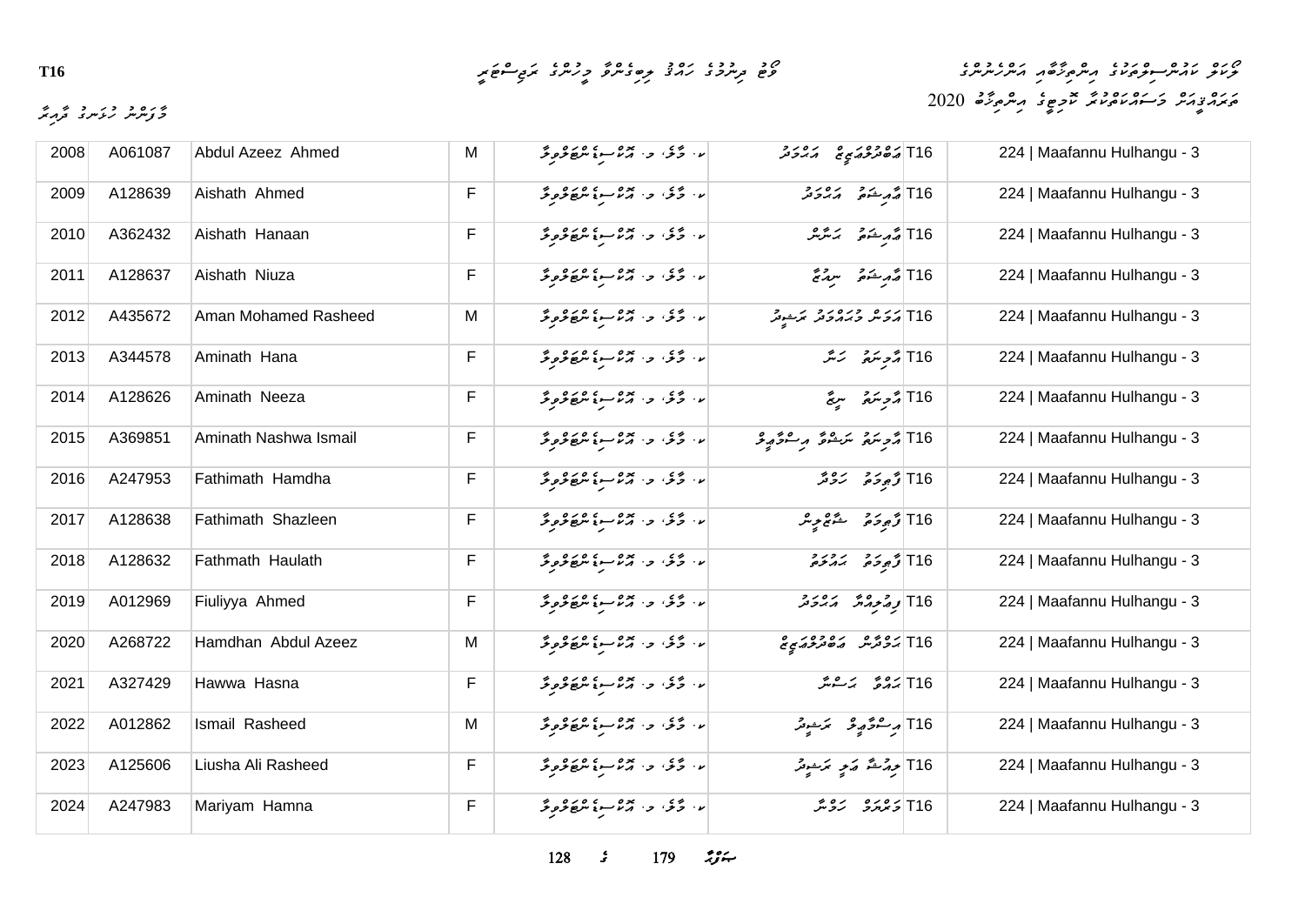*sCw7q7s5w7m< o<n9nOoAw7o< sCq;mAwBoEw7q<m; wBm;vB 2020<sup>, م</sup>وسر در مدد مدرج به مدرم مقرم قرار 2020*<br>موسر المستقرم المستقرم المستقرم المستقرم المستقرم المستقرم المستقرم المستقرم المستقرم المستقرم المستقرم المستقر

| 2025 | A128628 | Mariyam Saffana       | F | لا د څخه د به ده سره شريع څورنځه                                                                                                                                                                                                                                                 | T16 كەبىر بەر ئىش <i>رۇ</i> نتر               | 224   Maafannu Hulhangu - 3         |
|------|---------|-----------------------|---|----------------------------------------------------------------------------------------------------------------------------------------------------------------------------------------------------------------------------------------------------------------------------------|-----------------------------------------------|-------------------------------------|
| 2026 | A128633 | Mariyam Shazna        | F | الأركاني والملاسية للكافرونج                                                                                                                                                                                                                                                     | T16 كەنگەر ئىق ئىش                            | 224   Maafannu Hulhangu - 3         |
| 2027 | A351206 | Mariyam Nasha Ismail  | F | ر، دې د ماسنځ شرومونځ                                                                                                                                                                                                                                                            | T16 كەنگەنى ئىرىش <sub>م</sub> ېشىر ھەم بىر   | 224   Maafannu Hulhangu - 3         |
| 2028 | A082913 | Mohamed Jawad         | M | ، ۇي د <sub>ا</sub> برەپ، ئەھۋە ۋ                                                                                                                                                                                                                                                | T16 <i>3222 في قو</i> تر                      | 224   Maafannu Hulhangu - 3         |
| 2029 | A125613 | Mohamed Nishan        | M | ، دَ دَ د ړي په وووځ                                                                                                                                                                                                                                                             | T16  <i>وبزودوتر س</i> یگرمر                  | 224   Maafannu Hulhangu - 3         |
| 2030 | A010861 | Mohamed Rasheed       | M | $\chi^2$ , $\chi^2$ , $\chi^2$ , $\chi^2$ , $\chi^2$ , $\chi^2$ , $\chi^2$ , $\chi^2$ , $\chi^2$ , $\chi^2$ , $\chi^2$ , $\chi^2$ , $\chi^2$ , $\chi^2$ , $\chi^2$ , $\chi^2$ , $\chi^2$ , $\chi^2$ , $\chi^2$ , $\chi^2$ , $\chi^2$ , $\chi^2$ , $\chi^2$ , $\chi^2$ , $\chi^2$ | T16 <i>ۇنزۇدۇ تەتبىرى</i> گ                   | 224   Maafannu Hulhangu - 3         |
| 2031 | A321446 | Mohamed Maahin Majeed | M | لا تحق والمماسع مهوج و تح                                                                                                                                                                                                                                                        | T16  <i>وُرُدُودُو وُرِ</i> سُ وَمٍ وَ        | 224   Maafannu Hulhangu - 3         |
| 2032 | A128624 | Nafha Ibrahim         | F | ر، دې د ماسنځ شرومونځ                                                                                                                                                                                                                                                            | T16 ينزين م <i>ەشرى</i> ۋ                     | 224   Maafannu Hulhangu - 3         |
| 2033 | A356529 | Saaidh Hassan         | M | ر، دې د ماسنځ شرومونځ                                                                                                                                                                                                                                                            | T16 گەرىۋە ئەس <i>تەنل</i> ە                  | 46   Kulhudhuffushi Iru Dhekunu - 2 |
| 2034 | A356528 | Saajiu Hassan         | M | لا د څخه د اولاسوځ مرومونځ                                                                                                                                                                                                                                                       | T16 گى <i>چ ئەسى</i> تىر                      | 46   Kulhudhuffushi Iru Dhekunu - 2 |
| 2035 | A046348 | Saeeda Moosa          | F | $\chi^2$ , $\chi^2$ , $\chi^2$ , $\chi^2$ , $\chi^2$ , $\chi^2$ , $\chi^2$ , $\chi^2$ , $\chi^2$ , $\chi^2$ , $\chi^2$ , $\chi^2$ , $\chi^2$ , $\chi^2$ , $\chi^2$ , $\chi^2$ , $\chi^2$ , $\chi^2$ , $\chi^2$ , $\chi^2$ , $\chi^2$ , $\chi^2$ , $\chi^2$ , $\chi^2$ , $\chi^2$ | T16 سَمرِمَّر حَرْمَتْہ                       | 224   Maafannu Hulhangu - 3         |
| 2036 | A128654 | Shareefa Ahmed        | F | $x^2 + 2x + 2x + 3x + 3x + 4$                                                                                                                                                                                                                                                    | T16 ش <i>ەپرۇ مەدى ھ</i>                      | 224   Maafannu Hulhangu - 3         |
| 2037 | A012980 | Yumna Ahmed           | F | ر، دې د، مارس <sub>ان</sub> مونونو د                                                                                                                                                                                                                                             | T16 برویژ پروژنو                              | 46   Kulhudhuffushi Iru Dhekunu - 2 |
| 2038 | A061088 | Zakheera Ahmed        | F | ر، دې د، مارسېږې ش <u>ه</u> وه د                                                                                                                                                                                                                                                 | T16 يخ پ <i>رنگ پر پرو</i> گر                 | 224   Maafannu Hulhangu - 3         |
| 2039 | A113272 | Zimyana Shareef       | F | ر، دې د، مارسېږې ش <u>ه</u> وه د                                                                                                                                                                                                                                                 | T16 <i>پو\$مَرْمَّر</i> ش <sub>َمَ</sub> رِوْ | 224   Maafannu Hulhangu - 3         |
| 2040 | A043924 | Zuhury Ahmed          | M | لا د څخه د مرم سره شعور د کل                                                                                                                                                                                                                                                     | T16 <i>جي حيد مروج</i> و                      | 224   Maafannu Hulhangu - 3         |
| 2041 | A255236 | Zulaikha Ahmed        | F | لا د څخه د اولاسوځ مرومونځ                                                                                                                                                                                                                                                       | T16 يح تر بر كركر تركيز بر                    | 224   Maafannu Hulhangu - 3         |

*n8o<n@ qC7m:q5 q7w7m?n>*

*129 s 179 <i>n***<sub>3</sub>** *n*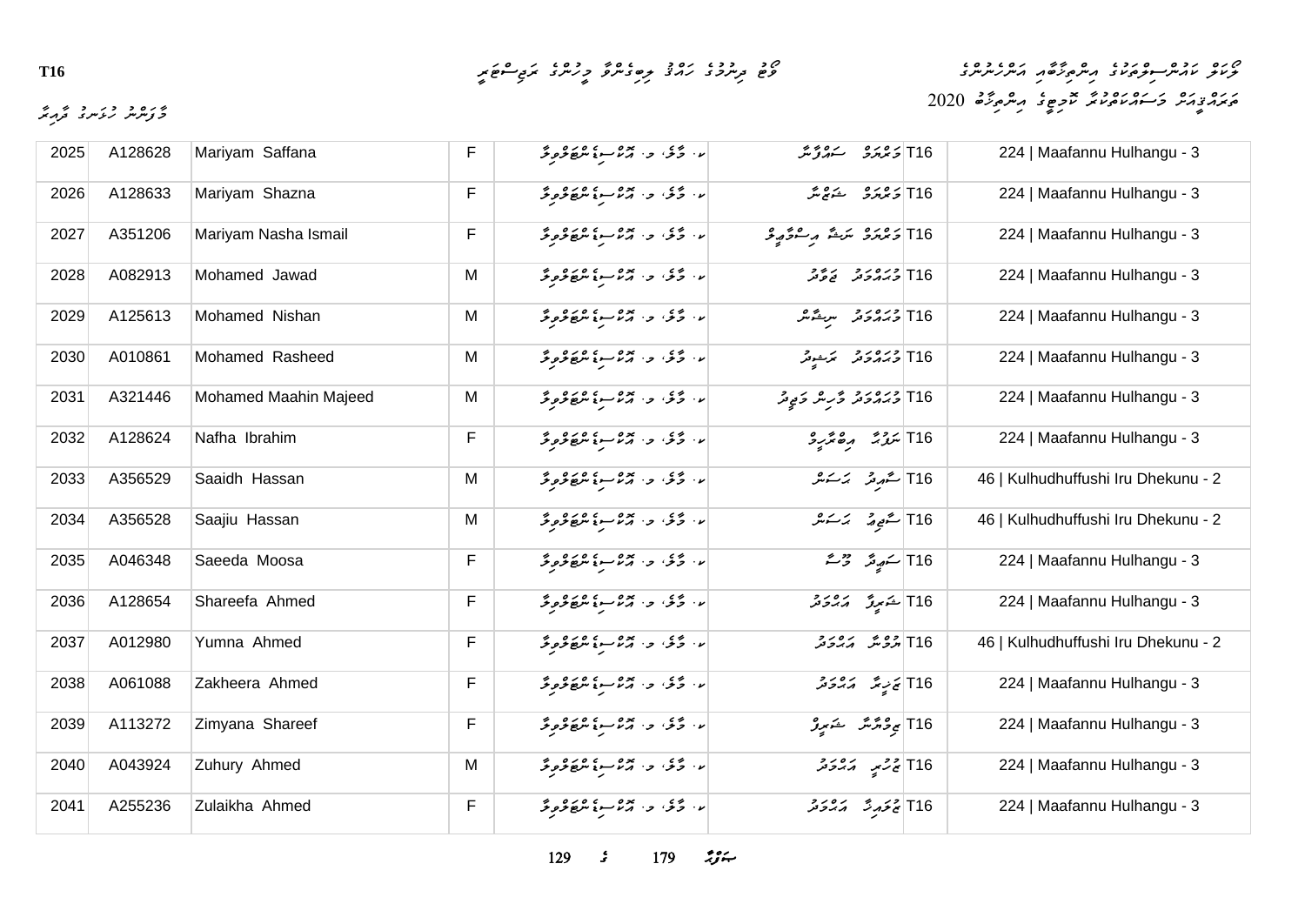*sCw7q7s5w7m< o<n9nOoAw7o< sCq;mAwBoEw7q<m; wBm;vB 2020<sup>, م</sup>وسوق المسجد التحقيق وسرمونية والم*جمع المسجد المسجد المسجد المسجد المسجد المسجد المسجد المسجد المسجد ال

| 2042 | A040684 | Abdulla Badeeu        | M | الا د د د کار د کار د کار د کار د کار د کار د کار د کار د کار د کار د کار د کار د کار د کار د کار د کار د کار  |                                          | 225   Maafannu Hulhangu - 4 |
|------|---------|-----------------------|---|----------------------------------------------------------------------------------------------------------------|------------------------------------------|-----------------------------|
| 2043 | A149394 | Ahmed Shifaz          | M | لا : د کمی کار د کار د شود گ                                                                                   | T16 <i>ټرې توگی</i> -                    | 225   Maafannu Hulhangu - 4 |
| 2044 | A054978 | Aishath Fauziyya      | F | لا : د کمی کار و د کمی بر شور محمد د کل                                                                        | T16 مُرمِّسَمُ وَرَمِّ دُمَّ             | 225   Maafannu Hulhangu - 4 |
| 2045 | A046145 | Aishath Sobira        | F | لا : د کمی کار و د کمی بر شور محمد د کل                                                                        | T16 مەم ئىچە ئەھەتمە                     | 225   Maafannu Hulhangu - 4 |
| 2046 | A160451 | Aishath Reesha Badeeu | F | لا : د کې د : کی پر شونگ                                                                                       | T16 مُرمِسَمَ مِنْ صَرِمُ                | 225   Maafannu Hulhangu - 4 |
| 2047 | A113393 | Ali Shahid            | M | لا : د کمی کار د کار د شود گ                                                                                   | T16 كەمچە ھە <i>مبەت</i> ر               | 225   Maafannu Hulhangu - 4 |
| 2048 | A040847 | Aminath Raziyya       | F |                                                                                                                | T16 مَّ <i>جِسَعَه بِمَ جَهْدَهُ</i>     | 225   Maafannu Hulhangu - 4 |
| 2049 | A072494 | Aminath Shifana       | F | لا : د کمی کار و د کمی بر شور محمد د کل                                                                        | T16 مَّ حِ سَمَّة مَّ حَبَّوَ سَّرَ      | 225   Maafannu Hulhangu - 4 |
| 2050 | A144552 | Fathimath Ramiza      | F | لا : د کمی کار و د بال کار د کار د کل ک                                                                        | T16 <i>وُّجِ دَمَّة تُرْدِيُّ</i>        | 225   Maafannu Hulhangu - 4 |
| 2051 | A047782 | Hafeeza Mohamed       | F | الا د د د کار د کار د کار د کار د کار کار د کار کار د کار کار د کار کار د کار کار د کار د کار کار د کار کار کا | T16 <i>بَرْدِةٌ وَبَرْدُوتْرٌ</i>        | 225   Maafannu Hulhangu - 4 |
| 2052 | A149791 | Hassan Shahid         | M | الا د د د کار د کار د کار د کار د کار د کار کار د کار د کار کار د کار د کار د کار د کار د کار د کار د کار د کا | T16 پزشکر گھری <sub>ٹر</sub>             | 225   Maafannu Hulhangu - 4 |
| 2053 | A332406 | Hassan Shifaz         | M | لا : د کمی کار و د بال کار د کار د کل ک                                                                        | T16 كەسكەش ھوق <i>ى</i> ج                | 225   Maafannu Hulhangu - 4 |
| 2054 | A343027 | Hussain Shifaz        | M | الا د کمکی او الگرمن کرده و گ                                                                                  | T16 پرستمبر شو <i>و</i> ع                | 225   Maafannu Hulhangu - 4 |
| 2055 | A352290 | Ismail Sharih         | M | پار د کلی کار د کوربر شور د کل                                                                                 | T16 <sub>م</sub> رےد <i>و پ</i> و جو ہے۔ | 225   Maafannu Hulhangu - 4 |
| 2056 | A331378 | Leen Ahmed            | F | پار د کلی کار د کوربر شور د کل                                                                                 | T16 م <sub>ح</sub> بر <i>م</i> ہور       | 225   Maafannu Hulhangu - 4 |
| 2057 | A072495 | Mariyam Mizna         | F | ۱۰ د د کار و به کار شود د                                                                                      | T16  <i>دَ بْرْدَدْ دِ</i> بِيْرٌ        | 225   Maafannu Hulhangu - 4 |
| 2058 | A047781 | Mariyam Sobeeha       | F | لا : د کال د : کال پر شوی                                                                                      | T16  <i>5ءگہرڈ ہنوبڈ</i>                 | 225   Maafannu Hulhangu - 4 |
|      |         |                       |   |                                                                                                                |                                          |                             |

*130 s 179 <i>n*<sub>2</sub> *n*<sub>2</sub>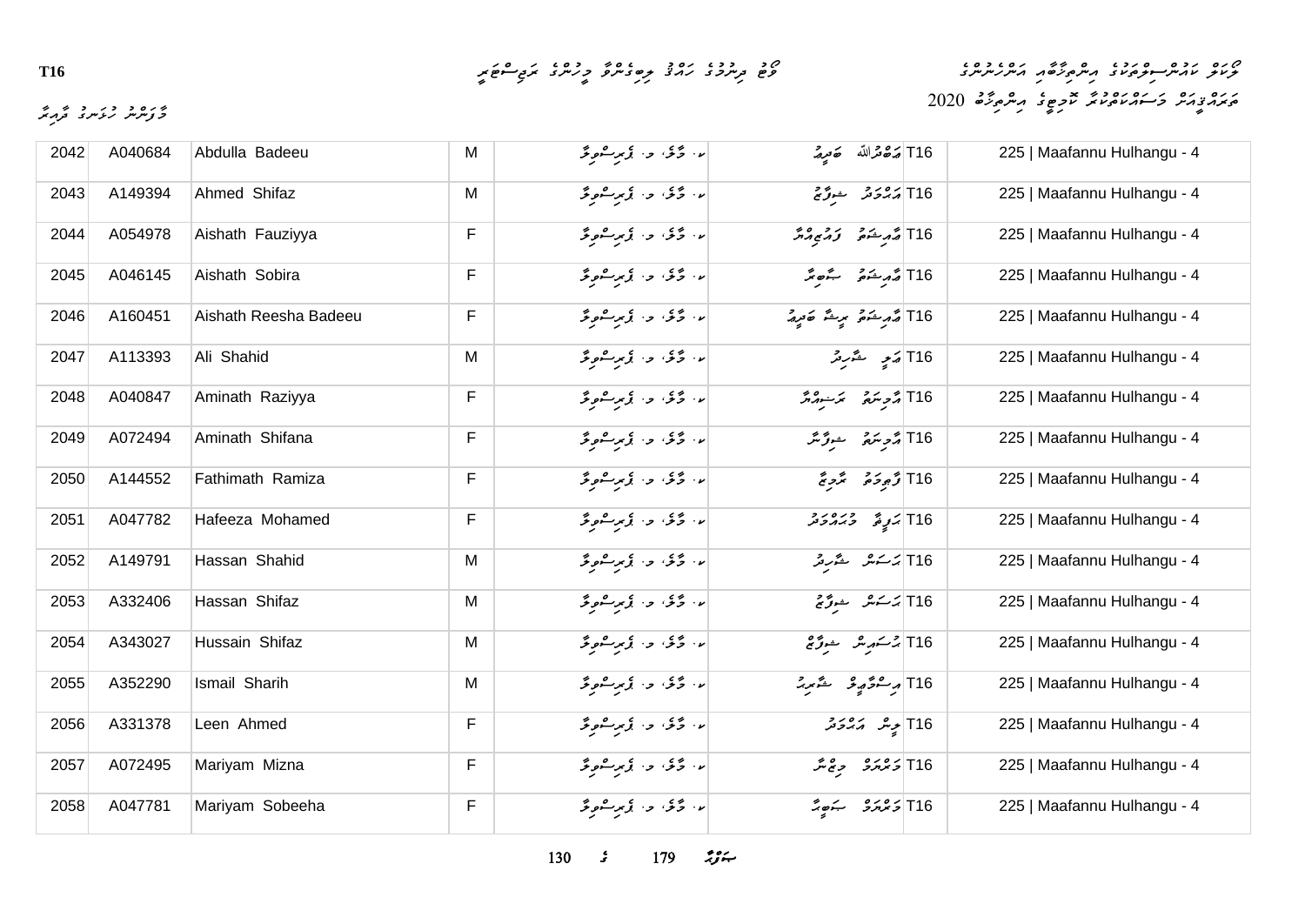*sCw7q7s5w7m< o<n9nOoAw7o< sCq;mAwBoEw7q<m; wBm;vB 2020<sup>, م</sup>وسر در مدد مدرج به مدرم مقرم قرار 2020*<br>موسر المستقرم المستقرم المستقرم المستقرم المستقرم المستقرم المستقرم المستقرم المستقرم المستقرم المستقرم المستقر

| 2059 | A099236 | Mariyam Rifsha Badeeu    | F | ئەس ئۇنى بەر بۇ ئۆزىس ئۆزگە                                                                                    | T16 كَرْتَرْتْرْ مِرْزْشٌ صَمْرِيْر                   | 225   Maafannu Hulhangu - 4 |
|------|---------|--------------------------|---|----------------------------------------------------------------------------------------------------------------|-------------------------------------------------------|-----------------------------|
| 2060 | A155949 | Mohamed Faisal           | M | الا د د د کار د کار د کار د کار د کار د کار د کار د کار د کار د کار د کار د کار د کار د کار د کار د کار د کار  | T16  <i>32,25 ق</i> ديكو                              | 225   Maafannu Hulhangu - 4 |
| 2061 | A055752 | Mohamed Inaz             | M | الا د د د کار د کار د شور د کار                                                                                | T16 <i>جەنگە جىر مەنگ</i> ى                           | 225   Maafannu Hulhangu - 4 |
| 2062 | A010990 | Mohamed Muhaiminu        | M | لا د کمکی و کولوسولونگر                                                                                        | T16 <i>3223 3223</i>                                  | 225   Maafannu Hulhangu - 4 |
| 2063 | A149401 | Mohamed Shifaz           | M | لا المحکي وا کی پرسکونگ                                                                                        | T16 <i>ۇرۇۋۇ خوۋچ</i>                                 | 225   Maafannu Hulhangu - 4 |
| 2064 | A352289 | Mohamed Iyan Abdulla     | M | الا د د کال د او د کال د کال د کال د کال د کال د کال د کال د کال د کال د کال د کال د کال د کال د کال د کال د ک | T16 <i>وَبَرُوْدَتْهِ مِتَرَسْ مَنْ</i> هُ مِنْ اللّه | 225   Maafannu Hulhangu - 4 |
| 2065 | A158234 | MOHAMED YAEESH IBRAHIM   | M | الا د د د کار د کار د کار د کار د کار د کار د کار د کار د کار د کار د کار د کار د کار د کار د کار د کار د کار  | T16 <i>ديرو</i> دتر مهيش م <i>وه م</i> ربو            | 225   Maafannu Hulhangu - 4 |
| 2066 | A336015 | Mohamed Zain Badeeu      | M | الا د کمکی او او کولوگونگو                                                                                     | T16 كَرَكْرُونْدْ يَجْمِسْ صَمْرِيْر                  | 225   Maafannu Hulhangu - 4 |
| 2067 | A055244 | Waheeda Moosa            | F | لا د کمکی و کولوسولونگر                                                                                        | T16 كەرىگە تۇسىگە                                     | 225   Maafannu Hulhangu - 4 |
| 2068 | A068501 | Ahmed Sajid              | M | لا د څکې د او کارونوس                                                                                          | T16 كەثرى قىر سىگە يەش                                | 225   Maafannu Hulhangu - 4 |
| 2069 | A032086 | Aminath Shafia           | F | ، د کار د او د کار ده کار میلاد کرد.                                                                           | T16 مَّ حِ سَمَّة مُصَّوِمَّة                         | 225   Maafannu Hulhangu - 4 |
| 2070 | A044970 | Aminath Shakeeba         | F | لا : 3 كى و : إز مربوعوس                                                                                       | T16 مَّ حِسَمَ حَسِنَّة                               | 225   Maafannu Hulhangu - 4 |
| 2071 | A053385 | Fathmath Shaira          | F | لا د څکې د کړېدالمحم                                                                                           | T16 رَّجِ دَمَرَ مُسَمَّدِيَّرَ                       | 225   Maafannu Hulhangu - 4 |
| 2072 | A067292 | Hassan Shafiu            | M | ، دَبَنَ د کَمِرْالَوْسَ                                                                                       | T16 پزشکر گ <i>ور</i>                                 | 225   Maafannu Hulhangu - 4 |
| 2073 | A083039 | Hussain Shafiu           | M | ، دَبَنَ د کَمِرْالَوْسَ                                                                                       | T16 پرستمبر ش منگور پر                                | 225   Maafannu Hulhangu - 4 |
| 2074 | A127569 | Ibrahim Shafiu           | M | ۴۰ د څوکړي د او په ۱۳۶۹ کل                                                                                     | T16 <sub>م</sub> ەنگەر ئىستى <i>مى</i> ر              | 225   Maafannu Hulhangu - 4 |
| 2075 | A103716 | Mohamed Gubaid Zakariyya | M | لا : 33) و : إِزْ يَرْبُلُوشْ                                                                                  | T16 ديرورد و ته ته ته تم تم تبره مر                   | 225   Maafannu Hulhangu - 4 |

*n8o<n@ qC7m:q5 q7w7m?n>*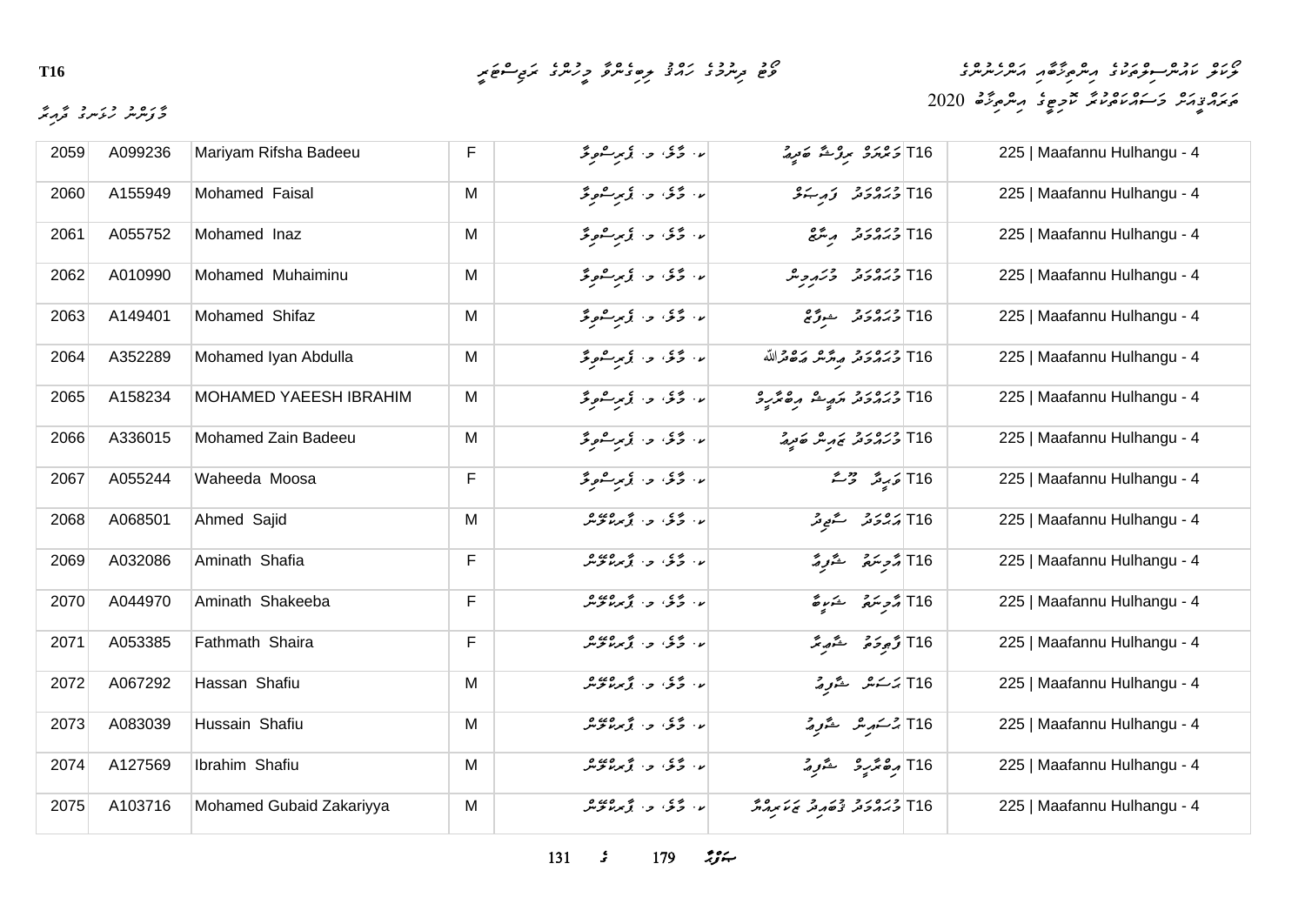*sCw7q7s5w7m< o<n9nOoAw7o< sCq;mAwBoEw7q<m; wBm;vB 2020<sup>, م</sup>وسر در مدد مدرج به مدرم مقرم قرار 2020*<br>موسر المستقرم المستقرم المستقرم المستقرم المستقرم المستقرم المستقرم المستقرم المستقرم المستقرم المستقرم المستقر

| 2076 | A084585 | Thoha Rafeeu          | M | لا ژۇ، دا ئۇيرىلۇش                                                                                                                             | T16 <i>چڙ - تزي</i> ر                                           | 225   Maafannu Hulhangu - 4 |
|------|---------|-----------------------|---|------------------------------------------------------------------------------------------------------------------------------------------------|-----------------------------------------------------------------|-----------------------------|
| 2077 | A085261 | Zakariyya Hameed      | M | ، دې د کېږي.<br>س گرو، د کې د لام                                                                                                              | T16 ىئ ئىرمىگە گەچەر                                            | 225   Maafannu Hulhangu - 4 |
| 2078 | A074023 | Arifa Hassan          | F | پارسمجني، او بار و و د و د                                                                                                                     | T16 م <i>مَّ</i> برگ بَرَسَسْ                                   | 595   Maafannu Hulhangu-5   |
| 2079 | A074022 | Fathimath Saeeda      | F | ر، دهی در دوده ده                                                                                                                              | T16 <i>وُّجِوحَةْ</i> سَم <i>َّدٍ مَّذَ</i>                     | 595   Maafannu Hulhangu-5   |
| 2080 | A073997 | Mariyam Saeeda        | F | ر، دې د زېږده<br>راسې د بال                                                                                                                    | T16 كەنگەنى سى <i>مەن</i> گە                                    | 595   Maafannu Hulhangu-5   |
| 2081 | A073641 | Asma Abdulla          | F | ۱۰ د څخه د او پر ټريوند                                                                                                                        | T16 كەشىر كەھەرللە                                              | 225   Maafannu Hulhangu - 4 |
| 2082 | A167188 | Mariyam Maleeha Ilyas | F | ۱۰ د څخه د ۱۶ پروتيږد کا                                                                                                                       | T16  5 <i>بحادة 5 بِيرَة <sub>م</sub>وقرَّتْ</i>                | 225   Maafannu Hulhangu - 4 |
| 2083 | A022302 | Abdul Wahhab Abdulla  | M | لا د څکې د بروه څخه                                                                                                                            | T16 يزه و و د و ده ه بر ه قرالله                                | 222   Maafannu Hulhangu - 1 |
| 2084 | A075065 | Abdulla Saudhan       | M | $\mathcal{E}_{\mathbf{z}}$ , $\mathcal{E}_{\mathbf{z}}$ , $\mathcal{E}_{\mathbf{z}}$ , $\mathcal{E}_{\mathbf{z}}$ , $\mathcal{E}_{\mathbf{z}}$ | T16 كەنتىراللە كە <i>ر ئۇن</i> تىر                              | 222   Maafannu Hulhangu - 1 |
| 2085 | A024059 | Adam Ahmed Fulhu      | M | لا د څکې د بروغ څمه                                                                                                                            | T16 گەندۇ كەبرە <i>دە</i> رى                                    | 222   Maafannu Hulhangu - 1 |
| 2086 | A075394 | Ahmed Sirhan          | M | لا د څکې د بروغ څمه                                                                                                                            | T16 <i>ټرې تو</i> ر سوچر شر                                     | 222   Maafannu Hulhangu - 1 |
| 2087 | A037110 | Aminath Mohamed       | F | لا د کو د روځونه                                                                                                                               | T16 مُ <i>جِسَمُ حُمَدُ مُ</i> حَمَّد                           | 222   Maafannu Hulhangu - 1 |
| 2088 | A353270 | Aminath Shafeena      | F | ر، دُکو، د، ژوپاهانده                                                                                                                          | T16 مَّ حِسَمَ حَسَّ مِسَّ                                      | 222   Maafannu Hulhangu - 1 |
| 2089 | A096161 | Asima Moosa           | F | $\mathcal{E}_{\mathbf{z}}$ , $\mathcal{E}_{\mathbf{z}}$ , $\mathcal{E}_{\mathbf{z}}$ , $\mathcal{E}_{\mathbf{z}}$ , $\mathcal{E}_{\mathbf{z}}$ | $23 - 216$                                                      | 222   Maafannu Hulhangu - 1 |
| 2090 | A120470 | Hussain Sammaan       | M | لا د څکې د بروغ څمه                                                                                                                            | T16 يُرسَمب <sup>9</sup> سَنَرْصُصْرَ                           | 222   Maafannu Hulhangu - 1 |
| 2091 | A066334 | Ismail Rameez Ibrahim | M | $\frac{3}{2}$ $\frac{3}{2}$ $\frac{3}{2}$ $\frac{3}{2}$ $\frac{3}{2}$ $\frac{3}{2}$ $\frac{3}{2}$                                              | T16 <sub>م</sub> ِ حُوَّدٍ مِ مَر <sub>ْ</sub> دٍ مِ مِعْدَبِ 3 | 137   Lh. Naifaru - 2       |
| 2092 | A000949 | Mariyam Waheedha      | F | ر، دُکو، د، ژوپهٔ ده                                                                                                                           | T16 كەچىرى ق <i>ەب</i> ەتر                                      | 222   Maafannu Hulhangu - 1 |

#### *n8o<n@ qC7m:q5 q7w7m?n>*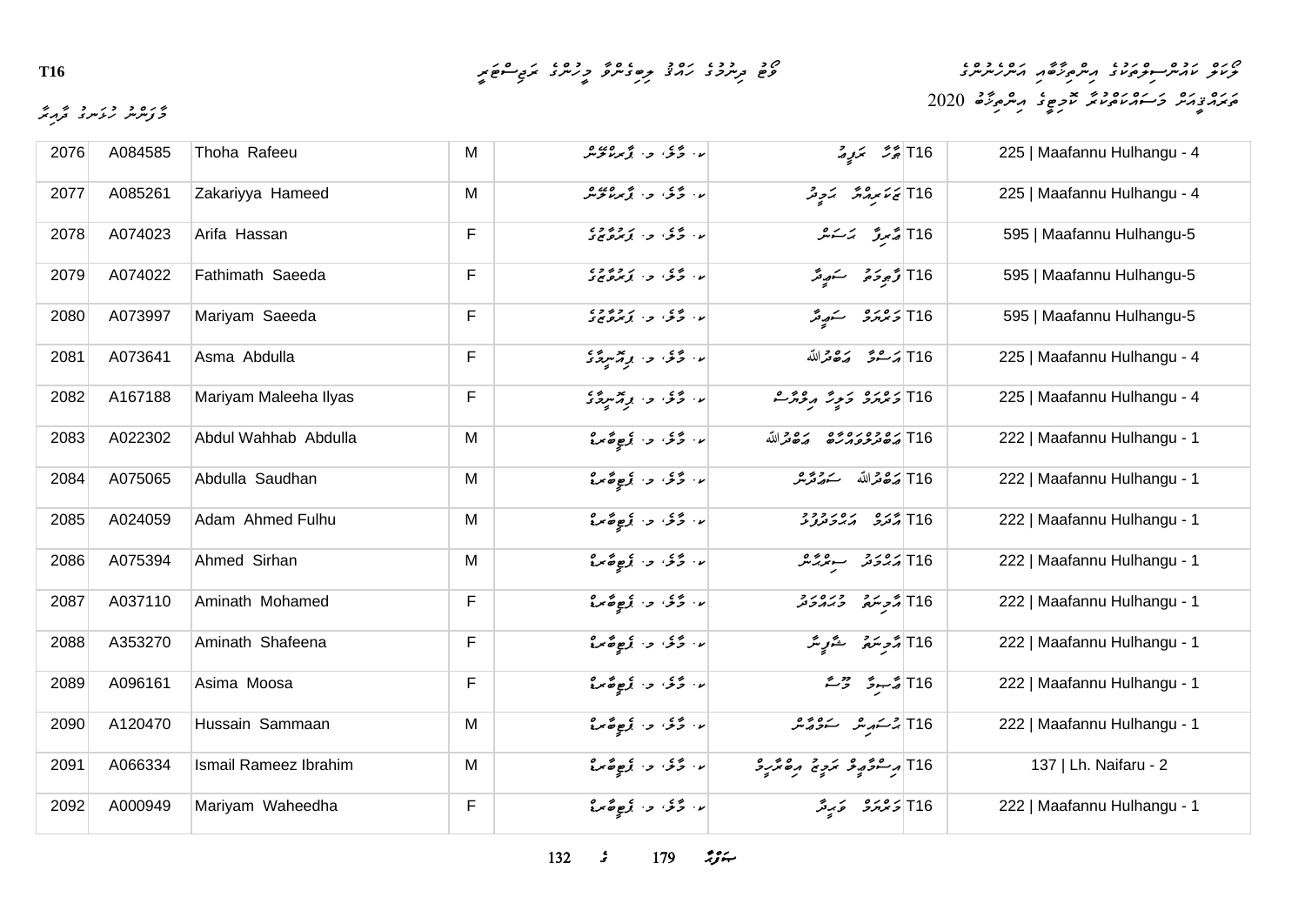*sCw7q7s5w7m< o<n9nOoAw7o< sCq;mAwBoEw7q<m; wBm;vB 2020<sup>, م</sup>وسر در مدد مدرج به مدرم مقرم قرار 2020*<br>موسر المستقرم المستقرم المستقرم المستقرم المستقرم المستقرم المستقرم المستقرم المستقرم المستقرم المستقرم المستقر

| 2093 | A049214 | Mohamed Shaheen                          | M | ر، دَ <sup>ک</sup> ر، د، ژی <sub>چ</sub> هٔ ده | T16  <i>32,322 حَمْرِ مَرْ م</i>                                      | 222   Maafannu Hulhangu - 1  |
|------|---------|------------------------------------------|---|------------------------------------------------|-----------------------------------------------------------------------|------------------------------|
| 2094 | A353274 | Raidha Abdul Wahhab                      | F | ۱۰ د کې د کوځه ده                              | T16 تُرْمِتْرُ بِرَهِ <i>مِوْمِرْمُرَهُ *</i>                         | 222   Maafannu Hulhangu - 1  |
| 2095 | A353271 | Rifqa Abdul Wahhab                       | F | ١٠ رُکُو، د. ژوپهٔ ده                          | T16 بروژ كەھەر <i>ە بە</i> رە                                         | 222   Maafannu Hulhangu - 1  |
| 2096 | A071138 | <b>Fathimath Shausha Waseem</b>          | F | الا الحجو الأراد والمحافظ المتعد               | T16 <i>وُّجِوَة حَمَّدْتُ</i> وَسِي <sup>و</sup> َ                    | 222   Maafannu Hulhangu - 1  |
| 2097 | A329336 | Mohamed Shaihaan Waseem                  | M |                                                | T16 <i>وبروبرو خهرشگر ق-د</i> و                                       | 461   Srilanka / Colombo - 2 |
| 2098 | A027811 | Ahmed Shafeeg                            | M | ۱۰ د دی د . د پولد                             | T16 كەندى ھەرىخ                                                       | 222   Maafannu Hulhangu - 1  |
| 2099 | A043348 | Aishath Rasheeda                         | F | لا گرمي د کوچرگ                                | T16 م <i>مَّ مِ</i> حَسَنٍ مَرْسُوِمَّ <i>رٌ</i>                      | 222   Maafannu Hulhangu - 1  |
| 2100 | A363767 | Aminath Salsabeel Binth Ahmed<br>Shafeeg | F |                                                | 116 كوكوكو و موقع مەدەر كور كال دى، دې كوم ك<br>پ <sup>ر</sup> تر سرچ | 222   Maafannu Hulhangu - 1  |
| 2101 | A126719 | Mohamed Jailam Shafeeq                   | M | ۱۰ د څخه د ۱۰ ټوپورگ                           | T16 وَرَدُومَرَ مَمْ يَوَمَ حَسَنٍ وَ                                 | 222   Maafannu Hulhangu - 1  |
| 2102 | A081464 | Shadhiya Thaufeeg                        | F | ر، د څو، د . <u>زه</u> پر <i>ش</i>             | T16 ڪُمبر <i>گ وَدُوِيُّ</i>                                          | 222   Maafannu Hulhangu - 1  |
| 2103 | A112954 | Abdulla Mahamood                         | M | ۱۰ د څو، د . ژوېد د                            | T16 مَەڤْمَراللە خ <sup>ەمەم</sup>                                    | 222   Maafannu Hulhangu - 1  |
| 2104 | A307248 | Ahmed Shahbaan Shahid                    | M | اء: دَّنَوْ، و: پُرْھِ مِرَّدُ                 | T16 كەبرى قىرىق قىرىقى كەرلىر                                         | 222   Maafannu Hulhangu - 1  |
| 2105 | A080434 | Aminath Shaayan Shahid                   | F | ۱۰ د کې د کی دونگ                              | T16 مُر <i>ج مَنْ مِنْ مُرْمَّرْ حَدَّرِ م</i> َرْ                    | 222   Maafannu Hulhangu - 1  |
| 2106 | A150007 | Fathimath Ifa                            | F | ۱۰ د څو، د . ژوېد د                            | T16 <i>وُجوحَة ووَّ</i>                                               | 222   Maafannu Hulhangu - 1  |
| 2107 | A027868 | Fathimath Waheeda                        | F | د د کې د کی د د کا                             | T16 <i>وَّجِوَة وَ مَ</i> دِمَّر                                      | 222   Maafannu Hulhangu - 1  |
| 2108 | A054127 | Mariyam Shazleena Shahid                 | F | الا د څخه لوا د ټولونځ                         | T16 كَرْجْرْجْرْ صْدَحْ مِسَّرْ حْدَرِيْرْ                            | 222   Maafannu Hulhangu - 1  |

#### *n8o<n@ qC7m:q5 q7w7m?n>*

**133** *s* **179** *n***<sub>s</sub>**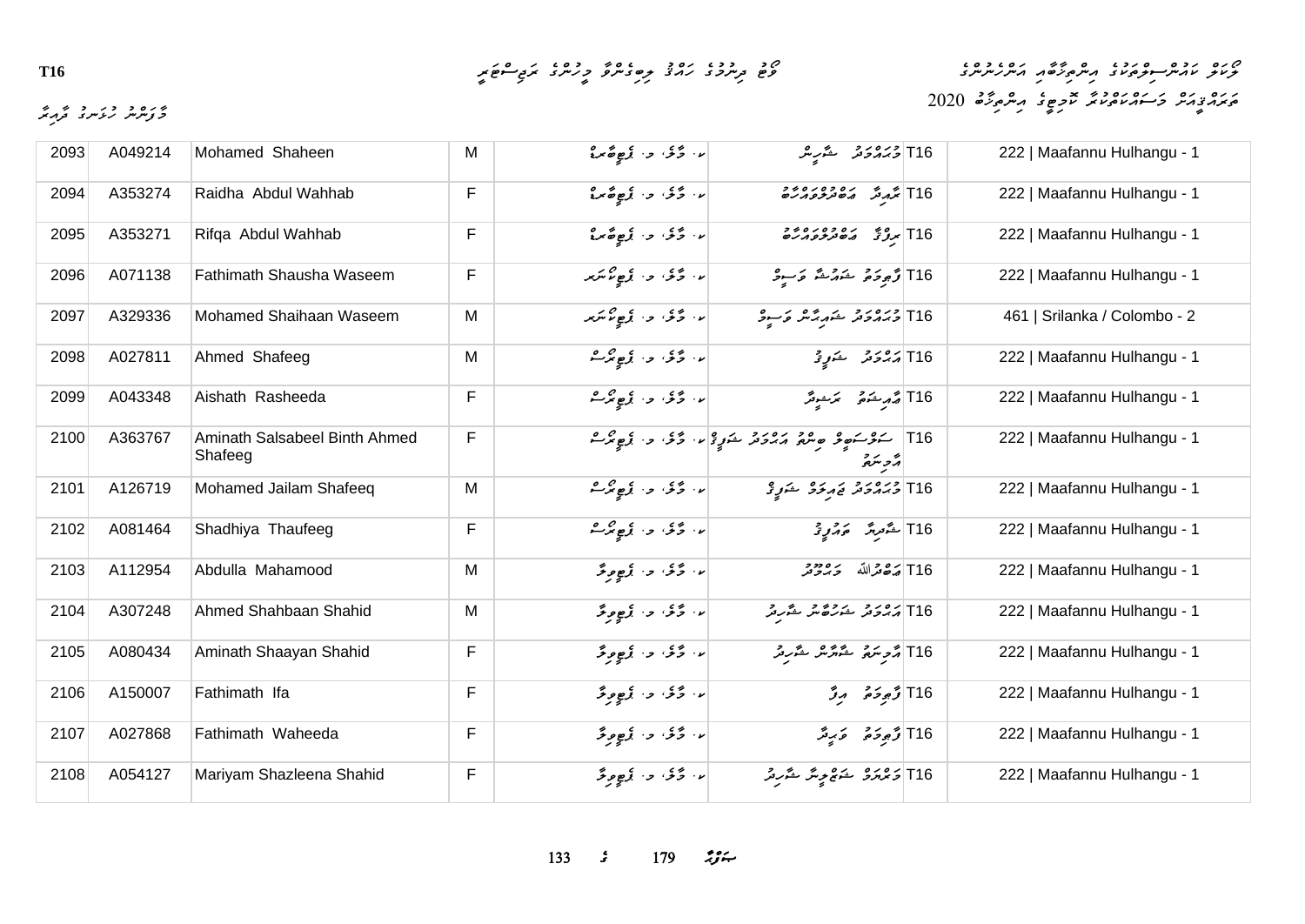*sCw7q7s5w7m< o<n9nOoAw7o< sCq;mAwBoEw7q<m; wBm;vB 2020<sup>, م</sup>وسوق المسجد التحقيق وسرمونية والم*جمع المسجد المسجد المسجد المسجد المسجد المسجد المسجد المسجد المسجد ال

## *n8o<n@ qC7m:q5 q7w7m?n>*

| 2109 | A000948 | Mohamed Waseem      | M           | پار گر کې او د کرچ وگر               | T16 <i>3222 وَسِ</i> وْ                   | 222   Maafannu Hulhangu - 1 |
|------|---------|---------------------|-------------|--------------------------------------|-------------------------------------------|-----------------------------|
| 2110 | A113800 | Abdul Azeez Mohamed | M           | لا د څخه د اولسره الاندو             | T16 בפנגם בגם בי                          | 225   Maafannu Hulhangu - 4 |
| 2111 | A153625 | Najula Mohamed      | F           | لا د څخه د په پره لاندو              | T16 يتمة <i>مح بحدود</i>                  | 225   Maafannu Hulhangu - 4 |
| 2112 | A058584 | Yumna Jaleel        | F           | لا د دې د بوشا لامره                 | T16 برُوْتَر کے <i>ج</i> و                | 225   Maafannu Hulhangu - 4 |
| 2113 | A035606 | Abdulla Wajeeh      | M           | لا د څخه د لمرکزونس                  | T16 كەشھەرللە     كەمچەر                  | 595   Maafannu Hulhangu-5   |
| 2114 | A341185 | Ahmed Faizan Moosa  | M           | لا د څکې د انگرونس                   | T16 كەبرى قىرىم ئىر ق <sup>ىمىگ</sup>     | 158   K. Maafushi - 2       |
| 2115 | A341175 | Fathmath Afa Moosa  | $\mathsf F$ | لا د څکې د انگرونس                   | T16 رُّجِ <i>حَمَّ مَنْ</i> رُّسُمُ       | 595   Maafannu Hulhangu-5   |
| 2116 | A035605 | Ibrahim Adam        | M           | الا المحکوم الاراد و مرکزو کلیل      | T16 م <i>ِ مُحَمَّدٍ \$ مُحَمَّ</i> د     | 595   Maafannu Hulhangu-5   |
| 2117 | A166903 | Mohamed Azan Moosa  | M           | د د څو، د انگرونس                    | T16 دره در درو بر در محمد استرا           | 595   Maafannu Hulhangu-5   |
| 2118 | A033232 | Moosa Fathy         | M           | الا د گی دا اگروژمو                  | T16 فخرشہ ق <i>م</i> قیہ                  | 595   Maafannu Hulhangu-5   |
| 2119 | A026369 | Abdulla Haneef      | M           | الا د د د ان اند د د د د کال کال د د |                                           | 595   Maafannu Hulhangu-5   |
| 2120 | A077353 | Mariyam Zoona       | $\mathsf F$ | الا المحكى الماء المركز كالمرجو      |                                           | 595   Maafannu Hulhangu-5   |
| 2121 | A022497 | Ahmed Mansoor       | M           | لا د څکې د نموکولونک                 | T16 كەبرو كەن ئەيدىن                      | 224   Maafannu Hulhangu - 3 |
| 2122 | A349302 | Aishath Mansoor     | $\mathsf F$ | لا د څکې د نمومونونو                 | T16 مۇم شەھ ئى ئىش ئىلىمىتى ئىس           | 224   Maafannu Hulhangu - 3 |
| 2123 | A084704 | Aminath Zoona       | F           | لا د څکې د نمومونونو                 | T16 گھ جي تھ تھي تھي تھي جي مير<br>16     | 224   Maafannu Hulhangu - 3 |
| 2124 | A120329 | Fathimath Mansoor   | F           | لا د څخه د بره دودن                  | T16 ر <i>ۇ<sub>بو</sub>ى ئى ئارىنى</i> گە | 251   ADh. Dhangethi - 2    |
| 2125 | A084703 | Ibrahim Mansoor     | M           | الا د څخه د نمکومونونو               | T16 <sub>م</sub> ەنگەر ئەربىتىمە          | 224   Maafannu Hulhangu - 3 |

*134 s 179 <i>n*<sub>2</sub> *n*<sub>2</sub>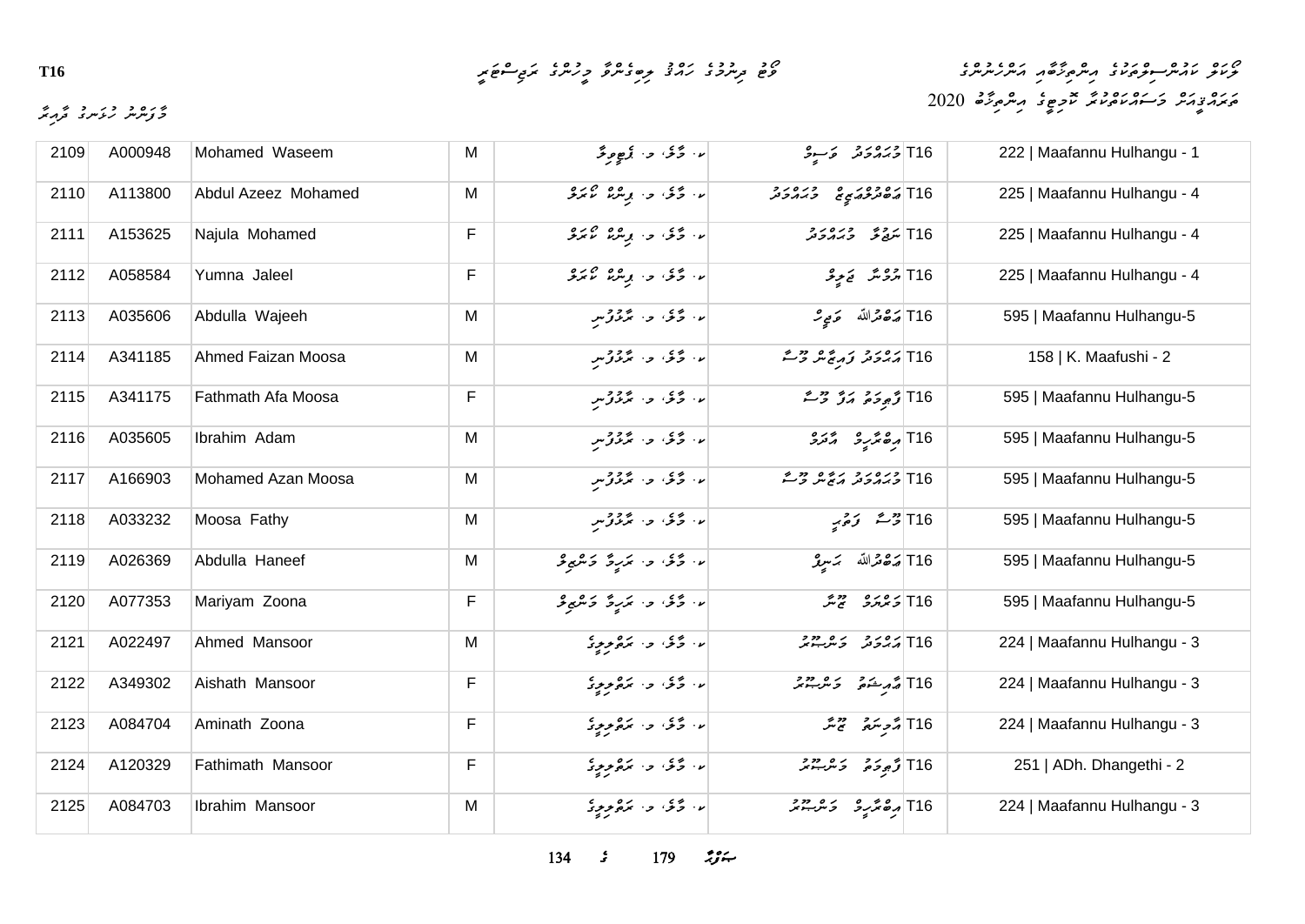*sCw7q7s5w7m< o<n9nOoAw7o< sCq;mAwBoEw7q<m; wBm;vB 2020<sup>, م</sup>وسر در مدد مدرج به مدرم مقرم قرار 2020*<br>موسر المستقرم المستقرم المستقرم المستقرم المستقرم المستقرم المستقرم المستقرم المستقرم المستقرم المستقرم المستقر

| 2126 | A010558 | Mariyam Mohamed           | F | الا د څکې د نمکه د دول         | T16 كەبەر <i>25.25 د</i>                       | 224   Maafannu Hulhangu - 3      |
|------|---------|---------------------------|---|--------------------------------|------------------------------------------------|----------------------------------|
| 2127 | A156287 | Mohamed Hameed            | M | الا د څخه د نمکومونونو         | T16  <i>3223\$ مَ</i> وِمْر                    | 224   Maafannu Hulhangu - 3      |
| 2128 | A084647 | Mohamed Zinah             | M | الا د د د انده مورد            | T16  <i>دُبَہْدُوَنَہ</i> پ <i>ی مُنْہُ</i>    | 461   Srilanka / Colombo - 2     |
| 2129 | A057899 | Musthofa Mansoor          | M | الا د د د انده مورد            | T16 ۇبەھۇ كەش <i>ەدە</i>                       | 224   Maafannu Hulhangu - 3      |
| 2130 | A051594 | Ali Mansoor               | M | لا د څخه د نمومومونه 1         | T16 <i>ھَ۔ ج</i> مبھ                           | 224   Maafannu Hulhangu - 3      |
| 2131 | A322757 | Aminath Shaiha Ali        | F | لا د څخه د نمومومونه ا         | T16 مَّ حِ سَمَّۃ صَبِرَ مَ مِ                 | 224   Maafannu Hulhangu - 3      |
| 2132 | A100876 | Ibrahim Siyan             | M | $1, 2, 3, 5$ و. برود دی        | T16 م <i>وڭ ئۇر</i> بۇ سە <i>نگى</i> ر         | 365   Fuvahmulah Iru Dhekunu - 2 |
| 2133 | A166804 | Mariyam Samhath Ali       | F | لا د څخه د نمکومونو ل          | T16 كالارد و كالارد كالو                       | 224   Maafannu Hulhangu - 3      |
| 2134 | A155662 | <b>Ahmed Hafiz Husnee</b> | M | ، دُکَنَ وَا بَرُهُ وَوِهِ وَّ | T16   كەشكە <i>تىگى قىرىگە بىر</i>             | 224   Maafannu Hulhangu - 3      |
| 2135 | A068193 | Aishath Shifana           | F | ، دُی دا نمگوموموگ             |                                                | 224   Maafannu Hulhangu - 3      |
| 2136 | A068200 | Aminath Thaiba            | F | ، دُکو، د· بَرُهُ ووِهِ وَ     | T16 مُر <sub>ْح</sub> ِسَمُ بَوَر <sup>ة</sup> | 224   Maafannu Hulhangu - 3      |
| 2137 | A068199 | Fathmath Shamaha          | F | ، دُی دا نمودودگ               | T16 تۇم <sub>ب</sub> وقۇ شۇڭر                  | 224   Maafannu Hulhangu - 3      |
| 2138 | A340294 | Haasina Husnee            | F | ، دُی دا نمودودگ               | T16 يُرجو بُر فريسي ب                          | 224   Maafannu Hulhangu - 3      |
| 2139 | A340297 | Haazima Husnee            | F | ، دُی د نمودوودْ               | T16 گنجو گرگس <sub>چ</sub>                     | 224   Maafannu Hulhangu - 3      |
| 2140 | A155663 | Hamdha Husnee             | F | الا د د د انده موږد د          | T16  پَرونژ گرشبر                              | 224   Maafannu Hulhangu - 3      |
| 2141 | A007183 | Hassan Husnee             | M | الا د د د انده د د دول         | T16] ټر <i>شکره پر ش</i> مېر                   | 224   Maafannu Hulhangu - 3      |
| 2142 | A340034 | Moosa Hammadh Husnee      | M | ، دُی دا نمودود دُ             | T16 جزيئة بروبرو برسانير                       | 224   Maafannu Hulhangu - 3      |

*n8o<n@ qC7m:q5 q7w7m?n>*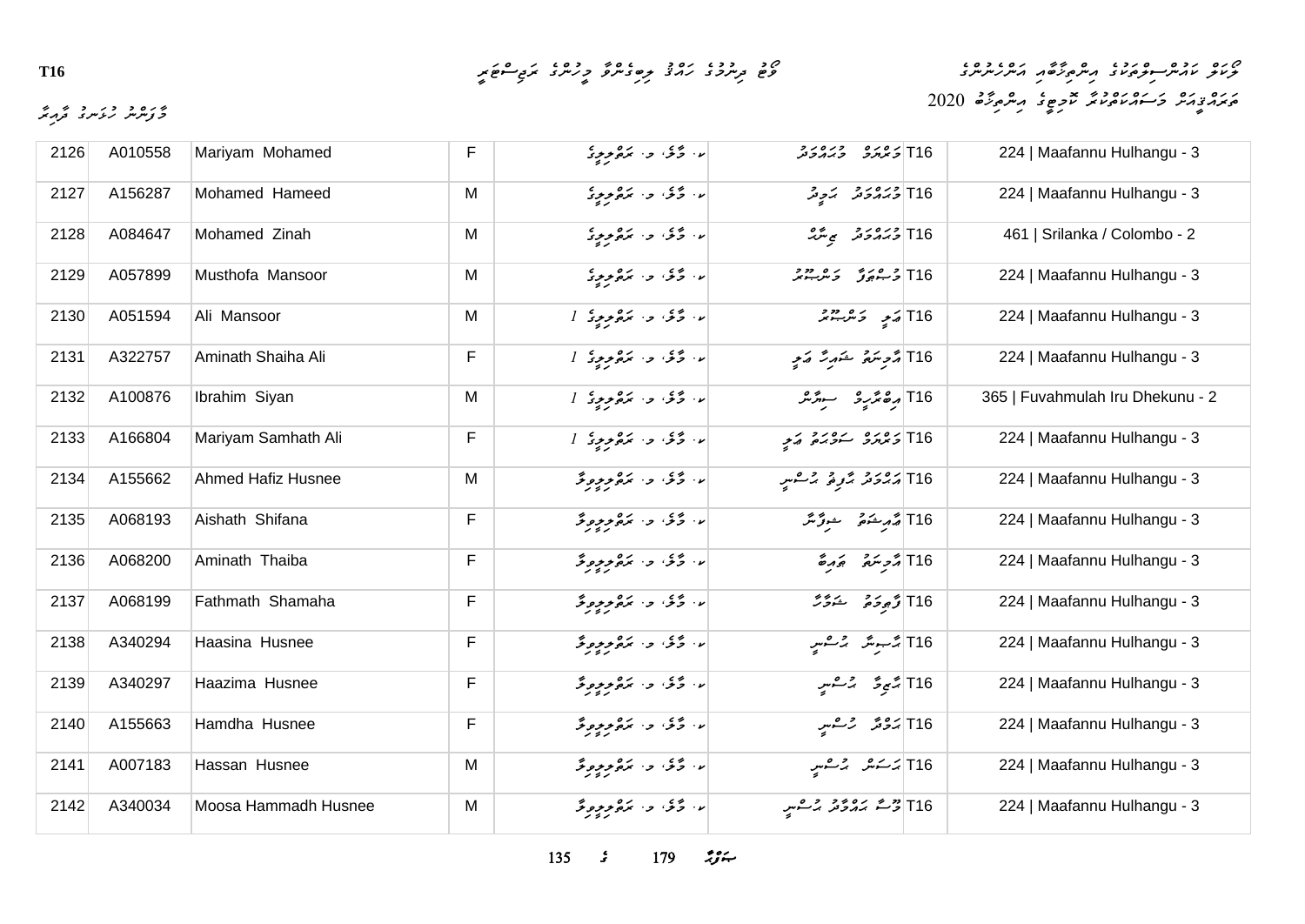*sCw7q7s5w7m< o<n9nOoAw7o< sCq;mAwBoEw7q<m; wBm;vB 2020<sup>, م</sup>وسوق المسجد التحقيق وسرمونية والم*جمع المسجد المسجد المسجد المسجد المسجد المسجد المسجد المسجد المسجد ال

### *n8o<n@ qC7m:q5 q7w7m?n>*

| 2143 | A007206 | Shakeela Rahma    | F           | ىر بەقتى بەر بىر شەيرىن | T16 ڪيو پو پروگر                          | 223   Maafannu Hulhangu - 2 |
|------|---------|-------------------|-------------|-------------------------|-------------------------------------------|-----------------------------|
| 2144 | A218006 | Abdul Gadir Ahmed | M           | لا د د د برو شور م      | T16 كەھەرگەتۇمىز كەردىر                   | 223   Maafannu Hulhangu - 2 |
| 2145 | A218005 | Adam Ahmed        | M           | لا د د د برو شور م      | T16 يُرتو بَرَ بِرَوتِر                   | 223   Maafannu Hulhangu - 2 |
| 2146 | A167174 | Ahmed Samahu      | M           | ، دُکَن دا برَوَسْهِ دَ | T16 كەبۇر كەرلىكى بىرىدىكى ئىستەرلىكى بىر | 223   Maafannu Hulhangu - 2 |
| 2147 | A167265 | Ali Samihu        | M           | ، دُکَن دا برَوْشُهِ دَ |                                           | 223   Maafannu Hulhangu - 2 |
| 2148 | A217998 | Aminath Adam      | F           | ، دُکو، دا برَوَسْعِ دَ | T16 مُج <i>رِسَمُ مُ</i> مَرَدُ           | 223   Maafannu Hulhangu - 2 |
| 2149 | A371283 | Aminath Ahmed     | F           | ، دُکو، دا برَوَسْهِ دَ | T16 مَّ حِسَمَ مَدْحَدَّ                  | 223   Maafannu Hulhangu - 2 |
| 2150 | A167255 | AMINATH AZFA      | F           | ، دُکو، دا برَوَسْهِ دَ | T16 مُرْحِسَمُ مَنْ مَنْ                  | 223   Maafannu Hulhangu - 2 |
| 2151 | A353609 | Arif Hassan       | M           | ، دُکَن دا برَوْشُهِ دَ | T16 م <i>جبوڤ بزخي</i> گر                 | 223   Maafannu Hulhangu - 2 |
| 2152 | A353703 | Fathimath Hassan  | $\mathsf F$ | ، دُکَن دا برَوْشُهِ دَ | T16 ر <i>ُّڄِ دَيْءَ</i> جَي سَمَسُ       | 223   Maafannu Hulhangu - 2 |
| 2153 | A150301 | Hassan Mohamed    | M           | ، دُکو، دا برَوَسْهِ دَ | T16  يَرْسَسْ وَيَرْدُونْدُ               | 223   Maafannu Hulhangu - 2 |
| 2154 | A353608 | Hussain Athif     | M           | لا د څخه د نمکوشونو     | T16 پرستمبر مگھوری                        | 223   Maafannu Hulhangu - 2 |
| 2155 | A362537 | Ibrahim Simaan    | M           | ، دُکو، دا برَوَسْهِ دَ | T16 م <i>وڭ ئۇرۇ سوڭى</i> ر               | 223   Maafannu Hulhangu - 2 |
| 2156 | A345679 | Imad              | M           | ، دُکو، دا برَوَسْعِ دَ | T16 روٌتر                                 | 223   Maafannu Hulhangu - 2 |
| 2157 | A097548 | Jaaweed Hassan    | M           | لا د د د برو شود        | T16 قَ مٍ مِنْ - بَرَسَسْ-                | 223   Maafannu Hulhangu - 2 |
| 2158 | A218001 | Khadeeja Ahmed    | F           | لا د د د برو شود        | T16 زَمَرِيحٌ <i>دَرُدُدَ</i> رُ          | 223   Maafannu Hulhangu - 2 |
| 2159 | A071204 | Mohamed Adam      | M           | ، دُکو، دا برَوَسْهِ دَ | T16 <i>2222 محمد م</i>                    | 223   Maafannu Hulhangu - 2 |

*136 s 179 <i>n*<sub>2</sub> *n*<sub>2</sub>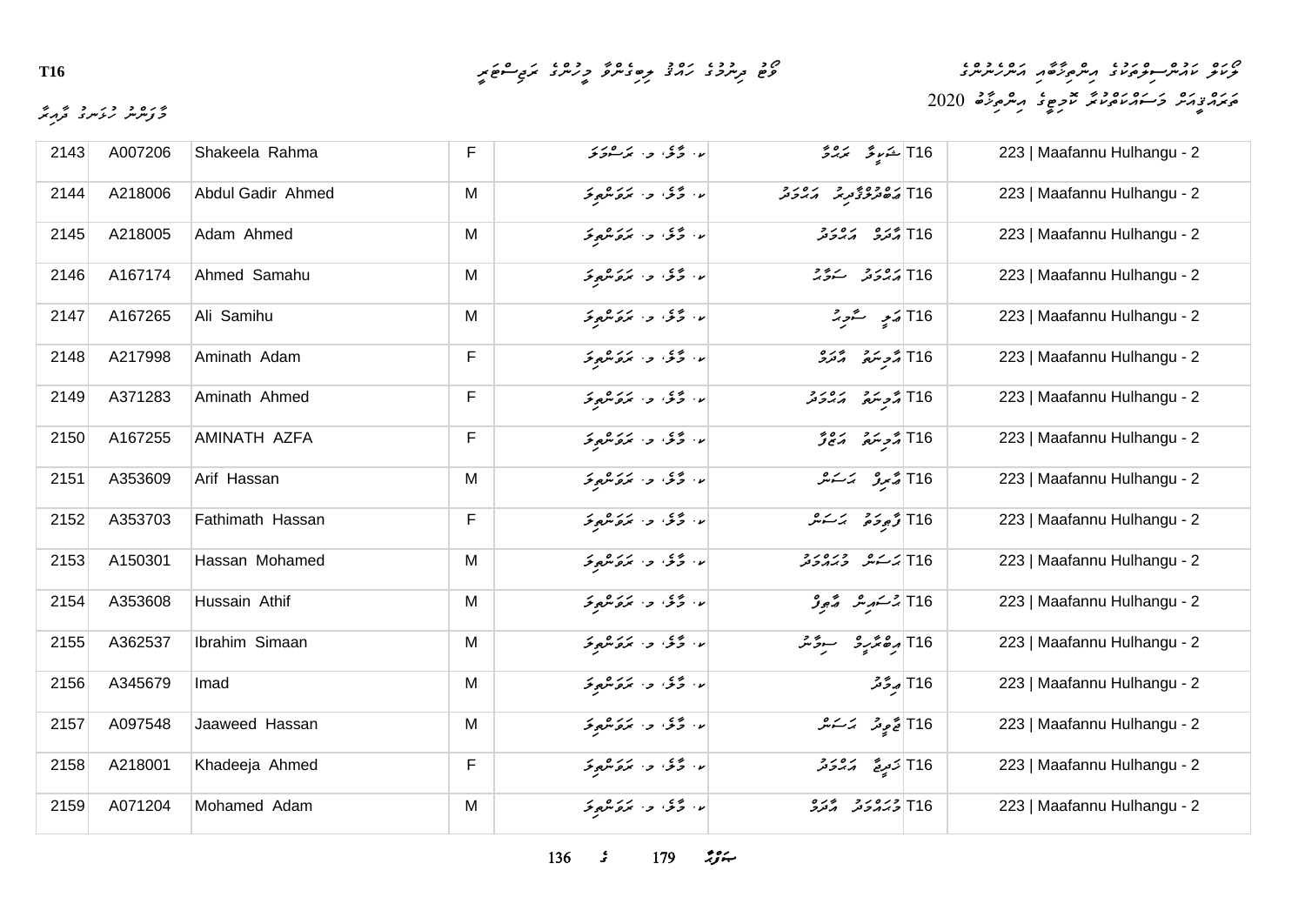*sCw7q7s5w7m< o<n9nOoAw7o< sCq;mAwBoEw7q<m; wBm;vB 2020*<br>*په پوهر وسوډيرونو لومو د موجو د مرمونه* 2020

| 2160 | A119962 | Mohamed Faisal              | M | لا د د د بروکرونو          | T16  <i>32,25 ذەببك</i>                                                                                                                                                                                               | 223   Maafannu Hulhangu - 2  |
|------|---------|-----------------------------|---|----------------------------|-----------------------------------------------------------------------------------------------------------------------------------------------------------------------------------------------------------------------|------------------------------|
| 2161 | A141796 | Mohamed Hassan              | M | ، دُکَن دا برَوْشُهِ دَ    | T16 <i>ۋىزۇدۇ بەسكى</i> ر                                                                                                                                                                                             | 223   Maafannu Hulhangu - 2  |
| 2162 | A361302 | Shafee Mohamed              | M | ، دُکَن دا برَوْشُهِ دَ    | T16 ڪري ت <i>ي جندو</i> تر                                                                                                                                                                                            | 223   Maafannu Hulhangu - 2  |
| 2163 | A012759 | Zulaikha Ahmed              | F | ۱۰ د دی د بروشود           | T16 يح ترم بحر مركز تركيب المركز بالمركز بالمركز بالمركز بالمركز بالمركز بالمركز بالمركز المركز المر<br>مركز المركز المركز المركز المركز المركز المركز المركز المركز المركز المركز المركز المركز المركز المركز المركز | 223   Maafannu Hulhangu - 2  |
| 2164 | A070025 | Ahmed Ismail                | M | ىن ئۇق بەر ئىبر ھەر        | T16 كەبرى قىرىمى ئەرگە بىرى ئىس                                                                                                                                                                                       | 224   Maafannu Hulhangu - 3  |
| 2165 | A166061 | Ahmed Mais                  | M | لا گرگی که میگریمگر        | T16 <i>ټرې تق</i> ریب                                                                                                                                                                                                 | 224   Maafannu Hulhangu - 3  |
| 2166 | A071338 | Aishath Ismail              | F | لا : ۇڭى كەن ئىنى ئىش      | T16 مۇم شكۇم بور ئوگۇمۇ                                                                                                                                                                                               | 461   Srilanka / Colombo - 2 |
| 2167 | A125111 | Aminath Ismail              | F | ىر بەقتى بەر ئەسىم ئەرەبىر | T16 مَّ حِسَمَ <sub>ّة م</sub> ِسْتَخْفَضِ مِحْ                                                                                                                                                                       | 224   Maafannu Hulhangu - 3  |
| 2168 | A353269 | Aminath Eemau Ahmed         | F | ر، ڈی و <sub>ُ</sub> بروکر | T16 مُوسَعَدٍ مِرْدَمٌ مَ <sup>رور</sup> د                                                                                                                                                                            | 224   Maafannu Hulhangu - 3  |
| 2169 | A383771 | Dhifla Mohamed Ismail       | F | لا کرکال د کار میں ش       | T16 مروتخ ب <i>ورور بر مؤدي</i>                                                                                                                                                                                       | 224   Maafannu Hulhangu - 3  |
| 2170 | A037554 | Fathimath Ismail            | F | ىر، بۇق، بەر ئىبى ئىبر     | T16 ۇ <sub>ج</sub> ومۇ ب <i>ې</i> شۇرېمۇ                                                                                                                                                                              | 224   Maafannu Hulhangu - 3  |
| 2171 | A119548 | <b>Fathimath Afaf Ahmed</b> | F | الا المحق والممكان         | T16 ز <i>ُّج دَ وَ وَ دُورُ درور و</i>                                                                                                                                                                                | 224   Maafannu Hulhangu - 3  |
| 2172 | A344702 | Fathimath Zeeshan Ahmed     | F | لاستخرق وسيحوش             | T16 <i>ؤودة</i> وشر <i>ة مددو</i>                                                                                                                                                                                     | 224   Maafannu Hulhangu - 3  |
| 2173 | A383772 | <b>Hulwa Mohamed Ismail</b> | F | لاستخرق وسيحوش             | T16 يروء وبرورو برجون <sub>ت و</sub>                                                                                                                                                                                  | 224   Maafannu Hulhangu - 3  |
| 2174 | A372134 | Ismail Arzan                | M | لا گرگی که میتونگر         | T16 <sub>م</sub> رےد <i>ۇ<sub>م</sub>ىۋە مەمەنى ش</i>                                                                                                                                                                 | 224   Maafannu Hulhangu - 3  |
| 2175 | A070924 | Khadeeja Ismail             | F | ىر، ئۇقى بەر ئەيمەش        | T16 كَتَمِيعٌ - مِرْ شُوَّمٍ وَ حَمَّ                                                                                                                                                                                 | 224   Maafannu Hulhangu - 3  |
| 2176 | A055119 | Mariyam Ismail              | F | ىر، بۇق، بەر بىر ئەر       | T16 <i>كەنگەرى بە</i> مەگەرىمى                                                                                                                                                                                        | 224   Maafannu Hulhangu - 3  |

*137 sC 179 nNw?mS*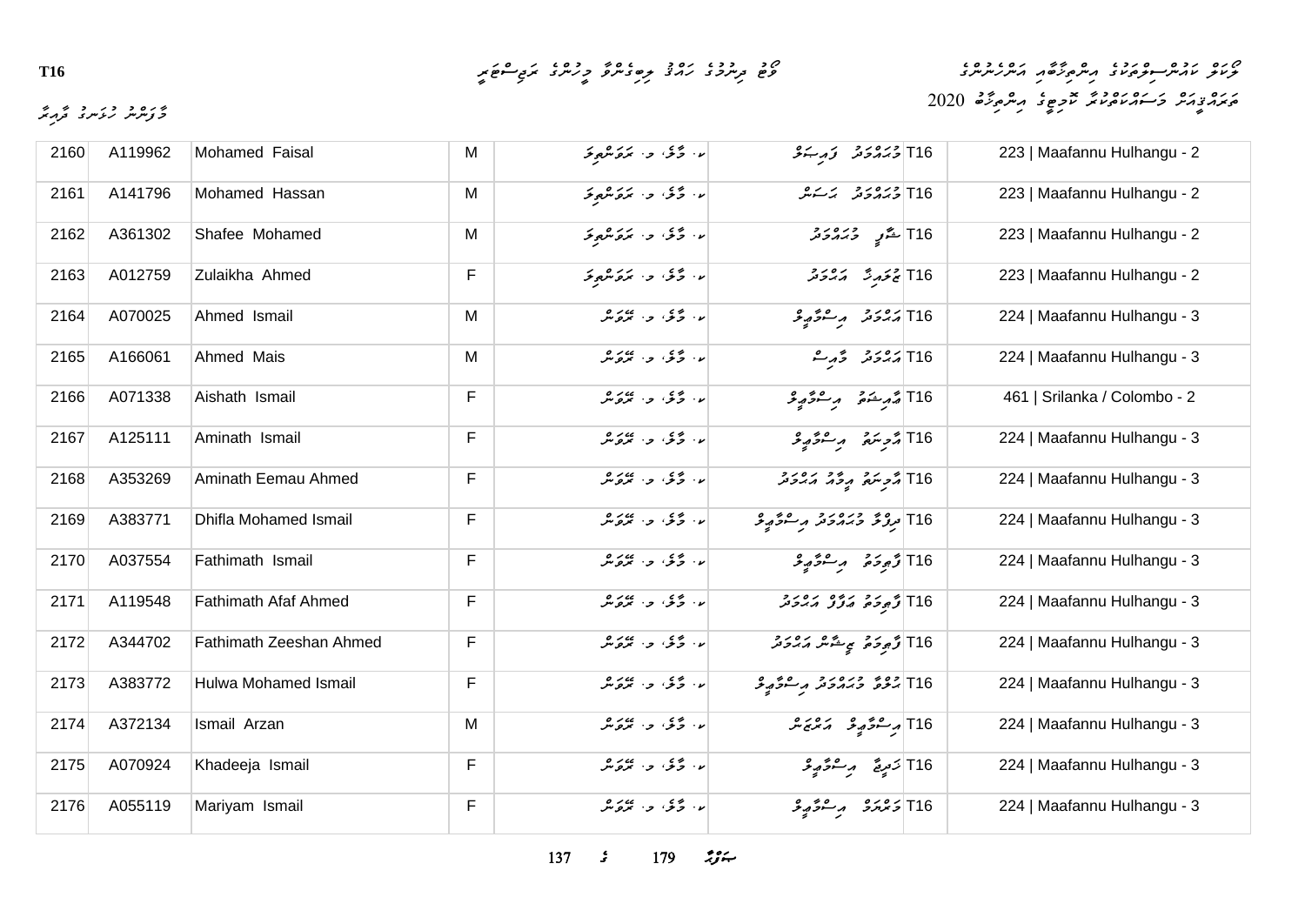*sCw7q7s5w7m< o<n9nOoAw7o< sCq;mAwBoEw7q<m; wBm;vB 2020<sup>, م</sup>وسوق المسجد التحقيق وسرمونية والم*جمع المسجد المسجد المسجد المسجد المسجد المسجد المسجد المسجد المسجد ال

| 2177 | A353028 | Mariyam Ifshan Ahmed             | F            | لا کرکال د کارگان کار اور است | T16 كەبەر قەرۇشگەر كەبرى قر                   | 456   India / Trivandrum - 1 |
|------|---------|----------------------------------|--------------|-------------------------------|-----------------------------------------------|------------------------------|
| 2178 | A372133 | Mohamed Azzam                    | M            | ىر، ئۇقى بەر ئىبىر ش          | T16 <i>څنه څونه په وغ</i> و                   | 224   Maafannu Hulhangu - 3  |
| 2179 | A069985 | Mohamed Ismail                   | M            | ىر ئەقتى بەر ئەيمەش           | T16 <i>5 يُدُوَوَ بِهِ سُوَّم</i> ِوْ         | 224   Maafannu Hulhangu - 3  |
| 2180 | A063357 | Zuhura Ismail                    | $\mathsf F$  | لا کرکی کار میں میں میں       | T16 تح <sup>ري</sup> ر ميگوگيرن <i>و</i>      | 224   Maafannu Hulhangu - 3  |
| 2181 | A294395 | Zulaikha Ismail                  | F            | لا کامی د کلونگر              | T16 ىج <i>قىر</i> ى ھەر مەمۇر بولا            | 224   Maafannu Hulhangu - 3  |
| 2182 | A056066 | <b>Ahmed Atheek Abdul Hameed</b> | M            | الا د څو د سره پرونو          | T16 ג' <i>ביב הקיי הסינבה</i> ביב             | 595   Maafannu Hulhangu-5    |
| 2183 | A113445 | Mariyam Samha Abdul Hameed       | $\mathsf{F}$ | لا د څو، د عمله کاوند         | T16 رەرە بەدە دەرەرد                          | 595   Maafannu Hulhangu-5    |
| 2184 | A113527 | Mohamed Azzam Abdul Hameed       | M            | لا د څو د برمړي د             | T16 دره در دره ۵۶۵ در وور در                  | 595   Maafannu Hulhangu-5    |
| 2185 | A056067 | Shakeela Hassan                  | F            | لا د څخه د عمله کاوند         | T16 خىرى\$ كەشكەر                             | 595   Maafannu Hulhangu-5    |
| 2186 | A056814 | Hawwa Ali                        | $\mathsf F$  | لا . د څو و . برو د د         | T16 يَرْدُوَّ كَيْمِ                          | 224   Maafannu Hulhangu - 3  |
| 2187 | A360304 | Abdulla Rushdhan                 | M            | لا د څخه د اندونونو           | T16 كەھەراللە مەشە <i>مەتە</i>                | 461   Srilanka / Colombo - 2 |
| 2188 | A077815 | Abdulla Visham Rasheed           | M            | لا د څخه د اندونونو           | T16 كَرَّةَ مَّرْاللَّهُ مِشْرَقَ مَرْشِيْتَر | 222   Maafannu Hulhangu - 1  |
| 2189 | A068908 | Ahmed Sujau                      | M            | الا دمجني الاستحاضي           | T16 كەبۇر مەرتىم                              | 222   Maafannu Hulhangu - 1  |
| 2190 | A167442 | Ahmed Abbadh Rasheed             | M            | الا دمجني الدامج والمحلي      | T16 كەندى كەرگەنى كەندىنى                     | 222   Maafannu Hulhangu - 1  |
| 2191 | A000877 | Aishath Zidna                    | $\mathsf F$  | لا د څخه د امرونونو           | T16 م <i>ۇم شۇمىي توپىر</i>                   | 222   Maafannu Hulhangu - 1  |
| 2192 | A147402 | Aishath Eman Naseem              | $\mathsf F$  | لا الحكي والمماموثو           | T16 مُرِسْدَمْ رِدَّىْر مَرَسِيْتِ            | 222   Maafannu Hulhangu - 1  |
| 2193 | A041679 | Ali Riza                         | M            | لا د څو د لرونول              | 116∥ټرم برگ                                   | 222   Maafannu Hulhangu - 1  |

*138 sC 179 nNw?mS*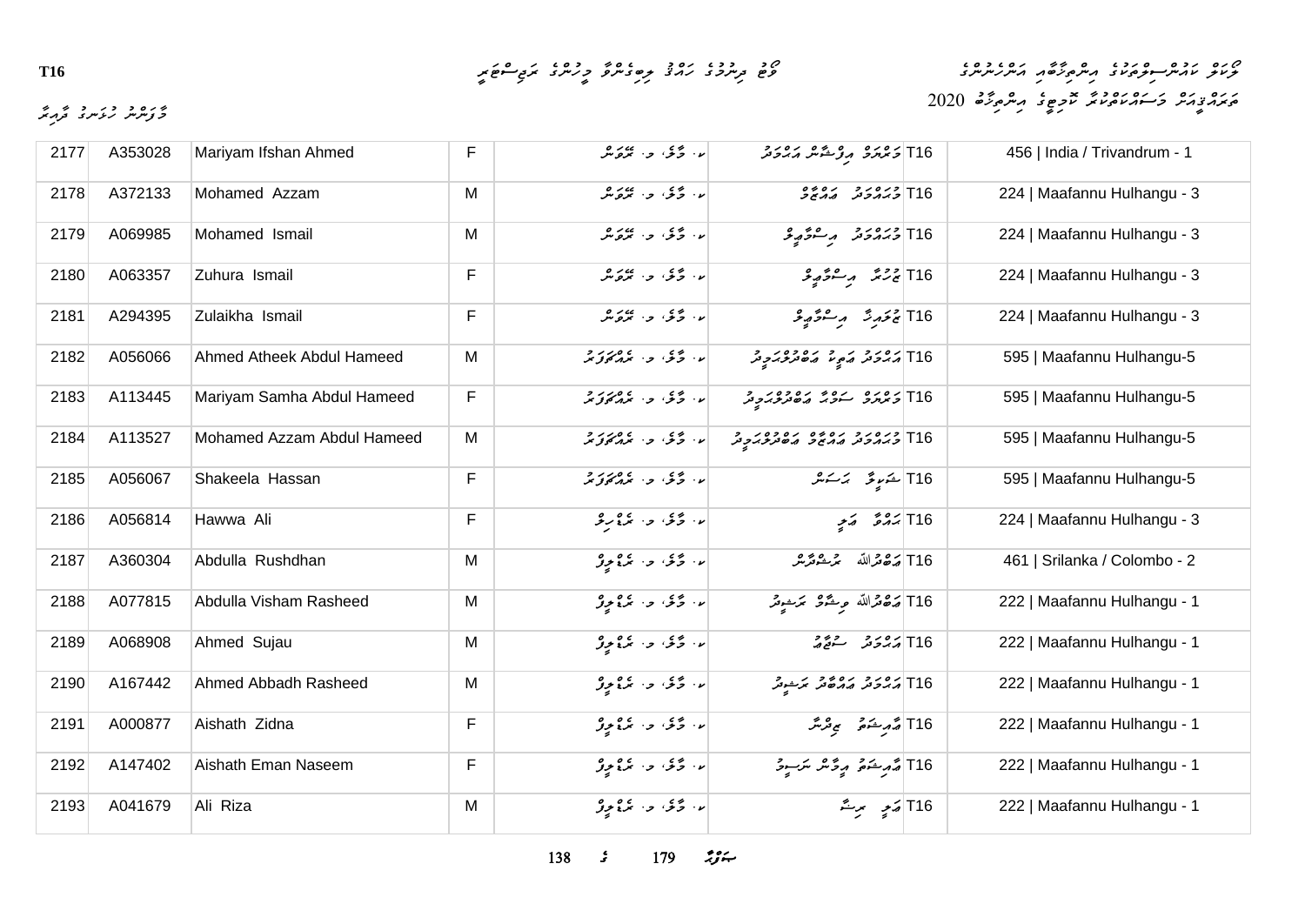*sCw7q7s5w7m< o<n9nOoAw7o< sCq;mAwBoEw7q<m; wBm;vB 2020<sup>, م</sup>وسر در مدد مدرج به مدرم مقرم قرار 2020*<br>موسر المستقرم المستقرم المستقرم المستقرم المستقرم المستقرم المستقرم المستقرم المستقرم المستقرم المستقرم المستقر

| 2194 | A068909 | Ali Saneeh             | M | الا د څخه او د اندانونو     | T16   ر <sub>ک</sub> م سے سرپر م                 | 222   Maafannu Hulhangu - 1 |
|------|---------|------------------------|---|-----------------------------|--------------------------------------------------|-----------------------------|
| 2195 | A331094 | Ali Akmal Mansoor      | M | لا د نځنۍ د برونونو         | T16 كما بالمراكز بالمحافظة المحمد المحمد المحمد  | 222   Maafannu Hulhangu - 1 |
| 2196 | A056282 | Aminath Jaleela        | F | لا د څخه د اندې وو          | T16 مُرْمِسَمٌ     يَوِمَّرُ                     | 222   Maafannu Hulhangu - 1 |
| 2197 | A095438 | Dhon Kamana            | F | ، دَگَرَ، دَا بَرْءُ مِرْدُ | T16 تژيژ <i>ن 5 تن</i>                           | 222   Maafannu Hulhangu - 1 |
| 2198 | A056281 | Fathmath Jaleela       | F | الا دمجني الاسم ومي وهي     | T16 وَّجِ دَمَ * يَ مِ وَّ                       | 222   Maafannu Hulhangu - 1 |
| 2199 | A046408 | Haleemath Muneeza      | F | الا دمجني الاسم ومي وهي     | T16 كەردۇم - ئ <sup>ې</sup> رى <i>گ</i> ا        | 222   Maafannu Hulhangu - 1 |
| 2200 | A149079 | Hussain Sinaah         | M | ، دُی دا بروژ               | T16 يُرتكوب سويترك                               | 222   Maafannu Hulhangu - 1 |
| 2201 | A078770 | Ibrahim Jaleel         | M | لا د څخه د لمخه دو          | T16 <sub>مر</sub> ھ پَرِ وَ کَے پِوْ             | 222   Maafannu Hulhangu - 1 |
| 2202 | A100870 | Ibrahim Rassam Rasheed | M | لا الحكي والمماجول          | T16 مەھەرىپە ئەمەت ئەھمىيەتە                     | 222   Maafannu Hulhangu - 1 |
| 2203 | A120777 | Mariyam Jaleela        | F | الا دمجني الاسم ومي وهي     | T16 كەندى قى ي                                   | 222   Maafannu Hulhangu - 1 |
| 2204 | A146444 | Mohamed Ishan          | M | لا د څخه د لمري وو          | T16 <i>ۇنەۋەقى ب</i> ەش <i>گى</i> ر              | 222   Maafannu Hulhangu - 1 |
| 2205 | A078012 | Samha Naseem           | F | لا د گلی د بردود            | T16  سُرُمُرٌ - سَرَسِرُوُ                       | 222   Maafannu Hulhangu - 1 |
| 2206 | A000878 | Sauna Yoosuf           | F | لا د نځنۍ د لمريونو         | T16 سەپرىش بېزىيەتى                              | 222   Maafannu Hulhangu - 1 |
| 2207 | A367285 | Abdulla Saham          | M | لا د څخه د اميرو شهره       | T16 مَ <b>ـُوتَر</b> َاللّه ـَـَمَّـرَ <i>وْ</i> | 223   Maafannu Hulhangu - 2 |
| 2208 | A390208 | Ahmed Samaadh          | M | لا د څخه د اميرو شهره       | T16 كەبروتىر سەۋە <i>م</i> ىر                    | 223   Maafannu Hulhangu - 2 |
| 2209 | A323586 | Aminath Thoahira       | F | لا د محکي د البرو شهره      | T16 مَّ جِسَعَة مَّ مِجَبَّعَت                   | 223   Maafannu Hulhangu - 2 |
| 2210 | A150636 | Fathimath Yasfa        | F | لا د محکي د البرو شهره      | T16 ر <i>ُّڄِ دَيْ بَرُ—رُ</i> رُّ               | 223   Maafannu Hulhangu - 2 |
|      |         |                        |   |                             |                                                  |                             |

#### *n8o<n@ qC7m:q5 q7w7m?n>*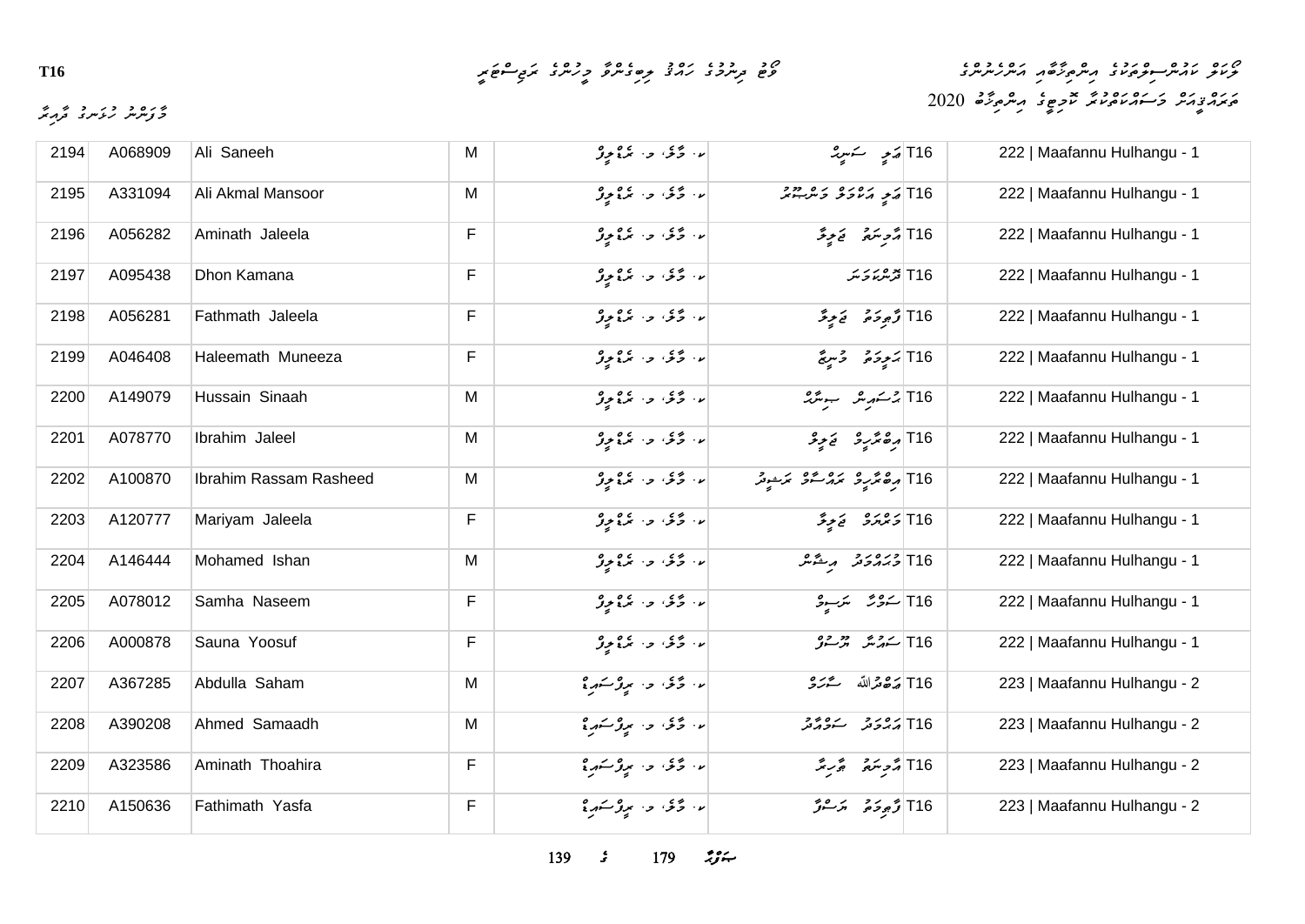*sCw7q7s5w7m< o<n9nOoAw7o< sCq;mAwBoEw7q<m; wBm;vB 2020<sup>, م</sup>وسر در مدد مدرج به مدرم مقرم قرار 2020*<br>موسر المستقرم المستقرم المستقرم المستقرم المستقرم المستقرم المستقرم المستقرم المستقرم المستقرم المستقرم المستقر

| 2211 | A050369 | Mohamed Saeed              | M | ۱۰ د د د . مروکه په                                                                                          | T16 <i>\$22.3 نەمەت</i> ر                              | 223   Maafannu Hulhangu - 2 |
|------|---------|----------------------------|---|--------------------------------------------------------------------------------------------------------------|--------------------------------------------------------|-----------------------------|
| 2212 | A378689 | Zakariyaa Haleem           | M | لا د محکي د البرو شهره                                                                                       | T16 ىئ ئىروش تەرە                                      | 223   Maafannu Hulhangu - 2 |
| 2213 | A218869 | Abdulla Wahid              | M | لا د څخه و مروسه ده د                                                                                        | T16 مَدَّة الله مُحْسِنْتْر                            | 223   Maafannu Hulhangu - 2 |
| 2214 | A218849 | Ahmed IIzam                | M | لا د دې د بروسه، ده                                                                                          | T16 كەيمە كەن مەمرىج تە                                | 223   Maafannu Hulhangu - 2 |
| 2215 | A054450 | Aishath Sofeenaz           | F | لا د څخه د بروسه، ده                                                                                         | T16 گەمەشكەق سەرپەتى <i>گ</i> ى                        | 223   Maafannu Hulhangu - 2 |
| 2216 | A381126 | Aishath Nayashyn Shinan    | F | پار دی کار دی دی دی                                                                                          | T16 مُرمِّدَة مَرمَّرْجِيشْ خومَّرْشْ                  | 223   Maafannu Hulhangu - 2 |
| 2217 | A330411 | Fathmath Shafna Fayaz      | F | ۱۰ د کمي کار وي. د د کار د کار د کار د کار د کار د کار د کار د کار د کار د کار د کار د کار د کار د کار د کار | T16 <i>وُجِودَة</i> شَرَرْتُرَ وَتَرْتَ                | 223   Maafannu Hulhangu - 2 |
| 2218 | A050424 | Husna Zakariyya            | F | لا د څخه د اميروسکه ده د                                                                                     | T16 يُرْسُمَّدُ نَجْسَمَبِرْدُمَّدُ                    | 223   Maafannu Hulhangu - 2 |
| 2219 | A106785 | Hussain Shafaf             | M | لا د محتی و مروسه ده ده                                                                                      | T16 يُرسَم <i>هِ بَنْ</i> شَوَّرُوْ                    | 223   Maafannu Hulhangu - 2 |
| 2220 | A000164 | Ibrahim Fayaz              | M | لا د څخه د بروکهای                                                                                           | T16 <sub>م</sub> ەمگەر ئەرگەشە                         | 223   Maafannu Hulhangu - 2 |
| 2221 | A153160 | Ismail Shinaz              | М | لا د نخوا و ا موژکرده د ک                                                                                    | T16  <sub>مر</sub> شۇ <sub>م</sub> ۇ خ <sub>و</sub> شى | 223   Maafannu Hulhangu - 2 |
| 2222 | A050423 | <b>MOHAMED SHINAN</b>      | M | لا د څخه د اميروسته ده د                                                                                     | T16 <i>ۇنەم كەنتى ھەمگەنگ</i> ە                        | 223   Maafannu Hulhangu - 2 |
| 2223 | A051819 | Ahmed Rasheed              | M | الاء گري کا برگر                                                                                             | T16 كەرگە كىم كەرسىيە تەر                              | 222   Maafannu Hulhangu - 1 |
| 2224 | A049719 | Ahmed Riza                 | M | الا دمجني والمحروُ وقر                                                                                       | T16 كەندى كەرىگە                                       | 88   N. Velidhoo - 3        |
| 2225 | A132968 | Fathimath Reema Ahmed Riza | F | لا الحكي والمحروم و                                                                                          | T16 أَرَّمِودَةً  بِرِدَّ  بَرَدْدَتْر برِتَّةً        | 225   Maafannu Hulhangu - 4 |
| 2226 | A049720 | Ibrahim Ahmed              | M | الا د د د الله د مرد د د                                                                                     | T16 <sub>مو</sub> ھ <i>مگرد</i> و کار دور د            | 225   Maafannu Hulhangu - 4 |
| 2227 | A132551 | Ibrahim Thafran            | M | الا د د د الله د برد کار د                                                                                   | T16 <sub>م</sub> ەنگەرچە ئ <sub>ە</sub> ۋىگە           | 225   Maafannu Hulhangu - 4 |

*140 s 179 <i>n*<sub>2</sub> *n*<sub>2</sub>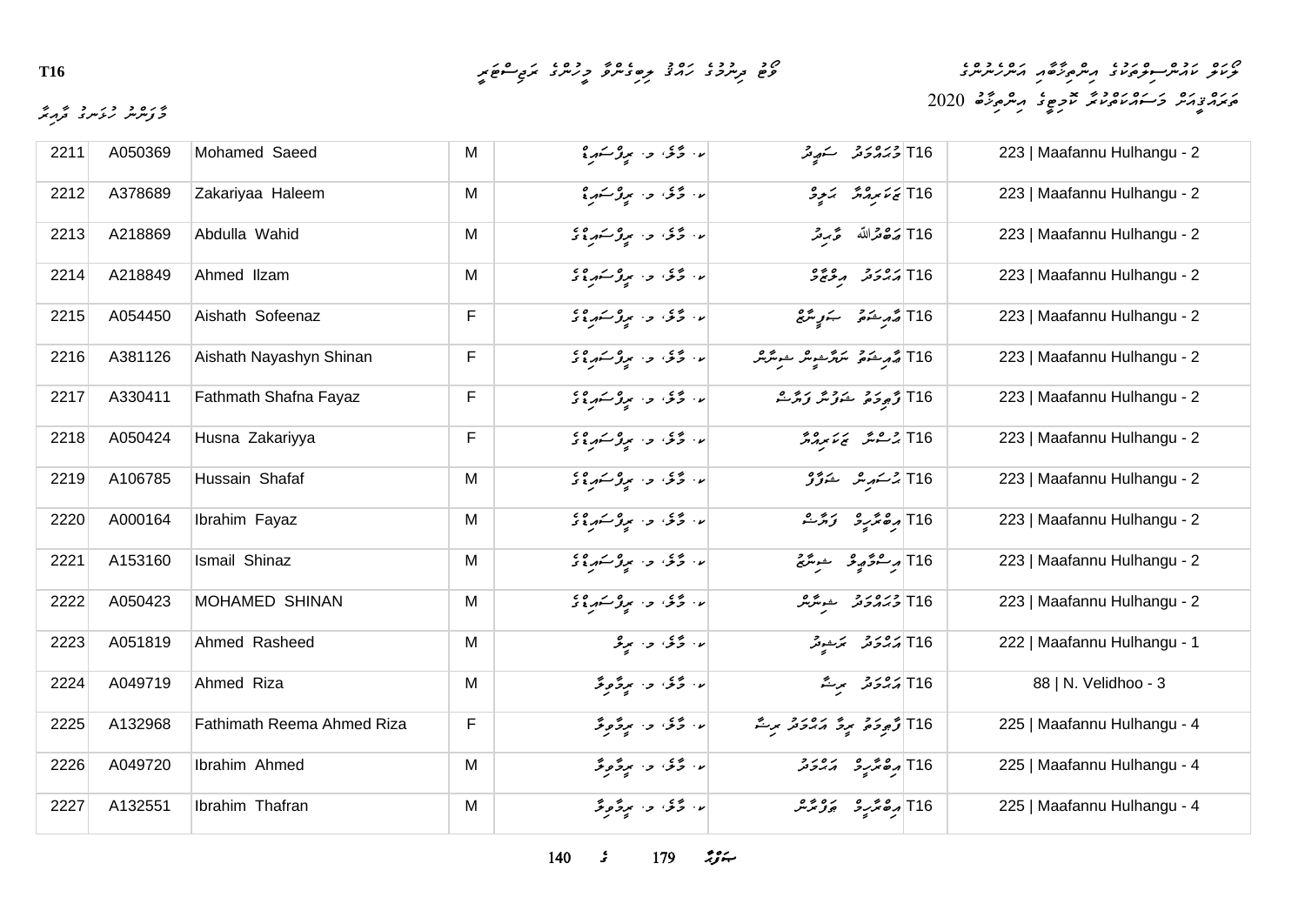*sCw7q7s5w7m< o<n9nOoAw7o< sCq;mAwBoEw7q<m; wBm;vB 2020<sup>, م</sup>وسر در مدد مدرج به مدرم مقرم قرار 2020*<br>موسر المستقرم المستقرم المستقرم المستقرم المستقرم المستقرم المستقرم المستقرم المستقرم المستقرم المستقرم المستقر

| 2228 | A092171 | Mariyam Rizna       | F           | الا د څخه د المردگونځا                                  | T16  <i>خ<sup>و</sup>ندند</i> و برج نگر                                                                       | 225   Maafannu Hulhangu - 4 |
|------|---------|---------------------|-------------|---------------------------------------------------------|---------------------------------------------------------------------------------------------------------------|-----------------------------|
| 2229 | A105493 | Mariyam Shehenaz    | $\mathsf F$ | ، دُی دا بره ودٌ                                        | T16 كەبەر ئەرەك ئەرەر يېتىنى ئاراسىيە ئاراسىيە ئاراسىيە ئاراسىيە ئاراسىيە ئاراسىيە ئاراسىيە ئاراسىيە ئاراسىيە | 595   Maafannu Hulhangu-5   |
| 2230 | A357168 | Suhail Hadee        | M           | ، دڅو، د بره وق                                         | T16 لے <i>ترو</i> ڈ گ <i>ی</i> ر                                                                              | 595   Maafannu Hulhangu-5   |
| 2231 | A097914 | Zummaradhu Adam     | $\mathsf F$ | ، دُی د بره ودٌ                                         | T16 يح <i>وړ پروگر مرگور</i> و                                                                                | 595   Maafannu Hulhangu-5   |
| 2232 | A060265 | Abdul Salam         | M           | ر، د څو، د مرد کورمره                                   | T16 ئەۋەپرىسى <del>گ</del> ۇ                                                                                  | 272   F. Feeali - 1         |
| 2233 | A331804 | Adam Anoof          | M           | لا کامی دا برد ولاسط                                    | T16 گەنىۋە كەنتىۋە                                                                                            | 223   Maafannu Hulhangu - 2 |
| 2234 | A155001 | Ahmed Sujau Mahmood | M           |                                                         | T16   <i>גُייָב גُ</i> مُشْرِكُمْ الْمُسْرَوْرَ مُسَرَّدَة مُسَرِّدَة مُسَرِّدَة مُسَرِّد                     | 335   GDh. Thinadhoo - 1    |
| 2235 | A001649 | Fathimath Shafia    | $\mathsf F$ | لا د څخه د بروکولاس                                     | T16 رَّج <i>وحَة</i> شَ <i>ّوبةً</i>                                                                          | 223   Maafannu Hulhangu - 2 |
| 2236 | A372432 | Mahmoodha Mahmoodh  | F           | ، د څو، د پروکولانوم                                    | T16 كەم <sup>دى</sup> ر كەمدىر                                                                                | 223   Maafannu Hulhangu - 2 |
| 2237 | A154670 | Nooman Mahmood      | M           | ، د څو، د پروکولانوم                                    | T16 يتروج محدود و                                                                                             | 223   Maafannu Hulhangu - 2 |
| 2238 | A092200 | Shabana Mahmood     | F           | لا کامی دا برد ولاسط                                    | T16 شەھ <i>ئۇ دەۋە</i> ر                                                                                      | 223   Maafannu Hulhangu - 2 |
| 2239 | A166915 | Shahudha Mahmoodh   | $\mathsf F$ | لا د څخه د بروکولانتهغ                                  | T16 خەرق <sub>ىر</sub> كەردىر                                                                                 | 223   Maafannu Hulhangu - 2 |
| 2240 | A333007 | Shammoon Mahmoodh   | M           | لا د څخه د بروکولانتهغ                                  | T16 خوړس وروبو                                                                                                | 335   GDh. Thinadhoo - 1    |
| 2241 | A351986 | Suha Mahmood        | $\mathsf F$ | ، د څو، د پروکولانوم                                    | T16 يەنى ئەرەبىر                                                                                              | 335   GDh. Thinadhoo - 1    |
| 2242 | A151655 | Ummu Kulsum         | $\mathsf F$ | الا د محتی الله بروکولانترها                            | $5, 5, 5, 5, 7$ T16                                                                                           | 223   Maafannu Hulhangu - 2 |
| 2243 | A073247 | Adam Naeem          | M           | $\mathcal{L}$ ، وَكَرْ، و، بْرُسْمِعِ سْرَوَمْ يَوْمَحْ | T16 مُرتر <i>و سَم</i> ِرو                                                                                    | 224   Maafannu Hulhangu - 3 |
| 2244 | A326703 | Aishath Adam        | F           |                                                         | T16 مُەمِسْمۇ م <i>ۇتر</i> ۇ                                                                                  | 224   Maafannu Hulhangu - 3 |

#### *n8o<n@ qC7m:q5 q7w7m?n>*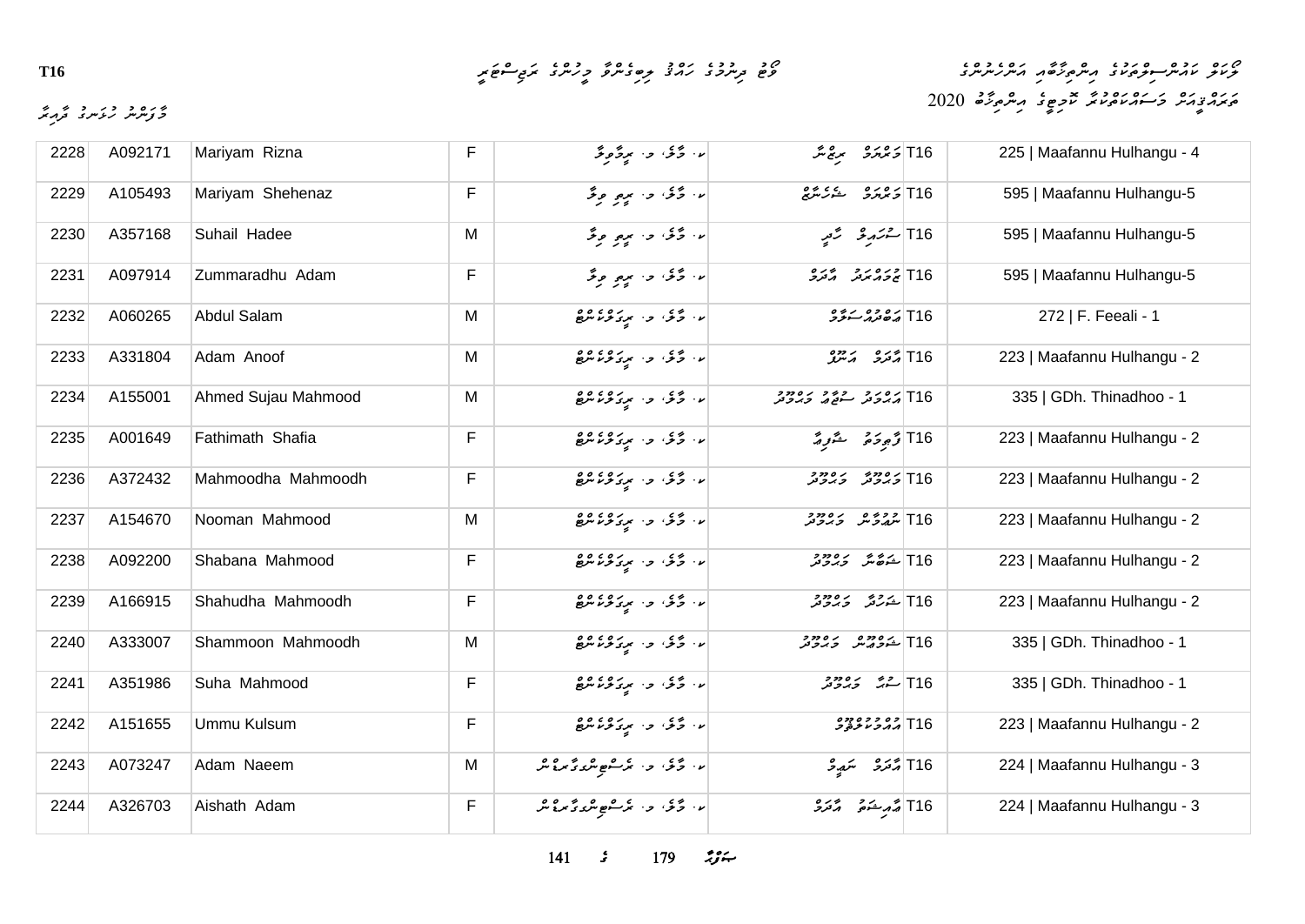*sCw7q7s5w7m< o<n9nOoAw7o< sCq;mAwBoEw7q<m; wBm;vB 2020<sup>, م</sup>وسر در مدد مدرج به مدرم مقرم قرار 2020*<br>موسر المستقرم المستقرم المستقرم المستقرم المستقرم المستقرم المستقرم المستقرم المستقرم المستقرم المستقرم المستقر

| 2245 | A166701 | Aminath Adam        | F |                                                                        | T16 مَّحِسَمَ مَحَمَّد <i>ُ</i>                                                                                                                                                                                                             | 224   Maafannu Hulhangu - 3 |
|------|---------|---------------------|---|------------------------------------------------------------------------|---------------------------------------------------------------------------------------------------------------------------------------------------------------------------------------------------------------------------------------------|-----------------------------|
| 2246 | A152654 | Ashfa Adam          | F | $v_1$ ، وَکَوْ، و الْمَرْسُعِ سِی وَمَحْمَدُ سَ                        | T16 كەشۇ گەند <i>ۇ</i>                                                                                                                                                                                                                      | 224   Maafannu Hulhangu - 3 |
| 2247 | A120427 | Asima Adam          | F | لا کامی دا مر شوخ شروکامرہ ش                                           | T16 مُحبورٌ مُحَمَّدٌ                                                                                                                                                                                                                       | 224   Maafannu Hulhangu - 3 |
| 2248 | A120428 | FATHMATH ADAM       | F | $\mathcal{L}$ ، وَكَرْ، وَالْمَرْضُعِ مَرْدُو كَمَرْهُ مَرْ            | T16 گە <sub>چ</sub> ى قەر ئەر ئارىپىتى ئارىپاتقا ئارىپاتقا ئارىپاتقا ئارىپاتقا ئارىپاتقا ئارىپاتقا ئارىپاتقا ئارىپاتقا ئا<br>مەلقا ئارىسى ئارىپاتقا ئارىپاتقا ئارىپاتقا ئارىپاتقا ئارىپاتقا ئارىپاتقا ئارىكىي ئارىكىي ئارىكىي ئارىلان ئارىپ | 224   Maafannu Hulhangu - 3 |
| 2249 | A057921 | Ibrahim Adam        | M | $\mathcal{L}$ ، وَكُوْا وَالْمَرْضُعِ مِنْ وَمِنْ وَمَحْدَثَ مِنْ مِنْ | T16 <sub>م</sub> ەنزىرى مەنزى                                                                                                                                                                                                               | 224   Maafannu Hulhangu - 3 |
| 2250 | A059418 | Mariyam Sameera     | F | لا کامی دا مرتبع شدد می می                                             | T16  <i>وَبُرْبُرُوْ سَوِبُرُّ</i>                                                                                                                                                                                                          | 224   Maafannu Hulhangu - 3 |
| 2251 | A057920 | Mohamed Adam        | M | $\mathcal{L}$ ، وَكُوْا وَالْمَرْضُعِ مِنْ وَمِنْ وَمَحْدِهِ مِنْ      | T16 يُرَمُّ دُيْرٍ مُسَرَّدٍ                                                                                                                                                                                                                | 224   Maafannu Hulhangu - 3 |
| 2252 | A052223 | Fathimath Adam      | F | $\frac{2}{3}$ $\frac{6}{3}$ $\frac{6}{3}$ $\frac{6}{3}$ $\frac{6}{3}$  | T16 وَّجِ وَتَمَّ مَرَّمَرَدُّ                                                                                                                                                                                                              | 223   Maafannu Hulhangu - 2 |
| 2253 | A052224 | Usman Abdulla Umree | M | $\frac{2}{3}$ , $\frac{2}{3}$ , $\frac{2}{3}$ , $\frac{2}{3}$          | T16 ح. <i>و.م.ه. ح.ه.م.</i> الله ح. <i>و.م.</i>                                                                                                                                                                                             | 223   Maafannu Hulhangu - 2 |
| 2254 | A023683 | Mohamed Afrah       | M | الا د څخه د الريزه ولک                                                 | T16 <i>جي م</i> حقر بروموه                                                                                                                                                                                                                  | 225   Maafannu Hulhangu - 4 |
| 2255 | A336201 | Abdulla Aslam       | M | الا اڭگى كەركىسى ئىس ئىس ئىس                                           | T16 مَرْجَ جَرْاللّه مَرْ مِرْدِ وَ                                                                                                                                                                                                         | 595   Maafannu Hulhangu-5   |
| 2256 | A071171 | Adam Ashfag         | M | لا د د د انگرېندي شمېر کې د ا                                          | T16 مُرترى مَسْتَوَرِّ                                                                                                                                                                                                                      | 595   Maafannu Hulhangu-5   |
| 2257 | A347814 | Ahmed Ashvaan       | M | لا د څکې د انگرېټونکونکونونو                                           | T16 كەبرى كىر كەنگە ئەر                                                                                                                                                                                                                     | 595   Maafannu Hulhangu-5   |
| 2258 | A332753 | Ahmed Humaam        | M | الا اڭ ئاڭ جا انگرىشكىرىگىرىنى ئى                                      | T16 كەنزىق رۇز                                                                                                                                                                                                                              | 595   Maafannu Hulhangu-5   |
| 2259 | A069038 | Ahmed Rasheed       | M | الا اڭگى كەرگىشكە ئورگەنلىق ئى                                         | T16 كەنزى كىمى تىرىدى كىرىدى ئىس                                                                                                                                                                                                            | 595   Maafannu Hulhangu-5   |
| 2260 | A333339 | Ahmed Iyaaz Muaddu  | M | الا اڭ ئاڭ جا گرىشكىرى ئىرى ئى                                         | T16 גُرُدَدَ مِتَرَى دَمَمَد                                                                                                                                                                                                                | 595   Maafannu Hulhangu-5   |
| 2261 | A071170 | Aishath Rasheeda    | F | الا اڭگى كەرگىشكىرى ئىر ئىر                                            | T16 <i>۾ مرڪم تم</i> شيھ                                                                                                                                                                                                                    | 595   Maafannu Hulhangu-5   |

*142 s 179 <i>n*<sub>2</sub> *n*<sub>2</sub>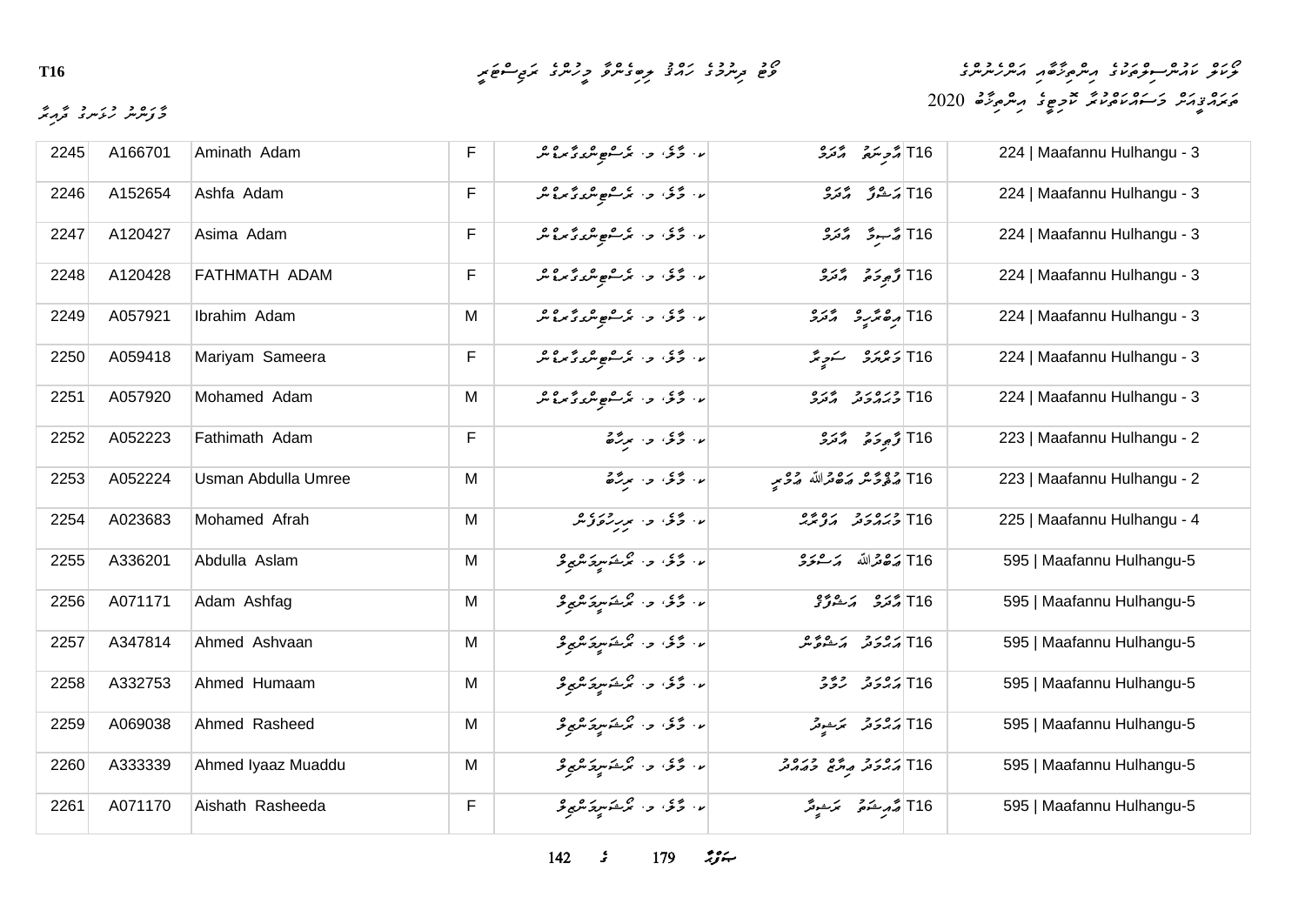*sCw7q7s5w7m< o<n9nOoAw7o< sCq;mAwBoEw7q<m; wBm;vB 2020<sup>, م</sup>وسر در مدد مدرج به مدرم مقرم قرار 2020*<br>موسر المستقرم المستقرم المستقرم المستقرم المستقرم المستقرم المستقرم المستقرم المستقرم المستقرم المستقرم المستقر

| 2262 | A253497 | Ali Murthala              | M | الا اڭ ئۇ بار ئۇسكەللىرى ئىلگى ئى                                                                                                                                                                                                              | T16 <i>ھَ جِي جُمْعَ</i> شَ                    | 595   Maafannu Hulhangu-5    |
|------|---------|---------------------------|---|------------------------------------------------------------------------------------------------------------------------------------------------------------------------------------------------------------------------------------------------|------------------------------------------------|------------------------------|
| 2263 | A373013 | Aminath Rashydha          | F | الا اڭگى كەرگىشكە بوڭ ئىرىگى ئى                                                                                                                                                                                                                | T16 مَّ حِ سَمَّة مَ سَمِيْتَر                 | 595   Maafannu Hulhangu-5    |
| 2264 | A022550 | Arifa Ismail              | F | $\mathcal{L} \circ \mathcal{L}$ لا، د گرې کرېږي کري.                                                                                                                                                                                           | T16 مَجرَدٌ مِ <sup>ع</sup> َدَّمٍ وَ          | 595   Maafannu Hulhangu-5    |
| 2265 | A131868 | Fathmath Rasheeda         | F | الا د د د انگرېشتور د شمېر د کليږ                                                                                                                                                                                                              | T16 <i>وُّجِ وَحَمَّ</i> ×َرَسُوِمَّ <i>رُ</i> | 595   Maafannu Hulhangu-5    |
| 2266 | A375042 | Hussain Fayaaz            | M | $\mathcal{L} \subset \mathcal{L}$ ى ئارىكى ئارىدى ئارى                                                                                                                                                                                         | T16 پرستمبر ترتژینگ                            | 378   Hithadhoo Ehenihen - 1 |
| 2267 | A310382 | Ibrahim Rashyd            | M | الا اڭكى كەرگىشكە بېرىكىلى بى                                                                                                                                                                                                                  | T16 م <i>وڭ تگرى</i> تەرەپىر                   | 595   Maafannu Hulhangu-5    |
| 2268 | A120652 | Ismail Rasheed            | M | الا اڭگى كەرگىشكە بوڭ ئىرىگى ئى                                                                                                                                                                                                                | T16 م <sup>ر</sup> مۇم <sub>ۇ</sub> بۇ كەنپەتر | 595   Maafannu Hulhangu-5    |
| 2269 | A132813 | Mariyam Rasheeda          | F | الا المحكى الماء المحت المعالج المحمد المحكم المحمد المحمدة المحمدة المحمدة المحمدة المحمدة المحمدة ا                                                                                                                                          | T16 كەبىر كىمى كەردىسى ئىس                     | 595   Maafannu Hulhangu-5    |
| 2270 | A333340 | Mohamed luzaaz            | M | الا اڭگى كەرگىشكە بوڭ ئىرىگى ئى                                                                                                                                                                                                                | $716$ 352,25 $\frac{25}{25}$                   | 595   Maafannu Hulhangu-5    |
| 2271 | A034368 | Mohamed Naseer            | M | $\mathcal{L} \subset \mathcal{L}$ ى ئاما ئۇ ئاپلان ئاپلان ئاپلان ئاپلان ئاپلان ئاپلان ئاپلان ئاپلان ئاپلان ئاپلان ئاپلان ئاپلان ئاپلان ئاپلان ئاپلان ئاپلان ئاپلان ئاپلان ئاپلان ئاپلان ئاپلان ئاپلان ئاپلان ئاپلان ئاپلان ئاپلان ئاپلان ئاپلا | T16 <i>وُيَرُوُوَ</i> مَرْسِيْتِرُ             | 595   Maafannu Hulhangu-5    |
| 2272 | A120651 | Moosa Rasheed             | M | الا د د د کار کار د کار د کار د کار د کار د کار د کار د کار د کار د کار د کار د کار د کار د کار د کار د کار د                                                                                                                                  | T16 فخرشہ تمزینوٹر                             | 595   Maafannu Hulhangu-5    |
| 2273 | A373060 | Shahuleen Rasheed         | M | الا اڭگى كەرگىشكە بوڭ ئىرىمى ئى                                                                                                                                                                                                                | T16 ڪر <i>گوينل پرڪون</i> گر                   | 595   Maafannu Hulhangu-5    |
| 2274 | A313337 | Shinaza Mohamed           | F | $\downarrow$ ، دَکَنَ د $\downarrow$ ، دَخَسِرَدَسْ وَ                                                                                                                                                                                         | T16 حيثيج وبرورو                               | 595   Maafannu Hulhangu-5    |
| 2275 | A361101 | Ahmed Arshad Abdul Raheem | M | لا - د محمد علي الربع الربع الربع ا                                                                                                                                                                                                            | T16 בכבת ביביבית בסינ <i>גיבי</i> כ            | 595   Maafannu Hulhangu-5    |
| 2276 | A071249 | Aishath Abdul Raheem      | F | لا - د څخه او - مرغ پره                                                                                                                                                                                                                        | T16 مەرشىم مەمە <i>رە ب</i> رىي                | 595   Maafannu Hulhangu-5    |
| 2277 | A087341 | Ali Shaugee               | M | لا - د څخه او - مرغ پره                                                                                                                                                                                                                        | T16 <i>ڇُوِ حَقَّةٍ</i>                        | 335   GDh. Thinadhoo - 1     |
| 2278 | A071327 | Ismail Abdul Raheem       | M | لا - د څخه او - مرغ پره                                                                                                                                                                                                                        | T16 مِ سَوَّمٍ فِي مَصْرِمْ مَرَبِّ            | 595   Maafannu Hulhangu-5    |

*143 sC 179 nNw?mS*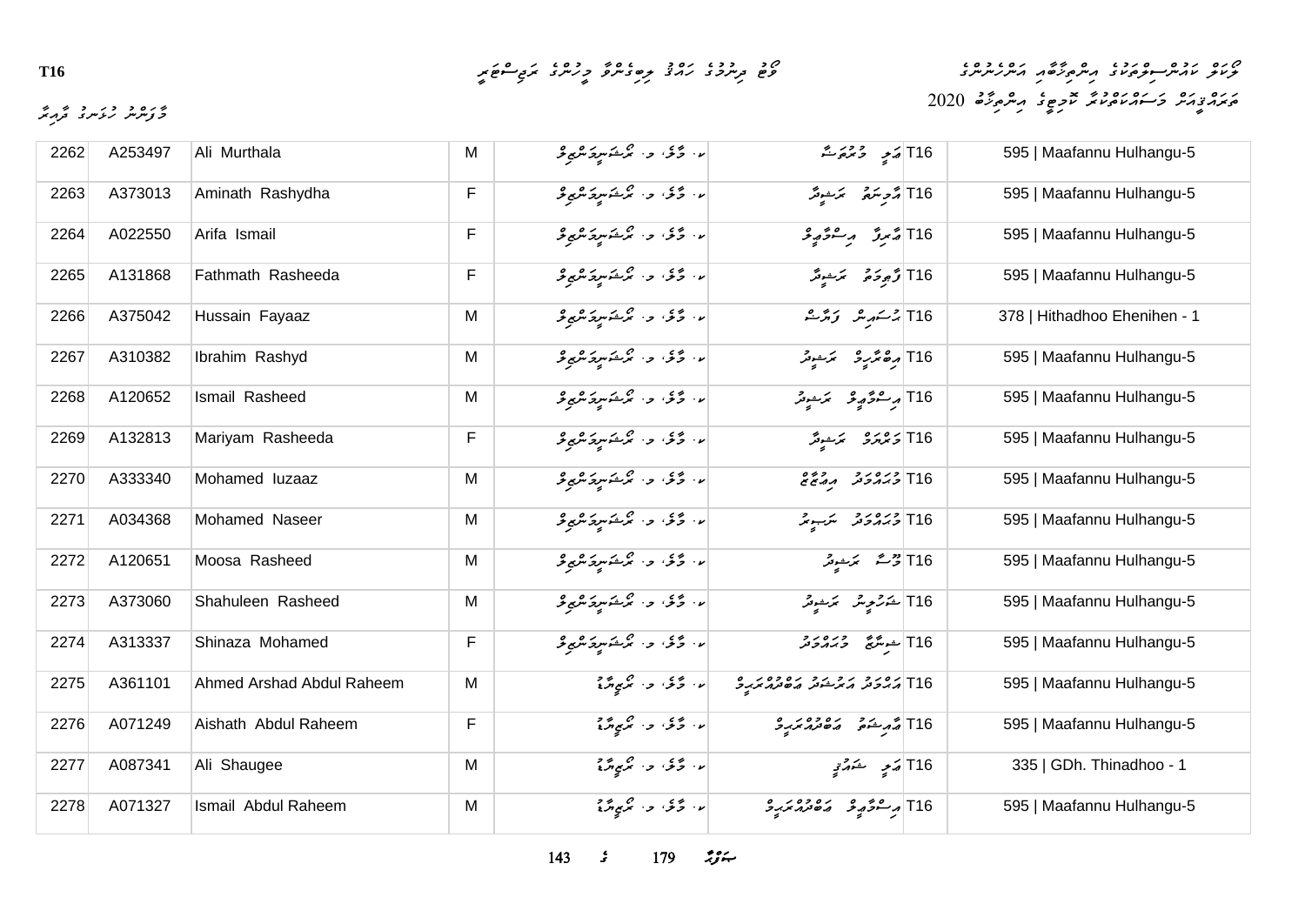*sCw7q7s5w7m< o<n9nOoAw7o< sCq;mAwBoEw7q<m; wBm;vB 2020 محمد من المحمد المحمد المحمد العربية وسر بعد من المحمد العالمية*<br>محمد المحمد المحمد المحمد المحمد المحمد المحمد العالم

| 2279 | A059750 | Mariyam Abdul Kareem      | F           | لا د څخه د کري ژو             | T16 كەبەر مەمەر ئەرگە بەر                                            | 595   Maafannu Hulhangu-5   |
|------|---------|---------------------------|-------------|-------------------------------|----------------------------------------------------------------------|-----------------------------|
| 2280 | A071250 | Shafa Ali                 | $\mathsf F$ | لا د څخه د لري پر             | T16 ختۇ ق <i>ەب</i>                                                  | 595   Maafannu Hulhangu-5   |
| 2281 | A342306 | Aishath Maiha Nasih       | $\mathsf F$ | ر، دې د، برمړي ه              | T16 مُرمِشَمُ دَرِبَّ سُرَجَ <sup>ر</sup> َ                          | 225   Maafannu Hulhangu - 4 |
| 2282 | A045624 | Aminath Rasheeda          | F           | ۴۰ ژَگُوَ، د به بیره شک       | T16 مَّ حِسَمَةٌ مَسْتَوَمَّدٌ                                       | 225   Maafannu Hulhangu - 4 |
| 2283 | A342307 | Fathimath Shaiha Nasih    | F           | ر، دې د برمړ <i>ه ک</i>       | T16 <i>وَّجِوَدَة</i> سَمَ <i>دِيدُ</i> سَ <i>رْجِيد</i> ُ           | 225   Maafannu Hulhangu - 4 |
| 2284 | A112499 | Mariyam Fauha Nasih       | $\mathsf F$ | ر، دی د. برمړين په د          | T16 <i>وَبُرْمَرْدْ وَبُرْبُ</i> مُ <i>رْبِ</i> د <i>ُ</i>           | 225   Maafannu Hulhangu - 4 |
| 2285 | A001144 | Mohamed Nasih             | M           | ر، دې د برمړ <i>ه ک</i>       | T16  <i>ويەھ</i> وتى شەرق                                            | 225   Maafannu Hulhangu - 4 |
| 2286 | A261492 | Ahmed Latheef             | M           | 33، تروم تمر شرش تمر سے 11380 | T16 كەندى قىرۇ                                                       | 596   Maafannu Hulhangu-6   |
| 2287 | A042728 | Abdulla Amir              | M           | لا د څخه د بره نمک            | T16 كەھىراللە گە <i>رى</i> گە                                        | 225   Maafannu Hulhangu - 4 |
| 2288 | A147263 | AHMED EVAN ABDULLA AMIR   | M           | لا د څخه د گره تمک            | T16 <i>مَجَدَّدَ مِعَ مَّدْ مَ</i> عْقَرَاللَّهُ مَ <i>حْ</i> جِمْهِ | 225   Maafannu Hulhangu - 4 |
| 2289 | A166979 | <b>Ahmed Nazeef Niyaz</b> | M           | لا د څخه د لمره تمونک         | T16 كەبرى قىرىم ئىكرىمىتى ئىس ئىس                                    | 225   Maafannu Hulhangu - 4 |
| 2290 | A326654 | AISHATH LENE ABDULLA AMIR | F           | لا د څخه د بره نمک            | T16 صَّەتْ مَعْ مِسْرَ صَرْحَة اللّهَ صَّحِ مْرَ                     | 225   Maafannu Hulhangu - 4 |
| 2291 | A011091 | Aminath Amira             | F           | لا د څخه د بره لمره           | T16 گەج ئىرقە ئەگە جەنگە                                             | 225   Maafannu Hulhangu - 4 |
| 2292 | A011092 | Fathimath Amira           | $\mathsf F$ | لا د څخه د نموه تمو           | T16 <i>وَّجِ دَمَّةَ صَ</i> حِ مَدَّ                                 | 225   Maafannu Hulhangu - 4 |
| 2293 | A011090 | Hawwa Amira               | F           | لا د څخه د لمره تمونک         | T16 كەبۇر مۇم <i>بە</i> گ                                            | 225   Maafannu Hulhangu - 4 |
| 2294 | A022535 | Ilyas Adam                | M           | لا به محتی در بره توسی        | T16  م <i>وٹر شہرہ</i>                                               | 225   Maafannu Hulhangu - 4 |

#### *n8o<n@ qC7m:q5 q7w7m?n>*

*n*<sup>44</sup> *s*<sup>2</sup> *179 n*<sub>2</sub> *n*<sub>2</sub>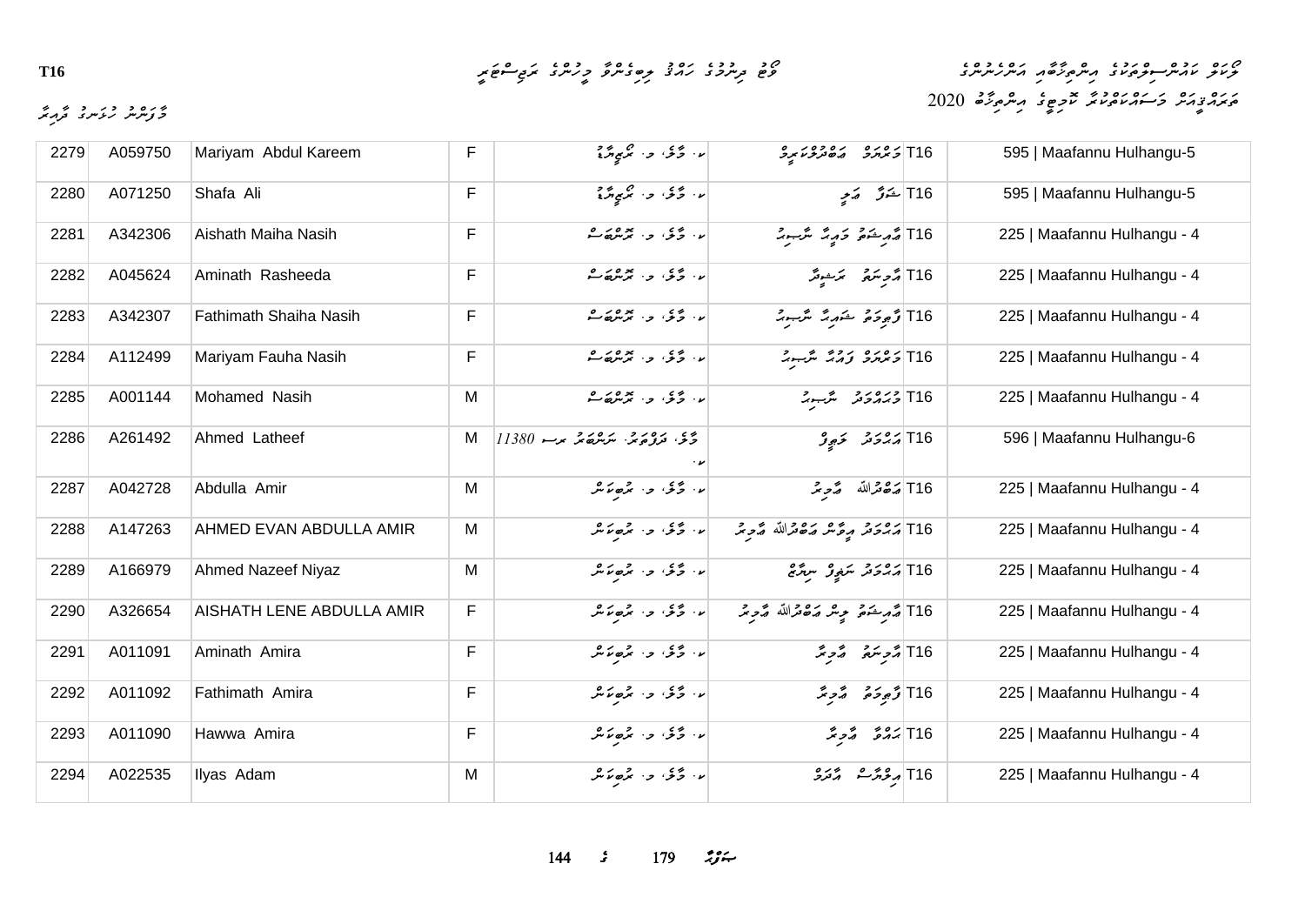*sCw7q7s5w7m< o<n9nOoAw7o< sCq;mAwBoEw7q<m; wBm;vB 2020<sup>, م</sup>وسوق المسجد التحقيق وسرمونية والم*جمع المسجد المسجد المسجد المسجد المسجد المسجد المسجد المسجد المسجد ال

## *n8o<n@ qC7m:q5 q7w7m?n>*

| 2295 | A011089 | Mariyam Amira               | F | لا د څخه د لمحه کامل         | T16 <i>5 كىرىڭ ھ</i> ُرىگە                              | 225   Maafannu Hulhangu - 4         |
|------|---------|-----------------------------|---|------------------------------|---------------------------------------------------------|-------------------------------------|
| 2296 | A338756 | Mariyam Lamsa Shiyam        | F | لا د څخه د نمومونکر          | T16 كەبەر كەرگە ئىبەدە                                  | 84   N. Holhudhoo - 2               |
| 2297 | A054857 | Mohamed Amir                | M | لا د څخه د نمومتمبر          | T16 <i>\$222 \$22</i>                                   | 225   Maafannu Hulhangu - 4         |
| 2298 | A050428 | Nashfa Amira                | F | $9.600 \times 10^{-2}$       | T16 يَرَيْدُوَّ گَرْرَنَّہُ ا                           | 225   Maafannu Hulhangu - 4         |
| 2299 | A341533 | Theeba Ahmed Shafeeg        | F | $9.600 \times 10^{-2}$       | T16 <sub>جو</sub> صٌ <i>مَدْدَوتر</i> حَن <i>وبِ</i> وَ | 225   Maafannu Hulhangu - 4         |
| 2300 | A033073 | Ahmed Naeem                 | M | لا د څخه د انگرېزگر          | T16 كەنزىق شەرى                                         | 223   Maafannu Hulhangu - 2         |
| 2301 | A131212 | Aishath Samiya              | F | لا د کمکی و اسگویزونی        | T16 م <i>مَّدمشقو</i> سَ <i>مَّح</i> ق                  | 46   Kulhudhuffushi Iru Dhekunu - 2 |
| 2302 | A001681 | Ali Moosa                   | M | ر، وی د. گ <sub>ر</sub> وروه | T16 کړي تخ <sup>م</sup> ث                               | 223   Maafannu Hulhangu - 2         |
| 2303 | A387925 | Aminath Maisha Hassan       | F | لا د محکي و اسگو پروه        | T16 مَّرِسَمَ وَمِثَّ بَرَسَسْ                          | 223   Maafannu Hulhangu - 2         |
| 2304 | A079794 | Fathimath Adam              | F | ر، وی د. گوهوه               | T16 تَ <i>وْجِوَءْ مُ</i> تَرَدُّ                       | 223   Maafannu Hulhangu - 2         |
| 2305 | A342010 | Ibrahim Sharif              | M | لا په کې د شودون             | T16 مەھەر بۇ ھەمبۇ                                      | 223   Maafannu Hulhangu - 2         |
| 2306 | A157372 | Mariyam Shaufa Hassan       | F | لا د کمکی و اسگویزونی        | T16 كەبۇرى خۇرۇ بەس <i>ە</i> ر                          | 223   Maafannu Hulhangu - 2         |
| 2307 | A167216 | <b>Mohamed Shaif Hassan</b> | M | ۱۰ و څو، د اسکو پروه         | T16   <i>ويرووي خبرو برسكر</i>                          | 223   Maafannu Hulhangu - 2         |
| 2308 | A125243 | Mohamed Shameen Ali         | M | لا د محکي و اسگو پوه         | T16 وُبَرُودُورْ حُكُوبِتْر مَرْمِرِ                    | 223   Maafannu Hulhangu - 2         |
| 2309 | A361936 | Saeed Ali                   | M | ر، وی د. گوهوه               | T16 ڪ <sub>ھي</sub> قر گ <i>ي</i> جي                    | 223   Maafannu Hulhangu - 2         |
| 2310 | A073296 | Shadhuna Ali                | F | ۱۰ وگی و شورووه              | T16 ڪُنرنگ <i>۾َ پ</i>                                  | 223   Maafannu Hulhangu - 2         |
| 2311 | A073297 | Shaheena Ali                | F | ر، وی و، گ <sub>ی</sub> وهوم | T16 ڪرپنگ <i>چ</i> َموِ                                 | 223   Maafannu Hulhangu - 2         |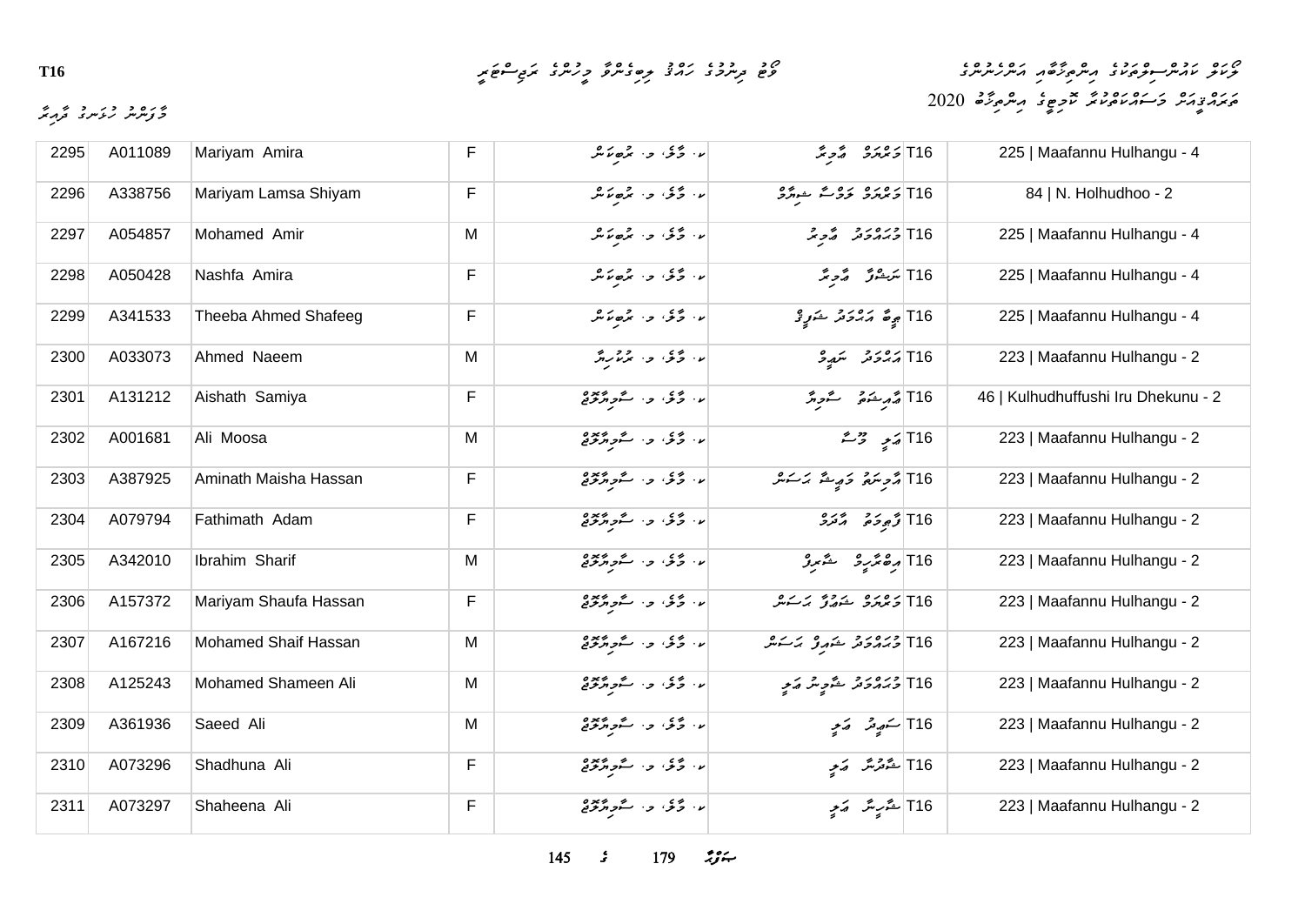*sCw7q7s5w7m< o<n9nOoAw7o< sCq;mAwBoEw7q<m; wBm;vB 2020<sup>, م</sup>وسر در مدد مدرج به مدرم مقرم قرار 2020*<br>موسر المستقرم المستقرم المستقرم المستقرم المستقرم المستقرم المستقرم المستقرم المستقرم المستقرم المستقرم المستقر

| 2312 | A125235 | Shifna Ali                  | F | ر، وی د. گ <sub>ی</sub> ویوی | T16 جو <i>ر</i> گر ک <i>ے پ</i>                      | 223   Maafannu Hulhangu - 2 |
|------|---------|-----------------------------|---|------------------------------|------------------------------------------------------|-----------------------------|
| 2313 | A027641 | Abdul Rasheed Abdullah      | M | لا د محرکی او اسکهگر         | T16 رَ <i>ەدە مَرْ</i> مُومِرْ رَەھْرَاللَّه         | 223   Maafannu Hulhangu - 2 |
| 2314 | A337884 | Aminath Malha Asim          | F | لا رکانی او اسکسرگر          | T16 مُ <i>وِسَمَى وَوْبُ</i> مُحْسِرَة               | 223   Maafannu Hulhangu - 2 |
| 2315 | A059950 | Ibrahim Rasheed             | M | لا رکانی او اسکسرگر          | T16 م <i>وڭ ئۇر</i> تەرىپەتر                         | 223   Maafannu Hulhangu - 2 |
| 2316 | A058729 | Ismail Rasheed              | M | لا : دَكْرُ و السَّمَاسُرُ   | T16 <sub>م</sub> رےد <i>و پی م</i> کھیے تھا۔<br>مسیح | 223   Maafannu Hulhangu - 2 |
| 2317 | A337883 | Mariyam Malika Asim         | F | لا د څخه د شمېرگ             | T16 ك <i>ويورو كروند م</i> حسور                      | 223   Maafannu Hulhangu - 2 |
| 2318 | A027679 | Zulfeena Rasheed            | F | لا د کال دا سگهرنگ           | T16 تج تح <i>وي مگر م</i> تر مقرم تحريد              | 223   Maafannu Hulhangu - 2 |
| 2319 | A037183 | Abdulla Zuhair              | M | ر، دمجني د. من ده برو        | T16 كەھەرللە ج <i>ى كەم</i> ىر                       | 224   Maafannu Hulhangu - 3 |
| 2320 | A354332 | Aishath Maisha              | F | ر، دی، د، شکھ برو            | T16 مَّ مِشَمَّ = دَمِشَّ                            | 224   Maafannu Hulhangu - 3 |
| 2321 | A144051 | Aminath Nasra Nasir         | F | ىن ۇي بەسكە ئەدە             | T16 مُرج <i>دَمْ مَرَجَةً</i> مُرْجَدة               | 224   Maafannu Hulhangu - 3 |
| 2322 | A332981 | Fathmath Nasrath Nasir      | F | لا د څو، د سوه پره           | T16 <i>وَّجِودَة</i> مَ <i>رْجَعَةً</i> مَرْجَعَةً   | 224   Maafannu Hulhangu - 3 |
| 2323 | A375996 | Hawwa Naffath Nasir         | F | ىن ئۇنى بەر بەھلىرى          | T16 <i>بَدْهُ مَرْدُهُ مَّنْ مَرْ</i> جَد            | 224   Maafannu Hulhangu - 3 |
| 2324 | A340431 | <b>Hussain Naufal Nasir</b> | M | ر، کوی داره بره بود          | T16 يُرْسَمَ مِنْ سَ <sub>مَع</sub> ْرُوْ سُرْسِيْرَ | 224   Maafannu Hulhangu - 3 |
| 2325 | A071566 | Mariyam Ahmed               | F | ر، دمی د. من دور             | T16 كەبەر <i>ە بەردى</i> ر                           | 224   Maafannu Hulhangu - 3 |
| 2326 | A010246 | Mohamed Nasir               | M | ر، دمی، در روم د             | T16 <i>ۋېزونۇ</i> ئ <i>ۇبىدى</i> گە                  | 224   Maafannu Hulhangu - 3 |
| 2327 | A348171 | NABAAHATH NASIR             | F | ىن ۇي بەسكە ئەدە             | T16 سَ <i>ھَنَہُ مَّ</i> سَنِ                        | 119   B. Dharavandhoo - 1   |
| 2328 | A341476 | Namiya Nasir                | F | ر، دې د ۱۵۷۰ کړه             | T16 مُر <i>ج ۾</i> مُرجو جُ                          | 224   Maafannu Hulhangu - 3 |

*n8o<n@ qC7m:q5 q7w7m?n>*

*146 s 179 <i>n*<sub>2</sub> *n*<sub>2</sub>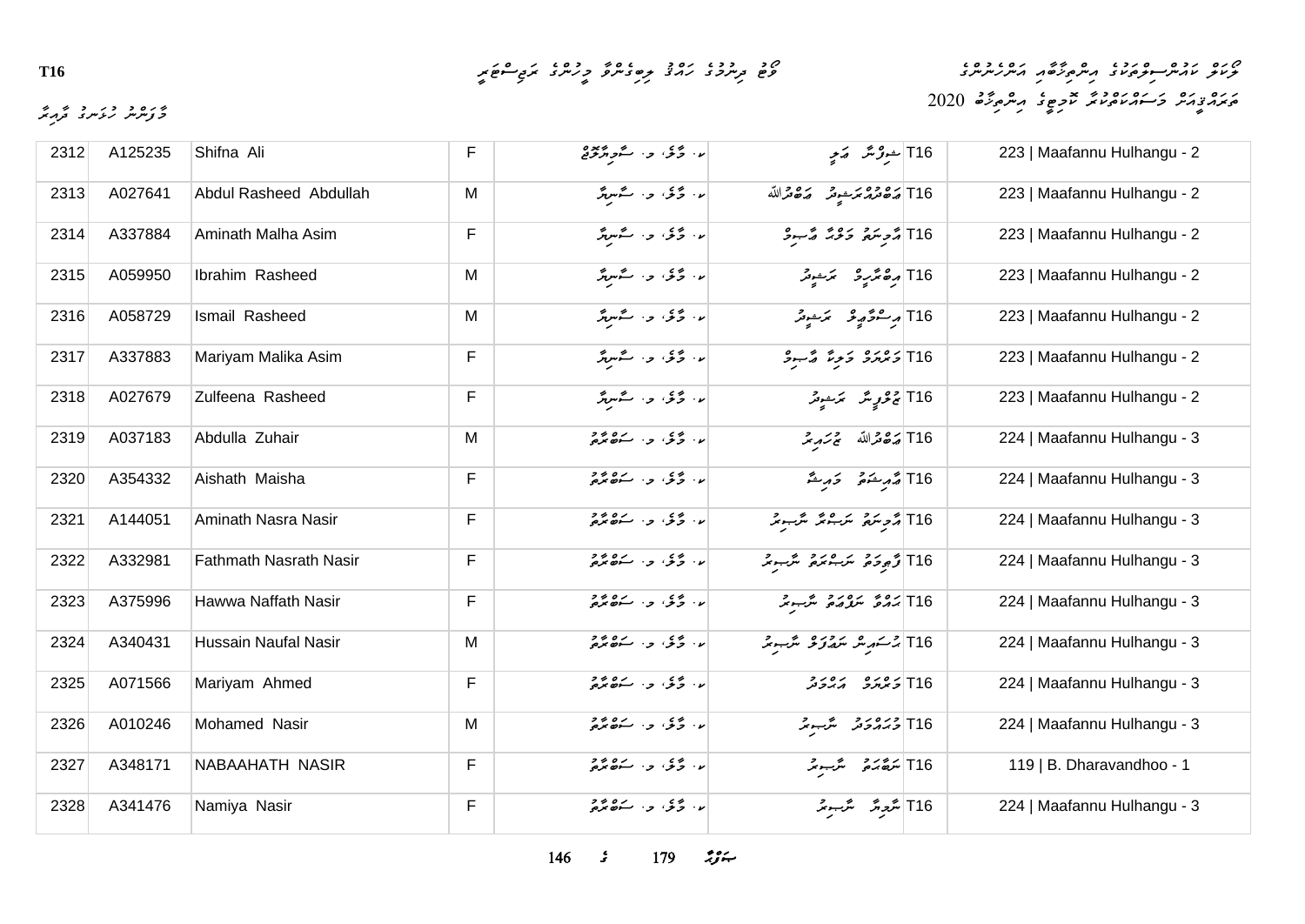*sCw7q7s5w7m< o<n9nOoAw7o< sCq;mAwBoEw7q<m; wBm;vB 2020*<br>*په پوهر وسوډيرونو لومو د موجو د مرمونه* 2020

| 2329 | A057827 | Sobira Abdulla    | F | ۱۰ د کې د سره برو                      | T16 بَدْھ مَرَّ مَہُ قَرْاللّه          | 224   Maafannu Hulhangu - 3 |
|------|---------|-------------------|---|----------------------------------------|-----------------------------------------|-----------------------------|
| 2330 | A342504 | Abdulla Rifah     | M | لار ۇي بەر يەۋۋىشە                     | T16 مَەمْراللە مِر <i>وَّبَ</i>         | 225   Maafannu Hulhangu - 4 |
| 2331 | A055124 | Athifa Umar       | F | لا، ۇي كۆرى ئۇيۇر                      | T16 مَّ مِوتَرِ مَحَمَّد                | 225   Maafannu Hulhangu - 4 |
| 2332 | A148635 | Fathimath Fazna   | F | لا گۇ دا ئۇگە                          | T16 رَّج <i>وحَةَ دَيْ</i> شَ           | 225   Maafannu Hulhangu - 4 |
| 2333 | A342502 | Mohamed Ibrahim   | M | لار ۇي كى ئۇيۇر                        | T16 <i>دُبَهُ دَوَ دَهُ مِ</i> مُبِرِدُ | 225   Maafannu Hulhangu - 4 |
| 2334 | A024458 | Abdulla Rasheed   | M | الاستحق وسنتهرئ                        | T16 كەھەراللە كەخبەتر                   | 225   Maafannu Hulhangu - 4 |
| 2335 | A074448 | Adam Rasheed      | M | الا د گای او اسکارگ                    | T16  مُرْمَرٌ مَرْجِعْرٌ                | 225   Maafannu Hulhangu - 4 |
| 2336 | A012233 | Ahmed Ummeed      | M | الا د گانگان دار سکهرنگ                | T16 كەبرى قىر مەر <i>بە</i> ر           | 225   Maafannu Hulhangu - 4 |
| 2337 | A343865 | Aishath Naffath   | F | الا انجنى الأسكارنج                    | T16 مەم ئىقىد <i>ۇم</i>                 | 225   Maafannu Hulhangu - 4 |
| 2338 | A001796 | Aishath Shahuda   | F | الا دمجني واستهرمي                     | T16 مَگْرِسْتَمْ شَرْتَدَّ              | 225   Maafannu Hulhangu - 4 |
| 2339 | A061648 | Ali Nahid         | M | الا دمجني واستهرمي                     | T16 کھ میں مگر <i>م</i> قر              | 225   Maafannu Hulhangu - 4 |
| 2340 | A163149 | Fathimath Nashath | F | لا : وَتَوْا و استهرتَرْ               | T16 تَ <i>وْجِرَةْ مَرْشَةْ تَ</i> وْ   | 225   Maafannu Hulhangu - 4 |
| 2341 | A000500 | Ibrahim Rasheed   | M | لا د گی دا سکرنی                       | T16 م <i>وڭ تگرى</i> ترىنونتر           | 225   Maafannu Hulhangu - 4 |
| 2342 | A362086 | Ismail Nathiq     | M | الا وَبِيِّ وَاسْتَهْرُبُّ             | T16 م <i>ې</i> شۇمەتى شەرىۋ             | 225   Maafannu Hulhangu - 4 |
| 2343 | A054576 | Mariyam Shahma    | F | الا د نخوی او اسکارتی                  | $522 - 522 = 16$                        | 225   Maafannu Hulhangu - 4 |
| 2344 | A163150 | Mohamed Nahin     | M | الا د نخوي و استهرگ                    | T16  <i>3223 مگرى</i> گر                | 225   Maafannu Hulhangu - 4 |
| 2345 | A065809 | Aminath Ziyusa    | F | ر، دی، د. ده ۲۶ ده.<br>را در در سور ۲۶ | T16 مُرجِسَعُ ہِ بِرْتُ                 | 222   Maafannu Hulhangu - 1 |

#### *n8o<n@ qC7m:q5 q7w7m?n>*

*147 s 179 <i>n*<sub>2</sub> *n*<sub>2</sub>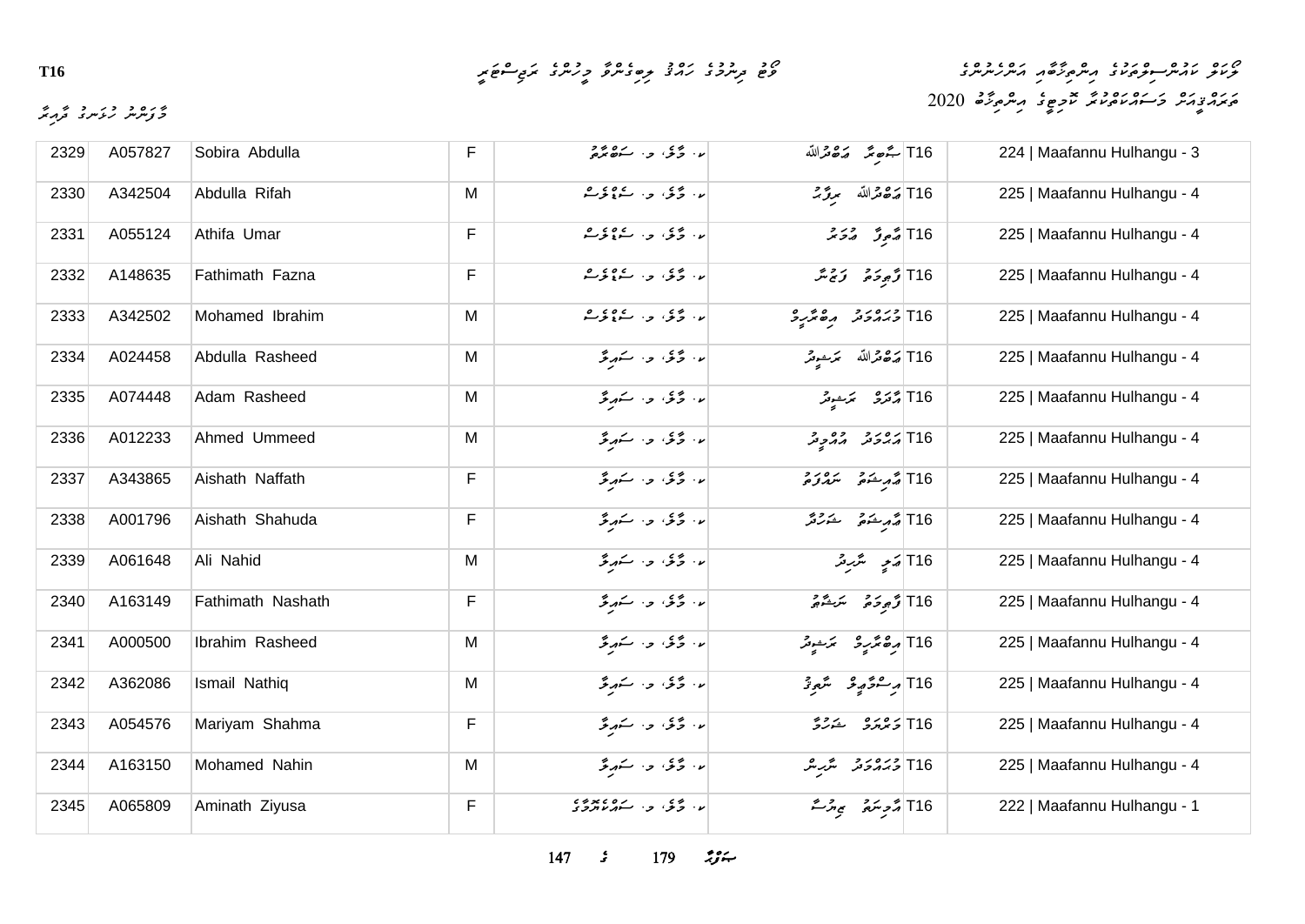*sCw7q7s5w7m< o<n9nOoAw7o< sCq;mAwBoEw7q<m; wBm;vB 2020<sup>, م</sup>وسر در مدد مدرج به مدرم مقرم قرار 2020*<br>موسر المستقرم المستقرم المستقرم المستقرم المستقرم المستقرم المستقرم المستقرم المستقرم المستقرم المستقرم المستقر

| A054587 | Faheema Abdul Gadir     | F | ر ده ده ده ده ده ده د<br>را گرف و استفاد در در                                                                                                                                                                                 | T16 كۆر <sup>ى كە</sup> ھ ترىۋىرىز            | 222   Maafannu Hulhangu - 1  |
|---------|-------------------------|---|--------------------------------------------------------------------------------------------------------------------------------------------------------------------------------------------------------------------------------|-----------------------------------------------|------------------------------|
| A066237 | Fathmath Ofeeliya       | F | ر دی.<br>روز در سهر در درد                                                                                                                                                                                                     | T16 وَّجِدَة مَعْ مَرْدِيمَّ                  | 222   Maafannu Hulhangu - 1  |
| A341532 | Abdulla Raaif Imthiyaz  | M | ر، دی. د. ۱۶۶۲ ورود ور                                                                                                                                                                                                         | T16 مَەھْمَراللە مَدْمِرْدْ مِرْحَمْدِمْ مَ   | 222   Maafannu Hulhangu - 1  |
| A326269 | Aishath Shira Shuaau    | F | ر دی د ۱۶۶۶ محمد ۲۸۶۶<br>را دگوار سهر ۱۶۸۶ ک                                                                                                                                                                                   | T16 مُرمِشَمُ مُومَّدٌ مُشْرَمَّةٌ.           | 222   Maafannu Hulhangu - 1  |
| A166843 | Aminath Shara Niyaz     | F | ده و ده ده ده ده ده ده ده ده ده داد کار در کار در ده در در کار در کار در کار در در در کار در کار در در کار در<br>در از کارگرفت کار در کار در کار در کار در کار کار کار کرد کرد که در کار کرد و کار کرد که در کار کرد که در کار | T16 أَمُّ حِ سَمَّةً مِنْ مَسَمَّدٌ سِمَدَّجَ | 222   Maafannu Hulhangu - 1  |
| A148662 | Mariyam Shairau         | F |                                                                                                                                                                                                                                | T16تر پر پر مقد <i>م پ</i> ر                  | 222   Maafannu Hulhangu - 1  |
| A341531 | Mariyam Raayaa Imthiyaz | F | ر، دی. د. ۱۶۶۶ ورود ور<br>۱۷. د گور، د. سه در ۱۶۸۷ ورود ور                                                                                                                                                                     | T16 كەبىر ئەنگە ئەر ئەرەپكى                   | 222   Maafannu Hulhangu - 1  |
| A218296 | Mohamed Imthiyaz        | M |                                                                                                                                                                                                                                | T16 <i>בُגُרْכ</i> َى مِوْمِ <i>رَّجْ</i>     | 222   Maafannu Hulhangu - 1  |
| A060789 | Mohamed Shuaau          | M | ر دی د ۱۶۶۶ میلادی<br>را د گوار سه سه در ۱۶۸۶ ک                                                                                                                                                                                | $722 - 722 = 116$                             | 122   B. Eydhafushi - 2      |
| A120820 | Ahmed Fazeel            | M | ، دَگرَ، دا مَجمَّوْمُ                                                                                                                                                                                                         | T16 كەبرى تەرىپى                              | 225   Maafannu Hulhangu - 4  |
| A146673 | Mariyam Fazeela         | F | ىر، بۇق، بەر ئۇقۇق                                                                                                                                                                                                             | T16 وَيُرْبُرُوْ كَلَّبِوُدُّ                 | 225   Maafannu Hulhangu - 4  |
| A348820 | Moosa Fazil             | M | ، دَّى دا دَرْدُ                                                                                                                                                                                                               | T16 فخر مح شبر                                | 225   Maafannu Hulhangu - 4  |
| A062451 | Ahmed Faheem            | M | لا : وَكُوْا وَ الْسُوَلُولُونُونُو                                                                                                                                                                                            | T16 كەندى تەرچ                                | 461   Srilanka / Colombo - 2 |
| A332409 | Ahmed Irfan             | M | لا : وَكُوْا و السَّوَسُرْتِرَبْر                                                                                                                                                                                              | T16   دیروتر    میگریمر                       | 224   Maafannu Hulhangu - 3  |
| A151754 | Ahmed Arshad Hassan     | M | لا : وَگُوْ أَوْ الْسُوَالِيْوَالِيْوَالِيْوَالِيْوَالِيْوَالِيْوَالِيْوَالِيْوَالِيْوَالِيْوَالِيْو                                                                                                                           | T16  كەبۇ كەنگە كەنگە ئەسكەنلەر               | 224   Maafannu Hulhangu - 3  |
| A121646 | Aishath Aroosha Hassan  | F | لا : ۇ ئى كەن ئىر ئىرلىرىمە                                                                                                                                                                                                    | T16 مەم ئىشمى مەمرىشە ئەسەمىر                 | 224   Maafannu Hulhangu - 3  |
| A340793 | Aishath Mathaath Faheem | F | ر، دمې د سرکابرور                                                                                                                                                                                                              | T16 مُپسَمَّ وَمُوْمَ وَرِدْ                  | 461   Srilanka / Colombo - 2 |
|         |                         |   |                                                                                                                                                                                                                                |                                               |                              |

## *n8o<n@ qC7m:q5 q7w7m?n>*

*148 s 179 <i>n***<sub>s</sub>**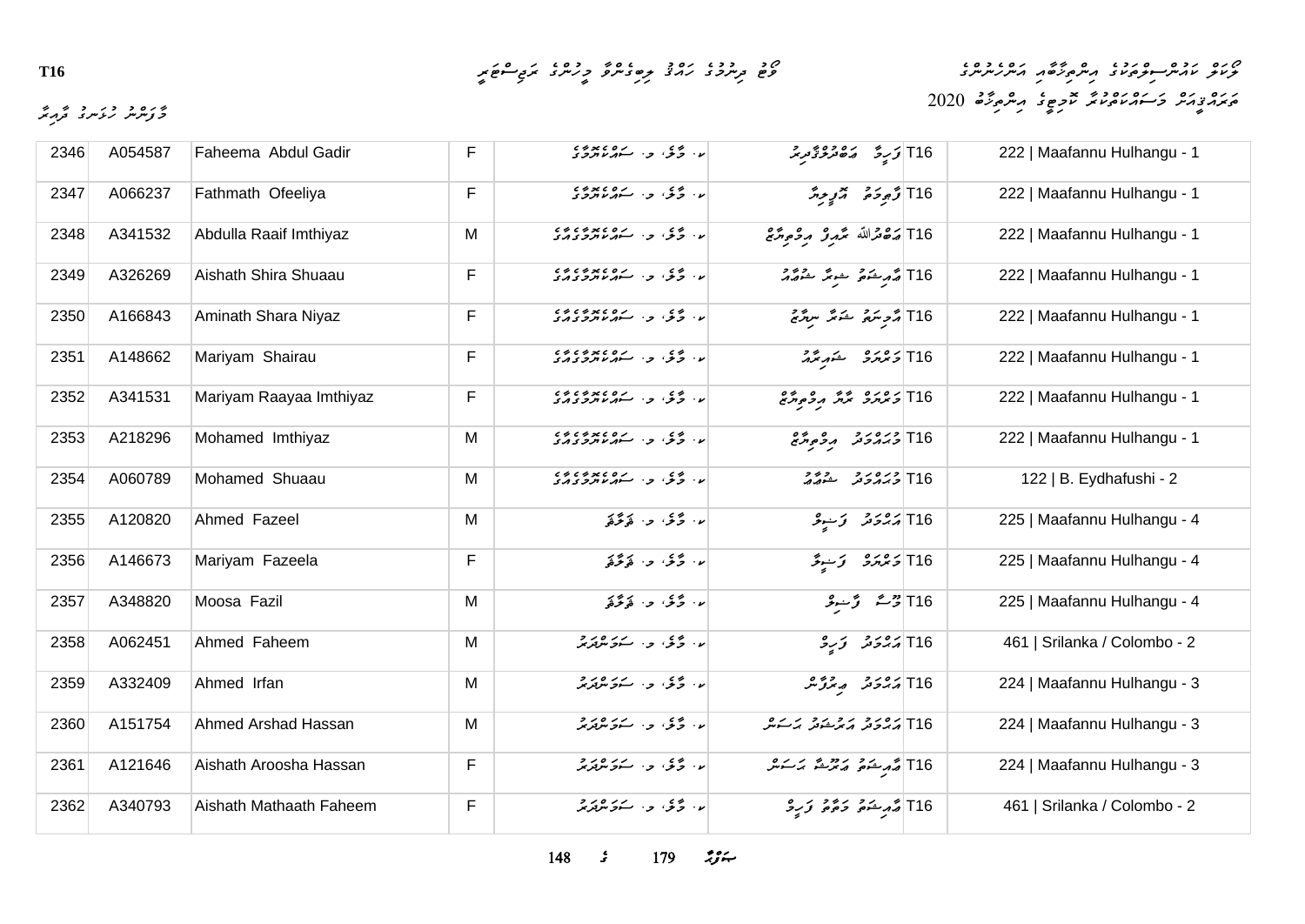*sCw7q7s5w7m< o<n9nOoAw7o< sCq;mAwBoEw7q<m; wBm;vB 2020<sup>, م</sup>وسر در مدد مدرج به مدرم مقرم قرار 2020*<br>موسر المستقرم المستقرم المستقرم المستقرم المستقرم المستقرم المستقرم المستقرم المستقرم المستقرم المستقرم المستقر

| 2363 | A053666 | Aminath Hassan         | F | لا : وَكَوْا و استوكرونونو            | T16 مَّ حِسَمَ سَرَسْر                                      | 224   Maafannu Hulhangu - 3  |
|------|---------|------------------------|---|---------------------------------------|-------------------------------------------------------------|------------------------------|
| 2364 | A062410 | Fathimath Abdulla      | F | لا : 33، ق. سكى بىرلىرنى              | T16 وَجِعَة صَ <b>صَ</b> قَرَاللّه                          | 461   Srilanka / Colombo - 2 |
| 2365 | A332410 | Fathmath Emaan         | F | لا : وَكَوْا و الْمَسْوَسْرَوْرُ مِنْ | T16 <i>وُّجِوَدَة</i> دِرَّسْ                               | 224   Maafannu Hulhangu - 3  |
| 2366 | A069023 | Hassan Ahmed Didi      | м | لا : 33 و السكوكلولولو                | T16   يَرْسَمْرُ   بِرَبُّرْدَ مُرْمِرِمِرِ                 | 461   Srilanka / Colombo - 2 |
| 2367 | A067858 | Mariyam Waheedha       | F | لا : وَكَوْا و الْسُوَيْتِرْيْرَ      | T16  <i>خ تەپزى ق</i> ەبەت <i>گ</i>                         | 461   Srilanka / Colombo - 2 |
| 2368 | A138499 | Mohamed Imran          | M | لا : وَكُوْا و الْمَسْوَمُوتِوَبِرَ   | T16 <i>32825 م</i> وممبر                                    | 224   Maafannu Hulhangu - 3  |
| 2369 | A067859 | Mohamed Arushad Hassan | M | لاستخنى بالمستخص ولايد                | T16   <i>32,325 كەنگەنىڭ بەسكەنل</i>                        | 461   Srilanka / Colombo - 2 |
| 2370 | A166272 | Mohamed Ma-an Faheem   | M | لا : وَگُوْا و السُوَمُوتِوَبِرَ      | T16 <i>وَبَرُودُو وَمُ</i> مَّرُ وَرِدْ                     | 224   Maafannu Hulhangu - 3  |
| 2371 | A157501 | Abdul Rahman Hussain   | M | لاستخرق بن سكين                       | T16 <i>مەمەمەرە ۋە بىر شەم</i> ىر                           | 595   Maafannu Hulhangu-5    |
| 2372 | A373239 | Abdulla Abdul Rahman   | M | الاستخرى الدارا سكانده                | T16 كەمەللە كەھ <i>ىرمىدۇ تىر</i>                           | 595   Maafannu Hulhangu-5    |
| 2373 | A009551 | Ahmed Naseem           | M | لاءِ گرگوءَ اوءِ اسکس                 | T16   پرچوبی - سرجایی                                       | 595   Maafannu Hulhangu-5    |
| 2374 | A239998 | Ali Shameem Ahmed      | M | الاستخرى الدارا سكانده                | T16] ر <sub>َّحٍ</sub> حَر <sub>َّحٍ</sub> \$ كَرَكْرَ مَرْ | 595   Maafannu Hulhangu-5    |
| 2375 | A373210 | Fathimath Abdul Rahman | F | لاءِ گُرُگُوءَ او سُکس                | T16 ژب <i>ود و م</i> وموره دره م                            | 595   Maafannu Hulhangu-5    |
| 2376 | A373211 | Hawwa Abdul Rahman     | F | لاستخرق بن سكين                       | T16 <i>بَهُرَّةُ بِهُ قَوْمُ بِرَبِّدْوُ</i> سُ             | 595   Maafannu Hulhangu-5    |
| 2377 | A283404 | Mohamed Abdul Rahman   | M | الله الحجري الاست الكروني             | T16 ديره در دره ده دره در ش                                 | 595   Maafannu Hulhangu-5    |
| 2378 | A069035 | Abdul Kareem Hussain   | M | لا : 33، ق. سكس 2                     | T16 كەھەر <i>ۋە ئەيج بەسكە</i> ر ش                          | 595   Maafannu Hulhangu-5    |
| 2379 | A052195 | Aishath Usha           | F | لا : 35، ق. سكس 2                     | T16 مُرسَمَّ مُرْشَّ                                        | 595   Maafannu Hulhangu-5    |

## *n8o<n@ qC7m:q5 q7w7m?n>*

*n*<sub>49</sub> *s 179 <i>n*<sub>3</sub> *s*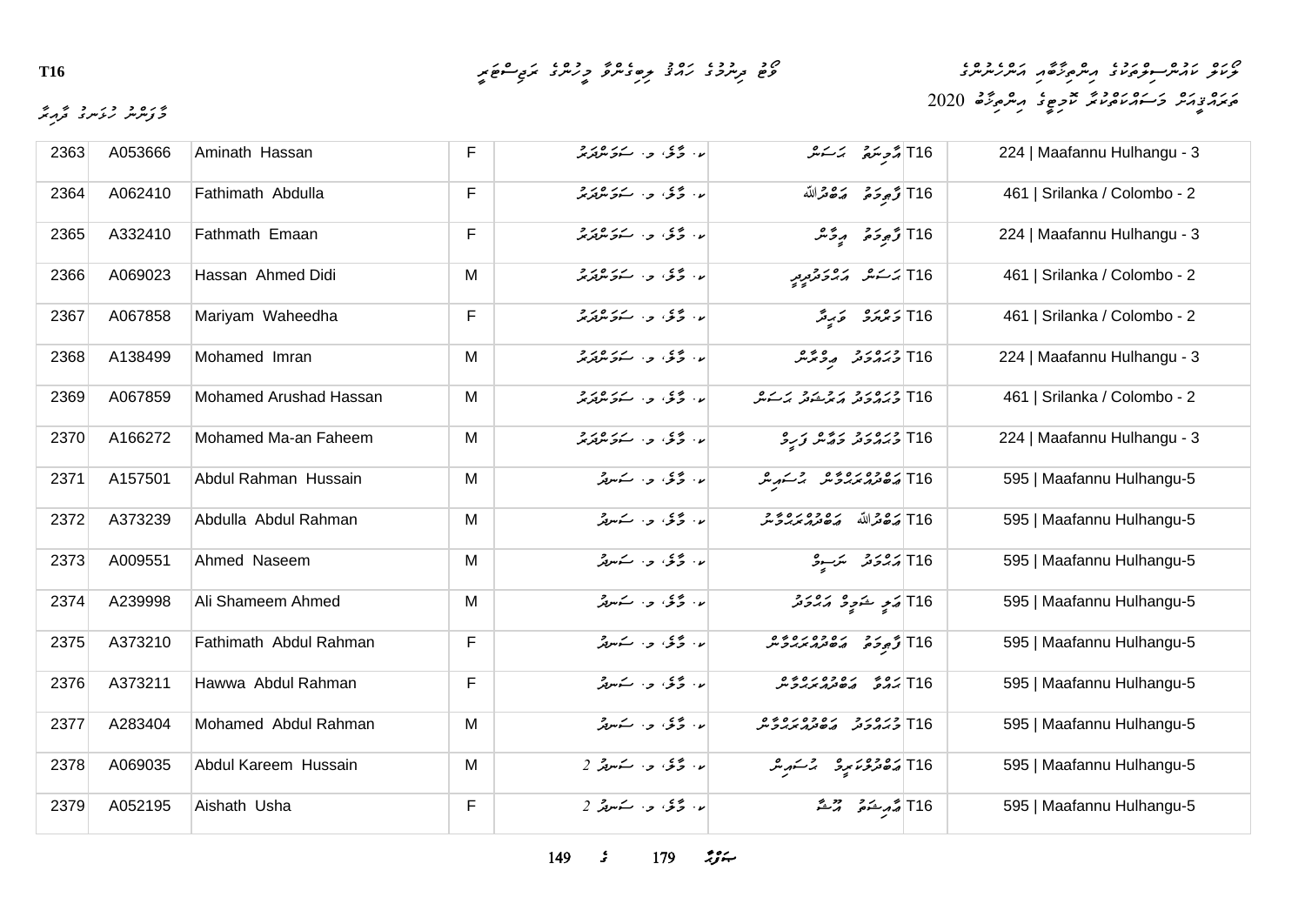*sCw7q7s5w7m< o<n9nOoAw7o< sCq;mAwBoEw7q<m; wBm;vB 2020<sup>, م</sup>وسوق المسجد التحقيق وسرمونية والم*جمع المسجد المسجد المسجد المسجد المسجد المسجد المسجد المسجد المسجد ال

| 2380 | A057807 | Aminath Shuha            | $\mathsf F$ | لا : گُرُّوْا و اسکس لا 2           | T16 م <i>مْ</i> حِسَمَة شَمَّـُ                | 595   Maafannu Hulhangu-5        |
|------|---------|--------------------------|-------------|-------------------------------------|------------------------------------------------|----------------------------------|
| 2381 | A038156 | Asha Abdul Kareem        | F           | لاءِ گُرُوْ، بْ سُمَسْ 2 2          | T16 مُتَّ مەھىر <i>ى ب</i> ور                  | 595   Maafannu Hulhangu-5        |
| 2382 | A100681 | Fathimath Muna           | $\mathsf F$ | لاستخوان وسكين ليكر 2               | T16 <i>وُّجِ وَحُمَّ</i> وَسَمَّ               | 595   Maafannu Hulhangu-5        |
| 2383 | A071158 | Hawwa Nuha Abdul Kareem  | $\mathsf F$ | الا الحجي، الان الكاس 2.            | T16 يَرُوُوُ سُرَبَّہُ مِنْ صَوْرُ مَنْ مِرِدْ | 595   Maafannu Hulhangu-5        |
| 2384 | A089550 | Mariyam Niusha           | F           | الا المحكى المار سكاس 2             | T16 <i>وَبُرْدَة</i> سِ <i>مَ</i> ّتُ          | 595   Maafannu Hulhangu-5        |
| 2385 | A056536 | Shifa Abdul Kareem       | $\mathsf F$ | الا : وَكَرْ، و: سَمَسِيْرُ 2       | T16 جو <i>ڙ خ&amp;ھوگرموچ</i>                  | 595   Maafannu Hulhangu-5        |
| 2386 | A327273 | Aminath Samha            | F           | لا کوی که سوریدین                   | T16 مَّ جِسَمَة مَسَوَيْتَ                     | 222   Maafannu Hulhangu - 1      |
| 2387 | A394990 | <b>MOHAMED ZAIN ADAM</b> | M           | لا د څو د سکرې د ده ده              |                                                | 222   Maafannu Hulhangu - 1      |
| 2388 | A032578 | Samiyya Hassan           | F           | لاستخرش وستعويم                     | T16 س <i>ے برمگر پر سک</i> ھر                  | 223   Maafannu Hulhangu - 2      |
| 2389 | A329300 | Aishath Nashaya Imad     | $\mathsf F$ | ر، دې د شر <i>و</i> خ               | T16 مُرمِشَمُ سَرَشَۃُ مِرَّتَر                | 223   Maafannu Hulhangu - 2      |
| 2390 | A158658 | Ismail Ahil Imad         | M           | ر، ۇي <sub>ج</sub> . ش <i>ىۋ</i> ۇھ | T16 مِرْ شَوَّمٍ وَ مَرْ وَ مِرَّدَّدُ         | 223   Maafannu Hulhangu - 2      |
| 2391 | A056263 | Naseema                  | F           | ىر، بۇي بەر ئەيدۇھ                  | T16 بترسید <del>گ</del>                        | 223   Maafannu Hulhangu - 2      |
| 2392 | A079968 | Ahmed Musthafa           | M           | لا د څخه و سومانونه                 | T16 كەبرو قىسبۇ ق                              | 222   Maafannu Hulhangu - 1      |
| 2393 | A381629 | Ali Shaikhaan Fazeen     | M           | لا د څخه د سوم شو                   | T16   كەمە خەرگە ئەي ئىر                       | 222   Maafannu Hulhangu - 1      |
| 2394 | A043973 | Aminath Shaaheen         | F           | الا دمجني والسوه شره و              | T16 <i>مُ<sub>ح</sub>ِسَعُ</i> شَرِسْ          | 222   Maafannu Hulhangu - 1      |
| 2395 | A053363 | Faathih Shakir           | M           | الا دمجني والسوه شره و              | T16 گ <sub>رم</sub> ور شرمتر                   | 222   Maafannu Hulhangu - 1      |
| 2396 | A074404 | Fahudhu Shakir           | M           | لاستخرى وسيبوشكا                    | T16 ترترقر مق <i>م</i> ونز                     | 365   Fuvahmulah Iru Dhekunu - 2 |
|      |         |                          |             |                                     |                                                |                                  |

#### *n8o<n@ qC7m:q5 q7w7m?n>*

*150 s 179 <i>n*<sub>2</sub> *n*<sub>2</sub>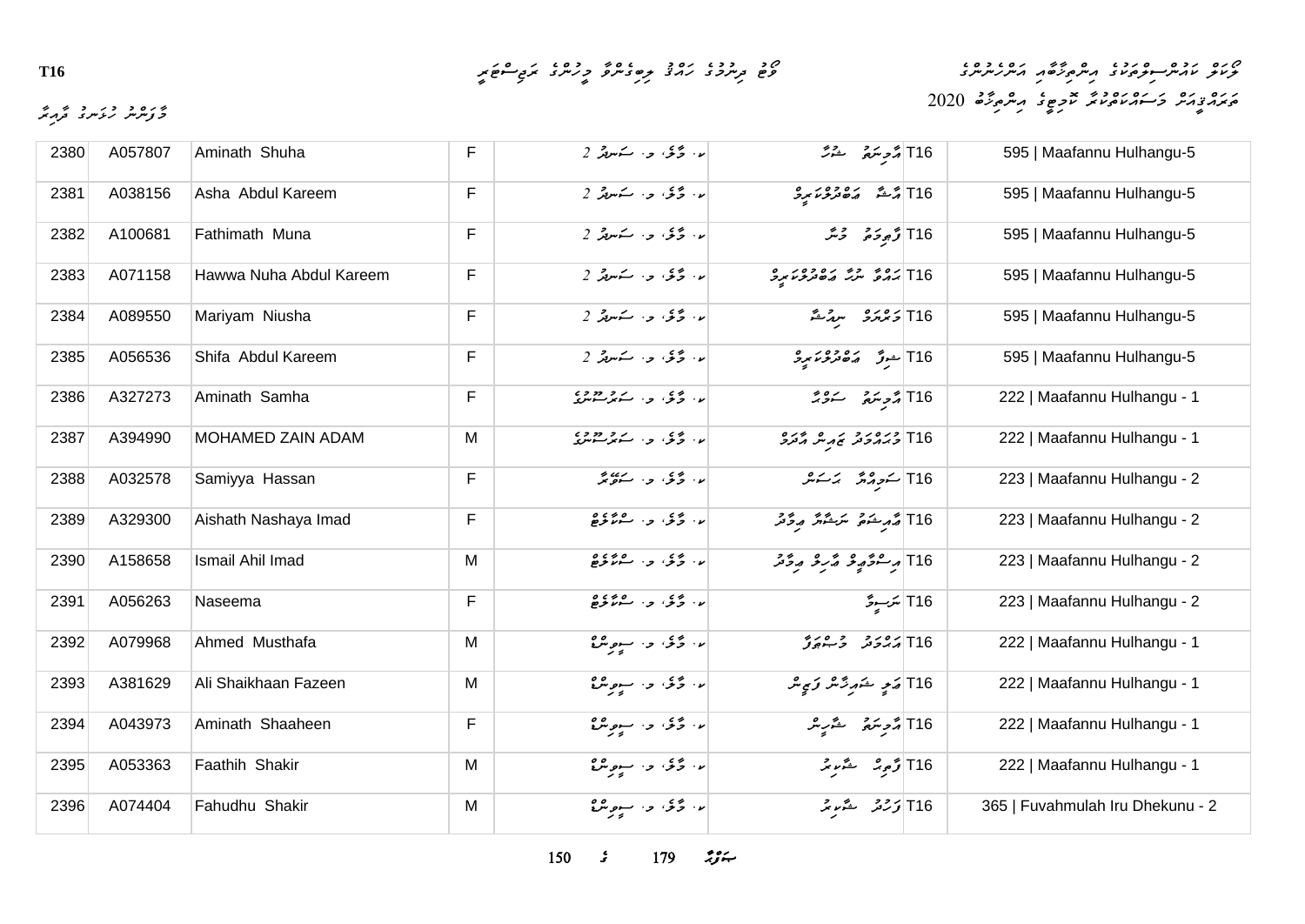*sCw7q7s5w7m< o<n9nOoAw7o< sCq;mAwBoEw7q<m; wBm;vB 2020<sup>, م</sup>وسر در مدد مدرج به مدرم مقرم قرار 2020*<br>موسر المستقرم المستقرم المستقرم المستقرم المستقرم المستقرم المستقرم المستقرم المستقرم المستقرم المستقرم المستقر

| 2397 | A043977 | Fayyaz Shakir               | M | ۱۰ وګو، و۰ سومونګ                                                                                                                                                                                                                                                     | T16 زَرْدَتَرَ جَمَّ سَدَّمِ بَرْ                    | 222   Maafannu Hulhangu - 1  |
|------|---------|-----------------------------|---|-----------------------------------------------------------------------------------------------------------------------------------------------------------------------------------------------------------------------------------------------------------------------|------------------------------------------------------|------------------------------|
| 2398 | A060025 | Fazeen Shakir               | M | $\left  \begin{smallmatrix} 0 & 0 & 0 & 0 \ 0 & 0 & 0 & 0 \end{smallmatrix} \right $ ، وسوم الله عليه الله عليه الله عليه الله عليه الله عليه الله عليه الله عليه الله عليه الله عليه الله عليه الله عليه الله عليه الله عليه الله عليه الله عليه الله عليه الله عليه | T16 كۇي <sub>ى</sub> ش ھەرىتى                        | 222   Maafannu Hulhangu - 1  |
| 2399 | A052835 | Fazna Shakir                | F | الاستخفى التاسع مراه في المراه                                                                                                                                                                                                                                        | T16 كَرْجْ مَّثْر مُسَّسْمَد                         | 222   Maafannu Hulhangu - 1  |
| 2400 | A043974 | Futhiha Shakir              | F | لا الحجي الله السوم مثل عليه                                                                                                                                                                                                                                          | T16   قرم پر سنگھ پر                                 | 158   K. Maafushi - 2        |
| 2401 | A043975 | Raziyya Zakariyya Shakir    | F | $\mathcal{E}$ ر گري و، سوه شگر                                                                                                                                                                                                                                        | T16 <i>بز شوہ بڑ تا برو</i> بڑ ش <i>ڑ ب</i> ڑ        | 222   Maafannu Hulhangu - 1  |
| 2402 | A056602 | Suiza Shakir                | F | لا : د څخه او اسوموننده                                                                                                                                                                                                                                               | T16 ڪ <sub>م</sub> يءَ گھريمه                        | 122   B. Eydhafushi - 2      |
| 2403 | A403074 | Aishath Maaisa Ali          | F | لاستخرش وسيتعيض                                                                                                                                                                                                                                                       | T16 مُرِسَمَۃُ وَُرِسَّہُ مَرِ                       | 595   Maafannu Hulhangu-5    |
| 2404 | A072792 | Ali Mohamed                 | М | لاستخرش الدارسيخ مثل                                                                                                                                                                                                                                                  | T16 كەي تە <i>مەدەت</i> ر                            | 461   Srilanka / Colombo - 2 |
| 2405 | A403064 | <b>FATHIMATH ANSAAM ALI</b> | F | لاستخرش الدارسينجي مكر                                                                                                                                                                                                                                                | T16 <i>وُجِ حَمْ</i> مَ <sup>م</sup> َرْ مَعْ مَعِ   | 595   Maafannu Hulhangu-5    |
| 2406 | A343826 | Mariyam Faraha              | F | لاستخرش الدارسينجي مكر                                                                                                                                                                                                                                                | T16 كەبەدى كەتەتە                                    | 595   Maafannu Hulhangu-5    |
| 2407 | A096791 | Ahmed Nazah                 | M | ، دُی دا سومدُودٌ                                                                                                                                                                                                                                                     | T16 كەبۇر كەر ئىن ئەنگەنىز                           | 222   Maafannu Hulhangu - 1  |
| 2408 | A011481 | Ahmed Hassan Manik          | M | لا د د د سومه د کلی د کار                                                                                                                                                                                                                                             | T16 كەبۇر قىرىكە كەبدىر                              | 222   Maafannu Hulhangu - 1  |
| 2409 | A007782 | Aishath Hassan Manik        | F | لا د کال دا سوسدگردگی                                                                                                                                                                                                                                                 | T16 مەم شىم كەسكىر ك <i>ەمدى</i> ر                   | 222   Maafannu Hulhangu - 1  |
| 2410 | A076467 | Aishath Nuzuha              | F | $ v ^2$ لا، دُکو، د. سومدگردگر                                                                                                                                                                                                                                        | T16 مەم ئىقىمى ئىتى ئىچە ئىقى ئى                     | 222   Maafannu Hulhangu - 1  |
| 2411 | A066819 | Aishath Jeena Moosa         | F | $\left  \begin{array}{cc} \mathcal{L} & \mathcal{L} \\ \mathcal{L} & \mathcal{L} \end{array} \right $ . $\mathcal{L} = \left  \begin{array}{cc} \mathcal{L} & \mathcal{L} \\ \mathcal{L} & \mathcal{L} \end{array} \right $                                           | T16 صُرِحْمَۃ وِ مُرَ رَّ <sup>م</sup> ُ مُ          | 222   Maafannu Hulhangu - 1  |
| 2412 | A159513 | Aishath Lumaak Naseem       | F | $\mathcal{L}(\mathcal{L})$ ، د کار او د سور د کرد                                                                                                                                                                                                                     | T16 مُەم شەترە تۇرگە تىرسور                          | 222   Maafannu Hulhangu - 1  |
| 2413 | A335800 | Aminath Dhahau Naseem       | F | ، دُی د سپه دود                                                                                                                                                                                                                                                       | T16 مَّ <i>وِسَمَّةَ مَرَكَّهُ</i> سَ <i>رَسِ</i> وْ | 222   Maafannu Hulhangu - 1  |

#### *n8o<n@ qC7m:q5 q7w7m?n>*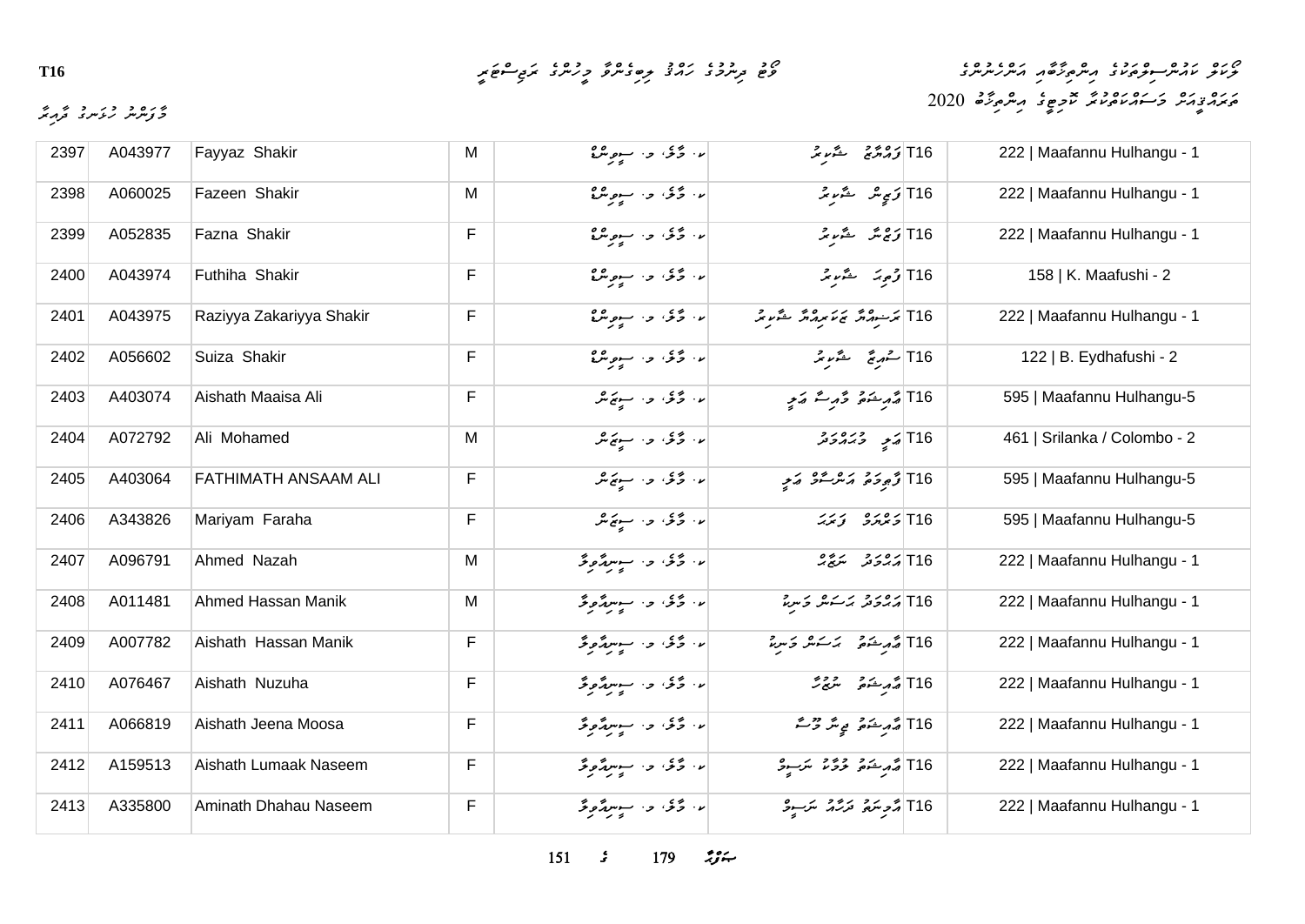*sCw7q7s5w7m< o<n9nOoAw7o< sCq;mAwBoEw7q<m; wBm;vB 2020<sup>, م</sup>وسر در مدد مدرج به مدرم مقرم قرار 2020*<br>موسر المستقرم المستقرم المستقرم المستقرم المستقرم المستقرم المستقرم المستقرم المستقرم المستقرم المستقرم المستقر

| 2414 | A009581 | Fathimath Hassan Manik | F | ، دُکو، د. سومدگروگر                                                                                                                                                                                                                                                                                                                                                                                                     | T16 ۇ <sub>ج</sub> وڭمۇ بەس <i>تىرگەنىزى</i> ۋ   | 222   Maafannu Hulhangu - 1  |
|------|---------|------------------------|---|--------------------------------------------------------------------------------------------------------------------------------------------------------------------------------------------------------------------------------------------------------------------------------------------------------------------------------------------------------------------------------------------------------------------------|--------------------------------------------------|------------------------------|
| 2415 | A132597 | Fathmath Nazahath      | F | ، دُکو، د. سومدگروگر                                                                                                                                                                                                                                                                                                                                                                                                     | T16 ژ <sub>ېپو</sub> رَ ئ <sub>و</sub> شهره د    | 461   Srilanka / Colombo - 2 |
| 2416 | A140942 | Hamad Ahmed            | M | لا د دی دا سوله د د                                                                                                                                                                                                                                                                                                                                                                                                      | T16 يَرَوَمُ     يَرْرُوَمُرُ                    | 222   Maafannu Hulhangu - 1  |
| 2417 | A344092 | HAMDHA AHMED           | F | لا د څو د سرمدونو                                                                                                                                                                                                                                                                                                                                                                                                        | T16 يَرْوَتْرُ مَدْرَوْتْر                       | 222   Maafannu Hulhangu - 1  |
| 2418 | A074883 | Hassan Latheef         | M | لا د دی. دا سومدگردگی                                                                                                                                                                                                                                                                                                                                                                                                    | T16   پرسترين کوچوتو                             | 222   Maafannu Hulhangu - 1  |
| 2419 | A150015 | Hassan Janah Moosa     | M | الا د محکي او اسوسرگانونگر                                                                                                                                                                                                                                                                                                                                                                                               | T16   يَرْسَعْرُ فَيَعْرُدُ فَرَّسَةُ            | 222   Maafannu Hulhangu - 1  |
| 2420 | A011408 | Hawwa Hassan Manik     | F | ، دُی د سپه دوگ                                                                                                                                                                                                                                                                                                                                                                                                          | T16 <i>بَدْهُ بَنْ مَدْهُ مِ</i> رَ              | 222   Maafannu Hulhangu - 1  |
| 2421 | A141302 | Humadha Ahmed          | F | ١٠ وي. و١٠ سوسروونو                                                                                                                                                                                                                                                                                                                                                                                                      | T16 يُرْوَتَرُ كَمَدْوَتْرُ                      | 222   Maafannu Hulhangu - 1  |
| 2422 | A149818 | Hussain Nazeeh         | M | لا د دی دا سوله د د                                                                                                                                                                                                                                                                                                                                                                                                      | T16 پڑے پہ شریع شرید میں تقریبات<br>مسلمات       | 222   Maafannu Hulhangu - 1  |
| 2423 | A159956 | Ibrahim Zayan Zubair   | M | ، دُکو، د. سومدگروگر                                                                                                                                                                                                                                                                                                                                                                                                     | T16 مەھەرىپ ئەرگىرى <i>قەم</i> ەر                | 222   Maafannu Hulhangu - 1  |
| 2424 | A027423 | Ifasha Latheef         | F | الا د د د . سوله د د کم                                                                                                                                                                                                                                                                                                                                                                                                  | T16 مِرَّتْہٗ کَھورٌ                             | 222   Maafannu Hulhangu - 1  |
| 2425 | A167395 | Ismail Zahuraan Zubair | M | $\mathcal{L}(\mathcal{L})$ ، د کار د کار د کار د کار د کار د کار د کار د کار د کار د کار د کار د کار د کار د کار د کار د کار د کار د کار د کار د کار د کار د کار د کار د کار د کار د کار د کار د کار د کار د کار د کار د کار د کار د کار                                                                                                                                                                                 | T16 <sub>م</sub> ر <i>مۇر بۇ ئەيرىتى جەم</i> بر  | 222   Maafannu Hulhangu - 1  |
| 2426 | A331228 | Ismail Zain Azim       | M | لا دى. دا سوسەگەنگە                                                                                                                                                                                                                                                                                                                                                                                                      | T16 <sub>م</sub> رےد <i>ۇر بىغ ئەرىگر مەم</i> وق | 222   Maafannu Hulhangu - 1  |
| 2427 | A009579 | Khadeeja Hassan Manik  | F | $\stackrel{\circ}{\mathcal{E}}\stackrel{\circ}{\mathcal{E}}\stackrel{\circ}{\mathcal{E}}\stackrel{\circ}{\mathcal{E}}\stackrel{\circ}{\mathcal{E}}\stackrel{\circ}{\mathcal{E}}\stackrel{\circ}{\mathcal{E}}\stackrel{\circ}{\mathcal{E}}\stackrel{\circ}{\mathcal{E}}\stackrel{\circ}{\mathcal{E}}\stackrel{\circ}{\mathcal{E}}\stackrel{\circ}{\mathcal{E}}\stackrel{\circ}{\mathcal{E}}\stackrel{\circ}{\mathcal{E}}$ | T16   زَمِرِيحٌ = بَرَسَة مَدَّ وَسِرَةٌ =       | 222   Maafannu Hulhangu - 1  |
| 2428 | A011407 | Mariyam Saeeda         | F | ، دُی د سرگود                                                                                                                                                                                                                                                                                                                                                                                                            | T16 كەنگەنى سىھەتىر                              | 461   Srilanka / Colombo - 2 |
| 2429 | A007781 | Maryam Hassan Manik    | F | لا د څخه د سرسرگونځ                                                                                                                                                                                                                                                                                                                                                                                                      | T16 <i>كەنگەنى بىك ئارىخى</i> رى <i>ن</i>        | 222   Maafannu Hulhangu - 1  |
| 2430 | A335801 | Mohamed Dhaim Naseem   | Μ |                                                                                                                                                                                                                                                                                                                                                                                                                          | T16   <i>وَيُدُوَدُ مُّهُودُ سَ</i> سِوْ         | 222   Maafannu Hulhangu - 1  |

## *n8o<n@ qC7m:q5 q7w7m?n>*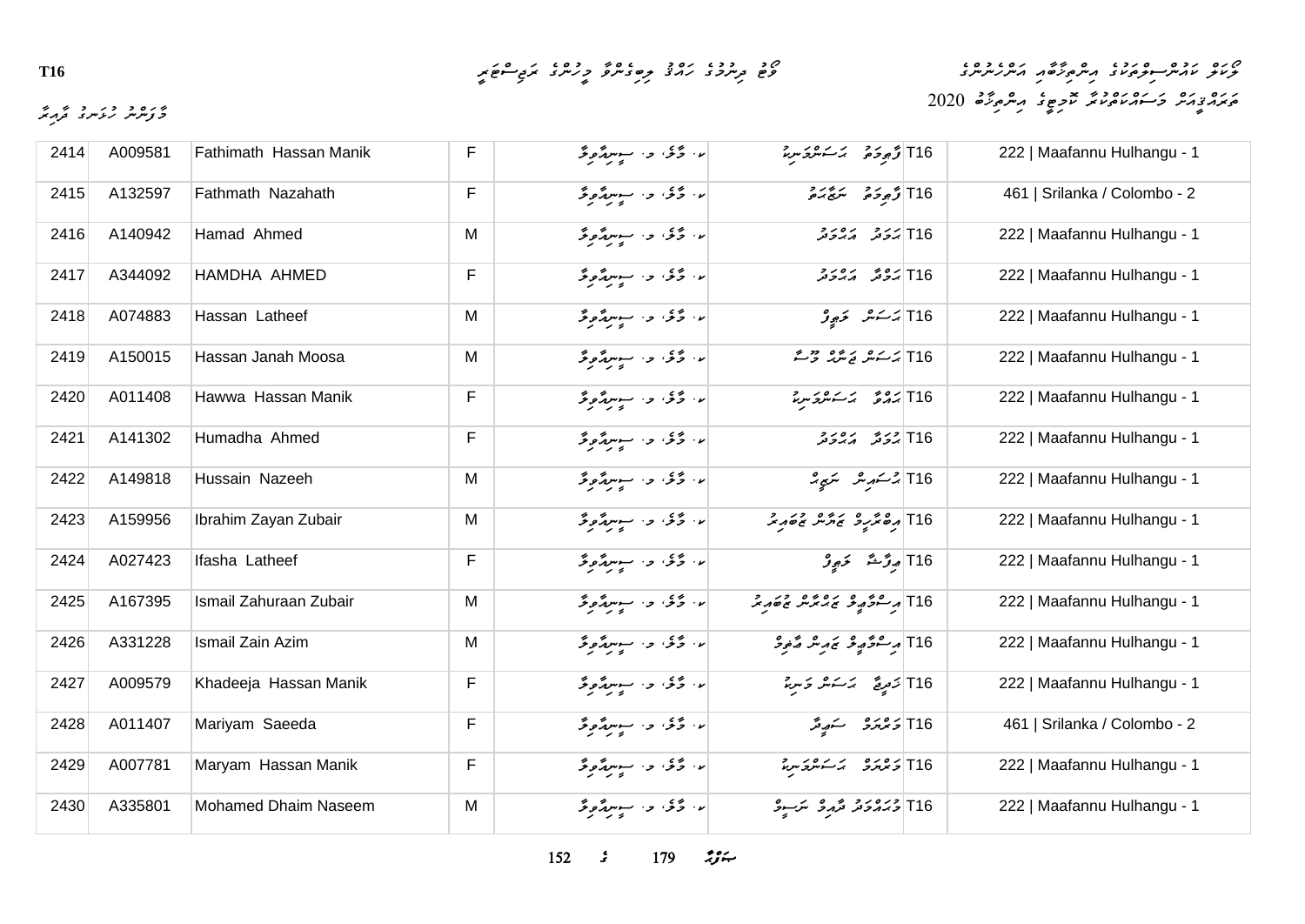*sCw7q7s5w7m< o<n9nOoAw7o< sCq;mAwBoEw7q<m; wBm;vB* م من المرة المرة المرة المرجع المرجع في المركبة 2020<br>مجم*د المريض المربوط المربع المرجع في المراجع المركبة* 

| 2431 | A347449 | Mohamed Jilau Moosa   | M | ، دُکو، د. سومدگروگر                                                                                 | T16  دېرورو <sub>مو</sub> څر وص <u>م</u>      | 222   Maafannu Hulhangu - 1  |
|------|---------|-----------------------|---|------------------------------------------------------------------------------------------------------|-----------------------------------------------|------------------------------|
| 2432 | A150204 | Abdulla Mueen         | M | ئەس ئۇنى بەر سەھرى ئولىگە                                                                            | T16 كەھەراللە ئ <i>ەمبى</i> گر                | 225   Maafannu Hulhangu - 4  |
| 2433 | A012462 | <b>ADAM MUEEN</b>     | M | لا ئۇقۇر بەر ئەشھۇرىچە ئە                                                                            | T16 م <i>گرو تحمی</i> ش                       | 225   Maafannu Hulhangu - 4  |
| 2434 | A391191 | Ahmed Mifzal          | M | لا ئۇقۇر بەر ئەشھۇرىچە ئە                                                                            | T16 <i>גُرُدَوْ وِوْيُّوْ</i>                 | 225   Maafannu Hulhangu - 4  |
| 2435 | A328891 | Ahmed Shafraz         | M | ئەس ئۇنى بەر سەھرى ئولىگە                                                                            | T16 كەبرى ھەر ئىقىن ئىقىدىن ئىقىد             | 225   Maafannu Hulhangu - 4  |
| 2436 | A150236 | Ali Mueen             | M | لا ئۇقۇر بەر ئەشھۇرىچە ئە                                                                            | T16 <i>ڇُجِ - ڏوپٽر</i>                       | 225   Maafannu Hulhangu - 4  |
| 2437 | A166679 | Aminath Sama          | F | لا ئۇقۇر بەر ئەھۋىرىدىگە                                                                             | T16 مَّ مِسَمَّد سَدَّ                        | 225   Maafannu Hulhangu - 4  |
| 2438 | A022859 | Fathmath Mueena       | F | لا ئەقتى كەر ئەھۋىر ئەش                                                                              | T16 ت <i>ۇ<sub>ج</sub>وخۇ خ</i> وش            | 225   Maafannu Hulhangu - 4  |
| 2439 | A026807 | Hariyya Ali           | F | الا المحتى الى المعطور محمد المعروبين                                                                | T16 بَرْمِهْ مَّمْ صَوِ                       | 225   Maafannu Hulhangu - 4  |
| 2440 | A150216 | Hassan Nabeel         | M | لا ئۇتۇ، بەر ئاشھۇرىچە ئە                                                                            | T16 پرسکر س <i>کھ</i> و                       | 225   Maafannu Hulhangu - 4  |
| 2441 | A090953 | Ibrahim Mueen         | M | لا ئۇقۇر بەر ئەشھۇرىچە ئە                                                                            | T16 <sub>م</sub> ەنگەر ئىق ئى                 | 225   Maafannu Hulhangu - 4  |
| 2442 | A044498 | <b>Ismail Shareef</b> | M | لا ئۇقۇر بەر ئەھۋىرىدىگە                                                                             | T16 برىشۇر ئى ھەمرى <sup>س</sup> ى ئىلىمى بىر | 225   Maafannu Hulhangu - 4  |
| 2443 | A022683 | Mohamed Hassan        | M | لا ئەقتى كەر ئەھۋىر ئەش                                                                              | T16 <i>ۋىزەدۇ بزىكى</i> ر                     | 225   Maafannu Hulhangu - 4  |
| 2444 | A340285 | Mohamed Mishan Adam   | M | لا ئۇقۇر بەر ئەشھۇرىچە ئە                                                                            | T16 <i>وبروبر وحوش شرق</i> و                  | 225   Maafannu Hulhangu - 4  |
| 2445 | A048750 | Abdulla Shujau        | M | لا کوی که ۱۵۶۰ و                                                                                     | T16 مَرْهُ قَرْاللَّهُ شَوْقَهُ مَّ           | 461   Srilanka / Colombo - 2 |
| 2446 | A104430 | Fathimath Wafa        | F | الا المحتمى المحدد المحدود المحدد المحدد المحدد المحدد المحدد المحدد المحدد المحدد المحدد المحدد الم | T16 <i>وُّجِ وَمُحَ</i> وَوَّ                 | 225   Maafannu Hulhangu - 4  |
| 2447 | A144270 | Mariyam Shahyma       | F | ، دی، دانشماره دور                                                                                   | T16  <i>وَبُرْبُرُوْ خَبِ</i> رُوُّ           | 225   Maafannu Hulhangu - 4  |

#### *n8o<n@ qC7m:q5 q7w7m?n>*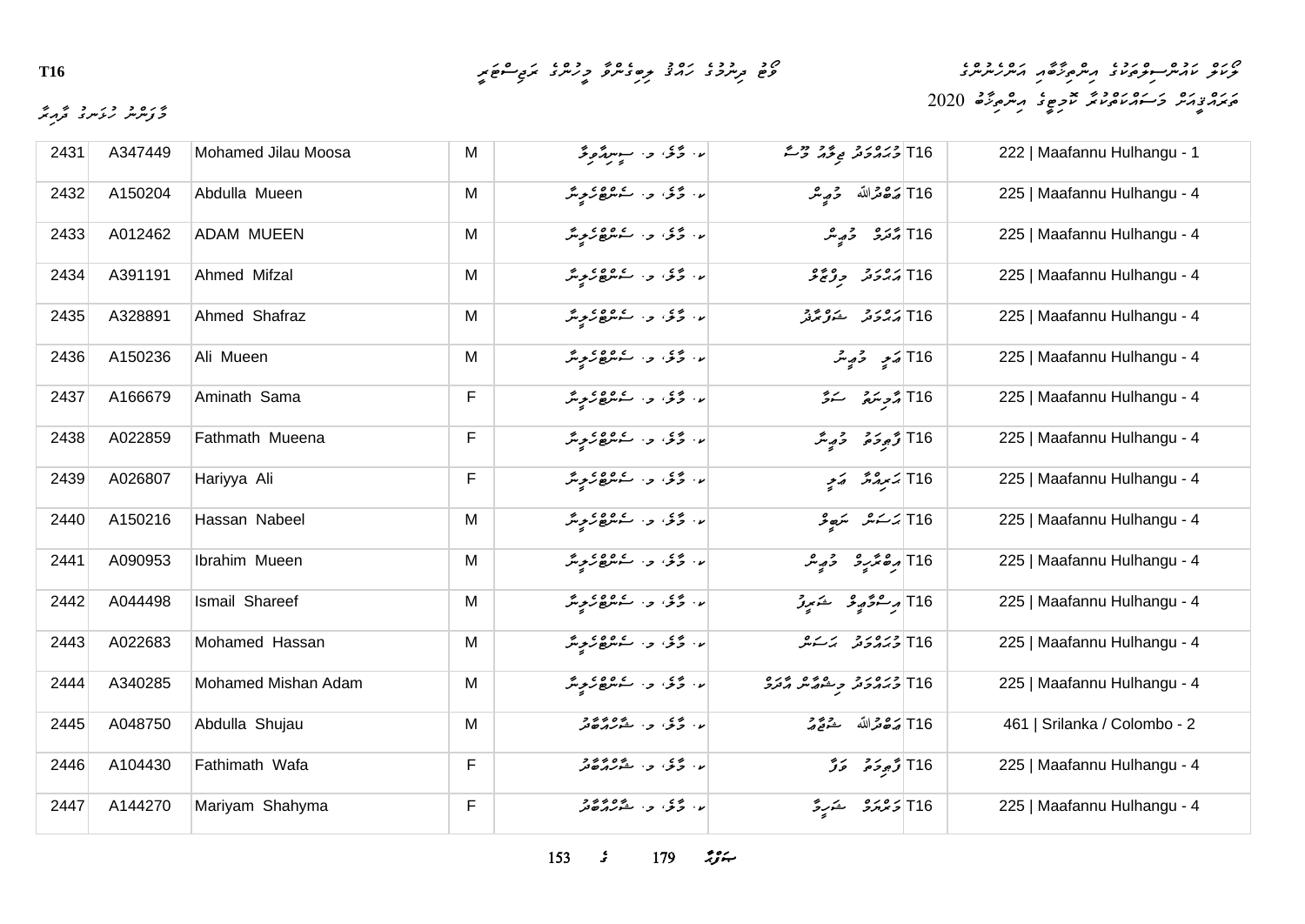*sCw7q7s5w7m< o<n9nOoAw7o< sCq;mAwBoEw7q<m; wBm;vB 2020<sup>, م</sup>وسر حسوم موجدة المستوجدة وسرمونية ال* 

225 | Maafannu Hulhangu - 4

225 | Maafannu Hulhangu - 4

225 | Maafannu Hulhangu - 4

225 | Maafannu Hulhangu - 4

|      | ه ره د د د د ه<br>تر وسرس روسری ترمنگر |                     |   |                                                                                                                                                                                                                                                                                                                            |                                             |
|------|----------------------------------------|---------------------|---|----------------------------------------------------------------------------------------------------------------------------------------------------------------------------------------------------------------------------------------------------------------------------------------------------------------------------|---------------------------------------------|
| 2448 | A150554                                | Rasheeda Ahmed      | F | ر، گۆر دا شگ <i>رم</i> گور                                                                                                                                                                                                                                                                                                 | T16 بَرَحْدِثَرُ <i>دَرْدُدَ</i> رُ         |
| 2449 | A026185                                | Abdul Muhusin       | м | $3.283$ $3.20$                                                                                                                                                                                                                                                                                                             | T16 كەھەر <i>ۋە جەسەنگ</i> ە                |
| 2450 | A011961                                | Aminath Rasheeda    | F | $3.233$ $3.30$                                                                                                                                                                                                                                                                                                             | T16 م <i>مَّ حرَّمَة مَسْتَبِعَدُ</i>       |
| 2451 | A140714                                | Fathimath Rasheeda  | F | للاء محتى التاريخ والمحفية للمحتفى                                                                                                                                                                                                                                                                                         | T16 <i>وُّج دَمْ - مَرْ</i> خو <i>مَ</i> ّ  |
| 2452 | A023755                                | Hassan Ziyad        | M | لا گرگا و شوره                                                                                                                                                                                                                                                                                                             | T16  ئەسەنلەر ب <sub>ە</sub> رگە <i>ت</i> ە |
| 2453 | A049572                                | Mariyam Rasheeda    | F | 3.233338                                                                                                                                                                                                                                                                                                                   | T16  <i>وَيُرْبُرُوْ بَرَحْبِيْرُ</i>       |
| 2454 | A056287                                | Mohamed Ziyad       | M | لا د څخه د کشور کړې                                                                                                                                                                                                                                                                                                        | T16 <i>ڈیز پڑ جو پڑ</i> ور                  |
| 2455 | A049199                                | <b>Abdul Sattar</b> | M | $\begin{bmatrix} 0 & 0 & 0 & 0 & 0 \\ 0 & 0 & 0 & 0 & 0 \\ 0 & 0 & 0 & 0 & 0 \\ 0 & 0 & 0 & 0 & 0 \\ 0 & 0 & 0 & 0 & 0 \\ 0 & 0 & 0 & 0 & 0 \\ 0 & 0 & 0 & 0 & 0 \\ 0 & 0 & 0 & 0 & 0 \\ 0 & 0 & 0 & 0 & 0 \\ 0 & 0 & 0 & 0 & 0 \\ 0 & 0 & 0 & 0 & 0 \\ 0 & 0 & 0 & 0 & 0 & 0 \\ 0 & 0 & 0 & 0 & 0 & 0 \\ 0 & 0 & 0 & 0 &$ | T16 كەھ <i>قىرەر شەھ بى</i> ر               |
| 2456 | A057281                                | Ahmed Yasir         | M | الا المحكى المن المعج بمرسوم المع                                                                                                                                                                                                                                                                                          | T16   كەش <sup>ى</sup> كەر مەشىرىتى         |
| 2457 | A092047                                | Moosa Nafeel        | м | یں گئی جن شوہ پڑے ہ                                                                                                                                                                                                                                                                                                        | T16سم مگرو ش                                |

| 2452 | A023755                   | Hassan Ziyad          | M           | الا د گڼې او د کشورکو                      | T16   پرسکس ہے پڑھر                        | 225   Maafannu Hulhangu - 4 |  |  |  |
|------|---------------------------|-----------------------|-------------|--------------------------------------------|--------------------------------------------|-----------------------------|--|--|--|
| 2453 | A049572                   | Mariyam Rasheeda      | F           | 3.23.5.5.7.7                               | T16 ك <i>ويوپرى پرېنې</i> تر               | 225   Maafannu Hulhangu - 4 |  |  |  |
| 2454 | A056287                   | Mohamed Ziyad         | M           | لا د څخه د څوړکو                           | T16 <i>2222 جەم</i> گىر                    | 225   Maafannu Hulhangu - 4 |  |  |  |
| 2455 | A049199                   | <b>Abdul Sattar</b>   | M           | لا گرگز، و انگشاه بگر شوده                 | T16 كەھ <i>ىرە شەھ</i> وتىر                | 595   Maafannu Hulhangu-5   |  |  |  |
| 2456 | A057281                   | Ahmed Yasir           | M           | الا المحكى المن المعج بمرسوم المع          | T16 كەبرى قرىسىز                           | 595   Maafannu Hulhangu-5   |  |  |  |
| 2457 | A092047                   | Moosa Nafeel          | M           | لاستخرق وستشع بمرسوم                       |                                            | 595   Maafannu Hulhangu-5   |  |  |  |
| 2458 | A092046                   | Saadhuna Abdul Gafoor | $\mathsf F$ | لا گرگان و شوپرسوم                         | T16 گەنزىتر كەھ <i>ترى بەدى</i> ر          | 595   Maafannu Hulhangu-5   |  |  |  |
| 2459 | A137993                   | Aishath Zaheera       | F           | الاستحق، والحقيق من عام 200 ور             | T16 م <i>ەمدىنى تىم يەن</i> گە             | 595   Maafannu Hulhangu-5   |  |  |  |
| 2460 | A137904                   | Ali Nazeem            | M           | الاستحق، والشوء بمر سماه ولا من من الله به | T16   رَمٍ سَيٍ وُ                         | 595   Maafannu Hulhangu-5   |  |  |  |
| 2461 | A058004                   | Aminath Rasheeda      | F           | الاستحق، والشوء بمر سماه ولا من من الله به | T16 مُ <i>جِسَمُ</i> مَنْ سُبِعَتْرِ       | 595   Maafannu Hulhangu-5   |  |  |  |
| 2462 | A037664                   | Fathimath Majda       | F           | ر، وی و به دور<br>را وی و شویر مولوم مهم   | T16 <i>وَّج</i> وحَ حَمَّ وَمَعَ           | 595   Maafannu Hulhangu-5   |  |  |  |
| 2463 | A144016                   | Fathimath Zaeema      | F           | الاستحق، والشوء بمر سماه ولا من من الله به | T16 <i>وَّجِ حَقَّ</i> بِمَ <i>جِ</i> رَةٍ | 595   Maafannu Hulhangu-5   |  |  |  |
| 2464 | A067028                   | Huza-ath Abdul Raheem | M           | الاستحق، والشوء بمر سماه ولا من من الله به | T16 ريږي مص <i>مرمزب</i> ر                 | 595   Maafannu Hulhangu-5   |  |  |  |
|      | ستقرير<br>154<br>÷<br>179 |                       |             |                                            |                                            |                             |  |  |  |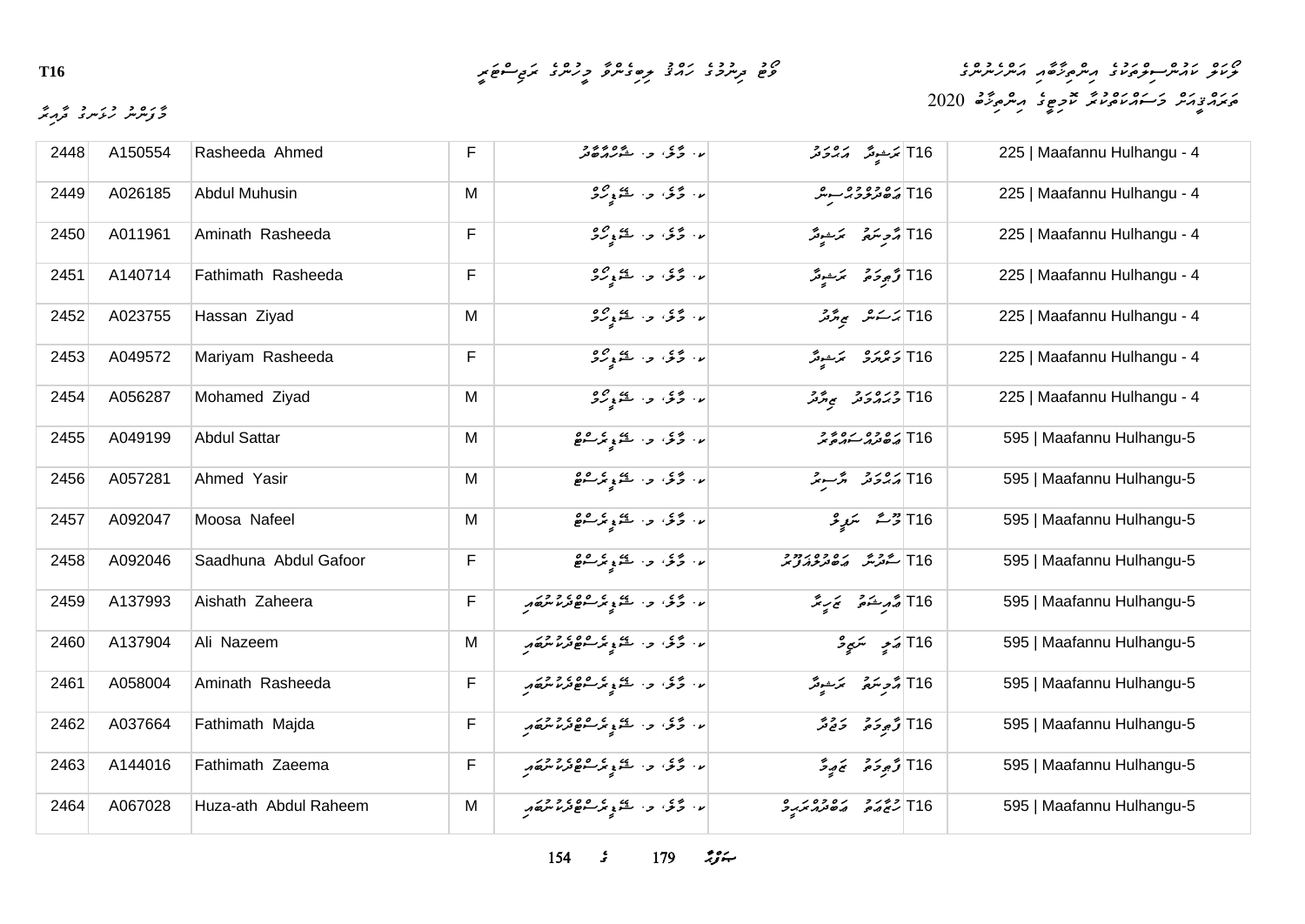*sCw7q7s5w7m< o<n9nOoAw7o< sCq;mAwBoEw7q<m; wBm;vB 2020<sup>, م</sup>وسوق المسجد التحقيق وسرمونية والم*جمع المسجد المسجد المسجد المسجد المسجد المسجد المسجد المسجد المسجد ال

#### *n8o<n@ qC7m:q5 q7w7m?n>*

| 2465 | A344732 | Huzaimath Abdul Raheem       | F | لا کری و شوید عصور معدد                            | T16 جي پر جو پر <i>م</i> ص <i>حر پر پر چ</i> | 595   Maafannu Hulhangu-5    |
|------|---------|------------------------------|---|----------------------------------------------------|----------------------------------------------|------------------------------|
| 2466 | A065863 | Ibrahim Majid                | M | ر، وی و شوپر دوره دور                              | T16 م <i>وڭ بگرى</i> گەرىم                   | 595   Maafannu Hulhangu-5    |
| 2467 | A380978 | Mohamed Mahil Majid          | M | ر، وی و شوپر دوره دور                              | T16  <i>وبروبر وُرِوْ</i> وُمِد <i>ُ</i>     | 461   Srilanka / Colombo - 2 |
| 2468 | A137901 | Nuffath Mohamed              | F | ر، وی و شوپر دوره دور                              | T16 يورو ورورو                               | 595   Maafannu Hulhangu-5    |
| 2469 | A062466 | Razeena Abdul Gafoor         | F | ر، وی و شوپر دوره دور                              | T16 <i>ىزى مىڭ مەھەردە دە</i> ر              | 595   Maafannu Hulhangu-5    |
| 2470 | A037572 | Rifa Ath Zaki                | F | ر، دی.<br>روز دی. د شور بر جوم بر بره بر           | T16 بر <i>وٌ پرَهُ جَ</i> بِرِ               | 595   Maafannu Hulhangu-5    |
| 2471 | A380980 | Umaima Abdul Raheem          | F | ر، وی و. دی و ورود.<br>را، وی و. شویر معادر رسم    | T16 <i>مُحَمِدةً مُعْتَمْدُ مَدِ</i> دْ      | 595   Maafannu Hulhangu-5    |
| 2472 | A058003 | Zulfa                        | F | ر، وی و شوپر دوره دور                              | T16 تح <b>ج</b> و                            | 595   Maafannu Hulhangu-5    |
| 2473 | A010082 | Zunara Abdul Raheem          | F | ر، وی و شوپر دوره دور                              | T16 يُرْتَزَّرُ مُصْرَمْ بَرْبِرْ 3          | 595   Maafannu Hulhangu-5    |
| 2474 | A022035 | Abbas Ahmed                  | M | ر وي .<br>د گو، د څه د ووړه د                      | T16 كەبۇھ مەردىر                             | 225   Maafannu Hulhangu - 4  |
| 2475 | A334059 | Ahmed Haisham Hassan         | M | ر وي .<br>د گون و شهرووم متر                       | T16 <i>גژونژ ت</i> هفو برخش                  | 225   Maafannu Hulhangu - 4  |
| 2476 | A025454 | Aishath Shehenaz             | F | ر، وی و استماده دوره و<br>را وی و استماد و واده فر | T16 مۇم بىشقى ئىش <i>ەر ئىگى</i> ئى          | 225   Maafannu Hulhangu - 4  |
| 2477 | A154231 | <b>Aminath Shaffaf Abbas</b> | F | ر، وی، دې مەدەبەد<br>راسى ئۇس ئەسلىق بەر           | T16 جُرِسَمَ شَهْرُزُ مَهْرَفٌ -             | 225   Maafannu Hulhangu - 4  |
| 2478 | A037009 | Fathimath Mohamed            | F | ر وي .<br>د گون و شهرووم متر                       | T16 ۇ <sub>ج</sub> وڭ ئەرەبەر                | 225   Maafannu Hulhangu - 4  |
| 2479 | A337996 | Fathimath Haiba Hameed       | F | ر دی.<br>روز در شهروو معرف                         | T16 أَوَّج <i>وحَةُ رَبهةُ</i> رَحٍةً.       | 225   Maafannu Hulhangu - 4  |
| 2480 | A061990 | Hassan Ibrahim               | M | ر دی. د. ده دود ود.<br>را د کار د. شهروزمان        | T16 بَرَسَىل مِنْ مِجْرِدْ                   | 225   Maafannu Hulhangu - 4  |
| 2481 | A334056 | Mohamed Haikal Hassan        | M | ر، وی، دې مەدەبەد<br>راسى ئۇس ئەسلىق بەر           | T16 <i>وبرو دو ته</i> رتد برخش               | 225   Maafannu Hulhangu - 4  |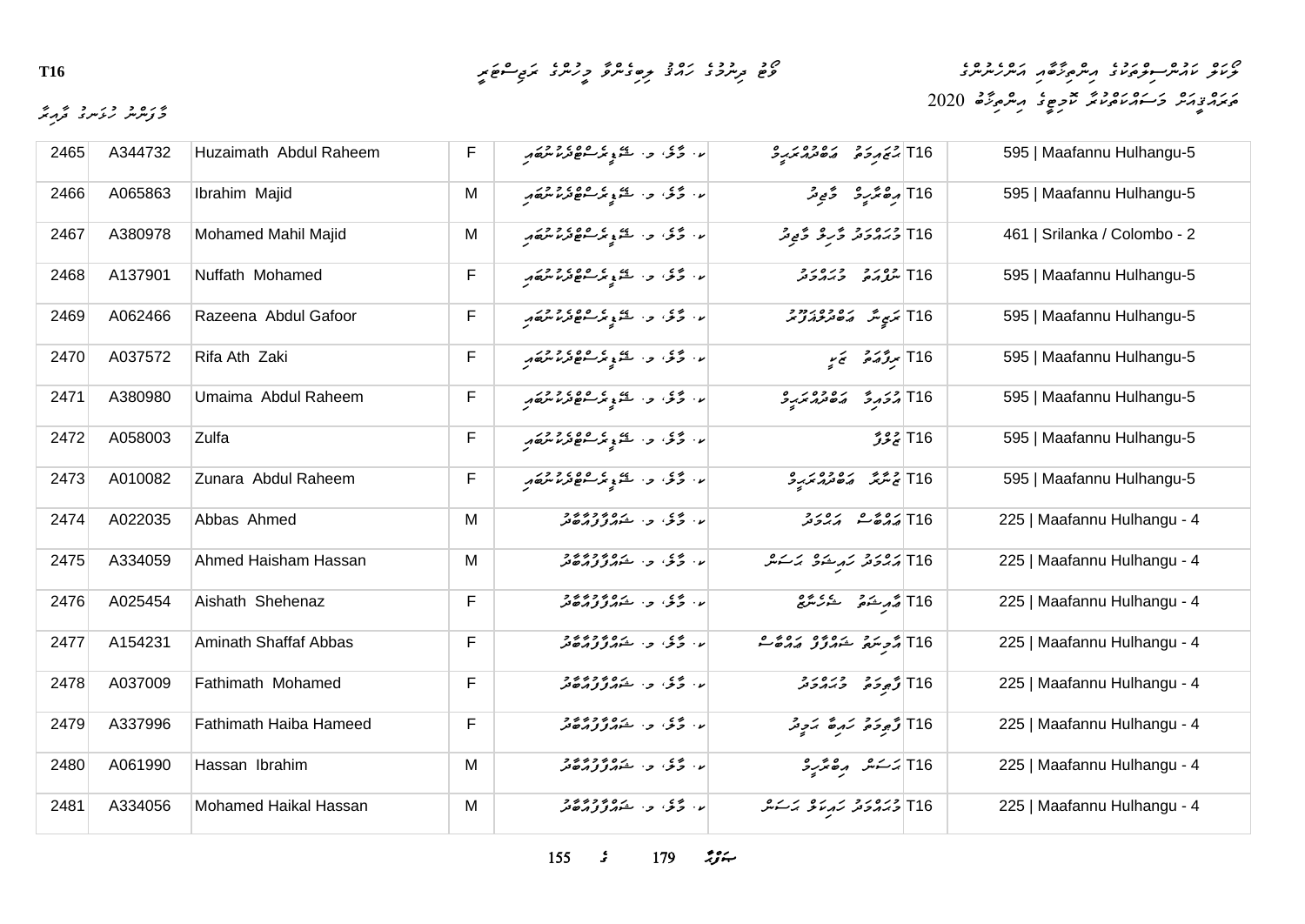*sCw7q7s5w7m< o<n9nOoAw7o< sCq;mAwBoEw7q<m; wBm;vB 2020<sup>, م</sup>وسر در مدد مدرج به مدرم مقرم قرار 2020*<br>موسر المستقرم المستقرم المستقرم المستقرم المستقرم المستقرم المستقرم المستقرم المستقرم المستقرم المستقرم المستقر

| 2482 | A034002 | Shamsiyya Ibrahim     | F | ر دی.<br>روز و شهروو مورم       | T16 خۇس <i>رە ئۇ مەمۇر</i> ۇ                                                                                              | 225   Maafannu Hulhangu - 4 |
|------|---------|-----------------------|---|---------------------------------|---------------------------------------------------------------------------------------------------------------------------|-----------------------------|
| 2483 | A077891 | Ahmed Jamshad         | M | الا، وَکَیْ وَ اِحْوَرْشٌ       | T16 كەبروتى ئەۋىشۇتى                                                                                                      | 595   Maafannu Hulhangu-5   |
| 2484 | A366443 | NAFHA AHMED           | F | الا، وَکَیْ وَا نَشْوَوْنَدُ    | T16 يترب <sup>ج</sup> - ير <i>ون</i> و                                                                                    | 595   Maafannu Hulhangu-5   |
| 2485 | A046332 | Shareefa Gasim        | F | الا د گلي او استعماد و          | T16 ڪمپر <i>ڙ</i> ٿڙر                                                                                                     | 223   Maafannu Hulhangu - 2 |
| 2486 | A025295 | Milna Saeed           | F | الا المحكى الماء المشكر المرتكى | T16 وِوْتَرْ سَهِيْرْ                                                                                                     | 224   Maafannu Hulhangu - 3 |
| 2487 | A001770 | Ahmed Adil            | M | لا د نخوا و استولا              | T16 كەنزى قەرىخ                                                                                                           | 223   Maafannu Hulhangu - 2 |
| 2488 | A347362 | Aminath Suha          | F | لا د څخه و سروه                 | T16 مُ مِ سَمَّةٌ مَسَمَّدٌ                                                                                               | 223   Maafannu Hulhangu - 2 |
| 2489 | A104054 | Fathimath Ajla Ismail | F | لا د څخه و، سوونا               | T16 ز <sub>ۇ</sub> رە مەن مەسىر مەنبە                                                                                     | 223   Maafannu Hulhangu - 2 |
| 2490 | A001645 | Gamarunnisa Adam      | F | لا د څخه و، سوونا               | T16 تۈك <sup>ر</sup> ىرىس ئەرگەر                                                                                          | 223   Maafannu Hulhangu - 2 |
| 2491 | A045296 | Ismail Ali            | M | لا د گلي دا سوده                | T16 مرڪو <i>گيري چ</i> ي                                                                                                  | 223   Maafannu Hulhangu - 2 |
| 2492 | A347363 | Mohamed Sinan         | M | لا د گري و، سولا                | T16 <i>ۇنەم</i> ۇمۇ سى <i>م</i> ىرىتى                                                                                     | 223   Maafannu Hulhangu - 2 |
| 2493 | A120685 | Aishath Riyaz         | F | لا د څخه و سووندونتر            | T16 م <i>مَّ مِ</i> مِسَمَّع مِسَرِّسُتَہُ                                                                                | 223   Maafannu Hulhangu - 2 |
| 2494 | A167014 | Fathimath Rifga Riyaz | F | لا د دې د سووندوس               | T16 رُّجِودَةٌ بِرِدْتٌ بِرِيْرَةٌ                                                                                        | 223   Maafannu Hulhangu - 2 |
| 2495 | A069961 | Ibrahim Riyaz         | M | لا د د د سوه بروه               | T16 م <i>وڭگرى م</i> ېگىشە                                                                                                | 223   Maafannu Hulhangu - 2 |
| 2496 | A048395 | Abdul Hadi            | M | لا د کال د سوکال د ده و         | T16   كەھەر ئۇرتىر                                                                                                        | 225   Maafannu Hulhangu - 4 |
| 2497 | A036748 | Ahmed Afsal           | M | لا و د د سوه برس وه             | T16 كەبرى كەن كەن ئىكەنتى ئىل                                                                                             | 225   Maafannu Hulhangu - 4 |
| 2498 | A329870 | Ahmed Ghassan Rasheed | M | بالمستحق، والمستوفى بويلوستيم   | T16   كەش <sup>ى</sup> كەرگەن كىمى كەرسىدى كەرگەن كەرگەن كەرگەن كەرگەن كەرگەن كەرگەن كەرگەن كەرگەن كەرگەن كەرگەن كەرگەن ك | 225   Maafannu Hulhangu - 4 |

*156 s 179 <i>n*<sub>2</sub> *n*<sub>2</sub>

*n8o<n@ qC7m:q5 q7w7m?n>*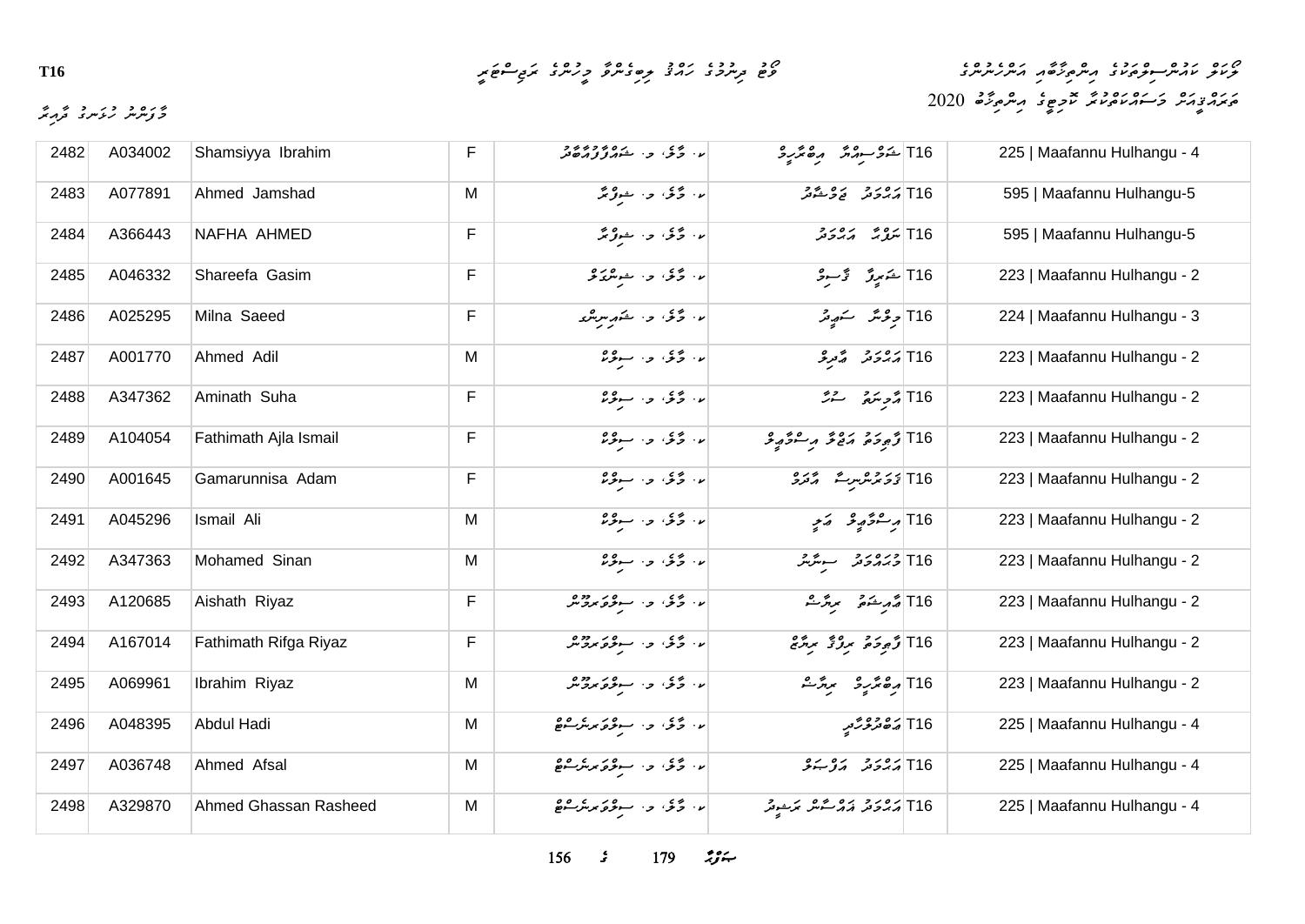*sCw7q7s5w7m< o<n9nOoAw7o< sCq;mAwBoEw7q<m; wBm;vB 2020<sup>, م</sup>وسر در مدد مدرج به مدرم مقرم قرار 2020*<br>موسر المستقرم المستقرم المستقرم المستقرم المستقرم المستقرم المستقرم المستقرم المستقرم المستقرم المستقرم المستقر

| A009791 | Fathimath Zoona             | $\mathsf F$ | لا و د و سوء برس وه                                                                                            |  | 225   Maafannu Hulhangu - 4                                                                                                                                                                                                                                                                                                                                                                                                                                                                                                  |
|---------|-----------------------------|-------------|----------------------------------------------------------------------------------------------------------------|--|------------------------------------------------------------------------------------------------------------------------------------------------------------------------------------------------------------------------------------------------------------------------------------------------------------------------------------------------------------------------------------------------------------------------------------------------------------------------------------------------------------------------------|
| A025684 | Khadeeja Adam               | F           | لا د څکې د سوکوبرنګرمنځ                                                                                        |  | 225   Maafannu Hulhangu - 4                                                                                                                                                                                                                                                                                                                                                                                                                                                                                                  |
| A310138 | Looth Mohamed               | M           | لا د کلی و سود د سرد وه                                                                                        |  | 225   Maafannu Hulhangu - 4                                                                                                                                                                                                                                                                                                                                                                                                                                                                                                  |
| A347916 | Mariyam Huvaina             | F           | بالمستحق، والمستوفى بويلوست                                                                                    |  | 225   Maafannu Hulhangu - 4                                                                                                                                                                                                                                                                                                                                                                                                                                                                                                  |
| A329868 | Mohamed Lassan Rasheed      | M           | ر د کار د سوگار کار و د کار د کار د کار د کار د کار د کار د کار د کار د کار د کار د کار د کار د کار د کار د کا |  | 225   Maafannu Hulhangu - 4                                                                                                                                                                                                                                                                                                                                                                                                                                                                                                  |
| A167427 | Mohamed Mishan Abdul Hadhee | M           | ر د کار د سوگار کار و د کار د کار د کار د کار د کار د کار د کار د کار د کار د کار د کار د کار د کار د کار د کا |  | 225   Maafannu Hulhangu - 4                                                                                                                                                                                                                                                                                                                                                                                                                                                                                                  |
| A026415 | Shamsunnisa                 | F           | لا د څکې د سوکوبرنګرمنځ                                                                                        |  | 225   Maafannu Hulhangu - 4                                                                                                                                                                                                                                                                                                                                                                                                                                                                                                  |
| A046305 | Ahmed Mujthaba              | M           | الا ومحق والسلطمة                                                                                              |  | 224   Maafannu Hulhangu - 3                                                                                                                                                                                                                                                                                                                                                                                                                                                                                                  |
| A131706 | Aishath Zeema               | F           | الا وكوما والمستوفر                                                                                            |  | 224   Maafannu Hulhangu - 3                                                                                                                                                                                                                                                                                                                                                                                                                                                                                                  |
| A038787 | Ali Abdul Rahman            | M           | لا د کلي د استفاد                                                                                              |  | 365   Fuvahmulah Iru Dhekunu - 2                                                                                                                                                                                                                                                                                                                                                                                                                                                                                             |
| A130766 | Aminath Ali                 | F           | الا ومحق والسفونتر                                                                                             |  | 224   Maafannu Hulhangu - 3                                                                                                                                                                                                                                                                                                                                                                                                                                                                                                  |
| A165458 | Aminath Lamha Ahmed         | F           | لا د څخه د استونگر                                                                                             |  | 224   Maafannu Hulhangu - 3                                                                                                                                                                                                                                                                                                                                                                                                                                                                                                  |
| A123714 | Fathimath Zeema             | F           | الا د څخه د استونگر                                                                                            |  | 224   Maafannu Hulhangu - 3                                                                                                                                                                                                                                                                                                                                                                                                                                                                                                  |
| A080825 | Haleema Hussain             | F           | الا ومحق والسلطمة                                                                                              |  | 365   Fuvahmulah Iru Dhekunu - 2                                                                                                                                                                                                                                                                                                                                                                                                                                                                                             |
| A125079 | Hassan Nizam                | M           | لا د کلی و استفاده                                                                                             |  | 224   Maafannu Hulhangu - 3                                                                                                                                                                                                                                                                                                                                                                                                                                                                                                  |
| A130765 | Hawwa Ali                   | F           | لا د کلي د استفاد                                                                                              |  | 224   Maafannu Hulhangu - 3                                                                                                                                                                                                                                                                                                                                                                                                                                                                                                  |
| A121350 | Hussain Nimal               | M           | لاستخرش والمستقيم                                                                                              |  | 224   Maafannu Hulhangu - 3                                                                                                                                                                                                                                                                                                                                                                                                                                                                                                  |
|         |                             |             |                                                                                                                |  | T16 ر <i>ُّڄِ دَيْ</i> جَيْئَر<br>T16 زَمبِيعٌ     دُمَرَدٌ<br>T16 توج وبروزور<br>T16 كەبە <i>دى ئەقەمەنگ</i> ە<br>T16 <i>ورورو دورگ</i> ش بر <sub>شو</sub> ر<br>T16 <i>ورورو وحدَّثَر مَـ2وورَّت</i> رِ<br>T16 كەبرو مەم قى<br>T16 مُ مِسْمَعٌ مَ مِحَّ<br>T16 كەبىر كەھە <i>تەم بەھ بىر</i><br>T16 مَّ صِنَّعَةٌ مَسَمٍّ<br>T16 مُ مِسَمَّدٍ نَحَرْبُ مَ <sup>رُور</sup> َ م<br>T16 <i>وُّجِوَۃ پ</i> وءً<br>T16 كرون <sup>چ</sup> - پركتهرنتز-<br>T16  يَرْسَسْ سِهْرَةَ حَ<br>T16 يَرْدُوَّ كَيْمِ<br>T16 ترىشىر مەردىمى |

## *n8o<n@ qC7m:q5 q7w7m?n>*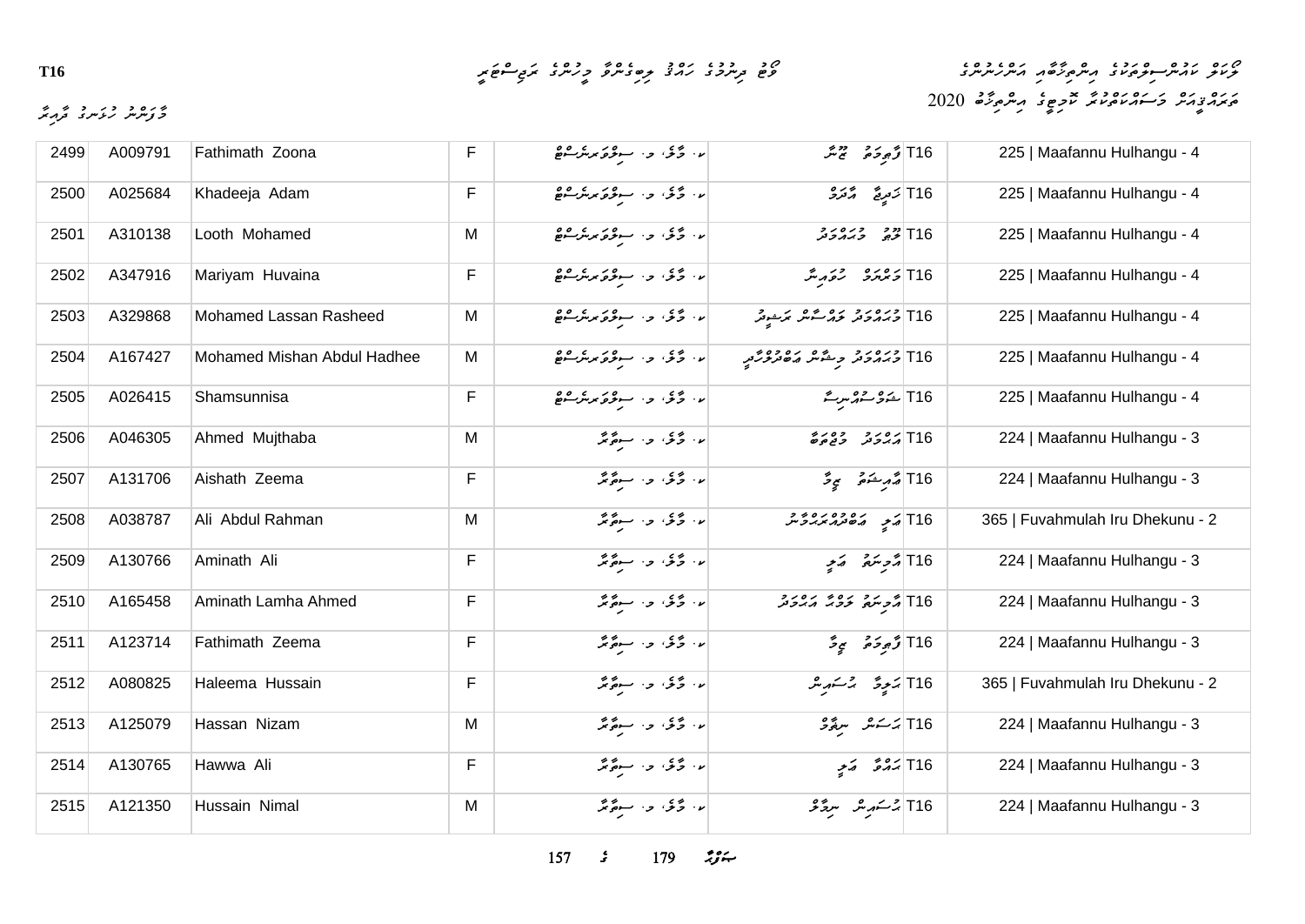*sCw7q7s5w7m< o<n9nOoAw7o< sCq;mAwBoEw7q<m; wBm;vB* م من المسجد المسجد المسجد المسجد المسجد العام 2020<br>مسجد المسجد المسجد المسجد المسجد المسجد المسجد المسجد المسجد ال

| 2516 | A078112 | Ibrahim Fahud    | M  | لا د څکې د سوړنگر                        | T16 ب <i>ر&amp;ټرپ</i> و تر <i>وی</i>          | 365   Fuvahmulah Iru Dhekunu - 2 |
|------|---------|------------------|----|------------------------------------------|------------------------------------------------|----------------------------------|
| 2517 | A071216 | Ismail Mohamed   | M  | لا د څو د سوچر                           | T16 مِسْتَوَّرٍ وُ دُرُونَدُ                   | 224   Maafannu Hulhangu - 3      |
| 2518 | A043727 | Naseema Mohamed  | F  | لا د څو د سوچر                           | T16 ىترىپ <i>ۇ ئىقەدى</i> ر                    | 224   Maafannu Hulhangu - 3      |
| 2519 | A132689 | Aishath Sithuna  | F  | لا د څخه د اسموږو                        | T16 م <i>ەمبەشقى سىۋىتر</i>                    | 225   Maafannu Hulhangu - 4      |
| 2520 | A141712 | Aminath Mohamed  | F  | ر، دَبَو، د، سودو <i>ه</i>               | T16 مَّ مِسَمَّى فَرَمَّ مِنْ مَنْ الْمَسَوْمَ | 461   Srilanka / Colombo - 2     |
| 2521 | A076382 | Mariyam Mahroosa | F  | ر، د کې د سوو <i>ون</i>                  | T16 ك <i>رورو كرويوگ</i>                       | 225   Maafannu Hulhangu - 4      |
| 2522 | A067942 | Abdulla Shuhood  | M  | ر، دمی د. <u>موروم</u> ده                | T16 مَرْهُ قَرْاللَّهُ شَوْرُتْرُ              | 225   Maafannu Hulhangu - 4      |
| 2523 | A081569 | Abdulla Shujau   | M  | ر، دمی د. <u>موروم</u> ده                | T16 كَەشْرَاللە شۇقَ <i>رْت</i>                | 225   Maafannu Hulhangu - 4      |
| 2524 | A127564 | Ahmed Ishan      | M  | ر، دی، د. <u>موروم</u> ده                | T16 كەبرى قىر مەشكىلا                          | 225   Maafannu Hulhangu - 4      |
| 2525 | A121430 | Aishath Ishana   | F. | لا د د د . د . د . د . د . د             | T16 <i>مُذہبہ مِ</i> شَمَّر                    | 225   Maafannu Hulhangu - 4      |
| 2526 | A078103 | <b>ALI ISHAN</b> | M  | ر، گرمی، د. <u>م</u> صوب <sub>ر</sub> وم | T16 کرم پرشگر                                  | 225   Maafannu Hulhangu - 4      |
| 2527 | A041419 | Fathimath Faanu  | F  | ر، وی د. <u>مودوم</u>                    | T16   <i>وَّ. وَ وَوُ</i> تَر                  | 225   Maafannu Hulhangu - 4      |
| 2528 | A091049 | Hawwa Safoora    | F  | ر، وی و، گووه ده ده                      | $27.$ $22.$ T16                                | 225   Maafannu Hulhangu - 4      |
| 2529 | A356299 | Ismail Ishaan    | M  | ر، وی و، گووه ده ده                      | T16 مرڪو <i>گھي</i> و مرڪ <i>ھ</i>             | 225   Maafannu Hulhangu - 4      |
| 2530 | A158024 | Fathimath Saeeda | F  | ١٠ وَکَوْ، و اسکودوه بروه وه             | T16 رَّجِ دَمَرُ مَسَنَّمِينَّرَ               | 225   Maafannu Hulhangu - 4      |
| 2531 | A026312 | Muna Mohamed     | F  | ١٠ د د و سوروم برد وه                    | T16 تح <i>ش جەم</i> گە                         | 225   Maafannu Hulhangu - 4      |
| 2532 | A027449 | Shareef Ibrahim  | M  | ٧٠ و د ٢٠ د مورده مرد و وه               | T16 ڪنيرو <sub>م</sub> ھڻريڪ                   | 225   Maafannu Hulhangu - 4      |

## *n8o<n@ qC7m:q5 q7w7m?n>*

*158 s 179 <i>n*<sub>1</sub>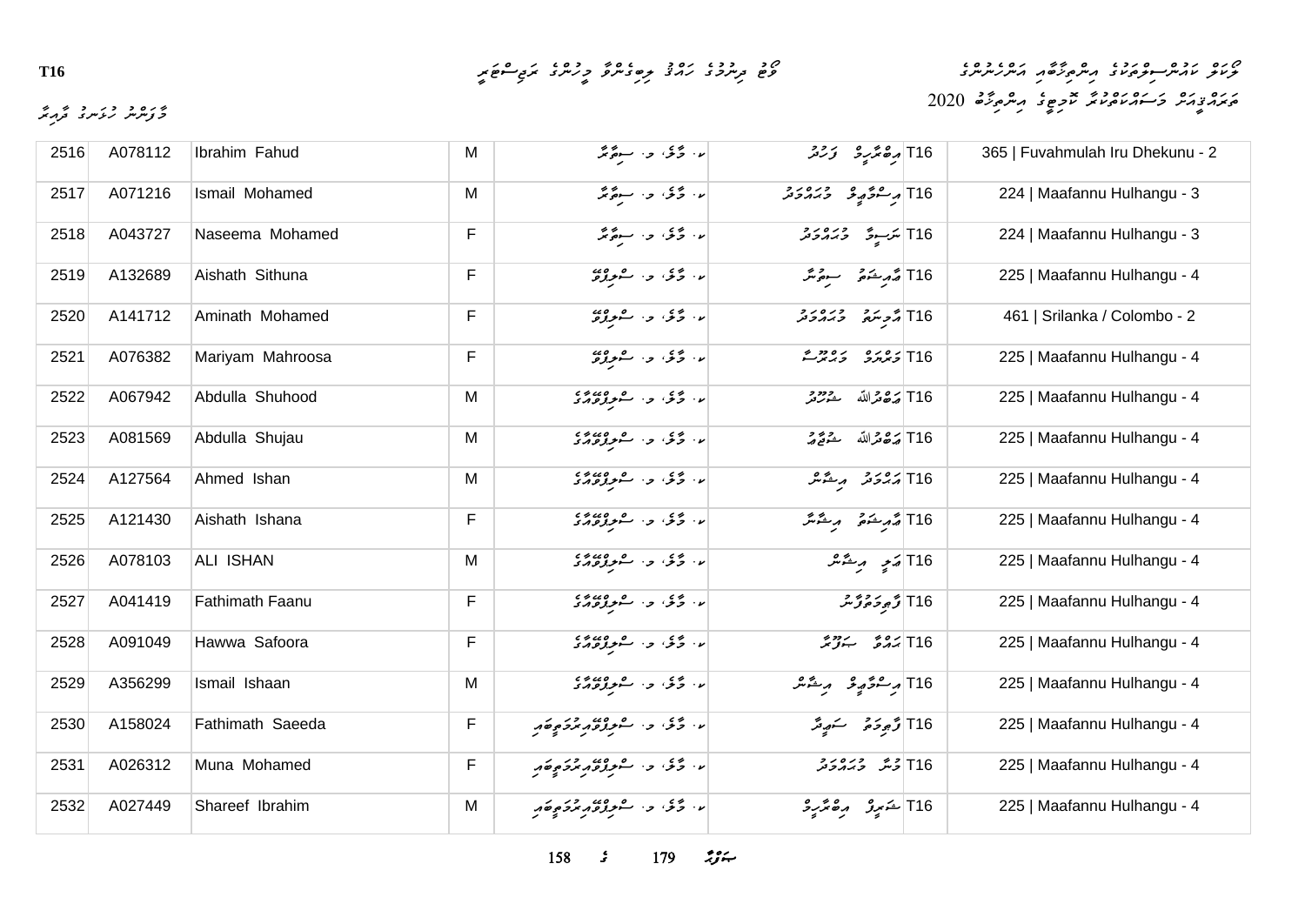*sCw7q7s5w7m< o<n9nOoAw7o< sCq;mAwBoEw7q<m; wBm;vB 2020<sup>, م</sup>وسر در مدد مدرج به مدرم مقرم قرار 2020*<br>موسر المستقرم المستقرم المستقرم المستقرم المستقرم المستقرم المستقرم المستقرم المستقرم المستقرم المستقرم المستقر

| 2533 | A041415 | Asrar Mohamed             | F           | ۱۰ ژَگَرَ، د. سگیره د                                                           | T16 كەش <i>ەتتى ئىمەدەت</i> ر                                  | 595   Maafannu Hulhangu-5    |
|------|---------|---------------------------|-------------|---------------------------------------------------------------------------------|----------------------------------------------------------------|------------------------------|
| 2534 | A338873 | Fathimath Eeman Hamid     | F           | لا په نومي د کله ده د                                                           | T16 أ <i>وَّج</i> وَ <i>حَمَّ وَحَمَّدْ مُ</i> حَمِّد <i>ُ</i> | 595   Maafannu Hulhangu-5    |
| 2535 | A042443 | Mohamed Hamid             | M           | ر، دی. د. <u>۱</u> ۳۵۵ ور                                                       | T16  <i>3223 گەون</i> ر                                        | 595   Maafannu Hulhangu-5    |
| 2536 | A063250 | Rahmath Mohamed           | F           | لا د محمد د کشور د د                                                            | T16 يزرونو - درەرو                                             | 595   Maafannu Hulhangu-5    |
| 2537 | A378687 | Aishath Rishfa Fayaz      | F           | لا د څو د سمبره وگ                                                              | T16 مُرمِشَمُ مِرْشُوَّ وَتَرْتُ                               | 224   Maafannu Hulhangu - 3  |
| 2538 | A166121 | Fathmath Rashfa Fayaz     | F           | لا د څخه د سمعرفه وگ                                                            | T16 <i>وَّجِ دَمَّة مَ</i> حْشَرَّ وَتَرَّتْ                   | 224   Maafannu Hulhangu - 3  |
| 2539 | A014586 | Ali Bushry                | M           | لا د څخه د سرولومند                                                             | T16 <i>۾َجِ - ڇُنڍُ</i> پ                                      | 224   Maafannu Hulhangu - 3  |
| 2540 | A332518 | <b>Ahmed Aiham Ismail</b> | M           | $e^{2}$                                                                         | T16 <i>גُיכִיב הُגְבֹי</i> גְ <sup>פ</sup> ִב <sub>ּ</sub> בִּ | 225   Maafannu Hulhangu - 4  |
| 2541 | A332513 | Aishath Shaiha Ismail     | F           | $\begin{bmatrix} 0 & 0 & x & 0 \\ y & y & z & 0 \\ y & y & 0 & 0 \end{bmatrix}$ | T16 مەم شەم ئىمەر ئەرگە ئەربىرى بىر                            | 225   Maafannu Hulhangu - 4  |
| 2542 | A371737 | Aishath Shubaa Shujau     | F           | ١٠ وگو، واستوقع وره                                                             | T16 <sub>م</sub> ُمِرْ شَرَحٌ مُشَرِّحٌ مُشْرَفَعُ مِهِ        | 461   Srilanka / Colombo - 2 |
| 2543 | A045725 | Ali Shujau                | M           | ١٠ وگو، واستوقع وره                                                             | T16 <i>حکمی</i> مش <i>ق</i> قہ                                 | 225   Maafannu Hulhangu - 4  |
| 2544 | A166956 | Aminath Shazaa Shujau     | F           | $\begin{bmatrix} 0 & 0 & 0 & 0 \\ 0 & 0 & 0 & 0 \\ 0 & 0 & 0 & 0 \end{bmatrix}$ | T16 مُرْحِ سَمَعُ صَفَّرٌ حَسَنَةٍ مُ                          | 225   Maafannu Hulhangu - 4  |
| 2545 | A333326 | Areeb Hussain             | M           | $e_1, e_2, e_2, \ldots, e_n$                                                    | T16 كەبىر <i>ەتى جىسكى</i> رىش                                 | 225   Maafannu Hulhangu - 4  |
| 2546 | A333331 | Areej Hussain             | F           | $e_1, e_2, e_2, \ldots, e_n$                                                    | T16 كەيدىق – ج.سكەپەنتىر                                       | 225   Maafannu Hulhangu - 4  |
| 2547 | A371736 | Fathmath Shahaa Shujau    | F           | $e^{cos \theta}$ , $e^{cos \theta}$                                             | T16 رُّج <i>ودَة</i> شَدَّ شُقَ <i>ةً</i>                      | 461   Srilanka / Colombo - 2 |
| 2548 | A064818 | Fikuriyya Mohamed         | $\mathsf F$ | $e_1, e_2, e_3, e_2, e_3, e_4, e_5$                                             | T16 <i>وينغ مروند التحكيم وتداف</i> ر                          | 225   Maafannu Hulhangu - 4  |
| 2549 | A045724 | Hassan Shujau             | M           | ر، وَکَیْ و، سعود و ه                                                           | T16 كەسكەش مىق <i>بۇر</i>                                      | 225   Maafannu Hulhangu - 4  |

#### *n8o<n@ qC7m:q5 q7w7m?n>*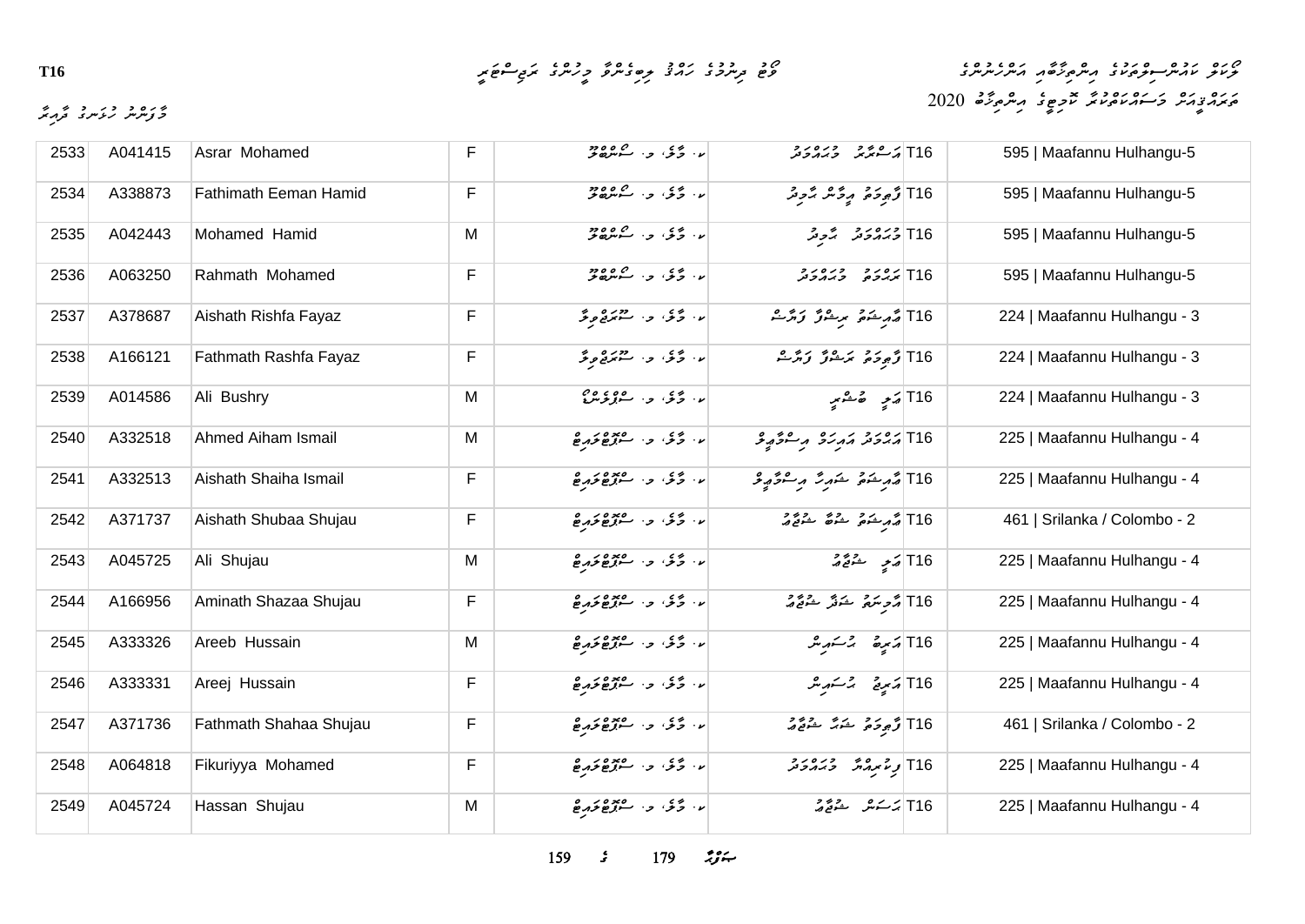*sCw7q7s5w7m< o<n9nOoAw7o< sCq;mAwBoEw7q<m; wBm;vB 2020<sup>, م</sup>وسر در مدد مدرج به مدرم مقرم قرار 2020*<br>موسر المستقرم المستقرم المستقرم المستقرم المستقرم المستقرم المستقرم المستقرم المستقرم المستقرم المستقرم المستقر

| 2550 | A064760 | Ismail Shujau             | M | $e^{2}$ $\sim$ $e^{2}$ $\sim$ $e^{2}$ $\sim$ $e^{2}$                                                         | T16  <sub>مر</sub> ىشۇم <sub>ە</sub> بۇ شۇ <i>ق</i> ۇ      | 225   Maafannu Hulhangu - 4 |
|------|---------|---------------------------|---|--------------------------------------------------------------------------------------------------------------|------------------------------------------------------------|-----------------------------|
| 2551 | A064817 | Nasiha Wafir              | F | $e^{2}$                                                                                                      | T16 مُرْسِدَّ قُرُرِيْتُ                                   | 225   Maafannu Hulhangu - 4 |
| 2552 | A392252 | Abdul Rahmaan Bin Abdulla | M | لا ژی د مشرور                                                                                                | T16 رەمەرەم بوھ ھەركە ئاللە                                | 223   Maafannu Hulhangu - 2 |
| 2553 | A007288 | Abdullah Hassan           | M | لاستخري به سنگرورند                                                                                          | T16 مَەڤەراللە بەسكەر                                      | 223   Maafannu Hulhangu - 2 |
| 2554 | A005492 | Ahmed Abdulla             | M | ىر، ئۇنى بەر سەھەم بول                                                                                       | T16 كربروتر كرك مركالله                                    | 223   Maafannu Hulhangu - 2 |
| 2555 | A004452 | Aishath Sheeneez          | F | لا د محمد و است مشتر بر                                                                                      | T16 م <i>ۇم شۇمۇ</i> ھەمب <i>ويىتى</i>                     | 223   Maafannu Hulhangu - 2 |
| 2556 | A342317 | Aishath Saara Mufeed      | F | لا د محمد و است مشتر بر                                                                                      | T16 م <i>ۇم شۇر شۇر قۇي</i> تر                             | 223   Maafannu Hulhangu - 2 |
| 2557 | A063876 | Buruhan Abdulla           | M | لا ژۇ، دا شەھەر                                                                                              | T16 <i>صُعرت مُدَّهْ مُدَ</i> اللَّه                       | 223   Maafannu Hulhangu - 2 |
| 2558 | A007221 | Fathimath Ilhama          | F | لا د محکي کې مشترکتن                                                                                         | T16 تَ <i>وْجِوَةْ بِرَحْرُدُّ</i>                         | 223   Maafannu Hulhangu - 2 |
| 2559 | A063877 | Kamlaag                   | M | ر، گرمی که در دور                                                                                            | T16 رَوْتَوْ                                               | 223   Maafannu Hulhangu - 2 |
| 2560 | A327120 | Mariyam Jaaisha Jauhary   | F | لا : د د کال د د د د د د د د کال د د د                                                                       | T16 كَرْمَرْدْ   قُامِشْ   قَافْرَىي                       | 223   Maafannu Hulhangu - 2 |
| 2561 | A119699 | Mohamed Abdulla           | M | لاستخنى بالمستقرين                                                                                           | T16 وَيَرْمُرُونُو مَرْهُ مَدَاللَّهُ                      | 223   Maafannu Hulhangu - 2 |
| 2562 | A005493 | Moonisa Abdulla           | F | لاستخنى بالمستقلان                                                                                           | T16 تۇسرىگە كەھەتراللە                                     | 223   Maafannu Hulhangu - 2 |
| 2563 | A004454 | Shafana                   | F | لا د څخه د استمل                                                                                             | T16 شۇش                                                    | 223   Maafannu Hulhangu - 2 |
| 2564 | A119684 | Shifaza Abdulla           | F | لا د څخه د استمل                                                                                             | T16 حورٌ قُر صَرْهُ صَرَاللَّه                             | 223   Maafannu Hulhangu - 2 |
| 2565 | A038975 | Zahida Yoosuf             | F | لا د محکي که سماه در                                                                                         | T16 يُحرِمَّة بِمَرْتَّسْرُ                                | 223   Maafannu Hulhangu - 2 |
| 2566 | A251284 | Ibrahim Reemaz Waheed     | M | پار د محمد د سکس هم محمد محمد استان د محمد د محمد محمد استان د محمد د محمد استان کار د محمد د محمد استان کار | T16 م <i>ِ®مَّرْرٍ \$ مِرِدَّةْ</i> وَر <sub>ِي</sub> ْتَر | 223   Maafannu Hulhangu - 2 |

*n*<sub>60</sub> *s 179 <i>n*<sub>3</sub> *n*<sub>2</sub>

*n8o<n@ qC7m:q5 q7w7m?n>*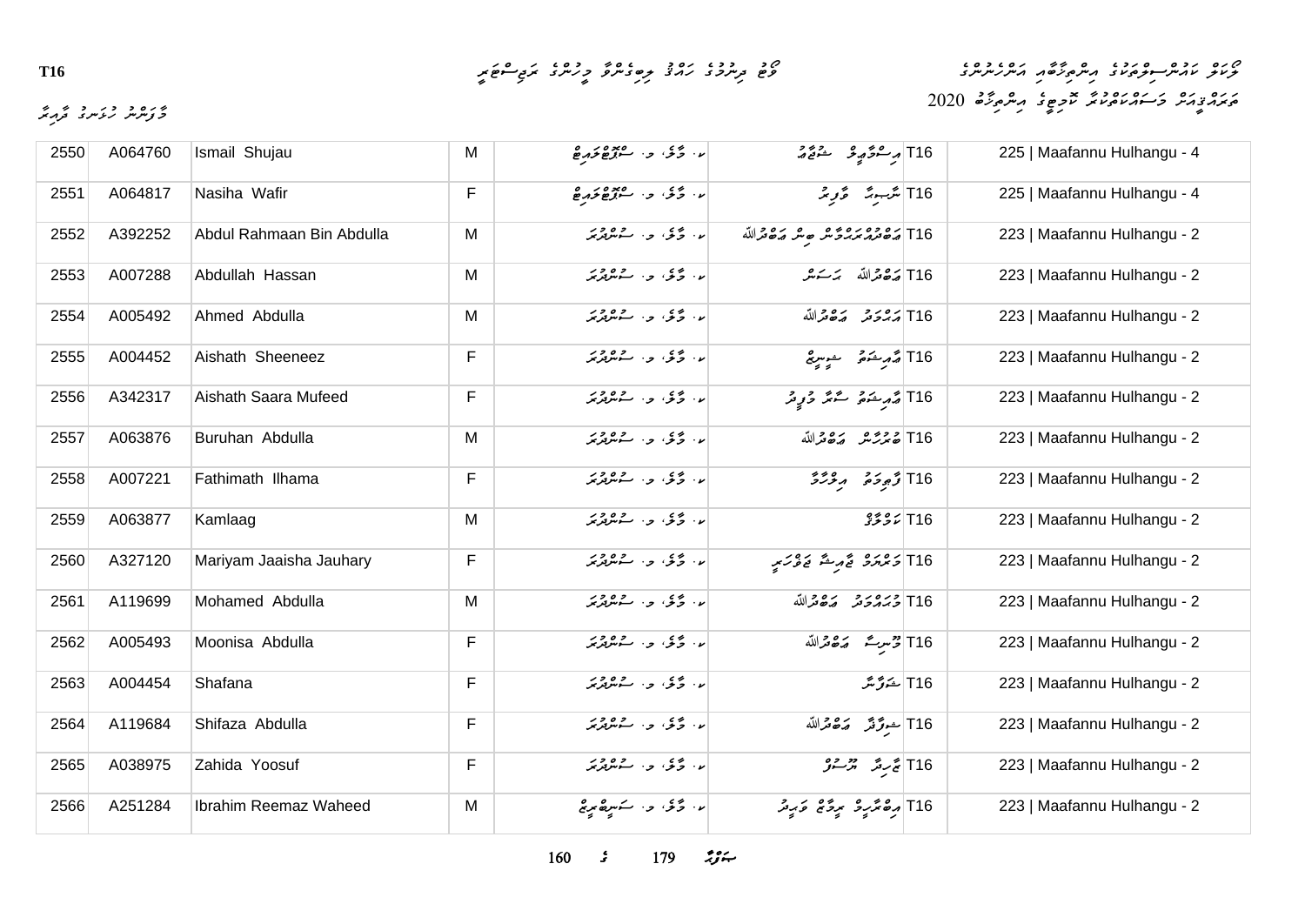*sCw7q7s5w7m< o<n9nOoAw7o< sCq;mAwBoEw7q<m; wBm;vB 2020<sup>, م</sup>وسر در مدد مدرج به مدرم مقرم قرار 2020*<br>موسر المستقرم المستقرم المستقرم المستقرم المستقرم المستقرم المستقرم المستقرم المستقرم المستقرم المستقرم المستقر

| 2567 | A251285 | Ismail Rafah Waheed         | M           | پار د څکې او ، سکس په مربع | T16 م سوءً موقدت تعريد 116                          | 223   Maafannu Hulhangu - 2 |
|------|---------|-----------------------------|-------------|----------------------------|-----------------------------------------------------|-----------------------------|
| 2568 | A041891 | Abdulla Niyaz               | M           |                            | T16 مَەقراللە س <i>ىۋى</i>                          | 225   Maafannu Hulhangu - 4 |
| 2569 | A046913 | Ahmed Inaz                  | M           | لا گرمی و سکس الله علم هم  | T16 كەنزىق مەشتى                                    | 225   Maafannu Hulhangu - 4 |
| 2570 | A372838 | Aishath Malha Naseer        | F           | لا : ئۇ ئەرە سەسرىلاسىۋ    | T16 مُەم شەترە كەنگە ئىزىبورگە                      | 225   Maafannu Hulhangu - 4 |
| 2571 | A041889 | Fathimath Shuhaida Shareef  | $\mathsf F$ |                            | T16 <i>وَّجِودَة</i> حَ <i>مَدَ مِدَّة حَمَدِوْ</i> | 225   Maafannu Hulhangu - 4 |
| 2572 | A157868 | <b>ISMAIL AAHIL INAZ</b>    | M           | لا گرمی و سکس الله علم هم  | T16 مِ ڪوَمِ قُري مُ مِسَّعْ                        | 225   Maafannu Hulhangu - 4 |
| 2573 | A010731 | Mohamed Shareef             | M           | پار گرمی کی در سکورنا مستق | T16  <i>3223\$ خەير</i> ۇ                           | 225   Maafannu Hulhangu - 4 |
| 2574 | A372485 | <b>Mohamed Akmal Naseer</b> | M           | لا گرمی و سکس الله علم هم  | T16 <i>ويرورو روزي س</i> ب                          | 225   Maafannu Hulhangu - 4 |
| 2575 | A041890 | Shamau Shareef              | M           | لا گرمی و سکس الله علم هم  | T16 حَدَثَرُ حَ <i>مَينُ</i>                        | 225   Maafannu Hulhangu - 4 |
| 2576 | A051236 | Shammoon Shareef            | M           | لا : ئۇ ئەرە سەسرىلاسىۋ    | T16 شەھەم ھەمبەر                                    | 225   Maafannu Hulhangu - 4 |
| 2577 | A041472 | Shamrooh Shareef            | M           | لا گرمی و سکس الله علم علم | T16 ڪو <i>چين خپرو</i>                              | 225   Maafannu Hulhangu - 4 |
| 2578 | A041473 | Shamweel Shareef            | M           | لا کافی و سکس مقام         | T16 ڪر <i>و<sub>م</sub>و</i> خبرو                   | 225   Maafannu Hulhangu - 4 |
| 2579 | A352040 | Adam Samvyl                 | M           | الا دمجي، او اسکسي در      | T16 مُمَترى سَوْءِ وَ                               | 224   Maafannu Hulhangu - 3 |
| 2580 | A082080 | Aishath Safeena             | F           | الا دمجني الاستهجار        | T16 ۾ پرڪو <i>ڪوپنگ</i>                             | 224   Maafannu Hulhangu - 3 |
| 2581 | A009509 | Hassan Raeef                | M           | الا د څخه د اسکسرونه       | T16  تەسىش ئىمب <i>و</i> گ                          | 224   Maafannu Hulhangu - 3 |
| 2582 | A352051 | Mariyam Simnee              | F           | الا دمجي، او اسکسي در      | T16  <i>دَ بُرْمَرْدُ</i> –ِوْسِ                    | 224   Maafannu Hulhangu - 3 |
| 2583 | A050703 | Asma Mohamed                | F           |                            | T16 كەشىر ئەمەدىر                                   | 595   Maafannu Hulhangu-5   |

# *n8o<n@ qC7m:q5 q7w7m?n>*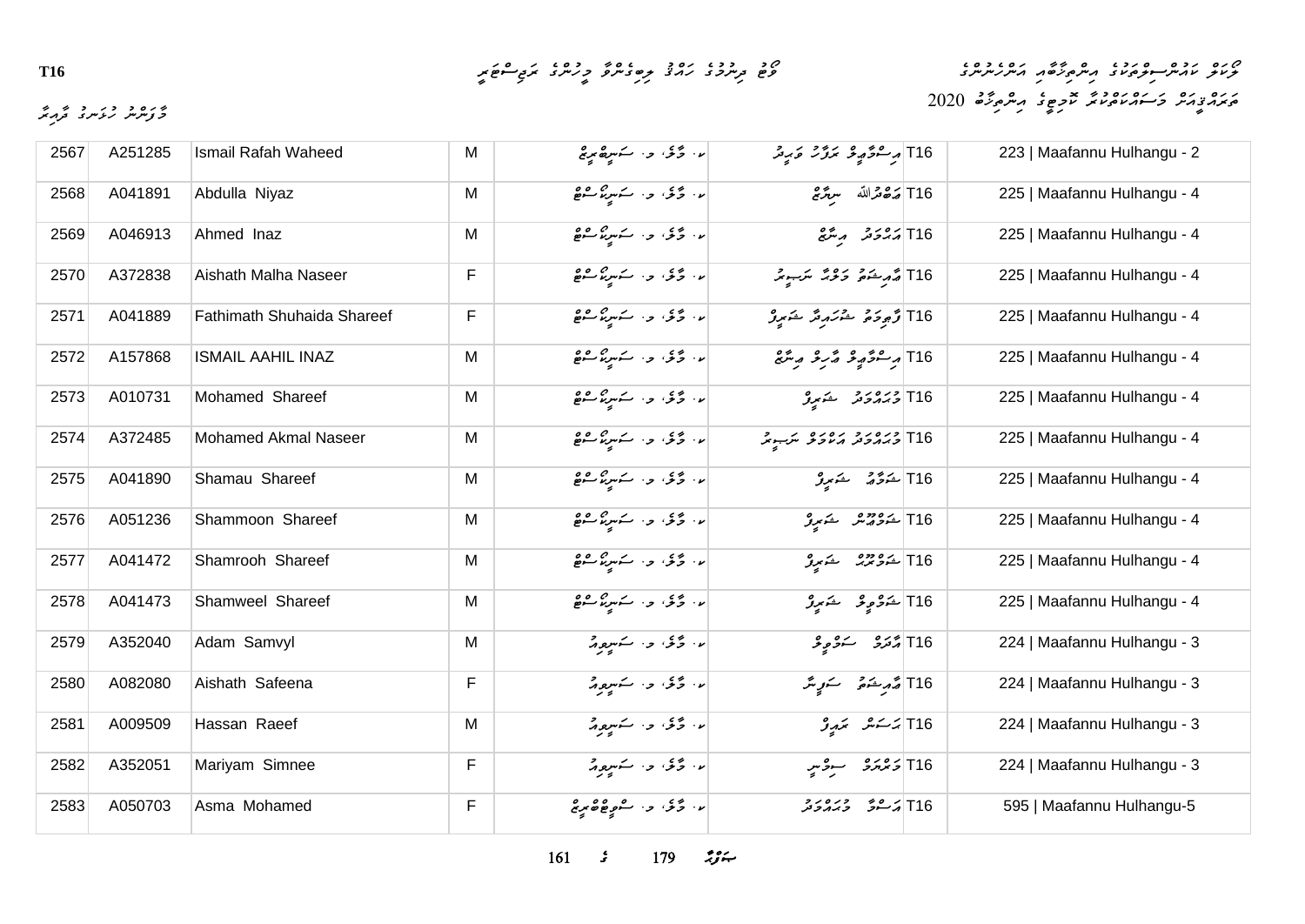*sCw7q7s5w7m< o<n9nOoAw7o< sCq;mAwBoEw7q<m; wBm;vB 2020<sup>, م</sup>وسر در مدد مدرج به مدرم مقرم قرار 2020*<br>موسر المستقرم المستقرم المستقرم المستقرم المستقرم المستقرم المستقرم المستقرم المستقرم المستقرم المستقرم المستقر

| 2584 | A360255 | Mohamed Aiham Amir     | M | لا د څخه د سوه وه د د                                                                                         | T16 <i>בגמבית ההגב הב</i> ית               | 595   Maafannu Hulhangu-5        |
|------|---------|------------------------|---|---------------------------------------------------------------------------------------------------------------|--------------------------------------------|----------------------------------|
| 2585 | A082604 | Ahmed Shamoon          | M | لا و و د سوءِ په                                                                                              | T16 كەبرى ئىمى ئەھمىسىسىسىسى بىر           | 223   Maafannu Hulhangu - 2      |
| 2586 | A082591 | Aishath Mala           | F | الا المحكى المار المفوقع بي                                                                                   | T16 مەمىسى ئەقتى                           | 223   Maafannu Hulhangu - 2      |
| 2587 | A344314 | Aminath Aaniya Khalid  | F | لا الحق والشوهور                                                                                              | T16 مُّ جِسَمَۃ مُّ سِمَّ شَعِنْدَ         | 223   Maafannu Hulhangu - 2      |
| 2588 | A167584 | Asiyath Shammoona      | F | لا الحكى والمشوقع بر                                                                                          | T16 گەسى <i>دە ھەمدىنگ</i> ە               | 223   Maafannu Hulhangu - 2      |
| 2589 | A114369 | Fathimath Falloona     | F | ، دُی دا شوچو                                                                                                 | T16 ۇ <sub>ج</sub> ورۇ تەشقىر              | 223   Maafannu Hulhangu - 2      |
| 2590 | A159231 | Fathmath Nafha Shaneez | F | لا و و د سوءِ په                                                                                              | T16 <i>وَّجِوَدَةُ</i> سَرْدَتَّ حَسَبِيْر | 223   Maafannu Hulhangu - 2      |
| 2591 | A032634 | Ibrahim Fulhu          | M | لا الحكى والمشوقع بر                                                                                          | T16 <sub>مو</sub> ڭ ترىپرو توقر            | 223   Maafannu Hulhangu - 2      |
| 2592 | A080684 | Mariyam Thiseena       | F | لا الحكى والمشوقع بر                                                                                          | T16 <i>حەمدى موسىمبەنگ</i> ە               | 223   Maafannu Hulhangu - 2      |
| 2593 | A082603 | Mohamed Fazloon        | M | لا گري وا ڪموهي                                                                                               | T16 <i>وبروبرو وووه</i>                    | 223   Maafannu Hulhangu - 2      |
| 2594 | A126661 | Ahmed Asim             | M | ىد، جۇي جەنق ھەم                                                                                              | T16 كەبرى ئەسىر                            | 223   Maafannu Hulhangu - 2      |
| 2595 | A050762 | Aishath Remeela        | F | لا گرمی کی شرکت کا میں ان کا ان کا ان کا ان کا ان کا ان کا ان کا ان کا ان کا ان کا ان کا ان کا ان کا ان کا ان | T16 صَّمِيشَة مَعْ تَحْرِقَتْ              | 223   Maafannu Hulhangu - 2      |
| 2596 | A103383 | Aishath Shiusha Asim   | F | لا گرمی که کار می شرکتا                                                                                       | T16 صُمِيْعَةً شِمْرَيْتُهُ مُرْجَعً       | 223   Maafannu Hulhangu - 2      |
| 2597 | A037039 | Aminath Zeena          | F | لا رمح ي المعنى المحالي المحمد المحمد المحمد المحمد المحمد المحمد المحمد المحمد المحمد المحمد المحمد          | T16 مٌوسَم <sub>َ</sub> مٌ پِسٌر           | 223   Maafannu Hulhangu - 2      |
| 2598 | A037042 | Hassan Athif           | M | ر، ۇي <sub>ج</sub> . غ م <sup>ور</sup>                                                                        | T16   پرسٹر گھبوتر                         | 365   Fuvahmulah Iru Dhekunu - 2 |
| 2599 | A049291 | Hussain Adil           | M | لا گرمی کی شرکتا کر                                                                                           | T16 پڑے <i>پر پڑ پو</i> ی                  | 456   India / Trivandrum - 1     |
| 2600 | A037040 | Ismail Athif           | M | لا گرمی کی شرکتا کر                                                                                           | T16 <sub>م</sub> رےد <i>ی وی شو</i> ژ      | 223   Maafannu Hulhangu - 2      |

*n8o<n@ qC7m:q5 q7w7m?n>*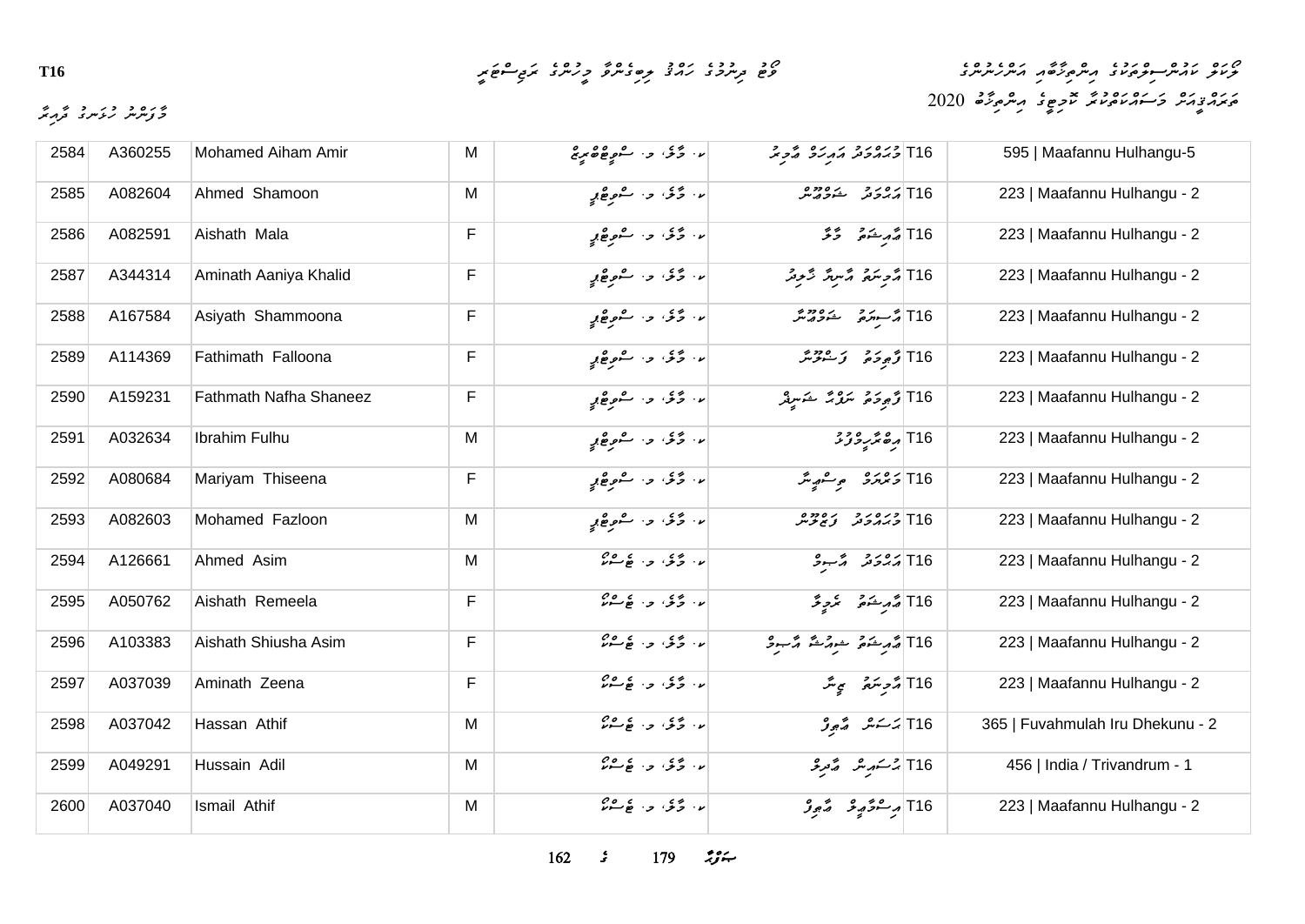*sCw7q7s5w7m< o<n9nOoAw7o< sCq;mAwBoEw7q<m; wBm;vB 2020<sup>, م</sup>وسوق المسجد التحقيق وسرمونية والم*جمع المسجد المسجد المسجد المسجد المسجد المسجد المسجد المسجد المسجد ال

| 2601 | A037041 | Maryam Athifa Ahmed | F | $\begin{bmatrix} 0 & 0 & 0 \\ 0 & -1 & 0 \\ 0 & 0 & 0 \end{bmatrix}$                                 | T16 <i>وَجْهَدُوْ        وَوَرْ دەر د</i> | 223   Maafannu Hulhangu - 2 |
|------|---------|---------------------|---|------------------------------------------------------------------------------------------------------|-------------------------------------------|-----------------------------|
| 2602 | A051007 | Mohamed Asim        | M | $\begin{bmatrix} 0 & 0 & 0 \\ 0 & -1 & 0 \\ 0 & 0 & 0 \end{bmatrix}$                                 | T16 <i>جَهُ جُهُو تَهُ جُهُ وَ</i>        | 223   Maafannu Hulhangu - 2 |
| 2603 | A323752 | Ahmed Thaufeeq      | M | ر، ۇي <sub>جا</sub> مەم ئەش                                                                          | T16 كەبرىق <i>مەدب</i>                    | 225   Maafannu Hulhangu - 4 |
| 2604 | A042277 | Fathimath Hassan    | F | لار گرمي کې شرکت شرکت                                                                                | T16 ۇ <sub>ج</sub> ورۇ برىكىر             | 225   Maafannu Hulhangu - 4 |
| 2605 | A144049 | Hassan Thaufeeq     | M | لا، دېڅو، د، غې مشت                                                                                  | T16 بَرَسَىشْ مَ <i>وَدْوِ</i> يْر        | 225   Maafannu Hulhangu - 4 |
| 2606 | A042292 | Ibrahim Thaufeeg    | M | لا به محرکی د کام مشرک                                                                               | T16 م <i>ەھمگرى ئەممۇ</i> ر               | 225   Maafannu Hulhangu - 4 |
| 2607 | A000591 | Jameela Hassan      | F | ر، دې د، ۱۳۵۴ ک                                                                                      | T16 <sub>قے ج</sub> وگ – پرسکر            | 225   Maafannu Hulhangu - 4 |
| 2608 | A042291 | Mohamed Thaufeeq    | M | لار گري کې شرکت شرکت                                                                                 | T16 <i>جُہُدُوَنَہ وَہُ وِیْ</i>          | 225   Maafannu Hulhangu - 4 |
| 2609 | A326267 | Samil Thaufeeq      | M | لار گرمي کې شرکت شرکت                                                                                | T16 گرونۇ ئ <i>وم<sup>3</sup>و</i> نۇ     | 225   Maafannu Hulhangu - 4 |
| 2610 | A352825 | Shahula Thaufeeq    | F | ىر، ئۇي بەر ئەھ شەشە                                                                                 | T16 خەرمى تە <i>مەرى</i> 3                | 225   Maafannu Hulhangu - 4 |
| 2611 | A370463 | Shazla Thaufeeq     | F | ىر، بۇي بەر يەھ بەشە                                                                                 | T16 ڪوپر <i>۾ ورو</i> يو                  | 225   Maafannu Hulhangu - 4 |
| 2612 | A167168 | Ahmed Shifau        | M | الما و و و و مع المعامل المعنى مع مع المركز المعنى و مع المركز المركز المركز المركز المركز المركز ال | T16 كەندى ھەرىپى                          | 225   Maafannu Hulhangu - 4 |
| 2613 | A131053 | Aishath Waheeda     | F |                                                                                                      | T16 مَگْرِسْتَمْ وَرِمَّد                 | 225   Maafannu Hulhangu - 4 |
| 2614 | A041821 | Ali Ismail          | M |                                                                                                      | T16 كەير ب <sub>ە</sub> ر شۇرېدى          | 225   Maafannu Hulhangu - 4 |
| 2615 | A330752 | Aminath Sana Ali    | F |                                                                                                      | T16 گەھ پىرىمە سەنىگە كەمچە               | 225   Maafannu Hulhangu - 4 |
| 2616 | A080838 | Hareera Mohamed     | F |                                                                                                      | T16  تەرپىگە ئ <i>ەتمەدى</i> گە           | 225   Maafannu Hulhangu - 4 |
| 2617 | A306503 | Hassan Simau        | M | $\frac{2}{\sqrt{2}}$                                                                                 | T16   يز سنڌ جي سنڌ جي جي 16              | 225   Maafannu Hulhangu - 4 |

#### *n8o<n@ qC7m:q5 q7w7m?n>*

*163**s 179 <i>i i*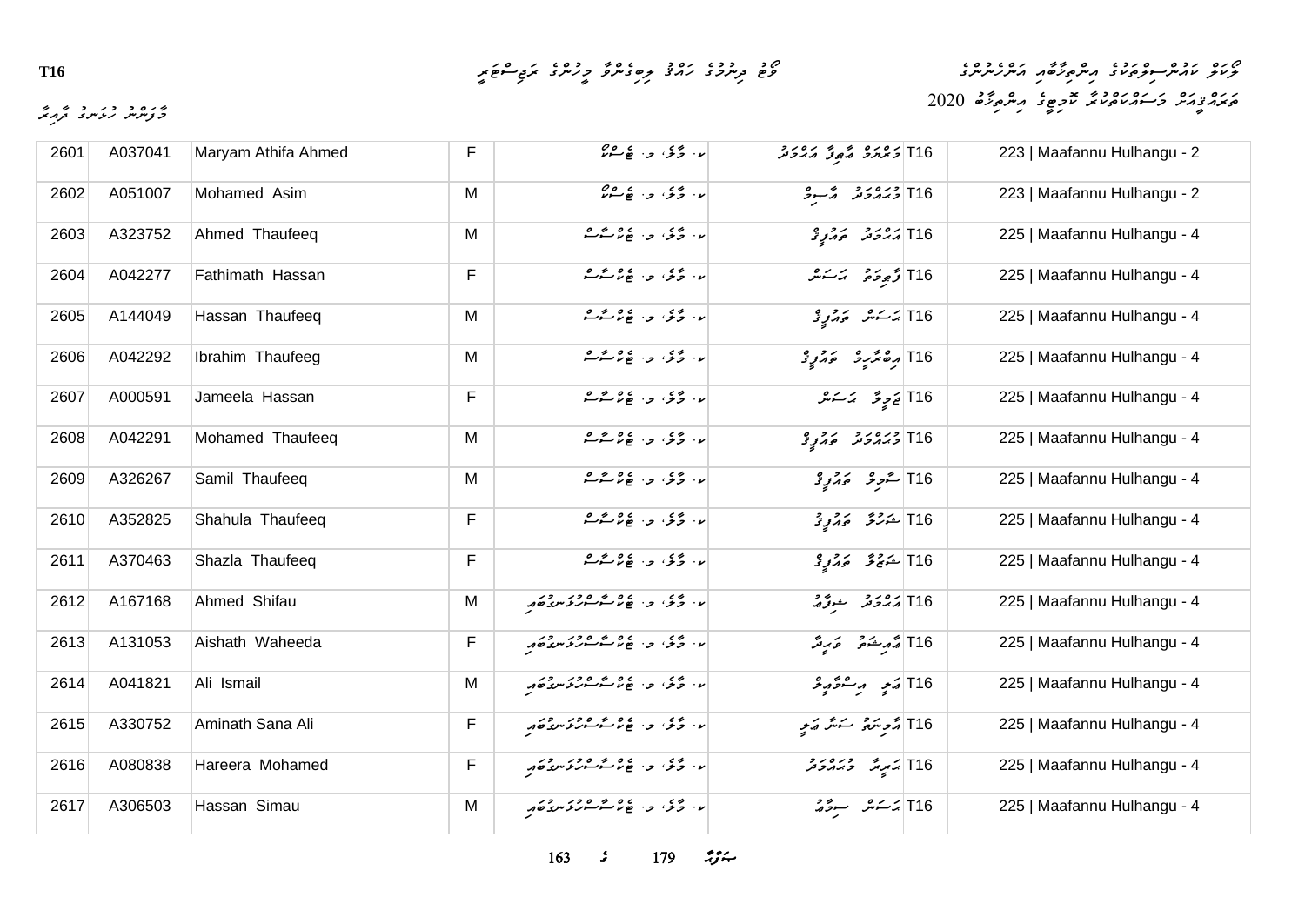*sCw7q7s5w7m< o<n9nOoAw7o< sCq;mAwBoEw7q<m; wBm;vB 2020<sup>, م</sup>وسر در مدد مدرج به مدرم مقرم قرار 2020*<br>موسر المستقرم المستقرم المستقرم المستقرم المستقرم المستقرم المستقرم المستقرم المستقرم المستقرم المستقرم المستقر

| 2618 | A042035 | Hussain Samau          | M | الاستحق والمحامل محدث والمستركة والمراجع                      | T16  يُرسَمبر مُر سَنَرَة كَمَّة بِ                  | 225   Maafannu Hulhangu - 4 |
|------|---------|------------------------|---|---------------------------------------------------------------|------------------------------------------------------|-----------------------------|
| 2619 | A042048 | Ibrahim Sujau          | M |                                                               | T16 مەھمەر ئەم ئەم                                   | 225   Maafannu Hulhangu - 4 |
| 2620 | A167166 | Ismail Saniu           | Μ | لا د محمد و د عام شور د مرده د د کار                          | T16 مرڪو <i>گير ٿي جي شهر</i>                        | 225   Maafannu Hulhangu - 4 |
| 2621 | A144887 | Mohamed Shareef        | Μ | 1021202020202                                                 | T16  <i>وَرَهُ وَتَرَ</i> هُ سَمَعِ <i>رُوْ</i>      | 225   Maafannu Hulhangu - 4 |
| 2622 | A060043 | Ahmed Fathih           | M | ىر، بۇي بەر بۇرۇ                                              | T16 كەندى قىمى بۇ ئىلىنى ئىل                         | 224   Maafannu Hulhangu - 3 |
| 2623 | A059482 | Aishath Hassan         | F | $\begin{bmatrix} 2 & 2 & 3 & 3 \ 2 & 3 & 3 & 5 \end{bmatrix}$ | T16 م <i>ۇم ھۇسىكى بىر كى</i> ر                      | 224   Maafannu Hulhangu - 3 |
| 2624 | A066394 | Aishath Nizama         | F | ر، وي در هره.                                                 | T16 مُەمِسْمَى سِتَمَرَّ                             | 224   Maafannu Hulhangu - 3 |
| 2625 | A344507 | Aishath Shaura Naeem   | F | $\begin{bmatrix} 2 & 2 & 3 & 3 \ 2 & 2 & 3 & 2 \end{bmatrix}$ | T16 مُصِحَمٌ حَمَ <i>دْ مُصِ</i> حْ                  | 224   Maafannu Hulhangu - 3 |
| 2626 | A066325 | Ali Naeem              | M | ر، وي در وده.                                                 | T16 <i>ڇَوِ سَمِي</i> ءُ                             | 224   Maafannu Hulhangu - 3 |
| 2627 | A028118 | Mohamed Ali            | M | الأرمحق أورا مجاورها                                          |                                                      | 224   Maafannu Hulhangu - 3 |
| 2628 | A412805 | Mohamed Nabeeh         | M | $\begin{bmatrix} 2 & 2 & 3 & 3 \ 2 & 3 & 3 & 5 \end{bmatrix}$ | T16 دېمگرونگر س <i>رّھ د</i>                         | 224   Maafannu Hulhangu - 3 |
| 2629 | A009996 | Moosa Hussain          | M | ، دَگر، دا ءُده.                                              | T16 فخرشہ می <sup>م</sup> سکھ میں                    | 224   Maafannu Hulhangu - 3 |
| 2630 | A068915 | Nahida Mohamed         | F | ر، گ <sup>و</sup> گ و، گوهی                                   | T16 مَّر <i>بة حُدُهُ حَ</i> د                       | 224   Maafannu Hulhangu - 3 |
| 2631 | A304523 | Yaseen Hamid           | M | ر، وي در وده.                                                 | T16 اگر سپیٹر گرونڈ                                  | 224   Maafannu Hulhangu - 3 |
| 2632 | A366600 | Adam Sadin             | M | لا د څو د په پره ور                                           | T16 ۾ <i>تري ڪورنگ</i> ر                             | 224   Maafannu Hulhangu - 3 |
| 2633 | A346757 | Adam Layal Ali Shareef | M | لا د څو د وسوي                                                | T16 <i>جُمَرْدُ خَمَّرْ جَمِ</i> ّ حَ <i>مِر</i> ْرُ | 224   Maafannu Hulhangu - 3 |
| 2634 | A345138 | Ahmed Shafiu           | M | ر، دې د په دهغه ک                                             | T16 كەندى قىمى قىلىمىتى ئىشتىر <i>ھى</i>             | 224   Maafannu Hulhangu - 3 |

*n*<sup>64</sup> *s*<sup>2</sup> *179*  $\rightarrow$  *n*<sub>2</sub> *n*<sub>2</sub>

*n8o<n@ qC7m:q5 q7w7m?n>*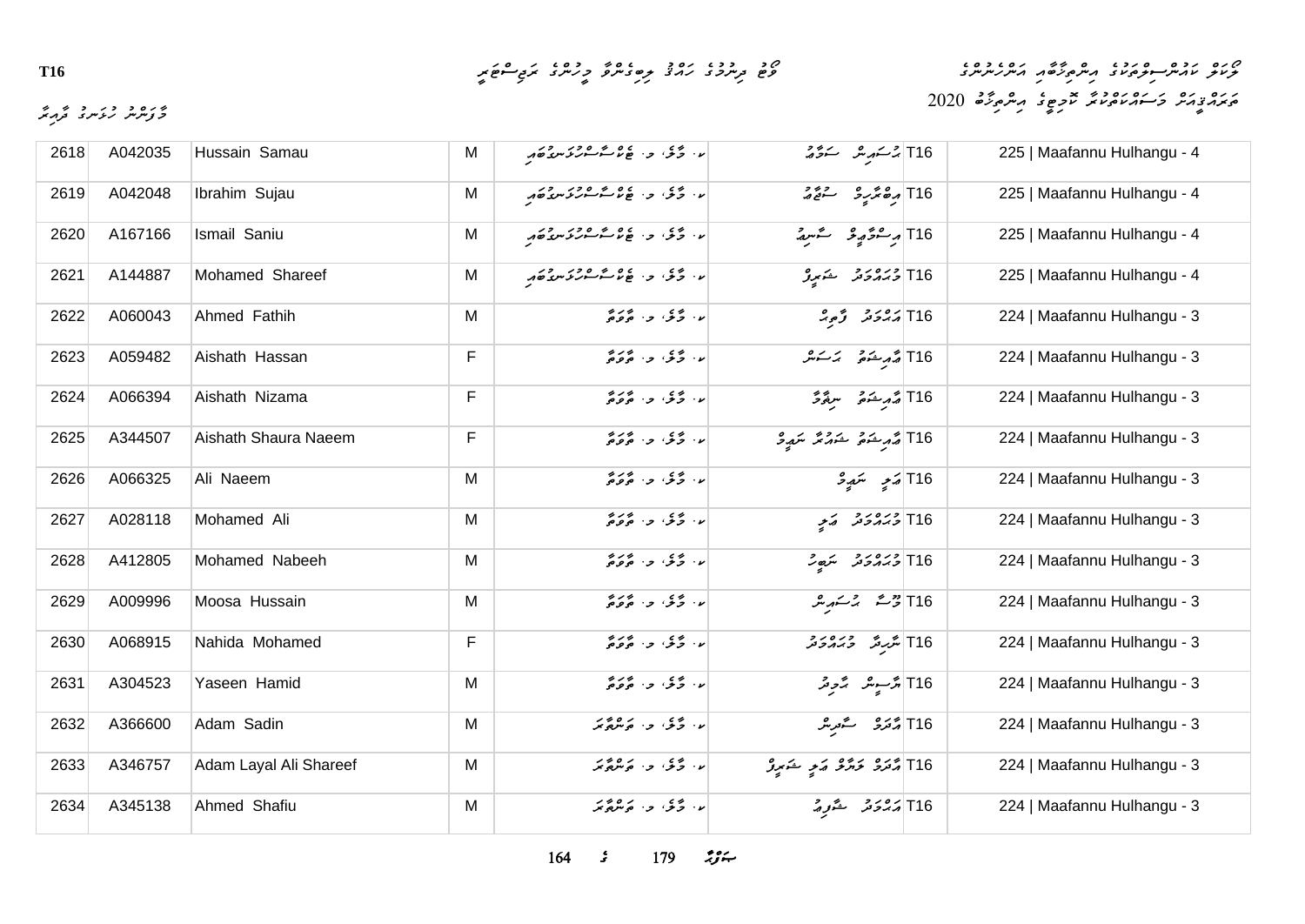*sCw7q7s5w7m< o<n9nOoAw7o< sCq;mAwBoEw7q<m; wBm;vB 2020<sup>, م</sup>وسر در مدد مدرج به مدرم مقرم قرار 2020*<br>موسر المستقرم المستقرم المستقرم المستقرم المستقرم المستقرم المستقرم المستقرم المستقرم المستقرم المستقرم المستقر

| 2635 | A059550 | Ahmed Shameem                | м | لا د څخه د کامونونو کل                                                                                                | T16   كەبىر كىمى ئىستىدى ئىستىدى ئىستان ئىستان ئىستان ئىستان ئىستان ئىستان ئىستان ئىستان ئىستان ئىستان ئىستان  | 224   Maafannu Hulhangu - 3 |
|------|---------|------------------------------|---|-----------------------------------------------------------------------------------------------------------------------|----------------------------------------------------------------------------------------------------------------|-----------------------------|
| 2636 | A042469 | Ahmed Shareef                | M | لا ژو، دا مۇشھۇتمە                                                                                                    | T16 كەندى قىرىقىسى قىلىنى ئىستان بىر ئىستان ئىستان ئىستان ئىستان ئىستان ئىستان ئىستان ئىستان ئىستان ئىستان ئىس | 224   Maafannu Hulhangu - 3 |
| 2637 | A336645 | Ahmed Mamnoon Ali            | M | $x^{\prime\prime}_{\mathcal{S}}\circ\mathcal{S}_{\mathcal{S}}\circ\mathcal{S}_{\mathcal{S}}$                          | T16 كەبرى كەن ئەرەبىرى كەب                                                                                     | 224   Maafannu Hulhangu - 3 |
| 2638 | A346759 | Aishath Samahath Ali Shareef | F | $x^{\circ}_{\mathcal{S}}$ , $x^{\circ}_{\mathcal{S}}$ , $y^{\circ}_{\mathcal{S}}$ , $y^{\circ}_{\mathcal{S}}$         | T16 مەم ئىقىدىكى مەم ئىس ئىمبار                                                                                | 224   Maafannu Hulhangu - 3 |
| 2639 | A125089 | Ali Nasir                    | M | لا د کمکی د کاروند                                                                                                    | T16 <i>ھو</i> مگسوم                                                                                            | 224   Maafannu Hulhangu - 3 |
| 2640 | A042457 | Aminath Zimna                | F | ىن ۋې د ، مۇشھۇتمە                                                                                                    | T16 مَّ <i>جِسَمَ</i> بِحِسَّ                                                                                  | 224   Maafannu Hulhangu - 3 |
| 2641 | A023829 | Asiyath Ina                  | F | لا ژو، دا مۇشھۇتمە                                                                                                    | T16 م <i>جھ مینڈ</i>                                                                                           | 224   Maafannu Hulhangu - 3 |
| 2642 | A011020 | Fathimath Muna               | F | $x^{\circ}_{\alpha\alpha}$ , $x^{\circ}_{\alpha\beta}$ , $y^{\circ}_{\alpha\beta}$                                    | T16 <i>وُّجِ دَمَّة دُمَّ</i> رَ                                                                               | 224   Maafannu Hulhangu - 3 |
| 2643 | A363268 | Fathimath Lam'ath Ali        | F | ، دې د په په                                                                                                          | T16 <i>وُّجِوَدَةً وَدُوْهَ مَ</i> عٍ                                                                          | 224   Maafannu Hulhangu - 3 |
| 2644 | A011048 | Fauziyya Kamal               | F | ۱٬ د څو، د ۱٬ وگېږي ته                                                                                                | T16 زَرۡ یَ مِرۡدُ مَرَدَّدَ                                                                                   | 224   Maafannu Hulhangu - 3 |
| 2645 | A301655 | Hawwa Nalurathu Ali Shareef  | F | $x^{\prime\prime}_{\mathcal{S}}\mathcal{S}^{\prime\prime}_{\mathcal{S}}\circ\mathcal{S}^{\prime\prime}_{\mathcal{S}}$ | T16 بَرُوءٌ سَنَ يَرَمُو <sub>ه</sub> َ مِي حَسَنِ وَ                                                          | 224   Maafannu Hulhangu - 3 |
| 2646 | A348940 | Hussain Raakiu Ali Shareef   | M | لا د څخه د کامونونو                                                                                                   | T16 پُرڪوپش مُگلامُ کي هِ ڪَمَلِيُوْ                                                                           | 224   Maafannu Hulhangu - 3 |
| 2647 | A042456 | Ibrahim Shareef              | M | لا د څخه د کامونونو                                                                                                   | T16 م <i>وڭ ئۇرۇ</i> ھەمبى <sup>ت</sup> ى                                                                      | 224   Maafannu Hulhangu - 3 |
| 2648 | A042468 | Ismail Shareef               | M | ، دې د په په                                                                                                          | T16 برىشۇر بۇ سىمب <i>و</i> گ                                                                                  | 224   Maafannu Hulhangu - 3 |
| 2649 | A160549 | Mohamed Shammoon             | M | لا د څو، د ، وسيوند                                                                                                   | T16 <i>وبرە دو</i> سەھ <i>ھەدە بىر</i>                                                                         | 224   Maafannu Hulhangu - 3 |
| 2650 | A041762 | Mohamed Imran Shareef        | M | $x^{\circ}_{\alpha\alpha}$ ى ئە ئۇ ئىزى                                                                               | T16 <i>ديرورو م</i> وثر شرير                                                                                   | 224   Maafannu Hulhangu - 3 |
| 2651 | A343243 | Moosa Raiq Ali Shareef       | M | لا ژی د په دول                                                                                                        | T16 جُءُ مُرُوءٌ <i>مَ</i> عٍ حَ <i>مِي</i> رٌ                                                                 | 224   Maafannu Hulhangu - 3 |

## *n8o<n@ qC7m:q5 q7w7m?n>*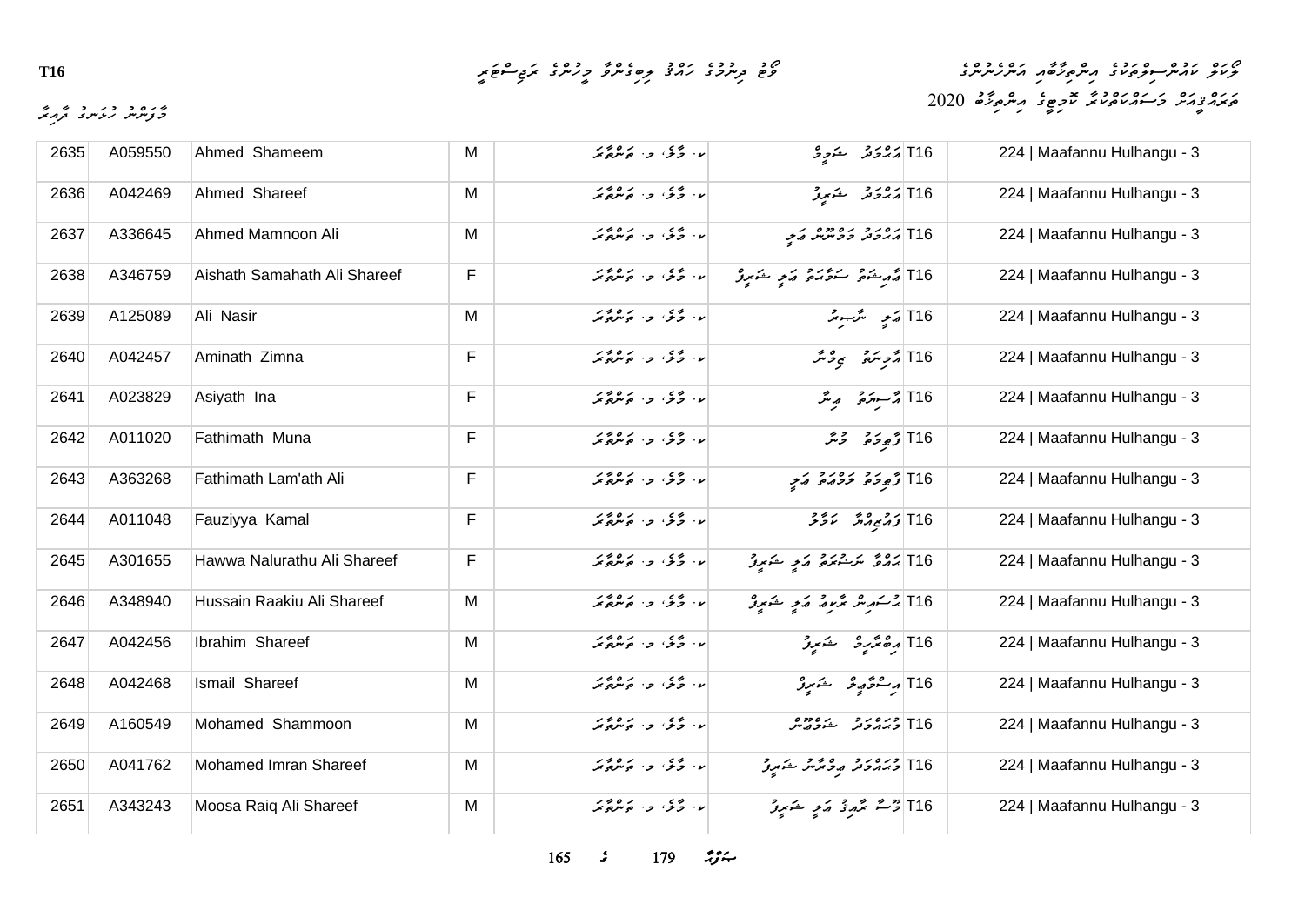*sCw7q7s5w7m< o<n9nOoAw7o< sCq;mAwBoEw7q<m; wBm;vB 2020<sup>, م</sup>وسر در مدد مدرج به مدرم مقرم قرار 2020*<br>موسر المستقرم المستقرم المستقرم المستقرم المستقرم المستقرم المستقرم المستقرم المستقرم المستقرم المستقرم المستقر

| 2652 | A366046 | Nashfa Ahmed Shameem       | F | ، دې د په دوم                | T16 سَرَحْوَدٌ كَدَرْدَتْرٌ حَدَوِدٌ                              | 224   Maafannu Hulhangu - 3 |
|------|---------|----------------------------|---|------------------------------|-------------------------------------------------------------------|-----------------------------|
| 2653 | A366047 | Rasaa Ahmed Shameem        | F | ، دې د په پر                 | T16 يَرَسَّ بَرَبْرَوْتْر حَبَوِرْ                                | 224   Maafannu Hulhangu - 3 |
| 2654 | A149379 | Safwaan Ali                | M | لا د څخه د کاملي             | T16  بەر <i>5 مى</i> ر كەر                                        | 224   Maafannu Hulhangu - 3 |
| 2655 | A254296 | Ahmed Alsan                | M | الا د څکې د الموتوبرنگر      | T16   ئەرىخى ئەمى ئەسىر                                           | 225   Maafannu Hulhangu - 4 |
| 2656 | A047252 | Aminath Rasheeda           | F | ۱۰ د کلی و اموتر پرتر        | T16 م <i>ُّ جِسَعُ مَ</i> حَسِن <i>ُ</i> د                        | 225   Maafannu Hulhangu - 4 |
| 2657 | A352342 | Hussain Asaal              | M | الا المحتى الأرامج وتمريز    | T16 يُرْسَمب <sup>ق</sup> ر مَنْزَى                               | 225   Maafannu Hulhangu - 4 |
| 2658 | A046541 | Ibrahim Shahid             | M | الا د څخه د الموترمرمز       | T16 م <i>وڭ ئۇرى</i> ر ھەرى <i>تى</i>                             | 225   Maafannu Hulhangu - 4 |
| 2659 | A047253 | Mariyam Ibrahim            | F | ۱۰ د کلی و اموتر پروژ        | T16 <i>وَبُرْمَرْوَ بِهِ مُ</i> ْرِيْرِ                           | 225   Maafannu Hulhangu - 4 |
| 2660 | A000849 | Yasir Ali                  | M | الا انحق والمجلة وللمردو     | T16 مرَّسویر م <i>ح</i> رِ                                        | 225   Maafannu Hulhangu - 4 |
| 2661 | A041591 | Adam Areeb Mohamed         | M | الا څخه د المح ش             | T16 جُترى جَرِية وَبَرْدُوتَر                                     | 222   Maafannu Hulhangu - 1 |
| 2662 | A047822 | Abdul Gafoor Mohamed Fulhu | M | ر دی. د گورد                 | T16 پره ده در دو در در دود<br>T16 پر <i>ه مرود زیر دید</i> ر مربو | 223   Maafannu Hulhangu - 2 |
| 2663 | A340027 | Aishath Lafwa Ahmed        | F | ا کار دی د موفراند           | T16 مەم شىم ئىقى مەدەر                                            | 223   Maafannu Hulhangu - 2 |
| 2664 | A052134 | Ali Amir                   | M | ر د کار د کار د د د          | T16 کړې گ <i>ړې</i> گر                                            | 223   Maafannu Hulhangu - 2 |
| 2665 | A034811 | Aminath Fazna              | F | ، د څو، د <sub>م</sub> ونو   | T16 م <i>ۇجىنى دې</i> مىگە                                        | 223   Maafannu Hulhangu - 2 |
| 2666 | A357884 | Aminath Manal Ali          | F | ، د څو، د <sub>م</sub> ونو   | T16 ك <sup>ې</sup> رمىتى 3ىگى كې                                  | 223   Maafannu Hulhangu - 2 |
| 2667 | A047664 | Fathimath Shehenaz         | F | ر، د څو، د <sub>م</sub> ونون | T16 <i>وُ<sub>ج</sub>ودَة</i> شركتينج                             | 223   Maafannu Hulhangu - 2 |
| 2668 | A144463 | Fathimath Manhal Ali       | F | ر، د څو، د <sub>مو</sub> زرو | T16 <i>وَّ<sub>ج</sub>ودَة</i> دَيْرَ وَيُرِ                      | 223   Maafannu Hulhangu - 2 |

## *n8o<n@ qC7m:q5 q7w7m?n>*

*166 s 179 <i>n*<sub>2</sub> *n*<sub>2</sub>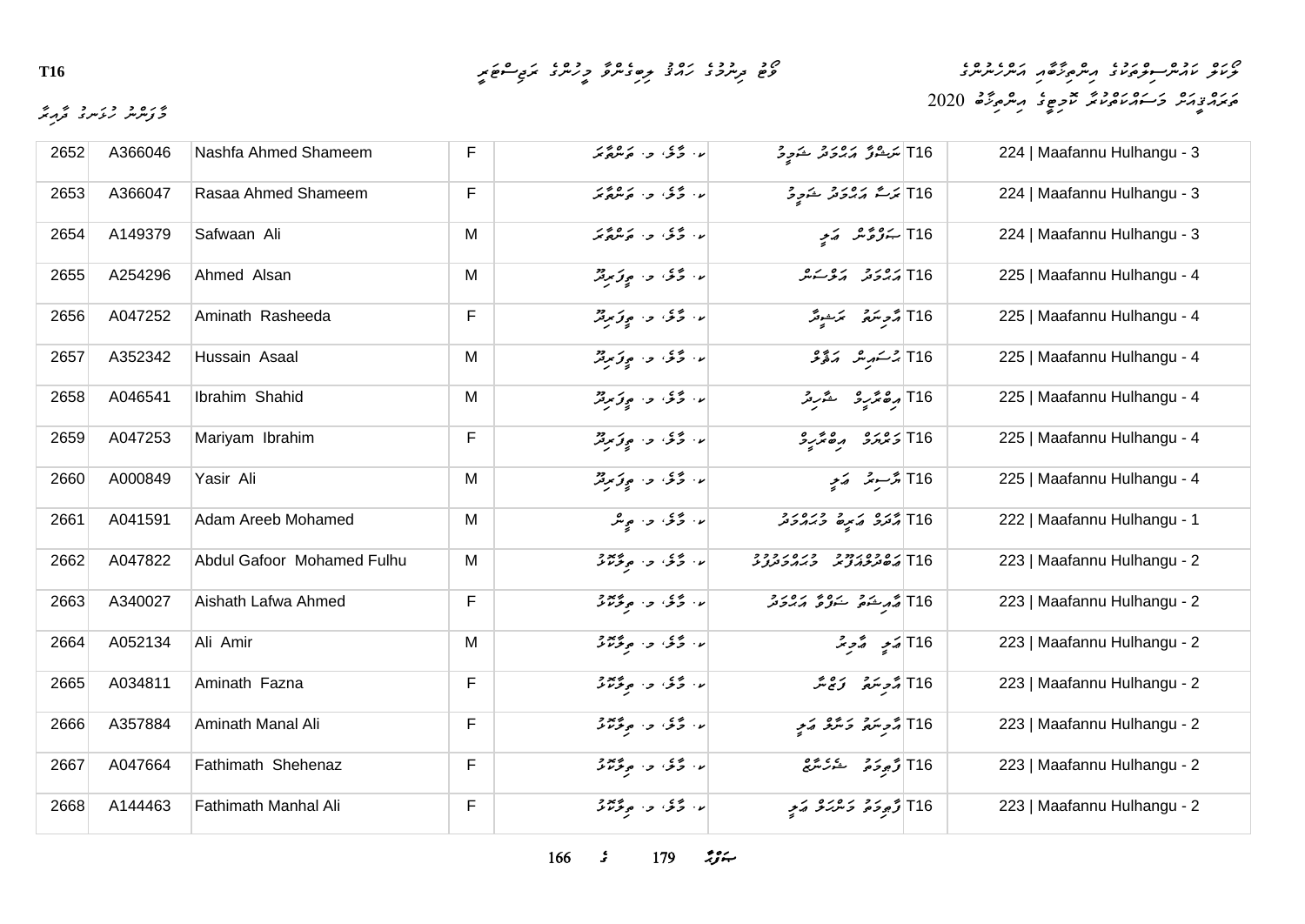*sCw7q7s5w7m< o<n9nOoAw7o< sCq;mAwBoEw7q<m; wBm;vB 2020<sup>, م</sup>وسر در مدد مدرج به مدرم مقرم قرار 2020*<br>موسر المستقرم المستقرم المستقرم المستقرم المستقرم المستقرم المستقرم المستقرم المستقرم المستقرم المستقرم المستقر

| A073275 | Hussain Visam          | M           | پار د محمد د موځوندنو                                               | 223   Maafannu Hulhangu - 2                                                                                                                                                                                                                                                                                                                                                                                                                                                                                                                                             |
|---------|------------------------|-------------|---------------------------------------------------------------------|-------------------------------------------------------------------------------------------------------------------------------------------------------------------------------------------------------------------------------------------------------------------------------------------------------------------------------------------------------------------------------------------------------------------------------------------------------------------------------------------------------------------------------------------------------------------------|
| A073278 | Ibrahim Neesham        | M           | پار د محمد د موځونو د ا                                             | 223   Maafannu Hulhangu - 2                                                                                                                                                                                                                                                                                                                                                                                                                                                                                                                                             |
| A166925 | Mariyam Ajfan          | $\mathsf F$ | ا د گري د امولوده                                                   | 223   Maafannu Hulhangu - 2                                                                                                                                                                                                                                                                                                                                                                                                                                                                                                                                             |
| A047821 | Mariyam Sudhuma        | $\mathsf F$ | الا و د و مولان                                                     | 223   Maafannu Hulhangu - 2                                                                                                                                                                                                                                                                                                                                                                                                                                                                                                                                             |
| A025625 | Aishath Hussain        | F           | الا د گلی او ا موتورگ                                               | 223   Maafannu Hulhangu - 2                                                                                                                                                                                                                                                                                                                                                                                                                                                                                                                                             |
| A041311 | ABDULLA MASOOD         | M           | لا د څخه د اونځوم                                                   | 224   Maafannu Hulhangu - 3                                                                                                                                                                                                                                                                                                                                                                                                                                                                                                                                             |
| A034758 | <b>AHMED MASOOD</b>    | M           | لا د څخه و مونوي                                                    | 224   Maafannu Hulhangu - 3                                                                                                                                                                                                                                                                                                                                                                                                                                                                                                                                             |
| A062253 | <b>ISMAIL MASOOD</b>   | M           | با د گی و هرگوین                                                    | 224   Maafannu Hulhangu - 3                                                                                                                                                                                                                                                                                                                                                                                                                                                                                                                                             |
| A335588 | Laisa Masood           | F           | د د څو، د اونوم                                                     | 224   Maafannu Hulhangu - 3                                                                                                                                                                                                                                                                                                                                                                                                                                                                                                                                             |
| A043448 | Masood Imad            | M           | لا د څخه و مونوي                                                    | 224   Maafannu Hulhangu - 3                                                                                                                                                                                                                                                                                                                                                                                                                                                                                                                                             |
| A034760 | Nadha Masood           | $\mathsf F$ | الا انځنۍ او انځنگوین                                               | 224   Maafannu Hulhangu - 3                                                                                                                                                                                                                                                                                                                                                                                                                                                                                                                                             |
| A056407 | Shaaman Abdulla Masood | M           | $\mathbf{v} \in \mathbb{R}^3$ و الموتى بر                           | 224   Maafannu Hulhangu - 3                                                                                                                                                                                                                                                                                                                                                                                                                                                                                                                                             |
| A334010 | Shamikh Shaaman        | M           | لا د گلی و همگوین                                                   | 224   Maafannu Hulhangu - 3                                                                                                                                                                                                                                                                                                                                                                                                                                                                                                                                             |
| A024214 | Abdulla Abdul Rahman   | M           | ، د د د و و د و د د و د                                             | 224   Maafannu Hulhangu - 3                                                                                                                                                                                                                                                                                                                                                                                                                                                                                                                                             |
| A337190 | Ahmed Nashahu          | M           | لا د څخه د وندې بروي                                                | 224   Maafannu Hulhangu - 3                                                                                                                                                                                                                                                                                                                                                                                                                                                                                                                                             |
| A105247 | Aishath Mizna          | F           | $\begin{pmatrix} 2 & 2 & 3 \\ 3 & 2 & 3 \end{pmatrix}$              | 224   Maafannu Hulhangu - 3                                                                                                                                                                                                                                                                                                                                                                                                                                                                                                                                             |
| A099673 | Aishath Shifaza        | $\mathsf F$ | $\begin{bmatrix} 1 & 1 & 1 \\ 2 & 3 & 5 \\ 3 & 5 & 6 \end{bmatrix}$ | 461   Srilanka / Colombo - 2                                                                                                                                                                                                                                                                                                                                                                                                                                                                                                                                            |
|         |                        |             |                                                                     | T16  پرسک <i>ر بنگ و بسگ</i> و<br>T16 م <i>وڭگرى س</i> ېشى<br>T16 كەبەر بەر ئەرەپ ئەركىس<br>T16 كەبۇر <i>ۇ سەندۇ</i><br>T16 م <i>ەمبىنى تەسەمبىر</i><br>T16 مَەمْراللە ئەمەمە<br>T16 كەبرو كەسىر بىر<br>T16 م سگھري ڪسم <i>ھين</i> و<br>T16 تخ <sub>ص</sub> ر تحریف میں تصویر<br>T16 كەشھەتر مە <i>م</i> ۇتر<br>T16 يَرْتَمَر تَرَ مَ <i>مَّدَّةً وَ</i><br>T16 حَدَّدَ بَهْ صَدَّاللَّهُ كَـ صَفَرَتْهُ<br>T16 حَدَّوِرْ حَدَّوَسْ<br>T16 كەھەرللە كەھ <i>ەرە بويى</i> 3 م<br>T16 كەبرى كى سىر ئىشكە <i>1</i><br>T16 م <i>ۇم شەقى جى</i> مگە<br>T16 مُرِينَمُ مُورَّجٌ |

## *n8o<n@ qC7m:q5 q7w7m?n>*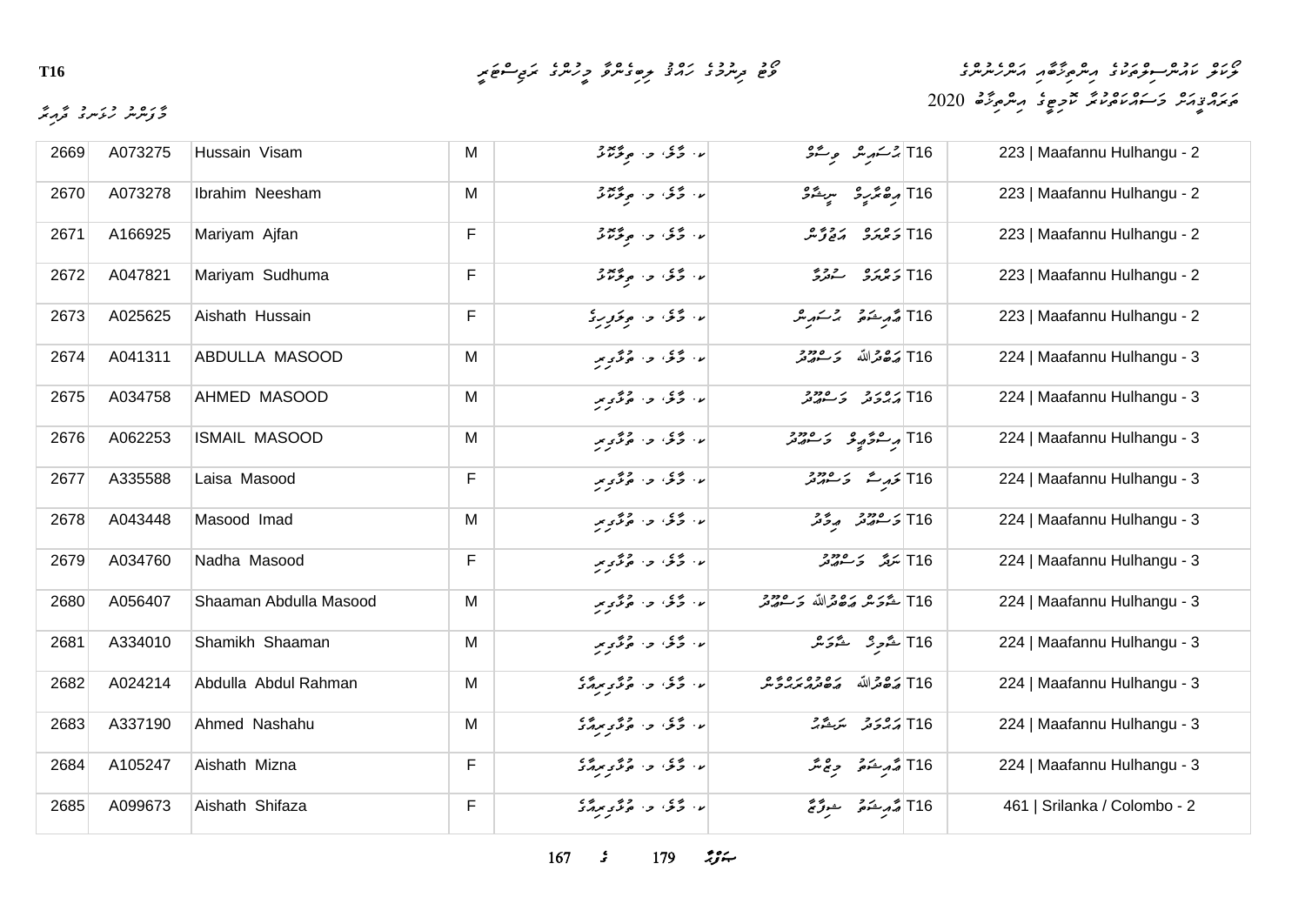*sCw7q7s5w7m< o<n9nOoAw7o< sCq;mAwBoEw7q<m; wBm;vB 2020<sup>, م</sup>وسر در مدد مدرج به مدرم مقرم قرار 2020*<br>موسر المستقرم المستقرم المستقرم المستقرم المستقرم المستقرم المستقرم المستقرم المستقرم المستقرم المستقرم المستقر

| 2686 | A161450 | Ali Aiman             | M | لا کری دا وی بردی                                           | T16 <i>ڇَجِ - پَهُ ج</i> َنَّرُ                              | 224   Maafannu Hulhangu - 3 |
|------|---------|-----------------------|---|-------------------------------------------------------------|--------------------------------------------------------------|-----------------------------|
| 2687 | A102271 | Ali Sarfeez           | M | لا : وَکَّوْ و الْمُؤْتَّوِمِهْدُوْ                         | T16 <i>ڇُجِ سَمَرُوِجُ</i>                                   | 224   Maafannu Hulhangu - 3 |
| 2688 | A218730 | AMINATH WAHEEDA       | F | ر، وګو، د، وګومه ده                                         | T16 مُج <i>سَعُ وَب</i> ِعٌ                                  | 224   Maafannu Hulhangu - 3 |
| 2689 | A103119 | Fathimath Sudhuna     | F | لا د څو د ورځویږون                                          | T16 گۇج <sub>و</sub> چە ئەمىرىتىر                            | 224   Maafannu Hulhangu - 3 |
| 2690 | A319337 | Hawwa Shiuna          | F | لا د څو د ورځونده                                           | T16 <i>بَدْهُدٌ</i> جَمِيْرٌ                                 | 224   Maafannu Hulhangu - 3 |
| 2691 | A364191 | Hidhaya Shafeeg       | F | ، د د د و و د و د د د                                       | T16 <i>رِمَّرْهُ شَوِي</i> ْ                                 | 224   Maafannu Hulhangu - 3 |
| 2692 | A034202 | Ibrahim Rasheed       | M | ر، وګو، د، وګومه ده                                         | T16 <sub>م</sub> ەنگەر <sup>و</sup> ىمىش <sub>ى</sub> نىر    | 91   R. Alifushi - 3        |
| 2693 | A346689 | Ibrahim Rishwan       | M | ، د کار د وگار ده                                           | T16 بر <i>ەنگەر ئەسىمىشۇنى</i> ر                             | 224   Maafannu Hulhangu - 3 |
| 2694 | A043322 | Mariyam Rasheeda      | F | ، د کار د وگار ده                                           | T16 كەنگەنى - ئەخبەن <i>گ</i> ە                              | 224   Maafannu Hulhangu - 3 |
| 2695 | A132527 | Mariyam Sifna         | F | لا د څو د ورځونده                                           | T16 <i>وَبُرْدَة</i> سِوْنَدَ                                | 224   Maafannu Hulhangu - 3 |
| 2696 | A331448 | Mariyam Nuha Sarfeez  | F | ر، وګو، د، وګومه ده                                         | T16 كەنگەر ئەرمەت سىنگەن <sub>ى</sub> ج                      | 224   Maafannu Hulhangu - 3 |
| 2697 | A035099 | Mohamed Rasheed       | M | ر، وګو، د، وګومه ده                                         | T16  <i>وُيَەڤەقە</i> مَرْج <sup>ە</sup> تە                  | 224   Maafannu Hulhangu - 3 |
| 2698 | A037924 | Aishath Lua Shaheer   | F | י כי כי פיני כי כי<br>י כי פי פיעינטית                      | T16 مُەمِسْتَمْ قْرَمُّ سَىرِيْر                             | 225   Maafannu Hulhangu - 4 |
| 2699 | A066814 | Aishath Reehaam Haris | F | لا د محکي د اورده د د                                       | T16 مُەب ئەم برگە گەبرە                                      | 225   Maafannu Hulhangu - 4 |
| 2700 | A066734 | Aminath Reeman Haris  | F |                                                             | T16 مَّ حِسَمَ مِرحَّ مَّ مَسِمَّ                            | 225   Maafannu Hulhangu - 4 |
| 2701 | A037916 | Hafsa Ibrahim         | F | ر، دی د. دوره در در د.<br>را، دگری د. <u>ه برنام</u> رنامبر | T16 ئەۋىبە مەھەردى                                           | 225   Maafannu Hulhangu - 4 |
| 2702 | A159036 | Hassan Alwan Ibrahim  | M | ر د محوی د دوروره د د د<br>د اوگوار و هم در در در س         | T16   يَرْسَمْ مُدَمَّرَةً مَّرْ مِنْ مُرْسَرَةً مِنْ مَرْسَ | 225   Maafannu Hulhangu - 4 |

*n8o<n@ qC7m:q5 q7w7m?n>*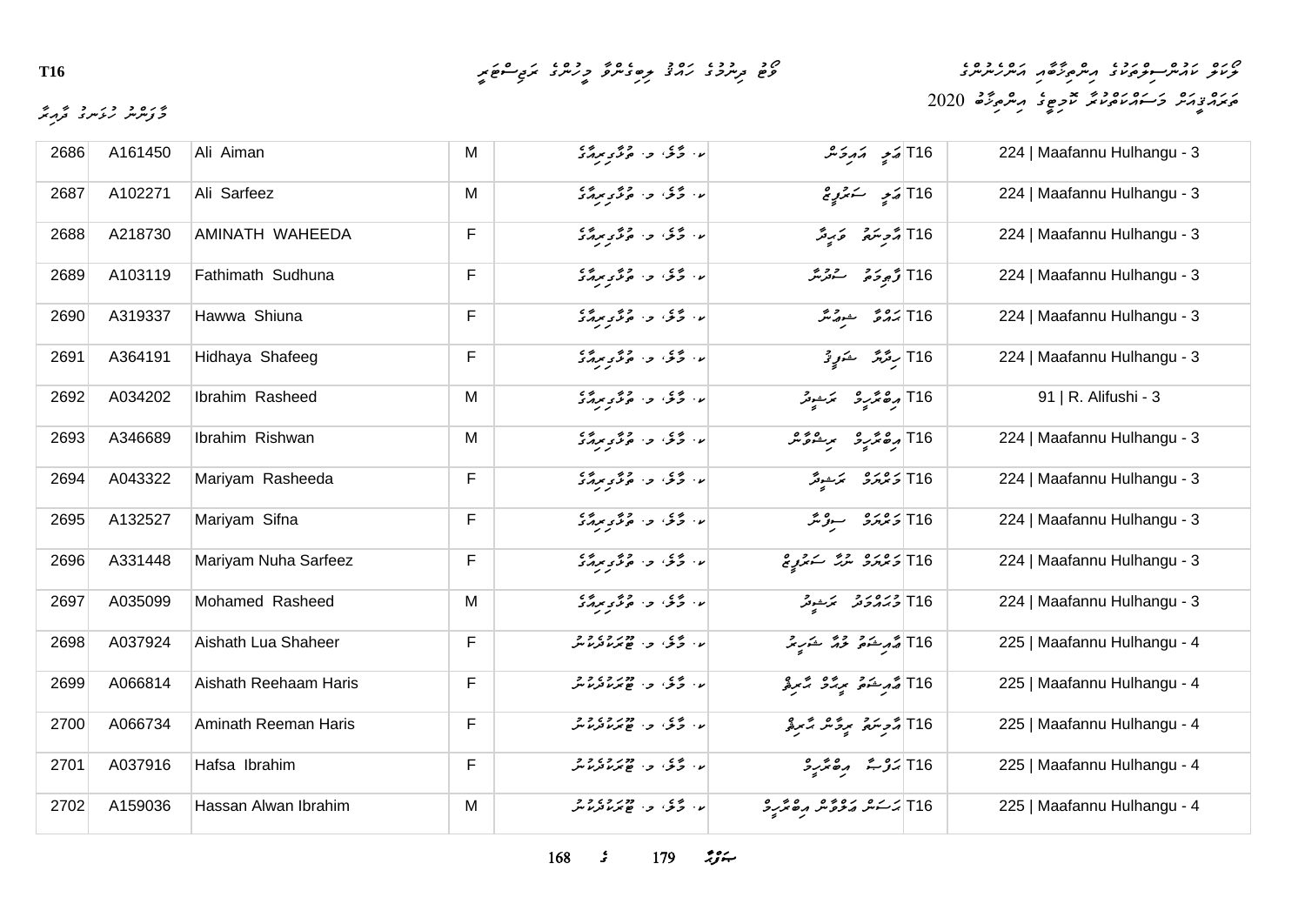*sCw7q7s5w7m< o<n9nOoAw7o< sCq;mAwBoEw7q<m; wBm;vB 2020<sup>, م</sup>وسر در مدد مدرج به مدرم مقرم قرار 2020*<br>موسر المستقرم المستقرم المستقرم المستقرم المستقرم المستقرم المستقرم المستقرم المستقرم المستقرم المستقرم المستقر

| A027946 | Mohamed Haris                  | M | ו כבי כי פיני כביב.<br>יו כבי כי פיני נגיות            | T16 <i>2522 كەيدۇ</i>                                  | 225   Maafannu Hulhangu - 4 |
|---------|--------------------------------|---|--------------------------------------------------------|--------------------------------------------------------|-----------------------------|
| A089522 | Mohamed Ulwy Shaheer           | M | ر، دی د. دوروره دو<br>را، دگری د. همزدان               | T16   <i>دْبُهْدُوَنْدْ مْ</i> كُومٍ حَ <i>دَرٍيْد</i> | 225   Maafannu Hulhangu - 4 |
| A088919 | <b>Abdul Ahad Ahmed Nizar</b>  | M | 36.5.5.1                                               | T16 مەھىر <i>وم برىق مەدرە</i> سېڭ ئى                  | 225   Maafannu Hulhangu - 4 |
| A126359 | <b>Abdul Awwal Ahmed Nizar</b> | M | $\begin{bmatrix} 0 & 0 & 0 \\ 0 & 0 & 0 \end{bmatrix}$ | T16 <i>مەھىرمەم مەمەدىسى مە</i> مە                     | 225   Maafannu Hulhangu - 4 |
| A325349 | <b>Abdul Noor Ahmed Nizar</b>  | M | 38.5.5.7                                               | T16 رە دومبر رورد سرگانز                               | 225   Maafannu Hulhangu - 4 |
| A363962 | Abdul Rahman Mohamed           | M | ر، دې د عو                                             | T16 پەھ <i>دەمدەمور دىم</i> دەرد                       | 225   Maafannu Hulhangu - 4 |
| A344003 | <b>Hikmah Ahmed Nizar</b>      | F | 38.5.5.7                                               | T16 بەر بۇ ئۇي ئۇي سېنجىتى                             | 225   Maafannu Hulhangu - 4 |
| A126110 | <b>Hudha Ahmed Nizar</b>       | F | 98.59.5                                                | T16 رُنَّزُ <i>مَدْدَوَنْرُ</i> سِيِّ مُرَّ            | 225   Maafannu Hulhangu - 4 |
| A084553 | <b>Mohamed Manik</b>           | M | 98.55.7                                                | T16 <i>وَبَرْدُوَنْدْ وَسِرْ</i>                       | 225   Maafannu Hulhangu - 4 |
| A081331 | Abdulla Moosa                  | M | الأرتج في الأراد وتري من                               | T16 كەھىراللە ج <sup>ىم</sup> ە                        | 595   Maafannu Hulhangu-5   |
| A262272 | Adheedha Hussain               | F | با ان گلی او اندازه می                                 | T16 كەيرى <i>گە بەستەپ بى</i> ر                        | 595   Maafannu Hulhangu-5   |
| A147424 | Ahmed Hussain                  | M | الا الحجي، والمكروب                                    | T16   كەبۇ ئەسىر ئەسىر بىر                             | 595   Maafannu Hulhangu-5   |
| A127774 | Aishath Yoosuf                 | F | الأستحق الماستمري من                                   | T16 مُرمِشَعْرِ مَرْتَبَرْ                             | 595   Maafannu Hulhangu-5   |
| A330834 | Aminath Hussain                | F | الأستحق الأستمري من                                    | T16 مَّ حِسَمَة مَسْتَمَدِيْثَر                        | 595   Maafannu Hulhangu-5   |
| A150081 | Aminath Ahmed Jaleel           | F | الأرتج في الأراد وتري من                               | T16 تَرْمِ سَمَّةَ ۖ تَدَوَمَّرَ ۖ تَحَمَّدٍ حَ        | 595   Maafannu Hulhangu-5   |
| A070489 | Easa Yoosuf                    | M | الاستحق وسقفري من                                      | T16 <sub>جو</sub> شہ پیشہو                             | 595   Maafannu Hulhangu-5   |
| A115686 | Fathimath Zuhudha              | F | الأرمح كمحارج والمتمادي من                             | T16 <i>وُجوحَة ج</i> <sup>2</sup> مَّد                 | 595   Maafannu Hulhangu-5   |
|         |                                |   |                                                        |                                                        |                             |

*n8o<n@ qC7m:q5 q7w7m?n>*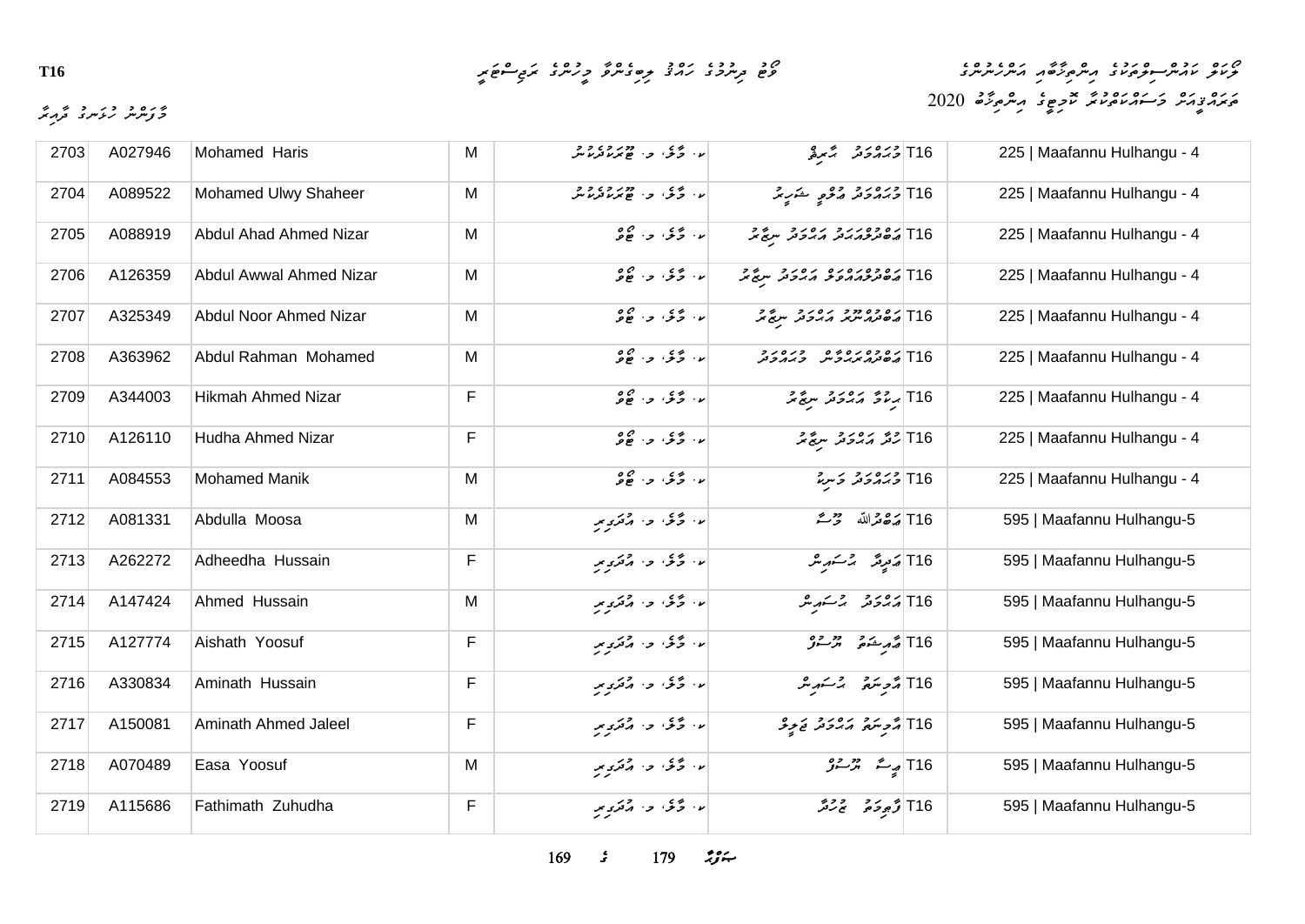*sCw7q7s5w7m< o<n9nOoAw7o< sCq;mAwBoEw7q<m; wBm;vB 2020<sup>, م</sup>وسر در مدد مدرج به مدرم مقرم قرار 2020*<br>موسر المستقرم المستقرم المستقرم المستقرم المستقرم المستقرم المستقرم المستقرم المستقرم المستقرم المستقرم المستقر

| 2720 | A070488 | Hareera Yoosuf      | F | الا الحجي الأراد المكروب       | T16   يَهِيمُ قَرْسُوْتُرْ                    | 595   Maafannu Hulhangu-5   |
|------|---------|---------------------|---|--------------------------------|-----------------------------------------------|-----------------------------|
| 2721 | A133054 | Hussain Yoosuf      | M | الا انحق والمكروب              | T16 يز <i>شهر شهر ميز شو</i> ه                | 595   Maafannu Hulhangu-5   |
| 2722 | A146448 | Imran Hussain       | M | الأرمح كما والمتحري من         | T16 <sub>مو</sub> وْتَرْسْ كَرْسَهِ شْ        | 595   Maafannu Hulhangu-5   |
| 2723 | A166720 | Jabir Hussain       | M | الا الحجمي المال المكروب       | T16 محَ <i>وجد برُسكو</i> بر                  | 595   Maafannu Hulhangu-5   |
| 2724 | A394468 | Maisa Esa           | F | الا الحجمي الاراد وكروس        | T16 ڈرٹ <sub>می</sub> ٹ                       | 595   Maafannu Hulhangu-5   |
| 2725 | A394423 | Minhaj Easa         | M | با ان گلی او ان انگلامی می     | T16 <i>وِ بڑج</i> ۾ پُ ج                      | 595   Maafannu Hulhangu-5   |
| 2726 | A332485 | Moonisa Easa        | F | الاستحق وسلطمي                 | T16 قُرْسِهُ پِسُهُ                           | 595   Maafannu Hulhangu-5   |
| 2727 | A037138 | Muhammad Thaufeeq   | M | الاستحق وسلمتي                 | T16 <i>3223 م م تو</i> في <i>ر</i>            | 595   Maafannu Hulhangu-5   |
| 2728 | A350364 | Munshid Eesa        | M | الأستحق وسلطمي                 | T16 ۇير <sub>ىشو</sub> تر ب <sub>ې</sub> رىگە | 595   Maafannu Hulhangu-5   |
| 2729 | A124363 | Nooh Hussain        | M | الا الحجمي الاراد و و و تري بل | T16 يترج ب <sub>م شكو</sub> يتر               | 595   Maafannu Hulhangu-5   |
| 2730 | A051809 | Ali Rasheed         | M | لا په مخکې د اور مرکز شوه ش    | T16 <i>۾ ۾ مڌيو</i> ر                         | 222   Maafannu Hulhangu - 1 |
| 2731 | A373569 | Mohamed Haniu Ali   | M | لا د څخه د امروسها             | T16   ج. بروتر رحمبر كم مركز                  | 222   Maafannu Hulhangu - 1 |
| 2732 | A086311 | Mohamed Rashad      | M | ر، وګڼ و، م <i>رب</i> و        | T16 <i>وُبَرُوْدَوْ</i> بَرَحْمَرُ            | 224   Maafannu Hulhangu - 3 |
| 2733 | A123934 | Aishath Rukhushath  | F | لا د څخه د امروزو              | T16 مۇم <i>رىشمۇ بىردىسكە</i>                 | 595   Maafannu Hulhangu-5   |
| 2734 | A075164 | Ali Shahurathullah  | M | لا : وَتَوْا وا الْمُؤْوَوَّ   | T16 كەمچە     سەڭرىمكە للە                    | 595   Maafannu Hulhangu-5   |
| 2735 | A025447 | Fathimath Shuhurath | F | الا د څوک د امگري ک            | T16 ر <i>ڳوچو شرحينو</i>                      | 595   Maafannu Hulhangu-5   |
| 2736 | A104743 | Hussain Hazrathulla | M | الا د څوک د امگري ک            | T16 كەسكەر بىر مەنتىدىكە للە                  | 595   Maafannu Hulhangu-5   |

## *n8o<n@ qC7m:q5 q7w7m?n>*

*170 s 179 n***<sub>3</sub>** *n*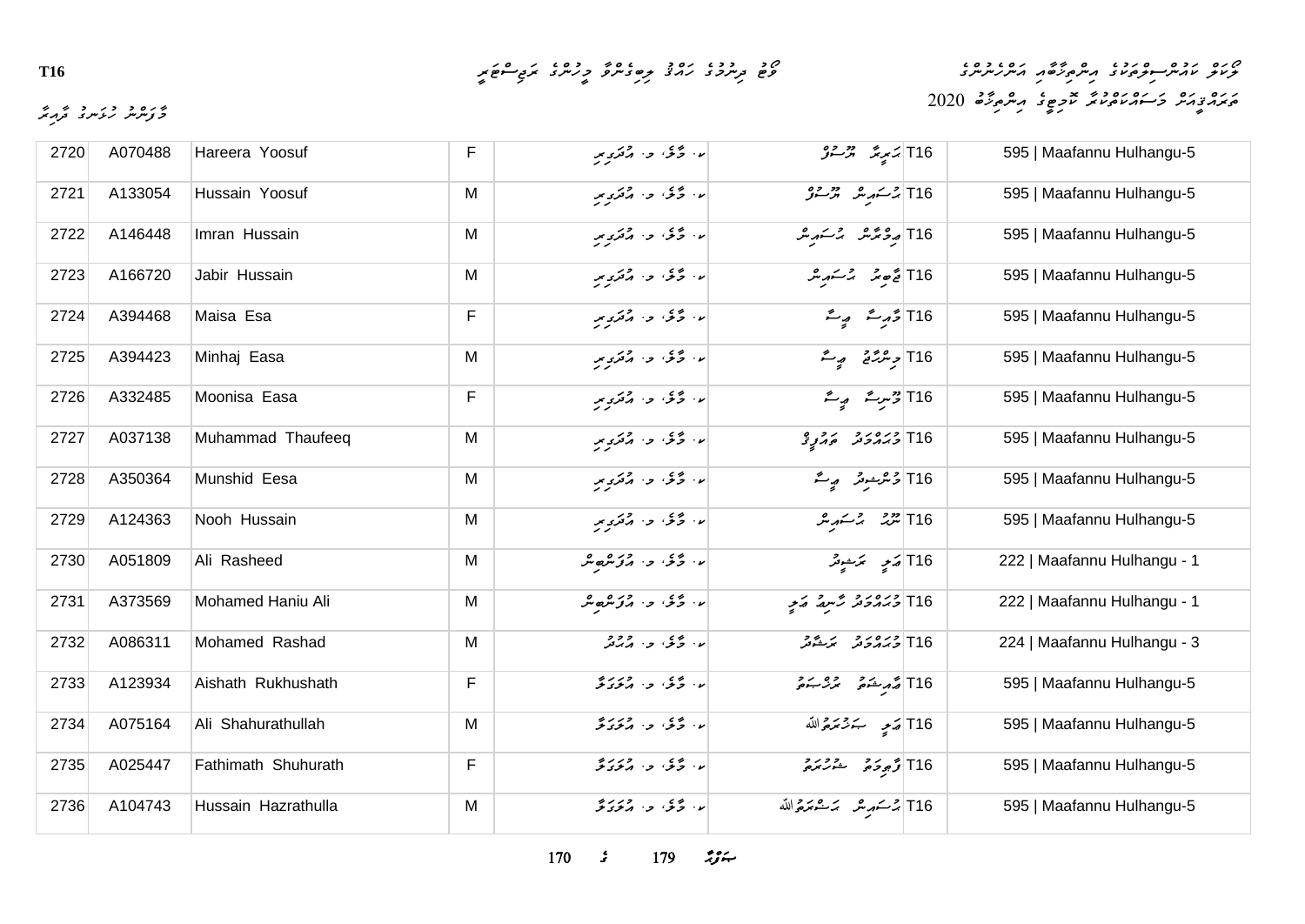*sCw7q7s5w7m< o<n9nOoAw7o< sCq;mAwBoEw7q<m; wBm;vB* م من المسجد المسجد المسجد المسجد المسجد العام 2020<br>مسجد المسجد المسجد المسجد المسجد المسجد المسجد المسجد المسجد ال

#### *n8o<n@ qC7m:q5 q7w7m?n>*

| 2737 | A067533 | Mohamed Qudrathulla       | М            | ۱۰ څخه د کمر <i>و</i> ځو                                                                                                                                                                                                                                                                                                     | T16 <i>وَبَرْدُوَ</i> تَرَ تَرْتَزَيْرَ اللّه                 | 595   Maafannu Hulhangu-5   |
|------|---------|---------------------------|--------------|------------------------------------------------------------------------------------------------------------------------------------------------------------------------------------------------------------------------------------------------------------------------------------------------------------------------------|---------------------------------------------------------------|-----------------------------|
| 2738 | A138440 | Ahzeera Ahmed             | $\mathsf F$  |                                                                                                                                                                                                                                                                                                                              | T16 كەرىپ <i>قەرىخەت</i> ر                                    | 224   Maafannu Hulhangu - 3 |
| 2739 | A166894 | Ashad Maahir              | M            |                                                                                                                                                                                                                                                                                                                              | T16 كەش <i>ەت قەرى</i> تى                                     | 224   Maafannu Hulhangu - 3 |
| 2740 | A035107 | Hamzath                   | M            |                                                                                                                                                                                                                                                                                                                              | 555/116                                                       | 224   Maafannu Hulhangu - 3 |
| 2741 | A035374 | Latheefa Ahmed            | F            |                                                                                                                                                                                                                                                                                                                              | T16 كۇم <sub>ۇ</sub> گ كەند <i>ى</i> كى                       | 224   Maafannu Hulhangu - 3 |
| 2742 | A010546 | Mohamed Ashraf            | M            | $\begin{bmatrix} 0 & 0 & 0 & 0 & 0 & 0 \\ 0 & 0 & 0 & 0 & 0 \\ 0 & 0 & 0 & 0 & 0 \\ 0 & 0 & 0 & 0 & 0 \\ 0 & 0 & 0 & 0 & 0 \\ 0 & 0 & 0 & 0 & 0 \\ 0 & 0 & 0 & 0 & 0 \\ 0 & 0 & 0 & 0 & 0 \\ 0 & 0 & 0 & 0 & 0 \\ 0 & 0 & 0 & 0 & 0 \\ 0 & 0 & 0 & 0 & 0 \\ 0 & 0 & 0 & 0 & 0 \\ 0 & 0 & 0 & 0 & 0 \\ 0 & 0 & 0 & 0 & 0 \\ $ | T16 تربر 1957 كەشلىرى                                         | 285   Dh. Kudahuvadhoo - 2  |
| 2743 | A357241 | Mohamed Irufan            | M            |                                                                                                                                                                                                                                                                                                                              | T16  <i>32,322 م</i> ىر <i>ۇ</i> ش                            | 224   Maafannu Hulhangu - 3 |
| 2744 | A124350 | Mohamed Rizwan            | M            |                                                                                                                                                                                                                                                                                                                              | T16 <i>2282 برندۇنل</i>                                       | 224   Maafannu Hulhangu - 3 |
| 2745 | A132856 | Noorannahaaru Mohamed     | F            |                                                                                                                                                                                                                                                                                                                              | T16 <i>نېزىگەنگەنگە</i> ئە <i>رەبەد</i>                       | 224   Maafannu Hulhangu - 3 |
| 2746 | A070376 | Ahmed Mohamed             | M            | لا : د څو د د اوسرنا                                                                                                                                                                                                                                                                                                         | T16   <i>جَهْدُوَ حَمَدُ وَجُودُو</i>                         | 222   Maafannu Hulhangu - 1 |
| 2747 | A022952 | Fathimath Ali             | F            | پار ځنځوا د اور اور پر                                                                                                                                                                                                                                                                                                       | T16 <i>وُّجِ دَمَّة - مَ</i> حٍ                               | 222   Maafannu Hulhangu - 1 |
| 2748 | A120032 | Mohamed Ayaz              | M            | پار ځنځوا د اور اور لر                                                                                                                                                                                                                                                                                                       | T16 <i>جەنەدىنە</i> مە <i>ش</i> ى                             | 222   Maafannu Hulhangu - 1 |
| 2749 | A038668 | <b>Abdul Samad Yoosuf</b> | M            | لا د څخه د وه دي                                                                                                                                                                                                                                                                                                             | T16 كەھەر كەندى بىر يېزىيەتى                                  | 224   Maafannu Hulhangu - 3 |
| 2750 | A038667 | Ahmed Shaffaq             | $\mathsf{M}$ | لا د څخه د وه ومړي                                                                                                                                                                                                                                                                                                           | T16 كەبرى ئەرگە قىچە ئەرگە تەركىيە ئا                         | 224   Maafannu Hulhangu - 3 |
| 2751 | A061379 | Aishath Wilaya            | F            | $\mathbf{v} \cdot \mathbf{v} \mathbf{v} \cdot \mathbf{v} \cdot \mathbf{v}$                                                                                                                                                                                                                                                   | T16 صَّرِحَتَمَّ وِقَ <i>مَّ</i>                              | 224   Maafannu Hulhangu - 3 |
| 2752 | A022904 | MOHAMED VIFAQ ABDUL SAMAD | M            | $x 38.5 - 32.$                                                                                                                                                                                                                                                                                                               | T16 وبرورو موتوفه مقدم بدرو<br>T16 وبرمرونر موتوفه مقدم بدونر | 224   Maafannu Hulhangu - 3 |
| 2753 | A126530 | Ahmed Savaad              | M            | لا د څخه د وسرده پر                                                                                                                                                                                                                                                                                                          | T16 كەبرى ئىمەمىر                                             | 225   Maafannu Hulhangu - 4 |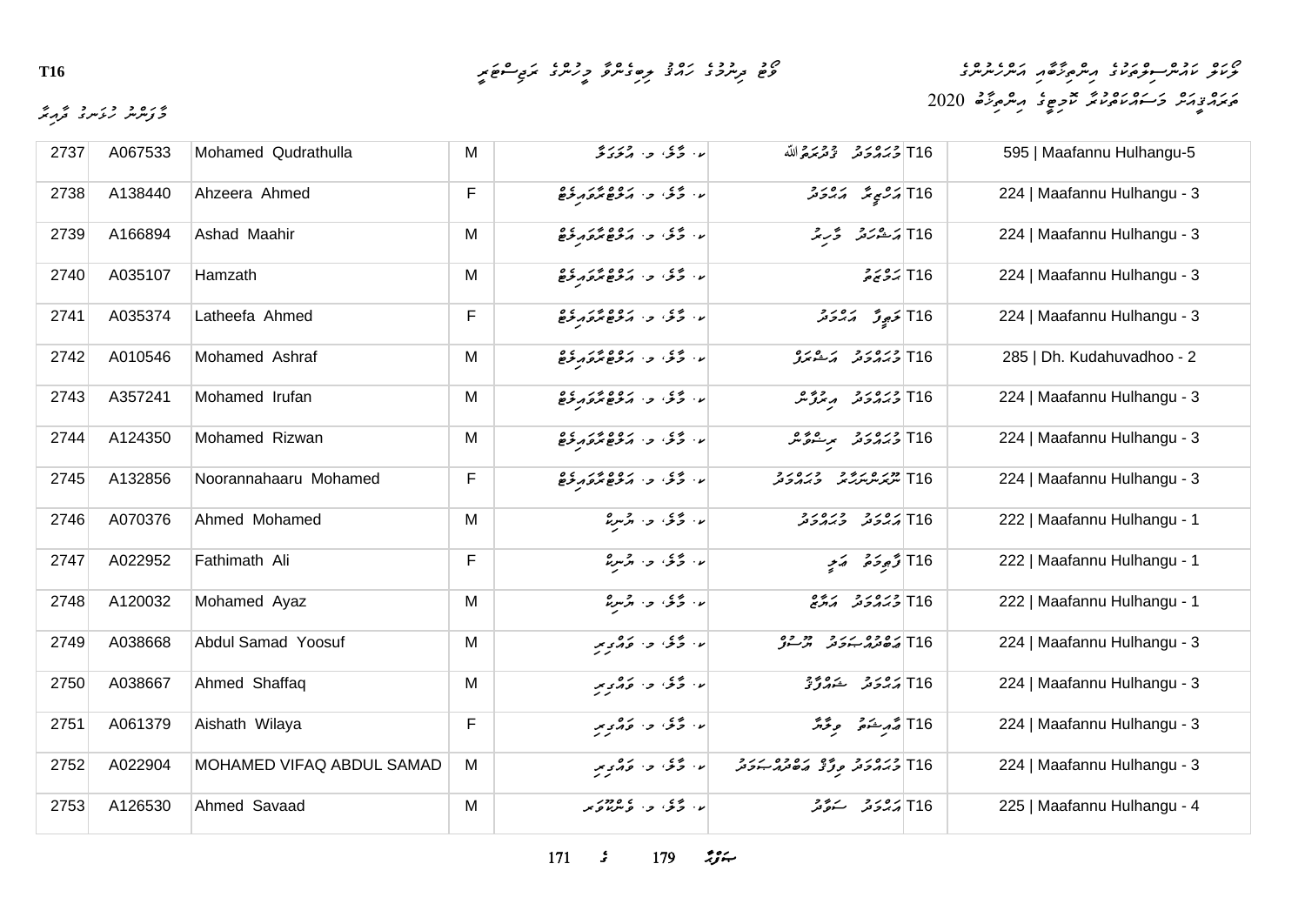*sCw7q7s5w7m< o<n9nOoAw7o< sCq;mAwBoEw7q<m; wBm;vB 2020<sup>, م</sup>وسوق المسجد التحقيق وسرمونية والم*جمع المسجد المسجد المسجد المسجد المسجد المسجد المسجد المسجد المسجد ال

| 2754 | A062961 | Aishath Shehenaz          | F | ر، دی. د. ۱۶۶۵ و.<br>را، دگر، د. وسردوبر     | T16 مەم ئىشمى ئىش <i>ەر ئىگى</i> ج                                                                         | 225   Maafannu Hulhangu - 4 |
|------|---------|---------------------------|---|----------------------------------------------|------------------------------------------------------------------------------------------------------------|-----------------------------|
| 2755 | A059775 | Ali Rasheed               | M | ۴۵ وي.<br>۴۰ وگې و وسر <i>لاون</i> د         | T16 <i>ھَي</i> مَڻيومَّر                                                                                   | 225   Maafannu Hulhangu - 4 |
| 2756 | A062962 | Aminath Shamoona          | F | ۲۵۵ وي.<br>۲۰ وگې و وسرلانونو                | T16 مَّ حِسَمَ حَسَّ مِهْ مِسْتَرَ مِسْر                                                                   | 225   Maafannu Hulhangu - 4 |
| 2757 | A047163 | <b>FAIZA MOHAMED DIDI</b> | F | ر، دی. د. د. ۱۶۶۵ و.<br>د. وگو، د. وسردوبر   |                                                                                                            | 225   Maafannu Hulhangu - 4 |
| 2758 | A062132 | Fathimath Sausan          | F | ، دی، داردور<br>۱۰ ژنگی دا وسردوبر           | T16 <i>وَّجوحَ</i> هُمَ سَنَهْرَسَتَ مَدْ                                                                  | 225   Maafannu Hulhangu - 4 |
| 2759 | A151615 | Ibrahim Samin             | M | ، دی، د، دور.<br>۱۰ ژنگ د، وسر <i>نا</i> وبر | T16 <sub>ا</sub> رەتمەر ئىستىمىتىسى<br>                                                                    | 225   Maafannu Hulhangu - 4 |
| 2760 | A062960 | Mariyam Sama              | F | ر، دی که دوره در در ۱۶۶۵ میل                 | $5 - 22$ $\leq$ T16                                                                                        | 225   Maafannu Hulhangu - 4 |
| 2761 | A051046 | Mohamed Rasheed           | M |                                              | T16  <i>وْبَہُ وَمَرَ</i> مَرْشِیْتَر                                                                      | 225   Maafannu Hulhangu - 4 |
| 2762 | A062955 | Mohamed Saail             | M |                                              | T16  <i>3223 سگ</i> ري                                                                                     | 225   Maafannu Hulhangu - 4 |
| 2763 | A001643 | Mohamed Musthafa          | M | ، دې د وسروسيز د                             | T16 <i>جەمەدە</i> جىب <i>وۋ</i>                                                                            | 223   Maafannu Hulhangu - 2 |
| 2764 | A061357 | Mujuthaba Ali             | M | ر، دې د، د وسروسرونو                         | T16 وُوْءَ ۾َ مَر                                                                                          | 223   Maafannu Hulhangu - 2 |
| 2765 | A157930 | Abdulla Naafiu Saleem     | M | الا د دی وا چې تر                            | T16 كەھەراللە ش <i>ور2 سەرد</i>                                                                            | 225   Maafannu Hulhangu - 4 |
| 2766 | A129011 | Aishath Mohamed           | F | ۱۰ وګي و ووتر                                | T16 مەم ئىق ئەم ئەربىرىد                                                                                   | 225   Maafannu Hulhangu - 4 |
| 2767 | A036124 | Aishath Sara Ibrahim      | F | ، د څو، د ، وومړ                             | T16 مەم شىر مىتىر مەھ <i>مەر ب</i>                                                                         | 225   Maafannu Hulhangu - 4 |
| 2768 | A387317 | Aminath Ikraam Adil       | F | ، د څو، د ، وومړ                             | T16 مُرج <i>دَة مِنْ مُدَّة مُ</i> عِرف <i>ة</i>                                                           | 225   Maafannu Hulhangu - 4 |
| 2769 | A031831 | Arifa Moosa               | F | ، د څو، د ، وه پر                            | T16 مُحرِزٌ حَرْثَہُ                                                                                       | 225   Maafannu Hulhangu - 4 |
| 2770 | A166786 | Fathmath Zimna Ibrahim    | F | ۱۰ د څخه د اوه تر                            | T16 أ <i>ؤودة</i> وكاند ما محمد بالمحمد المحمد المحمد المحمد بير محمد المحمد المحمد المحمد المحمد المحمد ا | 225   Maafannu Hulhangu - 4 |

*n8o<n@ qC7m:q5 q7w7m?n>*

*172 s 179 n***<sub>2</sub>** *n*<sub>2</sub>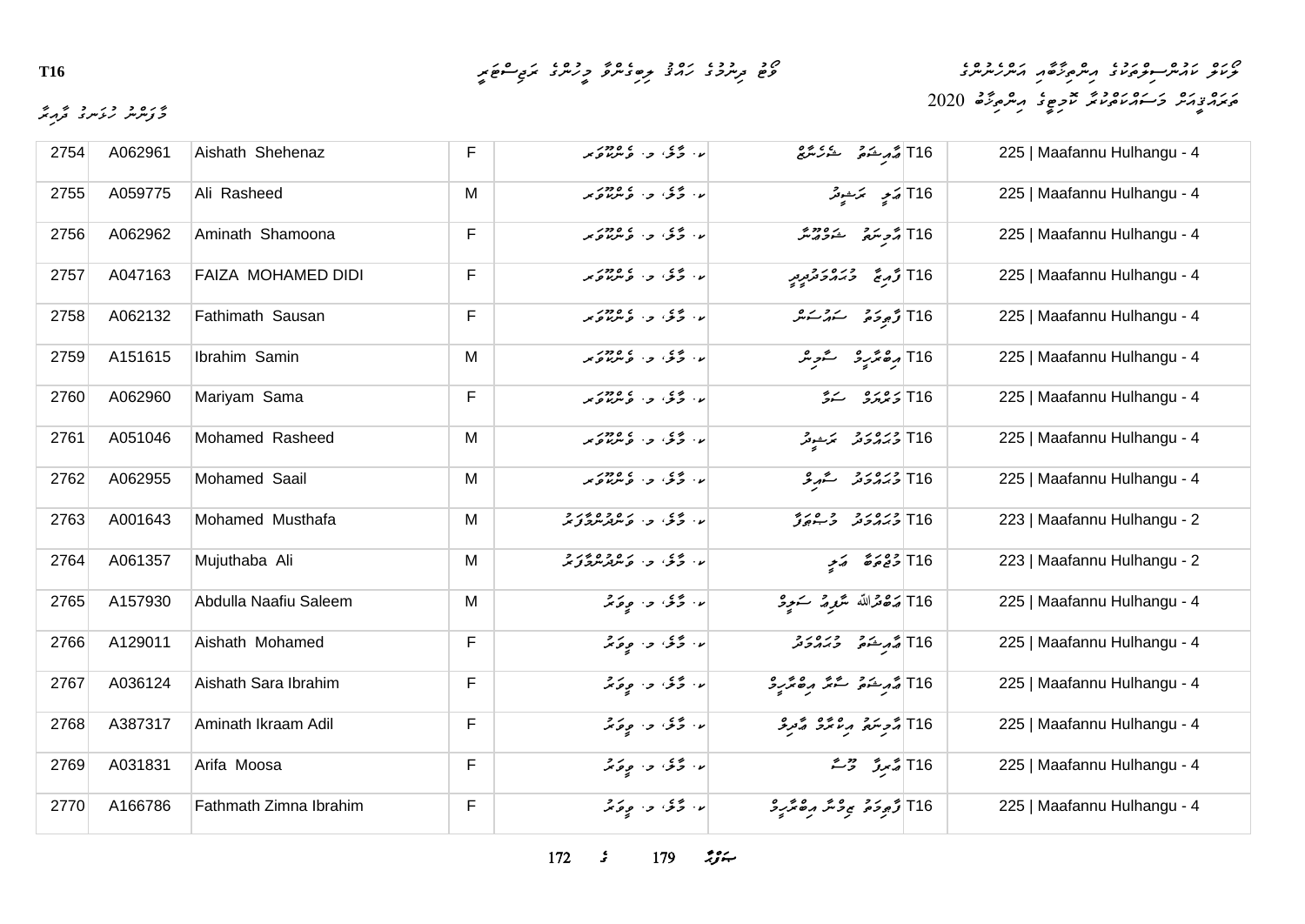*sCw7q7s5w7m< o<n9nOoAw7o< sCq;mAwBoEw7q<m; wBm;vB 2020<sup>, م</sup>وسوق المسجد التحقيق وسرمونية والم*جمع المسجد المسجد المسجد المسجد المسجد المسجد المسجد المسجد المسجد ال

#### *n8o<n@ qC7m:q5 q7w7m?n>*

| 2771 | A027994 | <b>IBRAHIM ALI</b>          | M           | الا . وَ فَي الله و و و تو                       | T16 ر <i>ەھتىپ</i> ۇ م <i>ەي</i>                       | 225   Maafannu Hulhangu - 4 |
|------|---------|-----------------------------|-------------|--------------------------------------------------|--------------------------------------------------------|-----------------------------|
| 2772 | A072924 | Jadhulla Saleem             | M           | ، دڅو، د په نو                                   | T16 قَوْمَرْاللّه     سَمَعِرْدُ                       | 225   Maafannu Hulhangu - 4 |
| 2773 | A036125 | <b>ZULAIKHA IBRAHIM</b>     | $\mathsf F$ | الا د څخه وا د ده تر                             | T16 يُحَمِّدِنَّة مِنْ يُحِرِّدُ                       | 225   Maafannu Hulhangu - 4 |
| 2774 | A120098 | <b>Ahmed Rinan Fareed</b>   | M           | $\stackrel{\circ}{\mathscr{S}}$ ر گاه د گاه کاره | T16 كەبۇبۇقە بېرىگەنگە تۇيوبۇ                          | 225   Maafannu Hulhangu - 4 |
| 2775 | A337345 | Mohamed Inan Fareed         | M           |                                                  | T16 <i>دُبُہُ دُوَمَّہ وَسُرَّہُ وَسِ</i> مِہُ         | 225   Maafannu Hulhangu - 4 |
| 2776 | A038954 | Nazima Shameem              | F           | الا المحمق الماسي والمحيض                        | T16 مَّنمِرَّ شَرِرْ و                                 | 225   Maafannu Hulhangu - 4 |
| 2777 | A042679 | Fathimath Shirmeena Mohamed | F           | $\mathcal{L}(\mathcal{L})$ ، وَمَحْرَمَتْ        | T16 ر <i>ُّ ۾ حَمْ</i> شِمْرِ شَ <sup>مِ</sup> دُبِرور | 223   Maafannu Hulhangu - 2 |
| 2778 | A330698 | Mariyam Jumau Ahmed         | F           | الا د گلی و کاموژنگ                              | T16 كرمره ووو رورو                                     | 223   Maafannu Hulhangu - 2 |
| 2779 | A039549 | Abdulla Shaq                | M           | لاستخرق الأراضي                                  | T16 كَدَّهْ قَرْاللَّهُ شَدَّةٌ                        | 225   Maafannu Hulhangu - 4 |
| 2780 | A056839 | Ahmed Ashiq                 | M           | الا گرگی که گالو                                 | T16 <i>كەنگەنىڭ م</i> گىنىد <i>ۇ</i>                   | 225   Maafannu Hulhangu - 4 |
| 2781 | A072155 | Ali Ashfaq                  | M           | لا گري واکولو                                    | T16 كەمچە كەشى <i>ردى</i>                              | 225   Maafannu Hulhangu - 4 |
| 2782 | A039557 | Ibrahim Shaugee             | M           | په د څخه او ۱۰ د توم                             | T16 م <i>وڭ ئۇم</i> ۇ سىم <i>ۇ</i> ت <sub>ۇ</sub>      | 225   Maafannu Hulhangu - 4 |
| 2783 | A027257 | Mohamed Maushoog            | M           | لاستخرق الأراضي                                  | T16 وبرەرو كەردە 32                                    | 225   Maafannu Hulhangu - 4 |
| 2784 | A022227 | Moosa Didi                  | M           | الا گرگی که گالو                                 | T16 فخ مس <i>تج</i> و مربع                             | 225   Maafannu Hulhangu - 4 |
| 2785 | A039556 | Shooga Moosa                | $\mathsf F$ | لا د څخه د غېر                                   | $23$ $32$ T16                                          | 225   Maafannu Hulhangu - 4 |
| 2786 | A057797 | Fathimath Hafeeza           | F           | لا گرگی و گرمی                                   | T16 <i>وُّجِ حَمَّى بَرَوٍ مُ</i> ّ                    | 224   Maafannu Hulhangu - 3 |
| 2787 | A041155 | Hassan Yoosuf               | M           | الا دمجني والإمكريم                              |                                                        | 223   Maafannu Hulhangu - 2 |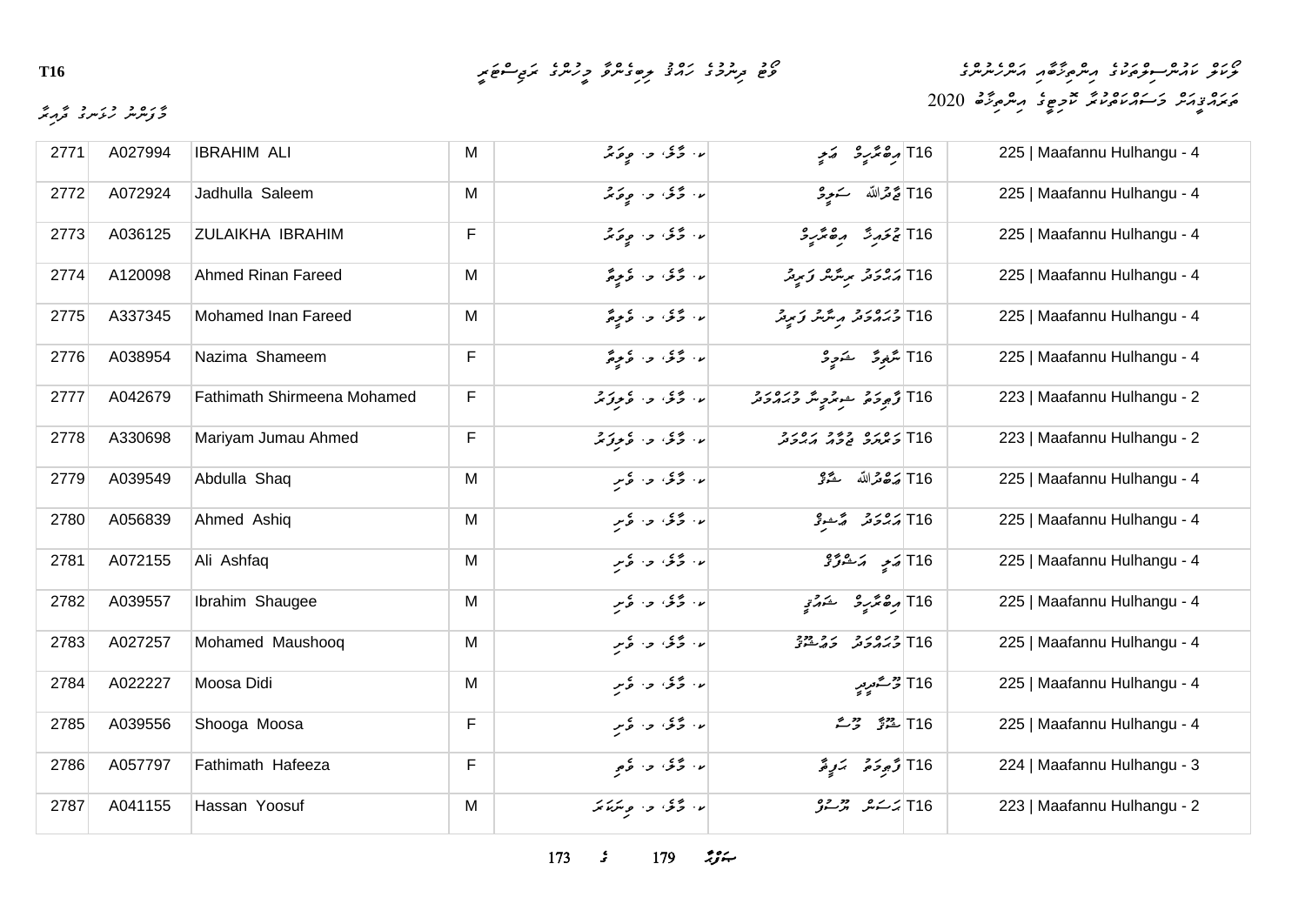*sCw7q7s5w7m< o<n9nOoAw7o< sCq;mAwBoEw7q<m; wBm;vB* م من المرة المرة المرة المرجع المرجع في المركبة 2020<br>مجم*د المريض المربوط المربع المرجع في المراجع المركبة* 

| 2788 | A034766 | Ismail Mahfooz         | M | اما انځري او اا او مکرم  | T16 م <i>ېشۇمۇ خەنزە</i>                    | 224   Maafannu Hulhangu - 3 |
|------|---------|------------------------|---|--------------------------|---------------------------------------------|-----------------------------|
| 2789 | A126765 | Ahmed Simah            | M | الا المحمى الماس والمحمد | T16 <i>كەندى قىرى</i> مىتىسىدىكى            | 222   Maafannu Hulhangu - 1 |
| 2790 | A356881 | Aishath Shaufa Hussain | F | د د څو، د او مرکز        | T16 مەم ئىشمى ئىشرىق ئەسكىرىش               | 222   Maafannu Hulhangu - 1 |
| 2791 | A151868 | Fathimath Rameeza      | F | الا د څخه د او مرکز      | T16 أَوَّجِ حَمَّ مَجَرَّجَ                 | 222   Maafannu Hulhangu - 1 |
| 2792 | A334558 | Hassan Sham            | M | الا د څخه او او جرينل    | T16  زسکر گرو                               | 222   Maafannu Hulhangu - 1 |
| 2793 | A141274 | Hussain Ali            | M | د گچې و ومريز            | T16 پرڪبريش ڪي <sub>جي</sub>                | 222   Maafannu Hulhangu - 1 |
| 2794 | A357732 | Ibrahim Sharhaan       | M | الا گري وا و نگهڙ        | T16 م <i>ِنقترَب</i> رْ شَ <i>مَرْتُ</i> سْ | 222   Maafannu Hulhangu - 1 |
| 2795 | A068221 | Mohamed Shah           | M | الا گري وا ويرټر         | T16 تر پروتر گرم                            | 222   Maafannu Hulhangu - 1 |
| 2796 | A126767 | Wajudha Hussain        | F | ۱۰ وگی و وسیل            | T16 <i>ق§ق بى</i> شىرى <i>گ</i>             | 222   Maafannu Hulhangu - 1 |
| 2797 | A385516 | Ahmed Afham            | M | ، دُی د هڅموره           | T16 <i>ټرې پې</i> کړې کل                    | 225   Maafannu Hulhangu - 4 |
| 2798 | A075205 | Ashraf Rashad          | M | لا د څو، د ، وڅمور د و   | T16 كەش <i>ەترۇ ترىشۇن</i> ر                | 155   K. Hinmafushi - 2     |
| 2799 | A161444 | Mohamed Ifhaam         | M | ر، دې د وڅلوره           | T16 <i>وَبَرُوْدَوْ مِوْرُدُّ</i>           | 225   Maafannu Hulhangu - 4 |
| 2800 | A085199 | Ahmed Uzam             | M |                          | T16 كەبرى قىرىم ئىچى ئىل                    | 222   Maafannu Hulhangu - 1 |
| 2801 | A062113 | Aminath Izma           | F |                          | T16 مُح <i>مِّسَمُ مِ</i> مِعْ              | 222   Maafannu Hulhangu - 1 |
| 2802 | A079715 | Aminath Shafeega       | F |                          | T16 ۾ُ <i>وِسَمُ</i> شَ <i>وِيَّةُ</i>      | 222   Maafannu Hulhangu - 1 |
| 2803 | A339164 | Aminath Rishash Uzam   | F |                          | T16 مُرمِتمُ برِحْثُ مُتَىْ                 | 222   Maafannu Hulhangu - 1 |
| 2804 | A066211 | Azma Abdul Raheem      | F |                          | T16 كەنب <i>ۇ كەھەركەترى</i> رى             | 222   Maafannu Hulhangu - 1 |

#### *n8o<n@ qC7m:q5 q7w7m?n>*

*n*<sub>7</sub> *i s n*<sub>2</sub> *i n*<sub>2</sub> *i n*<sub>2</sub> *i n*<sub>2</sub> *i n*<sub>2</sub> *i n*<sub>2</sub> *i n*<sub>2</sub> *i n*<sub>2</sub> *i n*<sub>2</sub> *i n*<sub>2</sub> *i n*<sub>2</sub> *i n*<sub>2</sub> *i n*<sub>2</sub> *i n*<sub>2</sub> *i n*<sub>2</sub> *i n*<sub>2</sub> *i n*<sub>2</sub> *i n*<sub>2</sub> *i n*<sub>2</sub>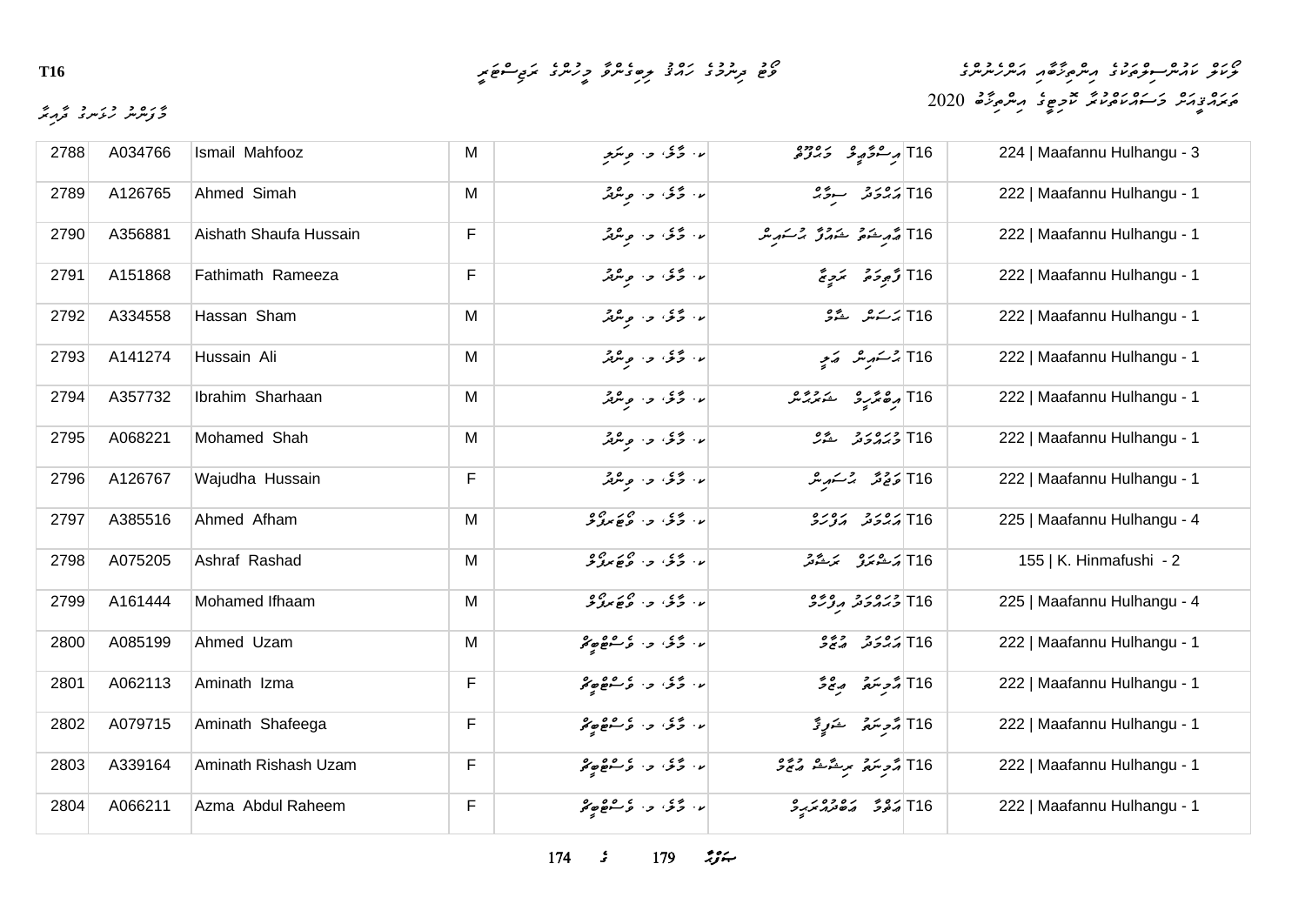*sCw7q7s5w7m< o<n9nOoAw7o< sCq;mAwBoEw7q<m; wBm;vB 2020<sup>, م</sup>وسر در مدد مدرج به مدرم مقرم قرار 2020*<br>موسر المستقرم المستقرم المستقرم المستقرم المستقرم المستقرم المستقرم المستقرم المستقرم المستقرم المستقرم المستقر

| 2805 | A160517 | Evana Jannath Binthi Azim   | F           |                                                                                                                                                                                                                                                                                                                           | T16 مِرمَّسَ z مُرْسَعٍ صِسْعِ مَرْمِرَ 3              | 222   Maafannu Hulhangu - 1 |
|------|---------|-----------------------------|-------------|---------------------------------------------------------------------------------------------------------------------------------------------------------------------------------------------------------------------------------------------------------------------------------------------------------------------------|--------------------------------------------------------|-----------------------------|
| 2806 | A057489 | Mohamed Azim                | M           |                                                                                                                                                                                                                                                                                                                           | T16 <i>وَبَهُ وَبَوْ</i> مَصَّفِوڤ                     | 222   Maafannu Hulhangu - 1 |
| 2807 | A066209 | Suood Luthfee               | M           | $\frac{3}{2}$                                                                                                                                                                                                                                                                                                             | T16 يتم <i>مي في وفيو</i>                              | 222   Maafannu Hulhangu - 1 |
| 2808 | A351448 | Yusuf Alain Bin Azim        | M           | $\frac{1}{2}$                                                                                                                                                                                                                                                                                                             | T16 پر سور مر <i>وم مر ش</i> ور محمد م <sup>ح</sup> فو | 222   Maafannu Hulhangu - 1 |
| 2809 | A067870 | <b>Ahmed Ziyad Saeed</b>    | M           | $\begin{bmatrix} 1 & 0 & 0 & 0 & 0 & 0 \\ 0 & 0 & 0 & 0 & 0 & 0 \\ 0 & 0 & 0 & 0 & 0 & 0 \\ 0 & 0 & 0 & 0 & 0 & 0 \\ 0 & 0 & 0 & 0 & 0 & 0 \\ 0 & 0 & 0 & 0 & 0 & 0 \\ 0 & 0 & 0 & 0 & 0 & 0 \\ 0 & 0 & 0 & 0 & 0 & 0 \\ 0 & 0 & 0 & 0 & 0 & 0 \\ 0 & 0 & 0 & 0 & 0 & 0 & 0 \\ 0 & 0 & 0 & 0 & 0 & 0 & 0 \\ 0 & 0 & 0 & $ | T16 كەندى تەرەپىر سەرپىر                               | 222   Maafannu Hulhangu - 1 |
| 2810 | A067869 | Aishath Zeeba Saeed         | F           | $\begin{bmatrix} 1 & 0 & 0 & 0 & 0 & 0 \\ 0 & 0 & 0 & 0 & 0 & 0 \\ 0 & 0 & 0 & 0 & 0 & 0 \\ 0 & 0 & 0 & 0 & 0 & 0 \\ 0 & 0 & 0 & 0 & 0 & 0 \\ 0 & 0 & 0 & 0 & 0 & 0 \\ 0 & 0 & 0 & 0 & 0 & 0 \\ 0 & 0 & 0 & 0 & 0 & 0 \\ 0 & 0 & 0 & 0 & 0 & 0 \\ 0 & 0 & 0 & 0 & 0 & 0 & 0 \\ 0 & 0 & 0 & 0 & 0 & 0 & 0 \\ 0 & 0 & 0 & $ | T16 مُرمِشَمْ <sub>مِي</sub> مَ سَي <sub>مِ</sub> ثَر  | 222   Maafannu Hulhangu - 1 |
| 2811 | A094136 | Fathimath Ziyadha Saeed     | F           |                                                                                                                                                                                                                                                                                                                           | T16   <i>وَّجوحَمْ بِحِرْمَّدُ سَهِيمْ</i>             | 222   Maafannu Hulhangu - 1 |
| 2812 | A001614 | <b>Hassan Saeed Mohamed</b> | M           |                                                                                                                                                                                                                                                                                                                           | T16 يُرَسَّسُ سَمِيعُ وَبَرَمُرُومُرَ                  | 287   Th. Burunee - 1       |
| 2813 | A067856 | Mariyam Zeeza Saeed         | F           |                                                                                                                                                                                                                                                                                                                           | T16 كەبۇرى ب <sub>و</sub> ي سەرپۇر                     | 222   Maafannu Hulhangu - 1 |
| 2814 | A067857 | Mohamed Zeezan Saeed        | M           | $5.8998 - 5.5$                                                                                                                                                                                                                                                                                                            | T16 <i>دېمبروتر بې تگر سکو</i> تر                      | 222   Maafannu Hulhangu - 1 |
| 2815 | A094135 | Moosa Zeebaan Saeed         | M           |                                                                                                                                                                                                                                                                                                                           | T16 ترتے ہو گھر سک <i>وپ</i> تر                        | 222   Maafannu Hulhangu - 1 |
| 2816 | A026314 | Sanfa Raziyya Ibrahim       | F           |                                                                                                                                                                                                                                                                                                                           | T16 سەمىر ئەسىمە مەھەر ي                               | 287   Th. Burunee - 1       |
| 2817 | A053096 | Ameeliyya Adam              | F           | ۱۰ ژبی د وسوه پرو                                                                                                                                                                                                                                                                                                         | T16 كەر <i>چەمەڭ م</i> ۇترى                            | 595   Maafannu Hulhangu-5   |
| 2818 | A121247 | Mariyam Vidhadha            | $\mathsf F$ |                                                                                                                                                                                                                                                                                                                           | T16 ك <i>رىمىڭ جەنگە</i> گە                            | 595   Maafannu Hulhangu-5   |
| 2819 | A042394 | Ahmed Isham                 | M           | لا د څکې د او شقونې                                                                                                                                                                                                                                                                                                       | T16 كەبرى قىر مەشكى                                    | 224   Maafannu Hulhangu - 3 |
| 2820 | A042383 | Aishath Ishama              | F           | $\ast$ وَمَحْرٌ وَالْمُرْكَبِينَ وَمُسْتَقَوْمِ                                                                                                                                                                                                                                                                           | T16 مُرسَنَعُمُ مِشَرَّ                                | 224   Maafannu Hulhangu - 3 |
| 2821 | A042382 | Aminath Ishama              | F           | لا المحتى الله المحافظ في                                                                                                                                                                                                                                                                                                 | T16 مَّرِسَمَّ مِشَرَّ                                 | 224   Maafannu Hulhangu - 3 |

## *n8o<n@ qC7m:q5 q7w7m?n>*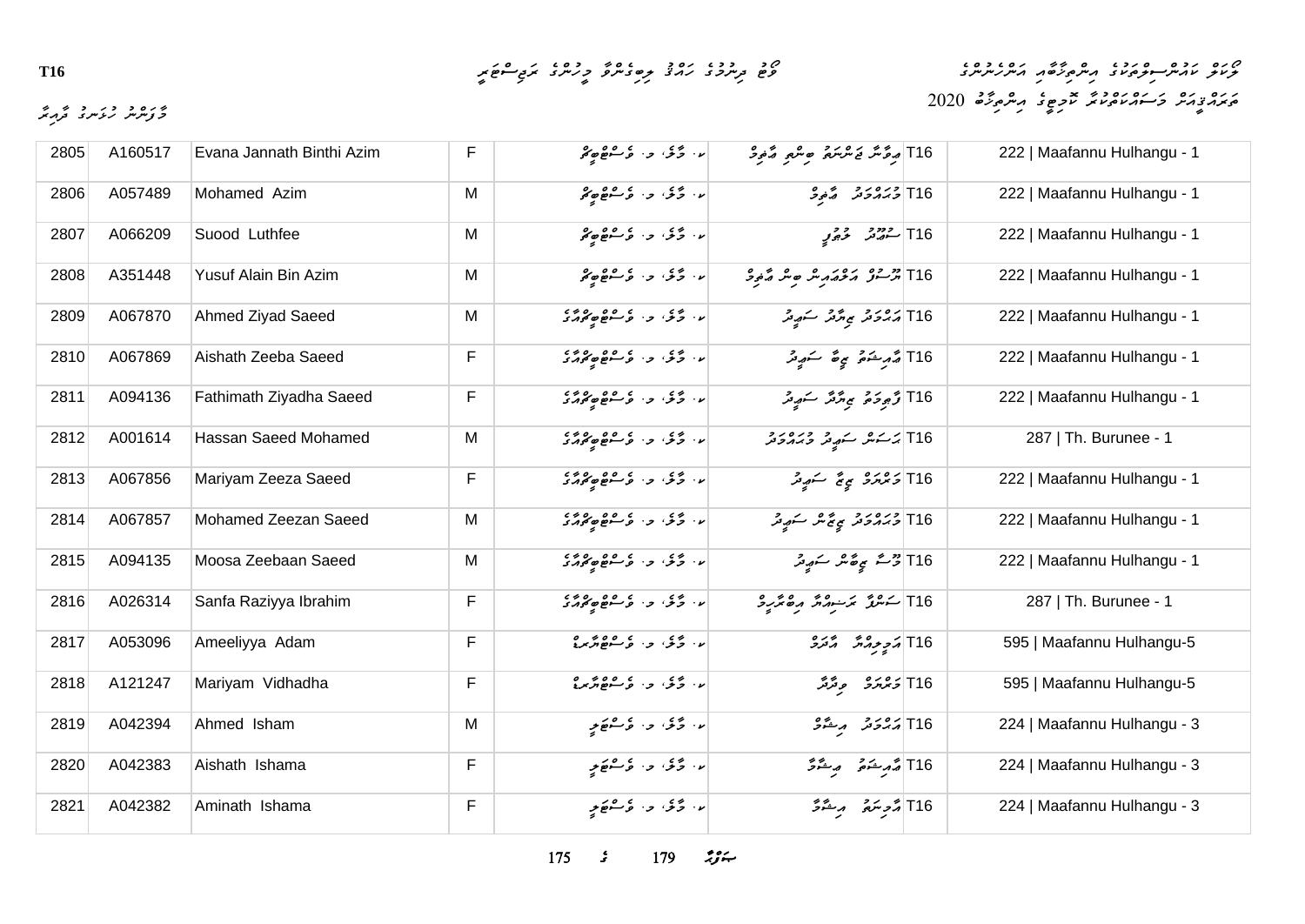*sCw7q7s5w7m< o<n9nOoAw7o< sCq;mAwBoEw7q<m; wBm;vB 2020<sup>, م</sup>وسر در مدد مدرج به مدرم مقرم قرار 2020*<br>موسر المستقرم المستقرم المستقرم المستقرم المستقرم المستقرم المستقرم المستقرم المستقرم المستقرم المستقرم المستقر

| 2822 | A044369 | Fareeda Ibrahim                 | F | لا د څخه د او شکاه د                                                                               | T16 كۆمچىگە مەھەمگەر 2                                                                                        | 224   Maafannu Hulhangu - 3 |
|------|---------|---------------------------------|---|----------------------------------------------------------------------------------------------------|---------------------------------------------------------------------------------------------------------------|-----------------------------|
| 2823 | A121159 | Fathmath Shaamath               | F | لا د څخه د او شقو                                                                                  | T16 تَ <i>وْجِوَةْ</i> شَعْرَةْ                                                                               | 224   Maafannu Hulhangu - 3 |
| 2824 | A042393 | Mohamed Isham                   | M | ، دُی دا دانمو                                                                                     | T16 <i>جەيمۇقى بە</i> شگ                                                                                      | 224   Maafannu Hulhangu - 3 |
| 2825 | A042384 | Umar Ibrahim                    | M | لا د څخه د او شکھو                                                                                 | T16 <i>جۇنز م</i> ەنگە <i>ر</i> ۇ                                                                             | 224   Maafannu Hulhangu - 3 |
| 2826 | A041590 | <b>ISMAIL RASHEED</b>           | M | ١٠ د کار د و سوځ مرسمور                                                                            | T16 م سگوگھر تھی مرکب میں تھی۔<br>مسلمان                                                                      | 222   Maafannu Hulhangu - 1 |
| 2827 | A025745 | Ahmed Shareef                   | M | ١٠ د کاره و مروه کارو                                                                              | T16 كەندى قىرىقىسى ئىستىر ئىستان ئىستان ئىستان ئىستان ئىستان ئىستان ئىستان ئىستان ئىستان ئىستان ئىستان ئىستان | 595   Maafannu Hulhangu-5   |
| 2828 | A035092 | Aishath Gulma                   | F | ١٠ د کار و او مورغ ځمه                                                                             | T16 مَگْرِسْتَمْ تَحْوُمُّ                                                                                    | 595   Maafannu Hulhangu-5   |
| 2829 | A167404 | Aishath Nuha                    | F | ١٠ دُرُّ، د وَرِهِ هُمْدِ                                                                          | T16 م <i>حْمِيشَة مِنْ</i> تَرَ                                                                               | 595   Maafannu Hulhangu-5   |
| 2830 | A045630 | Aminath Guleeshan               | F | ١٠ د کار و او ماه کار و                                                                            | T16 مَّ حِسَمَ تَوْحِشَّ مَّ                                                                                  | 595   Maafannu Hulhangu-5   |
| 2831 | A036734 | Fathimath Guraisha              | F | لا د څخه د که عوضي                                                                                 | T16 <i>وُّجِوَدَهُ</i> تَحْمَدِيثُهُ                                                                          | 595   Maafannu Hulhangu-5   |
| 2832 | A405296 | <b>Fathimath Shaiha Shareef</b> | F | ١٠ د کاره و او مورغ ځمو                                                                            | T16 گر <i>مچرد څمړنگ ڪمپر</i> و                                                                               | 595   Maafannu Hulhangu-5   |
| 2833 | A394774 | <b>IBRAHIM SHAHDHAN SHAREEF</b> | M | لا با تحوّ و المحروف العربي                                                                        | T16 مەھەر بىر شەرى <i>گە شەمرى</i> 716                                                                        | 595   Maafannu Hulhangu-5   |
| 2834 | A051229 | Jaufar Naseer                   | M | ١٠ د کار و او ماه کار و                                                                            | T16 <i>فے مگرمڈ – مگرسی مگر</i>                                                                               | 595   Maafannu Hulhangu-5   |
| 2835 | A040035 | Mariyam Gulisthan               | F | لا د څخه د که عوضي                                                                                 | T16 كەبەر ئۇم ئەمەم                                                                                           | 595   Maafannu Hulhangu-5   |
| 2836 | A167100 | Mohamed Izdhan                  | M | لا د څخه د که عوضي                                                                                 | T16 <i>ڈیزونز مبھ</i> وتر                                                                                     | 595   Maafannu Hulhangu-5   |
| 2837 | A412728 | Mohamed Shabeen Shareef         | M | لا با تحوّ و المحروف العربي                                                                        | T16 <i>وَبَرُوْدَتْرَ</i> سُمَصٍسٌ سَمَبِر <i>وْ</i>                                                          | 595   Maafannu Hulhangu-5   |
| 2838 | A399382 | Mohamed Zayan Abdul Rasheed     | M | ما الحكى الاستخدام المعنى المادة المحمدة المحمدة المحمدة المحمدة المحمدة المحمدة المحمدة المحمدة ا | T16 <i>בריח</i> ביני <sub>א</sub> וליט הסינו <i>ר א</i> לייני                                                 | 595   Maafannu Hulhangu-5   |

## *n8o<n@ qC7m:q5 q7w7m?n>*

*176 s 179 <i>n***<sub>3</sub>** *n*</sup>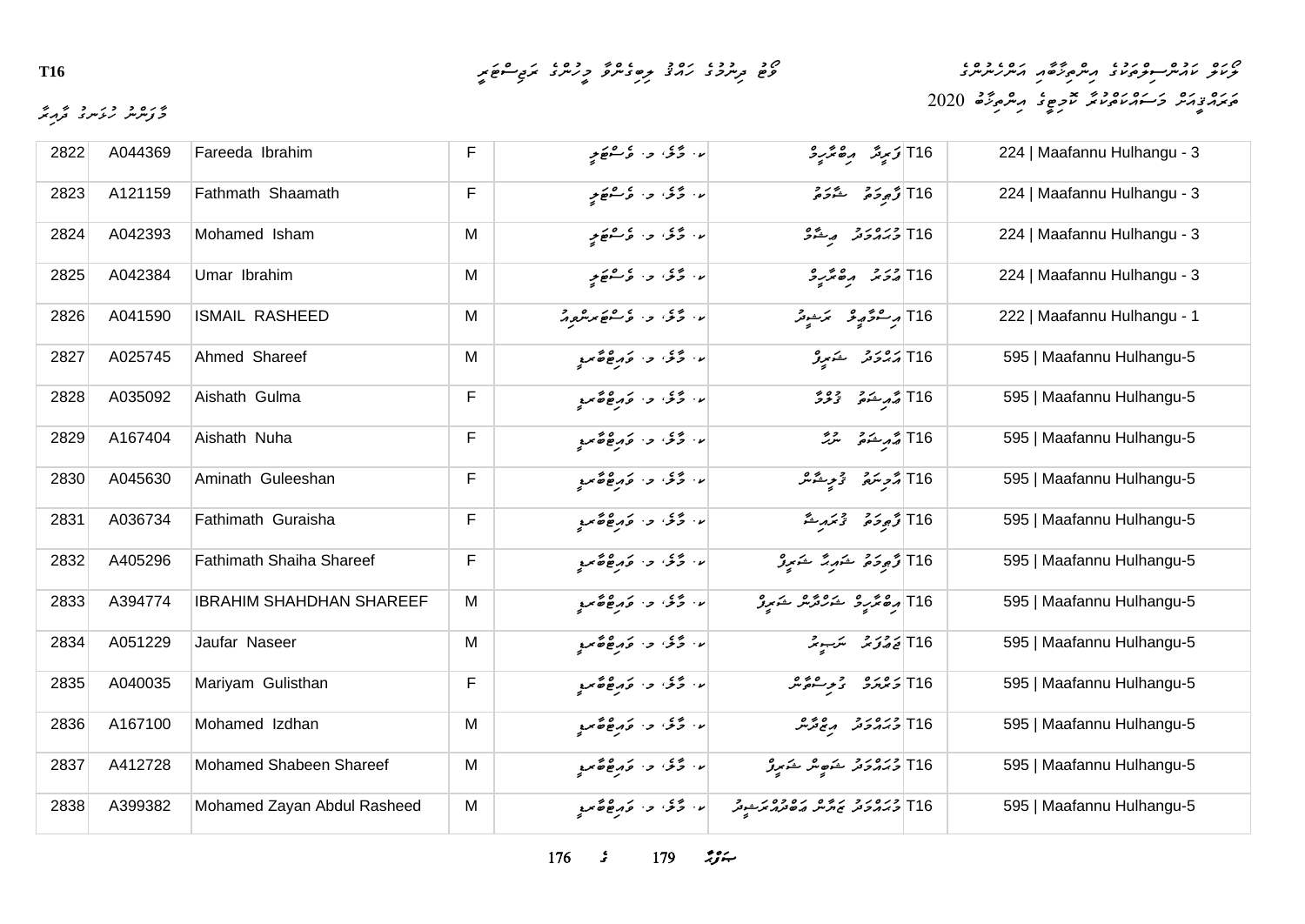*sCw7q7s5w7m< o<n9nOoAw7o< sCq;mAwBoEw7q<m; wBm;vB 2020<sup>, م</sup>وسر در مدد مدرج به مدرم مقرم قرار 2020*<br>موسر المستقرم المستقرم المستقرم المستقرم المستقرم المستقرم المستقرم المستقرم المستقرم المستقرم المستقرم المستقر

| 2839 | A022004 | Mumthaz Jaufar Naseer    | M           | ١٠ د کار د وروځتن          | T16 تر <i>وژي په ور</i> تر مرسومر                    | 20   HA. Utheemu - 1        |
|------|---------|--------------------------|-------------|----------------------------|------------------------------------------------------|-----------------------------|
| 2840 | A367339 | Nafha Abdul Rasheed      | F           | ١٠ دُو، د، وَرِهِ هُ مَدِ  | T16 <i>سَرْدْ بَنْ</i> صَ <i>وْدْ مَرْ</i> حَسِنُوسَ | 595   Maafannu Hulhangu-5   |
| 2841 | A161034 | Ummu Kulsum Ahmed Jaufar | F           | ١٠ دُرْ، د وَمَعْ وَصَعَدِ | T16 پرورو وه ده ده د در د                            | 595   Maafannu Hulhangu-5   |
| 2842 | A035086 | Zilma Jaufar             | F           | ١٠ د کار و او ماه کاملا    | T16 ي <sub>ح</sub> ودً ق <i>مۇق</i> تر               | 595   Maafannu Hulhangu-5   |
| 2843 | A101924 | Adam Husam               | M           | لا کال دا و شویده          | T16 كەنزى بەشتى                                      | 595   Maafannu Hulhangu-5   |
| 2844 | A101923 | Aishath Hamla            | F           | لا کا کا دا و شوېدهٔ       | T16 مەم ئىمى ئىمىدىنى ئىم                            | 595   Maafannu Hulhangu-5   |
| 2845 | A232336 | Aishath Maasha           | $\mathsf F$ | الا و و د الله و سوم مرد   | T16 مُرِحْمَۃ كَـُّـَّہُ                             | 595   Maafannu Hulhangu-5   |
| 2846 | A002022 | Ali Nahid                | м           | الا المحكى الاستواج برام   | T16 کھ میں مگر پارٹر<br>م                            | 595   Maafannu Hulhangu-5   |
| 2847 | A329851 | Fathimath Humaisa        | F           | لا کال دا و شویده          | T16 تۇ <sub>ج</sub> وخۇ ئەزەرىشە                     | 595   Maafannu Hulhangu-5   |
| 2848 | A101921 | Fathmath Hanan           | F           | لا کرکی دا ویشوایدهٔ       | T16 رَّ <sub>جِ ح</sub> َثَّرُ کَسَّرْ مَرْ          | 595   Maafannu Hulhangu-5   |
| 2849 | A059340 | Mohamed Nafiz            | M           | لا کا کا دا و شوېدهٔ       | T16 <i>وَبَرْدُوَنَرْ سُرْدِ</i> يْح                 | 595   Maafannu Hulhangu-5   |
| 2850 | A099653 | Zareena Adam             | $\mathsf F$ | لا کرکی دا ویشوایدهٔ       | T16 <sub>تح</sub> میر <i>مگر مگر تر</i>              | 595   Maafannu Hulhangu-5   |
| 2851 | A082801 | <b>ABDUL LATHEEF</b>     | M           | لاء گرمی که انگر سولگ      | T16 كەھە <i>تەمۇمۇمۇ</i> ر                           | 225   Maafannu Hulhangu - 4 |
| 2852 | A070315 | Ahmed Rasheed            | M           | لاء گرمی که انگر سولگ      | T16 كەنزى كى كىرىنىدى <i>گ</i>                       | 225   Maafannu Hulhangu - 4 |
| 2853 | A149978 | Aminath Ibrahim          | F           | الاستخفى التاريخ سوليات    | T16 أ <i>مَّ حِ سَمَّةَ</i> مِنْ مَ <i>جَّدِ دُ</i>  | 225   Maafannu Hulhangu - 4 |
| 2854 | A103908 | Fathmath Ibrahim         | F           | الا د محکي او انگر سولگر   | T16 <i>وَّجِوَدَةُ مِ</i> هْتَر <i>ِي</i> دُ         | 225   Maafannu Hulhangu - 4 |
| 2855 | A046536 | Haleema Ibrahim          | F           | لاء وٌکو، او اگر سولگر     | T16 بَر <sub>ْمٍ</sub> وَ مِنْ مِرْدِ                | 225   Maafannu Hulhangu - 4 |

#### *n8o<n@ qC7m:q5 q7w7m?n>*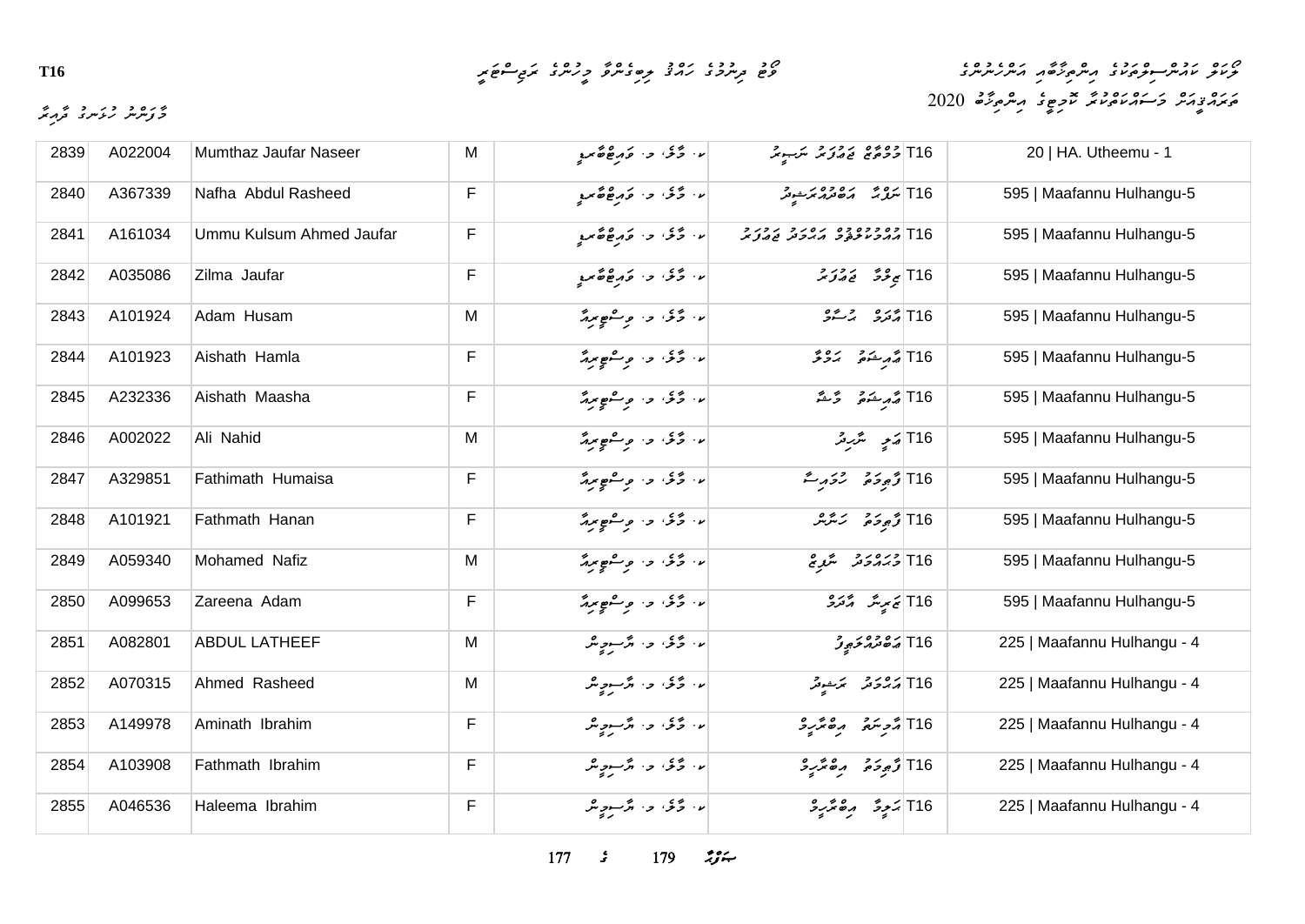*sCw7q7s5w7m< o<n9nOoAw7o< sCq;mAwBoEw7q<m; wBm;vB 2020<sup>, م</sup>وسوق المسجد التحقيق وسرمونية والم*جمع المسجد المسجد المسجد المسجد المسجد المسجد المسجد المسجد المسجد ال

| 2856 | A046537 | Hamida Ibrahim             | F           | الاء وحجى الأراد وراثير المراسور بالكر                                                                                                                                                                                                                                                                                      | T16 تَرْمِعٌ مِنْ مِرْمِرْ                                | 225   Maafannu Hulhangu - 4 |
|------|---------|----------------------------|-------------|-----------------------------------------------------------------------------------------------------------------------------------------------------------------------------------------------------------------------------------------------------------------------------------------------------------------------------|-----------------------------------------------------------|-----------------------------|
| 2857 | A148807 | Hawwa Ibrahim              | F           | ۱۰ د څخه او ۱۰ هر سول پل                                                                                                                                                                                                                                                                                                    | T16  يَرْدُوُّ مِنْ مِرْرِدْ                              | 225   Maafannu Hulhangu - 4 |
| 2858 | A342190 | Humam Ahmed                | M           | الا د محکي او انگر سولگر                                                                                                                                                                                                                                                                                                    | T16 رُبُّ دَرُونَر                                        | 225   Maafannu Hulhangu - 4 |
| 2859 | A337957 | Aishath Ish-aa Sujau       | $\mathsf F$ | لا د څخه و نموند                                                                                                                                                                                                                                                                                                            | T16 مُرسَوَّم رِسْوَمُ سُوَيْر                            | 595   Maafannu Hulhangu-5   |
| 2860 | A007292 | Fathimath Nihaya           | F           | الا المحتى الاستجاه بمراهر                                                                                                                                                                                                                                                                                                  | T16 <i>وُّجِ دَة</i> مِ <i>رتَ</i> مَّ                    | 595   Maafannu Hulhangu-5   |
| 2861 | A033909 | Hussain Thaufeeq           | M           | $\sim$ وَمَوْ، و $\sim$ وَمِرْ                                                                                                                                                                                                                                                                                              | T16 جُس <i>م مرگر محمد تو</i> فر                          | 322   GA. Kolamaafushi - 2  |
| 2862 | A041459 | Suzana Thoufeeg            | F           | الا المحتى الاستجاه بمراهر                                                                                                                                                                                                                                                                                                  | T16 شۇپتىر ب <i>ۆ</i> رىيەتچ                              | 595   Maafannu Hulhangu-5   |
| 2863 | A038659 | Abdul Nasir Ahmed          | M           |                                                                                                                                                                                                                                                                                                                             | T16 مەھەرمەشبەتر مەدومى                                   | 225   Maafannu Hulhangu - 4 |
| 2864 | A346660 | Ahmed Thafheem Abdul Nasir | M           | $\begin{bmatrix} 0 & 0 & 0 & 0 & 0 & 0 \\ 0 & 0 & 0 & 0 & 0 \\ 0 & 0 & 0 & 0 & 0 \\ 0 & 0 & 0 & 0 & 0 \\ 0 & 0 & 0 & 0 & 0 \\ 0 & 0 & 0 & 0 & 0 \\ 0 & 0 & 0 & 0 & 0 \\ 0 & 0 & 0 & 0 & 0 \\ 0 & 0 & 0 & 0 & 0 \\ 0 & 0 & 0 & 0 & 0 \\ 0 & 0 & 0 & 0 & 0 & 0 \\ 0 & 0 & 0 & 0 & 0 & 0 \\ 0 & 0 & 0 & 0 & 0 & 0 \\ 0 & 0 & $ | T16 رور د و ده ده ده مهرسته                               | 225   Maafannu Hulhangu - 4 |
| 2865 | A024554 | Guraisha Abdul Azeez       | F           | لا د څو، د ، عامونده                                                                                                                                                                                                                                                                                                        | T16 تۇتتەرىش مەھ <i>ەرۋە يى</i> ي                         | 225   Maafannu Hulhangu - 4 |
| 2866 | A022876 | Ahmed Mohamed              | M           | س د څو د په پر ترکر شرې ل                                                                                                                                                                                                                                                                                                   | T16 كەبرو مەمەمى                                          | 222   Maafannu Hulhangu - 1 |
| 2867 | A036111 | Ibrahim Ahmed              | M           | لا کال دا پارگار شرکا                                                                                                                                                                                                                                                                                                       | T16 مەھم <i>گىرى مەدەن</i> تە                             | 222   Maafannu Hulhangu - 1 |
| 2868 | A014535 | Ibrahim Didi               | M           | لا کال دا پارگار شرکا                                                                                                                                                                                                                                                                                                       | T16 <sub>مر</sub> چ تژر <sub>ی</sub> و م <sub>ی</sub> درِ | 394   Addu Meedhoo - 3      |
| 2869 | A087796 | Shadhiya Adam              | F           | الا المحكوم والمجافرة والمعالج فل                                                                                                                                                                                                                                                                                           | T16 ش <i>ۇمەڭ م</i> ۇتر <i>ۇ</i>                          | 222   Maafannu Hulhangu - 1 |
| 2870 | A265835 | Ahmed Ziyaad               | M           | ئەن ئۇ ئەن ئەرگە ئەرگە ئۇ 1                                                                                                                                                                                                                                                                                                 | T16 كەش <sup>ى</sup> ر قىر سىمەتكىر                       | 58   Sh. Bileiyfahi - 1     |
| 2871 | A085857 | Fathimath Ziyada           | F           | الا المحكي المالي والمحمد المستخدم المستخرج المستخرج المستخرج المستخرج المستخرج المستخرج المستخرج الم                                                                                                                                                                                                                       | T16 <i>وُّهِ دَهْ</i> پ <sup>ِهِ</sup> نَّهُ              | 222   Maafannu Hulhangu - 1 |
| 2872 | A048099 | Ahmed Hafiz                | M           | ر گوی د ، مورگروه دره د                                                                                                                                                                                                                                                                                                     | T16 <i>ټربرې پر ب</i>                                     | 224   Maafannu Hulhangu - 3 |
|      |         |                            |             |                                                                                                                                                                                                                                                                                                                             |                                                           |                             |

*178 s 179 <i>n***<sub>3</sub>** *n* 

# *n8o<n@ qC7m:q5 q7w7m?n>*